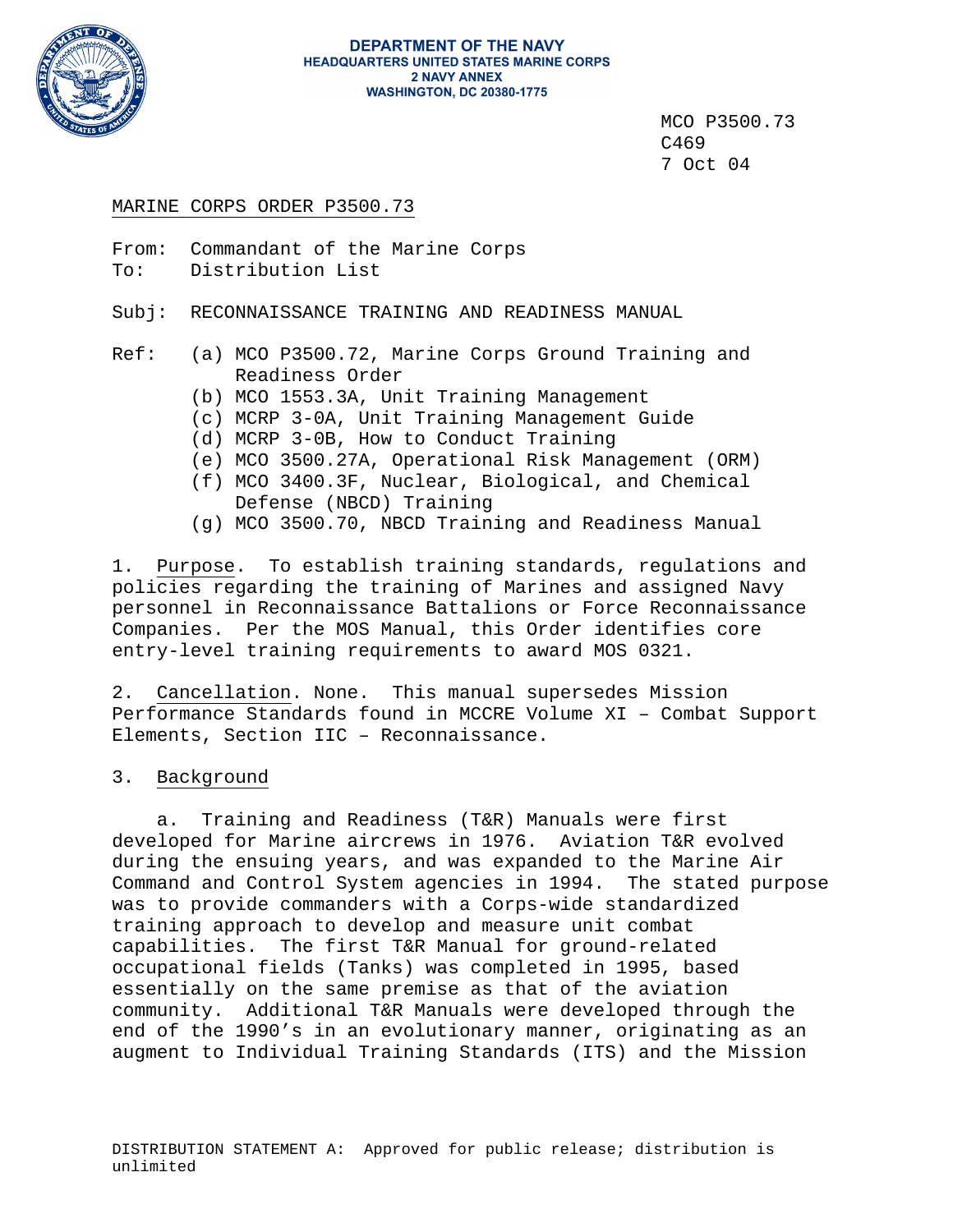MCO P3500.73 7 Oct 04

Performance Standards (MPS) of the Marine Corps Combat Readiness Evaluation System (MCCRES). Today, the T&R Program is evolving to incorporate and replace these training standards to serve as a single reference for unit or occupational field, collective, and individual training. The overarching philosophy and policies specific to the Ground T&R Program are contained in reference (a).

 b. As the Ground T&R Program evolves, T&R manuals will be used to justify and allocate resources. Each applicable T&R event lists the support estimates required to accomplish the event, to include range and ammunition requirements. Quantitative feedback from the operating forces utilizing T&R Manuals will be used as contributing justification for initiatives to expand the capabilities of current ranges, to build new ranges, and to allocate ammunition. A T&R management tool is also being developed. This tool will allow users to cross-reference and link to other T&R manuals and assist with automation of Unit Training Management (UTM). These and related efforts are aimed at ensuring the Operating Forces and supporting establishment have the resources they require to plan and execute effective, efficient training.

 c. To maintain an effective program, Training and Education Command (TECOM) will require feedback from the users. Over the next several years, T&R Manuals and the Ground T&R Program Order shall be reviewed annually and amended based on input from the Operating Forces. The results of feedback will be used for overall program updates and improvements to individual T&R Manual functionality.

4. Command Action

 a. Commanders will review, update, and submit unit Mission Essential Task List (METL) in accordance with references (b) and  $(c)$ .

 b. Per reference (b), commanders shall conduct an internal assessment of the unit's ability to execute each MET and prepare a definitive plan of attack to achieve MET proficiency by developing long, mid, and short-range training.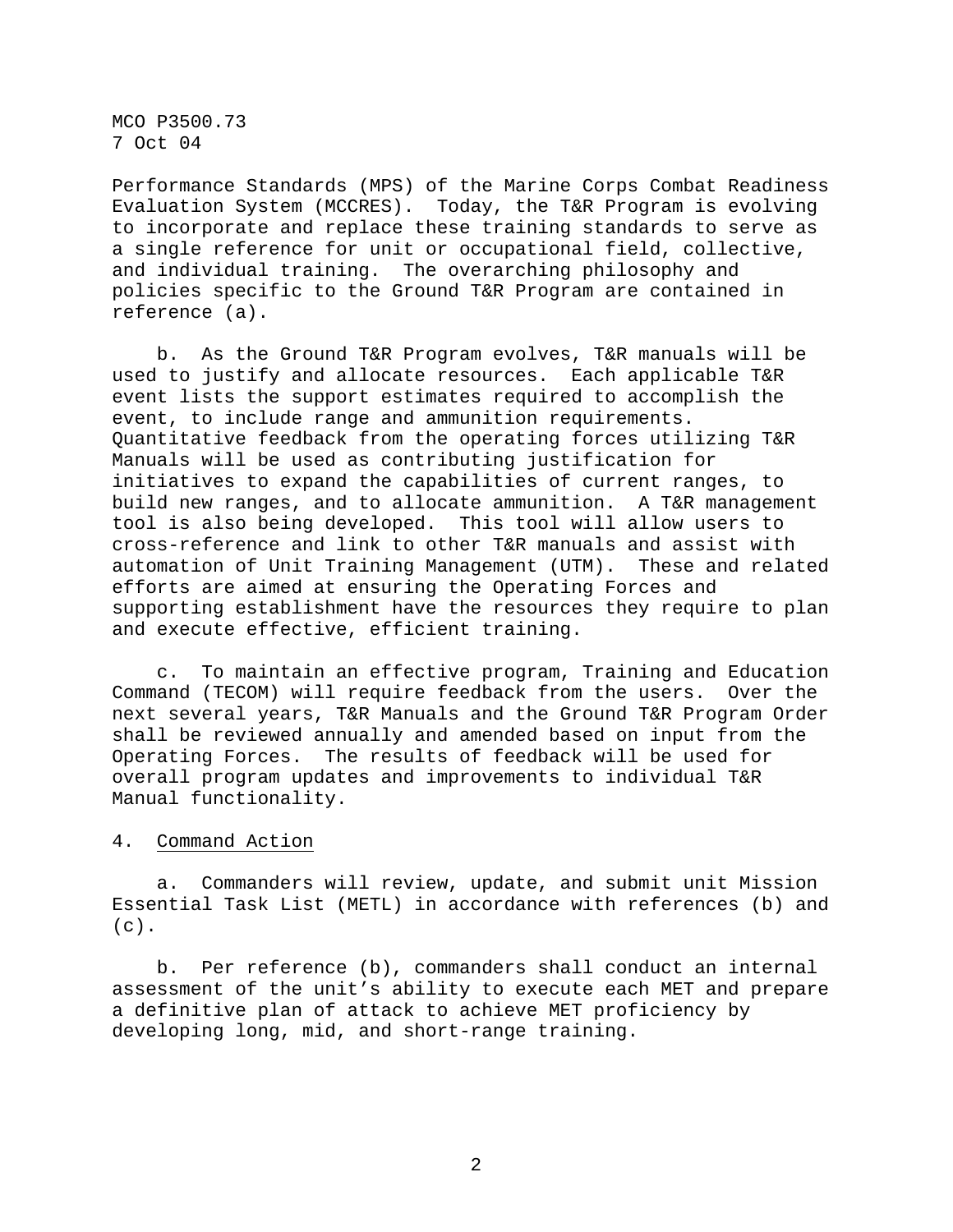MCO P3500.73 7 Oct 04

 c. The commander will develop the training plan based on the unit's approved METL. Each collective and individual training event lists the METs they support, allowing the commander to easily identify the individual and collective training events that support the unit's METL. Once training requirements are identified, the commander will set training priorities and issue training guidance.

 d. Utilizing this T&R Manual and other pertinent references, commanders will conduct evaluations (informal and formal) of their unit's ability to accomplish their METs. These training evaluations will be conducted at appropriate points in the unit's training cycle to determine MET proficiency and adjust training priorities.

 e. Formal school directors and commanders will establish or review programs of instruction to ensure compliance with the core individual training requirements as set forth in this Order. Entry-level MOS awarding curricula will be based upon these core requirements.

5. Coordinating Instructions. All questions pertaining to the Marine Corps Ground T&R Program and Unit Training Management should be directed to: Commandant of the Marine Corps (C 469), 3300 Russell Road, Quantico, VA 22134.

6. Reserve Applicability. This Order is applicable to the Marine Corps Total Force.

7. Certification. Reviewed and approved this date.

EDWARD HANLON, JR By direction

DISTRIBUTION: PCN 10203359000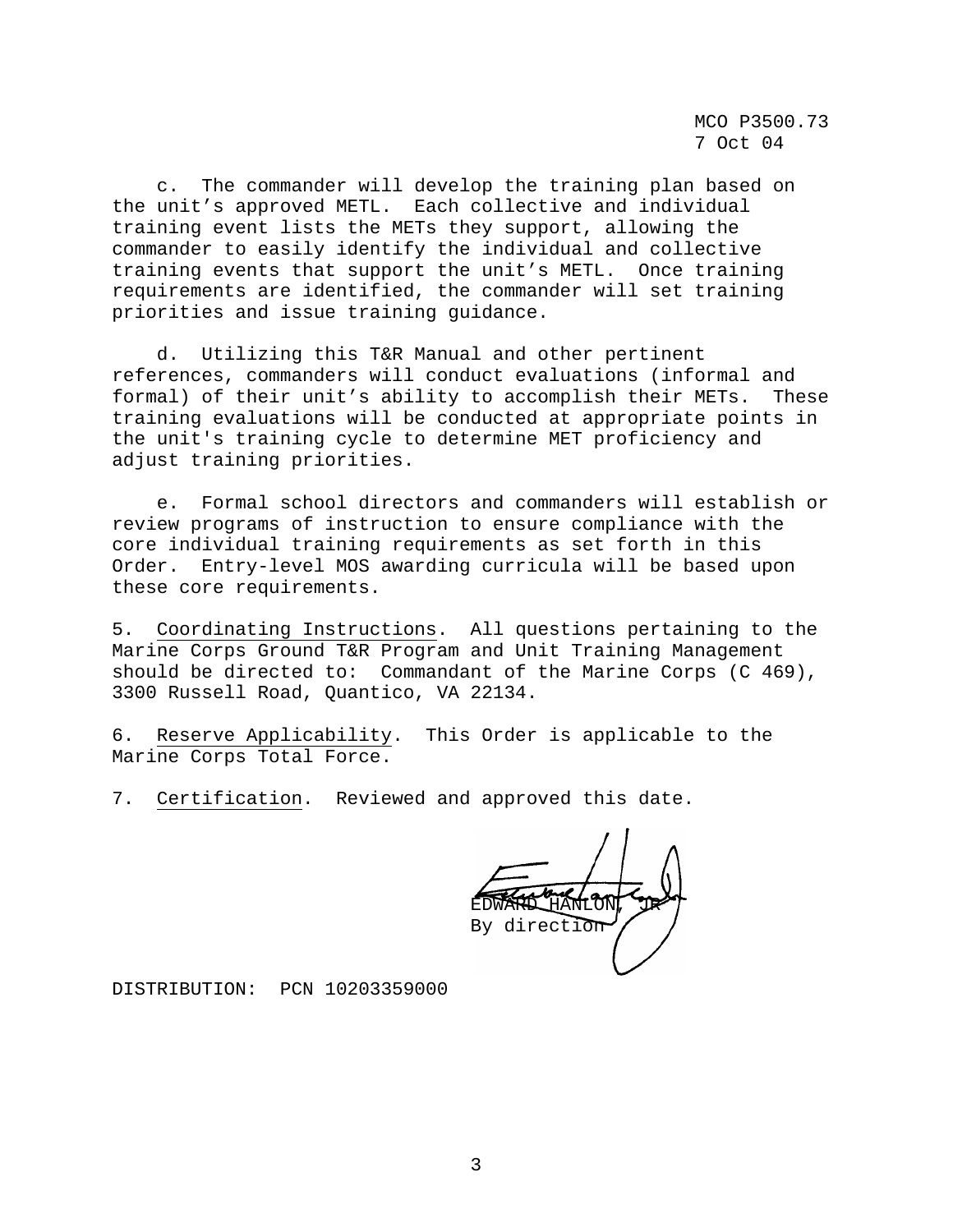MCO P3500.73 7 Oct 04

# RECONNAISSANCE TRAINING AND READINESS MANUAL

RECORD OF CHANGES

Log completed change action as indicated

| Change | Date of | Date    | Signature of Person  |
|--------|---------|---------|----------------------|
| Number | Change  | Entered | Incorporating Change |
|        |         |         |                      |
|        |         |         |                      |
|        |         |         |                      |
|        |         |         |                      |
|        |         |         |                      |
|        |         |         |                      |
|        |         |         |                      |
|        |         |         |                      |
|        |         |         |                      |
|        |         |         |                      |
|        |         |         |                      |
|        |         |         |                      |
|        |         |         |                      |
|        |         |         |                      |
|        |         |         |                      |
|        |         |         |                      |
|        |         |         |                      |
|        |         |         |                      |
|        |         |         |                      |
|        |         |         |                      |
|        |         |         |                      |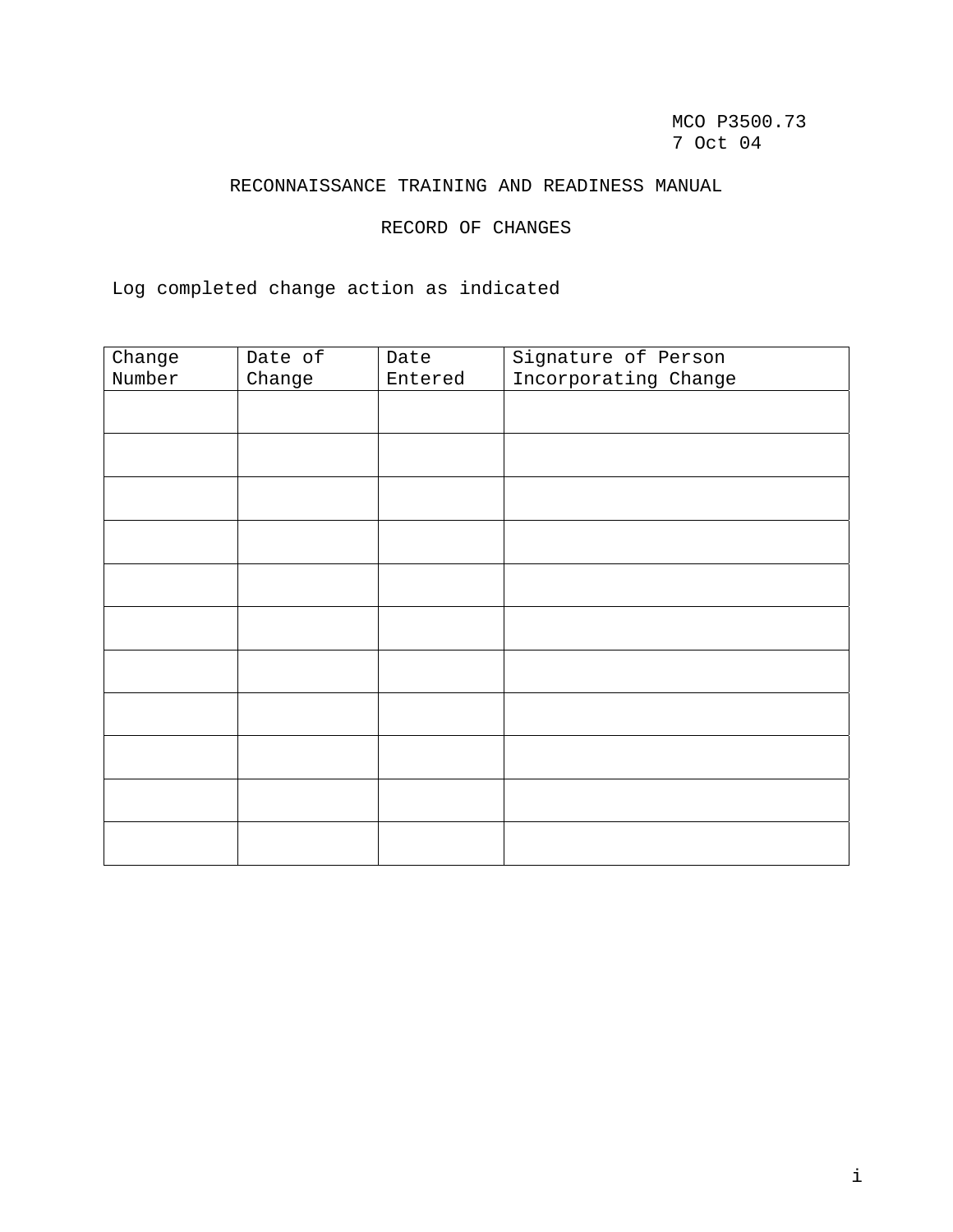# RECONNAISSANCE TRAINING AND READINESS MANUAL

## CONTENTS

## CHAPTER

- 1 TRAINING AND READINESS PROGRAM OVERVIEW
- 2 RECON MISSION ESSENTIAL TASKS (MET) AND RELATED COLLECTIVE EVENTS
- 3 INDIVIDUAL TRAINING EVENTS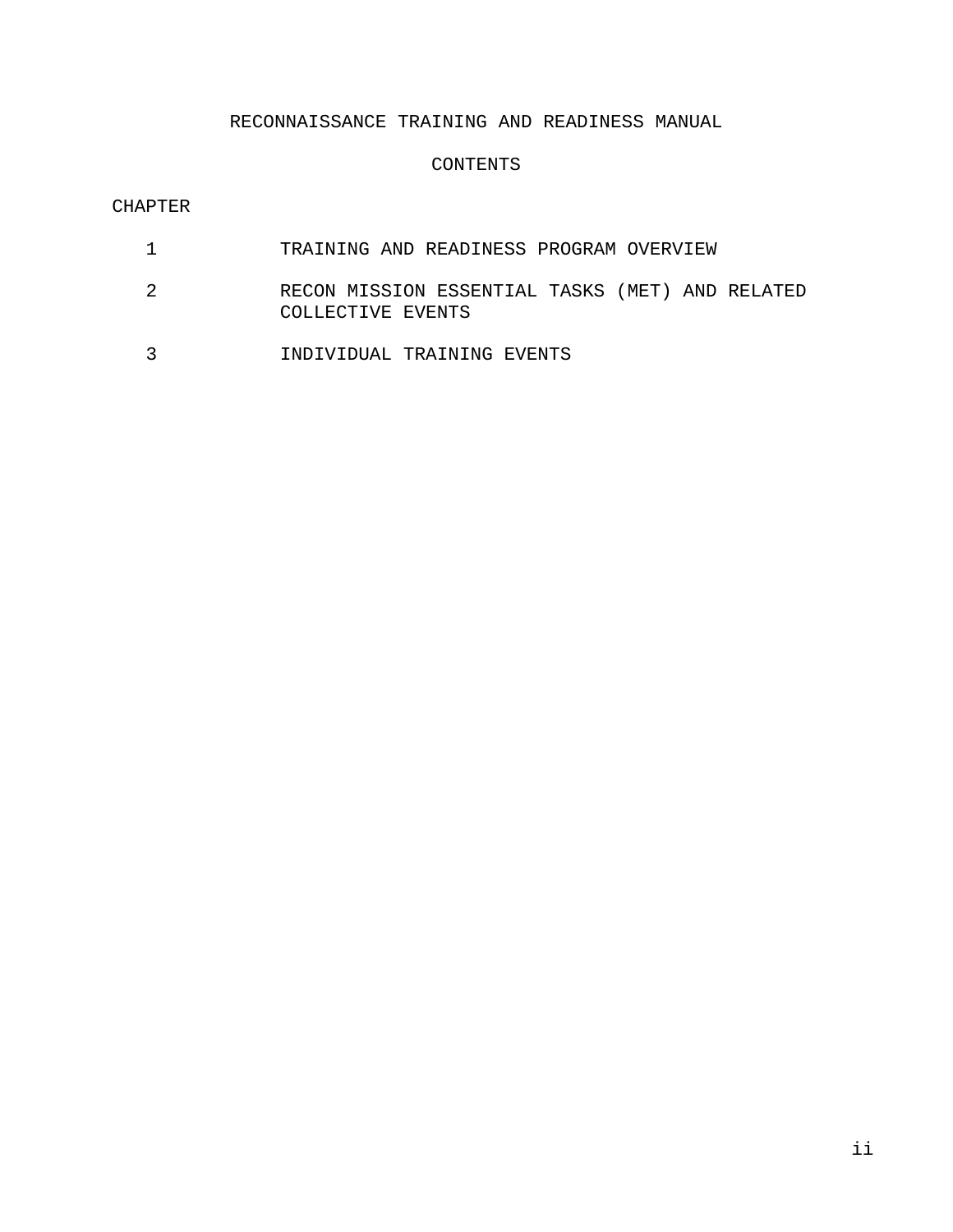# CHAPTER 1

# OVERVIEW

|                                                |                                                                               |        |  |  |  | PARAGRAPH                                   | PAGE     |
|------------------------------------------------|-------------------------------------------------------------------------------|--------|--|--|--|---------------------------------------------|----------|
| INTRODUCTION                                   |                                                                               |        |  |  |  | . 100                                       | $1 - 2$  |
| CORNERSTONE ORDERS                             |                                                                               |        |  |  |  | 101                                         | $1 - 2$  |
| ORGANIZATION                                   |                                                                               |        |  |  |  | 102                                         | $1 - 3$  |
| T&R EVENT CODING                               |                                                                               |        |  |  |  | 103                                         | $1 - 4$  |
| EVALUATION-CODED (E-coded) EVENTS              |                                                                               |        |  |  |  | 104                                         | $1 - 5$  |
| COMBAT READINESS PERCENTAGE (CRP) CALCULATION. |                                                                               |        |  |  |  | 105<br>$\mathbb{R}^{\mathbb{Z}}$            | $1 - 5$  |
| T&R EVENT COMPOSITION                          |                                                                               |        |  |  |  | 106                                         | $1 - 6$  |
| UNIT TRAINING.                                 | $\sim$ $\sim$ $\sim$                                                          |        |  |  |  | 107                                         | $1 - 10$ |
| REQUIREMENTS FOR COLLECTIVE TRAINING.          |                                                                               |        |  |  |  | 108                                         | $1 - 10$ |
| NUCLEAR, BIOLOGICAL, CHEMICAL (NBC) TRAINING   |                                                                               |        |  |  |  | 109                                         | $1 - 11$ |
| NIGHT TRAINING                                 |                                                                               |        |  |  |  | 110                                         | $1 - 11$ |
| APPLICATION OF SIMULATION.                     |                                                                               |        |  |  |  | 111                                         | $1 - 11$ |
| UNIT TRAINING MANAGEMENT.                      |                                                                               | $\sim$ |  |  |  | 112                                         | $1 - 12$ |
| EVALUATION OF TRAINING.                        |                                                                               |        |  |  |  | 113                                         | $1 - 12$ |
| OPERATIONAL RISK MANAGEMENT (ORM).             |                                                                               |        |  |  |  | 114                                         | $1 - 13$ |
| CONCLUSION.                                    | . The simulation of the simulation of the simulation $\mathcal{L}_\text{max}$ |        |  |  |  | $\cdot$ $\cdot$ $\cdot$ $\cdot$ $\cdot$ 115 | $1 - 14$ |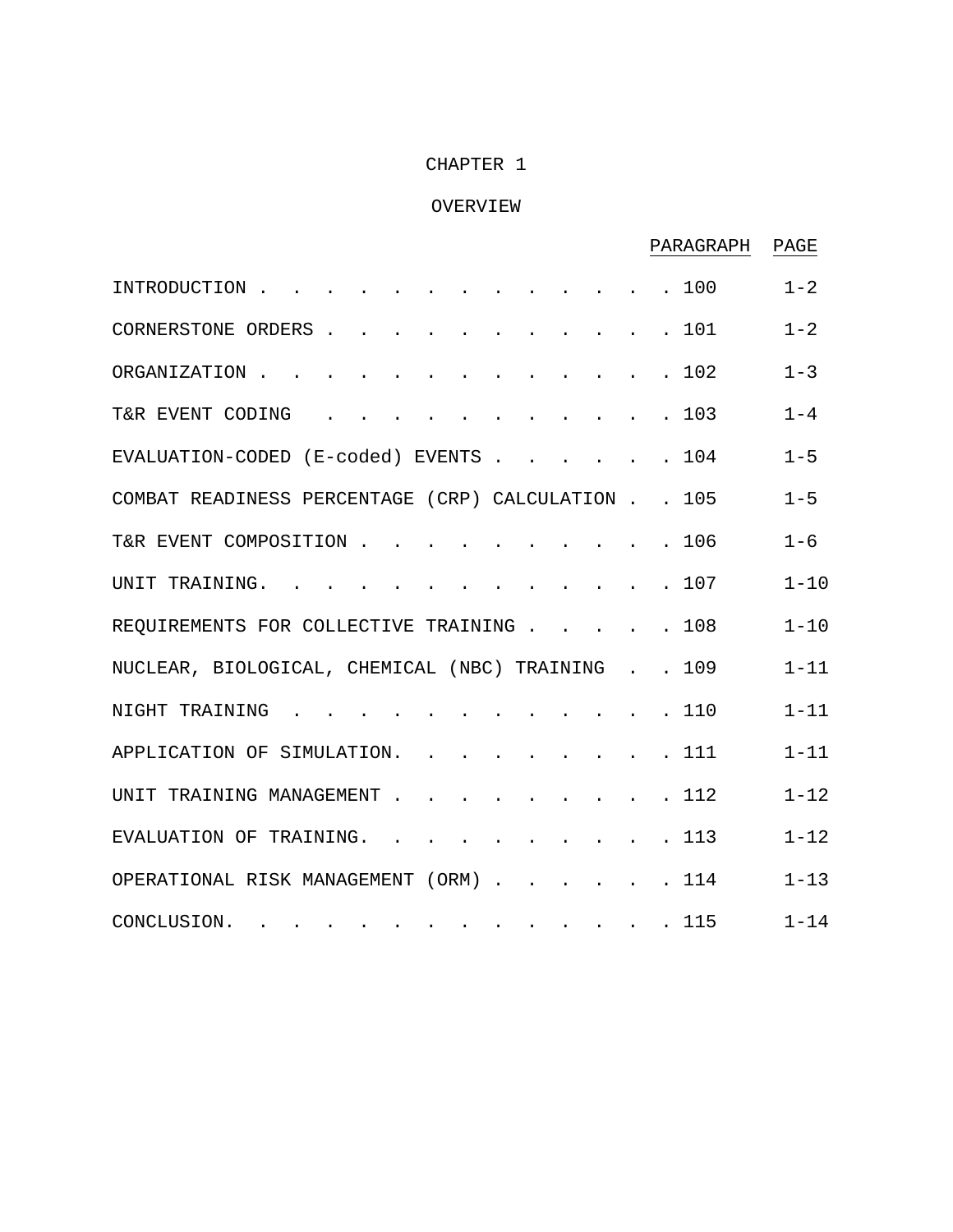## **CHAPTER 1**

## **OVERVIEW**

## **100. INTRODUCTION**

1. The Training and Readiness (T&R) Program is intended to become the Corps' primary tool for planning, conducting, and evaluating training, and for assessing training readiness. The Operating Forces and supporting establishment have developed Mission Essential Task Lists (METLs) for ground communities using Marine Corps doctrine, Table of Organization (T/O) missions, Operational Plans, Contingency Plans, and tactics, techniques, and procedures (TTP). T&R Manuals are built around these service-level METLs; all events contained in T&R Manuals relate directly back to this METL. The comprehensive T&R Program ensures the Marine Corps continues to improve its combat readiness by training more efficiently and effectively. Ultimately, this will enhance the Marine Corps' ability to accomplish all assigned missions.

2. The T&R Manual is a single document that seeks to capture the collective and individual training requirements to prepare units to accomplish their combat mission. The T&R Manual is not intended to be an encyclopedia that contains every minute detail of how to conduct training. Instead, it seeks to provide a framework, linked to a myriad of references, in order to provide a baseline to design, conduct, and assess training that Marines must be able to perform in combat. The T&R manual is a fundamental tool for commanders to build and maintain unit combat readiness. Using this tool, commanders can construct and execute an effective training plan that supports the unit's METL. More detailed information on the Marine Corps Ground T&R Program may be found in reference (a).

## **101. CORNERSTONE ORDERS**

Guidance for all training and evaluation in the Marine Corps, from entry-level training at the formal schools to advanced Professional Military Education (PME) for senior enlisted and officers, is found in the Cornerstone Orders. All training and evaluation programs throughout the Marine Corps were designed based on the guidance provided in these orders. The Cornerstone Orders are: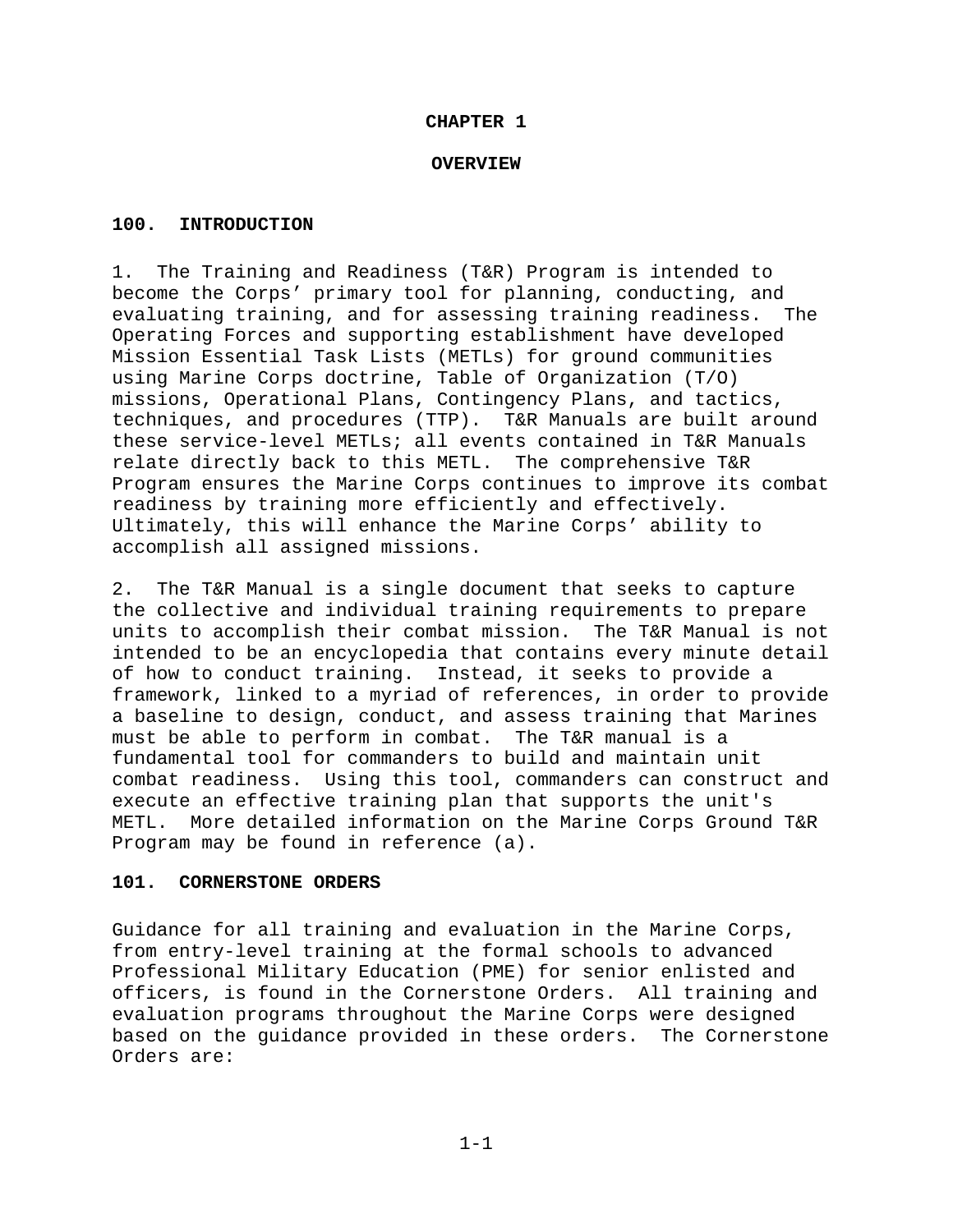- MCO 1553.1B, The Marine Corps Education and Training System
- MCO 1553.2A, Management for Marine Corps Formal Schools and Training Centers
- MCO 1553.3A, Unit Training Management
- MCO 1553.4a, Professional Military Education

## **102. ORGANIZATION**

1. T&R Manuals are organized in one of two methods: unit-based or community-based. Unit-based are written to support a type unit (i.e. Infantry, Artillery, Tanks, etc). Community-based are written to support an Occupational Field, a group of related Military Occupational Specialties (MOSs), or billets within an organization (i.e. NBC, Intel, etc). T&R Manuals are comprised of chapters that contain unit Mission Essential Tasks (METs), collective training standards (CTS), and individual training standards (ITS) for each MOS, functional area, billet, etc.

Examples of the information that may be contained in each type T&R manual are:

- a. Unit-Based Elements
	- (1) Table of Contents
	- (2) Potential METL
	- (3) METL matrix
	- (4) Unit description
	- (5) Collective events
	- (6) Individual events (organized by training level)
	- (7) Any unique aspects of individual manual

 b. Community-Based Elements. (For community-based manuals that have MOSs or OccFlds with numerous billets or collectives, there may be more than one billet or MOS contained in the manual)

- (1) Table of Contents
- (2) MOS description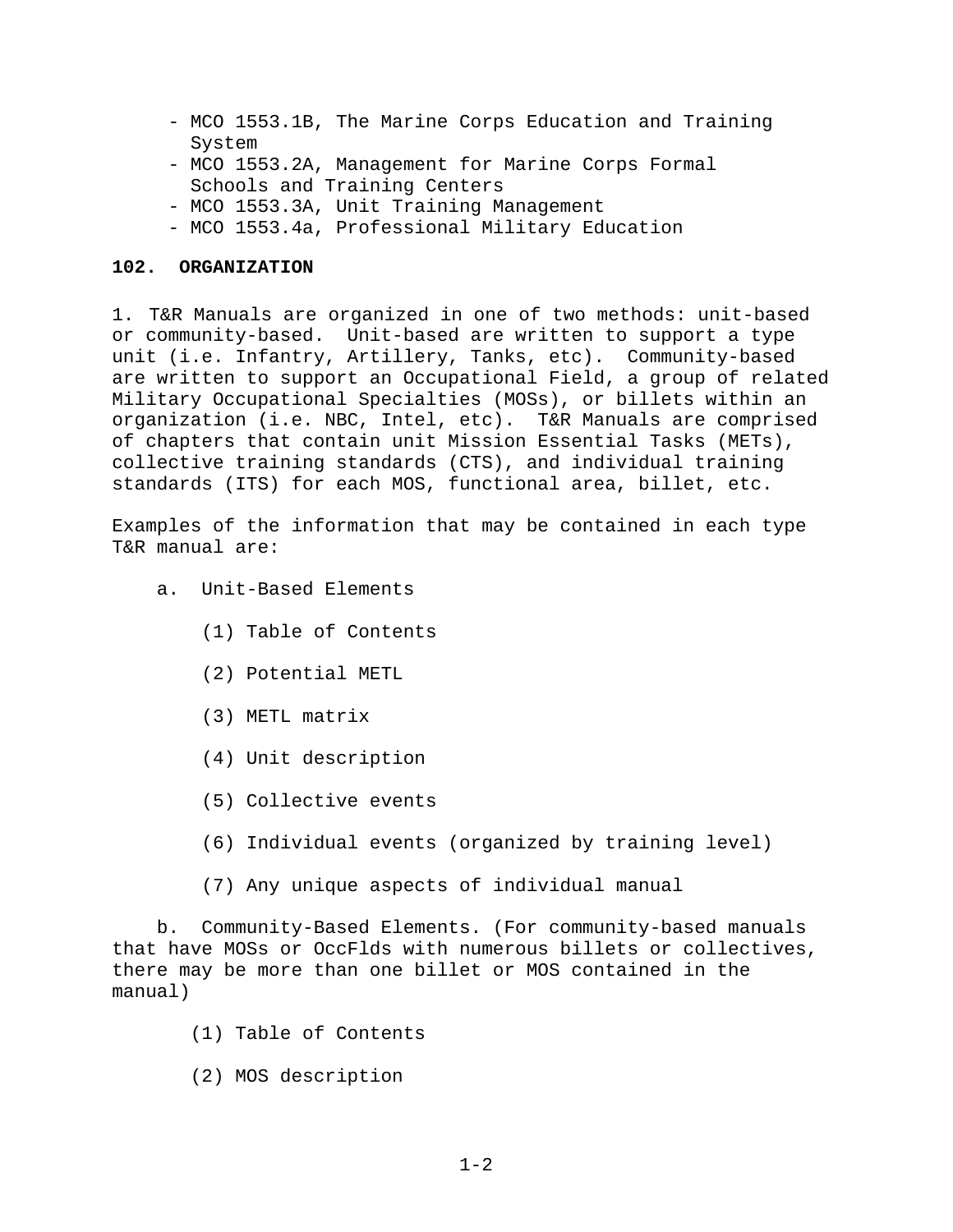- (3) Career progression
- (4) Billet descriptions
- (5) Billet event matrix
- (6) Collective events
- (7) Individual events (organized by training level)
- (8) Any unique aspects of individual manual

## **103. T&R EVENT CODING**

T&R events are coded for ease of reference. Each event has a 4- 4-4-digit identifier. The first four digits represent the MOS or occupational field (e.g. 1812, TANK, etc.). The second four digits represent the functional or duty area (e.g. Defense (DEF), Fire Support (FSPT), Movement (MVMT), etc.). The last four digits represent the level and sequence of the event. The T&R levels are shown in Figure (1). An example of the T&R coding used in this manual is shown in Figure (2). Communitybased T&R Manuals may use equivalent or like-size designations. but may not necessarily use all levels. Levels assist in the planning and execution of training.

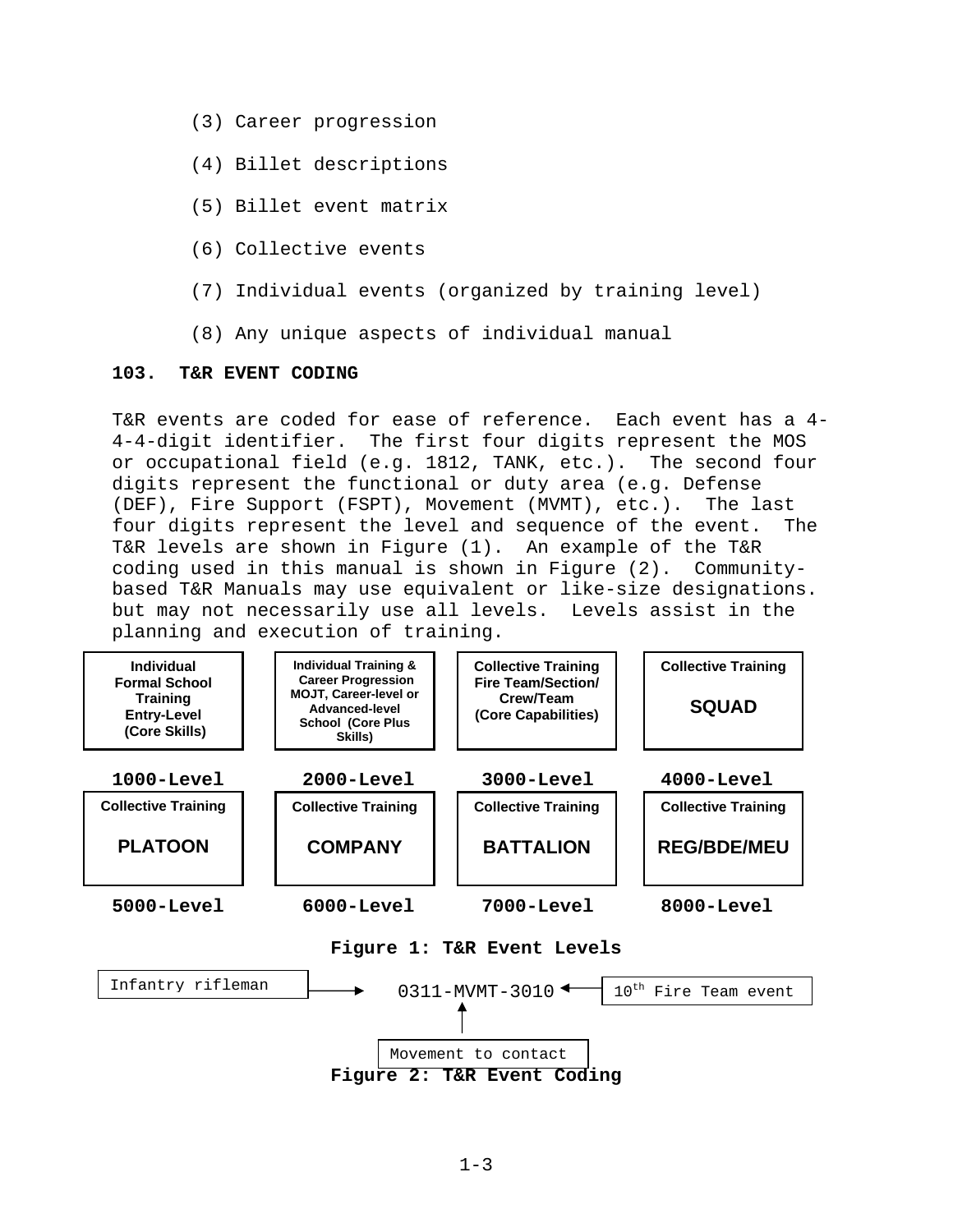## **104. EVALUATION-CODED (E-coded) EVENTS**

1. With limited time and material resources, it is imperative that commanders prioritize training in order to ensure their units are trained in those skills essential to accomplishing their mission. To assist with prioritization, certain events in the T&R manual are Evaluation-Coded (E-Coded). Only significant events (collective or individual) that are critical components of a MET or are key indicators of a unit's readiness are Ecoded. Only E-coded events are used to calculate Combat Readiness Percentage (CRP) for each MET.

2. Per reference (b), all commanders in the operating forces are required to develop a unit METL based on the Universal Joint Task List (UJTL), Universal Navy Task List (UNTL), Marine Corps Task List (MCTL), doctrine, T/O mission statement, higher headquarters' METLs, contingency plans and the assigned mission. The use of a METL-based training program allows the commander discretion in training and makes the T&R Manual a training tool rather than a prescriptive checklist.

3. Typically, not all units will have an identical METL, based on environmental factors, roles and missions, and training focus. Therefore, only E-coded events that support a unit's approved METL will be used to calculate CRP. The commander, based on his higher headquarters METL and the assigned mission, develops the METL for the unit. For example, there may be a total of seven METs in the T&R Manual, but only five are on the commander's approved METL for his specific unit. Unit CRP is based on only the five events on the approved METL.

## **105. COMBAT READINESS PERCENTAGE (CRP) CALCULATION**

1. Unit training plans shall be designed to accomplish the events that support the unit METL while simultaneously sustaining proficiency in individual core skills. Using the battalion-based (unit) model, the battalion (7000-level) has events that directly support a MET on the unit's METL. These events are E-coded and are the only events that contribute to unit CRP. This is done to assist commanders in prioritizing the training toward their unit's METL, taking into account resource, time, and personnel constraints.

2. Unit CRP increases after the completion of E-coded events. The number of E-coded events for the MET determines the value of each E-coded event for that particular MET. All E-coded events have equal value for CRP calculation. For example, if there are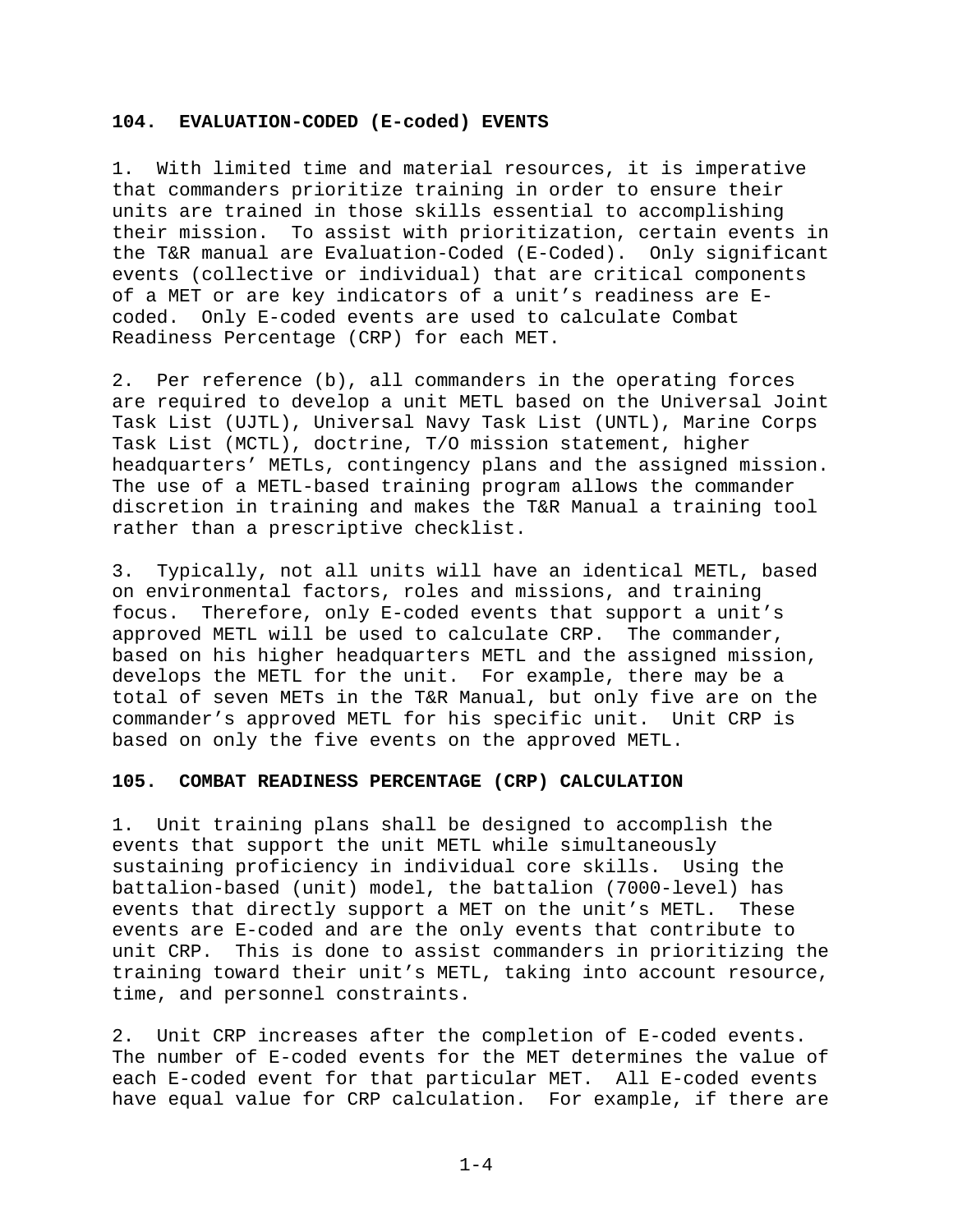four E-coded events for a MET, each is worth 25% of MET CRP. If a MET has eight E-Coded events, then each is worth 12.5%. MET CRP is calculated by adding the percentage of each completed Ecoded training event. The percentage for each MET is calculated the same way and all are added together and divided by the number of METS to determine unit CRP. For ease of calculation, we will say that a MET has four E-coded events; each contributes 25% towards the completion of the MET. If the unit has completed three of the four E-coded events for the MET, it has attained 75% CRP for that MET. The CRP for each MET is added together and divided by the number of METS to get unit CRP; unit CRP is the average of MET CRP. For Example:

MET 1: 75% (3 of 4 E-coded events trained) MET 2: 100% (6 of 6 E-coded events trained) MET 3: 25% (1 of 4 E-coded events trained) MET 4: 50% (2 of 4 E-coded events trained) MET 5: 75% (3 of 4 E-coded events trained)

To get unit CRP, simply add the CRP for each MET and divide by the number of METS:

MET CRP: 75 + 100 + 25 + 50 + 75 = 325

Unit CRP: 325 (total MET CRP)/ 5 (total number of METS) =  $65\%$ 

# **106. T&R EVENT COMPOSITION**

This section explains each of the components of a T&R event. These items will be included in all of the events in each T&R Manual. Community-based T&R Manuals will have several additional components not found in unit-based T&R Manuals.

 **a. Event Code (see Sect 106):** The event code is a 4-4-4 character set:

> 1. First 4 characters indicate MOS or Community (e.g., 1812 or TANK or AT)

 2. Second 4 characters indicate functional or duty area (e.g. DEF, FSPT, MVMT, etc.)

 3. Third 4 characters indicate the level and sequence (1000 through 8000)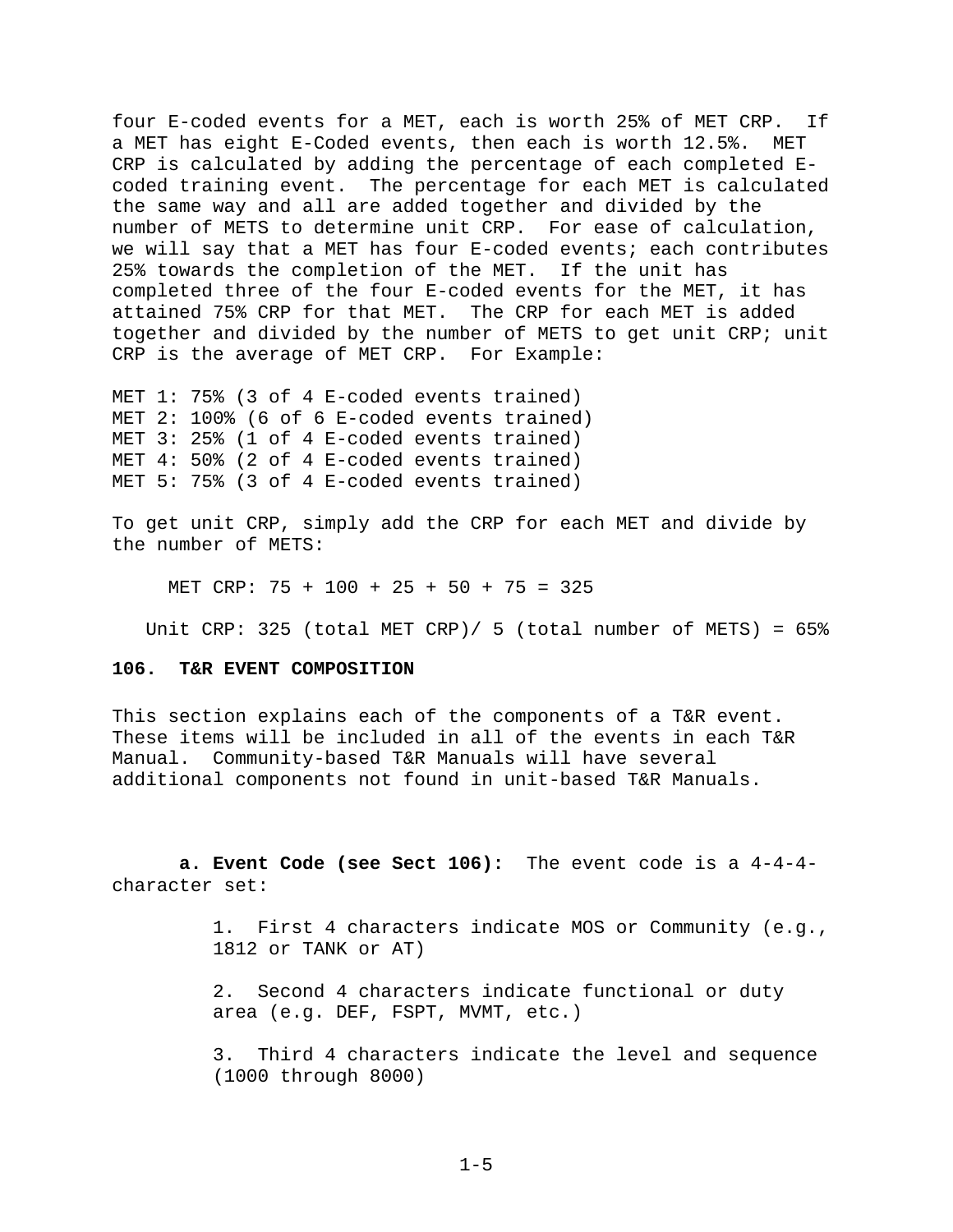**b. Title:** The name of the event.

 **c. Evaluation Coded.** This is a "yes/no" category to indicate whether or not the event is E-coded. If yes, the event contributes toward CRP of the associated MET. The value of each E-coded event is based on number of E-coded events for that MET. Refer to Section 104 for a more detailed explanation of E-coded events.

 **d. Supported MET(s).** List all METs that are supported by the training event.

 **e. Sustainment Interval.** This is the period, expressed in number of months, between evaluation or retraining requirements. Skills and capabilities acquired through the accomplishment of training events are to be refreshed at pre-determined intervals. It is essential that these intervals be adhered to in order to ensure the unit and Marines of the unit maintain proficiency.

 **f. Billet/MOS.** Each individual training event will contain a billet code and specific MOS ((NOTE: applicable to Community-based T&R manuals only) within the community that designates who (by billet) is responsible for performing that event and any corresponding formal course required for that billet. Each commander has the flexibility to shift responsibilities based on the organization of his command. These codes are based on recommendations from the collective subject matter expertise that developed the manual and are listed for each event.

 **g. Grade.** The rank at which Marines are required to complete the event (NOTE: applicable to Community-based T&R manuals only).

 **h. Description:** Description of event purpose, objectives, goals, and requirements. It is a general description of an action requiring learned skills and knowledge, i.e., Engage fixed target with crew-served weapons.

 **i. Condition**. The condition(s) set for real world or combat circumstance in which the task is to be performed. They indicate what is provided (equipment, tools, materials, manuals, aids, etc.), environmental constraints or conditions under which the task is performed, and any specific cues or indicators to which the performer must respond. When resources or safety requirements limit the conditions, this should be stated.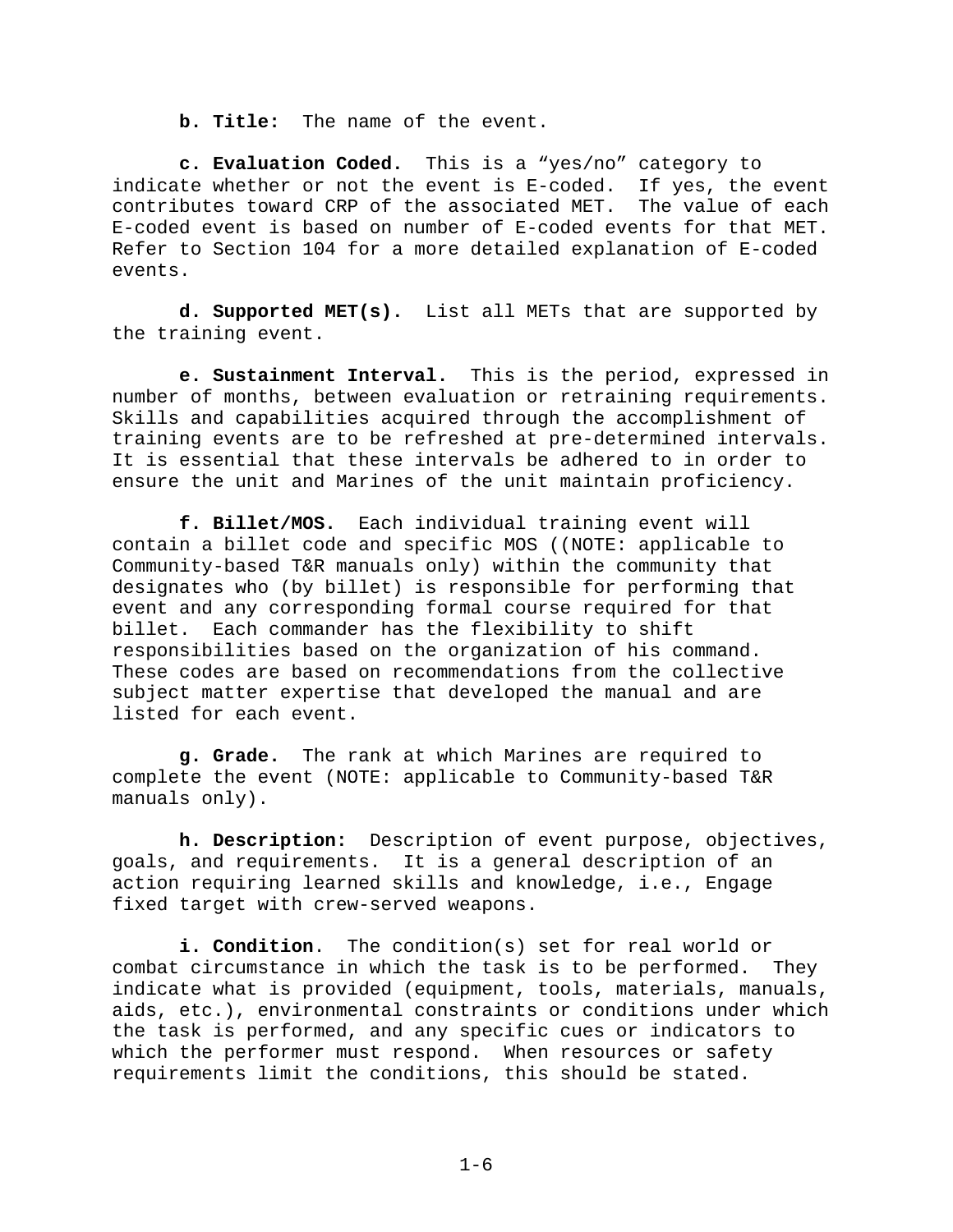**j. Standard**. The performance standard indicates the basis for judging the effectiveness of the performance. It consists of a carefully worded statement that identifies the proficiency level expected when the task is performed. The standard provides the minimum acceptable performance parameters and must be strictly adhered to. The standard for collective events will likely be general, describing the desired end-state or purpose of the event. The standard for individual events will more specifically describe to what proficiency level, specified in terms of accuracy, speed, sequencing, quality of performance, adherence to procedural guidelines, etc., the event is to be accomplished.

 **k. Event Components/Performance Steps.** Description of the actions that the event is composed of, or a list of subordinate, included T&R event codes and event descriptions. The event components help the user determine what must be accomplished and to properly plan for the event. Event components are used for collective events; performance steps are used for individual events.

 **l. Prerequisite Events**. Prerequisites are academic training or other T&R events that must be completed prior to attempting the task. They are lower-level events or tasks that give the individual/unit the skills required to accomplish the event. They can also be planning steps, administrative requirements, or specific parameters that build toward mission accomplishment.

 **m. Chained Events.** Collective T&R events are supported by lower-level collective and individual T&R events. This enables unit leaders to effectively identify subordinate T&R events that ultimately support specific mission essential tasks. When the accomplishment of any upper-level events, by their nature, result in the performance of certain subordinate and related events, the events are "chained." The completion of chained events will update sustainment interval credit (and CRP for Ecoded events) for the related subordinate level events.

 **n. Related ITSs.** A list of all of the Individual Training Standards that support the event.

**o. Initial Training Setting.** All individual events will designate the setting at which the skill is first taught, either at formal school (FS), in the Operational Forces as MOJT, or via a distance learning product (DL).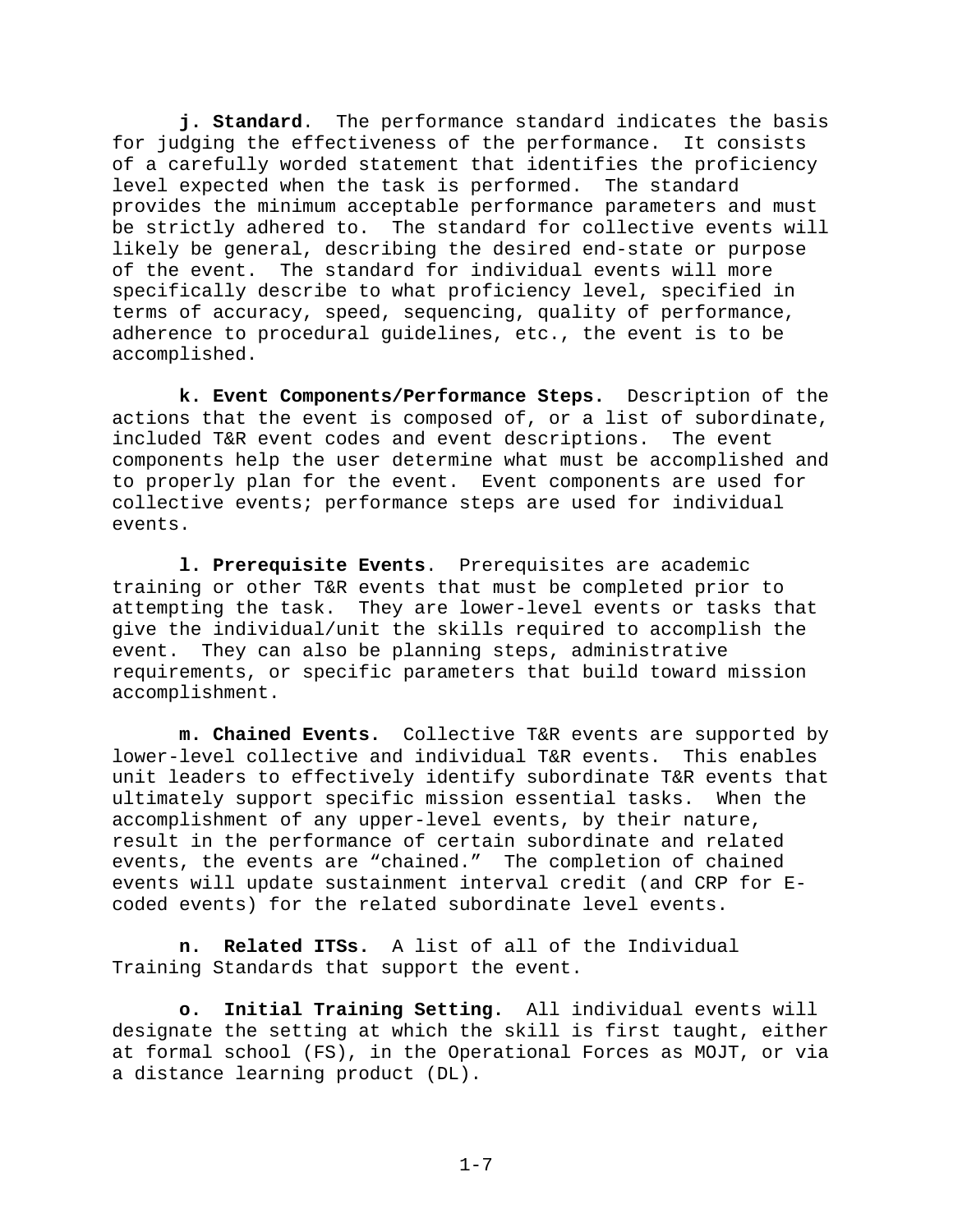**p. References**. The training references shall be utilized to determine task performance steps, grading criteria, and ensure standardization of training procedures. They assist the trainee in satisfying the performance standards, or the trainer in evaluating the effectiveness of task completion. Since T&R Manuals provide only a training outline, references are key to developing lesson plans and adding specificity, like performance steps, related doctrine, or other detailed information.

 **q. Distance Learning Products.** (I.e., Individual Multimedia Instruction (IMI), Computer-Based Training (CBT), Marine Corps Institute (MCI), etc. Included when the event can be taught via one of these media methods vice attending a formal course of instruction or receiving MOJT. (NOTE: applicable to Community-based T&R Manuals only).

 **r. Support Requirements.** This is a list of the external and internal support the unit and Marines will need to complete the event. This is a key section in the overall T&R effort, as resources will eventually be tied directly to the training towards METS. Future efforts to attain and allocate resources will be based on the requirements outlined in the T&R Manual. The list includes, but is not limited to:

•Range(s)/Training Area

- •Ordnance
- •Equipment
- •Materials
- •Other Units/Personnel

**s. Misc.** Any additional information that will assist in the planning and execution of the event. The list may include, but is not limited to:

> •Admin Instructions •Special Personnel Certifications •Equipment Operating Hours •Road Miles**107. UNIT TRAINING**

1. The training of Marines to perform as an integrated unit in combat lies at the heart of the T&R Program. Unit readiness and individual readiness are directly related. Individual training and the mastery of individual core skills serve as the building blocks for unit combat readiness. A Marine's ability to perform critical skills required in combat is essential; however, it is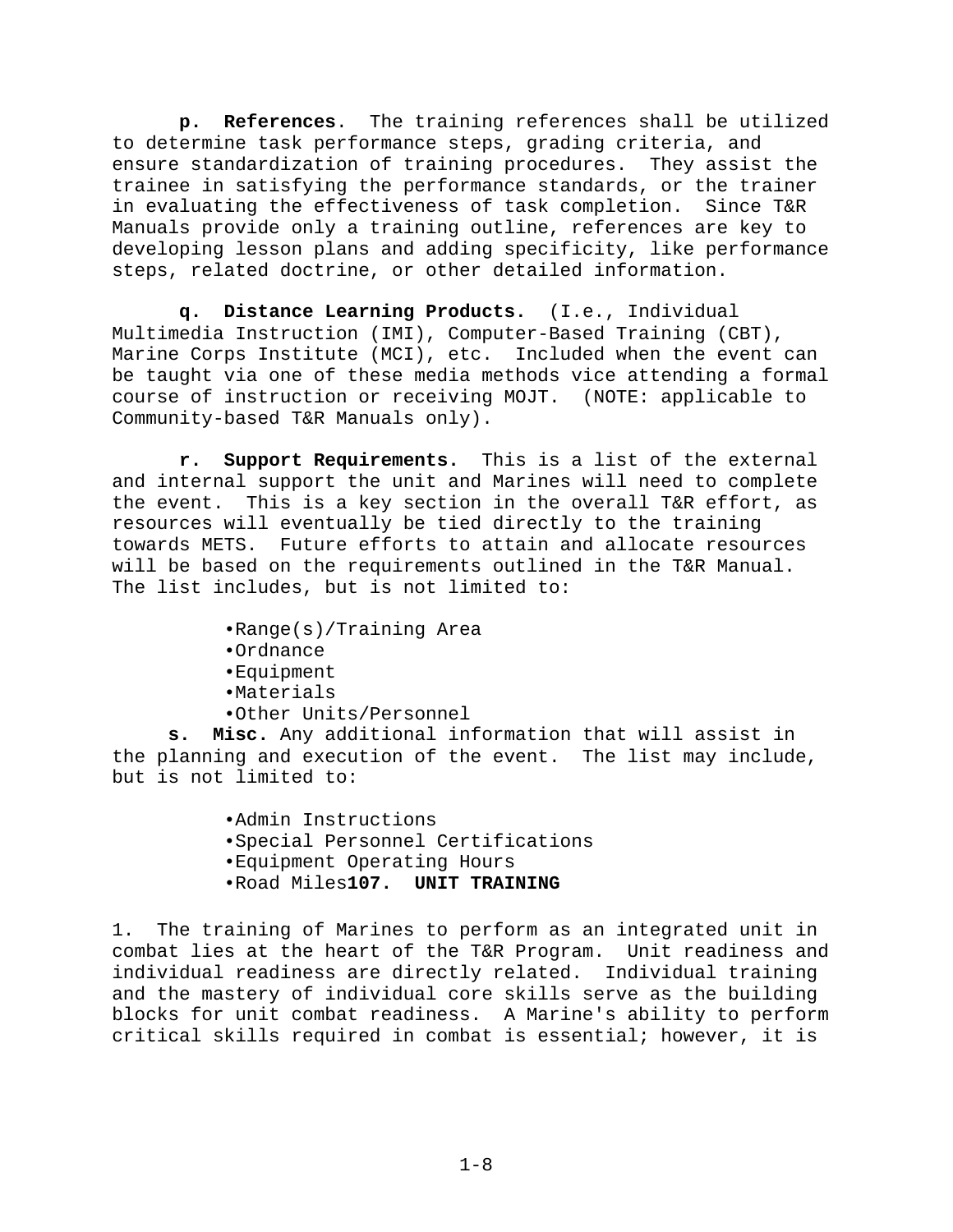not necessary to have all individuals within an organization fully trained in order for that organization to accomplish its assigned tasks. Manpower shortfalls, temporary assignments, leave, or other factors outside the commander's control, often affect the ability to conduct individual training. Regardless of current manning, the unit must maintain the ability to accomplish its assigned mission.

2. Commanders shall ensure that all tactical training is focused on their combat mission. The T&R manual serves as a tool to help develop the unit's training plan. Tactical training shall support the unit METL and be tailored to meet T&R standards. Commanders at all levels are responsible for effective combat training.

3. Commanders shall provide personnel the opportunities to attend formal and operational level courses of instruction as outlined in this Manual. Attendance at formal courses should enhance the warfighting capabilities of the unit as determined by the unit commander.

# **108. REQUIREMENTS FOR COLLECTIVE TRAINING**

Collective training shall serve to achieve standards of unit proficiency required to accomplish wartime missions. Subject to such constraints as safety requirements and limits on space for training, all collective training shall be conducted under conditions and rates of activity closely approximating those that the units being trained may encounter in combat. When constraints limit the use of realistic training conditions, then simulation and other products of training technology shall be used as applicable to enhance realism. Collective training, to the degree feasible, shall include electronic warfare activity; nuclear, biological, and chemical defense activity; and the periodic use of opposing forces trained in the tactics of potential adversaries. All collective training exercises shall emphasize realistic performance of the functions of individual personnel in the exercising units. Support units shall be integrated into exercises for realistic training in their wartime supporting roles.

# **109. NUCLEAR, BIOLOGICAL, CHEMICAL (NBC) TRAINING**

All personnel assigned to the Operating Force must be trained in Nuclear, Biological, and Chemical Defense (NBCD) in order to survive and continue their mission in an NBC environment. Individual proficiency standards are defined as survival and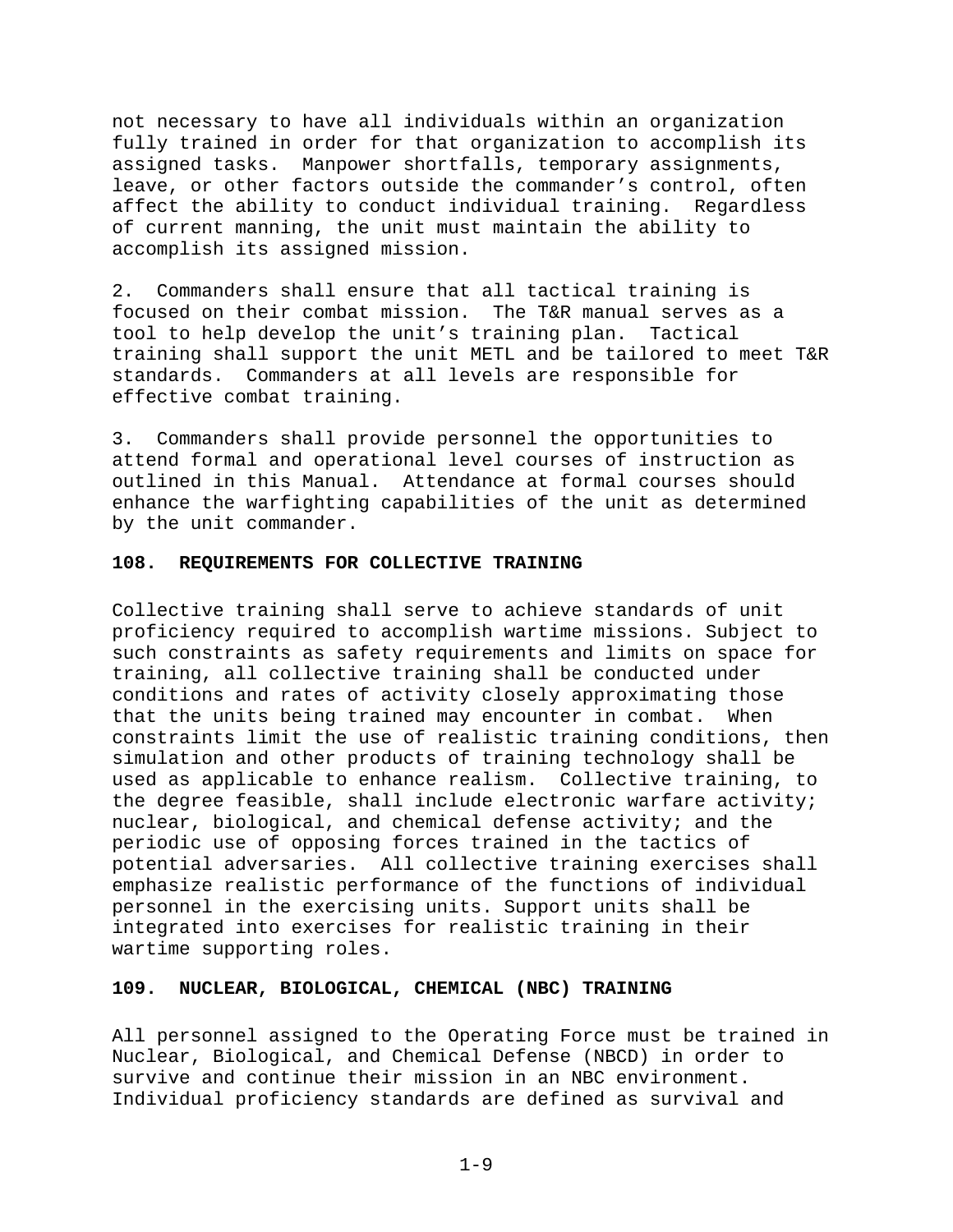basic operating standards. Survival standards are those that the individual must master in order to survive NBC attacks. Basic operating standards are those that the individual, and collectively the unit, must be capable of performing to continue operations in an NBC environment. In order to develop and maintain the ability to operate in an NBC environment, NBCD training should be an integral part of the training plan and events in this T&R manual should be trained under NBC conditions whenever possible. Per reference (f), all units must be capable of accomplishing their assigned mission in a contaminated environment. Further guidance on NBCD training can be found in references (f) and (g).

## **110. NIGHT TRAINING**

While it is understood that all personnel and units of the operating force must be capable of performing their assigned mission in "every clime and place," current doctrine emphasizes the requirement to perform assigned missions at night and during periods of limited visibility. Basic skills are significantly more difficult when visibility is limited. To ensure units are capable of accomplishing their mission at night as well as during the day, they must train under the more difficult limited visibility conditions. As such, all events in this T&R manual should be conducted during the day and at night or under conditions of limited visibility. Commanders will ensure units are capable of conducting all T&R events under conditions of darkness/limited visibility.

# **111. APPLICATION OF SIMULATION**

Simulators and other training devices for weapon systems and equipment shall be used when they are capable of effectively and economically supplementing training on the actual equipment. Particular emphasis shall be placed on simulators that provide training that might be limited by safety considerations or constraints on training space, time, or other resources. When deciding on simulation issues, the primary consideration shall be improving the quality of training and consequently the state of readiness. Potential savings in operating and support costs normally shall be an important secondary consideration.

## **112. UNIT TRAINING MANAGEMENT**

1. Unit Training Management (UTM) is the application of the Systems Approach to Training (SAT) and the Marine Corps Training Principles in a manner that maximizes training results and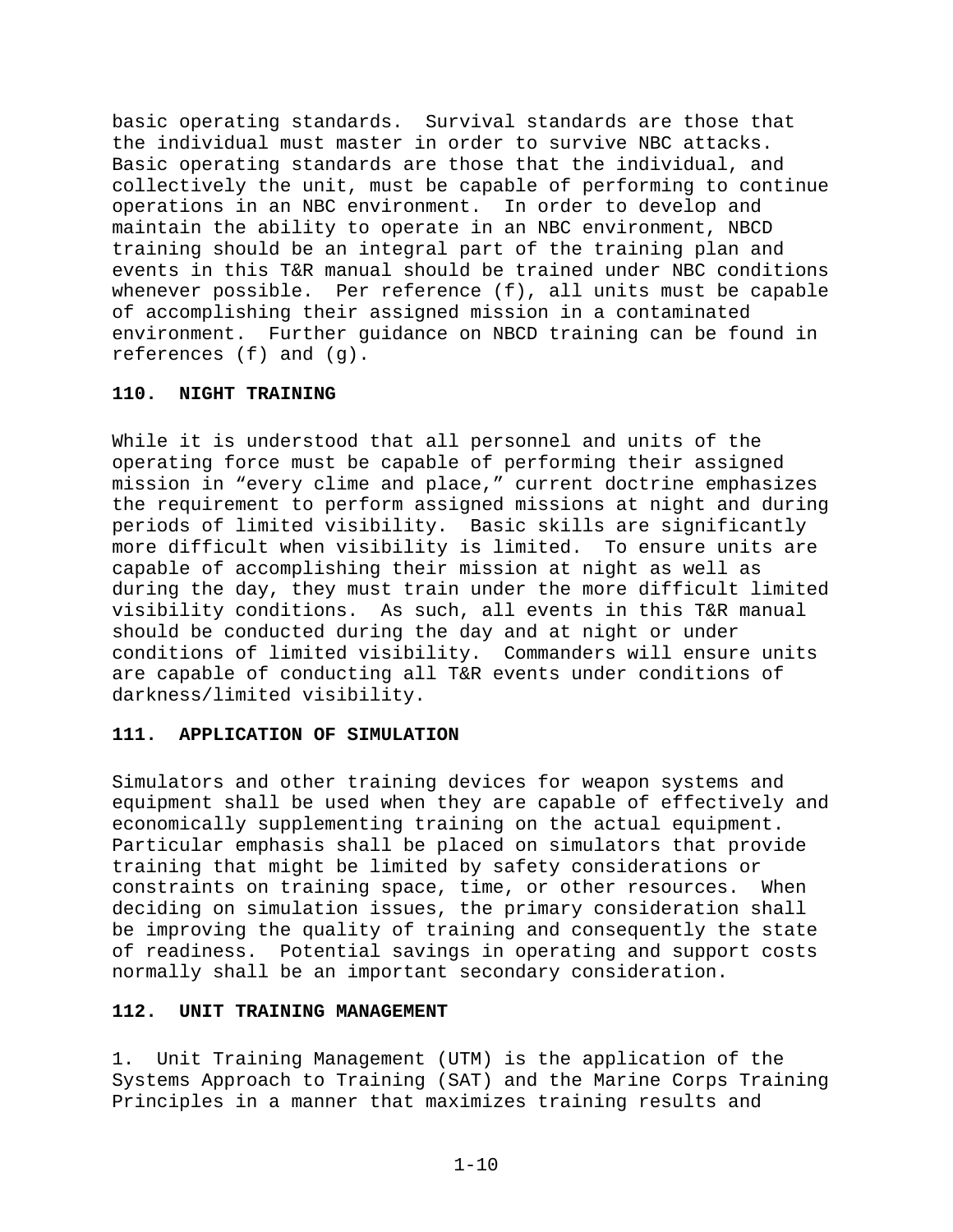focuses the training priorities of the unit in preparation for the conduct of its wartime mission.

2. UTM focuses training on the tasks that are essential to a unit's wartime capabilities. The SAT process provides commanders with the requisite tools and techniques to analyze, design, develop, implement, and evaluate the training of their unit. The Marine Corps Training Principles provide sound and proven direction and are flexible enough to accommodate the demands of local conditions. They are guides that commanders can use to manage unit-training programs. The Marine Corps training principles are:

- Train as you fight
- Make commanders responsible for training
- Use standards-based training
- Use performance-oriented training
- Use mission-oriented training
- Train the MAGTF to fight as a combined arms team
- Train to sustain proficiency
- Train to challenge

3. In order to maintain an efficient, effective training program, it is imperative that commanders at every level fully understand and implement UTM. Guidance for UTM and the process for establishing effective UTM programs are contained in references (b), (c), and (d).

# **113. EVALUATION OF TRAINING**

1. Evaluation is a continuous process. Evaluation is integral to training management and is conducted by leaders at every level and during all phases of the planning and conduct of training. Training evaluations measure individual and collective ability to perform events specified in the respective T&R Manuals. To ensure training is efficient and effective, it is imperative that evaluation is an integral part of the training plan.

2. The purpose of formal and informal evaluation is to provide commanders with a process to determine a unit's proficiency in the tasks it must successfully perform in combat. Informal evaluations should be conducted during every training evolution. Formal evaluations are often scenario-based, focused on the unit's METs, based on collective training standards, and usually conducted during higher-level E-coded collective events. All collective training and exercises shall be evaluated against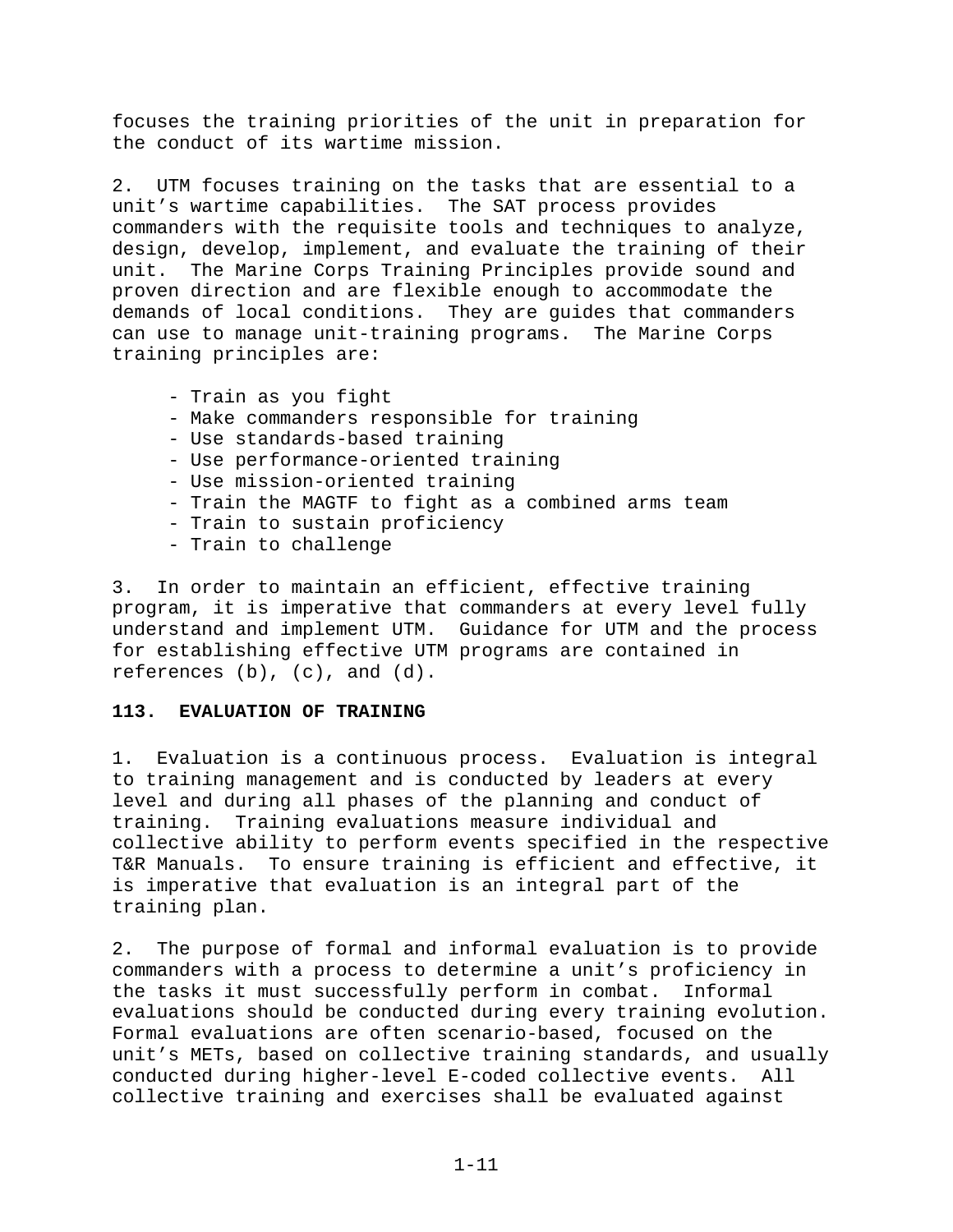established standards of mission proficiency for identifying and correcting deficiencies. References (a) and (b) provide further guidance on the conduct of informal and formal evaluations utilizing the Marine Corps Ground T&R Program.

# **114. OPERATIONAL RISK MANAGEMENT (ORM)**

ORM is a process that enables commanders to plan for and minimize risk while still accomplishing the mission. It is a decision making tool used by Marines at all levels to increase operational effectiveness by anticipating hazards and reducing the potential for loss, thereby increasing the probability of a successful mission. ORM minimizes risks to acceptable levels, commensurate with mission accomplishment. Commanders, leaders, maintainers, planners, and schedulers shall integrate risk assessment in the decision-making process and implement hazard controls to reduce risk to acceptable levels. Applying the ORM process will reduce mishaps, lower costs, and provide for more efficient use of resources. ORM assists the commander in conserving lives and resources and avoiding unnecessary risk, making an informed decision to implement a course of action (COA), identifying feasible and effective control measures where specific measures do not exist, and providing reasonable alternatives for mission accomplishment. Most importantly, ORM assists the commander in determining the balance between training realism and unnecessary risks in training, the impact of training operations on the environment, and the adjustment of training plans to fit the level of proficiency and experience of Marines and leaders. Further guidance for ORM can be found in references (b) and (e).

# **115. CONCLUSION**

The Marine Corps Ground T&R Program continues to evolve. The vision for this program is that it will link the Uniform Joint Task List (UJTL), the Uniform Navy Task List (UNTL), and the Marine Corps Task List (MCTL) to METLs and unit training. In doing so, it will tie all training and training resources directly to unit missions. The Defense Readiness Reporting System (DRRS) is currently being developed and will eventually encompass Enhanced Status of Readiness and Training System (ESORTS). The purpose of this system is to measure and report on the readiness of military forces and the supporting infrastructure to meet missions and goals assigned by the Secretary of Defense. Training readiness in DRRS will be based primarily on METs. Because unit CRP is based on the unit's training towards its METs, it will provide a more accurate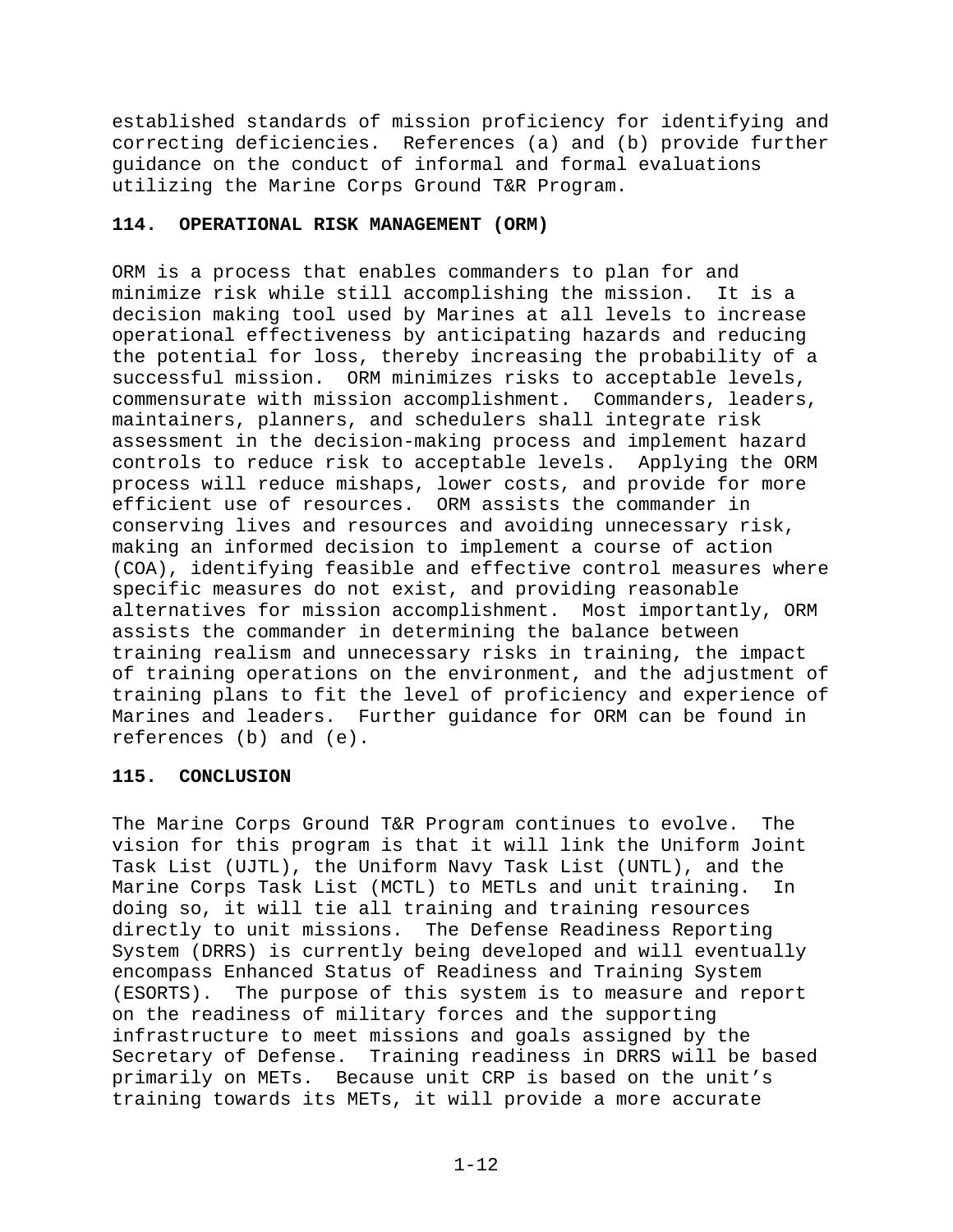picture of a unit's ability to accomplish its mission. This will give fidelity to future funding requests and factor into the allocation of resources. Additionally, the Ground T&R Program will help to ensure training remains focused on mission accomplishment and that training readiness reporting is tied to commanders' METLs.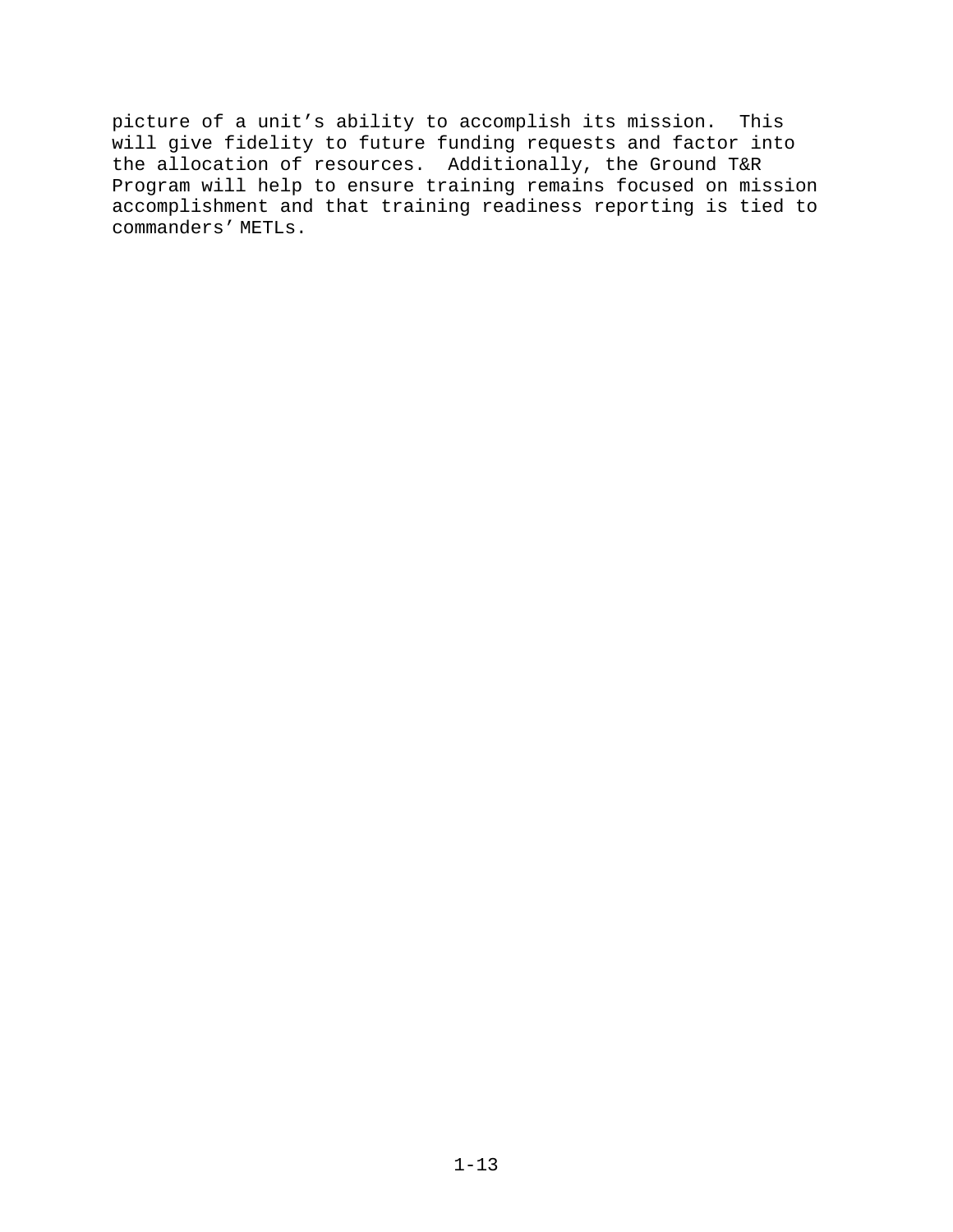# **TRAINING AND READINESS MANUAL**

# **CHAPTER 2 Recon Mission Essential Tasks (METs) and related Collective Training Events**

#### **Purpose:**

This chapter and its appendices illustrate the relationship between unit competencies (Mission Essential Tasks (METs)) and unit training (Collective events). Each Appendix corresponds to a single MET and includes all training events conducted from the team to battalion level. Unit training managers can isolate all training relevant to each MET and devise training to support their competencies as needed. Lastly, these appendices serve as the steering point for the Individual Events chapter which details all individual skill sets, or events, that when combined, enable a unit competency.

#### **Administrative Notes:**

- 1. Appendix A defines "Units" and their core capabilities.
- 2. Appendices B J correspond to METs 1 9.

3. Many events support more than one MET. In those cases, the Collective Event is only displayed in its entirety under the first MET in which it appears. Subsequent listings of that same task under other MET appendices will only include the task number and title, referring the reader back to the first MET in which it appears.

4. The table of contents lists each task at the location in which it is displayed in its entirety.

5. Event Descriptions are discretionary entries utilized to amplify a task if the task title is not clear enough.

6. MET's 4, 5 & 6 (Appendices E, F & G) contain no additional tasks beyond those already illustrated in previous MET appendices.

#### **Event Numbering:**

1. Events in the T&R manual are depicted with a 12 field alphanumeric system, i.e. xxxx-xxxx-xxxx. Coding of these events will differ between T&R manuals to facilitate development requirements of the Occupational Field or MOS Community the manual serves. This manual utilizes the following methodology:

2. Field one – 0321. Each event starts with the OccFld MOS, 0321, i.e 0321-xxxx-xxxx.

3. Field two – Letters. Events are separated by duty areas using a 3 or 4-letter code, i.e. 0321-NBC-xxxx reflecting the NBC duty area tasks for the reconnaissance Marine. The duty areas are: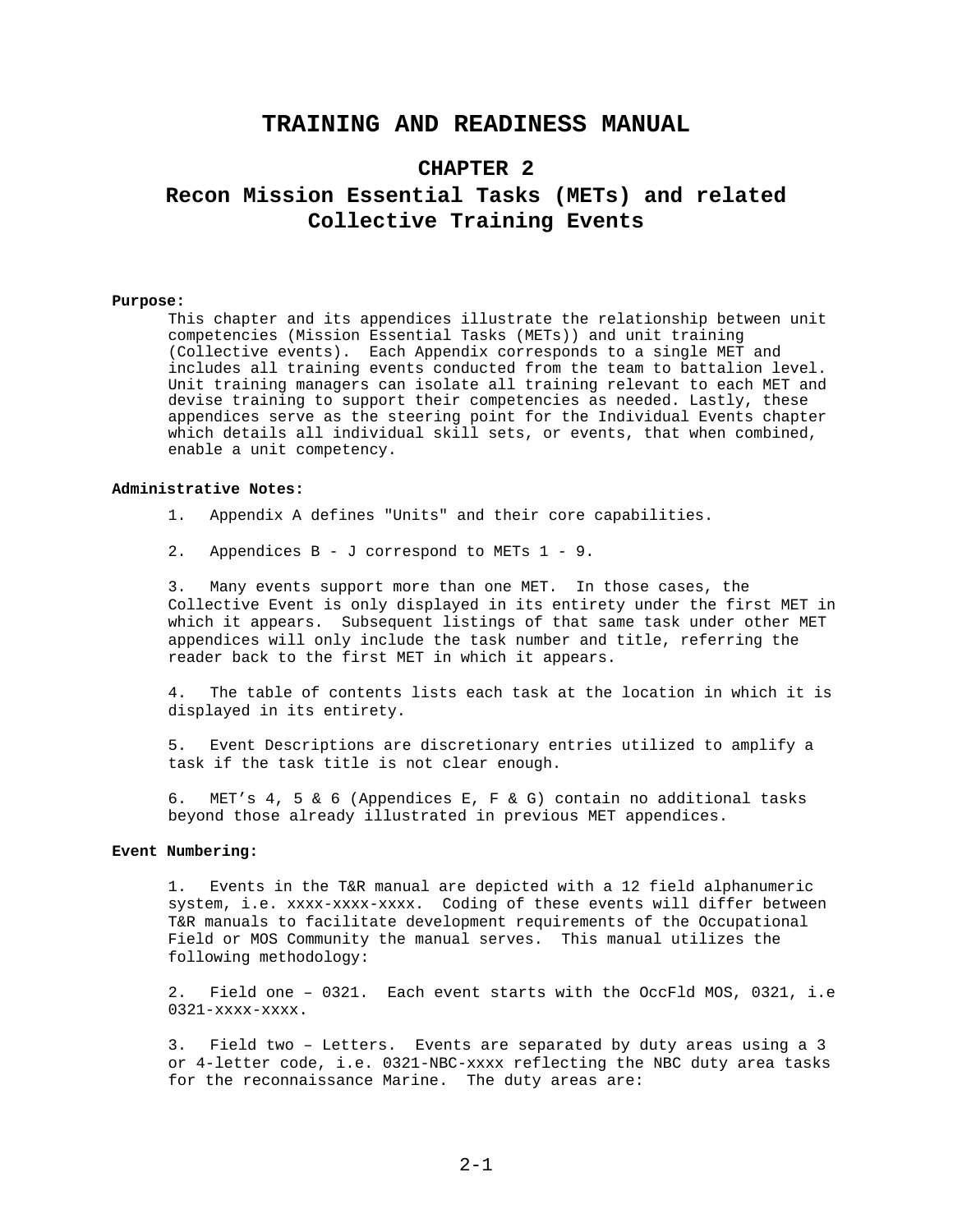| a.             | PAT - Patrolling                                        | $0321-PAT$ -xxxx                 |
|----------------|---------------------------------------------------------|----------------------------------|
| b.             | MOUT - Urban R&S                                        | 0321-MOUT-xxxx                   |
| $\mathsf{C}$ . | MOBL - Mounted R&S                                      | $0321 - MOBL - XXXX$             |
| d.             | COMM - Communications                                   | $0321 - \text{COMM}-\text{xxxx}$ |
| e.             | FSPT - Fire Support                                     | $0321 - FSPT - XXXX$             |
| f.             | ITG - Initial Terminal Guidance                         | $0321 - ITG$ $-xxxx$             |
| q.             | $NBC$ - Nuclear, Biological, Chemical 0321-NBC $-xxxxx$ |                                  |
| h.             | SENS - Sensors & Beacons                                | $0321 - SENS - XXXX$             |
| i.             | DEMO - Demolitions                                      | $0321 - DEMO - XXXX$             |
| j.             | BOAT - Amphibious - boats                               | $0321 - BOAT - XXXX$             |
| k.             | DIVE - Underwater                                       | $0321 - DIVE - XXXX$             |
| ı.             | HELO - Heliborne                                        | $0321$ -HELO- $xxxx$             |
| m.             | JUMP - Parachuting                                      | $0321 - JUMP - XXXX$             |
| n.             | SWIM - Amphibious - swimming                            | $0321 - SWIM - XXXX$             |
| $\circ$ .      | PLAT - Platoon events                                   | $0321 - PLAT - XXXX$             |
| $p$ .          | OPS - Operations & planning                             | $0321 - OPS - XXXX$              |

4. Field 3 – numbers. Events within duty areas are first organized based on organizational level as such:

a. 3000 level – fireteam events. None included in this manual. b. 4000 level – squad or recon team events. This is the starting point for Collective training in this manual, i.e. 0321-PAT -4000. c. 5000 level – platoon events, i.e. 0321-PLAT-5000. d. 6000 level – company events. None included in this manual. e. 7000 level – battalion events, i.e. 0321-OPS –7000.

5. Field 3 – numbers. Events are then further organized in order of increasing complexity or skill levels required, i.e. 0321-xxxx –4100 level skills include patrolling, urban and mounted R&S skills at the simplest levels; 0321-xxxx-4900 level skills include amphibious, jump and dive skills of the highest complexity.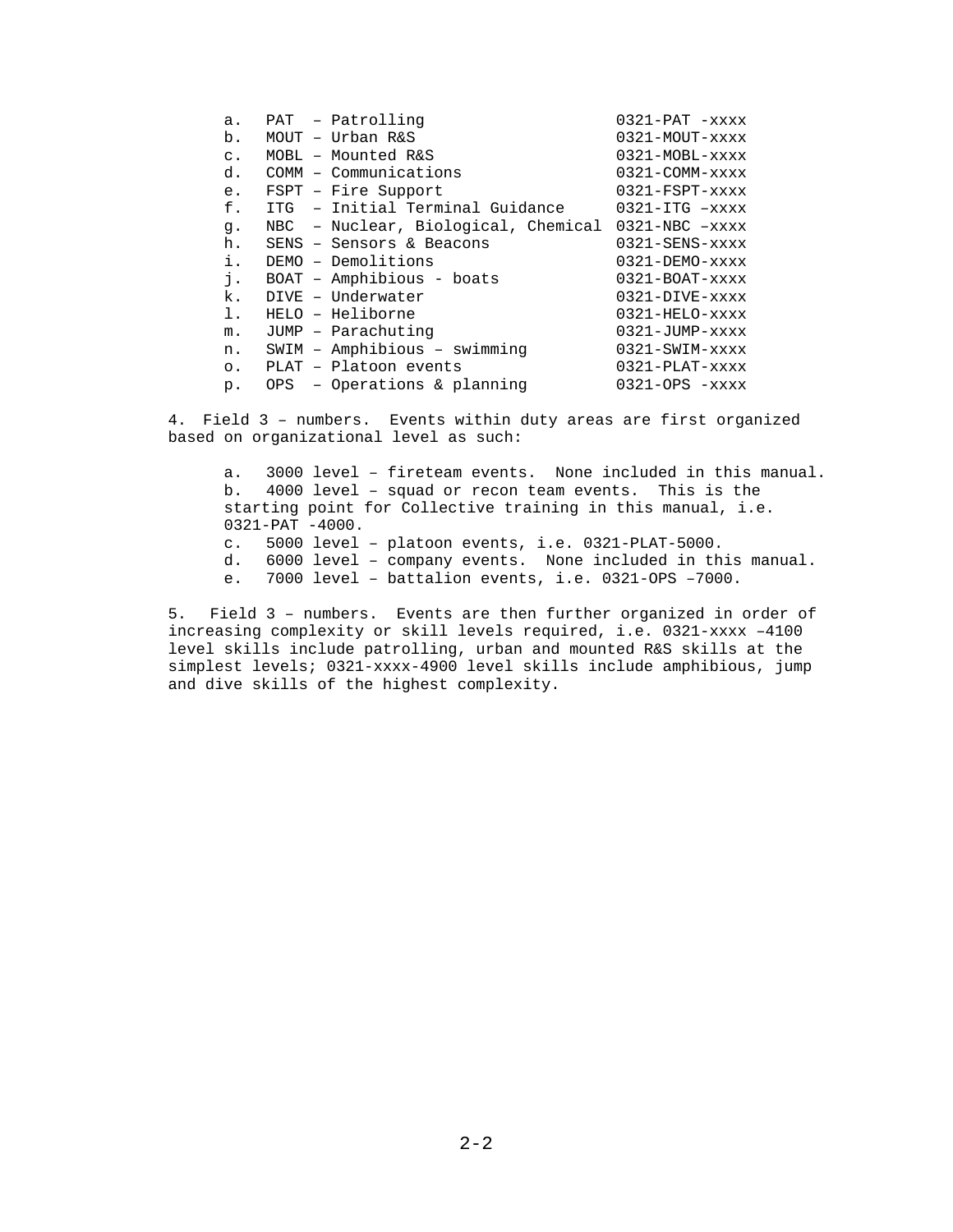# **TABLE OF CONTENTS**

Appendix Title Appendix Appendix

| military significance             | Collective (Unit ) Descriptions / Core Capabilities<br>MET 1 Plan, coordinate and conduct amphibious / ground<br>reconnaissance and surveillance to observe, identify and<br>report enemy activity, and collect other information of | Α<br>B       |
|-----------------------------------|--------------------------------------------------------------------------------------------------------------------------------------------------------------------------------------------------------------------------------------|--------------|
| reconnaissance missions           | MET 2 Conduct specialized reconnaissance. Assist in<br>specialized engineer, NBC, radio, mobile and other unique                                                                                                                     | $\mathsf{C}$ |
| landing craft and parachutists    | MET 3 Conduct Initial Terminal Guidance (ITG) for helicopters,                                                                                                                                                                       | D            |
|                                   | MET 4 Designate and engage selected targets with Force Fires<br>and other operations to support battlespace shaping.<br>This<br>includes terminal guidance of precision-guided munitions                                             | Е            |
|                                   | MET 5 Conduct post-strike reconnaissance to determine and<br>report battle damage to a specific target or area                                                                                                                       | F            |
|                                   | MET 6 Conduct counter-reconnaissance                                                                                                                                                                                                 | G            |
| MET 7 Conduct limited scale raids |                                                                                                                                                                                                                                      | Н            |
|                                   | MET 8 Conduct insertion / extraction of reconnaissance forces                                                                                                                                                                        | I.           |
| in support of recon operations    |                                                                                                                                                                                                                                      |              |
|                                   | MET 9 Conduct other operations as directed by the supported                                                                                                                                                                          | <b>J</b>     |
|                                   |                                                                                                                                                                                                                                      |              |
| commander                         |                                                                                                                                                                                                                                      |              |
|                                   |                                                                                                                                                                                                                                      |              |
|                                   |                                                                                                                                                                                                                                      |              |
| Event Number                      |                                                                                                                                                                                                                                      | Page         |
|                                   |                                                                                                                                                                                                                                      |              |
| 0321-MOBL-4101                    | Maintain vehicles                                                                                                                                                                                                                    | $2 - C - 1$  |
| 0321-MOBL-4102                    | Conduct mounted movement techniques                                                                                                                                                                                                  | $2 - C - 2$  |
| 0321-MOBL-4103                    | Conduct mounted / dismounted engagements                                                                                                                                                                                             | $2 - C - 3$  |
| 0321-MOBL-4104                    | Conduct vehicular navigation                                                                                                                                                                                                         | $2 - C - 4$  |
| 0321-MOBL-4105                    | Conduct laager-site operations                                                                                                                                                                                                       | $2 - C - 5$  |
| 0321-MOBL-4106                    | Employ T/E crew-served weapons                                                                                                                                                                                                       | $2 - C - 6$  |
| 0321-MOBL-4107                    | Conduct self / assisted vehicle recovery                                                                                                                                                                                             | $2 - C - 8$  |
| 0321-MOBL-4108                    | Employ vehicle-mounted communications                                                                                                                                                                                                | $2 - C - 8$  |
|                                   |                                                                                                                                                                                                                                      |              |
| 0321-MOUT-4101                    | Move through a built-up area                                                                                                                                                                                                         | $2 - C - 9$  |
| 0321-MOUT-4102                    | Establish an OP in an urban area                                                                                                                                                                                                     | $2 - C - 11$ |
| 0321-MOUT-4103                    | Execute a deliberate ambush                                                                                                                                                                                                          | $2 - C - 13$ |
|                                   |                                                                                                                                                                                                                                      |              |
| 0321-PAT-4101                     | Conduct team planning                                                                                                                                                                                                                | $2 - B - 1$  |
|                                   | Conduct rehearsals and inspections                                                                                                                                                                                                   |              |
| 0321-PAT-4102<br>0321-PAT-4103    |                                                                                                                                                                                                                                      | $2 - B - 2$  |
| 0321-PAT-4104                     | Conduct a reconnaissance patrol                                                                                                                                                                                                      | $2 - B - 2$  |
|                                   |                                                                                                                                                                                                                                      |              |
| 0321-PAT-4105                     | Gather information to complete a NATO report                                                                                                                                                                                         | $2 - B - 3$  |
|                                   | Conduct an area reconnaissance                                                                                                                                                                                                       | $2 - B - 4$  |
| 0321-PAT-4106                     | Conduct a zone reconnaissance                                                                                                                                                                                                        | $2 - B - 5$  |
| $0321 - PAT - 4107$               | Maintain operational security                                                                                                                                                                                                        | $2 - B - 6$  |
| $0321 - PAT - 4108$               | Execute immediate actions upon contact with                                                                                                                                                                                          | $2 - B - 7$  |

0321-COMM-4201 Establish communications in a tactical environment 2-B-8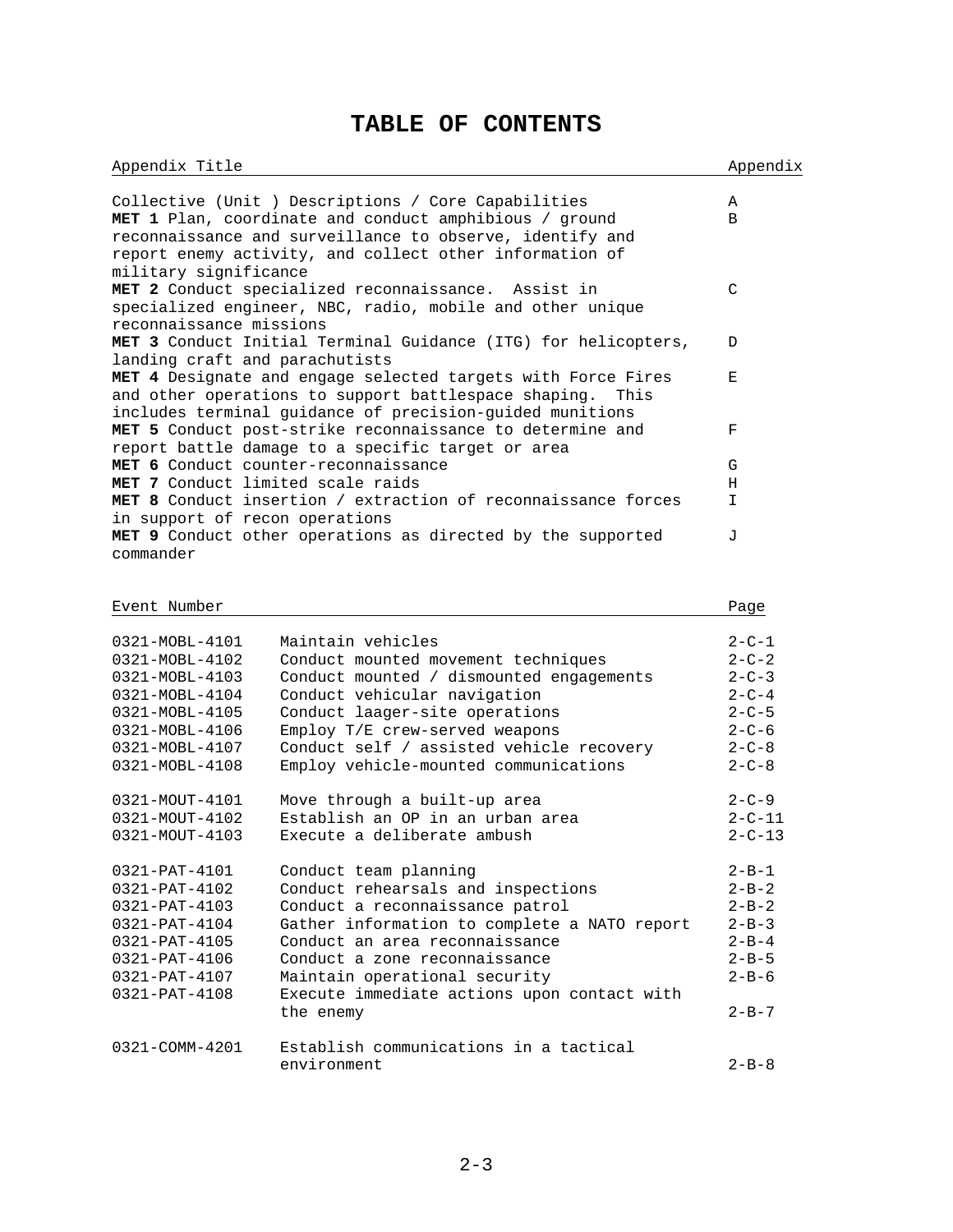# **TABLE OF CONTENTS**

| Event Number                     |                                                                                           | Page                 |
|----------------------------------|-------------------------------------------------------------------------------------------|----------------------|
|                                  |                                                                                           |                      |
| 0321-FSPT-4301                   | Engage a target with supporting arms                                                      |                      |
|                                  | (surface to surface)                                                                      | $2 - B - 9$          |
| 0321-FSPT-4302                   | Engage a target with Close Air Support                                                    |                      |
|                                  | (rotary or fixed wing)                                                                    | $2 - B - 11$         |
| 0321-FSPT-4303                   | Plan and conduct a laser quided close air                                                 |                      |
|                                  | support mission                                                                           | $2 - B - 12$         |
|                                  |                                                                                           |                      |
| 0321-SURV-4401                   | Occupy an observation point / perform                                                     |                      |
|                                  | surveillance                                                                              | $2 - B - 13$         |
| 0321-SURV-4402                   | Employ organic photography equipment to collect                                           |                      |
|                                  | and transmit required info                                                                | $2 - B - 14$         |
|                                  |                                                                                           |                      |
| 0321-ITG-4501                    | Plan and conduct Initial Terminal Guidance                                                | $2-D-2$              |
|                                  |                                                                                           |                      |
| 0321-NBC-4601                    | Plan for NBC reconnaissance                                                               | $2 - C - 17$         |
| 0321-NBC-4602                    | Conduct NBC reconnaissance                                                                | $2 - C - 17$         |
| 0321-NBC-4603                    | Conduct deliberate decontamination of personnel                                           |                      |
|                                  | and equipment                                                                             | $2 - C - 18$         |
|                                  |                                                                                           |                      |
| 0321-SENS-4701                   | Conduct sensor implant and recovery                                                       | $2 - J - 1$          |
|                                  |                                                                                           |                      |
| 0321-DEMO-4801                   | Plan and prepare for the employment of demo,                                              |                      |
|                                  | conventional and improvised, in conjunction                                               |                      |
|                                  | with offensive and defensive operations                                                   | $2 - B - 15$         |
| 0321-DEMO-4802                   | Employ demolitions, conventional and improvised                                           |                      |
|                                  | in conjunction with offensive and defensive ops 2-B-16                                    |                      |
|                                  |                                                                                           |                      |
| 0321-BOAT-4901<br>0321-BOAT-4902 | Plan for surface vessel deployment operations                                             | 2-I-1<br>$2 - I - 2$ |
| 0321-BOAT-4903                   | Prepare for surface vessel deployment ops<br>Conduct surface vessel deployment operations | $2 - I - 3$          |
| 0321-BOAT-4904                   | Plan an Over the Horizon (OTH) reconnaissance                                             |                      |
|                                  | insertion                                                                                 | $2 - I - 4$          |
| 0321-BOAT-4905                   | Prepare for an Over the Horizon (OTH) recon                                               |                      |
|                                  | insertion                                                                                 | $2 - I - 5$          |
| 0321-BOAT-4906                   | Conduct an Over the Horizon (OTH) recon                                                   |                      |
|                                  | insertion                                                                                 | $2 - I - 6$          |
| $0321 - BOAT - 4907$             | Conduct clandestine amphibious landing and                                                |                      |
|                                  | withdrawal                                                                                | $2 - I - 7$          |
|                                  |                                                                                           |                      |
| 0321-DIVE-4901                   | Plan a sub-surface infiltration / exfiltration                                            | $2 - I - 8$          |
| 0321-DIVE-4902                   | Prepare for a sub-surface infil / exfiltration                                            | $2 - I - 9$          |
| 0321-DIVE-4903                   | Conduct a sub-surface infil / exfiltration                                                | $2 - I - 10$         |
| 0321-DIVE-4904                   | Plan for open-circuit diving operations                                                   | $2 - I - 12$         |
| 0321-DIVE-4905                   | Prepare for open-circuit diving operations                                                | $2 - I - 13$         |
| 0321-DIVE-4906                   | Conduct open-circuit diving operations                                                    | $2 - I - 14$         |
| 0321-DIVE-4907                   | Plan submarine operations                                                                 | $2 - I - 15$         |
| 0321-DIVE-4908                   | Prepare for submarine operations                                                          | $2 - I - 16$         |
| 0321-DIVE-4909                   | Conduct submarine operations                                                              | 2-I-17               |
|                                  |                                                                                           |                      |
| 0321-HELO-4901                   | Plan for heliborne operations                                                             | $2 - I - 18$         |
| 0321-HELO-4902                   | Prepare for heliborne operations                                                          | $2 - I - 19$         |
| 0321-HELO-4903                   | Conduct heliborne operations                                                              | $2 - I - 20$         |
| 0321-HELO-4904                   | Plan for HRST operations                                                                  | $2 - I - 20$         |
|                                  |                                                                                           |                      |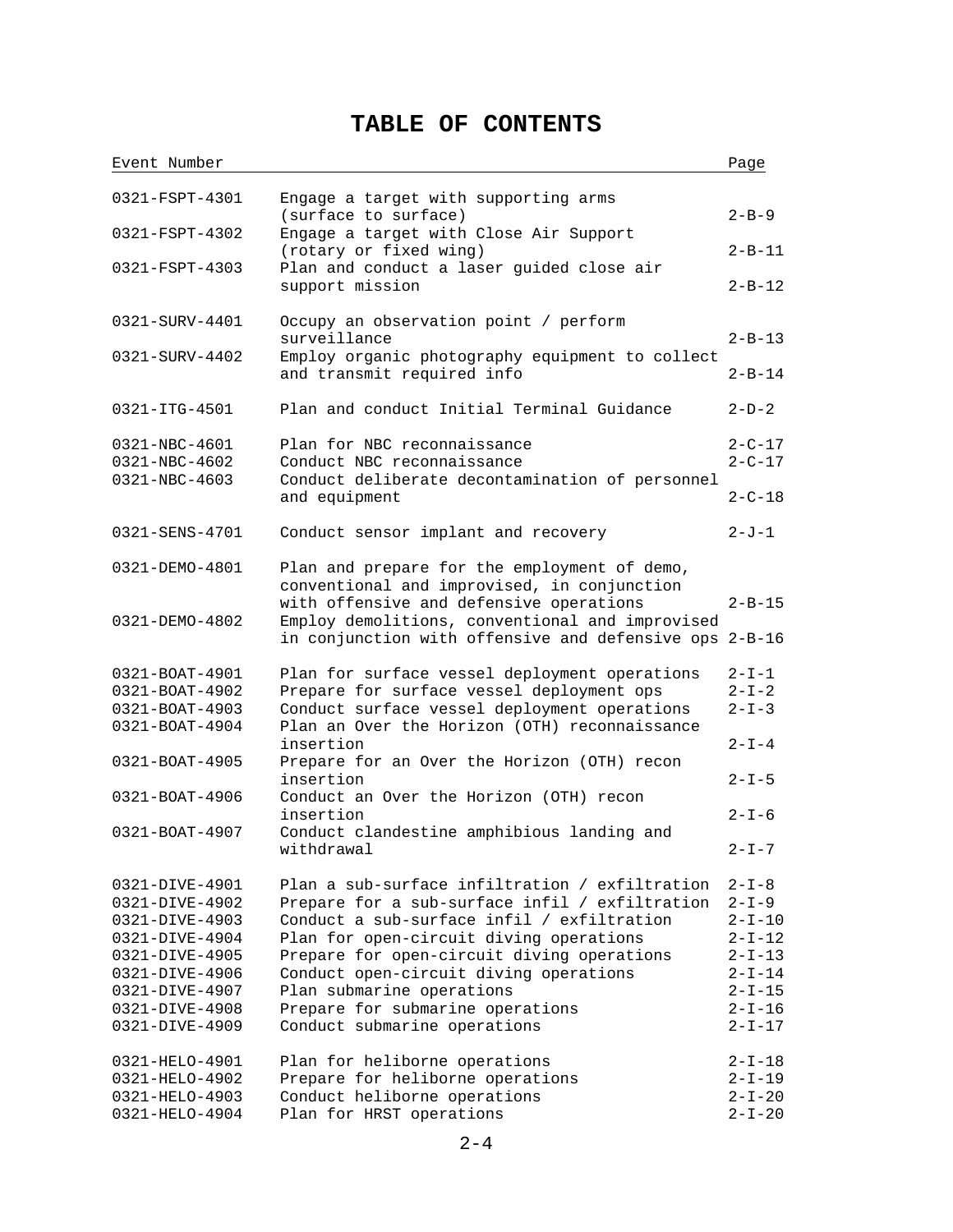# **TABLE OF CONTENTS**

| Event Number                                                                           |                                                                                                                                                                                           | Page                                                                         |
|----------------------------------------------------------------------------------------|-------------------------------------------------------------------------------------------------------------------------------------------------------------------------------------------|------------------------------------------------------------------------------|
| 0321-HELO-4905<br>0321-HELO-4906<br>0321-HELO-4907<br>0321-HELO-4908<br>0321-HELO-4909 | Prepare for HRST operations<br>Conduct HRST operations<br>Plan for helocast/soft duck operations<br>Prepare for helocast/soft duck operations<br>Conduct helocast/soft duck operations    | $2 - I - 21$<br>$2 - I - 22$<br>$2 - I - 23$<br>$2 - I - 24$<br>$2 - I - 25$ |
| 0321-JUMP-4901<br>0321-JUMP-4902<br>0321-JUMP-4903                                     | Plan for the conduct of parachute operations<br>Prepare for the conduct of parachute operations<br>Conduct a parachute operation utilizing current<br>and approved static line parachutes | $2 - I - 26$<br>$2 - I - 27$<br>$2 - I - 28$                                 |
| 0321-JUMP-4904<br>0321-JUMP-4905                                                       | Conduct a military free-fall operation<br>Conduct a parachute operation utilizing current<br>and approved MC-5 static line parachute                                                      | $2 - I - 29$<br>$2 - I - 30$                                                 |
| 0321-JUMP-4906<br>0321-JUMP-4907                                                       | Plan for the conduct of a parachute operation<br>utilizing current and approved TORDS parachute<br>and associated equipment<br>Prepare for the conduct of a parachute operation           | $2 - I - 31$                                                                 |
| 0321-JUMP-4908                                                                         | utilizing current and approved TORDS parachute<br>and associated equipment<br>Conduct a parachute operation utilizing current<br>and approved TORDS parachute and associated              | $2 - I - 32$                                                                 |
|                                                                                        | equipment                                                                                                                                                                                 | $2 - I - 32$                                                                 |
| 0321-SWIM-4901<br>0321-SWIM-4902                                                       | Plan a surface infiltration / exfiltration<br>employing scout-swimmers<br>Prepare for a surface infiltration/exfiltration                                                                 | $2 - I - 33$                                                                 |
|                                                                                        | employing scout-swimmers                                                                                                                                                                  | $2 - I - 34$                                                                 |
| 0321-SWIM-4903                                                                         | Conduct a surface infiltration / exfiltration<br>employing scout-swimmers                                                                                                                 | $2 - I - 35$                                                                 |
| 0321-PLAT-5101<br>0321-PLAT-5201                                                       | Conduct platoon planning<br>Conduct a limited scale raid                                                                                                                                  | $2 - B - 17$<br>$2 - H - 1$                                                  |
| 0321-OPS-7101<br>0321-OPS-7102<br>0321-OPS-7103                                        | Conduct HQ planning and coordination<br>Operate a Reconnaissance Ops Center (ROC)<br>Process and disseminate intelligence info                                                            | $2 - B - 19$<br>$2 - B - 20$<br>$2 - B - 21$                                 |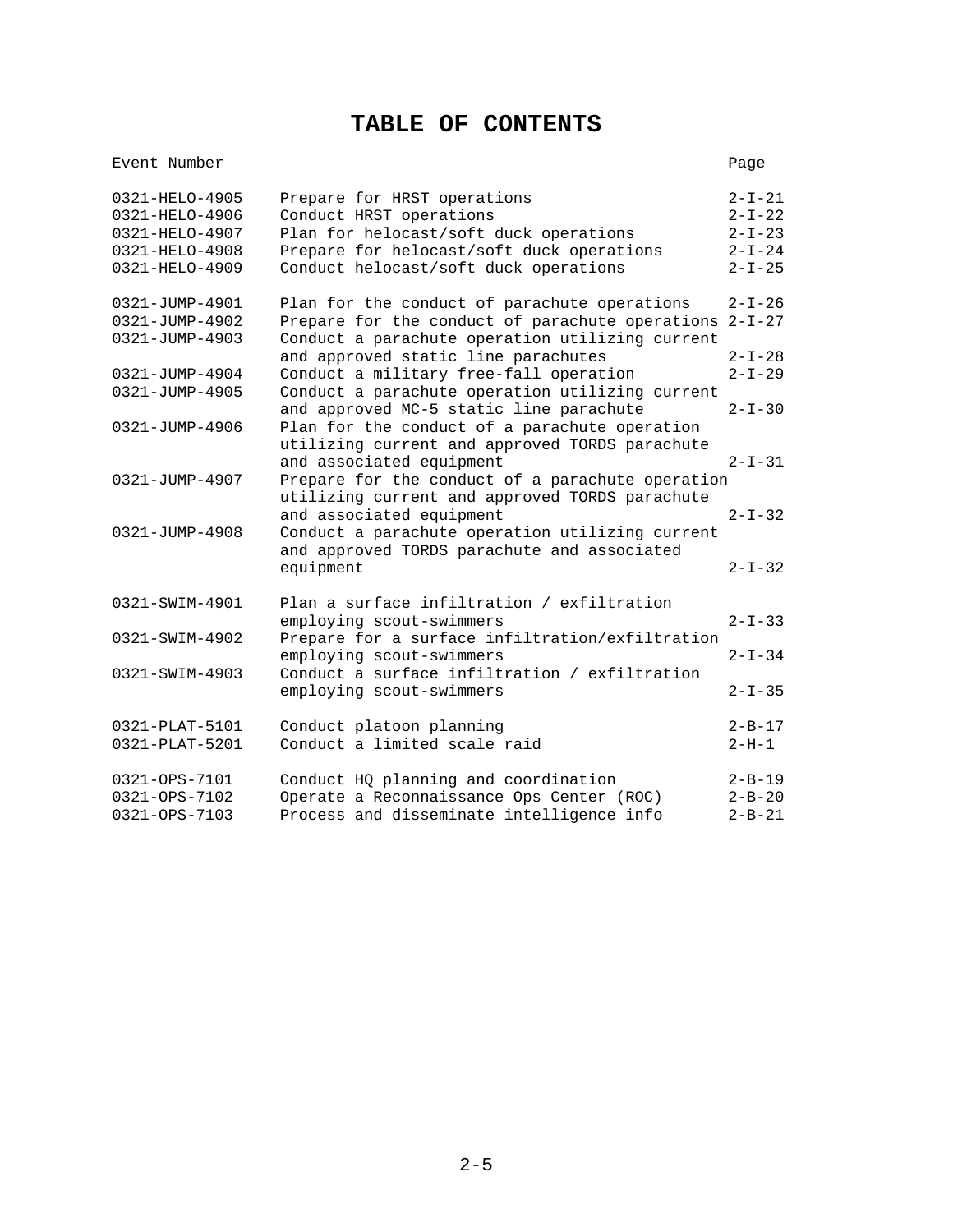## **CHAPTER 2**

# **Recon Mission Essential Tasks (METs) and related Collective Training Events**

# **APPENDIX A**

## **Collective (Unit) Descriptions / Core Capabilities**

#### **COLLECTIVE: Reconnaissance Team**

The recon team is the basic reconnaissance unit that will conduct ground and amphibious reconnaissance operations. The team possesses special insert/extract skills, in addition to special long-range communications and advanced information gathering equipment. Capable of performing in any environment, the team collects battlefield information for processing into intelligence.

### **Core Capabilities**

1. Conducts amphibious reconnaissance and advanced nautical navigation.

2. Conducts pre & post-assault ground reconnaissance.

3. Conducts surveillance to observe, identify and report enemy activity, or other information of military significance, as deemed necessary by the commander.

- 4. Conducts specialized reconnaissance.
- 5. Conducts long-range communications and digital imagery.
- 6. Assists in the emplacing and recovery of ground sensors.

7. Possesses specialized insert capability to include parachuting, combatant diving and HRST.

8. Provides initial and terminal guidance for helicopters, landing craft and parachute operations.

9. Conducts battlefield-shaping operations to include limited sniping and engagement of selected targets with supporting arms.

10. Conducts post-strike reconnaissance to determine battle damage assessment.

#### **COLLECTIVE: Reconnaissance Platoon**

The recon platoon is an operating unit that will conduct ground and amphibious reconnaissance operations. The platoon is the smallest operational unit capable of deploying and conducting sustained operations ISO MAGTF's / JTF's. The platoon possesses special insert/extract skills, in addition to special long-range communications and advanced information gathering equipment. Capable of performing in any environment, the platoon collects battlefield information for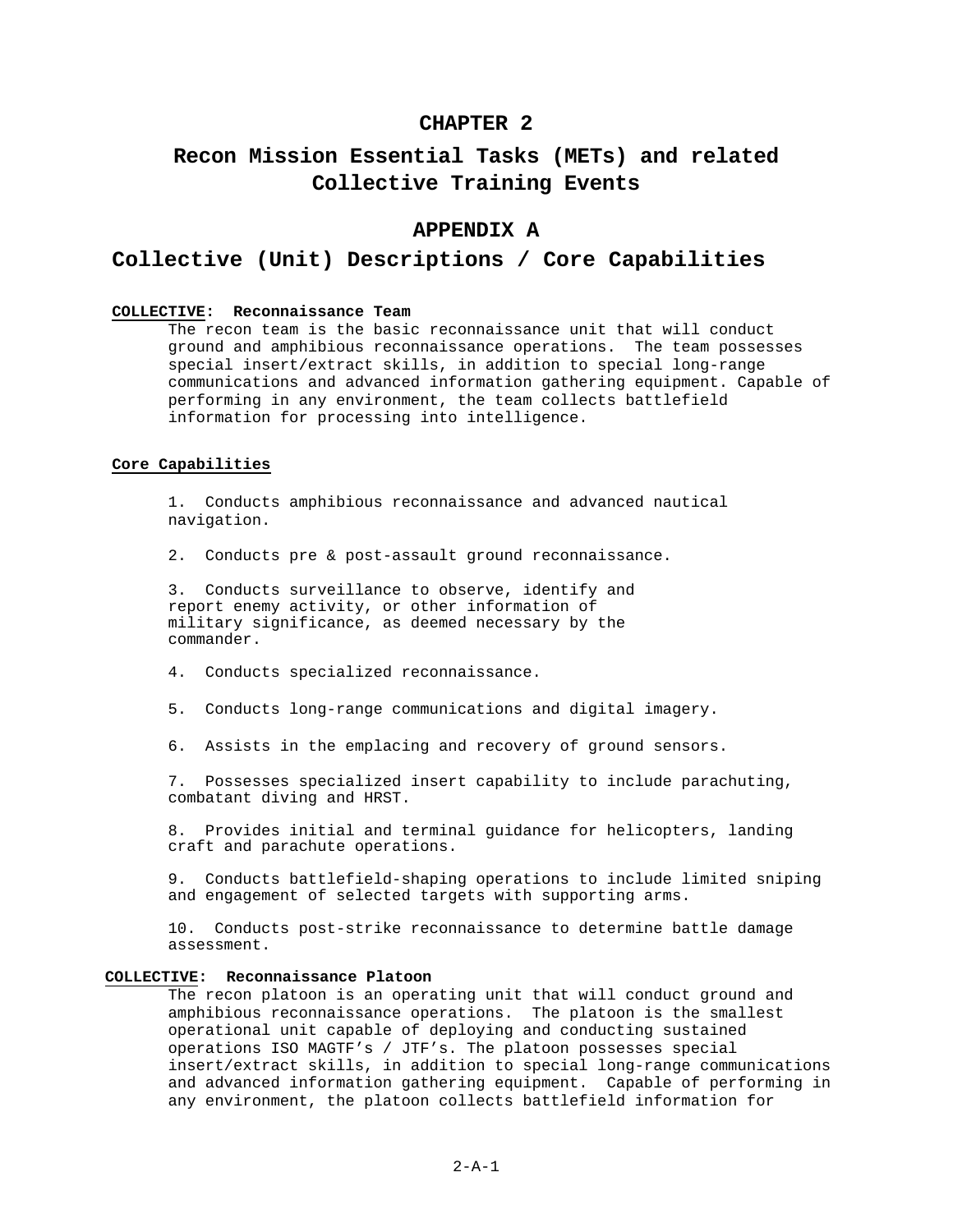processing into intelligence.

## **Core Capabilities**

1. Capable of providing organic C2 and LNO cell.

2. Conducts amphibious reconnaissance and advanced nautical navigation.

3. Conducts pre & post-assault ground reconnaissance.

4. Conducts surveillance to observe, identify and report enemy activity, or other information of military significance, as deemed necessary by the commander.

5. Conducts specialized terrain reconnaissance.

6. Conducts long-range communications and digital imagery.

7. Assists in the emplacing and recovery of ground sensors.

8. Capable of conducting and supporting specialized inserts to include parachuting, combatant diving and HRST.

9. Provides initial and terminal guidance for helicopters landing craft and parachute operations.

10. Conducts battlefield-shaping operations to include limited sniping and engagement of selected targets with supporting arms.

11. Conducts post-strike reconnaissance to determine battle damage assessment.

12. Capable of conducting limited scale raids.

13. Direct Action

#### **COLLECTIVE: Reconnaissance Company**

The recon company is an operating unit that will conduct ground and amphibious reconnaissance operations in support of the reconnaissance battalion, MAGTF, Division or MEB level units.

### **Core Capabilities**

1. Oversees training and operations of platoons as it applies to UTM.

2. Maintains ability to conduct combat operations that integrates Command and Control with the recon battalion, MAGTF, Division or MEB level units.

3. When task organized and directed conducts offensive and defensive operations in support of Higher Headquarters.

#### **COLLECTIVE: Reconnaissance HQ**

The reconnaissance battalion or Force Recon Co is an operational unit that will conduct ground and amphibious reconnaissance operations in support of a MAGTF, Division, MEB or MEF level units.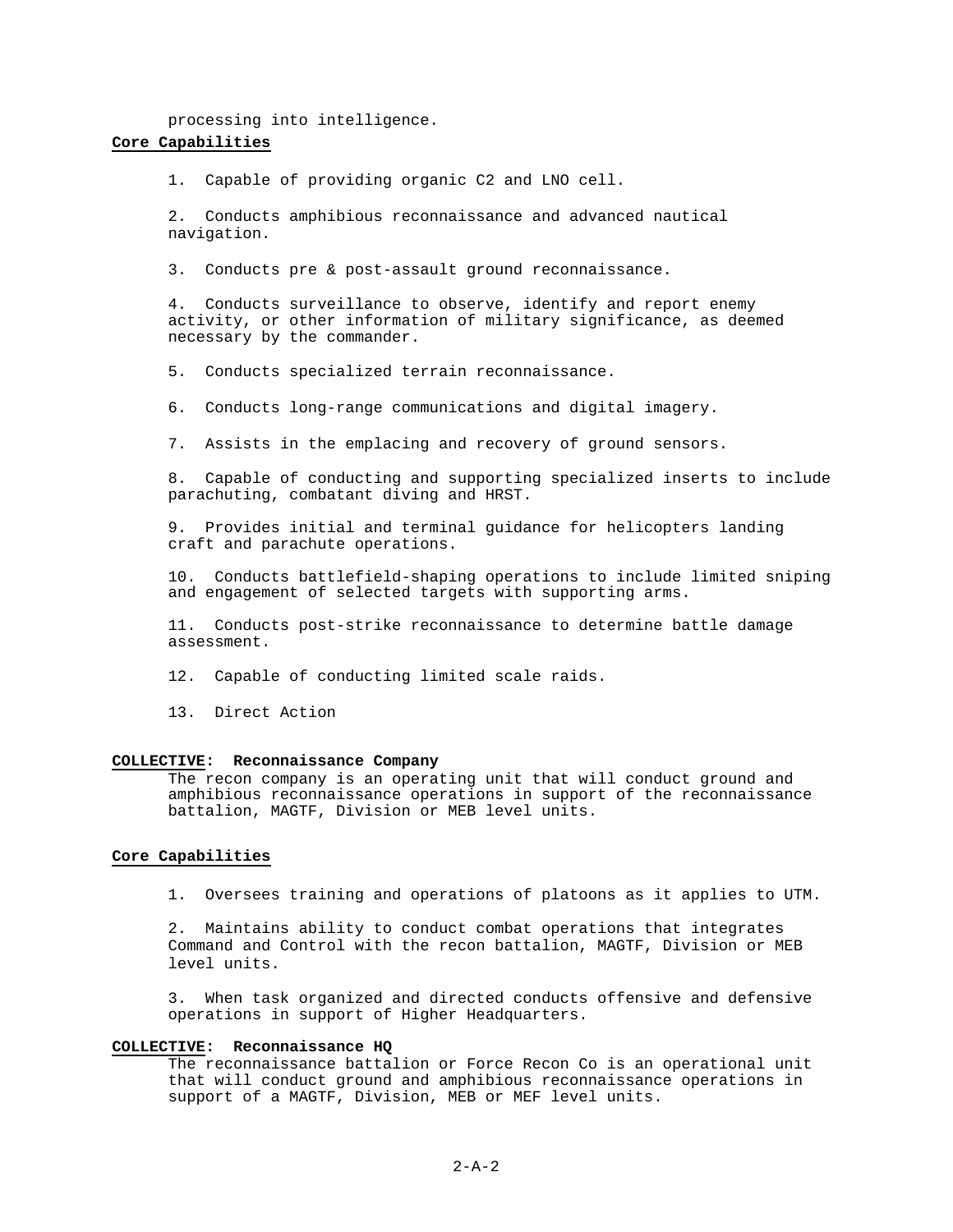#### **Core Capabilities**

1. Oversees all training and operations as it applies to Unit Training Management on a daily basis.

2. Maintains ability to conduct combat operations that integrates Command and Control with a MAGTF, Division, MEB or MEF level unit.

3. Conducts offensive and defensive operations when task organized and directed by Higher Headquarters.

#### **COLLECTIVE: Reconnaissance Operations Center**

The ROC is the principal C2, operations, and information center for the reconnaissance unit. ROC watch standing personnel maintain close coordination with the SARC / supported unit headquarters where it facilitates the passing of information and coordinates operational planning. The ROC personnel monitor communications of all employed recon teams, and receives status and intelligence reports, which are relayed to the SARC / supported unit for processing.

#### **Core Capabilities**

1. Record and graphically portray current ground recon unit locations and threat situations.

2. Maintain current event template, execution matrix, and status boards.

3. Facilitates the processing of emergency extract.

4. Makes routine and time sensitive reports to the G-3 / G-2 / other designated recipients.

5. Operate under the staff cognizance of the AC/S G-3, G-2 / S-3, S-2.

6. Supports / coordinates the insert / extract of designated teams as required.

7. Update the employed teams on changes to enemy / friendly situation, environmental conditions and weather changes.

8. Plans for future operations.

9. Evaluates these against current information requirement tasks and intelligence reporting criteria.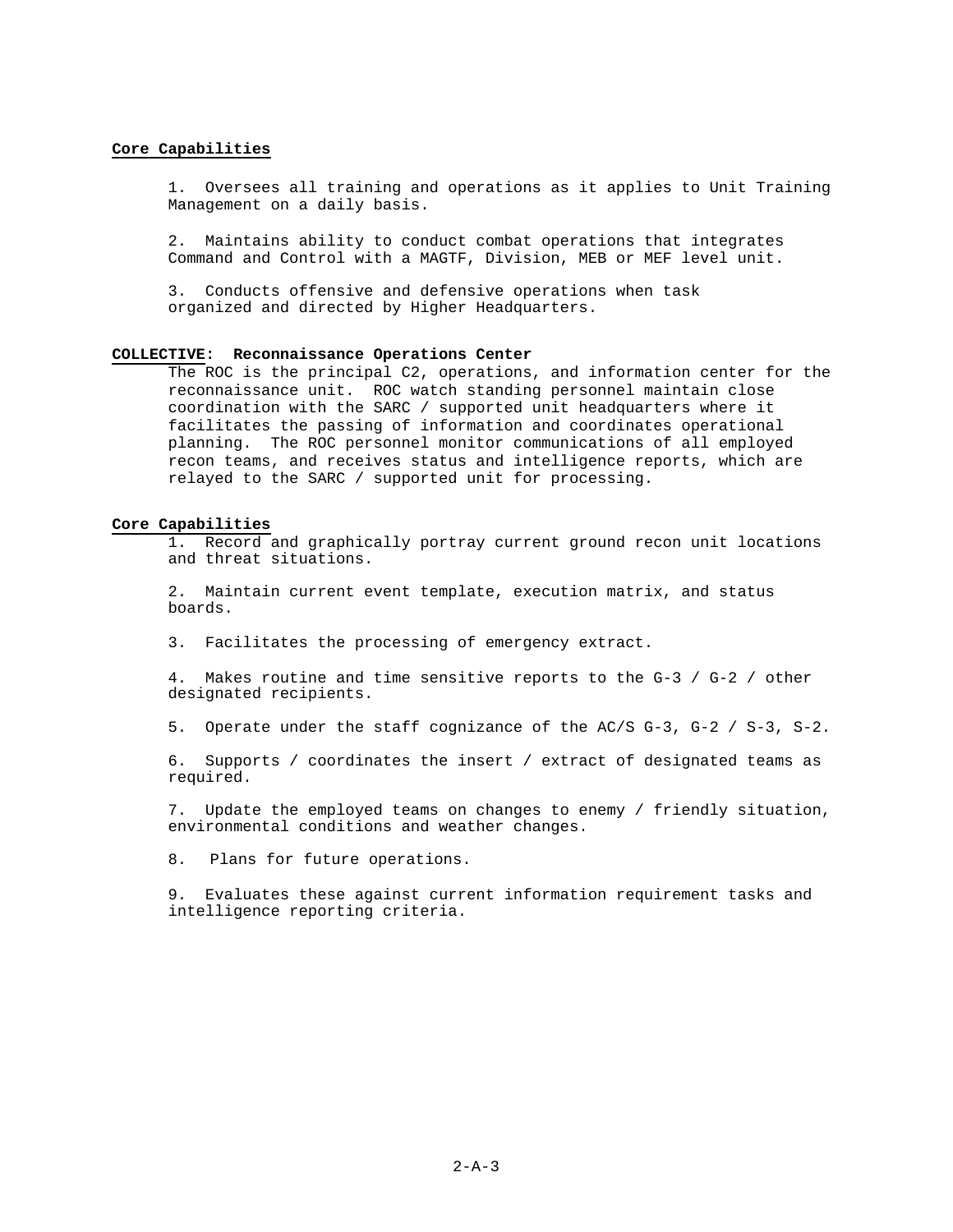## **TRAINING AND READINESS MANUAL**

### **CHAPTER 2**

# **Recon Mission Essential Tasks (METs) and related Collective Training Events**

## **APPENDIX B**

**MET 1: PLAN, COORDINATE, AND CONDUCT AMPHIBIOUS/GROUND RECONNAISSANCE AND SURVEILLANCE TO OBSERVE, IDENTIFY, AND REPORT ENEMY ACTIVITY, AND COLLECT OTHER INFORMATION OF MILITARY SIGNIFICANCE.**

| GROUND RECONNAISSANCE DUTY AREA | 0321-xxxx-4100      |
|---------------------------------|---------------------|
| PATROLLING DUTY AREA            | $0321 - PAT - 4100$ |

**0321-PAT-4101** Conduct team planning

**EVALUATION CODED:** YES **SUPPORTED MET(S):** 1-9

**SUSTAINMENT INTERVAL:** 6 months

**DESCRIPTION:** The unit is conducting tactical operations. The unit has been issued a warning order to conduct reconnaissance patrols to collect information and to conduct normal security patrols. The patrol will be conducted on a 24-hour basis.

**CONDITION:** When given a Warning Order, Patrol Order or Frag Order.

**STANDARD:** Planning takes into consideration assigned tasks, restraints and constraints imposed by received order, completed and delivered to receiving unit in accordance with the received order's timeline.

## **EVENT COMPONENTS:**

1. Receive Warning Order or Patrol Order

2. Analyze and plan for Mission using commander's guidance, METT-TSL, KOCOA.

3. Analyze the mission and available information to identify specific tasks with respect to commander's guidance, METT-TSL and KOCOA.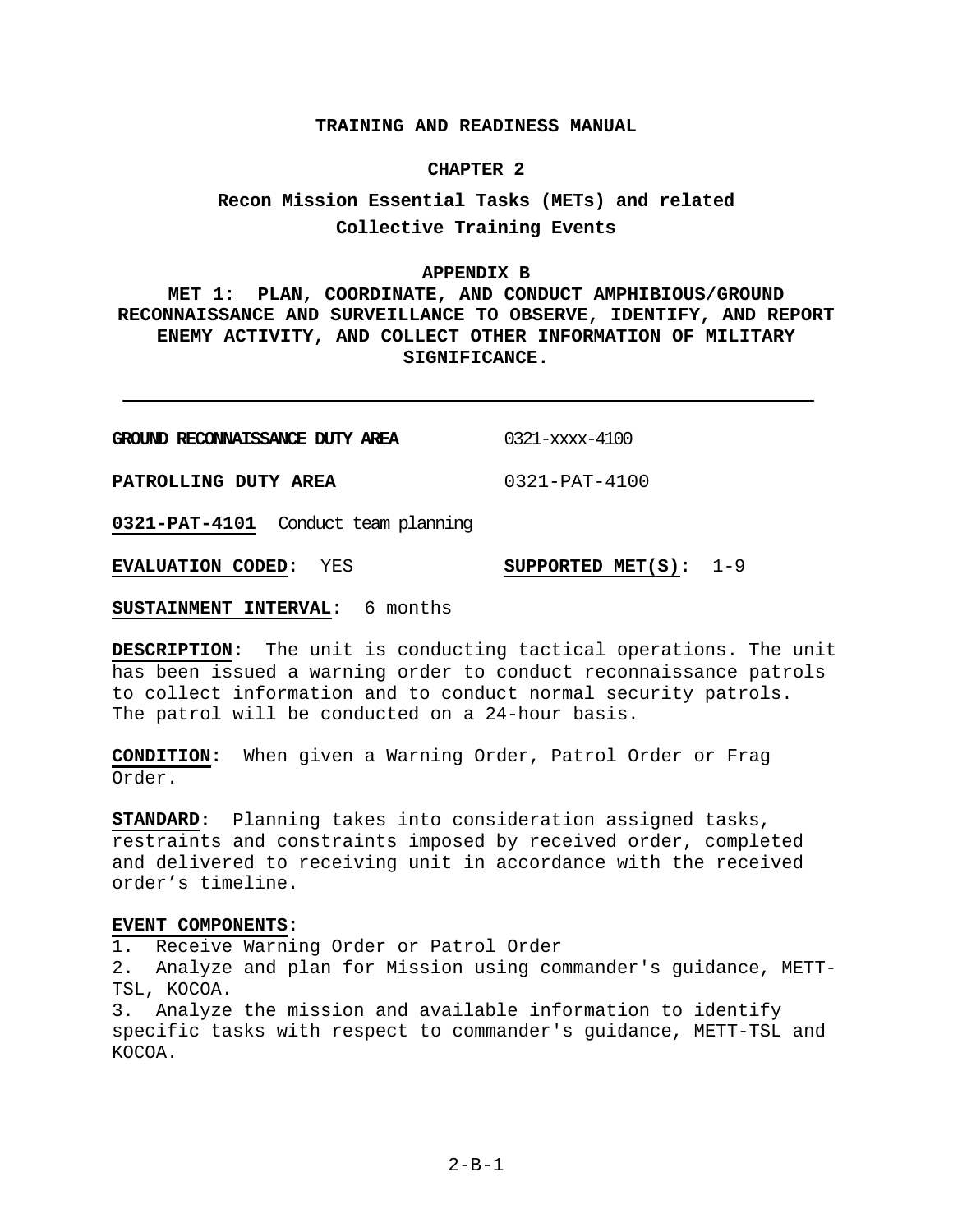## **RELATED ITS:**

0321-PAT –1102 0321-PAT –1101 0321-COMM-1207 0321-FSPT-2301 0321-FSPT-2302 0321-FSPT-2303 0321-SURV-1403

## **REFERENCES:**

- 1. FMFM 6-4 Marine Rifle Company
- 2. MCWP 3-11.3 Scouting and Patrolling
- 3. MCRP 2-15.1 DRAFT Ground Reconnaissance Handbook

**0321-PAT-4102** Conduct rehearsals and inspections

**EVALUATION CODED:** NO **SUPPORTED MET(S):** 1-9

**SUSTAINMENT INTERVAL:** 6 months

**CONDITION:** Given a reconnaissance mission and a timeline from a warning order and a specified inspection and rehearsal time.

**STANDARD:** Rehearsals and inspections prioritized based on mission importance and conducted based on time available.

## **EVENT COMPONENTS:**

- 1. Actions on the objective
- 2. Immediate actions
- 3. Movement formations / techniques
- 4. Conduct other rehearsals in accordance with the patrol orders and timeline.

5. Conduct inspections of gear and equipment in accordance with patrol order and timeline.

## **PREREQUISITE EVENTS:**

0321-PAT-4101

## **REFERENCES:**

1. MCWP 2-15.3 Ground Reconnaissance Operations

2. MCWP 3-11.3 Scouting and Patrolling

**0321-PAT-4103** Conduct a reconnaissance patrol

### **EVALUATION CODED:** YES **SUPPORTED MET(S):** 1-9

**SUSTAINMENT INTERVAL:** 6 months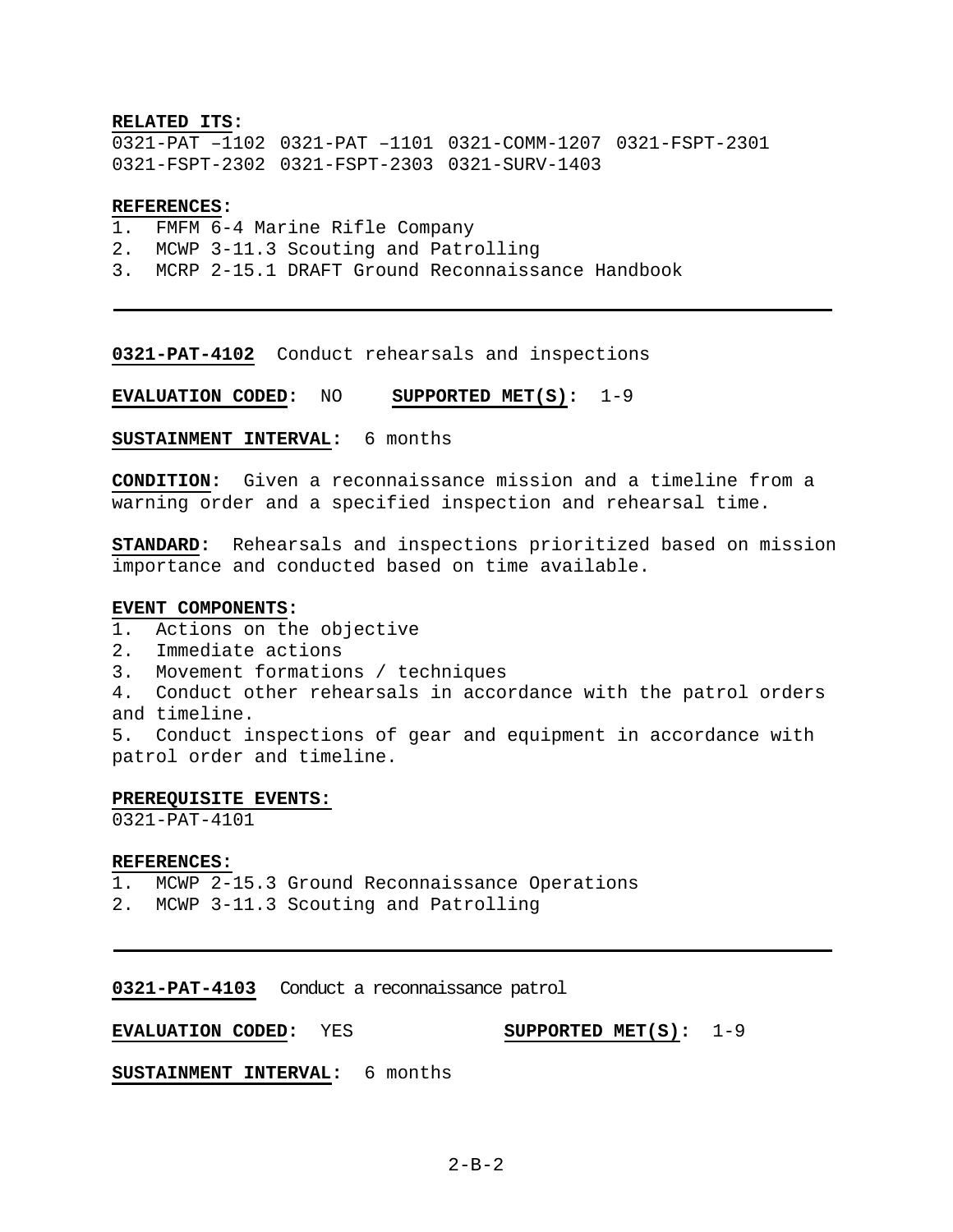**DESCRIPTION:** A reconnaissance unit has been given a mission to conduct either a zone or area reconnaissance patrol. Enemy forces are known to be operating in the area, and they have direct and indirect fire, both fixed and rotary wing aircraft, and EW capabilities.

**CONDITION:** Given a 1:50,000 map, a navigational aid, and a mission to conduct a reconnaissance patrol within a specified time.

**STANDARD:** Performance measurable based on adherence to unit patrolling SOPs, mission tasks accomplished through conduct of patrol.

## **EVENT COMPONENTS:**

- 1. Conduct departure of friendly lines / insert or infiltration.
- 2. Conduct movement to objective area.
- 3. Conduct actions on the objective.
- 4. Conduct movement from objective area.
- 5. Conduct extract or exfiltration / re-entry of friendly lines.

#### **PREREQUISITE EVENTS:**

0321-PAT-4101 0321-PAT-4102

#### **RELATED ITS:**

0321-PAT -1105 0321-PAT –1111 0321-PAT –1112 0321-COMM-1204 0321-COMM-1205 0321-COMM-2202 0321-ITG -2501 0321-SURV-1401 0321-WPNS-1100 0321-WPNS-2100

## **REFERENCES:**

1. MCWP 2-15.3 Ground Reconnaissance Operations 2. MCWP 3-11.3 Scouting and Patrolling

# **0321-PAT-4104** Gather information to complete NATO reports

**EVALUATION CODED:** NO **SUPPORTED MET(S):** 1,2

# **SUSTAINMENT INTERVAL:** 6 months

**DESCRIPTION:** The unit is ordered to conduct a reconnaissance mission. The unit is operating as the lead element of a larger unit's movement or separately as a security element in advance of the main body's movement. The unit provides own security.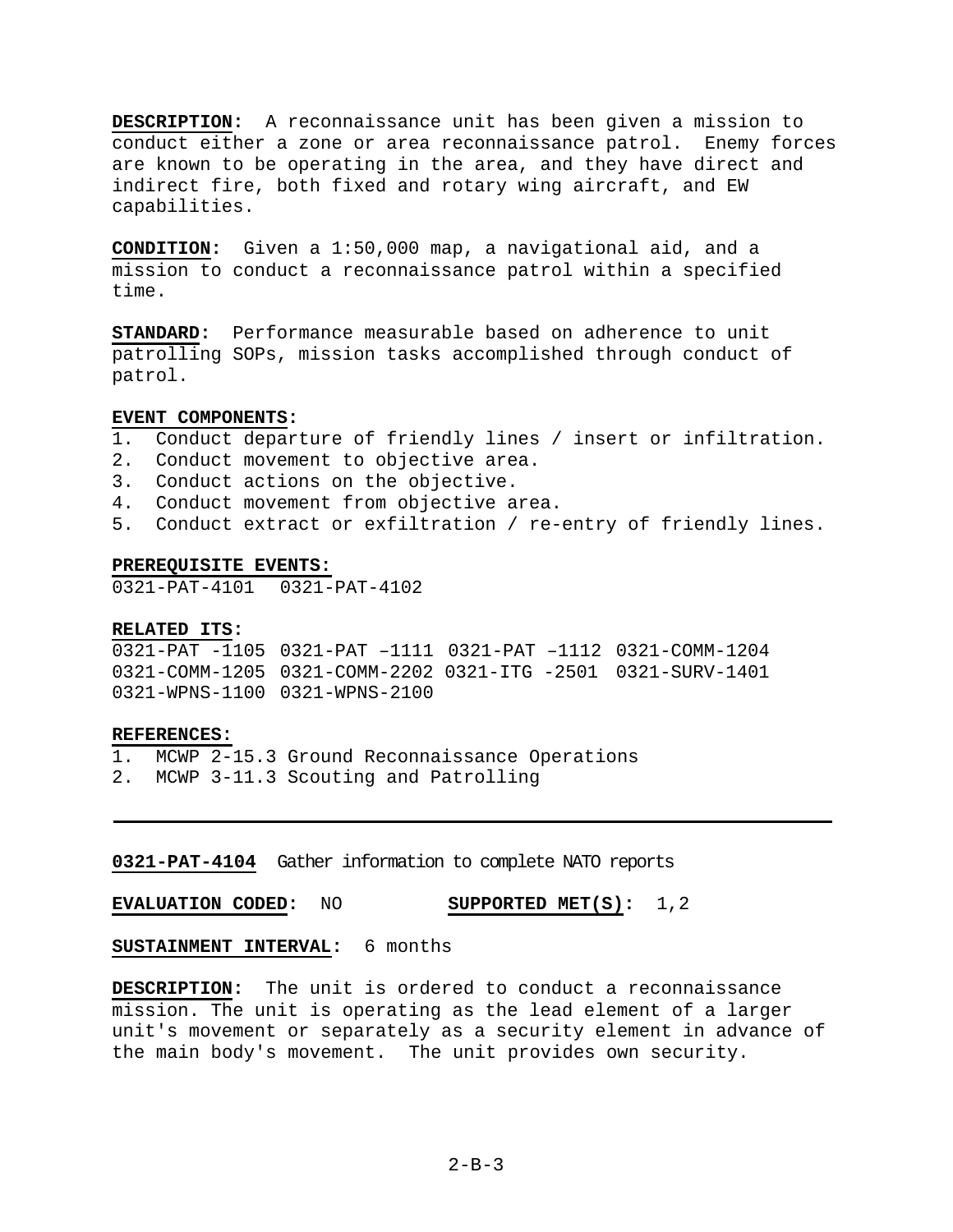**CONDITION:** Tasked to conduct a reconnaissance mission, given appropriate resources, complete the appropriate NATO report.

**STANDARD:** Report completed in accordance with appropriate NATO format, based on information available.

## **EVENT COMPONENTS:**

1. Patrol reviews designated NATO report to determine information requirements.

2. After reviewing pre-existing intelligence on objective, the team formulates plan to conduct actions on the objective. 3. Conduct reconnaissance patrol/actions on the objective area to gather required information.

4. Patrol completes the NATO report.

## **PREREQUISITE EVENTS:**

0321-PAT-4101 0321-PAT-4102

## **RELATED ITS:**

0321-SURV-1401

#### **REFERENCES:**

- 1. MCWP 2-15.3 Ground Reconnaissance Operations
- 2. MCRP 2-15.3B Reconnaissance Reports Guide
- 3. MCWP 3-11.3 Scouting and Patrolling

## **RESOURCES:**

- 1. Maneuver/Training area
- 2. Trafficable roads/trails
- 3. MILES Gear
- Note: Appropriate blank ammunition is required.

**0321-PAT-4105** Conduct an area reconnaissance

**EVALUATION CODED:** YES **SUPPORTED MET(S):** 1

**SUSTAINMENT INTERVAL:** 6 months

**DESCRIPTION:** The unit is ordered to conduct a reconnaissance of an area. The unit is operating separately and provides own security.

**CONDITION:** Given a 1:50,000 map, a navigational, and a mission to conduct an area reconnaissance within a specified time.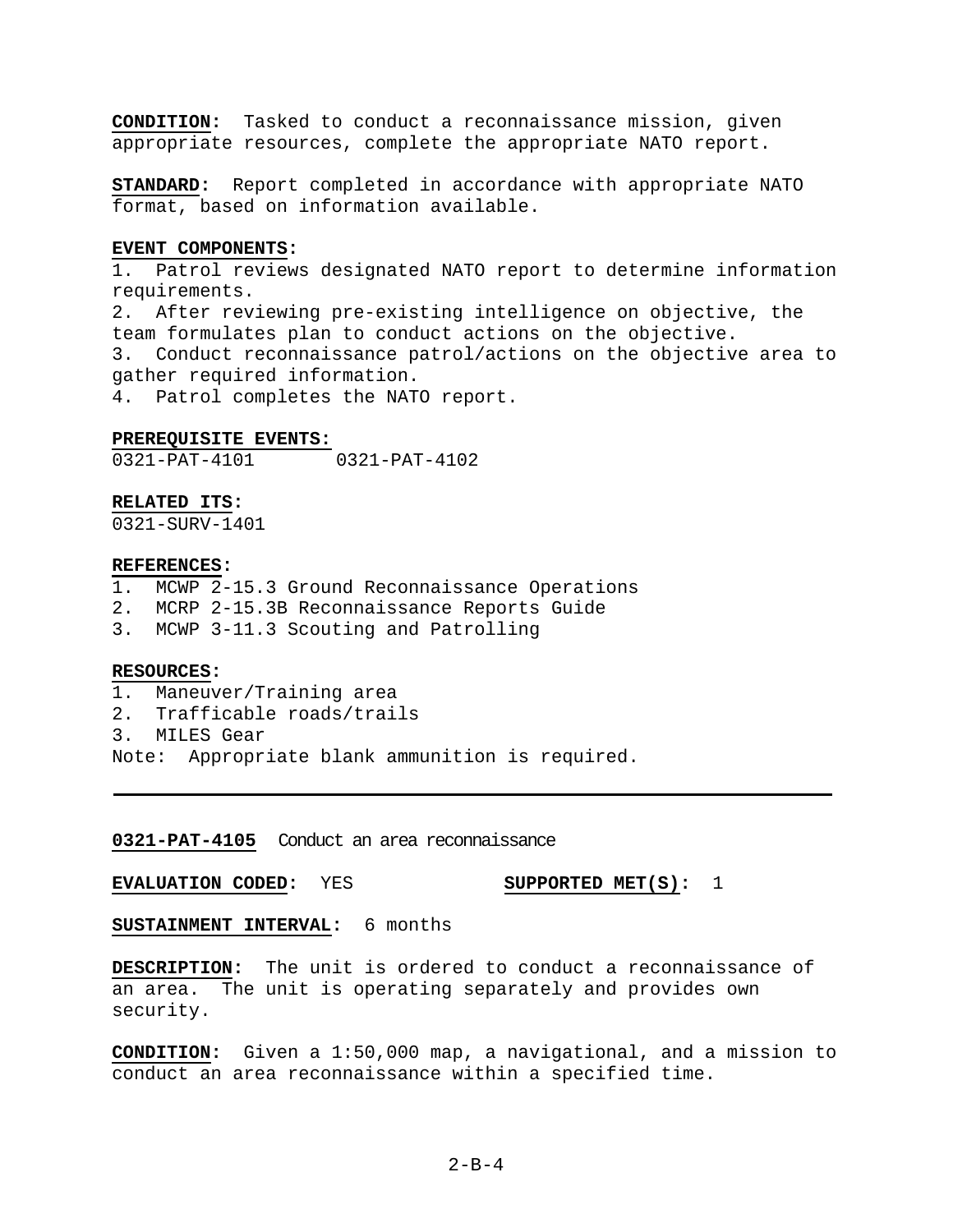**STANDARD:** Performance measurable based on adherence to unit patrolling SOPs, mission tasks accomplished through conduct of patrol.

## **EVENT COMPONENTS:**

1. Moves into the area and establishes an Objective Rally Point (ORP). 2. Conduct leader's reconnaissance of the objective. 3. Confirm or modify actions on the objective based on patrol order; brief unit on changes, make preparations. 4. Forward gathered information to higher headquarters, supported unit.

## **PREREQUISITE EVENTS:**

**RELATED ITS:**

0321-COMM-1201 0321-SURV-1401 0321-PAT -1105

#### **REFERENCES:**

- 1. MCWP 2-15.3 Ground Reconnaissance Operations
- 2. MCWP 3-11.3 Scouting and Patrolling

## **RESOURCES:**

1. Maneuver/Training area 2. MILES Gear Note: Appropriate blank ammunition is required.

**0321-PAT-4106** Conduct a zone reconnaissance

**EVALUATION CODED:** YES **SUPPORTED MET(S):** 1

**SUSTAINMENT INTERVAL:** 6 months

**DESCRIPTION:** The unit is required to conduct a reconnaissance of a zone. The unit is operating separately and provides own security.

**CONDITION:** Given a 1:50,000 map, a navigational, and a mission to conduct a zone reconnaissance within a specified time.

**STANDARD:** Performance measurable based on adherence to unit patrolling SOPs, mission tasks accomplished through conduct of patrol.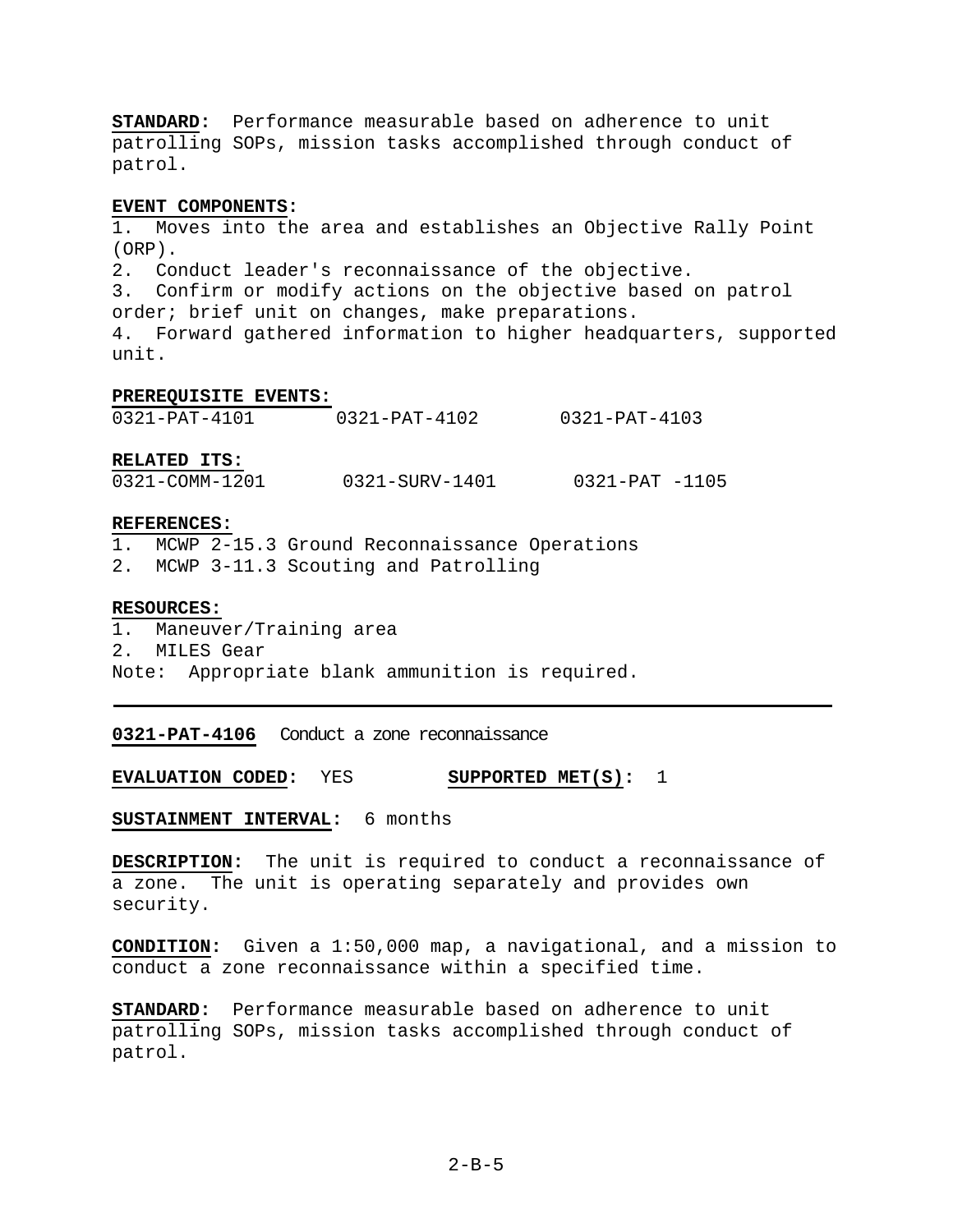## **EVENT COMPONENTS:**

1. Establish an ORP.

2. Conduct leader's recon of the objective as required.

3. Confirm or modify planned actions on the objective from the patrol order; brief unit.

4. Conduct actions on the objective utilizing the following methods:

a. Fan Method

b. Converging routes method

c. Successive sectors method

5. Forward gathered information to higher headquarters / supported unit.

#### **PREREQUISITE EVENTS:**

| $0321 - PAT - 4101$ | 0321-PAT-4102 | 0321-PAT-4103 |
|---------------------|---------------|---------------|
|                     |               |               |

**RELATED ITS:**

0321-COMM-1201 0321-SURV-1401 0321-PAT -1105

#### **REFERENCES:**

1. MCWP 3-11.3 Scouting and Patrolling

2. MCWP 2-15.3 Ground Reconnaissance Operations

## **RESOURCES:**

1. Maneuver/Training area

**0321-PAT-4107:** Maintain operational security

**EVALUATION CODED:** NO **SUPPORTED MET(S):** 1-9

**SUSTAINMENT INTERVAL:** 6 months

**CONDITION:** The unit is conducting tactical operations, operating separately or as part of a larger force. The enemy has the capability to detect the unit visually, audibly, and electronically.

**STANDARD:** Inadvertent disclosure of operationally sensitive information is prevented by employing any/all of the event components below, or as prescribed in policies set forth by local security manager.

## **EVENT COMPONENTS:**

1. Control information to subordinate units on a need-to-know basis.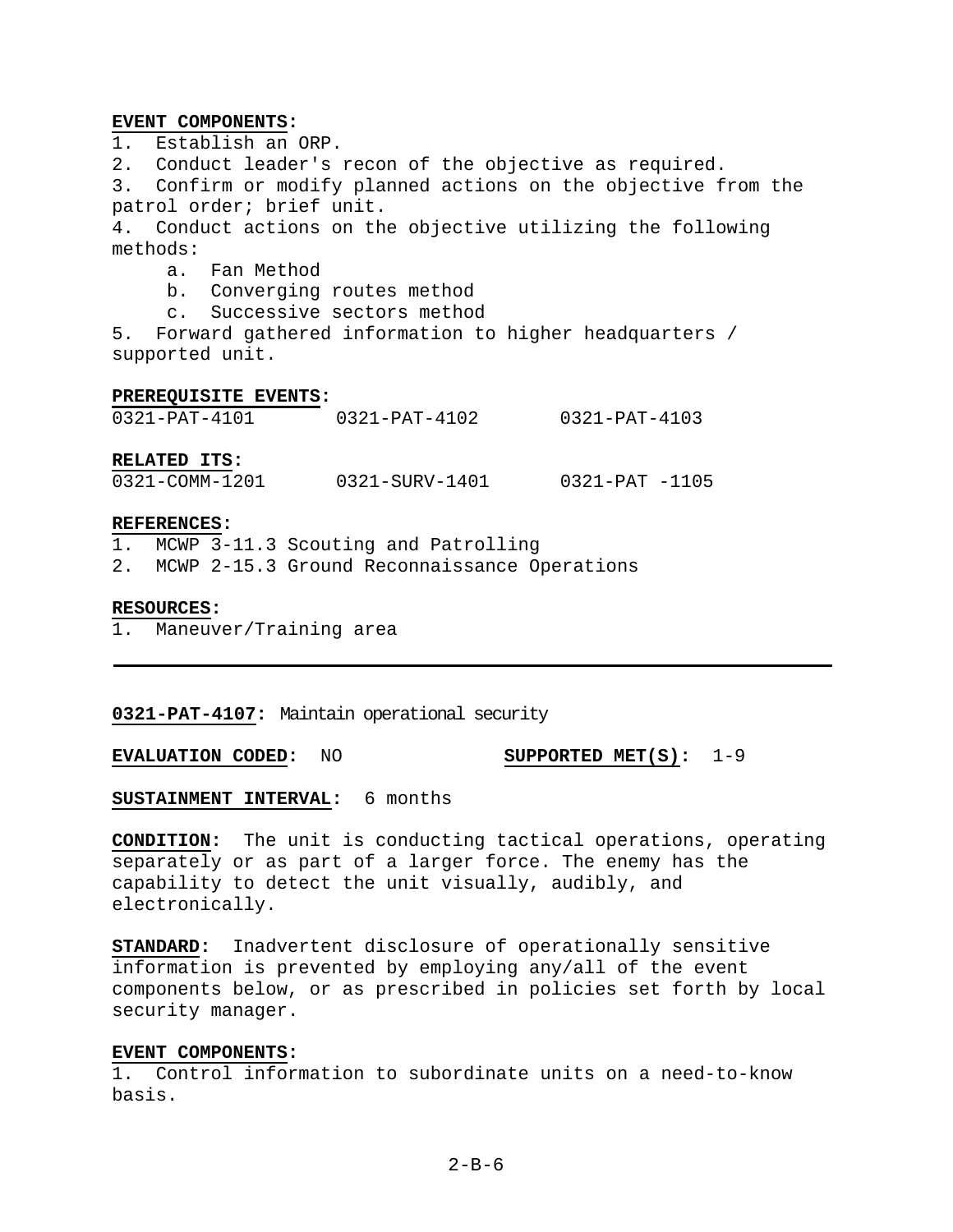2. Prohibit fraternization with civilians, as applicable. 3. Unit conducts alert, deployment, preparation, and loading in a manner that minimizes detection. 4. Any uncontrolled maps do not contain the friendly order of battle. 5. Conduct inspections and briefings to ensure personnel do not carry details of military activities in personal materials (letters, diaries, notes, drawings, sketches, or photographs). 6. Cover all reflective surfaces with non-reflective material such as cloth, mud, or camouflage stick. 7. Do not strip foliage near positions. Camouflage earth berms. 8. Marines mask or remove all unit markings from vehicles. 9. Leaders enforce trash disposal discipline. 10. Individuals avoid crossing near footpaths, trails, and/or roads. 11. Individuals camouflage entrances leading into the positions. 12. Disperse vehicles and park in shadows. Move vehicles as shadows shift. Hang camouflage nets properly, if used, to breakup the outline of the vehicle. 13. Secure weapons, ammunition, sensitive items, and classified documents. 14. Employ electronic/communications security, including the use of: a. CEOI procedures. b. Approved radio procedures. c. Short transmissions, lowest power settings possible, avoid transmission patterns, and maintain radio silence, as directed. d. Procedures for operations during jamming. e. Messenger and wire. 15. Employ physical security measures: a. Observation posts. b. Patrols. c. Stand-to procedures. d. Local security. 16. Sanitize all planning areas and positions before departure. **REFERENCES:**

- 1. FMFM 6 Ground Combat Operations
- 2. FMFM 6-4 Marine Rifle Company

## **RESOURCES:**

1. Maneuver/Training area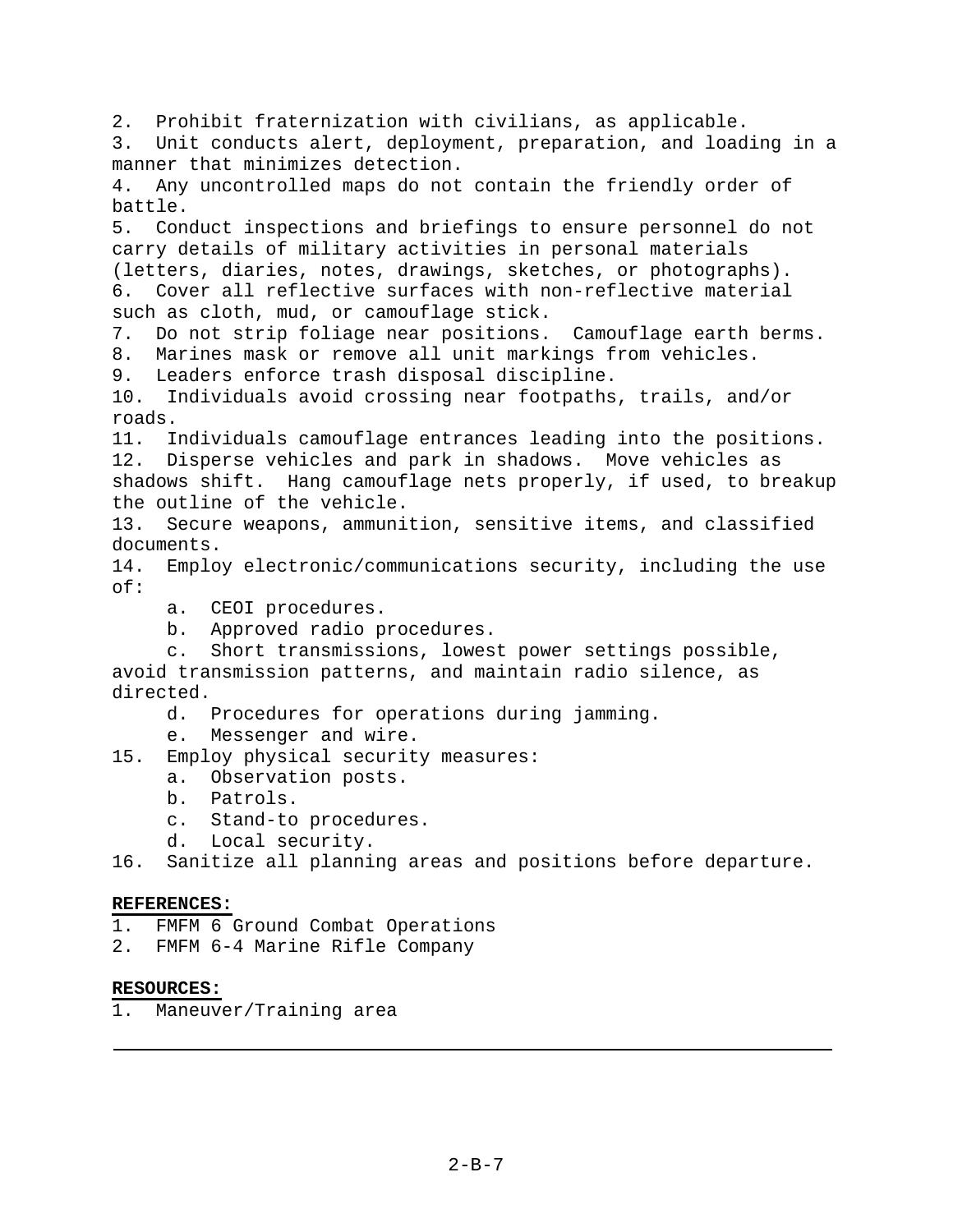**0321-PAT-4108** Execute immediate actions upon contact with the enemy

**EVALUATION CODED:** YES **SUPPORTED MET(S):** 1-9

**SUSTAINMENT INTERVAL:** 6 months

**CONDITION:** As a member of a reconnaissance patrol in a tactical environment, given prescribed weapons, wearing a fighting load.

**STANDARD:** Performance measurable based on adherence to unit sops during the conduct of listed event components.

## **EVENT COMPONENTS:**

- 1. Execute the immediate halt drill.
- 2. Execute air observation drill.
- 3. Execute air attack drill.
- 4. Execute hasty ambush drill.
- 5. Execute a chance contact drill.
- 6. Execute actions in a break contact drill.
- 7. Execute actions in a near ambush drill.
- 8. Execute actions in a far ambush drill.
- 9. Execute react to a sniper drill.
- 10. Execute react to a compromised patrol or harbor site.
- 11. Execute react to an indirect fire attack.

## **RELATED ITS:**

0321-COMM-1205

#### **REFERENCES:**

1. FMFM 6-5 Marine Rifle Squad 2. MCWP 3-11.3 Scouting and Patrolling 3. SH 21-76 Ranger Handbook 4. JP 3-50 Series - Survival, Evasion, Resistance and Escape 5. Unit SOP

## **RESOURCES:**

Live fire range for M16A2 Service Rifle with 10-20 man-size targets (static, limited exposure, and moving) at ranges of less than 50 meters 2. Maneuver / Training area

## **WEAPON AND AMMUNITION:**

Weapon: M203 40mm Grenade Launcher B519 CTG, 40MM, PRACTICE, M781 B546 CTG, 40MM, HE DP, M433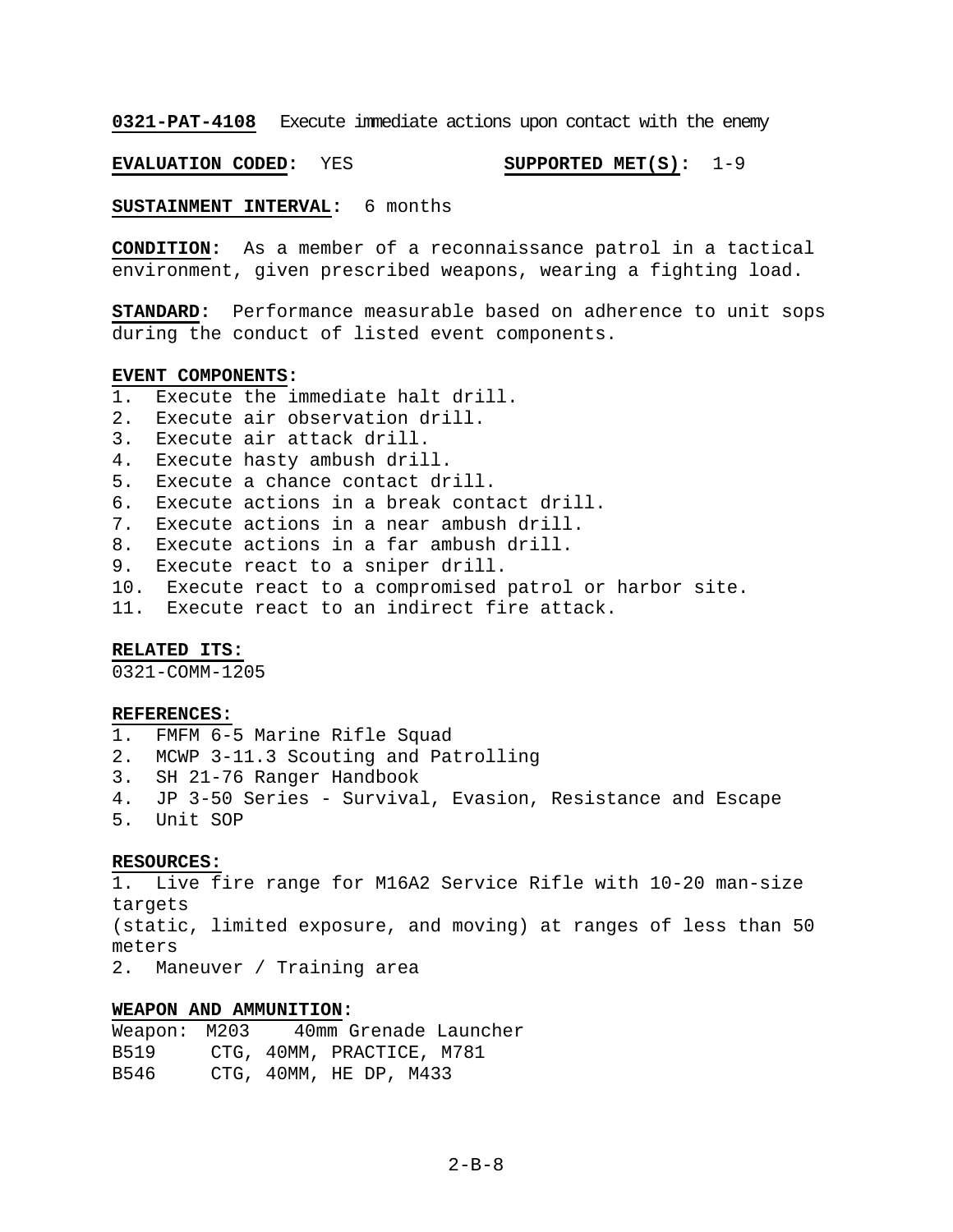Weapon: M249 5.56mm Light Machinegun - Squad Automatic Weapon A062 CTG, 5.56MM, BALL LINKED A064 CTG, 5.56MM, 4&1 LINKED, F/SAW A075 CTG, 5.56MM, BLANK, LINKED Weapon: M4 Series Carbine A059 CTG, 5.56MM, BALL, M855 A080 CTG, 5.56MM, BLANK Weapon: Munitions/Demolitions G811 GRENADE, HAND, PRACTICE (BODY) G878 FUZE, DELAY, F/G811 PRAC GREN G881 GRENADE, HAND, FRAG, M67 G940 GRENADE, HAND, SMOKE, GREEN G945 GRENADE, HAND, SMOKE, YELLOW K143 MINE, APERS, M18A1, W/ACCES

**COMMUNICATIONS DUTY AREA** 0321-COMM-4200

**0321-COMM-4201** Establish communications in a tactical environment

**EVALUATION CODED:** YES **SUPPORTED MET(S):** 1-9

**SUSTAINMENT INTERVAL:** 6 months

**CONDITION:** The reconnaissance element is supporting tactical operations and has deployed teams. A communications plan has been distributed.

**STANDARD:** Communications with appropriate agencies maintained sufficient to ensure timely reporting and receiving of information.

## **EVENT COMPONENTS:**

1. Demonstrate effective frequency and antenna separation.

2. Select and correctly employ the proper antenna.

3. Follow correct safety techniques applicable to organic communications equipment.

4. Follow proper grounding procedures.

5. Employ ECCM techniques.

6. Demonstrate effective equipment power supply management to ensure reliable communications.

7. Follow correct operator procedures for voice or digital communications.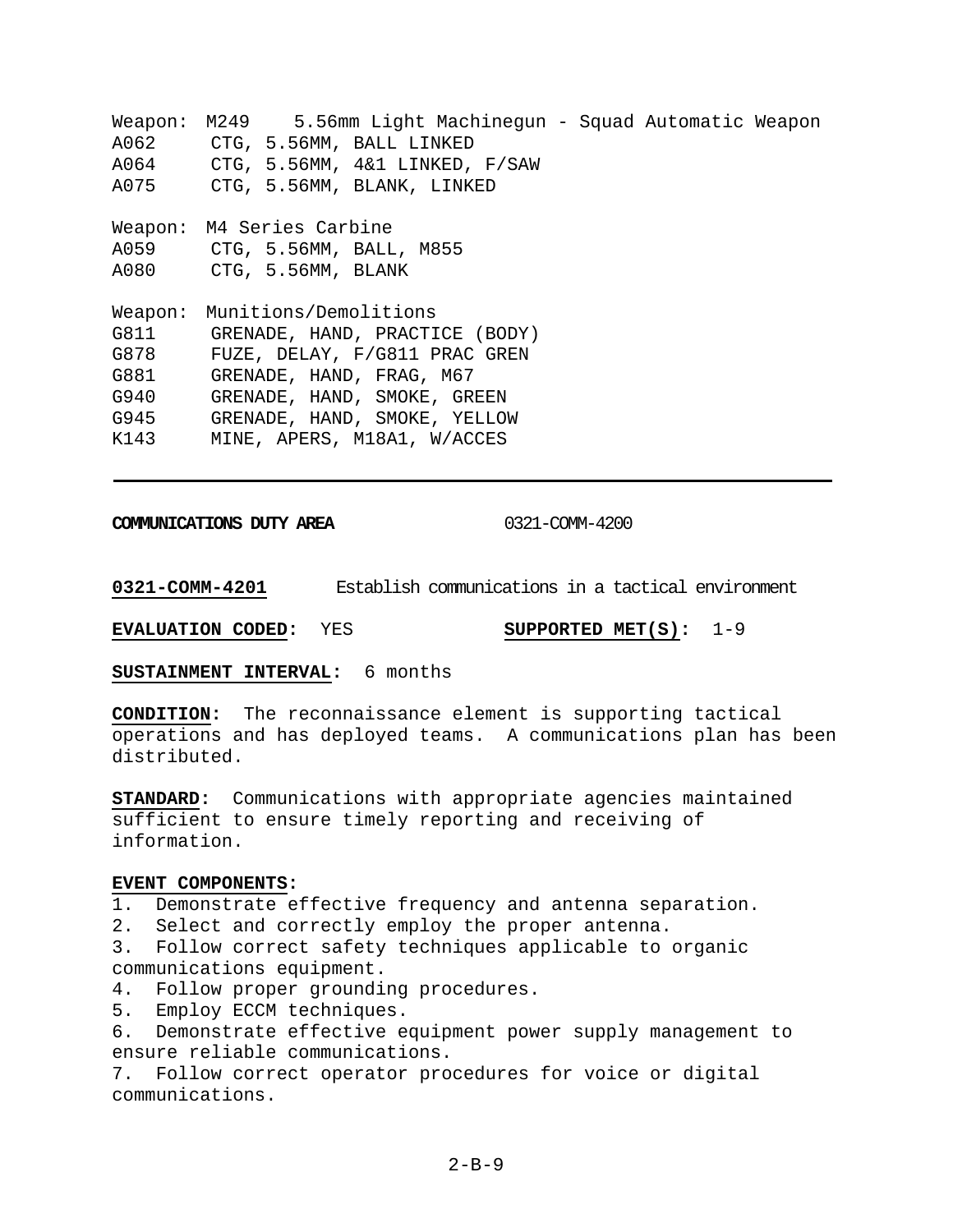8. Employ COMSEC equipment properly, and operators use correct COMSEC procedures.

9. Employ techniques to alleviate terrain, environmental and weather conditions affecting equipment employment. 10. Employ proper communications site security and operational procedures IAW unit SOP.

#### **RELATED ITS:**

| 0321-COMM-2202 | 0321-COMM-2201 | 0321-COMM-1206 |
|----------------|----------------|----------------|
| 0321-COMM-1205 | 0321-COMM-1204 | 0321-COMM-1203 |
| 0321-COMM-1202 | 0321-COMM-1201 |                |

## **REFERENCES:**

- 1. MCWP 6-22 Communication and Information Systems
- 2. MCRP 6-22C Radio Operator's Handbook
- 3. MCRP 6-22D Field Antenna Handbook

#### RESOURCES:

- 1. Communications Suite
- 2. Maneuver / Training area

**FIRE SUPPORT DUTY AREA** 0321-FSPT-4300

**0321-FSPT-4301** Engage a Target with Supporting Arms (surface to surface)

**EVALUATION CODED:** YES **SUPPORTED MET(S):** 1,4

**SUSTAINMENT INTERVAL:** 6 months

**DESCRIPTION:** In a given tactical scenario, control supporting arms (surface to surface) to suppress, neutralize or destroy a designated target.

**CONDITION:** Given a target between 2000 and 5000 meters from observer, locate and engage with indirect surface fires.

**STANDARD:** Target is suppressed, neutralized or destroyed in a timely fashion.

## **EVENT COMPONENTS:**

- 1. Control Mortar fires.
- 2. Control Artillery fires.
- 3. Control Naval Surface fires.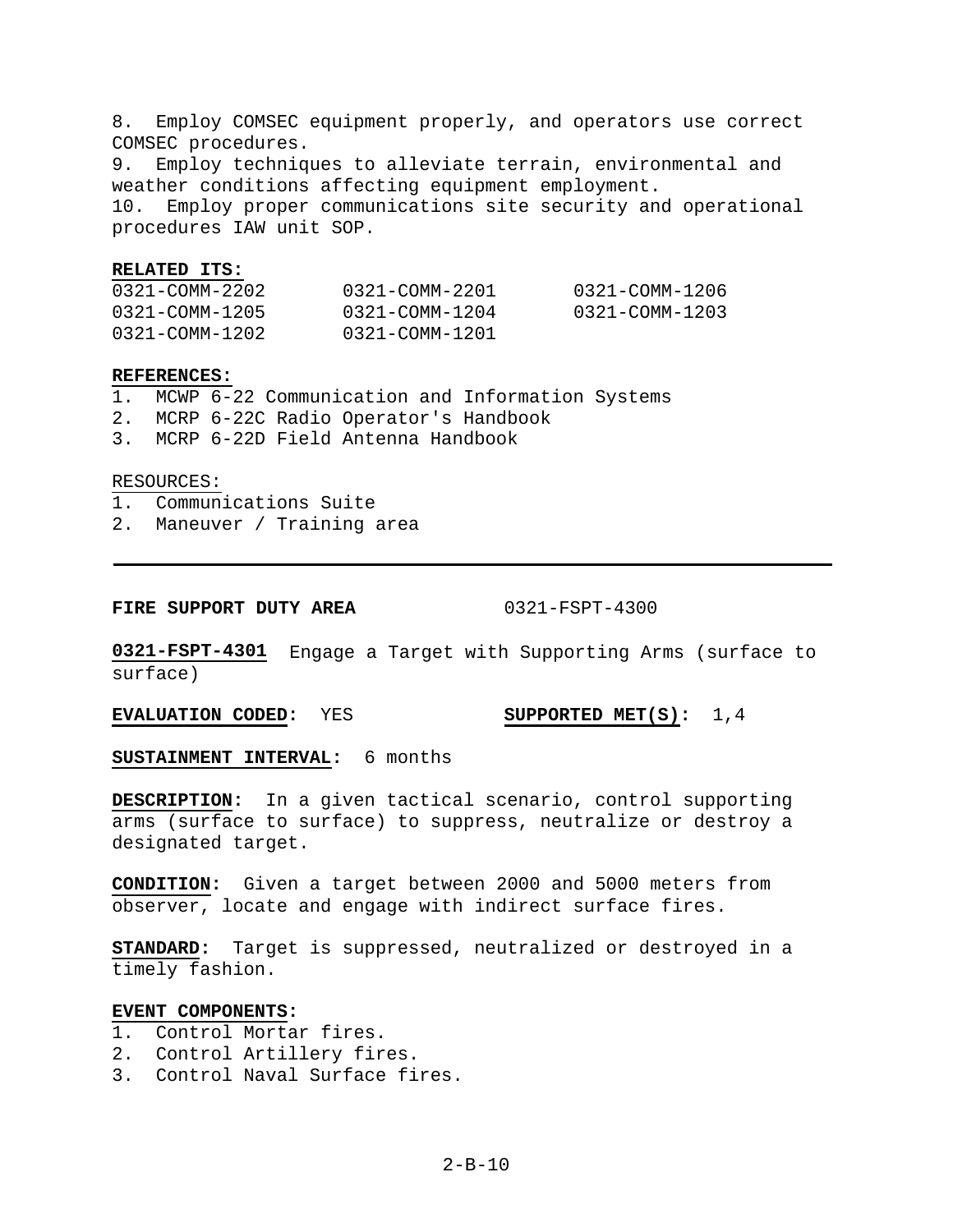#### **RELATED ITS:**

0321-COMM-1203 0321-COMM-1202 0321-FSPT-2306 0321-FSPT-1301

## **REFERENCES:**

1. MCWP 3-16.6 Supporting Arms Observer, Spotter and Controller 2. MCWP 3-16 Techniques and Procedures for Fire Support Coordination 3. JP 3-09 Joint Fire Support 4. MCWP 3-16.6A Joint Fire Multi-service Procedures for Joint Application of Fire Support

#### **RESOURCES:**

1. Live fire range: Suitable for indirect, dud producing fires 2. RSO

- 3. Optics Devices
- 4. Communications Suite
- 5. Mortar / Artillery Unit
- 6. Naval Surface Fires Platform
- 7. Combined Arms Staff Trainer (CAST)

#### **ADMINISTRATIVE INSTRUCTIONS:**

1. Representatives from supporting arms agency as dictated by local regulations.

**0321-FSPT-4302** Engage a Target with Close Air Support (Rotary/Fixed Wing)

**EVALUATION CODED:** YES **SUPPORTED MET(S):** 1,4

## **SUSTAINMENT INTERVAL:** 6 months

**DESCRIPTION:** In a tactical scenario, the controller has identified a target and decided to engage using Type I, II or III control to suppress, neutralize or destroy a designated target.

**CONDITION:** Given a tactical scenario, a controller and identified target.

**STANDARD:** Target is suppressed, neutralized or destroyed in a timely fashion, marks provided by indirect firing agencies are sufficient to enable rotary or fixed wing aircraft to acquire their target and deliver ordnance within available on-station time.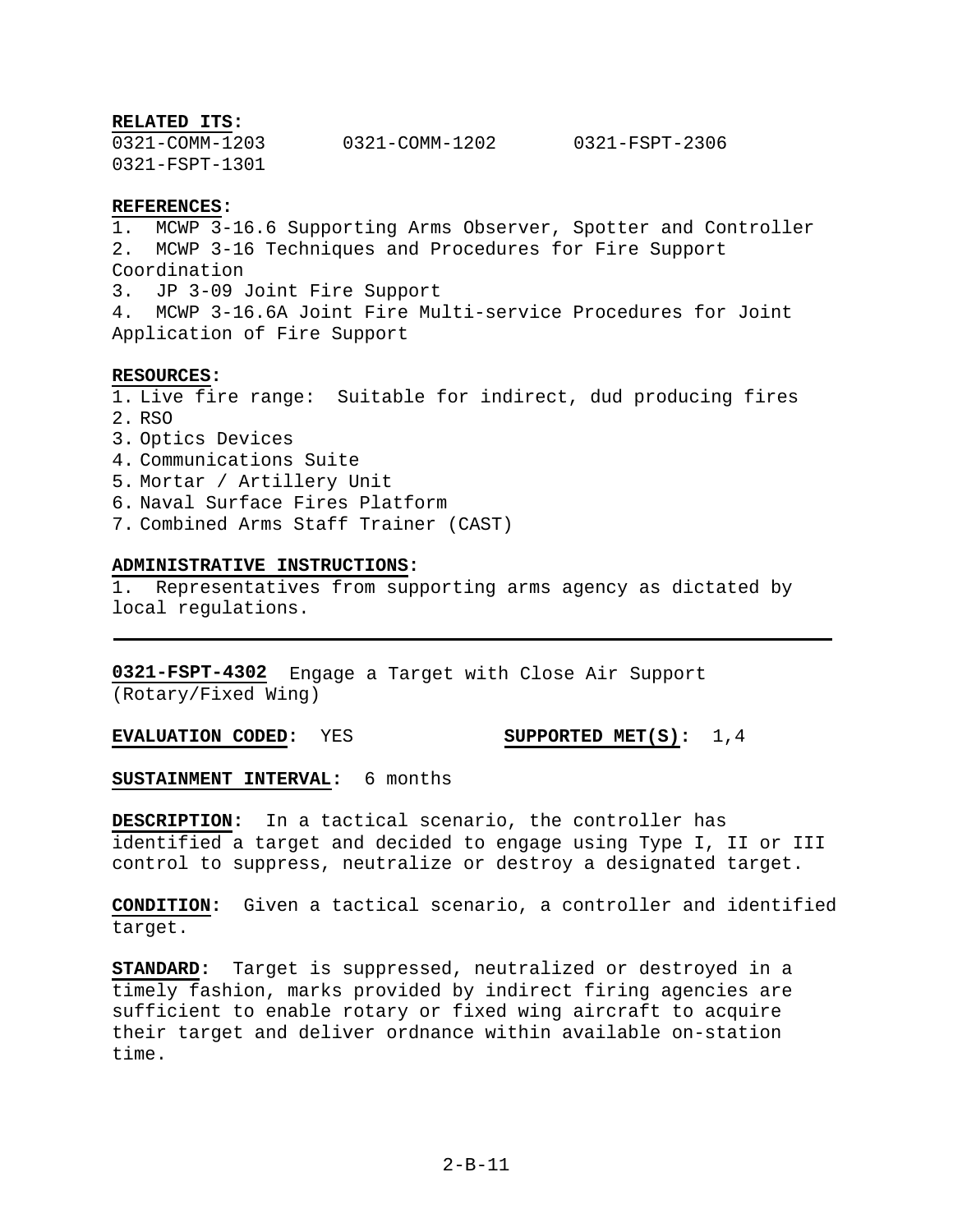#### **EVENT COMPONENTS:**

- 1. Control rotary wing CAS.
- 2. Control fixed wing CAS.

## **PREREQUISITE EVENTS:**

0321-FSPT-4301

#### **RELATED ITS:**

0321-COMM-1202 0321-FSPT-2306

## **REFERENCES:**

1. MCWP 3-23.1 Close Air support 2. MCWP 3-16 Techniques and Procedures for Fire Support Coordination 3. MCWP 3-16.6 Supporting Arms Observer, Spotter and Controller 4. MCWP 3-16.6A Joint Fire Multi-service Procedures for Joint Application of Fire Support 5. JP 3-09 Joint Fire Support 6. JP 3-09.3 Joint Tactics, Techniques and Procedures for Close Air Support

#### **RESOURCES:**

- 1. Close Air Support (CAS) aircraft/Forward Air Controller (FAC)
- 2. Impact area: RSO
- 3. Mortar/Artillery Unit
- 4. TSFO Trainer Support Forward Observer
- 5. CAST Combined Arms Staff Trainer
- 6. Communications Suite
- 7. FW/RW CAS

#### **ADMINISTRATIVE INSTRUCTIONS:**

- 1. Supporting unit should contribute to the planning.
- 2. Forward Air Controller or current requirement.
- 3. Joint Tactical Air Controller (JTAC) (new STANDARD).
- Universal Ground Spotter (UGS) (new STANDARD).

**0321-FSPT-4303** Plan and conduct a laser guided close air support

**EVALUATION CODED:** NO **SUPPORTED MET(S):** 1,4

# **SUSTAINMENT INTERVAL:** 6 months

**DESCRIPTION:** The unit is conducting a tactical operation. A suitable target is identified for an immediate attack by air. The Forward Air Controller (FAC) is equipped with a laser designator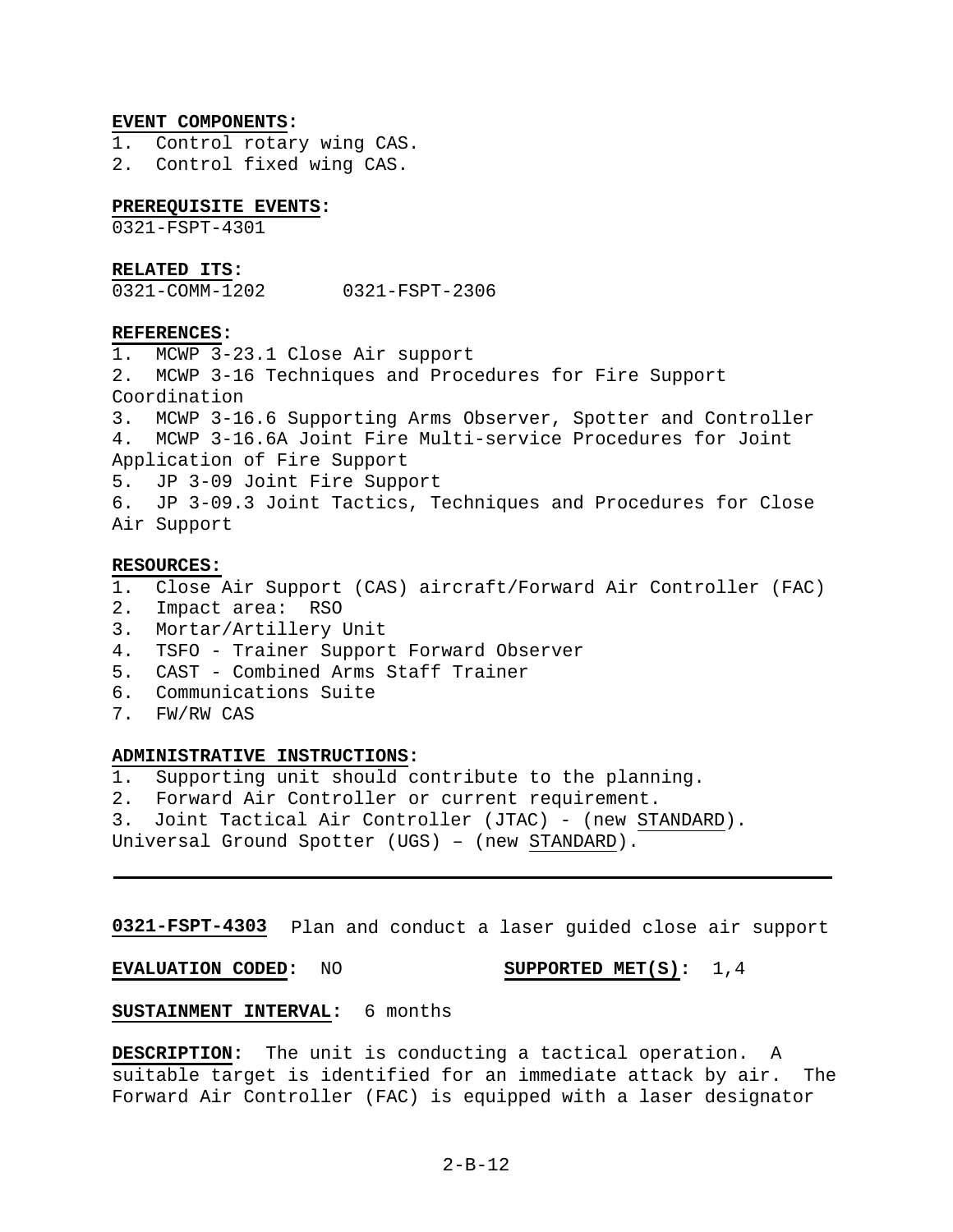and has decided to mark the target using laser designation. Suppress, neutralize or destroy a designated target.

**CONDITION:** Given a tactical situation, appropriate laser designation equipment and qualified operator.

**STANDARD:** Target is suppressed, neutralized or destroyed in a timely fashion, target designation provided by lasing equipment is sufficient to enable rotary or fixed wing aircraft to acquire their target and deliver ordnance within available on-station time.

## **EVENT COMPONENTS:**

1. Conduct fire support planning, coordinating with applicable agencies, support platforms.

2. Employ target designation equipment.

- 3. Conduct immediate laser-guided CAS.
- 4. Conduct pre-planned laser guided CAS.

#### **PREREQUISITE EVENTS:**

0321-FSPT-4301 0321-FSPT-4302

#### **CHAINED COLLECTIVE EVENTS:**

0321-FSPT-4302

## **RELATED ITS:**

| 0321-FSPT-2307 | 0321-FSPT-2303 | 0321-FSPT-2302 |
|----------------|----------------|----------------|
|----------------|----------------|----------------|

#### **REFERENCES:**

1. MCWP 3-23.1 Close Air support 2. OH 6-2D Joint Laser Designator Procedures 3. MCWP 3-16 Techniques and Procedures for Fire Support Coordination 4. MCWP 3-16.6 Supporting Arms Observer, Spotter and Controller 5. MCWP 3-16.6A Joint Fire Multi-service Procedures for Joint Application of Fire Support 6. JP 3-09 Joint Fire Support 7. JP 3-09.3 Joint Tactics, Techniques and Procedures for Close Air Support

# **RESOURCES:**

- 1. Approved LASER range/impact area: RSO
- 2. Close Air Support (CAS) aircraft/Forward Air Controller (FAC)
- 3. Approved laser designator (i.e. MULE)
- 4. Optics Devices
- 5. Communications Suite
- 6. FW/RW CAS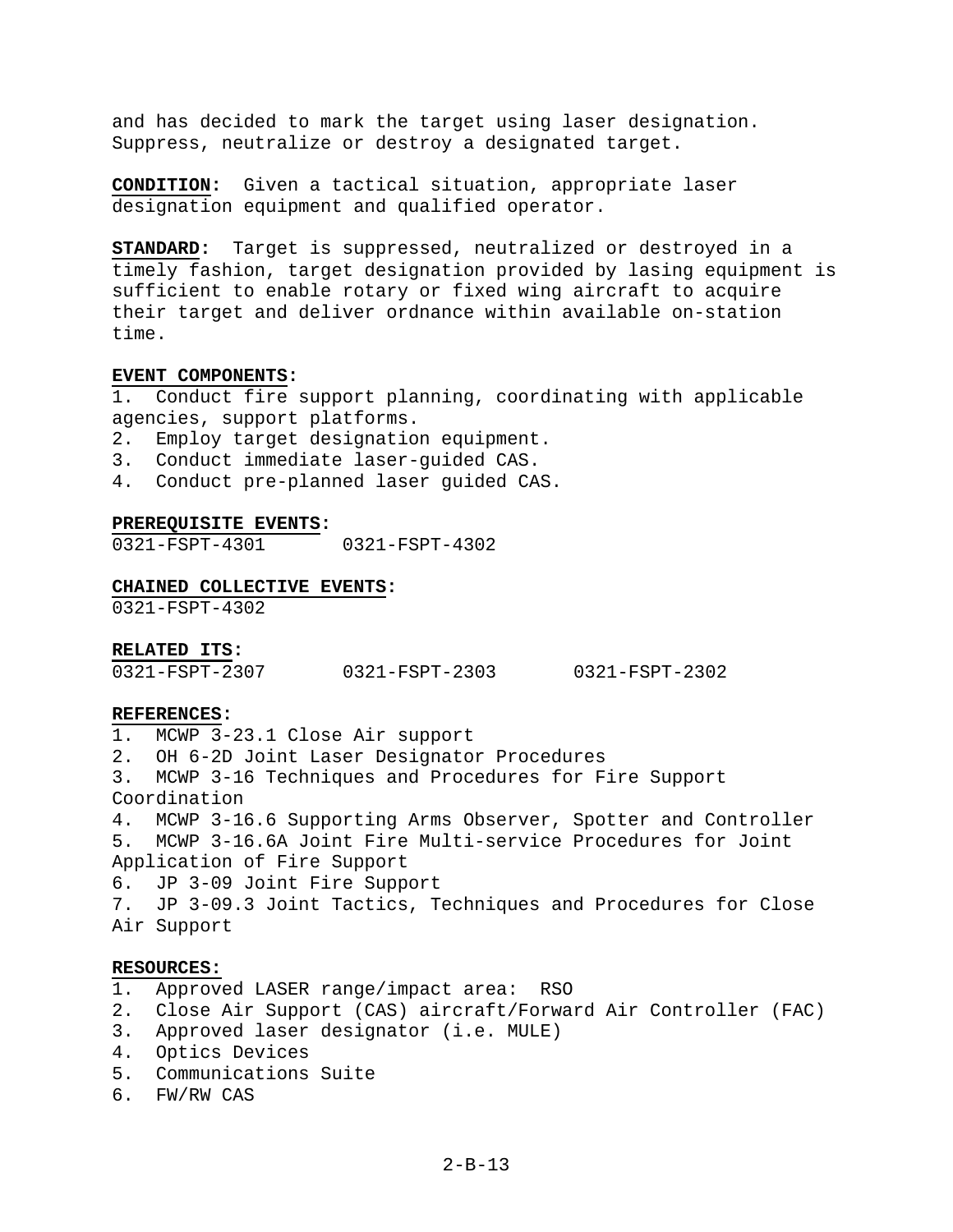#### **ADMINISTRATIVE INSTRUCTIONS:**

1. Forward Air Controller or current requirement.

- 2. Joint Tactical Air Controller (JTAC) (new STANDARD).
- 3. Laser Range Safety Officer.

**SURVEILLANCE DUTY AREA** 0321-SURV-4400

**0321-SURV-4401** Occupy an observation point / perform surveillance

**EVALUATION CODED:** YES **SUPPORTED MET(S):** 1

**SUSTAINMENT INTERVAL:** 6 months

**CONDITION:** Given a mission to occupy observation post(s) or conduct surveillance of a specified point, means of insert/extract and methods of communication, an enemy with air and EW threat, the recon element reports information without compromise.

**STANDARD:** Selected observation post sites offer good fields of fire and cover and concealment, information reported is in accordance with established CCIRs and supports commander's decision points.

#### **EVENT COMPONENTS:**

1. Establish communications links from OP.

2. Occupy, conduct mission and withdraw IAW unit SOP, to include sterilization of site.

3. Designated personnel occupy assigned OP with appropriate equipment.

4. Ops transmit accurate and timely reporting IAW mission requirements.

## **PREREQUISITE EVENTS:**

0321-PAT-4103

# **CHAINED COLLECTIVE EVENTS:**

0321-PAT -4103 0321-PAT -4105

## **RELATED ITS:**

0321-SURV-1401 0321-PAT -2102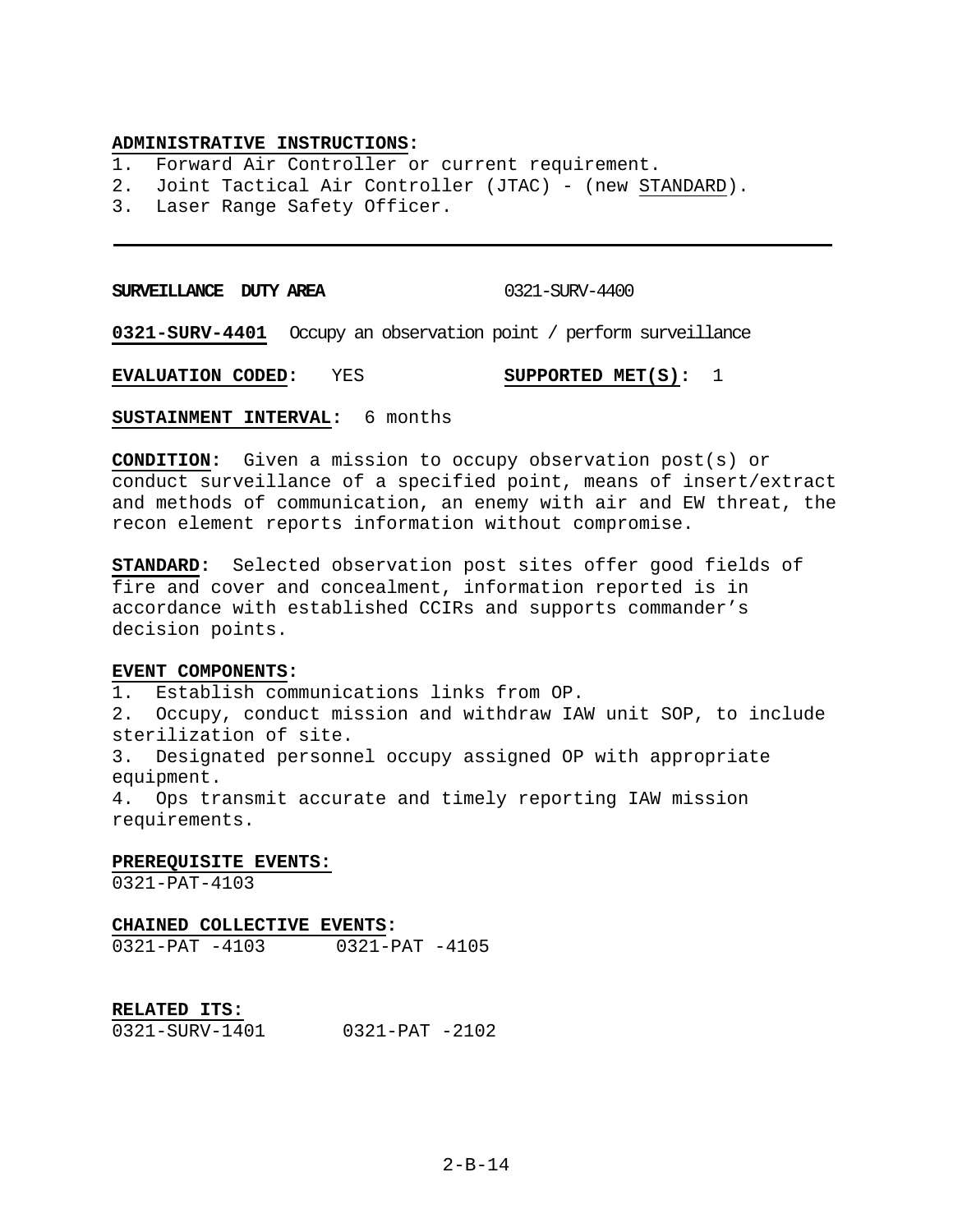## **REFERENCES:**

- 1. FMFM 6-5 Marine Rifle Squad
- 2. MCRP 2-15.3B Reconnaissance Reports Guide
- 3. MCRP 2-15.1 DRAFT Ground Reconnaissance Handbook

## **RESOURCES:**

1. Maneuver/Training area 2. Role players - Enemy Note: Appropriate blank ammunition is required.

**0321-SURV-4402** Employ organic photography equipment to collect and transmit required information.

# **EVALUATION CODED:** YES **SUPPORTED MET(S):** 1

**SUSTAINMENT INTERVAL:** 6 months

**CONDITION:** Given assigned objectives to observe, an enemy with ground, air and EW capability, organic photographic and communications equipment.

**STANDARD:** Transmitted information is relevant, legible and usable. Transmission conducted without electronic signature compromise.

# **EVENT COMPONENTS:**

1. Capture images using organic photographic equipment.

2. Manipulate/Annotate image using organic photographic and computer equipment.

3. Transmit information.

## **RELATED ITS:**

| 0321-COMM-2201 | 0321-COMM-1204 | 0321-COMM-1203 |
|----------------|----------------|----------------|
| 0321-COMM-1202 | 0321-COMM-1201 |                |

## **RESOURCES:**

- 1. Communications Suite
- 2. Photographic Equipment
- 3. Maneuver / Training area
- 4. Communications / Data receiving station

# **ADMINISTRATIVE INSTRUCTIONS:**

1. This task may be trained to standard as a stand-alone event, or in conjunction with OP missions.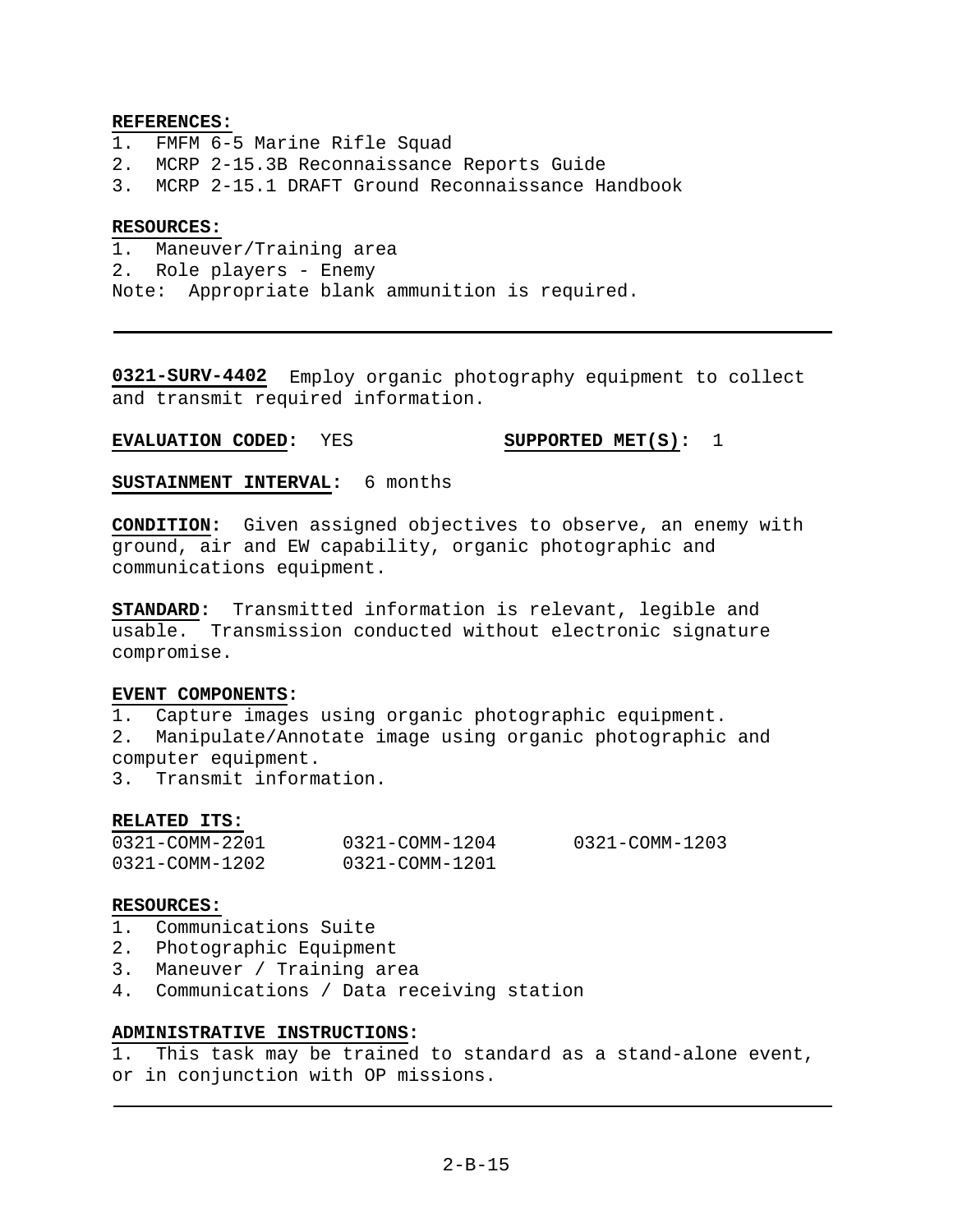#### **DEMOLITIONS DUTY AREA** 0321-DEMO-4800

**0321-DEMO-4801** Plan and prepare for the employment of demolitions, conventional and improvised, in conjunction with offensive and defensive operations

## **EVALUATION CODED:** NO **SUPPORTED MET(S):** 1,2,3,4,6,7

## **SUSTAINMENT INTERVAL:** 6 months

**CONDITION:** Given qualified personnel, a tactical scenario, during day/night/periods of low visibility, with or without combat equipment, prepare for the employment of demolitions both conventional and improvised.

**STANDARD:** Performance measurable based on adherence to unit sops during the conduct of listed event components.

#### **EVENT COMPONENTS:**

1. Plan for the employment of demolitions, conventional and improvised, in conjunction with offensive and defensive operations. 2. Issue demolitions annex.

- 
- 3. Conduct Pre-Mission procedures.
- 4. Prepare and inspect all demolitions equipment to be used, to include mission oriented equipment.

5. Conduct brief backs on demolitions peculiar areas, i.e., demolitions emergencies, priming techniques/procedures, method of attachment, signals etc.

6. Prepare delivery vehicle, to include staging of all equipment, as applicable.

7. Conduct rehearsals.

#### **PREREQUISITE EVENTS:**

0321-DEMO-4801

#### **CHAINED COLLECTIVE EVENTS:**

0321-DEMO-4801 0321-PAT-4100 0321-PLAT-5200

#### **RELATED ITS:**

0321-DEMO-2800 0321-DEMO-1800

## **RESOURCES:**

- 1. Appropriate demolition range (if ammunition is used)
- 2. Grenade pit with stationary targets at 20-40 meters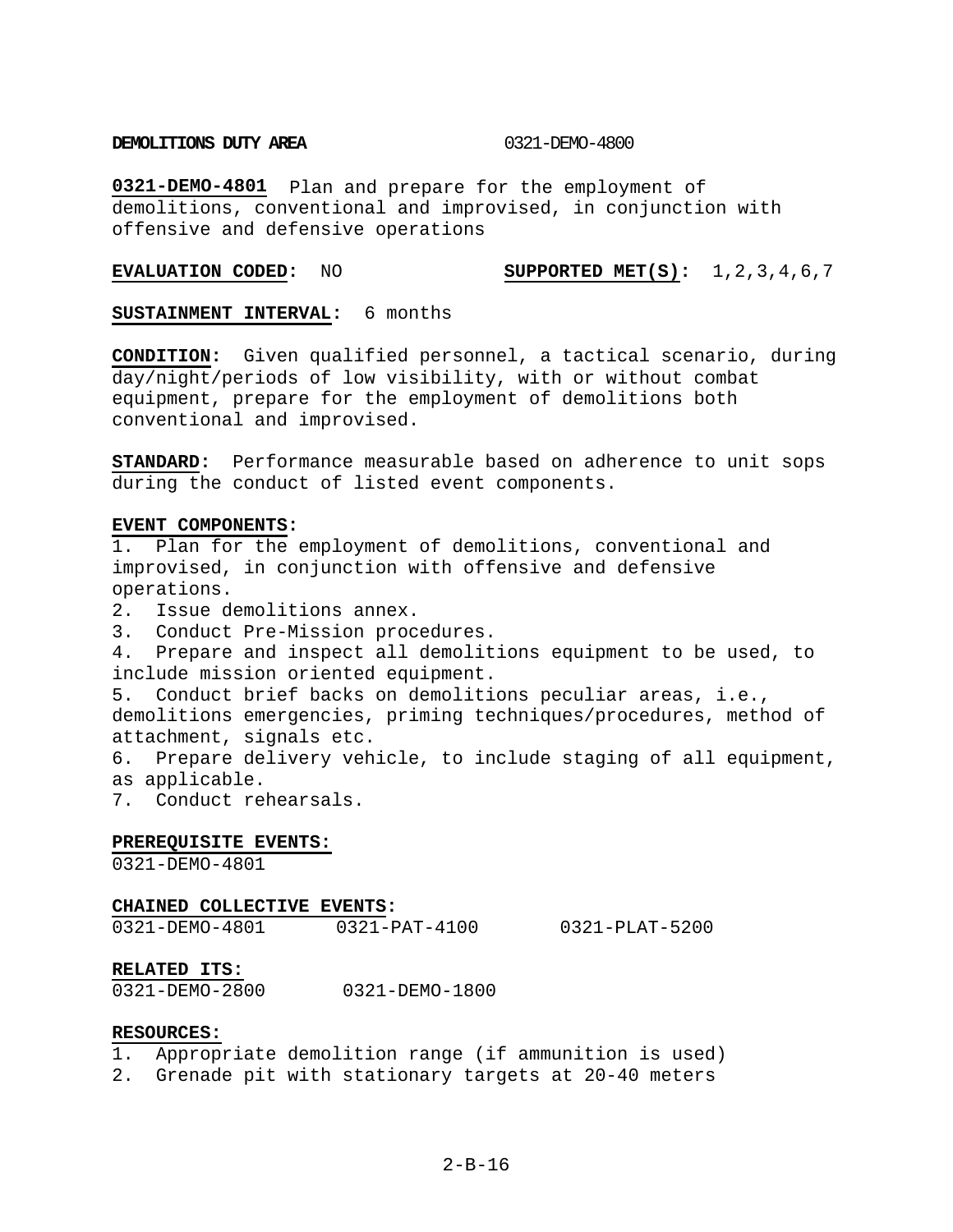#### **REFERENCES:**

- 1. SH 21-76 Ranger Handbook
- 2. FM 23-23 Antipersonnel Mine M18A1 Claymore
- 3. FM 23-30 Grenades and Pyrotechnic Signals
- 4. FM 5-250 Explosives and Demolitions
- 5. FM 5-34 Engineer Field Data; Field Expedient Charges
- 6. MCWP 5-1 Marine Corps Planning Process
- 7. MCWP 2-15.3 Ground Reconnaissance Operations
- 8. MCWP 3-11.3 Scouting and Patrolling
- 9. MCWP 3-41.2 Raid Operations
- 10. TM 9-1375-213-12 Demolition Materials
- 11. Local Range Regulations

## **ADMINISTRATIVE INSTRUCTIONS:**

- 1. Participants in this event must be qualified BRC graduates.
- 2. Appropriate safety/support personnel and equipment.

3. In training, all safety requirements followed as per listed references.

**0321-DEMO-4802** Employ demolitions, conventional and improvised, in conjunction with offensive and defensive operations

**EVALUATION CODED:** NO **SUPPORTED MET(S):** 1,2,3,4,6,7

**SUSTAINMENT INTERVAL:** 6 months

**CONDITION:** Given qualified personnel, a tactical scenario, during day/night/periods of low visibility, with or without combat equipment, employ demolitions both conventional and improvised.

**STANDARD:** Demolitions, when detonated, achieved desired effects without causing injury to team members.

## **EVENT COMPONENTS:**

1. Insert into area of operations.

- 2. Employ demolitions as required by the mission.
	- A. Employ demolitions to create an obstacle.
	- B. Employ demolitions in counter-mobility operations.
	- C. Employ demolitions to clear an obstacle.

3. Detonate or recover demolitions charges as required by the mission.

4. Conduct a planned withdrawal from the area of operations.

## **PREREQUISITE EVENTS:**

0321-DEMO-4801 0321-DEMO-4802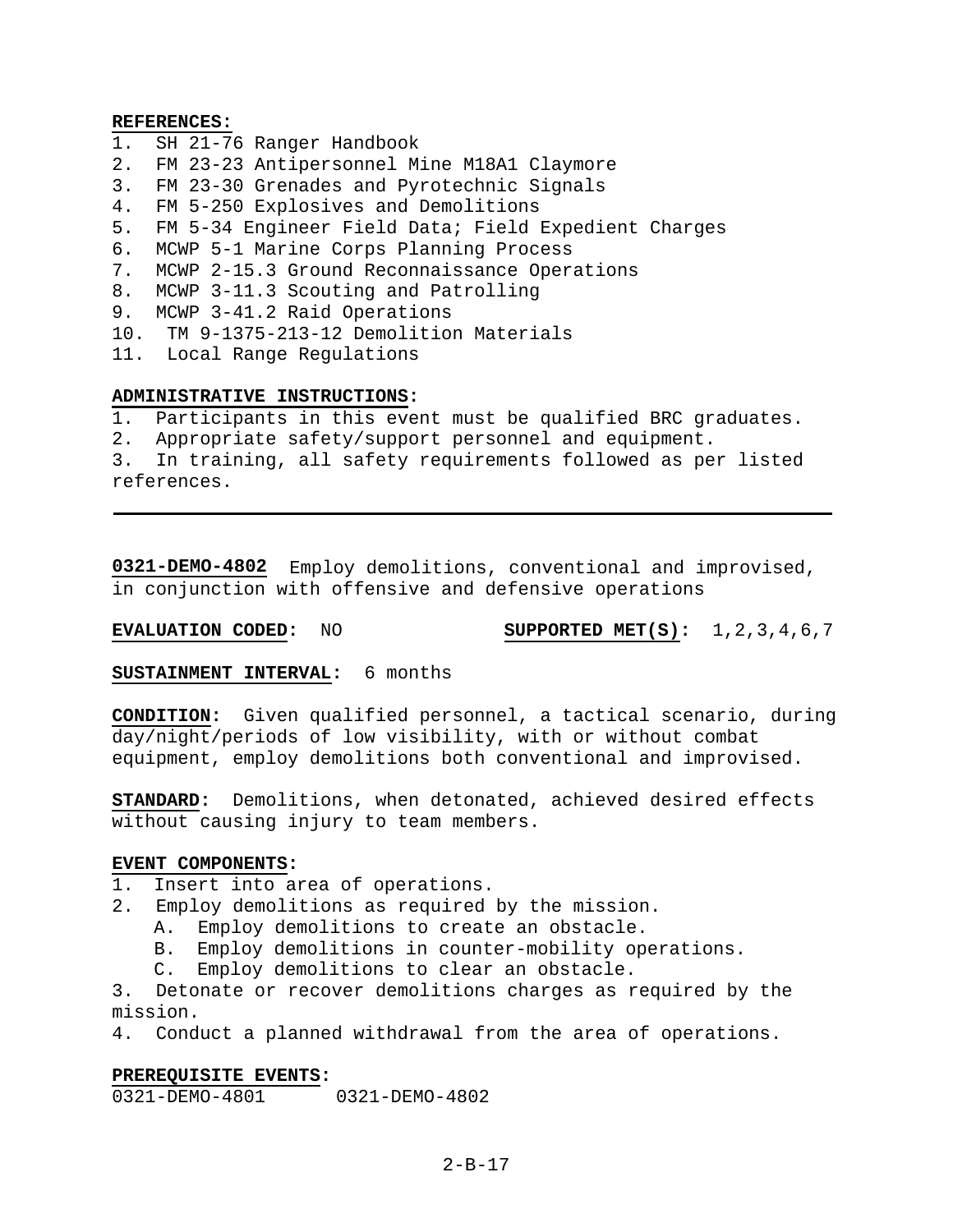**RELATED ITS:**

0321-DEMO-2800 0321-DEMO-1800

# **CHAINED COLLECTIVE EVENTS:**

0321-DEMO-4801 0321-DEMO-4802 0321-PAT-4100 0321-PLAT-5200

## **REFERENCES:**

1. SH 21-76 Ranger Handbook 2. FM 23-23 Antipersonnel Mine M18A1 Claymore 3. FM 23-30 Grenades and Pyrotechnic Signals 4. FM 5-250 Explosives and Demolitions 5. FM 5-34 Engineer Field Data; Field Expedient Charges 6. MCWP 5-1 Marine Corps Planning Process 7. MCWP 2-15.3 Ground Reconnaissance Operations 8. MCWP 3-11.3 Scouting and Patrolling 9. MCWP 3-41.2 Raid Operations 10. TM 9-1375-213-12 Demolition Materials 11. Local Range Regulations

## **RESOURCES:**

- 1. Appropriate demolition range (if ammunition is used)
- 2. Demolitions equipment, and related mission essential equipment
- 3. Grenade pit with stationary targets at 20-40 meters

## **ADMINISTRATIVE INSTRUCTIONS:**

1. Participants in this event must be qualified BRC graduates.

2. Appropriate safety/support personnel and equipment.

3. In training, all safety requirements followed as per listed references.

## **RECON PLATOONS** 0321-PLAT-5000

**0321-PLAT-5101** Conduct platoon planning

**EVALUATION CODED:** NO **SUPPORTED MET(S):** 1-9

**SUSTAINMENT INTERVAL:** 6 months

**CONDITION:** The reconnaissance unit has been tasked to conduct patrols. A reconnaissance team has been designated and is in receipt of the reconnaissance operations order, the command element of the supported unit desires coordination. The reconnaissance element commander has determined the method of entry into the area of operations. The distances involved require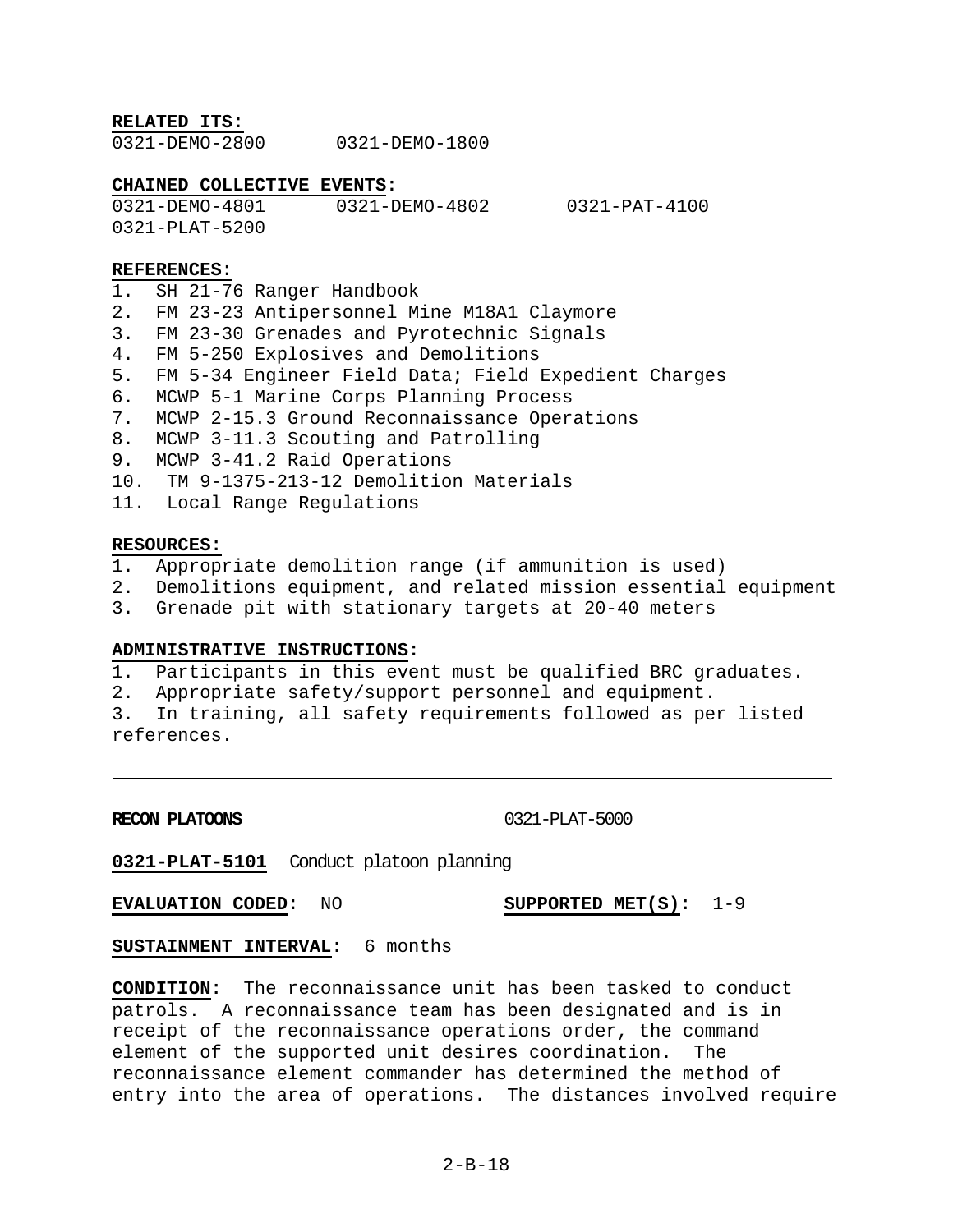patrol movement over a minimum of 12 miles. One obstacle requiring the installation of a retrievable rappelling site or the employment of a rope bridge is also required.

**STANDARD:** Planning takes into consideration assigned tasks, restraints and constraints imposed by received order, completed and delivered to receiving unit in accordance with the received order's timeline.

## **EVENT COMPONENTS:**

1. Plan and prepare for mission.

- 2. Receive Warning Order.
- 3. Issue order and supervise subordinate preparations.

4. Analyze the mission and available information to identify specific tasks with respect to the commander's guidance, Mission, Enemy, Terrain, Troops-Time, Space and Logistics (METT-TSL), and Key-terrain, Obstacles, Cover and concealment, Observation and fields of fire, Avenues of approach (KOCOA).

5. Issue a warning order to subordinate units in sufficient time to allow for planning and preparation.

6. Review essential elements of friendly information, and immediately initiate measures to reduce OPSEC indicators. 7. Use standardized procedures contained in Standard Operating

Procedures (SOPs) to develop a day and night patrol schedule.

8. Review available patrol reports in the area.

9. Request available intelligence and combat information on the enemy, his disposition, his capabilities, his intentions (DRAW-DE), his identified vulnerabilities, the area of operations, and the weather.

10. Request imagery and other available special topographic products.

11. Conduct a detailed terrain analysis to highlight military aspects of terrain using Key-terrain, Obstacles, Cover and concealment, Observation and fields of fire, Avenues of approach (KOCOA).

12. Prepare a detailed description, sketch, or terrain model of routes of advance into the objective area.

13. Evaluate the effects of weather and astro-data on both friendly and enemy forces, i.e., ambient light levels and trafficability.

14. Coordinate procedures to allow for timely updates on the threat and the weather while on patrol.

15. Assign tasks to individual teams and provide required support, personnel, equipment, supplies, and ammunition. 16. Provide and brief the Rules of Engagement (ROE) to subordinates.

17. Develop control measures specific to assigned mission.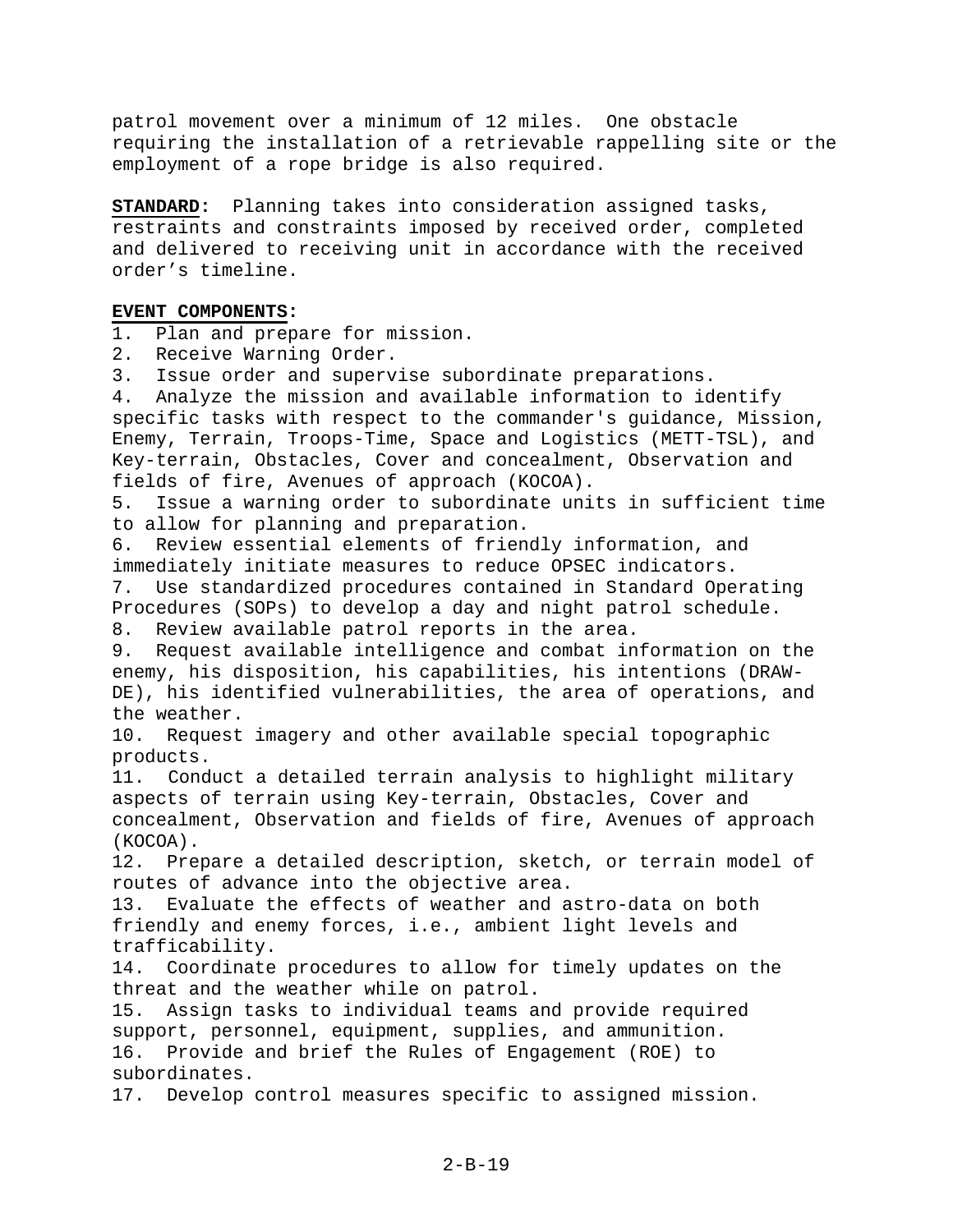18. Identify and coordinate available fire support i.e., air, naval surface fire support, artillery, and mortars, and procedures to request these assets. 19. Coordinate patrol plan with adjacent units, if required.

20. Identify and coordinate insertion and extraction means.

21. Prepare a patrol operations order.

22. Develop and coordinate withdrawal plans and other

contingencies, i.e., downed aircraft and mass casualties.

## **CHAINED COLLECTIVE EVENTS:**

0321-PAT -4101

## **RELATED ITS:**

| 0321-PAT -1101 | $0321 - PAT - 1102$  | $0321 - PAT - 1103$ |
|----------------|----------------------|---------------------|
| 0321-COMM-1207 | 0321-SURV-1403       | 0321-FSPT-2301      |
| 0321-FSPT-2302 | $0321 - FSPT - 2303$ | $0321 - OPS - 2100$ |

## **REFERENCES:**

1. FMFM 6-4 Marine Rifle Company

2. MCWP 3-11.3 Scouting and Patrolling

3. MCRP 2-15.1 DRAFT Ground Reconnaissance Handbook

**OPERATIONS DUTY AREA 0321-OPS-7000** 

**0321-OPS-7101** Conduct HQ planning and coordination

**EVALUATION CODED:** YES **SUPPORTED MET(S):** 1-9

**SUSTAINMENT INTERVAL:** 6 months

**DESCRIPTION:** An embarked Marine Air Ground Task Force, supported by reconnaissance units, has been alerted concerning a political situation that requires an amphibious landing by elements of the Marine Air Ground Task Force. The Marine Air Ground Task Force is currently in transit. A CVEG is also en route. The threat forces have direct and indirect fire, both fixed and rotary wing aircraft, and EW capabilities. The Marine Air Ground Task Force command element is formed and has received an initial brief.

**CONDITION:** Given a mission and associated execution timeline, conduct planning and coordination.

**STANDARD:** Planning sequences, products and orders development process are in accordance with the references, and in accordance with establishing directive / timelines.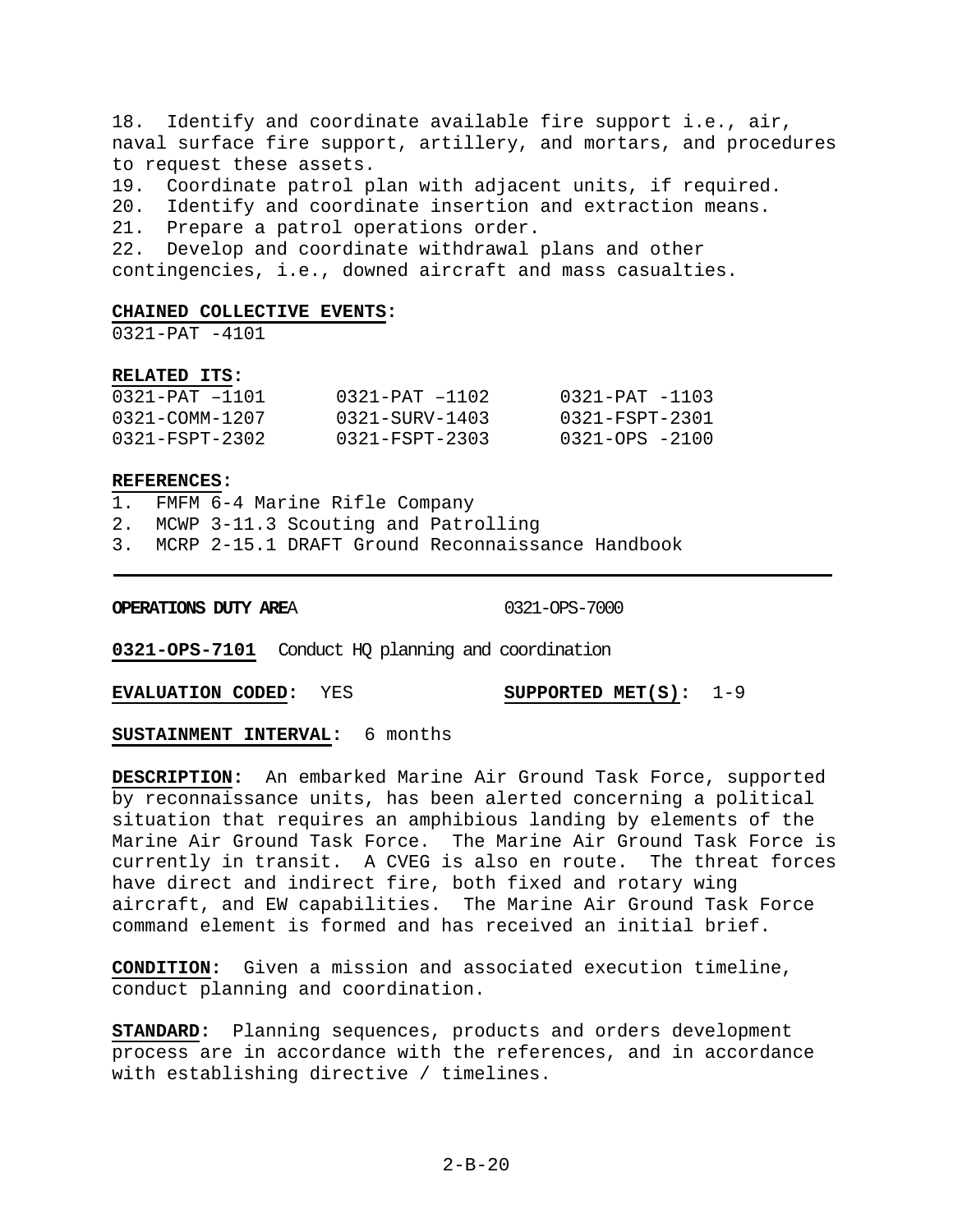## **EVENT COMPONENTS:**

- 1. Mission Analysis
- 2. COA DEVELOPMENT
- 3. COA WARGAME / ANALYSIS
- 4. COA COMPARISON / DECISION
- 5. ORDERS DEV
- 6. TRANSITION / BOARDWALK

7. Conduct coordination with higher, adjacent, subordinate staffs as required during the planning process.

## **ADMINISTRATIVE INSTRUCTIONS:**

1. Scope of planning which occurs at Recon Co (of the Recon Bn) level, includes all stated component steps with exception to step #3 - Company does not conduct wargaming.

## **RELATED ITS:**

0321-FSPT-2302 0321-FSPT-2303

## **REFERENCES:**

- 1. MCDP 1 Warfighting
- 2. MCDP 1-0 Marine Corps Operations
- 3. MCWP 5-1 Marine Corps Planning Process
- 4. FMFM 6-3 Marine Infantry Battalion
- 5. FMFM 3-1 Command and Staff Action

**0321-OPS-7102** Operate a Reconnaissance Operations Center (ROC)

**EVALUATION CODED:** YES **SUPPORTED MET(S):** 1-9

## **SUSTAINMENT INTERVAL:** 6 months

**DESCRIPTION:** The reconnaissance detachment, platoon, company or battalion has been tasked with a mission that will require the establishment of a ROC to facilitate command and control as well as facilitate information processing and exchange between employed reconnaissance teams and higher/adjacent/supported agencies.

**CONDITION:** Given a combat operations situation, all required personnel and C4I-related infrastructure and equipment, demonstrate the ability to control employed reconnaissance teams, as well as receiving, processing and disseminating information for use by higher, adjacent and supported units.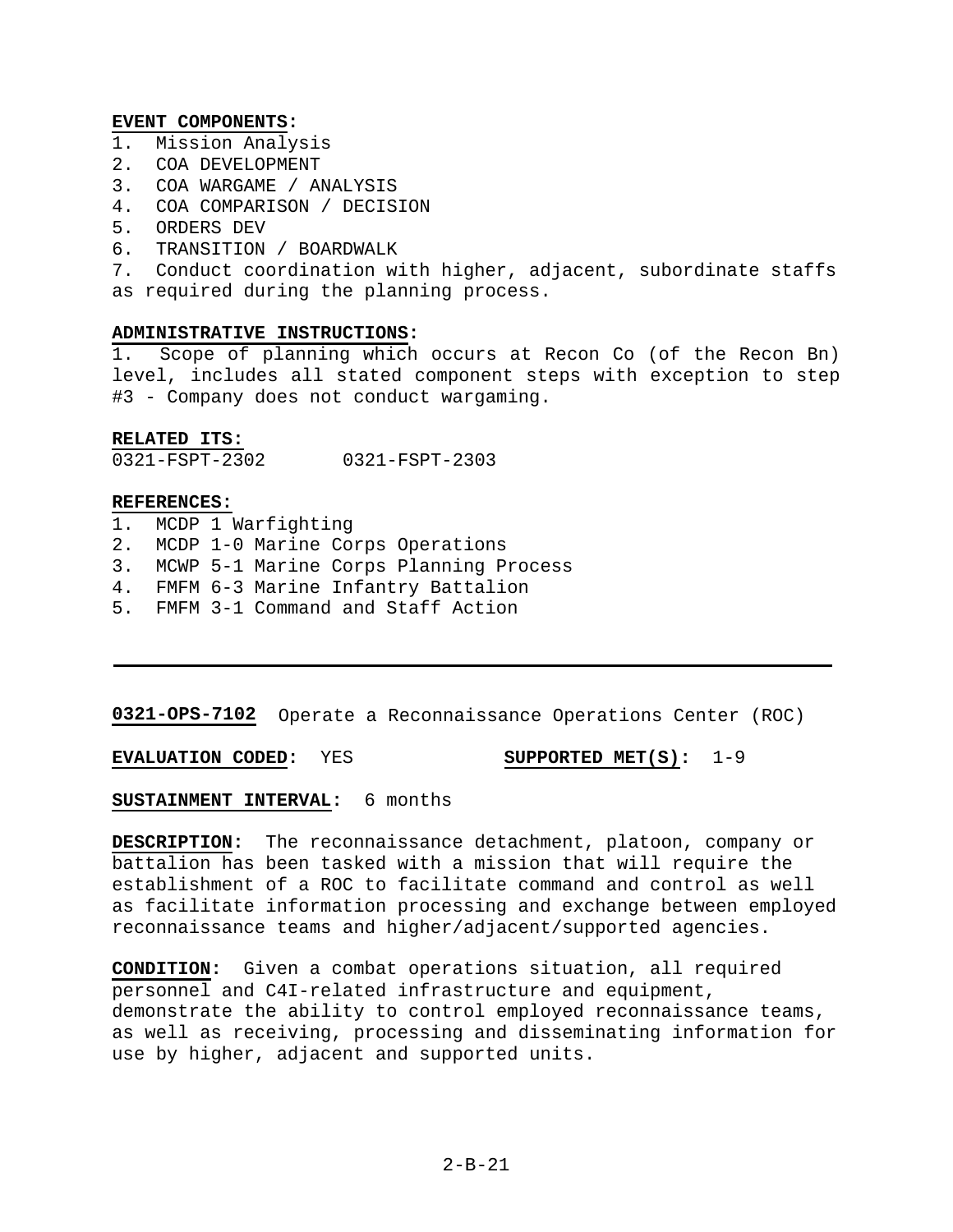**STANDARD:** Performance measurable based on adherence to unit sops during the conduct of listed event components.

## **EVENT COMPONENTS:**

1. Establish ROC, with all operations, intelligence and communications staff functions represented.

2. Establish ROC watch schedule.

3. Review, implement ROC SOP.

4. Task employed teams as required.

5. Receive and record information systematically from teams, platoons, companies, higher headquarters and adjacent units. 6. Evaluate information as to pertinence and accuracy as it is received in the ROC.

7. Determine requirements for dissemination of information received.

8. Determine means of transmitting information to HHQ's and/or adjacent/supported units.

9. Transmit information via C2PC or other communications assets to HHQ for input into the Common Operational Picture (COP).

10. Maintain and update situational maps on C2PC and wall maps as necessary.

11. Maintain and update information on operations, intelligence and communications contingency boards displayed in ROC. 12. Integrate with HHQ, FSC, Current Operations, Future

Operations and other supported agency planning efforts in support of current and future missions.

## **RELATED ITS:**

| 0321-COMM-1201 | 0321-COMM-1202 | 0321-COMM-1203 |
|----------------|----------------|----------------|
| 0321-COMM-1204 | 0321-COMM-1205 | 0321-FSPT-1301 |
| 0321-COMM-2201 | 0321-COMM-2202 | 0321-OPS -2100 |

## **REFERENCES:**

- 1. FMFM 6-3 Marine Infantry Battalion
- 2. MCWP 5-1 Marine Corps Planning Process
- 3. MCWP 2-15.3 Ground Reconnaissance Operations
- 4. MCDP 1-0 Marine Corps Operations
- 5. MCRP 2-15.1 DRAFT Ground Reconnaissance Handbook

## **RESOURCES:**

1. Reconnaissance Operations Center (ROC), i.e. tents, hangars or built-up structures, antenna farm, operations cell w/ equipment, intelligence cell w/ equipment and communications cell w/ equipment and MK vehicles.

- 2. Combined Arms Staff Trainer (CAST)
- 3. Simulation Center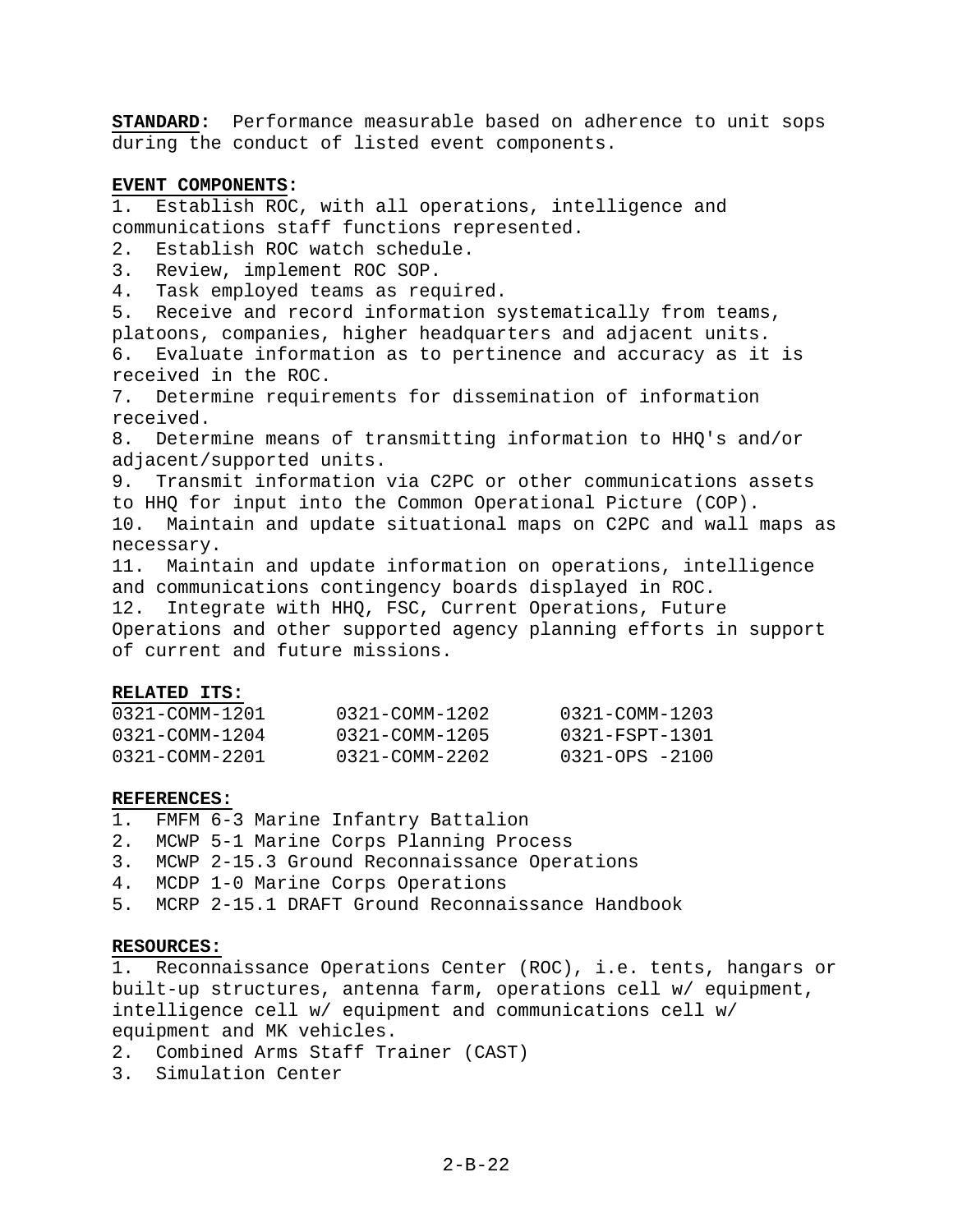4. Common Operational Picture input, i.e. C2PC gateway to higher, IOSv1, IOSv2, AFATDS/ADOCS clients.

**0321-OPS-7103** Process and disseminate intelligence information

**EVALUATION CODED:** YES **SUPPORTED MET(S):** 1-9

**SUSTAINMENT INTERVAL:** 6 months

**CONDITION:** The unit has tasked collection assets and has begun to receive reports from the tasked elements.

**STANDARD:** Performance measurable based on adherence to unit sops during the conduct of listed event components.

## **EVENT COMPONENTS:**

1. Record information systematically for ease of study and comparison and identify any information shortfalls from the original Essential Elements of Information (EEI's) requested. 2. Evaluate information as to pertinence, reliability of source, and accuracy. 3. Analyze information to isolate significant elements with respect to the mission and operations of the command. 4. Integrates the collected information with other information to form a logical picture or hypothesis of enemy activities that might influence the mission of the command. 5. Interprets information to determine significance and forms logical conclusions that can serve as the basis for determining the effects on the current intelligence estimate. 6. Determine requirements for dissemination, i.e., timeliness, usability of form, pertinence, and security. 7. Determine form of presentation and select the means of transmission. 8. Provides responsive, timely, and pertinent intelligence support to all elements of the battalion. 9. Coordinate with the S-3 and FSC to determine target areas of interest (TAI) and recommend targets for inclusion in the target list of the higher command. 10. Maintains enemy situation map and/or graphic record to portray collection assets and ongoing reconnaissance/surveillance missions. 11. Recommends updating Essential Elements of Information (EEI's)/OIRs to battalion commander/battalion staff officers based upon current intelligence and/or changes in the battalion's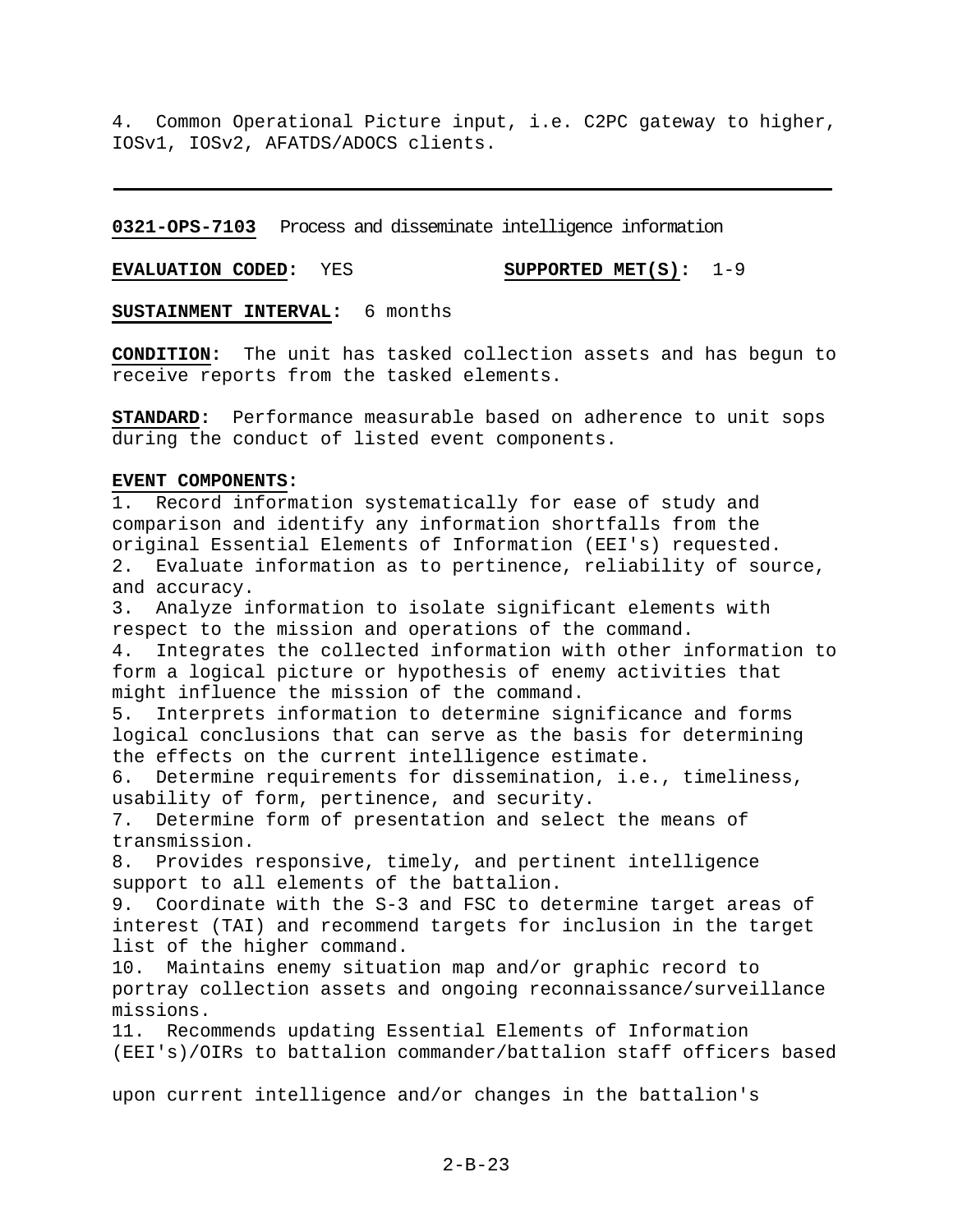tactical disposition.

# **RELATED ITS:**

| 0321-COMM-2201 | $0321 - OPS - 2103$ | 0321-OPS -2104 |
|----------------|---------------------|----------------|
| 0321-SENS-2702 | 0321-SENS-2701      |                |

# **REFERENCES:**

1. FMFM 6-3 Marine Infantry Battalion

# **RESOURCES:**

1. CAST - Combined Arms Staff Trainer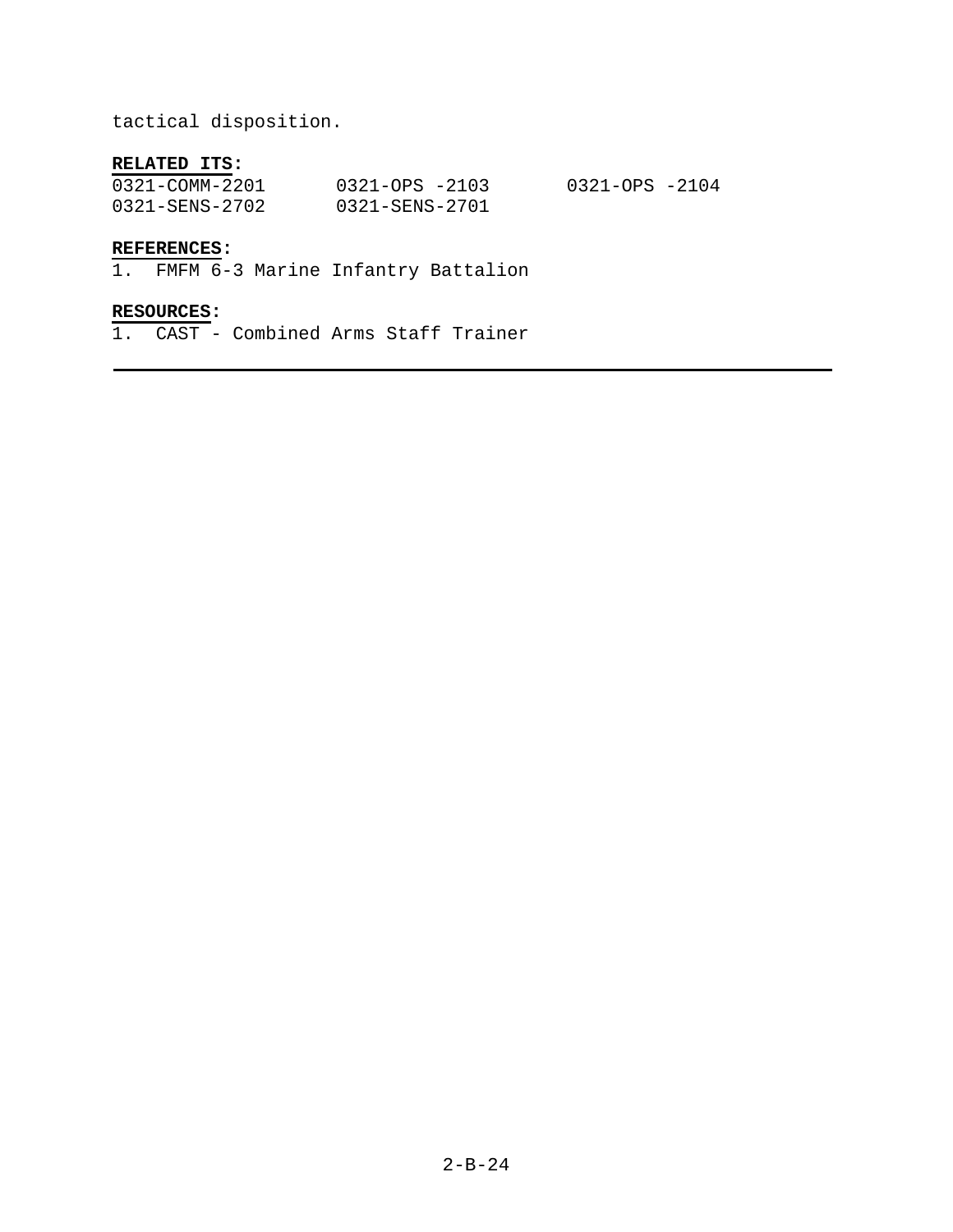## **TRAINING AND READINESS MANUAL**

# **CHAPTER 2 Recon Mission Essential Tasks (METs) and related Collective Training Events**

## **APPENDIX C**

# **MET 2: CONDUCT SPECIALIZED RECONNAISSANCE. ASSIST IN SPECIALIZED ENGINEER, NUCLEAR, BIOLOGICAL, AND CHEMICAL, RADIO, MOBILE, AND OTHER UNIQUE RECONNAISSANCE MISSIONS.**

**MOUNTED RECONNAISSANCE DUTY AREA** 0321-MOBL-4100

**0321-MOBL-4101** Maintain vehicles

**EVALUATION CODED:** NO **SUPPORTED MET(S):** 2

**SUSTAINMENT INTERVAL:** 6 months

**CONDITION:** Given vehicles with mounted radios and crew-served weapons, perform appropriate maintenance.

**STANDARD:** Maintenance procedures consistent with recommendations of Technical Manuals, mounted equipment and unit SOPs.

## **EVENT COMPONENTS:**

1. Make repairs on all equipment using skills of team and onboard tools and parts.

2. Ensure proper Pre-, During, and Post-mission preventative maintenance (PM) of vehicles.

3. Maintain parts block and POL (petroleum, oil, lubricants).

4. Maintain tool kits.

## **REFERENCES:**

1. FM 31-23 Special Forces Mounted Operations (TTPs)

- 2. TM 04751-10 Operators Manual, Fast Attack Vehicle (FAV)
- 3. Yamaha Grizzly YFM660FP Owners Manual

## **RESOURCES:**

- 1. Class IX (parts block)
- 2. Crew-Served Weapons: HMG, MMG, MK-19
- 3. Communications Suite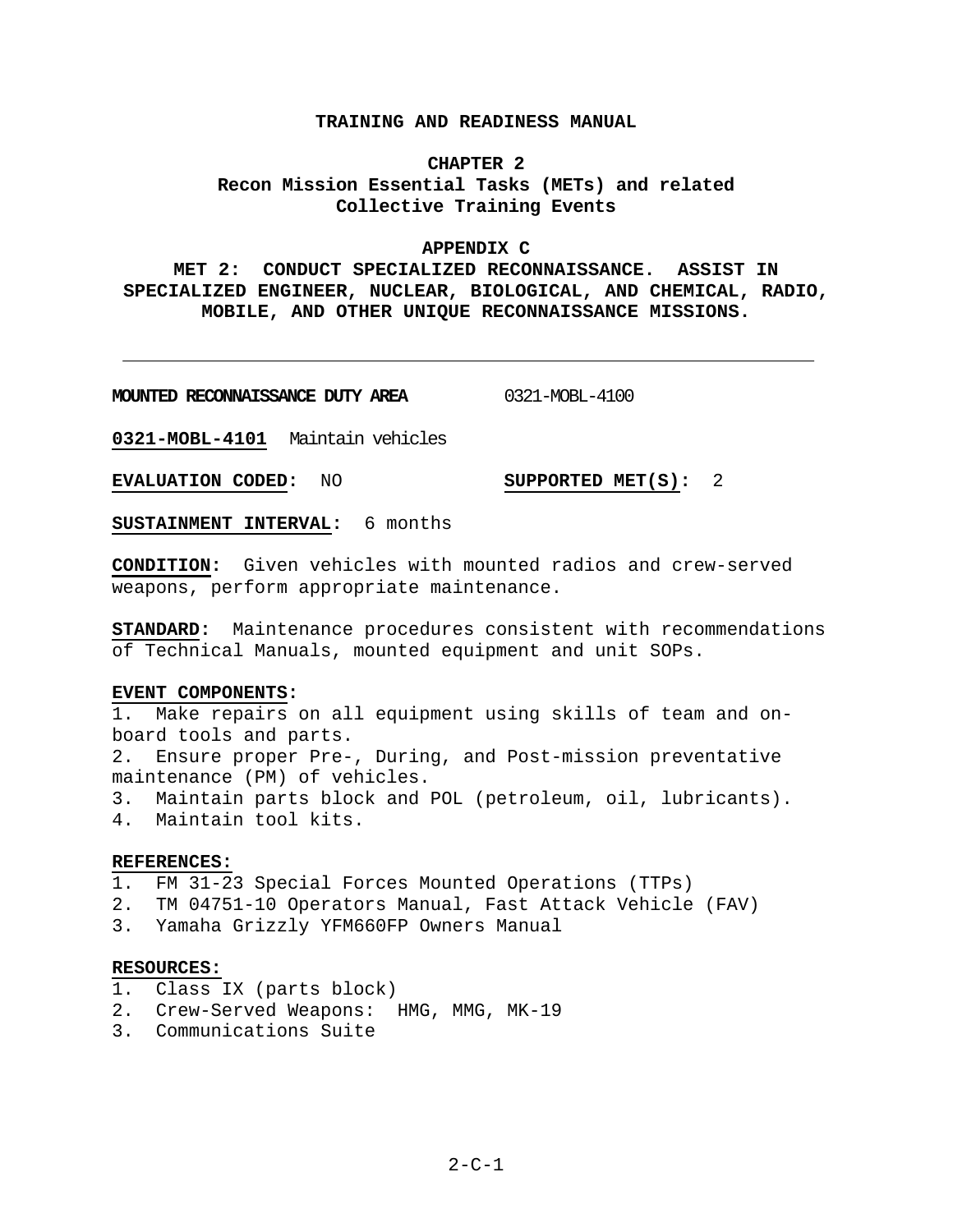## **ADMINISTRATIVE INSTRUCTIONS:**

1. Licensed drivers required; vehicle mechanics and technicians might be needed.

**0321-MOBL-4102** Conduct mounted movement techniques

**EVALUATION CODED:** YES **SUPPORTED MET(S):** 2

**SUSTAINMENT INTERVAL:** 6 months

**CONDITION:** Given vehicles with mounted radios, crew-served weapons, a designated base unit, situation and suitable terrain.

**STANDARD:** Movement techniques appropriate to mission, terrain, environmental conditions and unit SOPs.

## **EVENT COMPONENTS:**

- 1. Employ method of travel
- 2. Employ movement techniques
- 3. Employ formations / actions at halts

## **PREREQUISITE EVENTS:**

0321-PAT-4101 0321-PAT-4102

## **REFERENCES:**

- 1. FM 31-23 Special Forces Mounted Operations (TTPs)
- 2. TM 04751-10 Operators Manual, Fast Attack Vehicle (FAV)
- 3. Yamaha Grizzly YFM660FP Owners Manual

## **RESOURCES:**

- 1. Crew-Served Weapons: HMG, MMG, MK-19
- 2. Optics Devices: Day, Night, and Thermal
- 3. Navigational Aids
- 4. Live fire and maneuver range
- 5. Vehicles with mounted Crew-Served Weapons

## **ADMINISTRATIVE INSTRUCTIONS:**

1. The term "mounted" may pertain to livestock as well as vehicles.

2. Licensed drivers required, vehicle mechanics and technicians might be needed.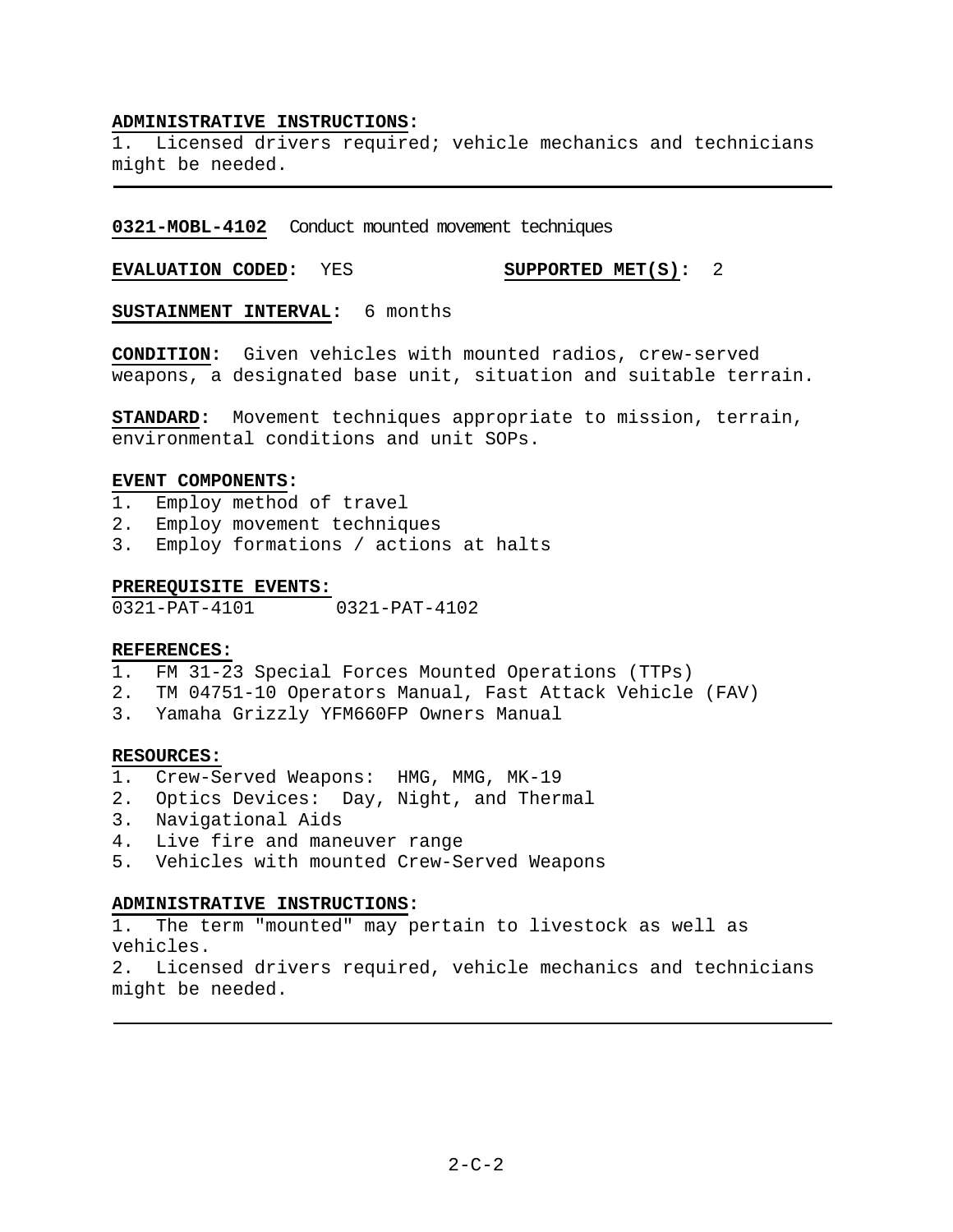**0321-MOBL-4103** Conduct mounted / dismounted engagements

**EVALUATION CODED:** NO **SUPPORTED MET(S):** 2

**SUSTAINMENT INTERVAL:** 6 months

**CONDITION:** Mounted unit receives fire from an enemy force.

**STANDARD:** Performance measurable based on adherence to unit sops during the conduct of listed event components.

#### **PREREQUISITE EVENTS:**

| $0321 - PAT - 4101$ | $0321 - PAT - 4102$ | $0321 - PAT - 4103$ |
|---------------------|---------------------|---------------------|
| 0321-MOBL-4101      | 0321-MOBL-4102      | 0321-MOBL-4106      |

## **EVENT COMPONENTS:**

1. Mounted unit conducts immediate action drill appropriate to given tactical situation.

#### **CHAINED COLLECTIVE EVENTS:**

0321-PAT -4108

**RELATED ITS:**

0321-FSPT-1301 0321-FSPT-2301 0321-FSPT-2304

## **REFERENCES:**

1. FM 31-23 Special Forces Mounted Operations (TTPs)

2. MCWP 3-15.1 Machine Guns and Machine Gun Gunnery

## **RESOURCES:**

- 1. Crew-Served Weapons: HMG, MMG, MK-19
- 2. Optics Devices: Day, Night, and Thermal
- 3. Communications Suite
- 4. Navigational Aids
- 5. Live fire and maneuver range

#### **WEAPON AND AMMUNITION:**

| Weapon:                                                                                                        | Munitions/Demolitions          |
|----------------------------------------------------------------------------------------------------------------|--------------------------------|
| B508                                                                                                           | CTG, 40MM, GREEN SMOKE GROUND  |
| B509                                                                                                           | CTG, 40MM, YELLOW SMOKE GROUND |
| B576 and the set of the set of the set of the set of the set of the set of the set of the set of the set of th | CTG, 40MM, TP                  |
| G930 and the set of the set of the set of the set of the set of the set of the set of the set of the set of th | GRENADE, HAND, SMOKE, WHITE    |
| G940                                                                                                           | GRENADE, HAND, SMOKE, GREEN    |
| G945                                                                                                           | GRENADE, HAND, SMOKE, YELLOW   |
| L307                                                                                                           | SIGNAL, WHITE STAR CLUSTER     |
| L312                                                                                                           | SIGNAL, WHITE STAR PARACHUTE   |
| L314                                                                                                           | SIGNAL, GREEN STAR CLUSTER     |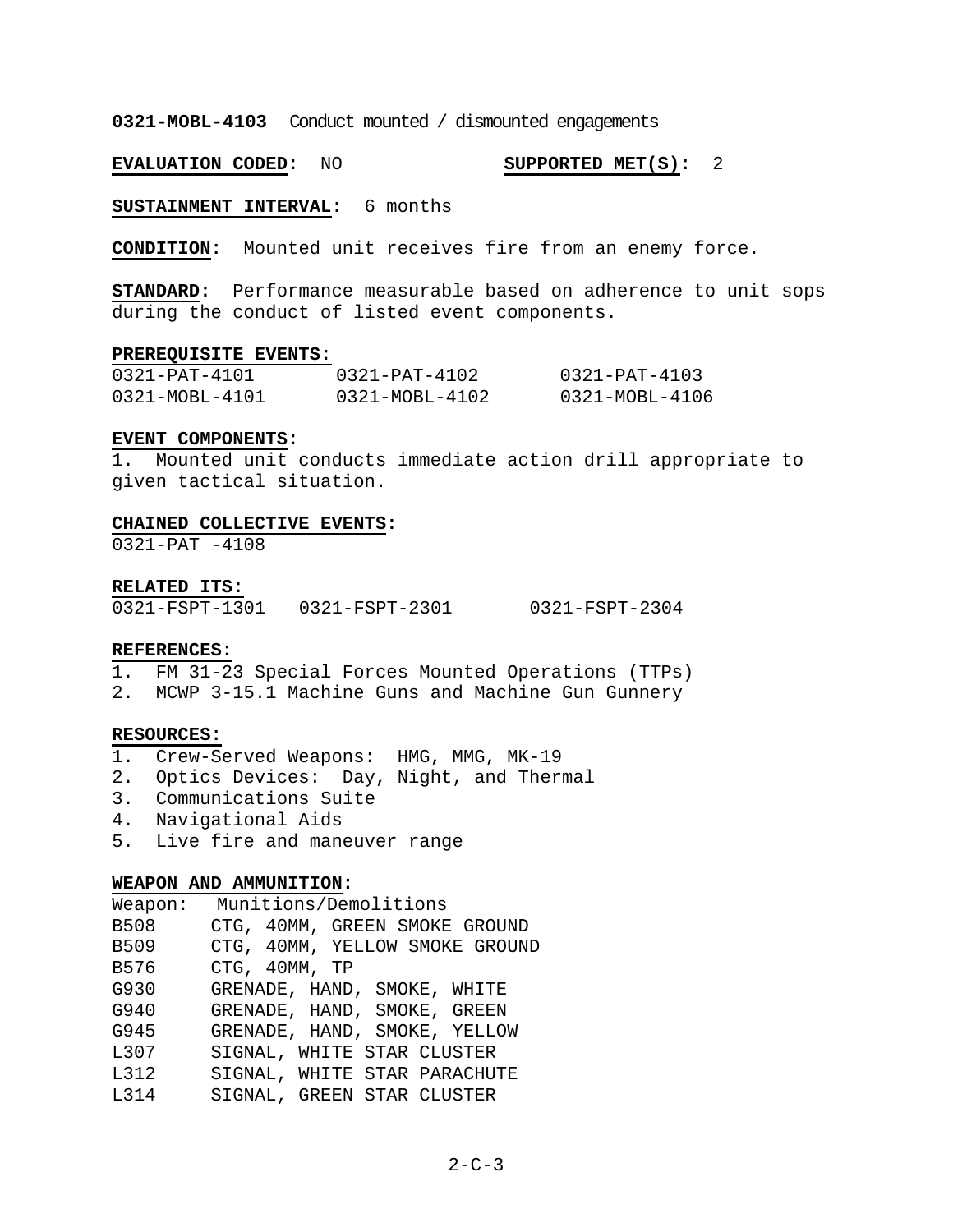L324 SIGNAL, GREEN PARACHUTE

Weapon: M16 Series 5.56mm Service Rifle A059 CTG, 5.56MM, BALL, M855 A080 CTG, 5.56MM, BLANK Weapon: M2 .50 cal Heavy Machinegun A585 CTG, CAL .50, API-T LINK, F/M2 A598 CTG, CAL .50, BLANK LINK, F/M2 Weapon: M240G 7.62mm Medium Machinegun A111 CTG, 7.62MM, BLANK LINKED, M82 A131 CTG, 7.62MM, LINKED 4&1 Weapon: M249 5.56mm Light Machinegun - Squad Automatic Weapon A064 CTG, 5.56MM, 4&1 LINKED, F/SAW A075 CTG, 5.56MM, BLANK, LINKED Weapon: Mk19 40mm Grenade Machinegun B542 CTG, 40MM, LINKED, HE DP F/MK19 B546 CTG, 40MM, HE DP, M433 B584 CTG, 40MM, PRACTICE, LINKED

## **ADMINISTRATIVE INSTRUCTIONS:**

1. Licensed drivers required, vehicle mechanics and technicians may be needed.

**0321-MOBL-4104** Conduct vehicular navigation

**EVALUATION CODED:** NO **SUPPORTED MET(S):** 2

**SUSTAINMENT INTERVAL:** 6 months

**CONDITION:** Given vehicles with mounted radios and crew-served weapons.

**STANDARD:** Unit arrives at destination via most appropriate route based on mission, terrain, and environmental conditions, within specified time.

## **EVENT COMPONENTS:**

- 1. Employ navigational aids
- 2. Navigate in rugged terrain (both on and off-road)
- 3. Navigate in an urban environment
- 4. Maintain navigation logbook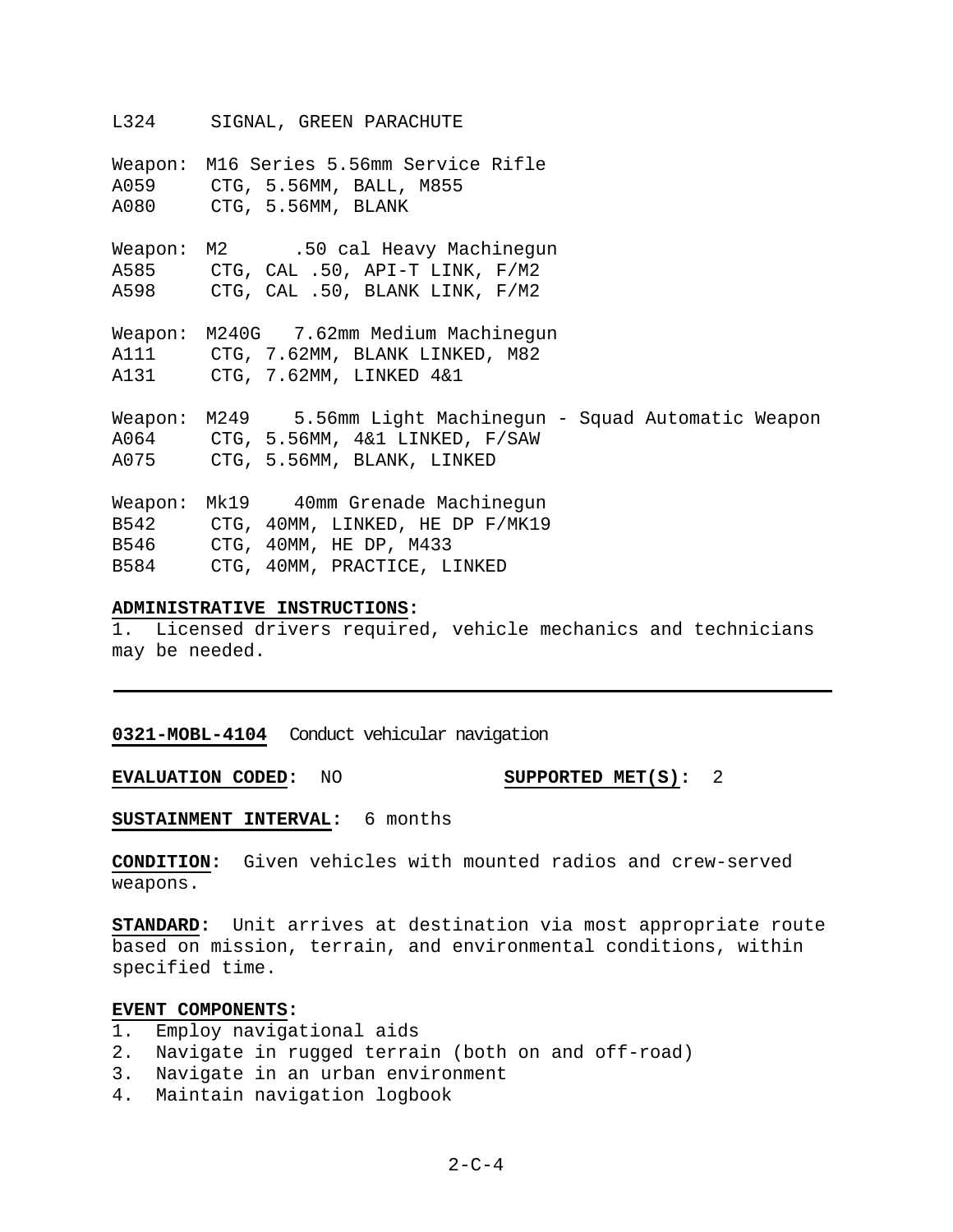## **PREREQUISITE EVENTS:**

| 0321-PAT-4101  | 0321-PAT-4102  | $0321 - PAT - 4103$ |
|----------------|----------------|---------------------|
| 0321-MOBL-4101 | 0321-MOBL-4102 | 0321-FSPT-4301      |

## **REFERENCES:**

- 1. FM 31-23 Special Forces Mounted Operations (TTPs)
- 2. FM 21-6 Map Reading and Land Navigation

## **RESOURCES:**

- 1. Crew-Served Weapons: HMG, MMG, MK-19
- 2. Optics Devices: Day, Night, and Thermal
- 3. Communications Suite
- 4. Navigational Aids
- 5. Maneuver / Training area

## **ADMINISTRATIVE INSTRUCTIONS:**

1. Licensed drivers required, vehicle mechanics and technicians might be needed.

**0321-MOBL-4105** Conduct Laager-site operations

**EVALUATION CODED:** NO **SUPPORTED MET(S):** 2

**SUSTAINMENT INTERVAL:** 6 months

**CONDITION:** Given vehicles with mounted radios and crew-served weapons.

**STANDARD:** Performance measurable based on adherence to unit sops during the conduct of listed event components.

## **EVENT COMPONENTS:**

- 1. Occupy laager site
- 2. Employ security (vehicle)
- 3. Camouflage vehicles
- 4. Perform priorities of work
- 5. Vacate laager site

#### **PREREQUISITE EVENTS:**

| $0321 - PAT - 4101$ | $0321 - PAT - 4102$ | 0321-PAT-4103  |
|---------------------|---------------------|----------------|
| 0321-MOBL-4101      | 0321-MOBL-4102      | 0321-FSPT-4301 |

## **REFERENCES:**

1. FM 31-23 Special Forces Mounted Operations (TTPs) 2. TM 04751-10 Operators Manual, Fast Attack Vehicle (FAV)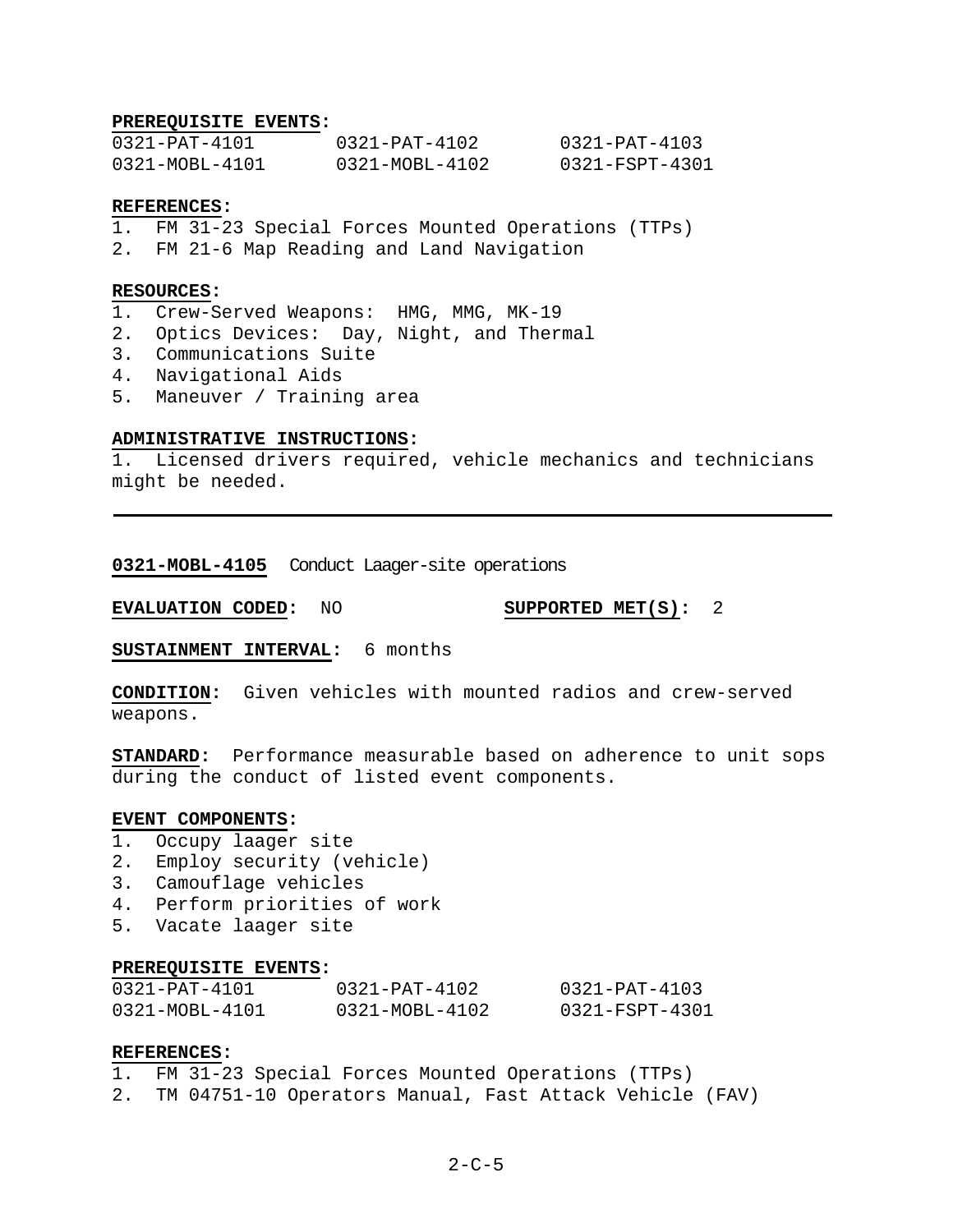- 3. Yamaha Grizzly YFM660FP Owners Manual
- 4. FM 21-6 Map Reading and Land Navigation

#### **RESOURCES:**

- 1. Crew-Served Weapons: HMG, MMG, MK-19
- 2. Optics Devices: Day, Night, and Thermal
- 3. Communications Suite
- 4. Navigational Aids
- 5. Maneuver / Training area
- 6. Vehicle Hide Kit

## **ADMINISTRATIVE INSTRUCTIONS:**

Licensed drivers required, vehicle mechanics and technicians may be needed.

**0321-MOBL-4106** Employ T/E crew-served weapons

**EVALUATION CODED:** NO **SUPPORTED MET(S):** 2

**SUSTAINMENT INTERVAL:** 6 months

**CONDITION:** Given vehicles with mounted radios and crew-served weapons.

**STANDARD:** Effects on target achieved. Time required consistent with range, visibility and movement patterns/rate of targets.

#### **EVENT COMPONENTS:**

1. Employ mounted crew-served weapons in support of mounted operations.

2. Employ mounted crew-served weapons in support of dismounted operations.

## **REFERENCES:**

1. FM 31-23 Special Forces Mounted Operations (TTPs)

2. MCWP 3-15.1 Machine Guns and Machine Gun Gunnery

### **RESOURCES:**

- 1. Crew-Served Weapons: HMG, MMG, MK-19
- 2. Optics Devices: Day, Night, and Thermal
- 3. Communications Suite
- 4. Navigational Aids
- 5. Live fire and maneuver range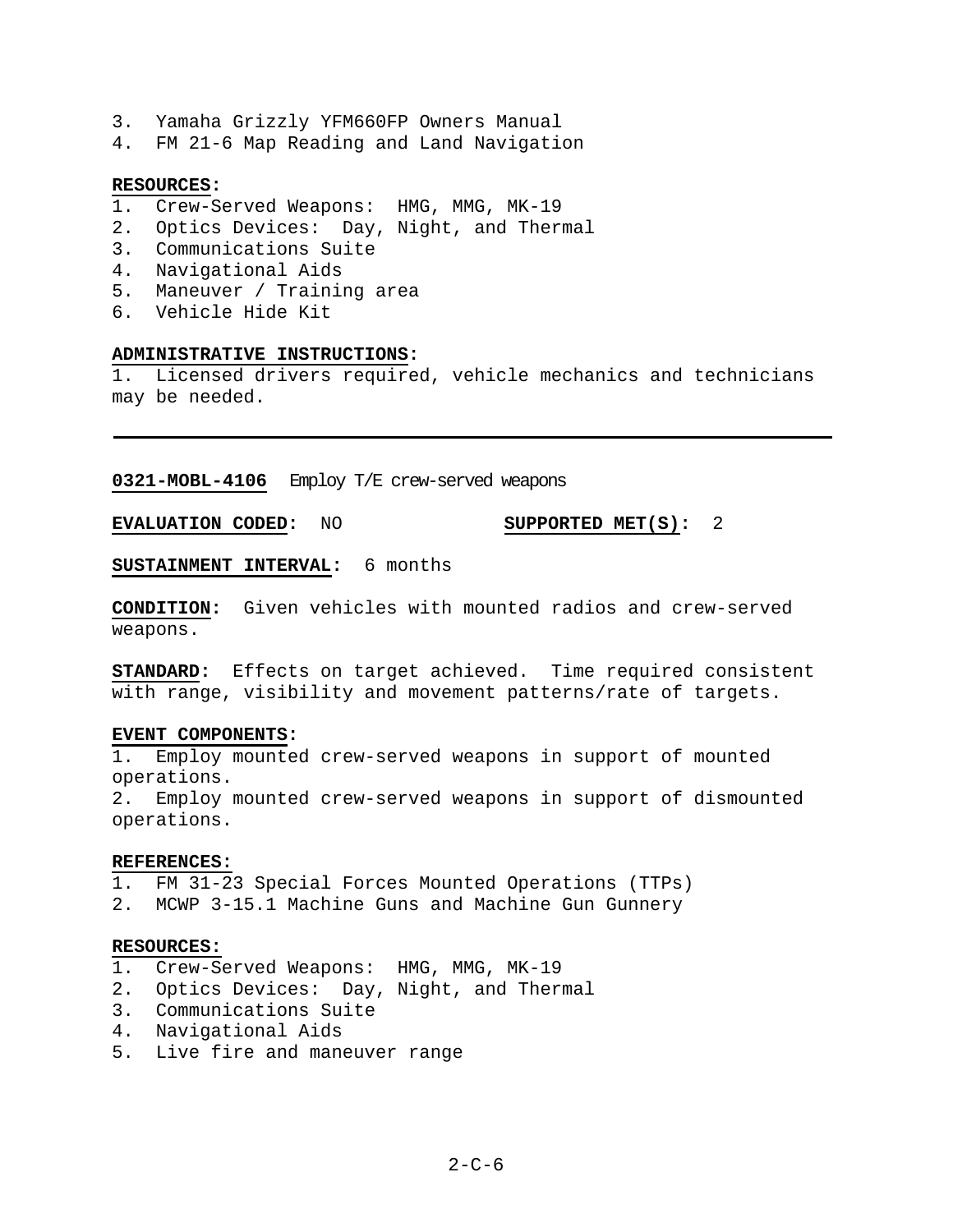## **WEAPON AND AMMUNITION:**

| Weapon:     | Munitions/Demolitions                                         |
|-------------|---------------------------------------------------------------|
| <b>B508</b> | CTG, 40MM, GREEN SMOKE GROUND                                 |
| B509        | CTG, 40MM, YELLOW SMOKE GROUND                                |
| B576        | CTG, 40MM, TP                                                 |
| G930        | GRENADE, HAND, SMOKE, WHITE                                   |
| G940        | GRENADE, HAND, SMOKE, GREEN                                   |
| G945        | GRENADE, HAND, SMOKE, YELLOW                                  |
| L307        | SIGNAL, WHITE STAR CLUSTER                                    |
| L312        | SIGNAL, WHITE STAR PARACHUTE                                  |
| L314        | SIGNAL, GREEN STAR CLUSTER                                    |
| L324        | SIGNAL, GREEN PARACHUTE                                       |
| Weapon:     | M16 Series 5.56mm Service Rifle                               |
|             | A059 CTG, 5.56MM, BALL, M855                                  |
|             | A080 CTG, 5.56MM, BLANK                                       |
|             |                                                               |
|             | Weapon: M2 .50 cal Heavy Machinegun                           |
|             | A585 CTG, CAL .50, API-T LINK, F/M2                           |
|             | A598 CTG, CAL .50, BLANK LINK, F/M2                           |
|             |                                                               |
|             | Weapon: M240G 7.62mm Medium Machinegun                        |
|             | A111 CTG, 7.62MM, BLANK LINKED, M82                           |
|             | A131 CTG, 7.62MM, LINKED 4&1                                  |
|             | Weapon: M249 5.56mm Light Machinegun - Squad Automatic Weapon |
|             | A064 CTG, 5.56MM, 4&1 LINKED, F/SAW                           |
|             | A075 CTG, 5.56MM, BLANK, LINKED                               |
|             |                                                               |
|             | Weapon: Mk19 40mm Grenade Machinegun                          |
|             | B542 CTG, 40MM, LINKED, HE DP F/MK19                          |
|             | B546 CTG, 40MM, HE DP, M433                                   |
| B584        | CTG, 40MM, PRACTICE, LINKED                                   |
|             |                                                               |

# **ADMINISTRATIVE INSTRUCTIONS:**

1. Licensed drivers required, vehicle mechanics and technicians might be needed.

**0321-MOBL-4107** Conduct self/assisted vehicle recovery

**EVALUATION CODED:** NO **SUPPORTED MET(S):** 2

# **SUSTAINMENT INTERVAL:** 6 months

**CONDITION:** Given vehicles with mounted radios and crew-served weapons.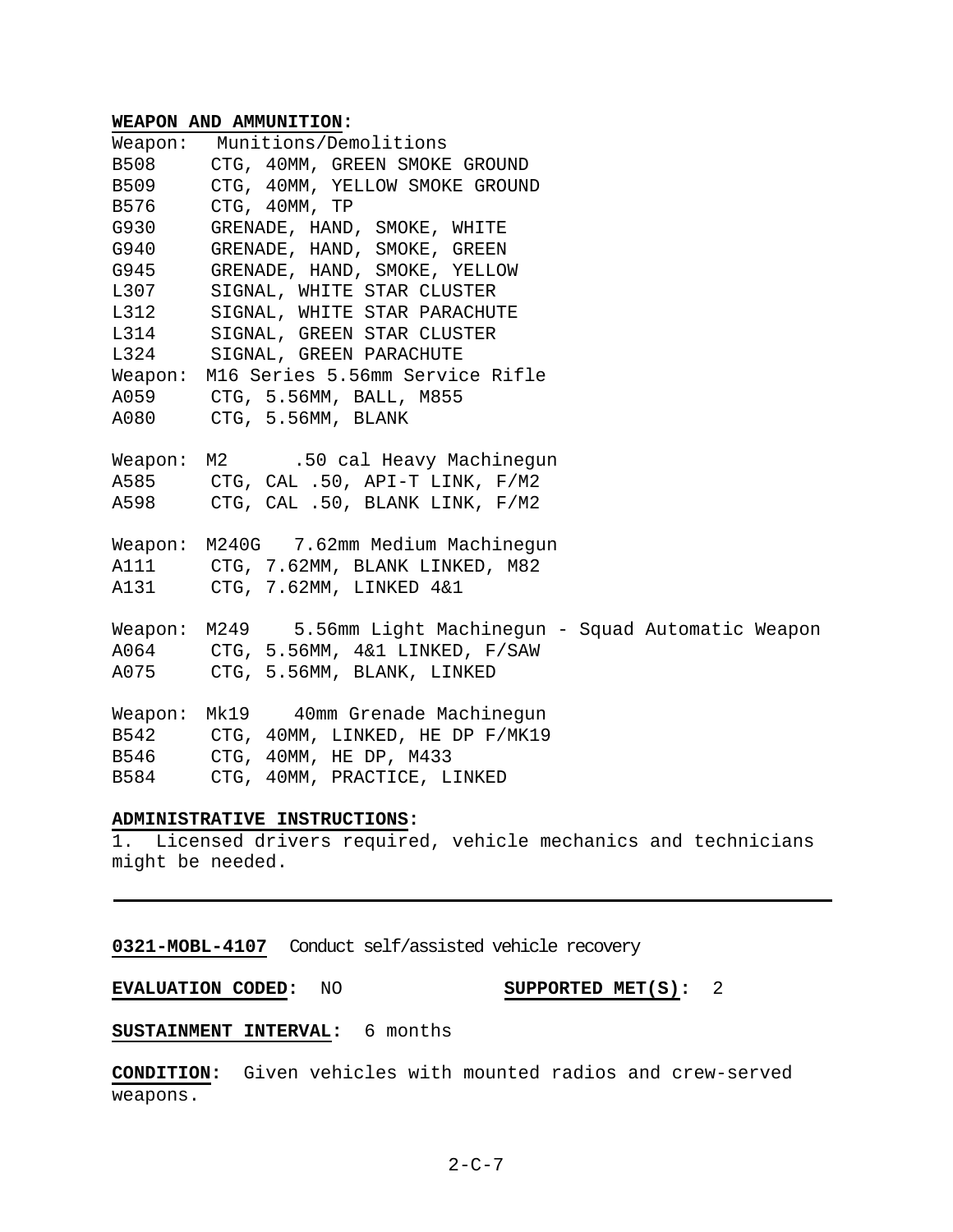**STANDARD:** Performance measurable based on adherence to unit sops during the conduct of listed event components.

## **EVENT COMPONENTS:**

1. Recover vehicle unassisted using traction plates and pioneer kit.

2. Recover vehicle assisted using another vehicle using tow straps and winch.

#### **REFERENCES:**

- 1. FM 31-23 Special Forces Mounted Operations (TTPs)
- 2. TM 04751-10 Operators Manual, Fast Attack Vehicle (FAV)
- 3. Yamaha Grizzly YFM660FP Owners Manual

#### **RESOURCES:**

- 1. Crew-Served Weapons: HMG, MMG, MK-19
- 2. Optics Devices: Day, Night, and Thermal
- 3. Communications Suite
- 4. Navigational Aids
- 5. Maneuver / Training area

#### **ADMINISTRATIVE INSTRUCTIONS:**

1. Licensed drivers required, vehicle mechanics and technicians might be needed.

**0321-MOBL-4108** Employ vehicle-mounted communications

**EVALUATION CODED:** NO **SUPPORTED MET(S):** 2

**SUSTAINMENT INTERVAL:** 6 months

**CONDITION:** Given vehicles with mounted radios and crew-served weapons, tactical scenario and appropriate sized training area.

**STANDARD:** Units able to communicate while moving sufficient to maintain command and control.

#### **EVENT COMPONENTS:**

1. Conduct vehicle movement as a unit.

2. Employ vehicle-mounted communications to control movement and maintain contact with higher, adjacent, supporting units. 3. Employ alternate signaling methods of communications in periods of degraded visibility, IAW unit SOP.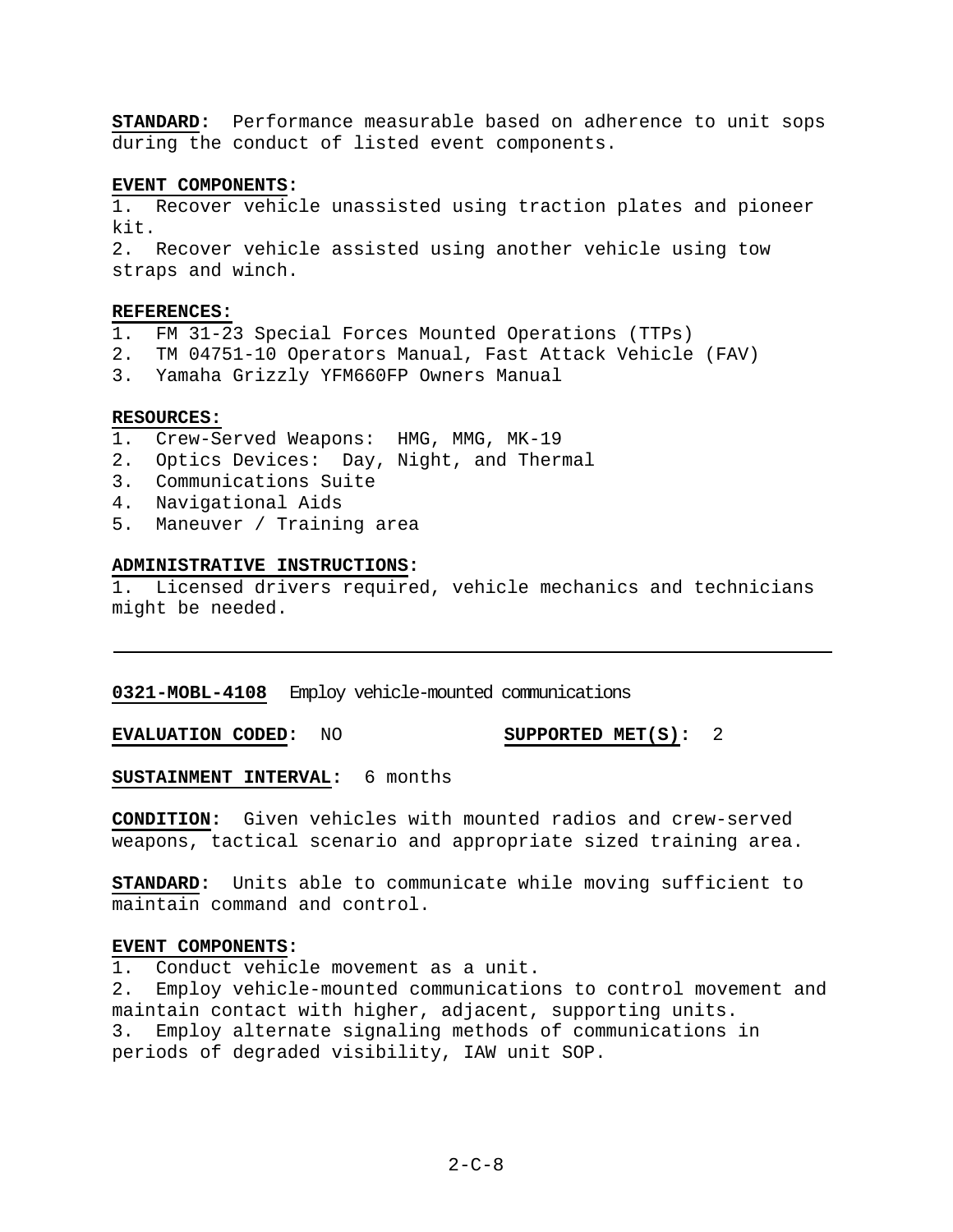#### **PREREQUISITE EVENTS:**

0321-FSPT-4301

#### **CHAINED COLLECTIVE EVENTS:**

0321-COMM-4201

#### **RELATED ITS:**

| 0321-COMM-1201 | 0321-COMM-1202 | 0321-COMM-1203 |
|----------------|----------------|----------------|
| 0321-COMM-1204 | 0321-COMM-1205 | 0321-COMM-2202 |

#### **REFERENCES:**

- 1. FM 31-23 Special Forces Mounted Operations (TTPs)
- 2. TM 04751-10 Operators Manual, Fast Attack Vehicle (FAV)
- 3. Yamaha Grizzly YFM660FP Owners Manual

#### **RESOURCES:**

- 1. Crew-Served Weapons: HMG, MMG, MK-19
- 2. Optics Devices: Day, Night, and Thermal
- 3. Communications Suite
- 4. Maneuver / Training area

#### **ADMINISTRATIVE INSTRUCTIONS:**

1. Licensed drivers required, vehicle mechanics and technicians may be needed.

**URBAN R&S DUTY AREA** 0321-MOUT-4100

**0321-MOUT-4101** Move through a built-up area

**EVALUATION CODED:** YES **SUPPORTED MET(S):** 2

**SUSTAINMENT INTERVAL:** 6 months

**CONDITION:** Given an enemy located in the urban area. Recon element must transit through the area without compromise.

**STANDARD:** Recon element transits through the area without compromise. If compromise unavoidable based on maneuver restrictions, unit conducts immediate actions appropriate to the situation and in accordance with SOPs.

#### **EVENT COMPONENTS:**

1. Unit halts in a covered and concealed position outside of the urban area.

2. Identify appropriate route through urban area.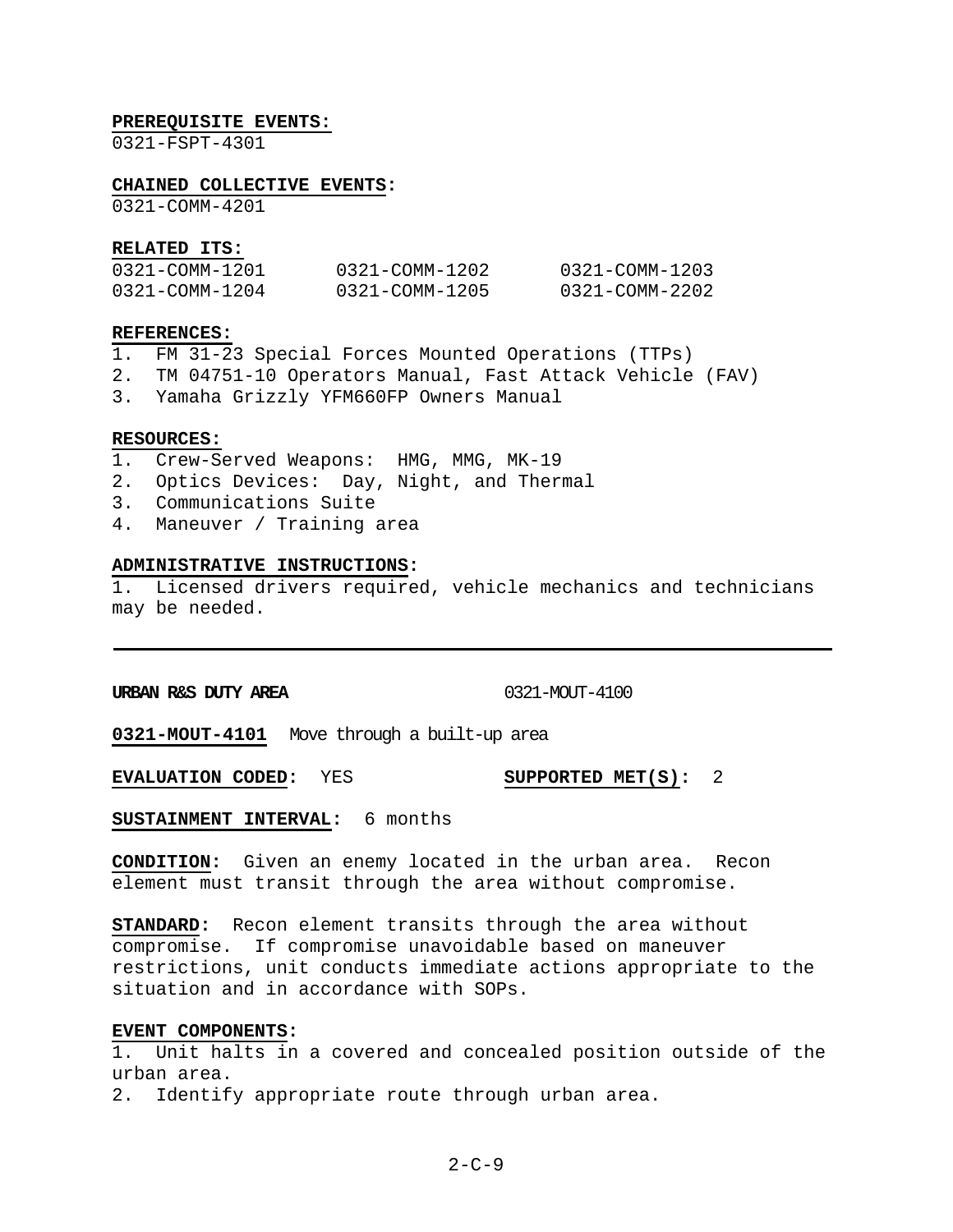3. Move forward as 2 elements: a movement element and an overwatch element based on METT-T.

a. The movement element moves forward, scouts danger areas.

 b. The overwatch element moves behind the lead element and secures the flanks and rear. It also provides fire support if required.

 c. As necessary, these elements, or parts of them, exchange roles.

4. Move along underground passages, through or behind buildings, along walls, and over rooftops as required.

5. Move in single file along both sides of the street, staying close to the buildings, but off the walls.

6. Move quickly and remain dispersed 3 to 5 meters apart, assigning individuals an area to observe on the opposite side of the street.

7. When moving with 2 units abreast, each unit overwatches the buildings across the street, observing the stories above the opposite unit.

 a. Avoid streets, alleys, and other open areas unless necessary.

 b. Cross urban danger areas using maximum cover, concealment, speed, and overwatch.

8. Use sound, smoke, rubble, and debris for protection.

9. Clear buildings, as necessary, to continue movement.

10. Identify, report and bypass enemy obstacles and mines. Mark only as required.

## **REFERENCES:**

- 1. FMFM 6-4 Marine Rifle Company
- 2. FMFM 6-5 Marine Rifle Platoon/Squad
- 3. MCWP 3-35.3 Military Operations on Urbanized Terrain
- 4. MCWP 3-11.3 Scouting and Patrolling
- 5. MCRP 2-15.1 DRAFT Ground Reconnaissance Handbook

## **RESOURCES:**

- 1. MOUT Facility/MOUT training area: Live fire capable
- 2. Imagery Support
- 3. Helicopter support
- 4. Live fire MOUT facility / Training area

## **WEAPON AND AMMUNITION:**

| Weapon: | Munitions/Demolitions        |  |  |  |
|---------|------------------------------|--|--|--|
| G881    | GRENADE, HAND, FRAG, M67     |  |  |  |
| G930    | GRENADE, HAND, SMOKE, WHITE  |  |  |  |
| G940    | GRENADE, HAND, SMOKE, GREEN  |  |  |  |
| G945    | GRENADE, HAND, SMOKE, YELLOW |  |  |  |
| G950    | GRENADE, HAND, SMOKE, RED    |  |  |  |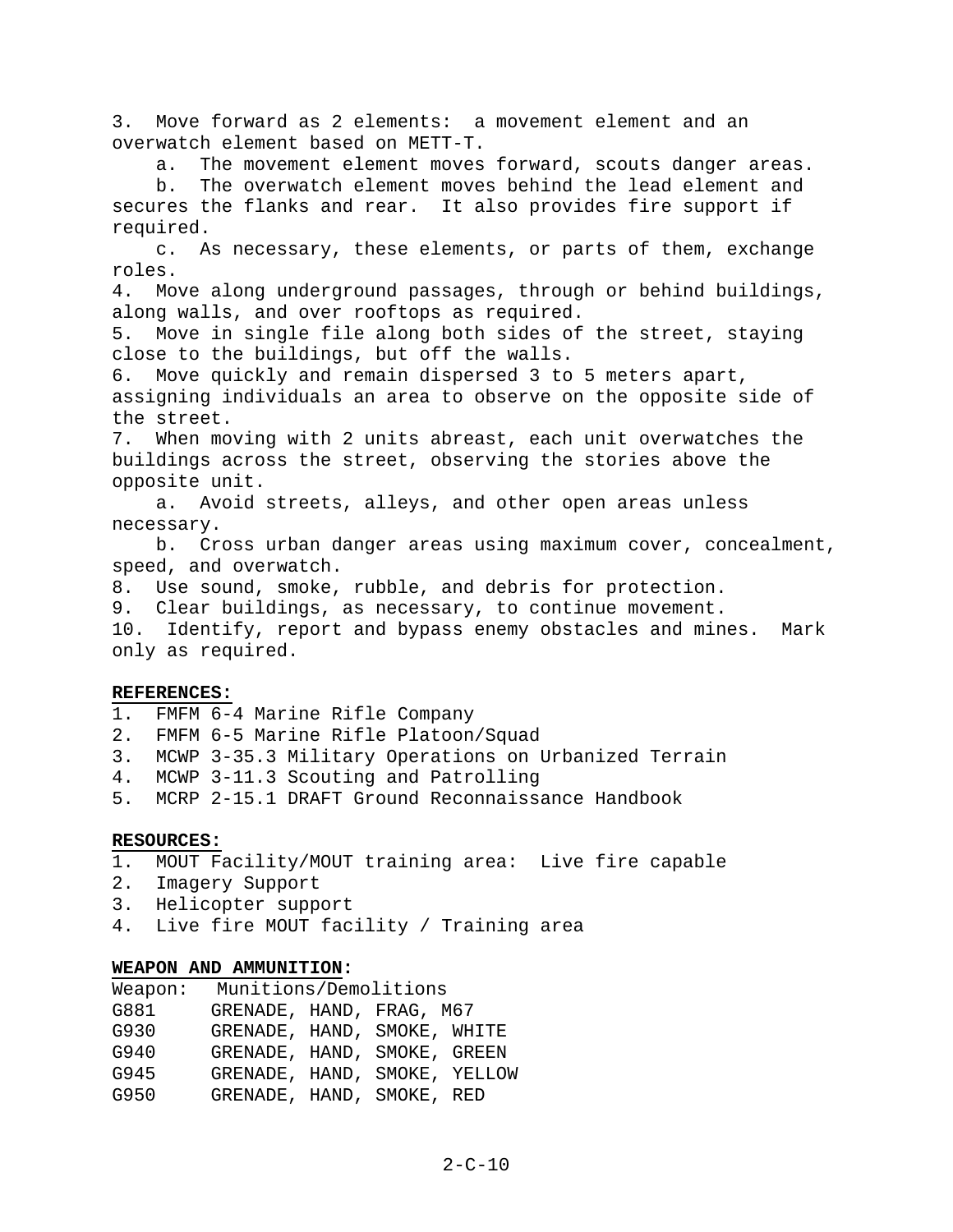L311 SIGNAL, RED STAR PARACHUTE L314 SIGNAL, GREEN STAR CLUSTER L367 SIMULATOR, AT GM AND RKT, M72 Weapon: M16 Series 5.56mm Service Rifle A059 CTG, 5.56MM, BALL, M855 A066 CTG, 5.56MM, BALL A080 CTG, 5.56MM, BLANK Weapon: M249 5.56mm Light Machinegun - Squad Automatic Weapon A062 CTG, 5.56MM, BALL LINKED A075 CTG, 5.56MM, BLANK, LINKED Weapon: M40 Series 7.62mm Sniper Rifle A171 CTG, 7.62MM, BALL, MATCH, M852 Weapon: M9 9mm Pistol A260 CTG, 9MM, SUBSONIC JHP A363 CTG, 9MM, BALL

**0321-MOUT-4102** Establish an OP in an urban area

**EVALUATION CODED:** NO **SUPPORTED MET(S):** 2

**SUSTAINMENT INTERVAL:** 6 months

**CONDITION:** Given enemy units located in the urban area, a semipermissive, non-permissive or permissive environment, the recon element establishes OP as required by the mission and transmits collected information without compromise.

**STANDARD:** Selected observation post sites offer good fields of fire and cover and concealment, information reported is in accordance with established CCIRs and supports commander's decision points.

## **EVENT COMPONENTS:**

1. Clear rooms/building at each stage of movement.

- 2. Employ early warning devices.
- 3. Designate escape routes and rally points.
- 4. Construct hide site to include observation/shooting & communications area.
- 5. Execute reporting procedures IWA unit SOP.
- 6. Sterilize site on withdrawal.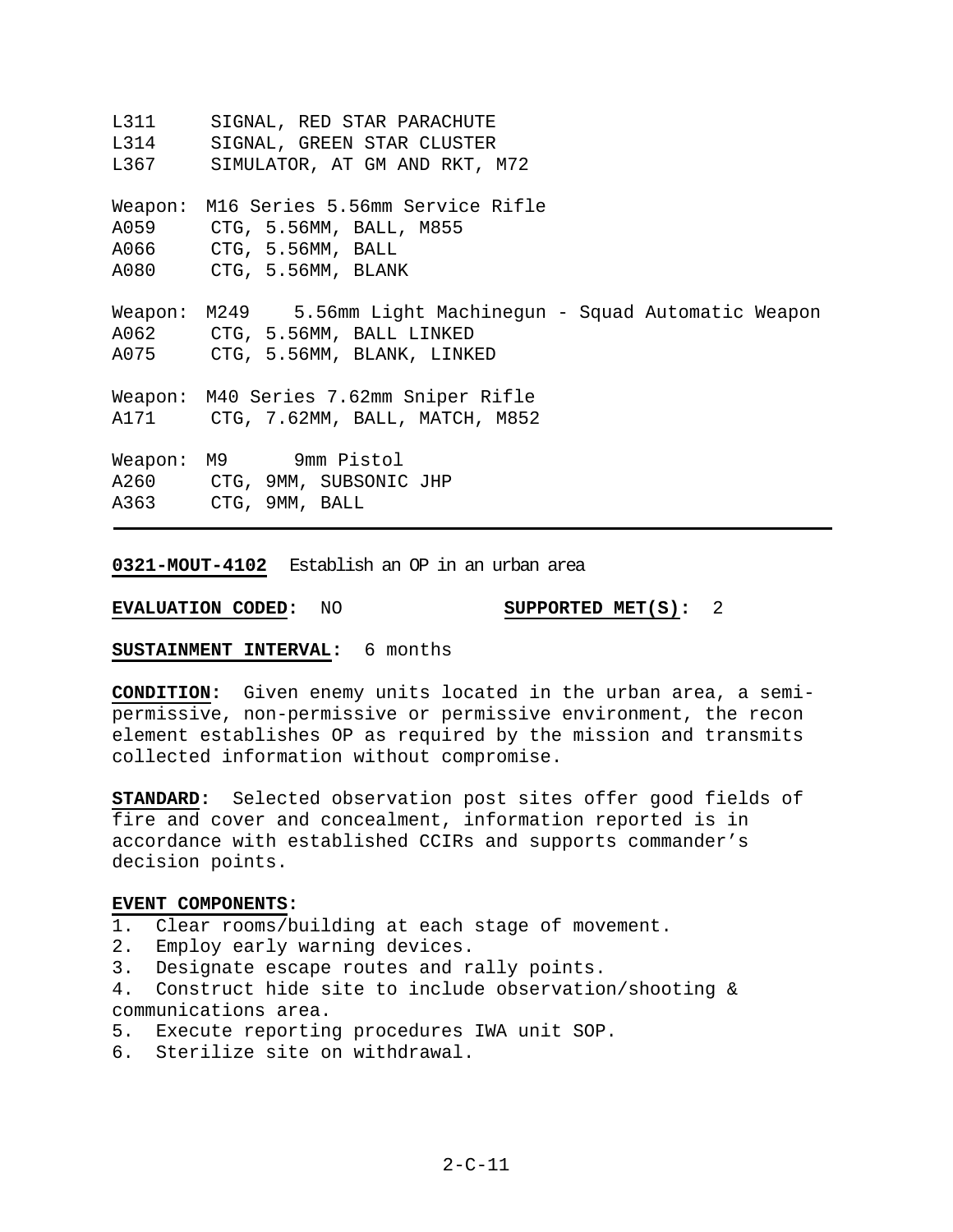#### **PREREQUISITE EVENTS:**

0321-FSPT-4301

## **CHAINED COLLECTIVE EVENTS:**

0321-SURV-4401

## **RELATED ITS:**

| 0321-SURV-1401 | 0321-COMM-1201 | 0321-PAT -1104 |  |
|----------------|----------------|----------------|--|
|                |                |                |  |

#### **REFERENCES:**

- 1. FMFM 6-4 Marine Rifle Company
- 2. FMFM 6-5 Marine Rifle Platoon/Squad
- 3. MCWP 3-35.3 Military Operations on Urbanized Terrain
- 4. MCWP 3-11.3 Scouting and Patrolling
- 5. MCRP 2-15.1 DRAFT Ground Reconnaissance Handbook

## **RESOURCES:**

- 1. MOUT Facility / MOUT training area
- 2. Live fire MOUT facility / Training area

#### **WEAPON AND AMMUNITION:**

|      | Weapon: Munitions/Demolitions    |
|------|----------------------------------|
|      | C995 ROCKET 83MM AT-4            |
|      | G881 GRENADE, HAND, FRAG, M67    |
|      | G930 GRENADE, HAND, SMOKE, WHITE |
| G940 | GRENADE, HAND, SMOKE, GREEN      |
| G945 | GRENADE, HAND, SMOKE, YELLOW     |
| G950 | GRENADE, HAND, SMOKE, RED        |
| L311 | SIGNAL, RED STAR PARACHUTE       |
| L314 | SIGNAL, GREEN STAR CLUSTER       |
| L367 | SIMULATOR, AT GM AND RKT, M72    |

Weapon: M249 5.56mm Light Machinegun - Squad Automatic Weapon A062 CTG, 5.56MM, BALL LINKED A075 CTG, 5.56MM, BLANK, LINKED

Weapon: M4 Series Carbine A059 CTG, 5.56MM, BALL, M855

A066 CTG, 5.56MM, BALL

A080 CTG, 5.56MM, BLANK

Weapon: M40 Series 7.62mm Sniper Rifle A171 CTG, 7.62MM, BALL, MATCH, M852

Weapon: M9 9mm Pistol A363 CTG, 9MM, BALL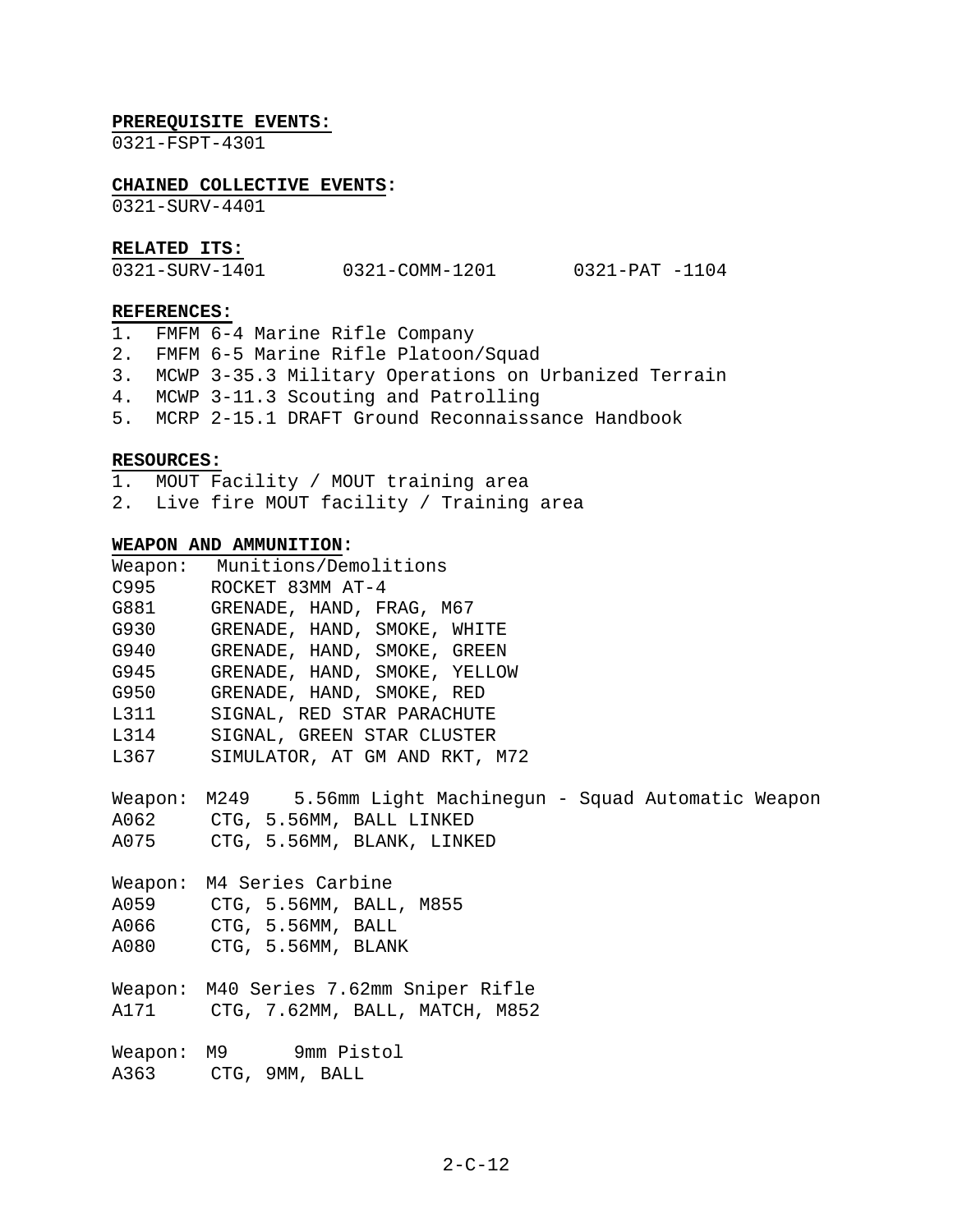#### **ADMINISTRATIVE INSTRUCTIONS:**

1. This event will require urban hide construction material.

## **0321-MOUT-4103** Execute a deliberate ambush

**EVALUATION CODED:** YES **SUPPORTED MET(S):** 2

**SUSTAINMENT INTERVAL:** 6 months

**DESCRIPTION:** The unit had been ordered to execute a point ambush in a designated area of operations. The unit is operating separately and must provide own security. Both friendly and enemy units have indirect fire available.

**CONDITION:** Given an ambush site, with appropriate personnel and equipment, and day/night periods of low visibility, conduct a deliberate ambush.

**STANDARD:** If using live ammunition, all targets must be destroyed by organic weapons to accomplish this task to standard. Measures of effectiveness of ambush based on tactical situation and adherence to unit SOPs.

## **EVENT COMPONENTS:**

1. Conduct reconnaissance of tentative ambush site.

2. Identify and confirm kill zone.

3. Organize unit into assault element, support element and a security element.

4. Establish positions by assault element, support element and security element.

5. Employ explosives/demolitions, supporting arms, etc. in support of the ambush.

6. Initiate ambush upon enemy forces.

- 7. Initiate EPW procedures if required.
- 8. Conduct search if required.
- 9. Conduct consolidation of forces.
- 10. Withdraw from ambush site.

## **CHAINED COLLECTIVE EVENTS:**

0321-PAT -4108

#### **RELATED ITS:**

| $0321 - PAT - 2103$<br>0321-FSPT-1301 |
|---------------------------------------|
|---------------------------------------|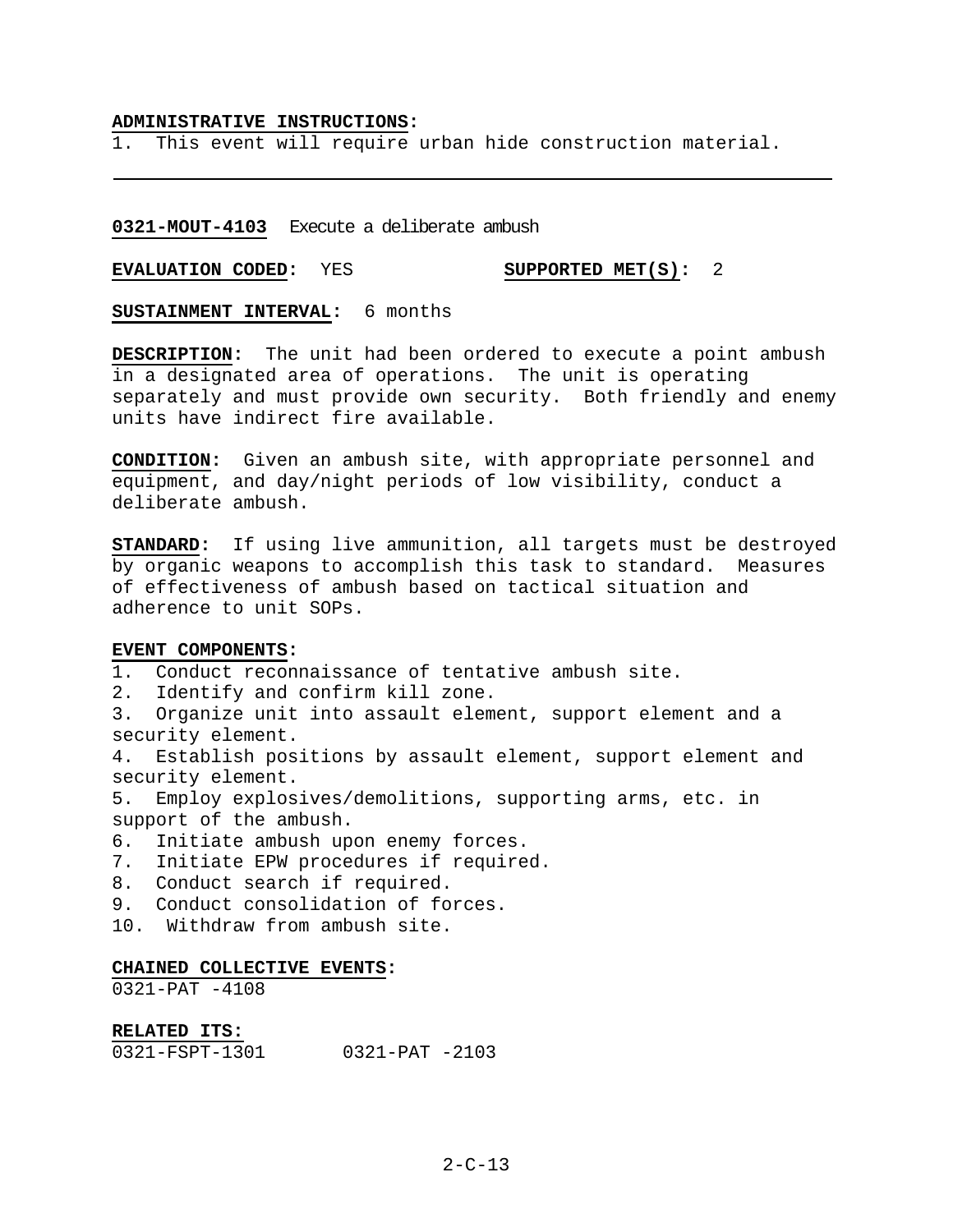# **REFERENCES:**

1. FMFM 6-5 Marine Rifle Platoon/Squad 2. FM 21-75 Combat Skills of the Soldier

## **RESOURCES:**

- 1. Live fire range with moving targets
- 2. Maneuver/Training area

# **WEAPON AND AMMUNITION:**

| Weapon:                 | Munitions/Demolitions                                                                                                                                   |
|-------------------------|---------------------------------------------------------------------------------------------------------------------------------------------------------|
| G811                    | GRENADE, HAND, PRACTICE (BODY)                                                                                                                          |
| G878                    | FUZE, DELAY, F/G811 PRAC GREN                                                                                                                           |
| G881                    | GRENADE, HAND, FRAG, M67                                                                                                                                |
| G895                    | GRENADE, HAND, ILLUM, MK1-2                                                                                                                             |
| G924                    | GRENADE, HAND, RIOT, CS-1, M25                                                                                                                          |
| G940                    | GRENADE, HAND, SMOKE, GREEN                                                                                                                             |
| G945                    | GRENADE, HAND, SMOKE, YELLOW                                                                                                                            |
| G963                    | GRENADE, HAND, SMOKE, CS, M7A3                                                                                                                          |
| K013                    | TRIP WIRE                                                                                                                                               |
| K143                    | 2 per iteration<br>MINE, APERS, M18A1, W/ACCES                                                                                                          |
| L307                    | SIGNAL, WHITE STAR CLUSTER                                                                                                                              |
| L311                    | SIGNAL, RED STAR PARACHUTE                                                                                                                              |
| L314                    | SIGNAL, GREEN STAR CLUSTER                                                                                                                              |
| L495                    | FLARE, SURFACE, TRIP, M49A1                                                                                                                             |
| M456                    | DETONATING CORD                                                                                                                                         |
|                         | Weapon: $M136$ $AT-4$<br>C995 ROCKET 83MM AT-4                                                                                                          |
| Weapon:<br>A598         | M2 .50 cal Heavy Machinegun<br>A576 CTG, CAL .50, 4&1 LINKED, F/M2<br>A585 CTG, CAL .50, API-T LINK, F/M2<br>CTG, CAL .50, BLANK LINK, F/M2             |
| Weapon:<br>B534<br>B546 | M203 40mm grenade launcher<br>B519 CTG, 40MM, PRACTICE, M781<br>4 per weapon<br>CTG, 40mm, APERS<br>CTG, 40MM, HE DP, M433                              |
|                         | Weapon: M240G 7.62mm medium machinegun<br>A111 CTG, 7.62MM, BLANK LINKED, M82<br>A131 CTG, 7.62MM, LINKED 4&1<br>200 per weapon                         |
| A075                    | 5.56mm light machinegun - squad automatic weapon<br>Weapon: M249<br>A064 CTG, 5.56MM, 4&1 LINKED, F/SAW<br>200 per weapon<br>CTG, 5.56MM, BLANK, LINKED |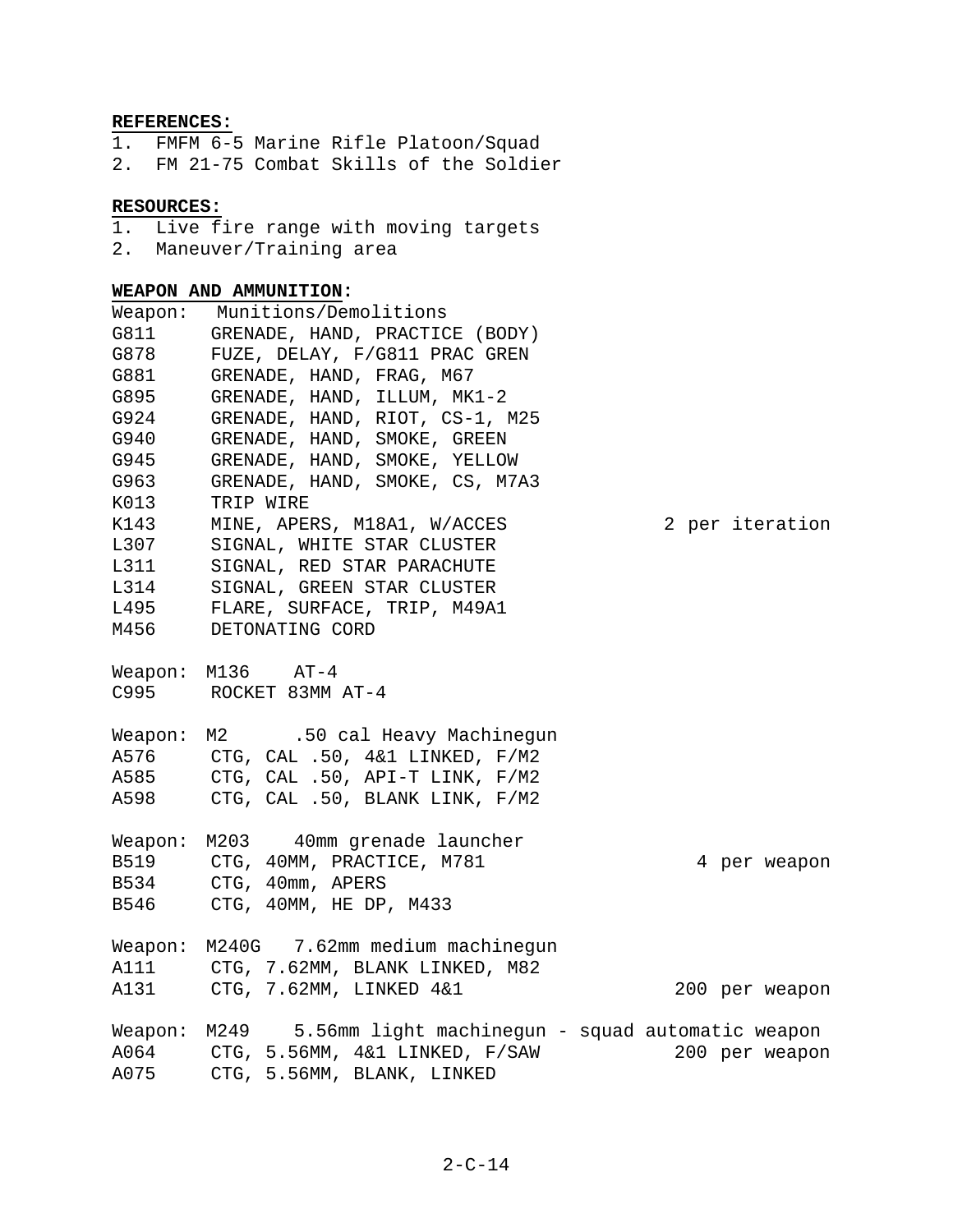Weapon: M4 Series Carbine A059 CTG, 5.56MM, BALL, M855 84 per weapon A080 CTG, 5.56MM, BLANK

Weapon: Mk19 40mm Grenade Machinegun B542 CTG, 40MM, LINKED, HE DP F/MK19 B584 CTG, 40MM, PRACTICE, LINKED

## **ADMINISTRATIVE INSTRUCTIONS:**

1. Requires RSO / SLAP.

2. Requires appropriate support / safety personnel.

3. Live ammunition is preferred if training facilities are available but this task can be accomplished to standard\* with blank ammunition.

4. \* Downgrade justification - blank ammunition authorized when adequate live-fire training facilities are not available.

**NBC DUTY AREA** 0321-NBC-4600

**0321-NBC-4601** Plan for NBC reconnaissance

**EVALUATION CODED:** NO **SUPPORTED MET(S):** 2

**SUSTAINMENT INTERVAL:** 6 months

**CONDITION:** Given a contaminated or suspected contaminated environment, appropriate NBC monitor survey equipment and appropriate task organization for this mission, plan for conducting NBC reconnaissance.

**STANDARD:** Result of planning is a recon unit is appropriately task organized and equipped to operate within a contaminated environment and conduct monitor-survey operations.

## **EVENT COMPONENTS:**

1. Conduct mission planning taking into account the environment, contamination threat and decontamination requirements.

# **REFERENCES:**

- 1. MCWP 3-37.3 NBC Decontamination
- 2. FM 3-4 NBC Protection
- 3. FM 3-5 NBC Decontamination
- 4. FM 3-7 NBC Handbook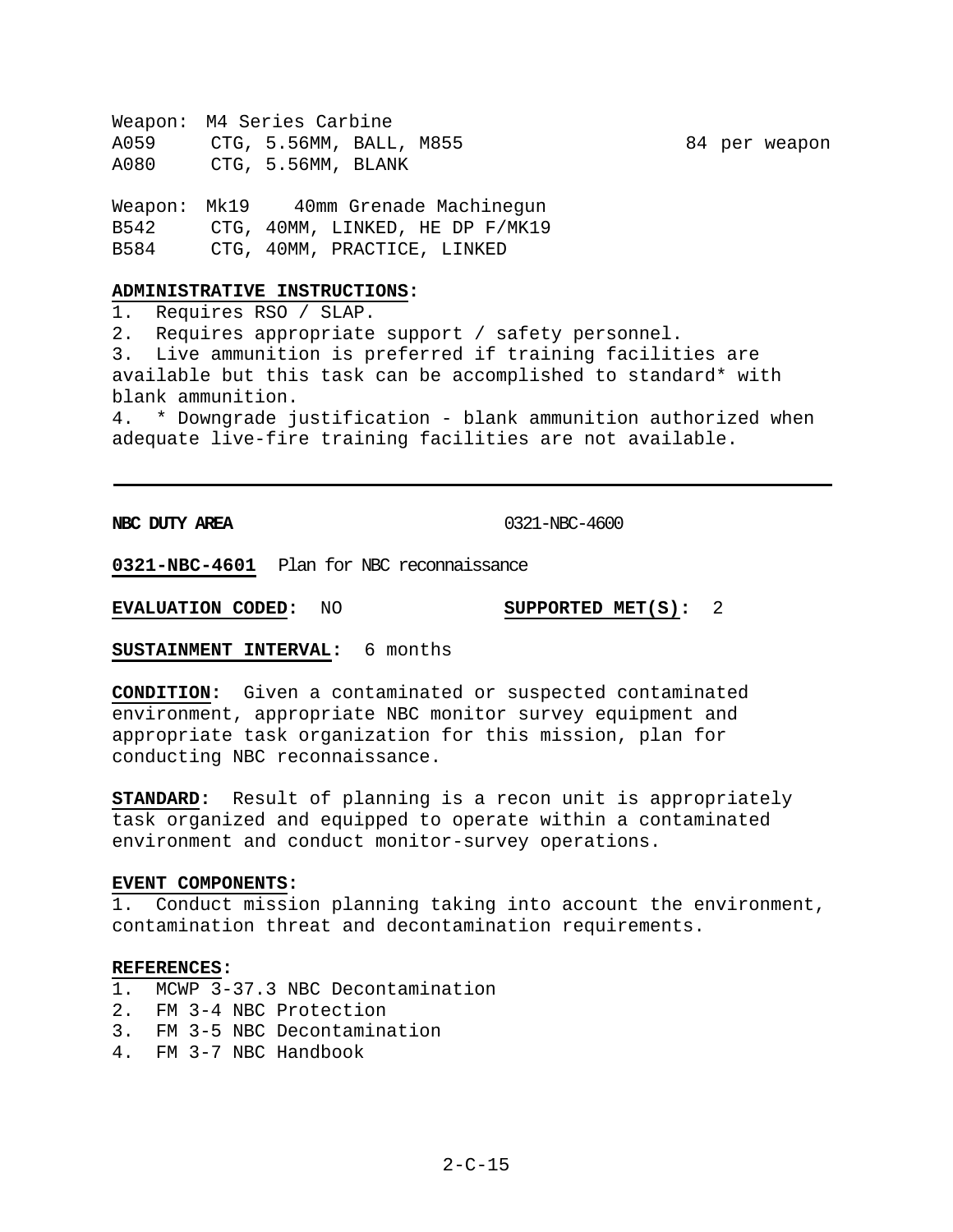## **ADMINISTRATIVE INSTRUCTIONS:**

1. Downgrade justification: This event will be evaluated using a simulated contaminated environment, or by using DoD approved contamination simulators.

2. Evaluation of this event should incorporate 5711 NBC experts.

**0321-NBC-4602** Conduct NBC reconnaissance

**EVALUATION CODED:** NO **SUPPORTED MET(S):** 2

**SUSTAINMENT INTERVAL:** 6 months

**CONDITION:** Given a contaminated or suspected contaminated environment, appropriate NBC monitor survey equipment and appropriate task organization for this mission, conducting NBC reconnaissance.

**STANDARD:** Recon unit is appropriately task organized and equipped to operate within a contaminated environment and conduct monitorsurvey operations.

#### **EVENT COMPONENTS:**

1. Team properly employs detection equipment to collect required information. 2. Team transmits collected information while in MOPP level appropriate for the environment. 3. Team determines contamination level at extract site and safely extracts. 4. Team tactically employs protective measures as required.

## **PREREQUISITE EVENTS:**

0321-PAT-4101

**RELATED ITS:**

0321-NBC -2601

#### **REFERENCES:**

1. MCWP 3-37.3 NBC Decontamination

- 2. FM 3-4 NBC Protection
- 3. FM 3-5 NBC Decontamination
- 4. FM 3-7 NBC Handbook

# **RESOURCES:**

1. MOPP suits / NBC equipment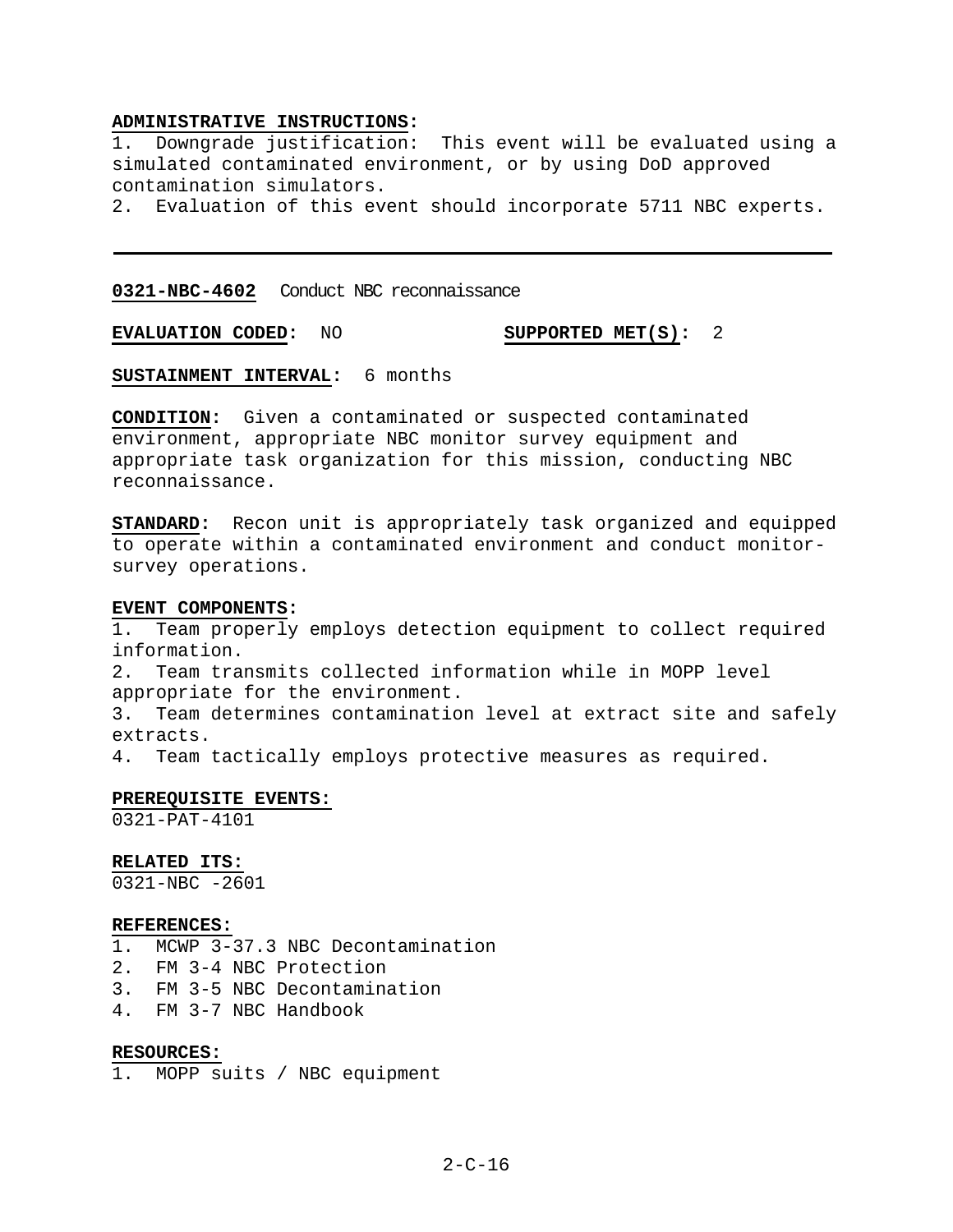2. Training Area where employment of DoD approved non-persistent chemical agents is authorized (I.E. G963 & K765)

### **WEAPON AND AMMUNITION:**

Weapon: Munitions/Demolitions G963 GRENADE, HAND, SMOKE, CS, M7A3 K765 CHEMICAL AGENT, CS1

#### **ADMINISTRATIVE INSTRUCTIONS:**

1. Downgrade justification: This event will be evaluated using a simulated contaminated environment, or by using DoD approved contamination simulators.

2. Marines should be current on Individual Protective Measures (IPM).

3. Evaluation of this event should incorporate 5711 NBC experts.

**0321-NBC-4603** Conduct deliberate decontamination of personnel and equipment

**EVALUATION CODED:** NO **SUPPORTED MET(S):** 2

# **SUSTAINMENT INTERVAL:** 6 months

**CONDITION:** A chemical agent has contaminated Equipment. Hasty decontamination has been accomplished. Time is available for complete decontamination. Decontamination support from a decontamination unit is available upon request.

**STANDARD:** Decontamination procedures followed sufficient to prevent spread of decontamination or to subject team members to further risk of injury.

#### **EVENT COMPONENTS:**

1. Coordination is made with the supporting unit as to time of arrival, estimated time of completion, and location of decontamination site.

2. Recon element arrives at MOPP gear exchange/vehicle wash-down assembly area and organizes for processing.

3. Conduct decontamination of personnel and equipment with the assistance of a qualified NBC unit.

## **REFERENCES:**

1. MCWP 3-37.3 NBC Decontamination

2. FM 3-4 NBC Protection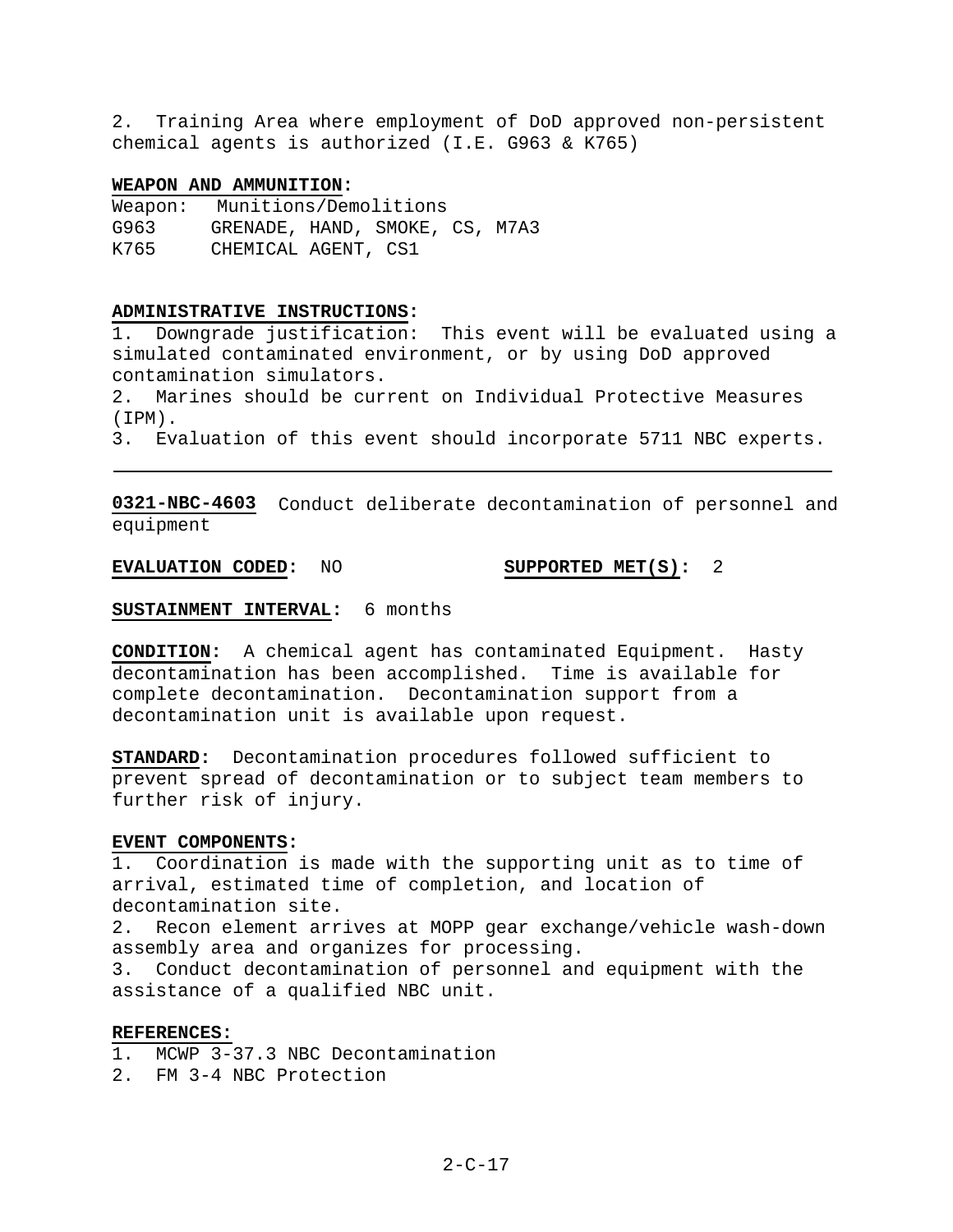- 3. FM 3-5 NBC Decontamination
- 4. FM 3-7 NBC Handbook

ADMIN NOTE: THE FOLLOWING TASKS ARE EVENTS UNDER MET 2 AS WELL AS MET 1. REFER TO MET 1 APPENDIX FOR COMPLETE EVENT DETAILS.

- 0321-PAT-4101 Conduct team planning
- 0321-PAT-4102 Conduct rehearsals and inspections
- 0321-PAT-4103 Conduct a reconnaissance patrol
- 0321-PAT-4104 Gather information to complete NATO reports
- 0321-PAT-4107 Maintain operational security
- 0321-PAT-4108 Execute immediate actions upon contact with the enemy

0321-COMM-4201 Establish communications in a tactical environment

0321-DEMO-4801 Plan and prepare for the employment of demolitions, conventional and improvised, in conjunction with offensive and defensive operations

0321-DEMO-4802 Employ demolitions, conventional and improvised, in conjunction with offensive and defensive operations

0321-PLAT-5101 Conduct platoon planning

0321-OPS-7101 Conduct HQ planning and coordination

0321-OPS-7102 Operate a Reconnaissance Operations Center (ROC)

0321-OPS-7103 Process and disseminate intelligence information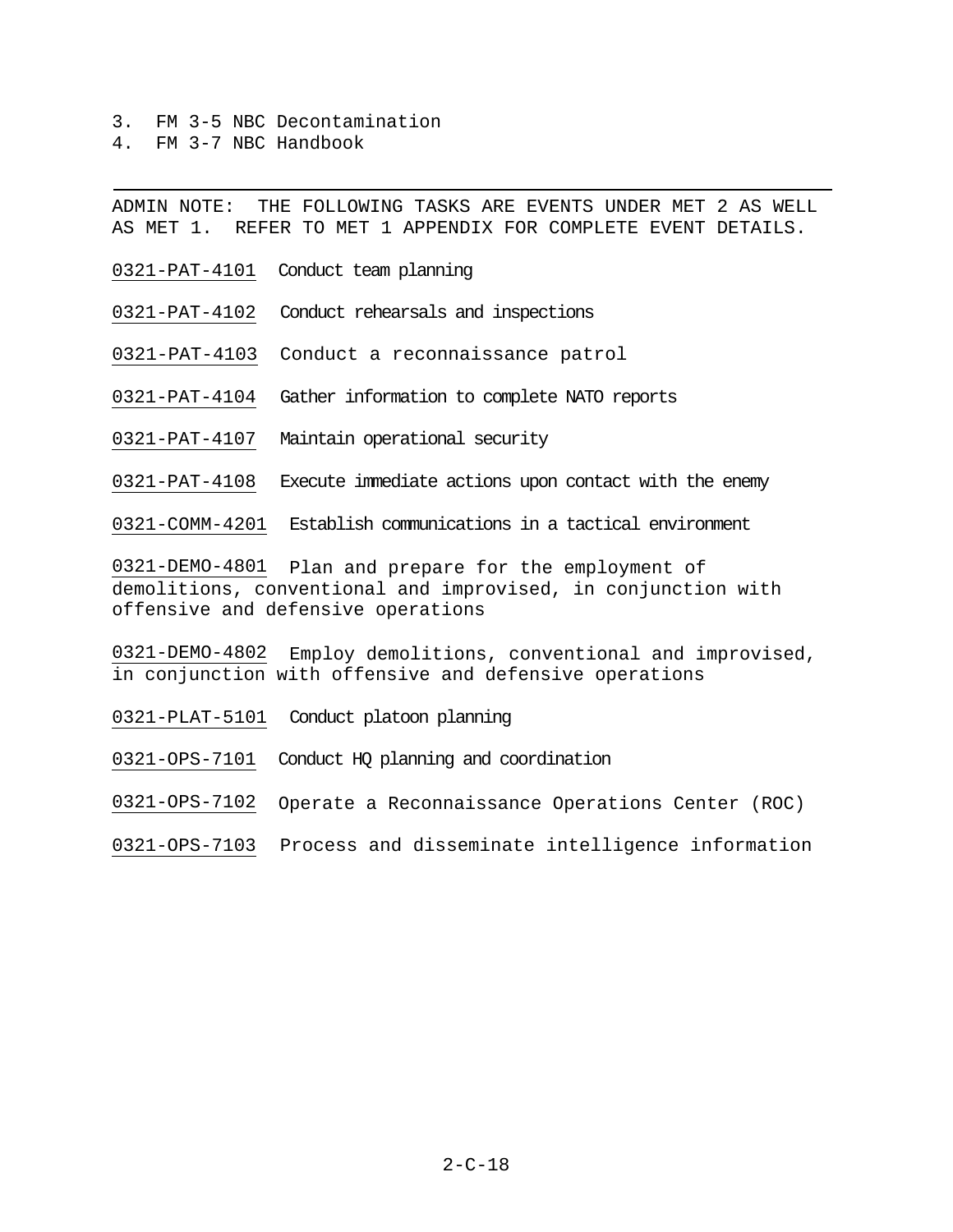## **TRAINING AND READINESS MANUAL**

# **CHAPTER 2 Recon Mission Essential Tasks (METs) and related Collective Training Events**

#### **APPENDIX D**

**MET 3: CONDUCT INITIAL TERMINAL GUIDANCE (ITG) FOR HELICOPTERS, LANDING CRAFT, AND PARACHUTISTS.** 

**ITG DUTY AREA** 0321-ITG-4501

**0321-ITG-4501** Plan and conduct Initial Terminal Guidance

**EVALUATION CODED:** YES **SUPPORTED MET(S):** 3

**SUSTAINMENT INTERVAL:** 6 months

**CONDITION:** The reconnaissance element has been given the mission to provide ITG for either an air or surface landing and will plan, coordinate and insert to accomplish the mission. Supported aircraft or landing craft/vehicles arrive at designated posts.

**STANDARD:** Performance measurable based on adherence to the mission profile and unit sops during the conduct of listed event components.

#### **EVENT COMPONENTS:**

1. Navigate to the landing site without compromise and establish observation over the area. 2. Conduct a recon and confirm the developed plan, or make necessary changes. 3. Establish required communications in a timely manner, and transmit any required changes. 4. Establish the landing site within the required time and according to procedures as directed during planning. 5. Control and adjust landing craft with communications and/or visual signals as required.

## **RELATED ITS:**

| 0321-COMM-1203<br>0321-COMM-1202 | $0321 - ITG - 2501$ |  |
|----------------------------------|---------------------|--|
|----------------------------------|---------------------|--|

#### **REFERENCES:**

1. FMFM 6-21, Tactical Fundamentals of Helicopterborne Operations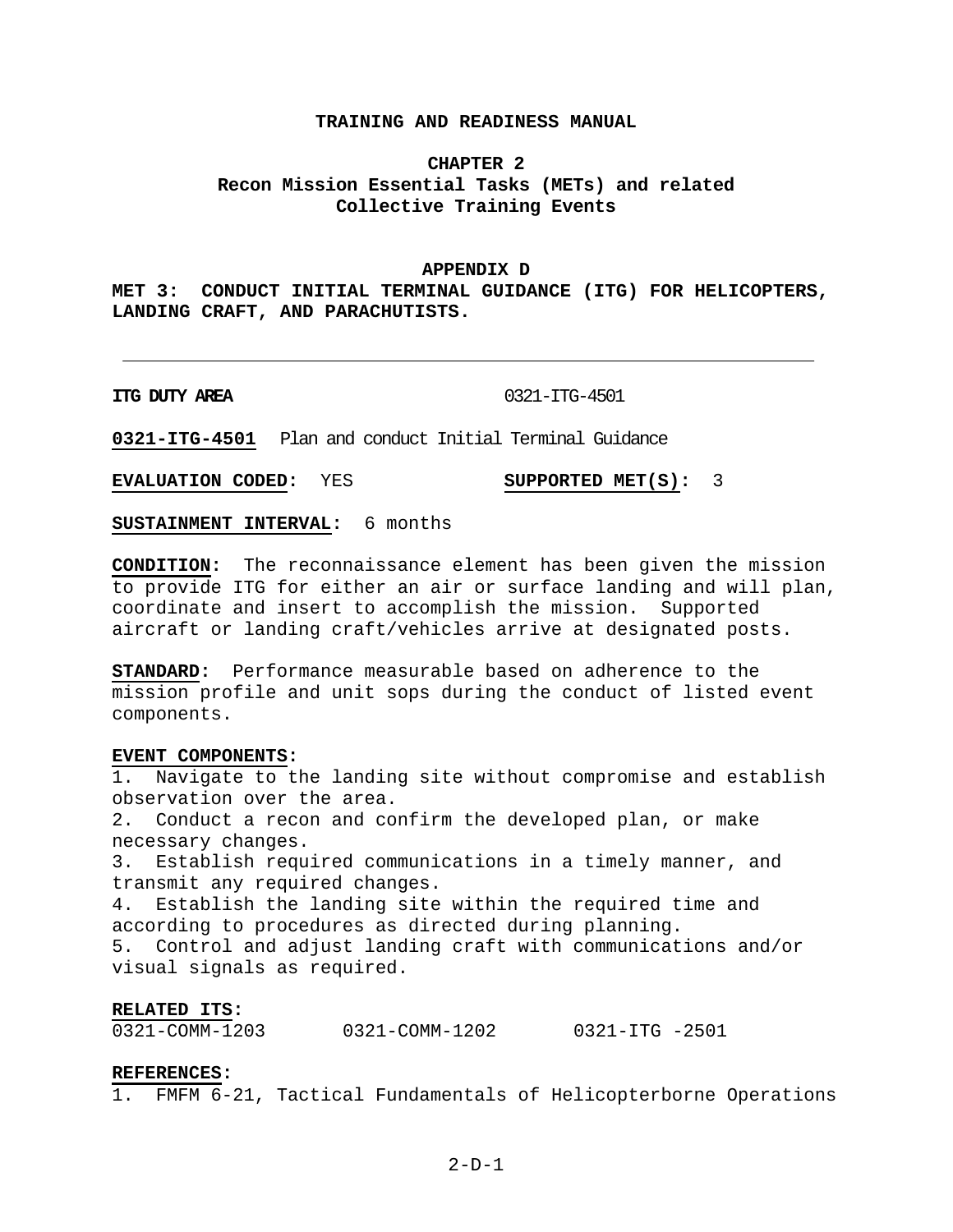2. MCRP 3-11.4 Tactical Fundamentals of Helicopterborne Operations 3. NAVAIR 51-40ACB-2, Airfield Emergency Portable Marker Light, Battery Powered, Type I 4. Pathfinder Operations

## **RESOURCES:**

1. Assault Support Aircraft Include appropriate signal equipment IAW signal plan. 2. Helicopter landing zone Or Beach Landing Site

#### **ADMINISTRATIVE INSTRUCTIONS:**

This event requires presence of RSO.

- ADMIN NOTE: THE FOLLOWING TASKS ARE EVENTS, WHICH APPEAR FIRST, AND IN THEIR ENTIRETY, UNDER MET 1. REFER TO MET 1 APPENDIX FOR COMPLETE EVENT DETAILS
- 0321-PAT-4101 Conduct team planning
- 0321-PAT-4102 Conduct rehearsals and inspections
- 0321-PAT-4103 Conduct a reconnaissance patrol
- 0321-PAT-4107 Maintain operational security
- 0321-PAT-4108 Execute immediate actions upon contact with the enemy
- 0321-COMM-4201 Establish communications in a tactical environment

0321-DEMO-4801 Plan and prepare for the employment of demolitions, conventional and improvised, in conjunction with offensive and defensive operations

0321-DEMO-4802 Employ demolitions, conventional and improvised, in conjunction with offensive and defensive operations

- 0321-PLAT-5101 Conduct platoon planning
- 0321-OPS-7101 Conduct HQ planning and coordination
- 0321-OPS-7102 Operate a Reconnaissance Operations Center (ROC)
- 0321-OPS-7103 Process and disseminate intelligence information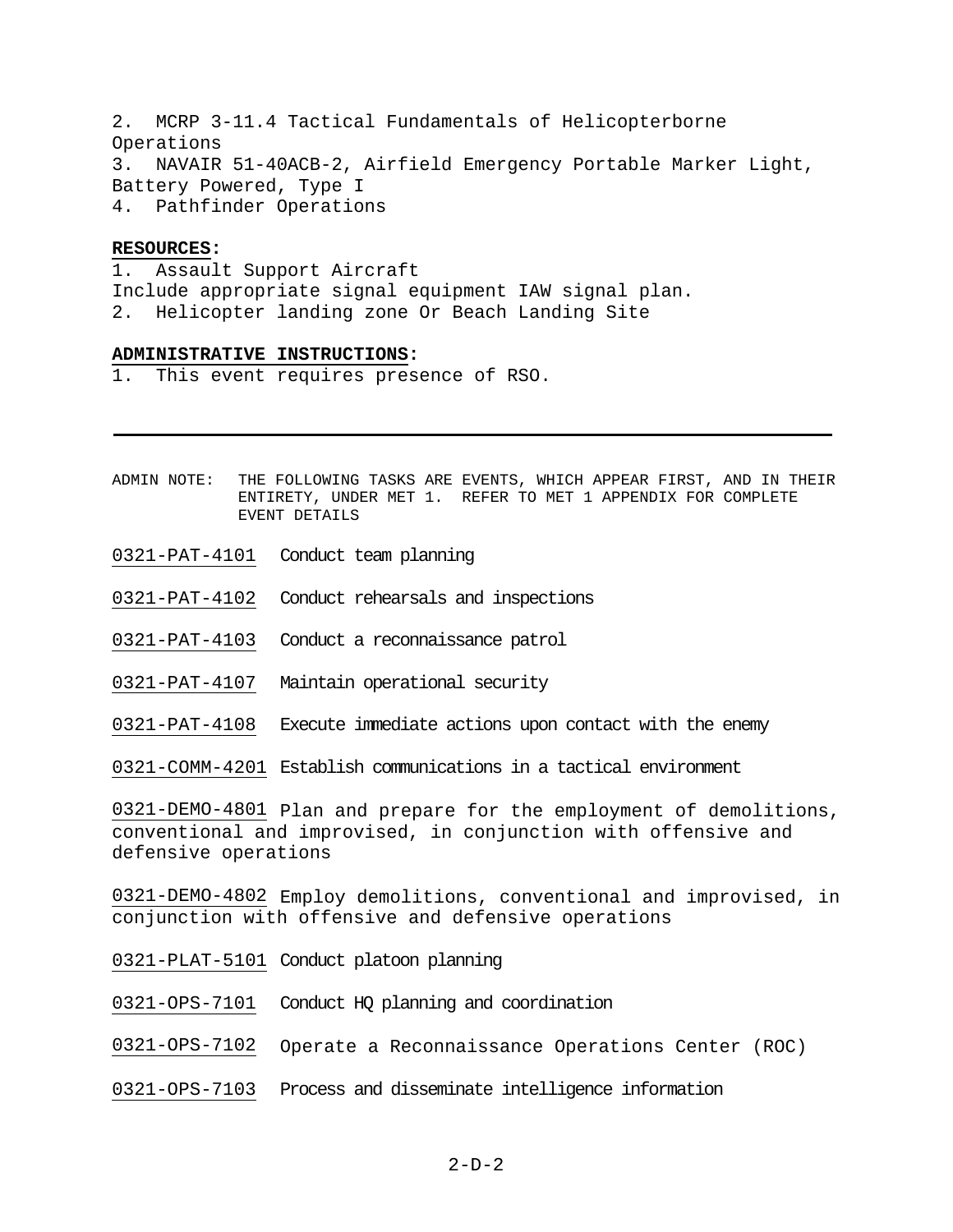## **TRAINING AND READINESS MANUAL**

# **CHAPTER 2 Recon Mission Essential Tasks (METs) and related Collective Training Events**

#### **APPENDIX E**

**MET 4: DESIGNATE AND ENGAGE SELECTED TARGETS WITH FORCE FIRES AND OTHER OPERATIONS TO SUPPORT BATTLESPACE SHAPING. THIS INCLUDES TERMINAL GUIDANCE OF PRECISION-GUIDED MUNITIONS.**

- ADMIN NOTE: THE FOLLOWING TASKS ARE EVENTS, WHICH APPEAR FIRST, AND IN THEIR ENTIRETY, UNDER MET 1. REFER TO MET 1 APPENDIX FOR COMPLETE EVENT DETAILS
- 0321-PAT-4101 Conduct team planning
- 0321-PAT-4102 Conduct rehearsals and inspections
- 0321-PAT-4103 Conduct a reconnaissance patrol
- 0321-PAT-4107 Maintain operational security
- 0321-PAT-4108 Execute immediate actions upon contact with the enemy
- 0321-COMM-4201 Establish communications in a tactical environment

0321-DEMO-4801 Plan and prepare for the employment of demolitions, conventional and improvised, in conjunction with offensive and defensive operations

0321-DEMO-4802 Employ demolitions, conventional and improvised, in conjunction with offensive and defensive operations

0321-FSPT-4301 Engage a target with supporting arms (surface to surface)

0321-FSPT-4302 Engage a target with Close Air Support (rotary or fixed wing)

0321-FSPT-4303 Plan and conduct a laser guided close air support mission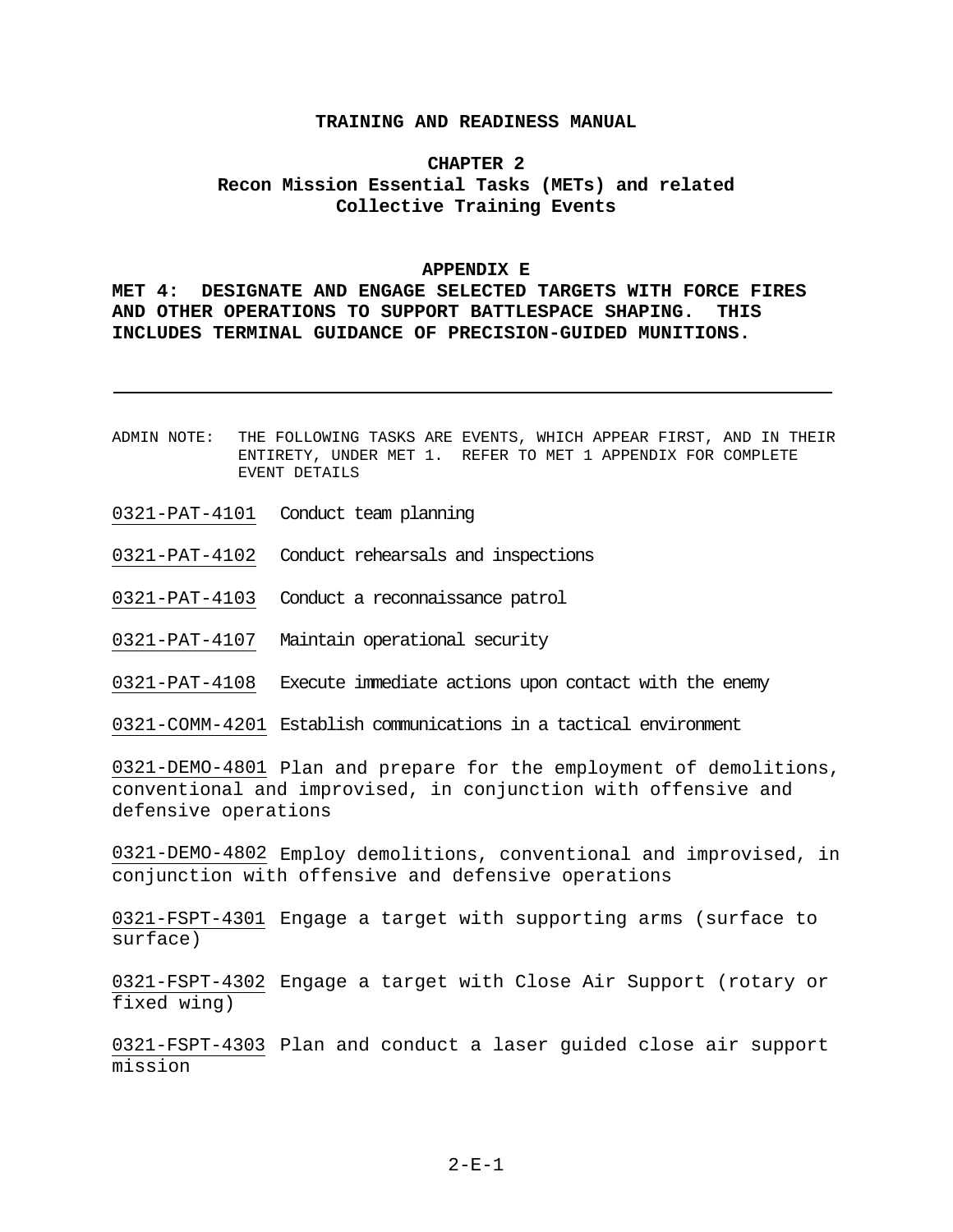# 0321-PLAT-5101 Conduct platoon planning

- 0321-OPS-7101 Conduct HQ planning and coordination
- 0321-OPS-7102 Operate a Reconnaissance Operations Center (ROC)
- 0321-OPS-7103 Process and disseminate intelligence information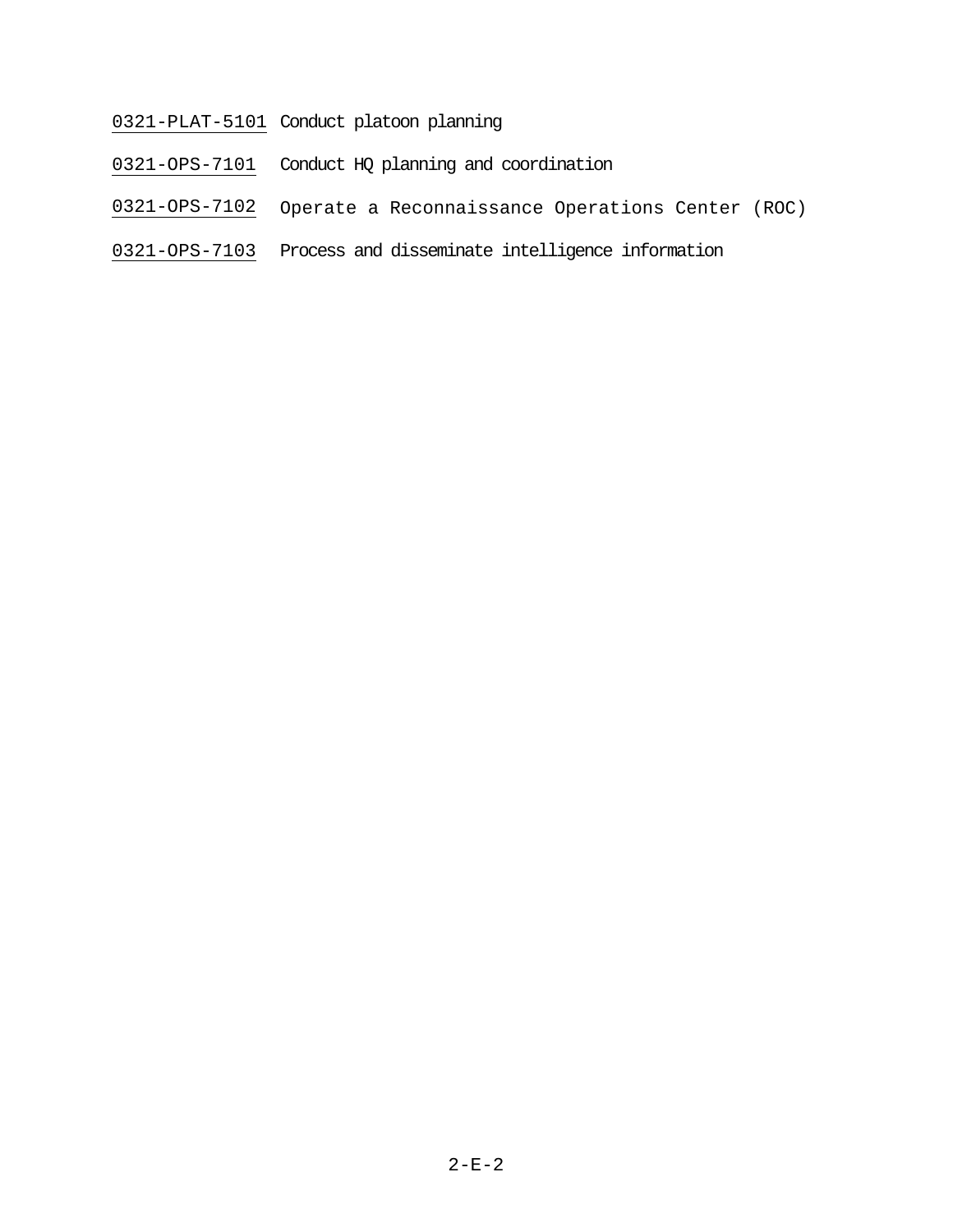# **CHAPTER 2 Recon Mission Essential Tasks (METs) and related Collective Training Events**

# **APPENDIX F**

# **MET 5: CONDUCT POST-STRIKE RECONNAISSANCE TO DETERMINE AND REPORT BATTLE DAMAGE TO A SPECIFIC TARGET OR AREA.**

- ADMIN NOTE: THE FOLLOWING TASKS ARE EVENTS, WHICH APPEAR FIRST, AND IN THEIR ENTIRETY, UNDER MET 1. REFER TO MET 1 APPENDIX FOR COMPLETE EVENT DETAILS
- 0321-PAT-4101 Conduct team planning
- 0321-PAT-4102 Conduct rehearsals and inspections
- 0321-PAT-4103 Conduct a reconnaissance patrol
- 0321-PAT-4107 Maintain operational security
- 0321-PAT-4108 Execute immediate actions upon contact with the enemy
- 0321-COMM-4201 Establish communications in a tactical environment
- 0321-PLAT-5101 Conduct platoon planning
- 0321-OPS-7101 Conduct HQ planning and coordination
- 0321-OPS-7102 Operate a Reconnaissance Operations Center (ROC)
- 0321-OPS-7103 Process and disseminate intelligence information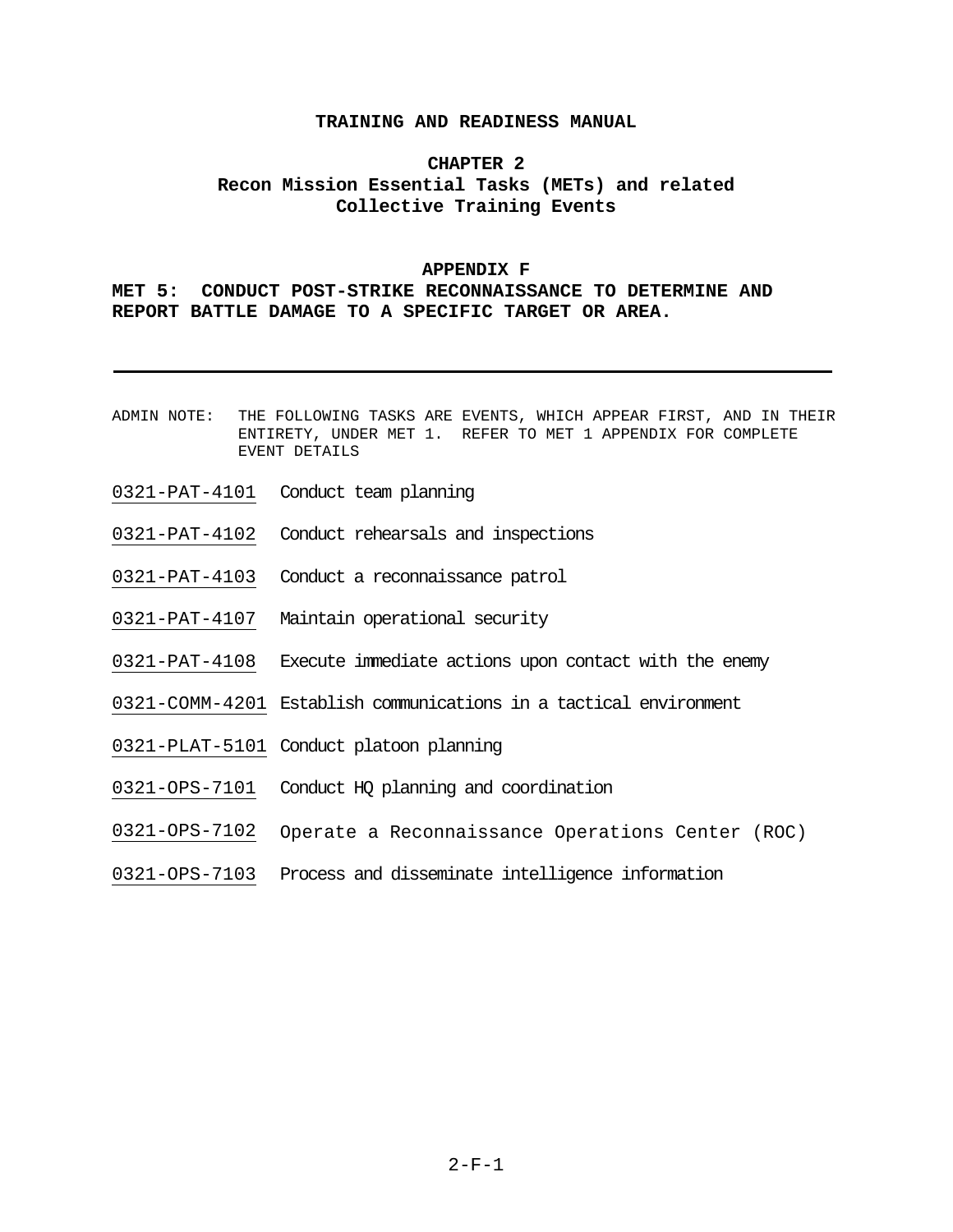# **CHAPTER 2 Recon Mission Essential Tasks (METs) and related Collective Training Events**

#### **APPENDIX G**

**MET 6: CONDUCT COUNTER-RECONNAISSANCE.** 

- ADMIN NOTE: THE FOLLOWING TASKS ARE EVENTS, WHICH APPEAR FIRST, AND IN THEIR ENTIRETY, UNDER MET 1. REFER TO MET 1 APPENDIX FOR COMPLETE EVENT DETAILS
- 0321-PAT-4101 Conduct team planning
- 0321-PAT-4102 Conduct rehearsals and inspections
- 0321-PAT-4103 Conduct a reconnaissance patrol
- 0321-PAT-4107 Maintain operational security
- 0321-PAT-4108 Execute immediate actions upon contact with the enemy
- 0321-COMM-4201 Establish communications in a tactical environment

0321-DEMO-4801 Plan and prepare for the employment of demolitions, conventional and improvised, in conjunction with offensive and defensive operations

0321-DEMO-4802 Employ demolitions, conventional and improvised, in conjunction with offensive and defensive operations

- 0321-PLAT-5101 Conduct platoon planning
- 0321-OPS-7101 Conduct HQ planning and coordination
- 0321-OPS-7102 Operate a Reconnaissance Operations Center (ROC)
- 0321-OPS-7103 Process and disseminate intelligence information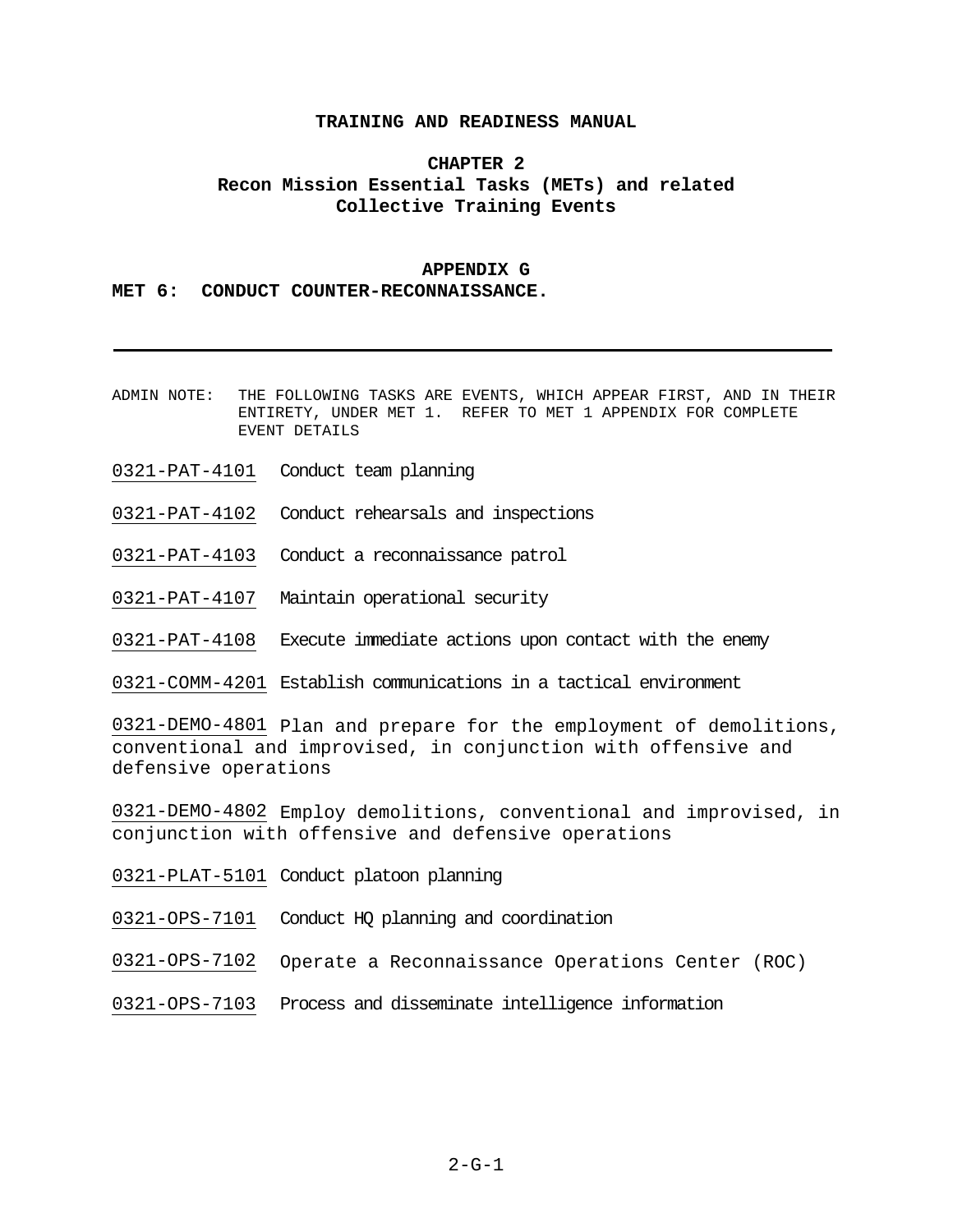# **CHAPTER 2 Recon Mission Essential Tasks (METs) and related Collective Training Events**

#### **APPENDIX H**

**MET 7: CONDUCT LIMITED SCALE RAIDS.**

**0321-PLAT-5201:** Conduct a limited scale raid

**EVALUATION CODED:** NO **SUPPORTED MET(S):** 7

**SUSTAINMENT INTERVAL**: 3 MONTHS

**CONDITION:** Given a specific target, with appropriate personnel and equipment, day/night/periods of low visibility, and with appropriate supporting agencies/assets.

**STANDARD:** Performance measurable based on adherence to mission profile and unit sops during the conduct of listed event components.

# **EVENT COMPONENTS:**

1. Organize for the raid and arrange for a planned withdrawal. 2. Disengage security; support, assault elements, and required special teams, i.e., demolition, PW, and searches.

3. Conduct movement to the objective, ensuring security elements occupy designated positions to the flanks and rear of the unit. 4. Isolate the objective, placing security/blocking positions surrounding objective and along avenues of approach to the objective.

5. Move support element to a covered and concealed position from which well-aimed fire can be placed on the objective.

6. Establish base of fire, if applicable.

7. Establish assault element at the designated assault position.

8. Initiate support element fires and indirect fires before the assault.

9. Conduct coordinated assault, utilizing all assets available.

10. Conduct consolidation of forces on/around objective, to include linkups with adjacent, supporting ground agencies if applicable.

11. Conduct withdrawal of forces from the objective, as required, utilizing supporting arms as needed.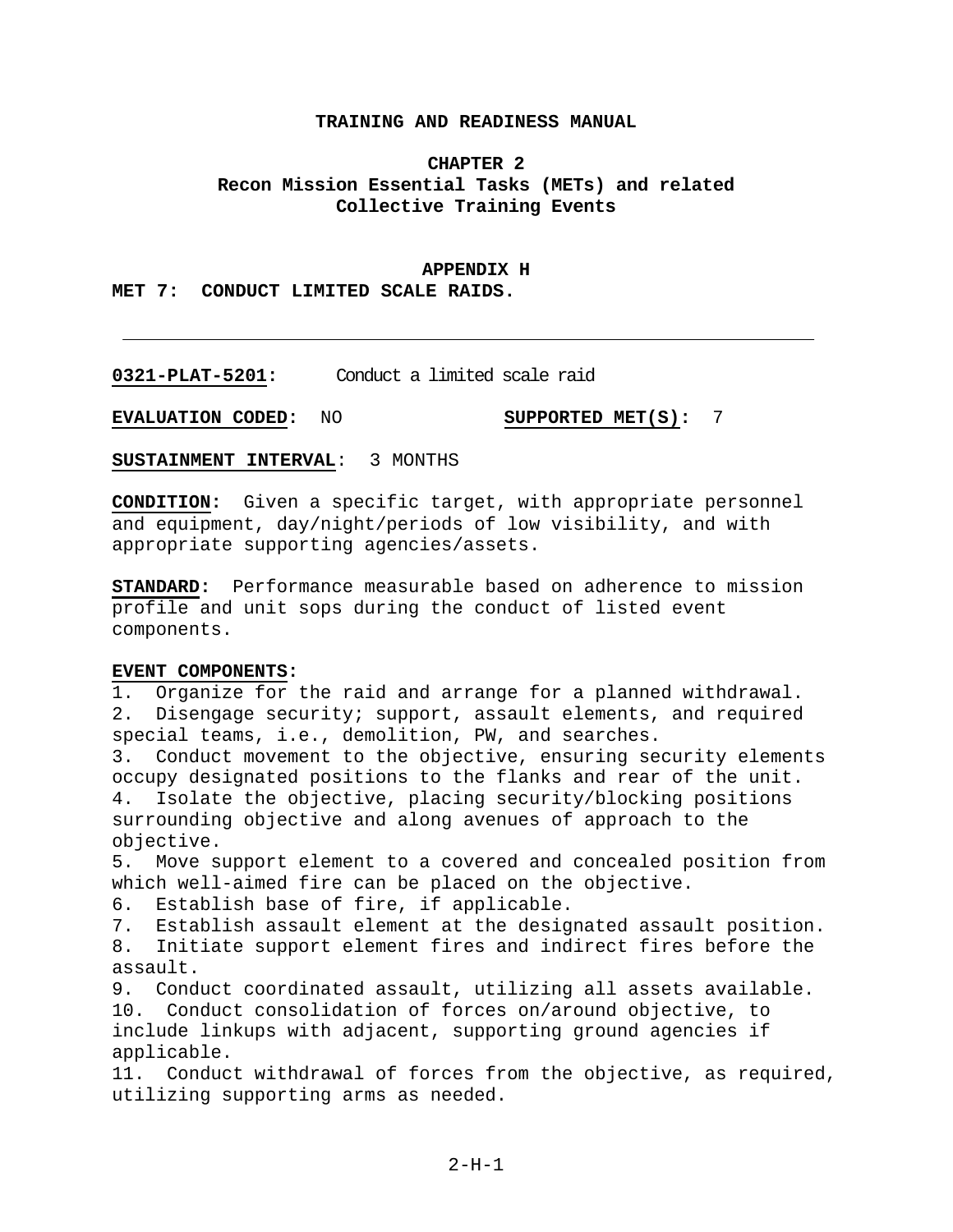#### **PREREQUISITE EVENTS:**

0321-PAT-4101 0321-PLAT-5101 0321-OPS-7102

#### **CHAINED COLLECTIVE EVENTS:**

| $0321 - PAT - 4101$                                                                  | $0321 - PAT - 4102$                                                            | 0321-PAT -4107                                                                 |
|--------------------------------------------------------------------------------------|--------------------------------------------------------------------------------|--------------------------------------------------------------------------------|
| $0321 - PAT - 4108$                                                                  | 0321-COMM-4201                                                                 | 0321-FSPT-4302                                                                 |
| 0321-ITG -4501                                                                       | 0321-PLAT-5101                                                                 | 0321-OPS -7101                                                                 |
| RELATED ITS:<br>0321-PAT -1107<br>0321-PAT -1110<br>0321-PAT -2101<br>0321-FSPT-1301 | $0321 - PAT - 1108$<br>0321-PAT -1111<br>$0321 - PAT - 2103$<br>0321-WPNS-1100 | $0321 - PAT - 1109$<br>0321-PAT -1112<br>$0321 - PAT - 2104$<br>0321-WPNS-2100 |

# **REFERENCES:**

1. FMFM 6-5 Marine Rifle Squad

- 2. FMFM 7-32 Raid Operations
- 3. FMFM 8-1 Special Operations
- 4. MCWP 3-35.3 Military Operations on Urbanized Terrain
- 5. MCWP 3-11.1 Marine Rifle Company/Platoon
- 6. MCWP 2-15.3 Ground Reconnaissance Operations
- 7. MEU(SOC) T&R (DRAFT)

# **RESOURCES:**

- 1. Maneuver/Training area
- 2. CAST Combined Arms Staff Trainer
- 3. Live fire MOUT facility / Training area: for conducting raids in urban environments.
- 4. Helicopter landing zone
- 5. Assault support aircraft.
- 6. FW/RW CAS
- 7. Roll players
- 8. Imagery Support

# **WEAPON AND AMMUNITION:**

| Weapon: |  | 12 Gauge Shotgun |                          |
|---------|--|------------------|--------------------------|
| A024    |  |                  | CTG, 12 GAGE, LOCKBUSTER |

|             | Weapon: Munitions/Demolitions  |  |  |  |  |  |
|-------------|--------------------------------|--|--|--|--|--|
| B508        | CTG, 40MM, GREEN SMOKE GROUND  |  |  |  |  |  |
| B509        | CTG, 40MM, YELLOW SMOKE GROUND |  |  |  |  |  |
| <b>DWBS</b> | CHG DIVERSIONARY FLASH/BANG    |  |  |  |  |  |
| G811        | GRENADE, HAND, PRACTICE (BODY) |  |  |  |  |  |
| G878        | FUZE, DELAY, F/G811 PRAC GREN  |  |  |  |  |  |
| G881        | GRENADE, HAND, FRAG, M67       |  |  |  |  |  |
| G895        | GRENADE, HAND, ILLUM, MK1-2    |  |  |  |  |  |
| G900        | GRENADE, HAND, INCENDIARY, M14 |  |  |  |  |  |

2 per iteration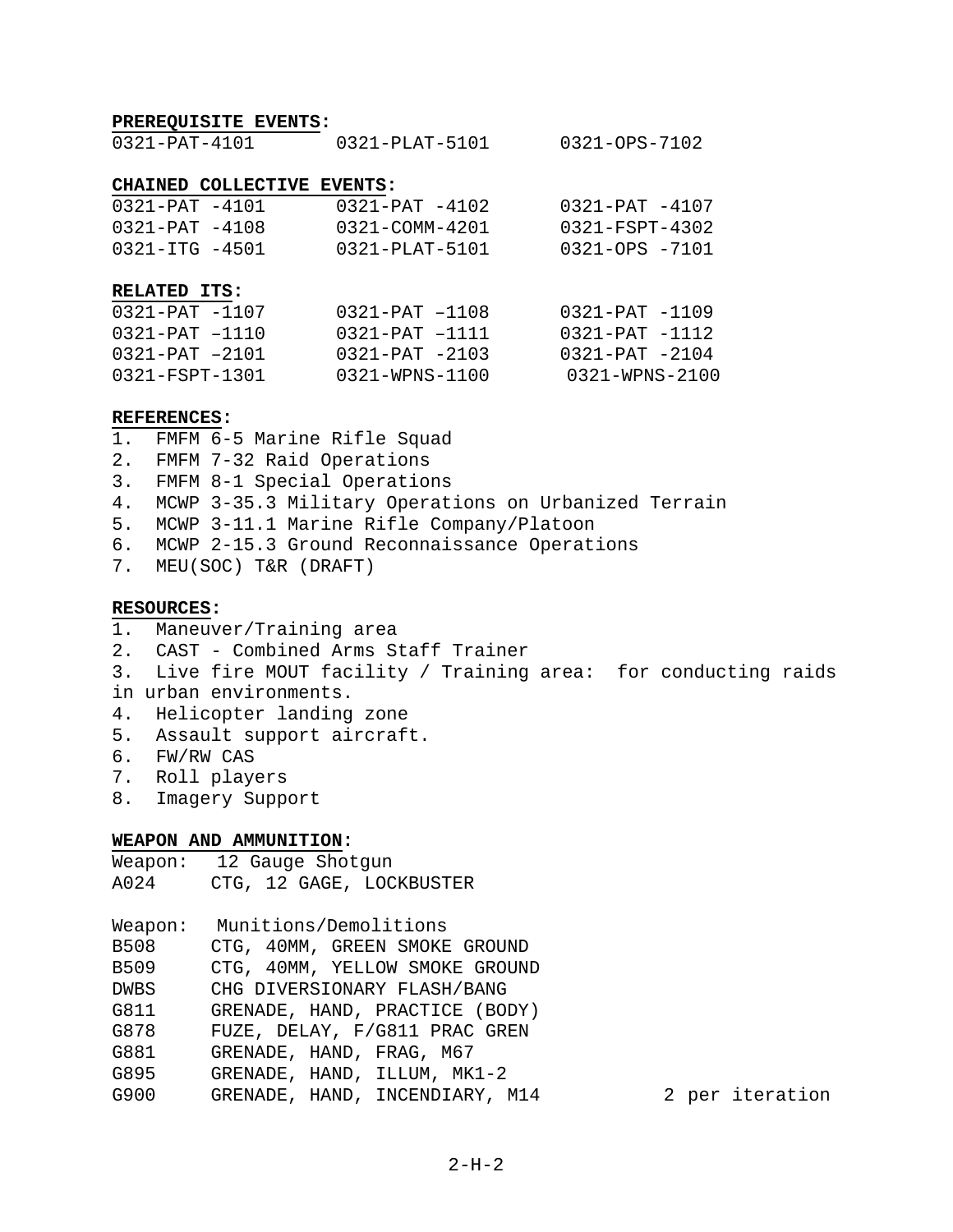G924 GRENADE, HAND, RIOT, CS-1, M25 G930 GRENADE, HAND, SMOKE, WHITE G937 GRENADE, HAND, SMOKE, WP, M36 G940 GRENADE, HAND, SMOKE, GREEN G945 GRENADE, HAND, SMOKE, YELLOW G950 GRENADE, HAND, SMOKE, RED G963 GRENADE, HAND, SMOKE, CS, M7A3 K092 MINE, APERS, M16/M16A1 K143 MINE, APERS, M18A1, W/ACCES 2 per iteration L283 SIGNAL, SMK & ILLUM, MARINE L306 SIGNAL, RED STAR CLUSTER L307 SIGNAL, WHITE STAR CLUSTER L311 SIGNAL, RED STAR PARACHUTE L312 SIGNAL, WHITE STAR PARACHUTE L314 SIGNAL, GREEN STAR CLUSTER L323 SIGNAL, RED PARACHUTE L324 SIGNAL, GREEN PARACHUTE M023 CHG, DEMO, 1 1/4 LB BLOCK C-41 M028 DEMO KIT, BANGALORE TORPEDO M130 CAP, BLASTING, ELEC M131 CAP, BLASTING, NON-ELEC M456 DETONATING CORD M591 DYNAMITE, MILITARY M627 FIRING DEVICE, DEMO, PRESS REL M630 FIRING DEVICE, DEMO, PULL M670 FUZE, BLASTING, TIME M766 IGNITOR, TIME, BLASTING, M60 M980 CHG, DEMO EXPLOSIVE SHEET 38FT M981 CHG, DEMO EXPLOSIVE SHEET 25FT MM43 CHARGE, FLSC, 60GR, FT MM44 CHARGE, FLSC, 75GR, FT MM45 CHARGE, FLSC, 125GR, FT MM46 CHARGE, FLSC, 225GR, FT MM56 DET PERCUSSION 175MS DELAY MN14 FIRING DEVICE, MK54 MU40 CORD DETONATING 400 GR/FT MU41 CORD DETONATING 200 GR/FT MU42 CORD DETONATING 100 GR/FT Weapon: M136 AT-4 C995 ROCKET 83MM AT-4 Weapon: M16 Series 5.56mm Service Rifle A066 CTG, 5.56MM, BALL A080 CTG, 5.56MM, BLANK Weapon: M2 .50 cal Heavy Machinegun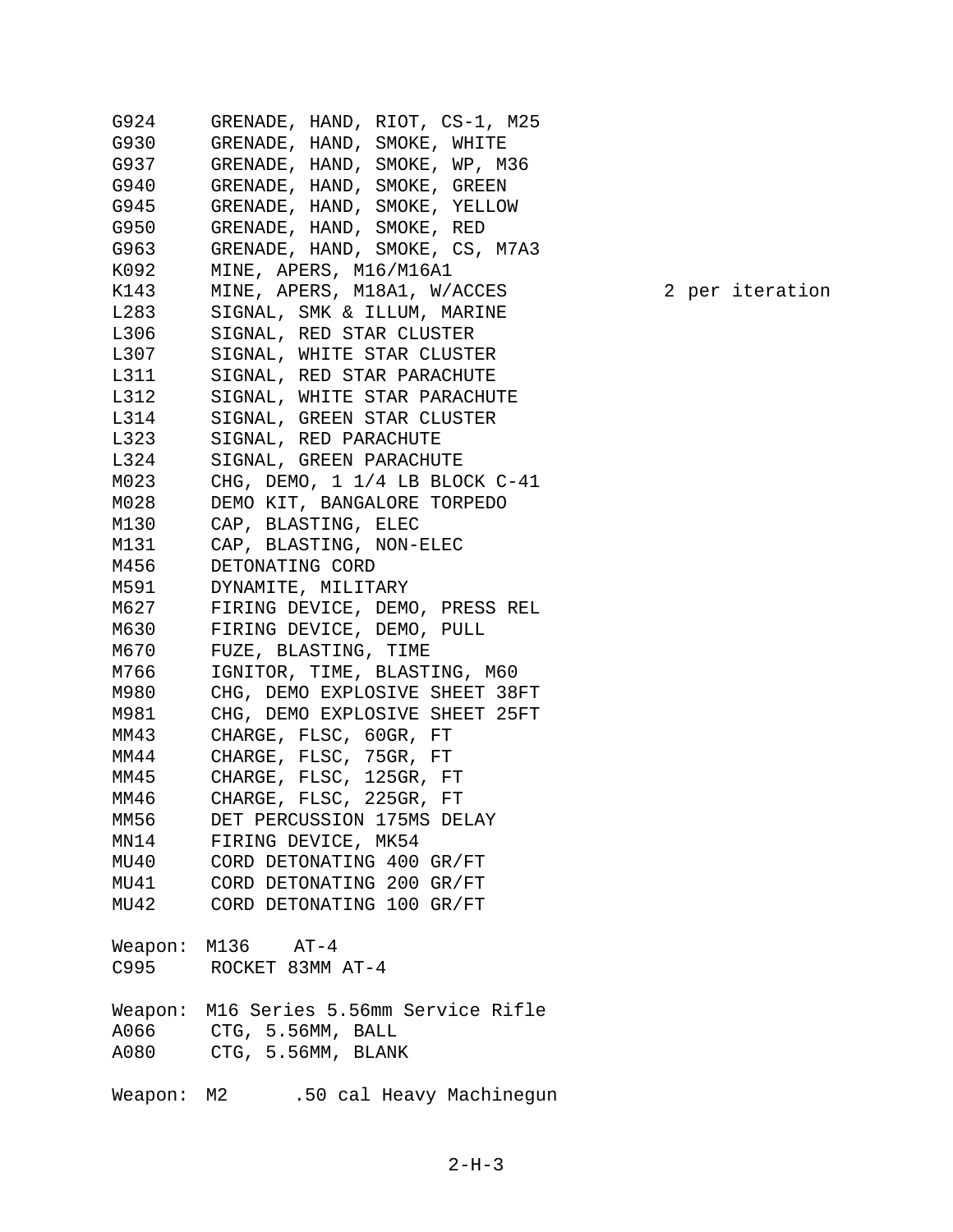A576 CTG, CAL .50, 4&1 LINKED, F/M2 A585 CTG, CAL .50, API-T LINK, F/M2 Weapon: M203 40mm Grenade Launcher B477 CTG, 40MM, WHITE SMOKE B504 CTG, 40MM, GREEN STAR PARACHUTE B505 CTG, 40MM, RED STAR PARACHUTE B506 CTG, 40MM, RED SMOKE GROUND B519 CTG, 40MM, PRACTICE, M781 4 per weapon B534 CTG, 40mm, APERS B535 CTG, 40MM, WHITE STAR PARACHUTE B567 CTG, 40MM, TACTICAL CS Weapon: M240G 7.62mm Medium Machinegun A111 CTG, 7.62MM, BLANK LINKED, M82 A131 CTG, 7.62MM, LINKED 4&1 200 per weapon A143 CTG, 7.62MM, BALL NATO LINKED A146 CTG, 7.62MM, TRACER NATO LINKED Weapon: M249 5.56mm Light Machinegun - Squad Automatic Weapon A064 CTG, 5.56MM, 4&1 LINKED, F/SAW A075 CTG, 5.56MM, BLANK, LINKED Weapon: M40 Series 7.62mm Sniper Rifle A171 CTG, 7.62MM, BALL, MATCH, M852 1 per iteration Weapon: M82A1A .50 cal Special Application Scoped Rifle A602 CTG, CAL .50, SRTA 1 per iteration Weapon: Mk19 40mm Grenade Machinegun B542 CTG, 40MM, LINKED, HE DP F/MK19 B546 CTG, 40MM, HE DP, M433 B584 CTG, 40MM, PRACTICE, LINKED Weapon: MP-5N 9mm Sub-machinegun A363 CTG, 9MM, BALL **ADMINISTRATIVE INSTRUCTIONS:**

# 1. RSO.

2. Include appropriate admin support (medical, road guards, etc).

ADMIN NOTE: THE FOLLOWING TASKS ARE EVENTS, WHICH APPEAR FIRST, AND IN THEIR ENTIRETY, UNDER MET 1. REFER TO MET 1 APPENDIX FOR COMPLETE EVENT DETAILS

0321-PAT-4101 Conduct team planning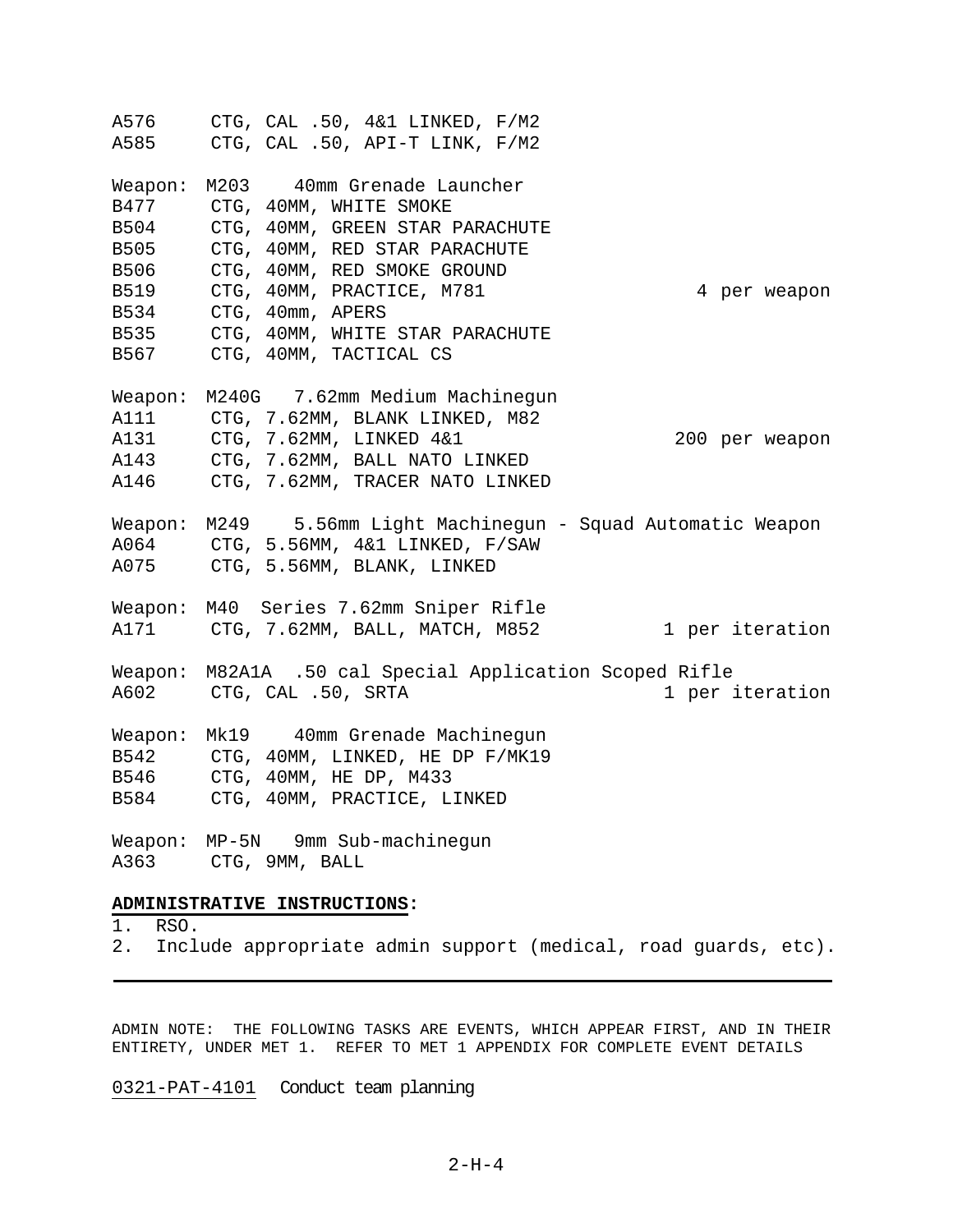- 0321-PAT-4102 Conduct rehearsals and inspections
- 0321-PAT-4103 Conduct a reconnaissance patrol
- 0321-PAT-4107 Maintain operational security

0321-PAT-4108 Execute immediate actions upon contact with the enemy

0321-COMM-4201 Establish communications in a tactical environment.

0321-DEMO-4801 Plan and prepare for the employment of demolitions, conventional and improvised, in conjunction with offensive and defensive operations.

0321-DEMO-4802 Employ demolitions, conventional and improvised, in conjunction with offensive and defensive operations.

- 0321-PLAT-5101 Conduct platoon planning
- 0321-OPS-7101 Conduct HQ planning and coordination

0321-OPS-7102 Operate a Reconnaissance Operations Center (ROC)

0321-OPS-7103 Process and disseminate intelligence information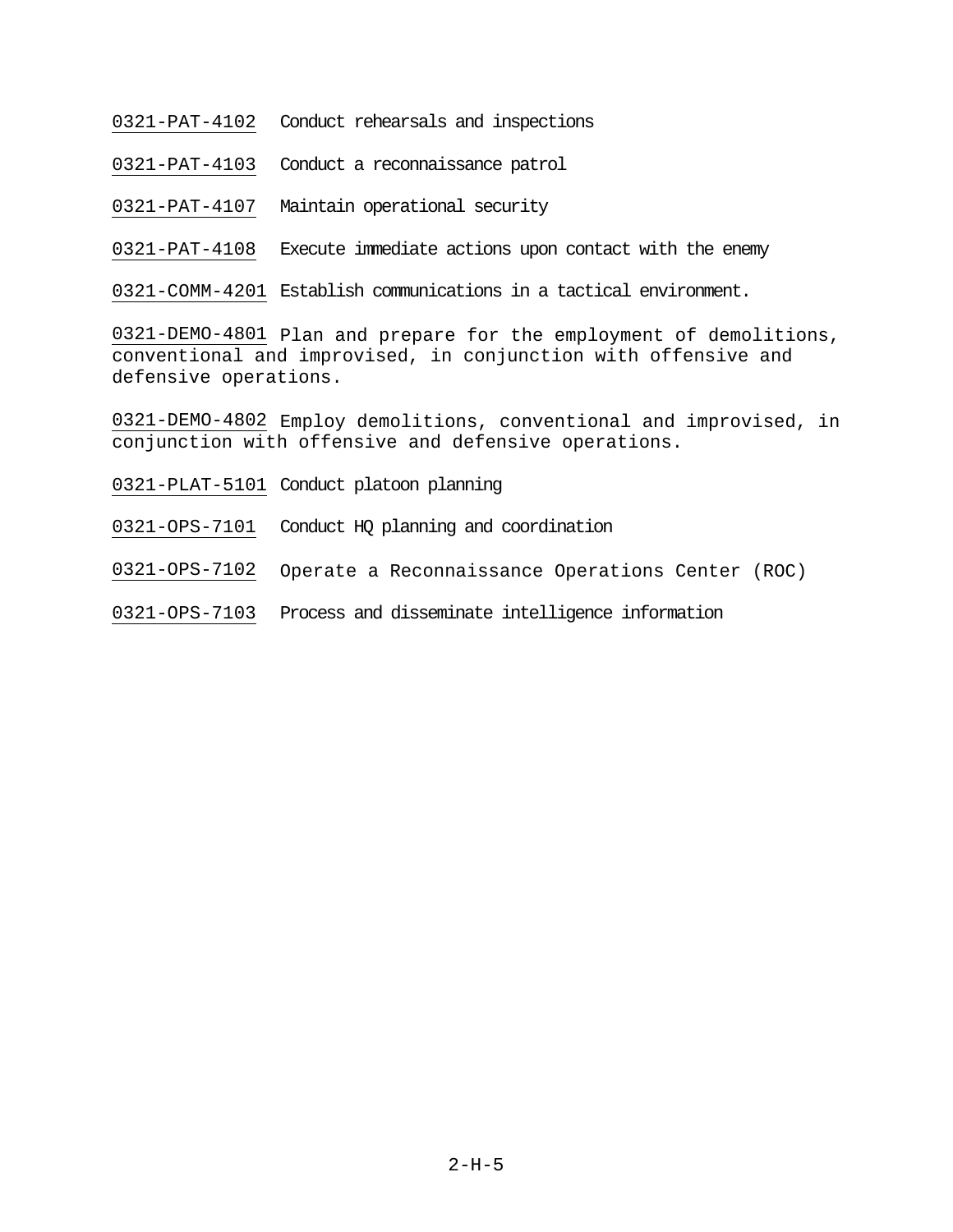# **CHAPTER 2 Recon Mission Essential Tasks (METs) and related Collective Training Events**

#### **APPENDIX I**

**MET 8: CONDUCT INSERTION AND EXTRACTION OF RECONNAISSANCE FORCES IN SUPPORT OF RECON OPERATIONS.**

**SPECIAL INSERTION / EXTRACTION SKILLS** 0321-XXXX-4900

**0321-BOAT-4901:** Plan for Surface Vessel Deployment Operations (Destroyer, LHA, LPD, LCAC, LCU, etc)

**EVALUATION CODED:** NO **SUPPORTED MET(S):** 8

**SUSTAINMENT INTERVAL:** 6 MONTHS

**DESCRIPTION:** The reconnaissance element commander has been tasked to plan for a reconnaissance mission requiring the utilization of surface vessel deployment for over the horizon insertion and/or extraction.

**CONDITION:** Given a surface vessel, during day/night/periods of low visibility, with or without combat equipment, with a CRRC, plan for surface vessel deployment operations.

**STANDARD:** Planning takes into consideration assigned tasks, restraints and constraints imposed by received order, completed and delivered to receiving unit in accordance with the received order's timeline.

#### **EVENT COMPONENTS:**

1. Schedule and conduct pre-sail conference with surface vessel.

2. Coordinate for and develop rendezvous plan.

3. Determine method of deployment, i.e., J-Davit, stern gate, well deck.

4. Coordinate with support platform for deployment operations procedures.

5. Determine and select appropriate support equipment and personnel.

6. Request pertinent weather information.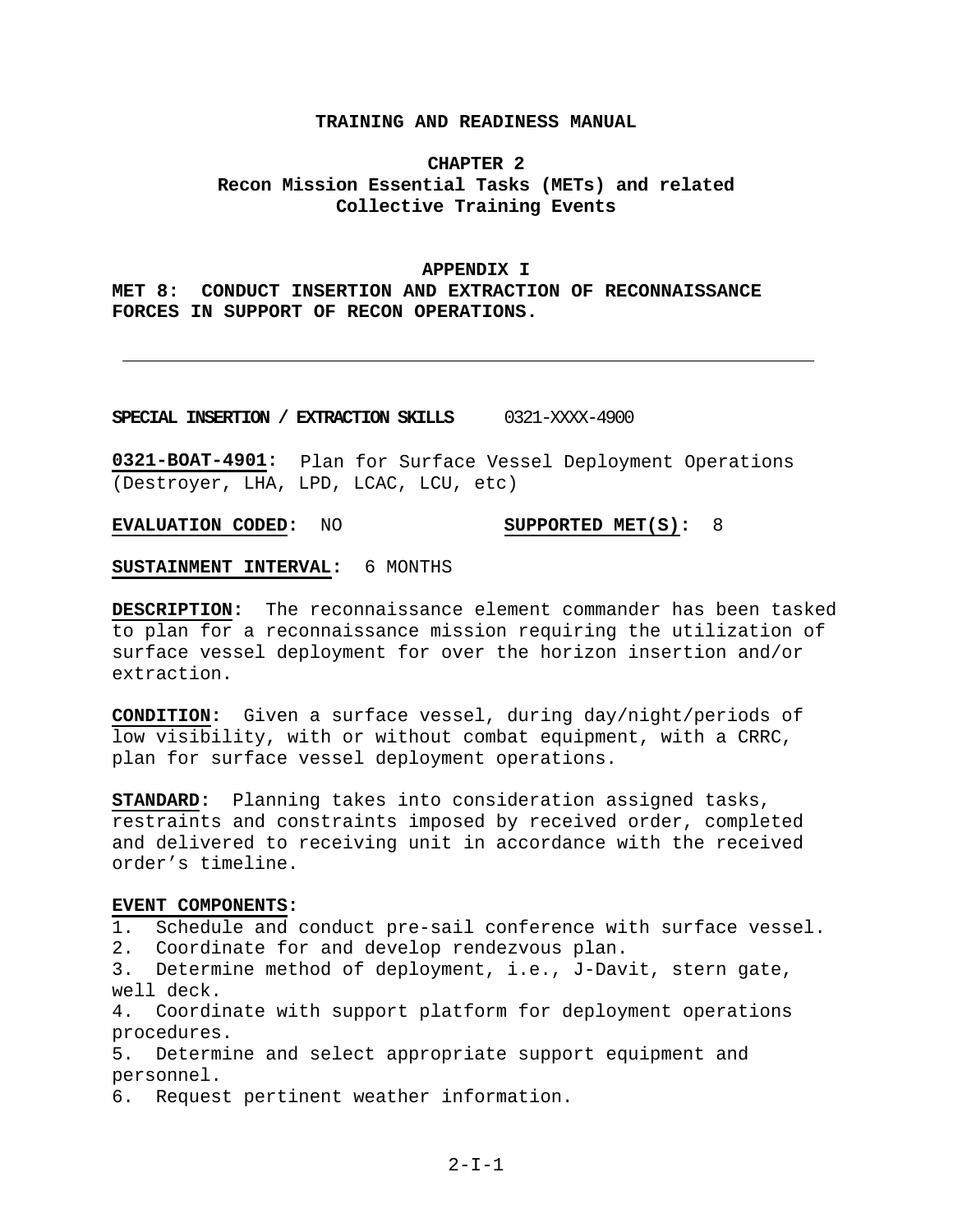- 7. Request topographical information.
- 8. Review contingency and emergency plans.
- 9. Develop infiltration/exfiltration annex.

# **CHAINED COLLECTIVE EVENTS:**

0321-BOAT-4904

# **RELATED ITS:**

0321-BOAT-2905 0321-COMM-1207

#### **RESOURCES:**

1. Amphibious shipping - Include appropriate deployment and support equipment (i.e. J-Davit, CRRC, lifting sling, etc).

## **ADMINISTRATIVE INSTRUCTIONS:**

1. Requires Insertion/Extraction officer. This may be an Officer, SNCO or NCO.

2. Appropriate support /safety personnel and equipment.

**0321-BOAT-4902:** Prepare for Surface Vessel Deployment Operations (Destroyer, LHA, LPD, LCAC, LCU, etc)

**EVALUATION CODED:** NO **SUPPORTED MET(S):** 8

**SUSTAINMENT INTERVAL:** 6 MONTHS

**CONDITION:** Given a surface vessel, during day/night periods of low visibility, with or without combat equipment, with a CRRC, prepare for surface vessel deployment operations.

**STANDARD:** Preparations, rehearsals and inspections prioritized based on mission importance and conducted based on time available.

#### **EVENT COMPONENTS:**

1. Embarkation aboard platform with personnel and equipment.

2. Prepare and issue operations brief and

infiltration/exfiltration brief.

3. Prepare and issue crew brief.

4. Inspect pertinent surface vessel facilities, i.e., Jdavit, stern gate, well deck, etc.

- 5. Conduct underway rehearsals, as time permits.
- 6. Prepare and stage equipment to be used.
- 7. Review contingency and emergency procedures with personnel and crew.

**RELATED ITS:**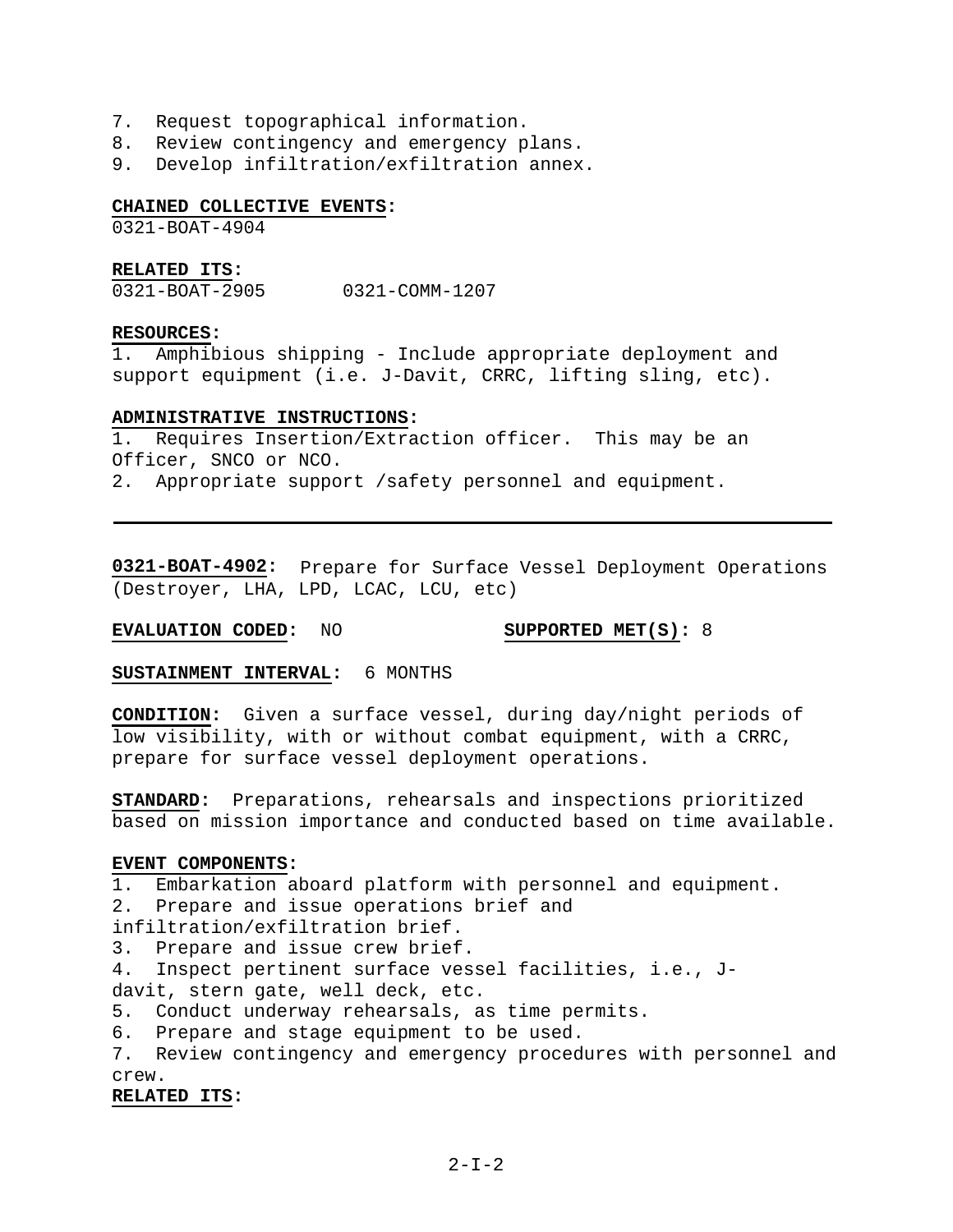# 0321-BOAT-2905

# **RESOURCES:**

1. Amphibious shipping: Include appropriate deployment and support equipment (i.e. J-Davit, CRRC, lifting sling, etc).

#### **ADMINISTRATIVE INSTRUCTIONS:**

1. Requires Insertion/Extraction officer. This may be an Officer, SNCO or NCO.

2. Appropriate support /safety personnel and equipment.

**0321-BOAT-4903:** Conduct Surface Vessel Deployment Operations (Destroyer, LHA, LPD, LCAC, LCU, etc)

**EVALUATION CODED:** NO **SUPPORTED MET(S):** 8

**SUSTAINMENT INTERVAL:** 6 MONTHS

**CONDITION:** Given a surface vessel, during day/night/periods of low visibility, with or without combat equipment, with a CRRC, conduct surface vessel deployment operations.

**STANDARD:** Performance measurable based on adherence to unit SOPs during the conduct of listed component events.

#### **EVENT COMPONENTS:**

1. Conduct final inspections of all equipment and personnel.

2. Deploy appropriate support personnel and crew.

3. Conduct deployment of operational personnel and equipment, i.e., J- Davit, stern gate, well deck, etc.

4. Maintain critical communications throughout operations.

5. If applicable, arrive and stage at pre-arranged recovery site. 6. If applicable, conduct surface vessel recovery of personnel and equipment.

#### **CHAINED COLLECTIVE EVENTS:**

0321-BOAT-4906

# **RELATED ITS:**

0321-COMM-1203

# **RESOURCES:**

1. Amphibious shipping: Include appropriate deployment and support equipment (i.e. J-Davit, CRRC, lifting sling, etc).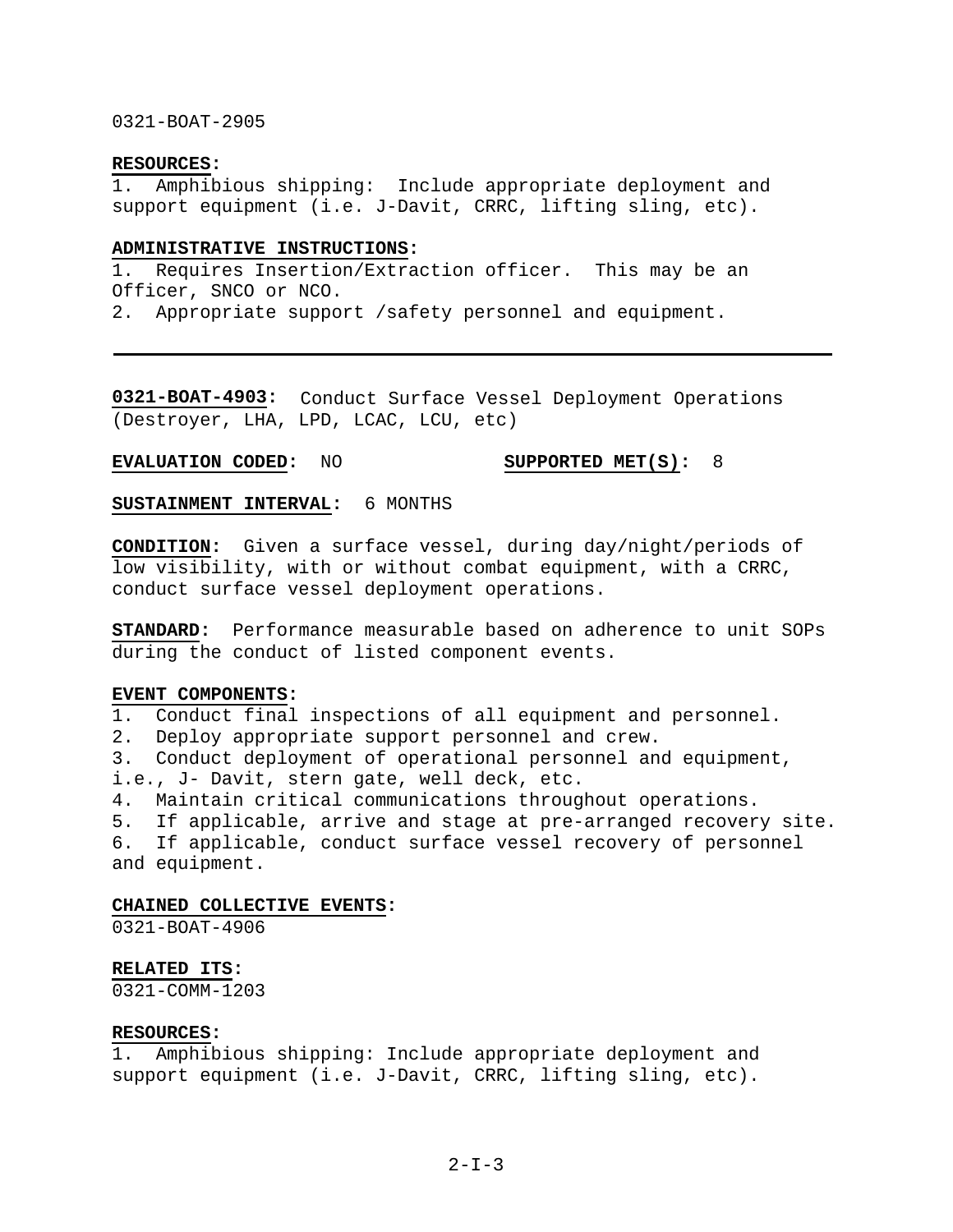#### **ADMINISTRATIVE INSTRUCTIONS:**

1. Requires Insertion/Extraction officer. This may be an Officer, SNCO or NCO. 2. Appropriate support/safety personnel and equipment.

**0321-BOAT-4904:** Plan an Over the Horizon (OTH) Reconnaissance Insertion

**EVALUATION CODED:** NO **SUPPORTED MET(S):** 8

**SUSTAINMENT INTERVAL:** 6 MONTHS

**CONDITION:** Given a launch platform, during day/night/periods of low visibility, with an insertion craft, with or without combat equipment Plan for an over the horizon (OTH) infiltration/exfiltration.

**STANDARD:** Planning takes into consideration assigned tasks, restraints and constraints imposed by received order, completed and delivered to receiving unit in accordance with the received order's timeline.

## **EVENT COMPONENTS:**

1. Request pertinent imagery, topographical, hydrographic and intelligence information.

2. Request pertinent weather information.

3. Identify and coordinate with identified support personnel, platforms and/or agencies, i.e., ships quartermaster, Chief Boatswain's mate, aircrews, etc.

- 4. Calculate fuel usage requirements.
- 5. Calculate speed/time/weight requirements.
- 6. Identify and coordinate the movement of delivery craft.
- 7. Conduct navigational planning.
- 8. Task organize personnel.
- 9. Develop infiltration/exfiltration annex.

#### **CHAINED COLLECTIVE EVENTS:**

0321-BOAT-4901

#### **RELATED ITS:**

0321-BOAT-1911 0321-BOAT-2901

## **REFERENCES:**

- 1. MCRP 3-11.3A Special Forces Waterborne Operations (TC 31-25)
- 2. MCRP 3-31.3A Over-the-Horizon Surface Amphibious Operations
- 3. COMNAVSURFPAC Joint Surf Manual.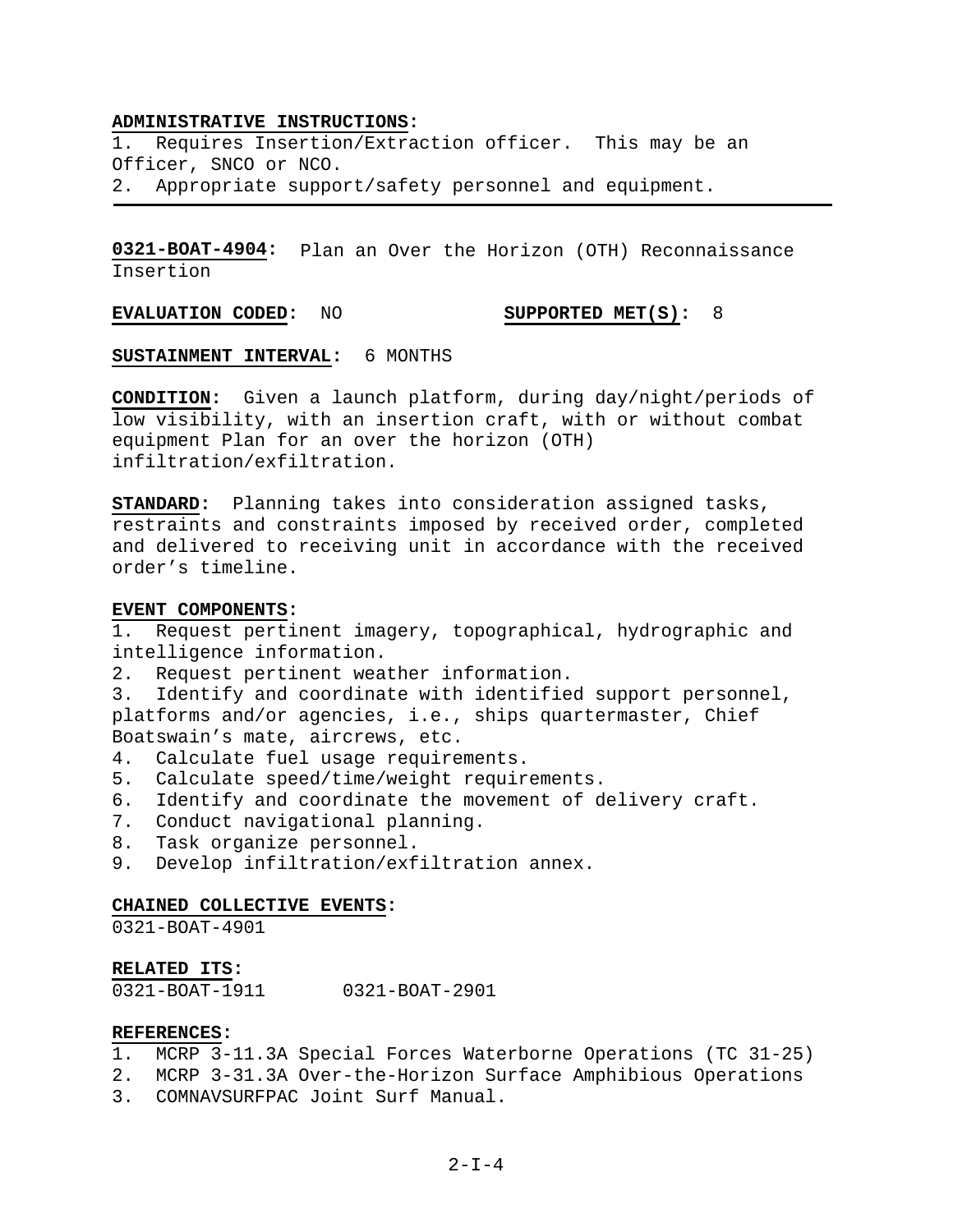#### **RESOURCES:**

1. Amphibious shipping: Appropriate deployment platform and supporting equipment (I.e. CRRC, RHIB etc).

- 2. Communications Suite
- 3. Navigational Aids

## **ADMINISTRATIVE INSTRUCTIONS:**

1. Requires Insertion/Extraction officer. This may be an Officer, SNCO or NCO.

2. Appropriate support/safety personnel and equipment.

**0321-BOAT-4905:** Prepare for an Over the Horizon (OTH) Reconnaissance Insertion

# **EVALUATION CODED:** NO **SUPPORTED MET(S):** 8

**SUSTAINMENT INTERVAL:** 6 MONTHS

**CONDITION:** Given a launch platform, during day/night/periods of low visibility, with a insertion craft, with or without combat equipment prepare for an over the horizon (OTH) infiltration/exfiltration.

**STANDARD:** Preparations, rehearsals and inspections prioritized based on mission importance and conducted based on time available.

#### **EVENT COMPONENTS:**

- 1. Issue infiltration/exfiltration annex.
- 2. Prepare and inspect all equipment and personnel.
- 3. Review contingency and emergency plans.
- 4. Conduct dry land rehearsals and brief backs.
- 5. Load and stage equipment.

# **RELATED ITS:**

0321-BOAT-2906 0321-BOAT-2901 0321-BOAT-1909 0321-BOAT-1908

#### **REFERENCES:**

- 1. MCRP 3-11.4A Helicopter Insertion/Extraction
- 2. MCRP 3-31.3A Over-the-Horizon Surface Amphibious Operations

# **RESOURCES:**

1. Amphibious shipping: Appropriate deployment platform and supporting equipment (i.e. CRRC, RHIB etc).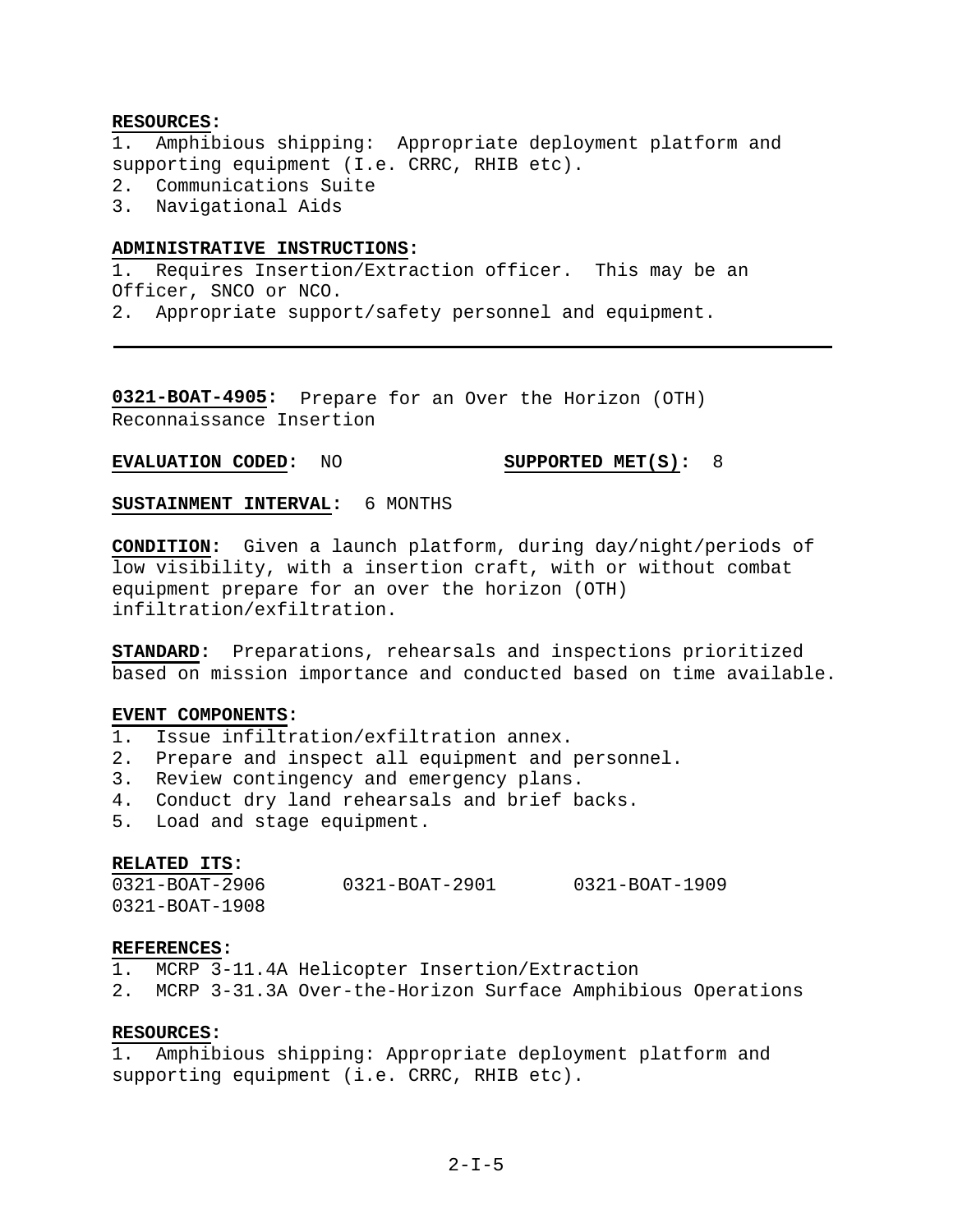- 2. Communications Suite
- 3. Navigational Aids

# **ADMINISTRATIVE INSTRUCTIONS:**

1. Requires Insertion/Extraction officer. This may be an Officer, SNCO or NCO.

2. Appropriate support/safety personnel and equipment.

**0321-BOAT-4906:** Conduct an Over the Horizon (OTH) Reconnaissance Insertion

**EVALUATION CODED:** YES **SUPPORTED MET(S):** 8

**SUSTAINMENT INTERVAL:** 6 MONTHS

**CONDITION:** Given a launch platform, during day/night/periods of low visibility, with an insertion craft, with or without combat equipment conduct an over the horizon (OTH) infiltration/exfiltration.

**STANDARD:** Performance measurable based on adherence to unit SOPs during the conduct of listed component events.

#### **EVENT COMPONENTS:**

1. Conduct movement to launch site.

2. Effect launch and commence OTH movement.

3. Navigate at sea using appropriate navigation techniques.

4. Stage outside surf zone and deploy scout swimmers to conduct reconnaissance and secure beach-landing site, as required.

5. Land at intended beach landing site, as required.

6. Stage and/or cache non-essential equipment, i.e., boats, motors, etc.

7. As required, upon conclusion of assigned mission, while providing security, prepare equipment and conduct movement to recovery platform.

#### **CHAINED COLLECTIVE EVENTS:**

0321-BOAT-4903

#### **RELATED ITS:**

0321-BOAT-2901 0321-BOAT-1907

#### **REFERENCES:**

1. MCRP 3-11.4 Tactical Fundamentals of Helicopter-borne Operations

2. MCRP 3-31.3A Over-the-Horizon Surface Amphibious Operations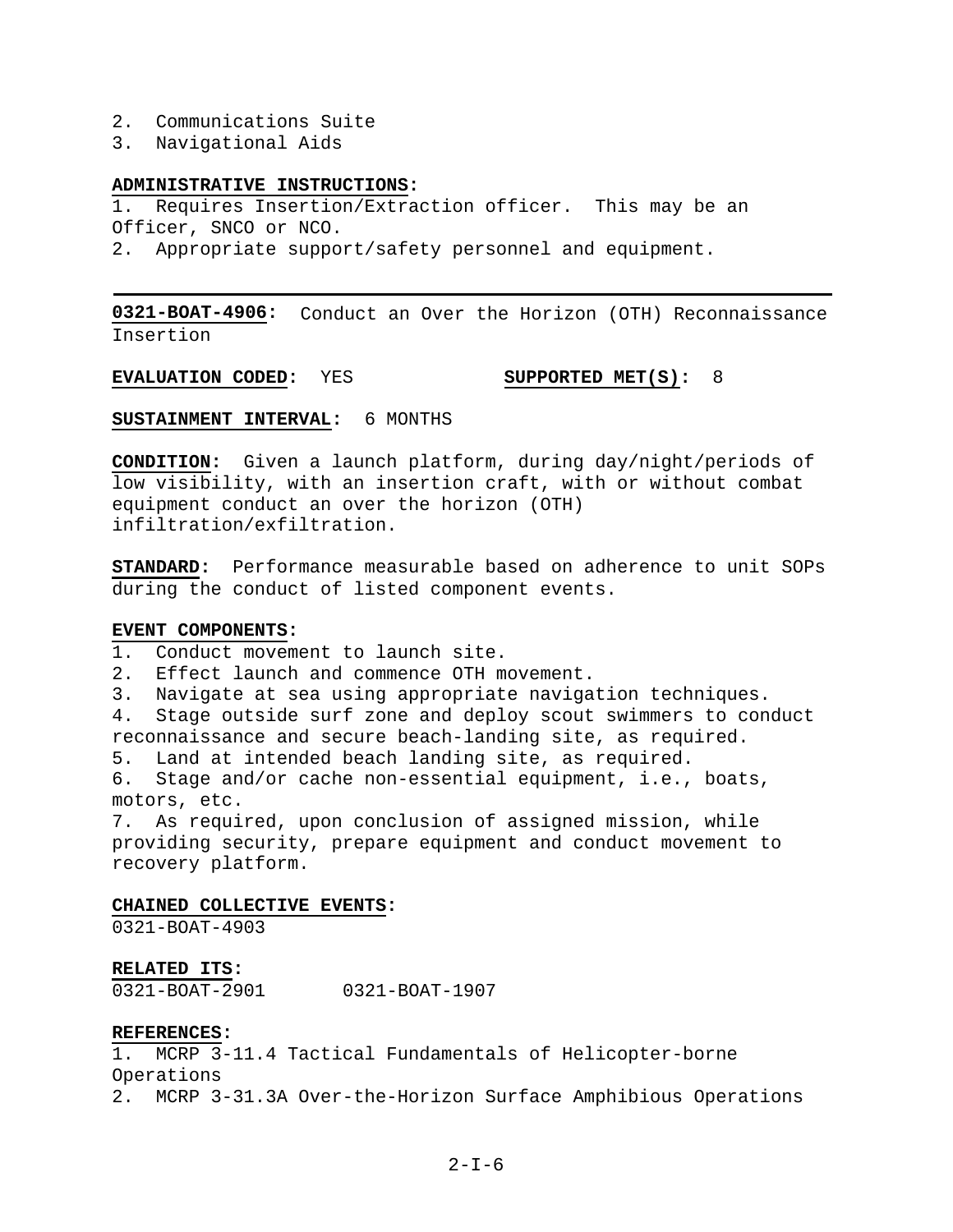# **RESOURCES:**

1. Amphibious shipping: Appropriate deployment platform and supporting equipment (i.e. CRRC, RHIB etc).

- 2. Communications Suite
- 3. Navigational Aids

# **ADMINISTRATIVE INSTRUCTIONS:**

1. Requires Insertion/Extraction officer. This may be an Officer, SNCO or NCO.

2. Appropriate support/safety personnel and equipment.

**0321-BOAT-4907:** Conduct clandestine amphibious landing and withdrawal.

# **EVALUATION CODED:** NO **SUPPORTED MET(S):** 8

**SUSTAINMENT INTERVAL:** 6 MONTHS

**DESCRIPTION:** The reconnaissance element commander has been tasked to conduct a reconnaissance operation requiring the clandestine landing and/or withdrawal (surface swimming) of a reconnaissance element.

**CONDITION:** Given a launch platform, during day/night/periods of low visibility, with or without combat equipment, the reconnaissance element will conduct a clandestine landing and/or withdrawal (surface swimming).

**STANDARD:** Performance measurable based on adherence to unit SOPs during the conduct of listed component events.

# **EVENT COMPONENTS:**

1. Conduct water insertion, i.e., from helocast, water jump, etc.

2. Conduct surface movement as a team to intended BLS.

3. Stage outside of the surf zone while scout swimmers are deployed to conduct reconnaissance of BLS and to provide security, as required.

4. Team lands on intended BLS.

5. Conduct cache procedures of non-essential equipment, as required.

6. As required, upon conclusion of assigned mission, while providing security, prepare equipment and conduct movement to recovery platform.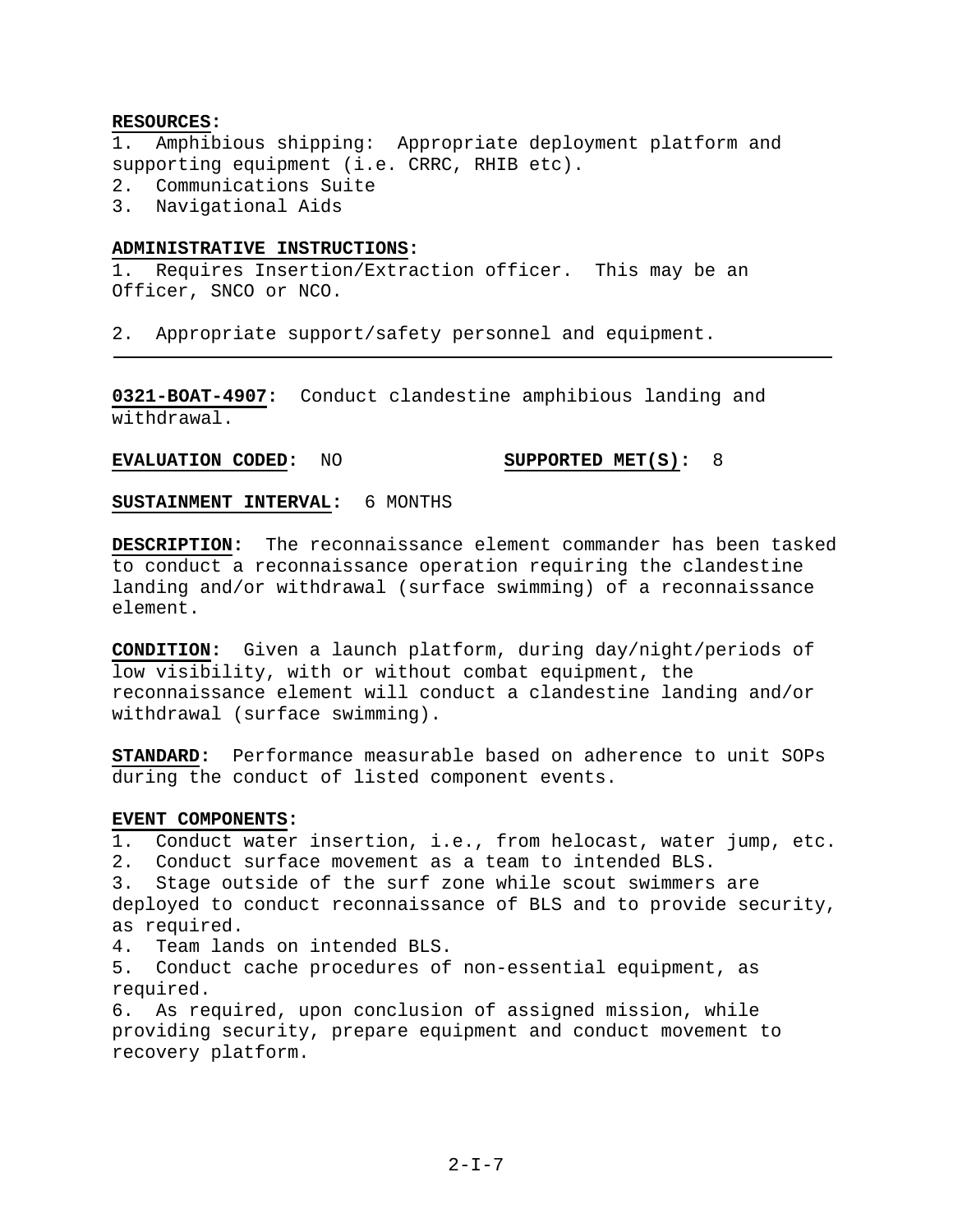# **RELATED ITS:**

| $0321 - B0AT - 2904$  | $0321 - B0AT - 2903$ | $0321 - B0AT - 2902$ |
|-----------------------|----------------------|----------------------|
| $0321 - B0A T - 1916$ | $0321 - B0AT - 1915$ | $0321 - B0AT - 1914$ |
| $0321 - B0AT - 1913$  | $0321 - B0AT - 1912$ | $0321 - B0AT - 1906$ |
| $0321 - B0AT - 1905$  | $0321 - B0AT - 1904$ | $0321 - B0AT - 1903$ |
| $0321 - B0A$ T-1902   | $0321 - B0AT - 1901$ |                      |

#### **REFERENCES:**

1. MCRP 3-1.3A

#### **RESOURCES:**

1. Assault Swimmer Equipment, UDT vest, compass etc. 2. Amphibious shipping - appropriate OTH delivery platform based on mission parameters.

#### **ADMINISTRATIVE INSTRUCTIONS:**

1. Requires Insertion/Extraction officer. This may be an Officer, SNCO or NCO.

2. Appropriate safety/support personnel and equipment.

**0321-DIVE-4901:** Plan a sub-surface infiltration / exfiltration.

**EVALUATION CODED:** NO **SUPPORTED MET(S):** 8

## **SUSTAINMENT INTERVAL:** 3 MONTHS

**DESCRIPTION:** The reconnaissance element commander has been tasked with a reconnaissance mission requiring the utilization of a subsurface infiltration/exfiltration.

**CONDITION:** Given an insertion platform, during day/night/periods of low visibility, an underwater breathing apparatus (UBA), with or without combat equipment, plan a sub- surface infiltration/exfiltration.

**STANDARD:** Planning takes into consideration assigned tasks, restraints and constraints imposed by received order, completed and delivered to receiving unit in accordance with the received order's timeline.

#### **EVENT COMPONENTS:**

1. Request pertinent imagery, hydrographic and topographically information.

2. Request pertinent weather information pertinent diving operations.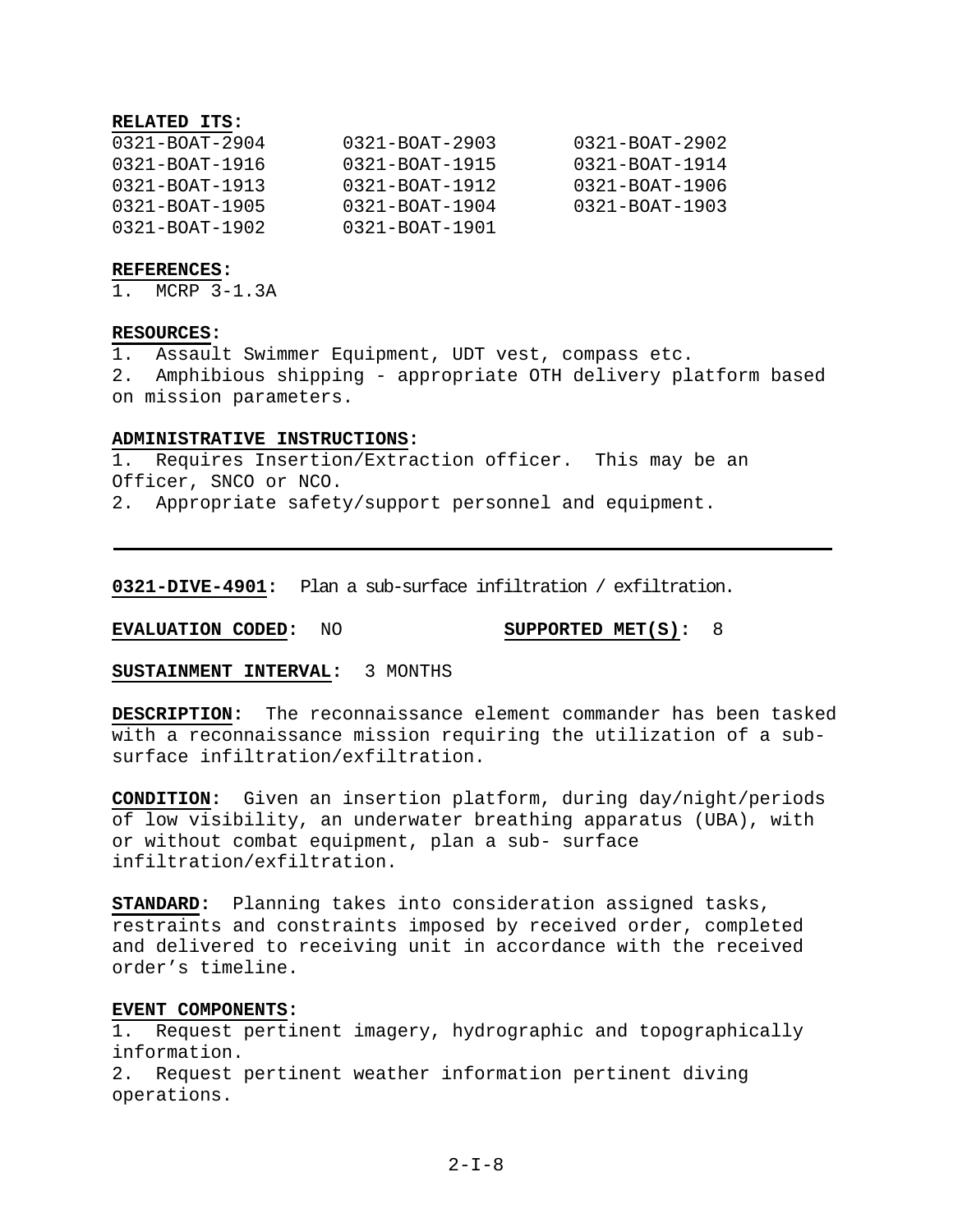3. Prepare a subsurface infiltration/exfiltration annex.

4. Estimate the amount of time required to swim to the objective area.

5. Calculate the amount of oxygen required.

6. Coordinate/prepare for movement to the point of insertion. 7. Plan the navigation from the insertion point to the beachlanding site, to include designation of primary and alternate navigators.

8. Select all equipment, both diving and mission oriented equipment.

9. Task organize, designating navigators, scout swimmers and ensure all members are paired.

10. Determine swimmer formation.

11. Develop/Review profile deviation procedures.

12. Develop a plan to observe landing site outside of the surf zone.

13. Develop a plan for operations ashore, to include cache and recovery of all equipment not to be used/taken on primary mission, i.e., diving equipment.

14. Develop contingency plans, to include medical emergencies.

# **RELATED ITS:**

0321-COMM-1207 0321-DIVE-2900

# **REFERENCES:**

- 1. U.S. Navy Manual Rev. 4
- 2. MCRP 3-11.3A Special Forces Waterborne Operations (TC 31-25)
- 3. MCO 3500.20A MARINE CORPS PARACHUTING AND DIVING POLICY

# **RESOURCES:**

- 1. Diving Equipment: Closed Circuit Diving Apparatus
- 2. Recompression Chamber
- 3. Open Water: Suitable Dive site

# **ADMINISTRATIVE INSTRUCTIONS:**

1. Participants in this event must be current Combatant Divers.

2. Current Dive Supervisor.

3. Appropriate safety/support personnel and equipment.

4. In training, all safety requirements followed as per listed references.

**0321-DIVE-4902:** Prepare for a sub-surface infiltration/exfiltration.

**EVALUATION CODED:** YES **SUPPORTED MET(S):** 8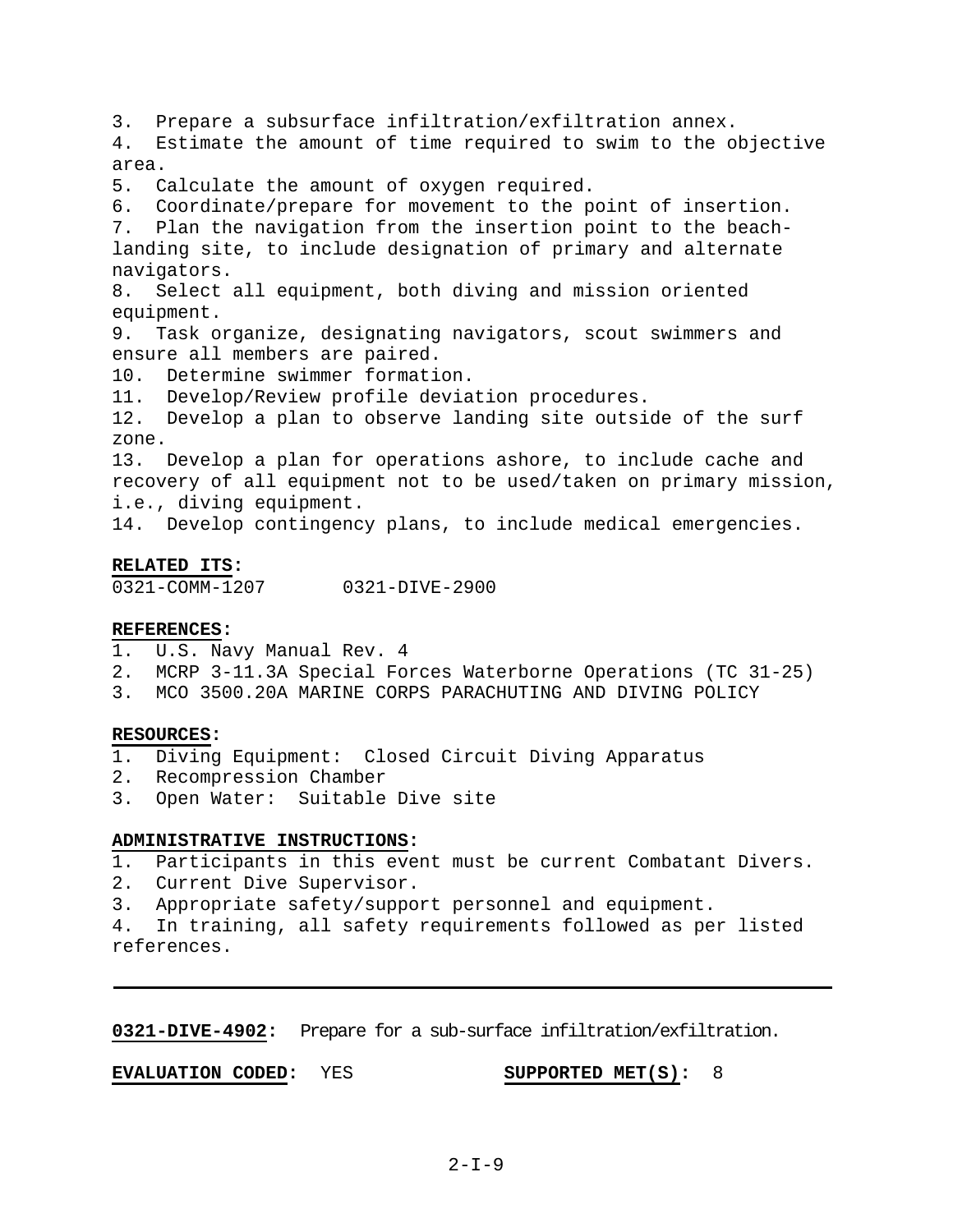## **SUSTAINMENT INTERVAL:** 3 MONTHS

**CONDITION:** Given an insertion platform, during day/night/periods of low visibility, an underwater breathing apparatus (UBA), with or without combat equipment, prepare for a sub-surface infiltration/exfiltration.

**STANDARD:** Preparations, rehearsals and inspections prioritized based on mission importance and conducted based on time available.

#### **EVENT COMPONENTS:**

- 1. Issue subsurface infiltration/exfiltration annex.
- 2. Conduct Pre-Dive Procedures.
- 3. Prepare and inspect all equipment to be used, to include mission oriented equipment.

4. Conduct brief backs on diving peculiar areas, i.e., diving emergencies, underwater procedures, hand and arm signals, underwater ORP's, etc.

- 5. Prepare delivery vehicle, to include staging of all equipment, as applicable.
- 6. Conduct dry land rehearsals.

#### **RELATED ITS:**

0321-DIVE-2900

# **REFERENCES:**

- 1. U.S. Navy Manual Rev. 4
- 2. MCRP 3-11.3A Special Forces Waterborne Operations (TC 31-25)
- 3. MCO 3500.20A MARINE CORPS PARACHUTING AND DIVING POLICY

#### **RESOURCES:**

- 1. Diving Equipment: Closed Circuit Diving Apparatus
- 2. Recompression Chamber
- 3. Open Water: Suitable Dive site

#### **ADMINISTRATIVE INSTRUCTIONS:**

- 1. Participants in this event must be current Combatant Divers.
- 2. Current Dive Supervisor.
- 3. Appropriate safety/support personnel and equipment.

4. In training, all safety requirements followed as per listed references.

**0321-DIVE-4903:** Conduct a sub-surface infiltration/exfiltration

**EVALUATION CODED:** NO **SUPPORTED MET(S):** 8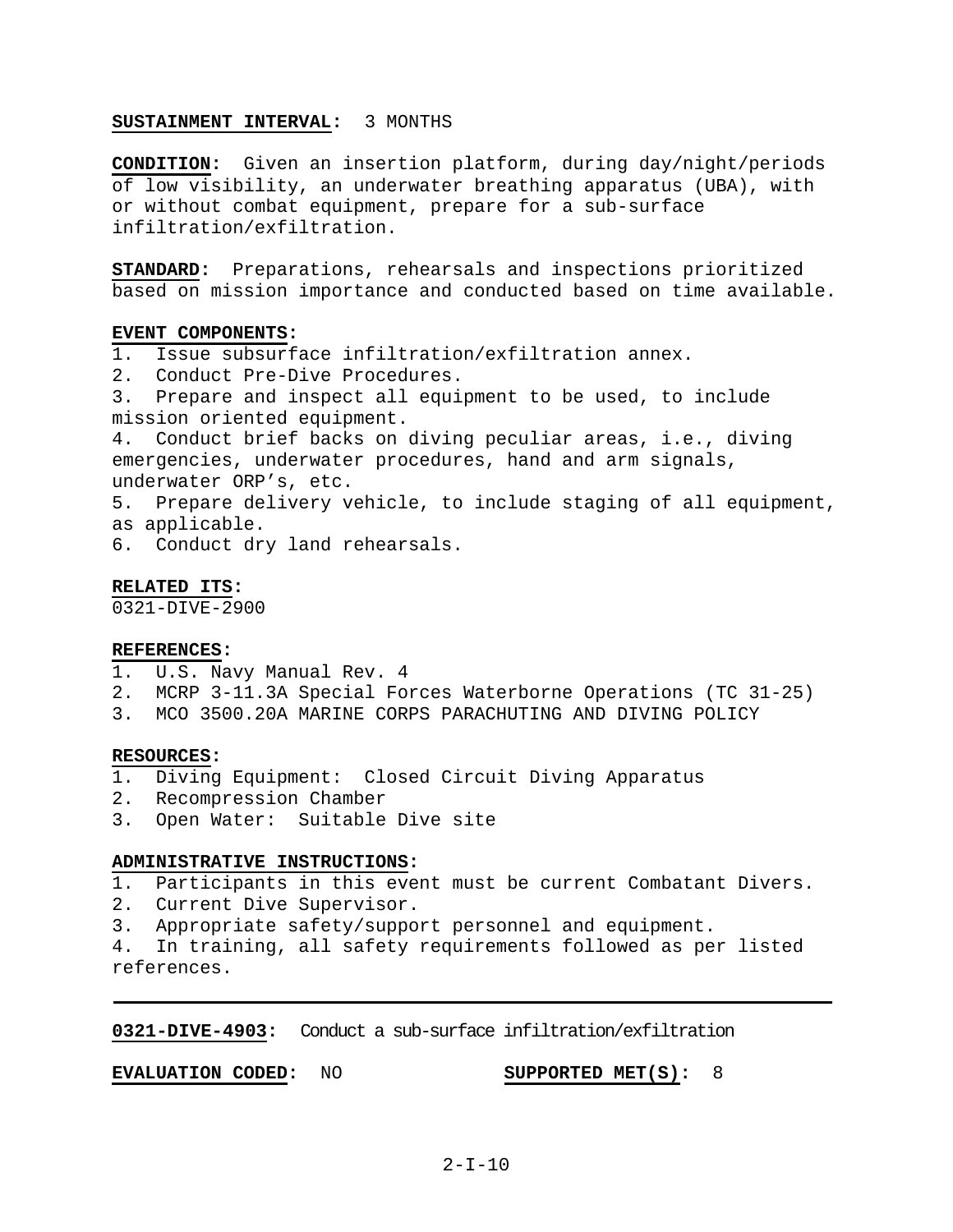## **SUSTAINMENT INTERVAL:** 3 MONTHS

**CONDITION:** Given an insertion platform, during day/night/periods of low visibility, an underwater breathing apparatus (UBA), with or without combat equipment, conduct a sub- surface infiltration/exfiltration.

**STANDARD:** Performance measurable based on adherence to unit SOPs during the conduct of listed event components.

#### **EVENT COMPONENTS:**

1. Conduct movement to insertion point. 2. Don all equipment, conduct purge procedures, enter water as a team, conduct surface checks and submerge as a team. 3. Transit subsurface to underwater ORP/staging point outside of the surf zone, adhering to the planned diving profile. 4. Deploy scout swimmers to conduct reconnaissance of Landing Site, if applicable. 5. Arrive at intended Landing Site. 6. Cache the diving equipment according to plan and prepare to conduct the mission ashore with a minimum of delay, if applicable. 7. Re-don diving equipment, purge, enter water and conduct

# exfiltration to a recovery craft, if applicable.

# **RELATED ITS:**

0321-DIVE-2900

# **REFERENCES:**

- 1. U.S. Navy Manual Rev. 4
- 2. MCRP 3-11.3A Special Forces Waterborne Operations (TC 31-25)
- 3. MCO 3500.20A MARINE CORPS PARACHUTING AND DIVING POLICY

#### **RESOURCES:**

- 1. Diving Equipment: Closed Circuit Diving Apparatus
- 2. Recompression Chamber
- 3. Open Water: Suitable Dive site

# **ADMINISTRATIVE INSTRUCTIONS:**

- 1. Participants in this event must be current Combatant Divers.
- 2. Current Dive Supervisor.
- 3. Appropriate safety/support personnel and equipment.

4. In training, all safety requirements followed as per listed references.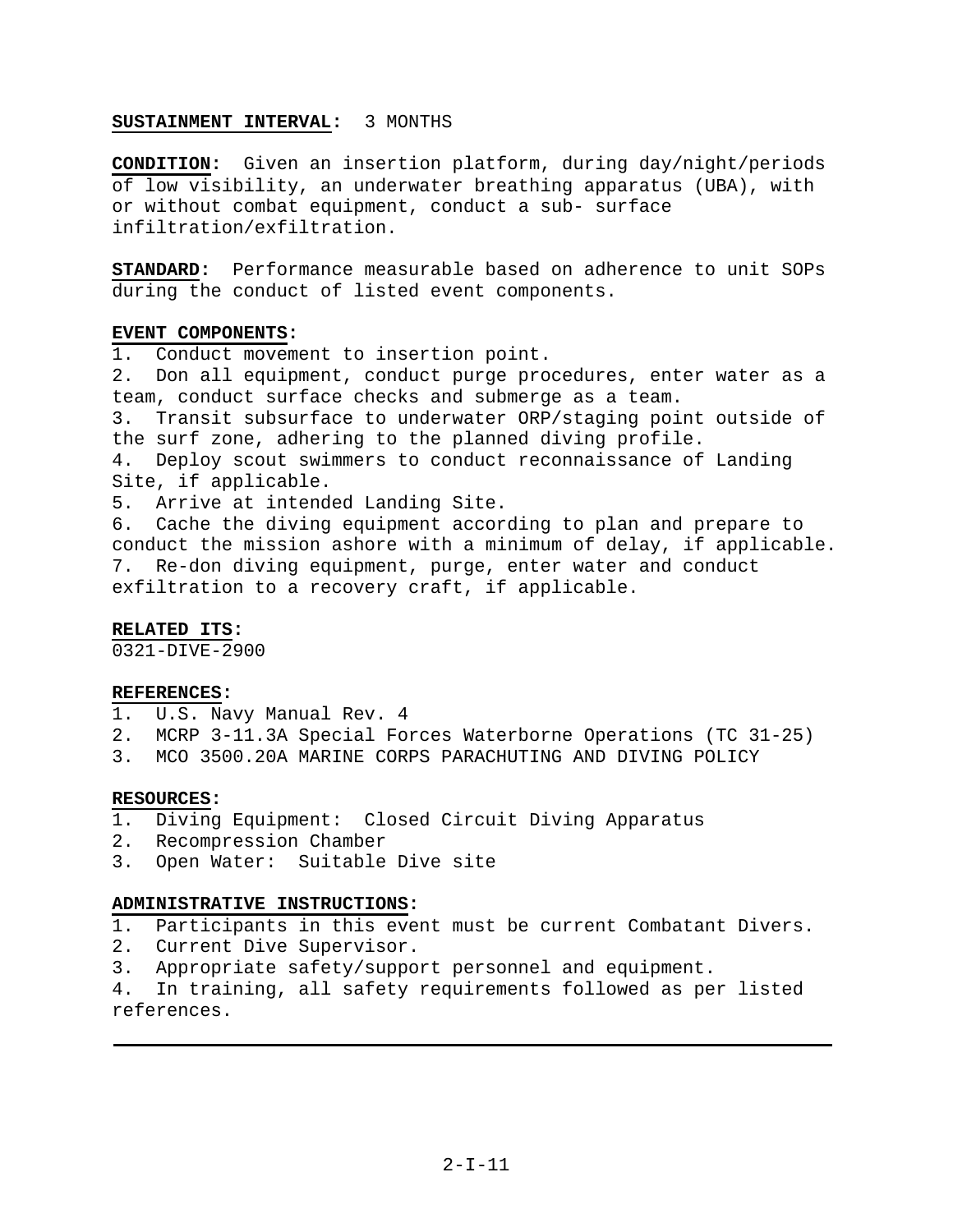**0321-DIVE-4904:** Plan for Open Circuit Diving Operations

**EVALUATION CODED:** NO **SUPPORTED MET(S):** 8

**SUSTAINMENT INTERVAL:** 3 MONTHS

**CONDITION:** Given a diving platform, during day/night/periods of low visibility, open circuit diving equipment, with or without combat equipment; plan an open circuit dive operation (bottom search, hull search, etc).

**STANDARD:** Planning takes into consideration assigned tasks, restraints and constraints imposed by received order, completed and delivered to receiving unit in accordance with the received order's timeline.

# **EVENT COMPONENTS:**

1. Request pertinent imagery, hydrographic and topographically information.

- 2. Request pertinent weather information for diving operations.
- 3. Estimate the amount of time required to conduct operation.
- 4. Calculate the amount of air required.
- 5. Coordinate/prepare for movement to the point of insertion.

6. Select all equipment, both diving and mission oriented equipment.

- 7. Task organize diving team to meet mission requirements.
- 8. Develop profile deviation procedures.
- 9. Develop contingency plans, to include medical emergencies.

#### **RELATED ITS:**

 $0321 - DIVE - 2900$ 

#### **REFERENCES:**

- 1. U.S. Navy Manual Rev. 4
- 2. MCRP 3-11.3A Special Forces Waterborne Operations (TC 31-25)
- 3. MCO 3500.20A MARINE CORPS PARACHUTING AND DIVING POLICY

#### **RESOURCES:**

- 1. Diving Equipment
- 2. Recompression Chamber
- 3. Open Water: Suitable Dive site

# **ADMINISTRATIVE INSTRUCTIONS:**

- 1. Participants in this event must be current Combatant Divers.
- 2. Current Dive Supervisor.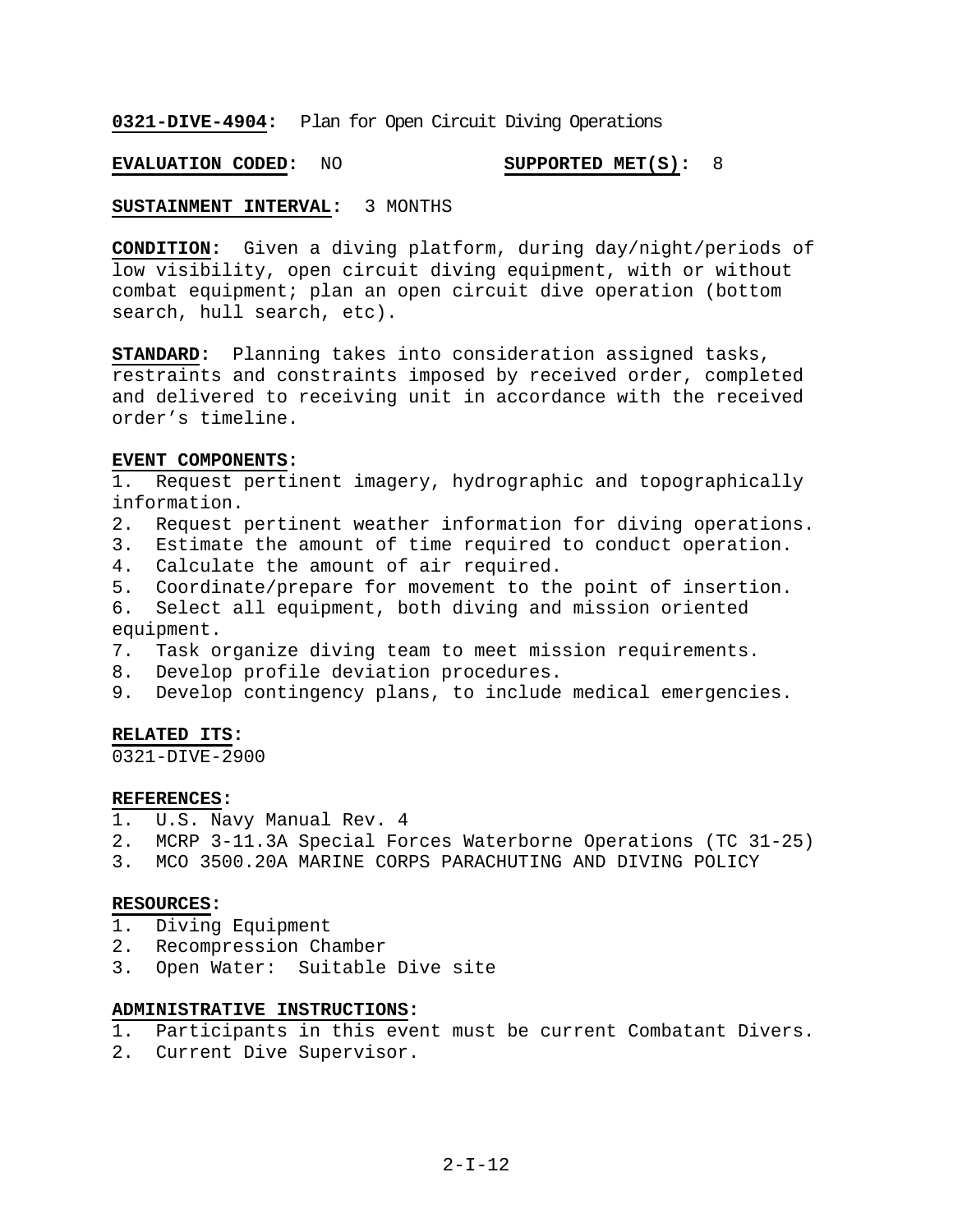3. Appropriate safety/support personnel and equipment. 4. In training, all safety requirements followed as per listed references.

**0321-DIVE-4905:** Prepare for Open Circuit Diving Operations

**EVALUATION CODED:** NO **SUPPORTED MET(S):** 8

**SUSTAINMENT INTERVAL:** 3 MONTHS

**CONDITION:** Given a diving platform, during day/night/periods of low visibility, open circuit diving equipment, with or without combat equipment, prepare for an open circuit dive operation (bottom search, hull search, etc).

**STANDARD:** Preparations, rehearsals and inspections prioritized based on mission importance and conducted based on time available.

#### **EVENT COMPONENTS:**

1. Prepare and inspect all equipment to be used, to include mission oriented equipment.

2. Conduct brief backs on diving peculiar areas, i.e., diving emergencies, underwater procedures, hand and arm signals, etc. 3. Prepare delivery vehicle, to include staging of all equipment, as applicable.

4. Conduct dry land rehearsals.

# **RELATED ITS:**

0321-DIVE-2900

#### **REFERENCES:**

- 1. MCO 3500.20A MARINE CORPS PARACHUTING AND DIVING POLICY
- 2. MCRP 3-11.3A Special Forces Waterborne Operations (TC 31-25)
- 3. U.S. Navy Manual Rev. 4

#### **RESOURCES:**

- 1. Diving Equipment: Closed Circuit Diving Apparatus
- 2. Recompression Chamber
- 3. Open Water: Suitable Dive site

# **ADMINISTRATIVE INSTRUCTIONS:**

- 1. Participants in this event must be current Combatant Divers.
- 2. Current Dive Supervisor.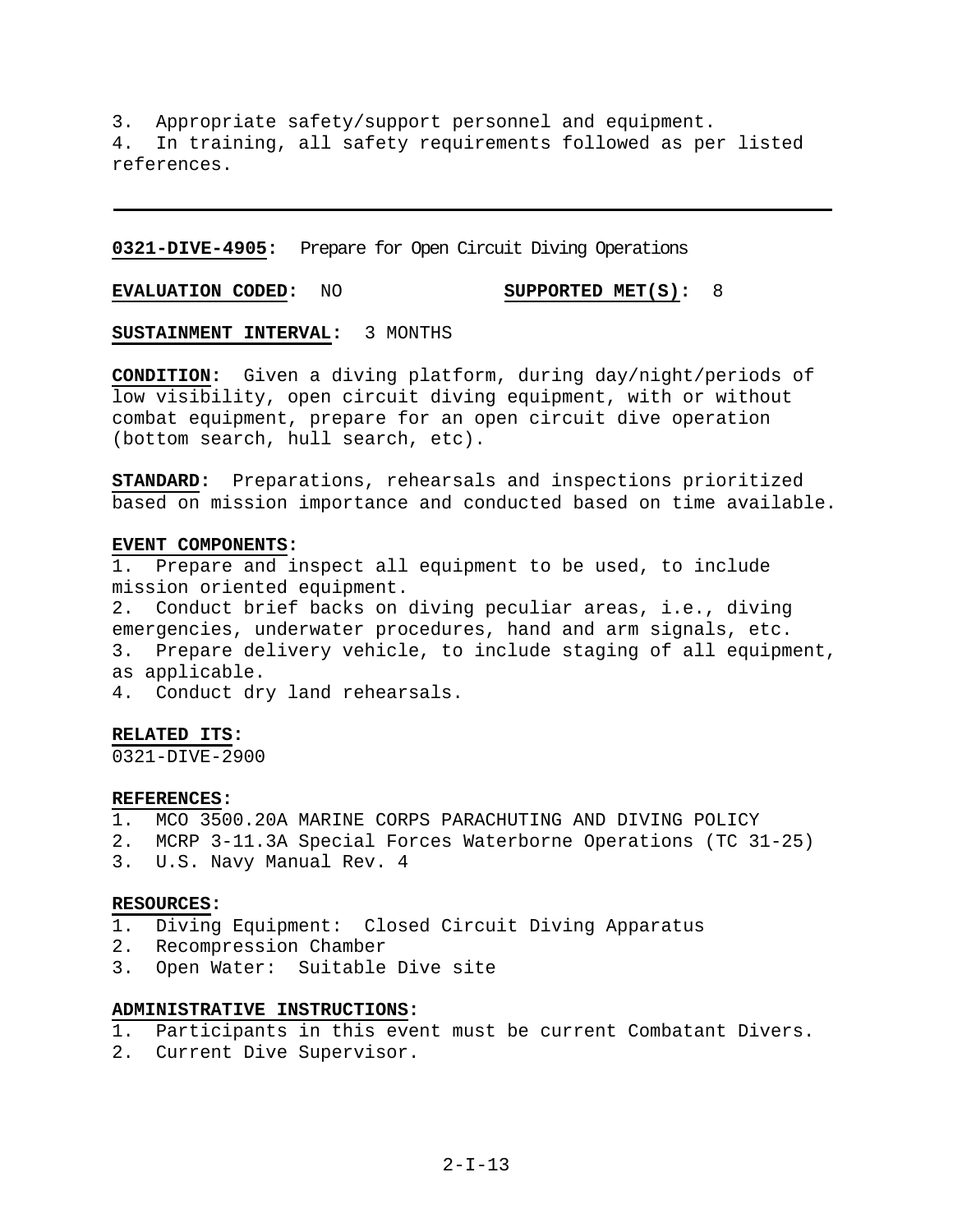3. Appropriate safety/support personnel and equipment. 4. In training, all safety requirements followed as per listed references.

**0321-DIVE-4906:** Conduct Open Circuit Diving Operations

**EVALUATION CODED:** NO **SUPPORTED MET(S):** 8

**SUSTAINMENT INTERVAL:** 3 MONTHS

**CONDITION:** Given a diving platform, during day/night/periods of low visibility, open circuit diving equipment, with or without combat equipment; conduct an open circuit dive operation (bottom search, hull search, etc).

**STANDARD:** Performance measurable based on adherence to unit SOPs during the conduct of listed component events.

#### **EVENT COMPONENTS:**

1. Conduct movement to insertion point.

2. Don all equipment, conduct water entry, conduct surface checks and begin dive mission.

3. Conduct assigned diving mission, adhering to planned diving profile.

#### **RELATED ITS:**

0321-DIVE-2900

#### **REFERENCES:**

- 1. U.S. Navy Manual Rev. 4
- 2. MCRP 3-11.3A Special Forces Waterborne Operations (TC 31-25)
- 3. MCO 3500.20A MARINE CORPS PARACHUTING AND DIVING POLICY

#### **RESOURCES:**

- 1. Diving Equipment
- 2. Recompression Chamber
- 3. Open Water: Suitable Dive site

#### **ADMINISTRATIVE INSTRUCTIONS:**

1. Participants in this event must be current Combatant Divers.

- 2. Current Dive Supervisor.
- 3. Appropriate safety/support personnel and equipment.

4. In training, all safety requirements followed as per listed references.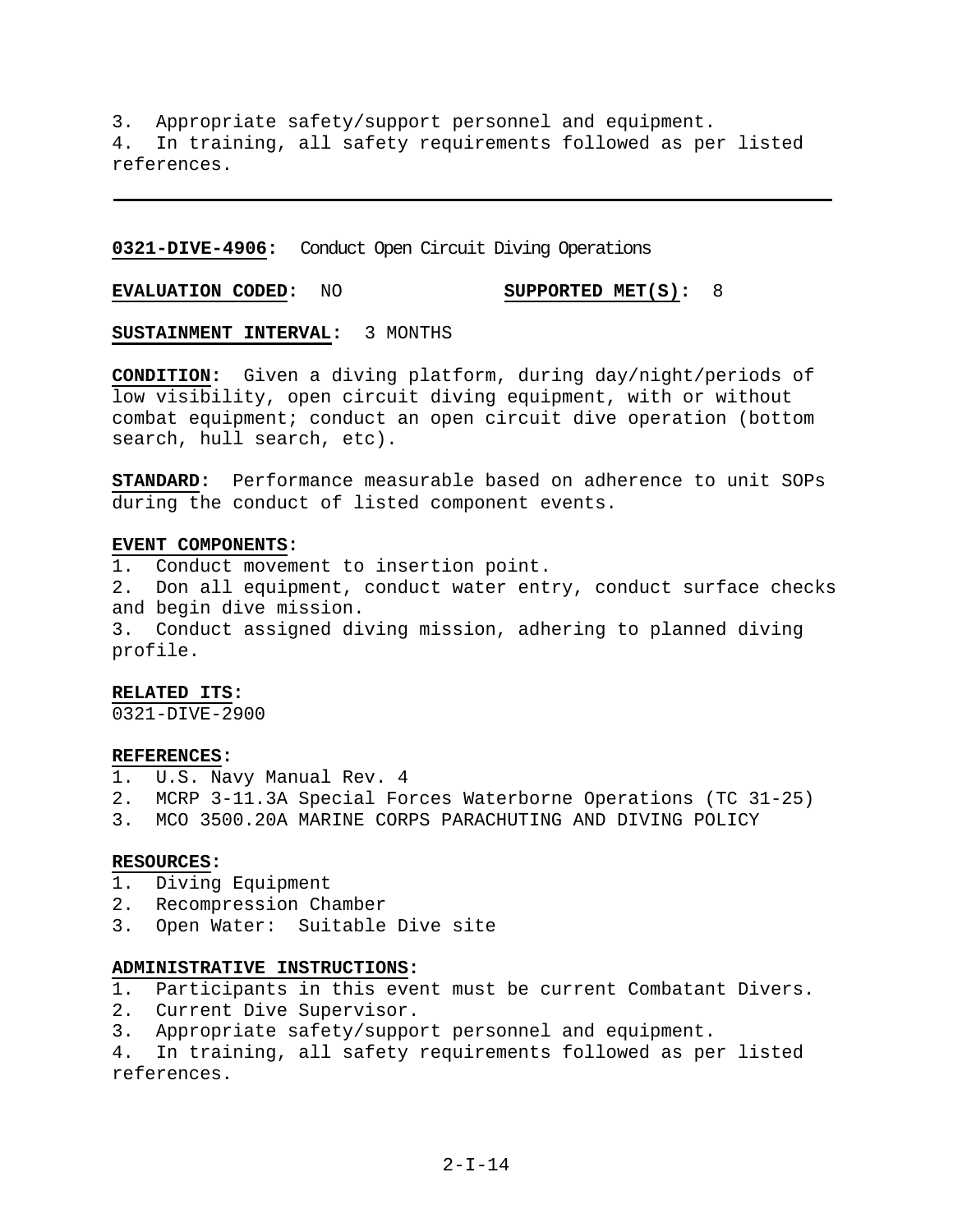**0321-DIVE-4907:** Plan Submarine Operations

**EVALUATION CODED:** NO **SUPPORTED MET(S):** 8

#### **SUSTAINMENT INTERVAL:** 3 MONTHS

**CONDITION:** Given a submarine, during day/night/periods of low visibility, with or without combat equipment, with or without a CRRC, plan for submarine operations.

**STANDARD:** Planning takes into consideration assigned tasks, restraints and constraints imposed by received order, completed and delivered to receiving unit in accordance with the received order's timeline.

# **EVENT COMPONENTS:**

- 1. Schedule and conduct pre-sail conference with submarine.
- 2. Coordinate for and develop rendezvous plan.

3. Determine method of deployment, i.e., trunk, shelter, or wet/dry deck.

- 4. Select appropriate equipment and personnel.
- 5. Request pertinent weather information.
- 6. Request topographical information.

# **RELATED ITS:**

0321-DIVE-2900

# **REFERENCES:**

1. U.S. Navy Manual Rev. 4

2. NWP 79-0-4, Submarine Special Operations Manual,

Unconventional Warfare (Confidential)

3. MCRP 3-11.3A Special Forces Waterborne Operations (TC 31-25)

## **RESOURCES:**

1. Naval Submarine: Include appropriate rigging and support equipment (trunk ops, lines, CRRC, safety platforms etc).

- 2. Diving Equipment: As required.
- 3. Recompression Chamber

#### **ADMINISTRATIVE INSTRUCTIONS:**

- 1. Current Diving Supervisor (as required).
- 2. Appropriate safety/support personnel and equipment.
- 3. Trunk Operator as required.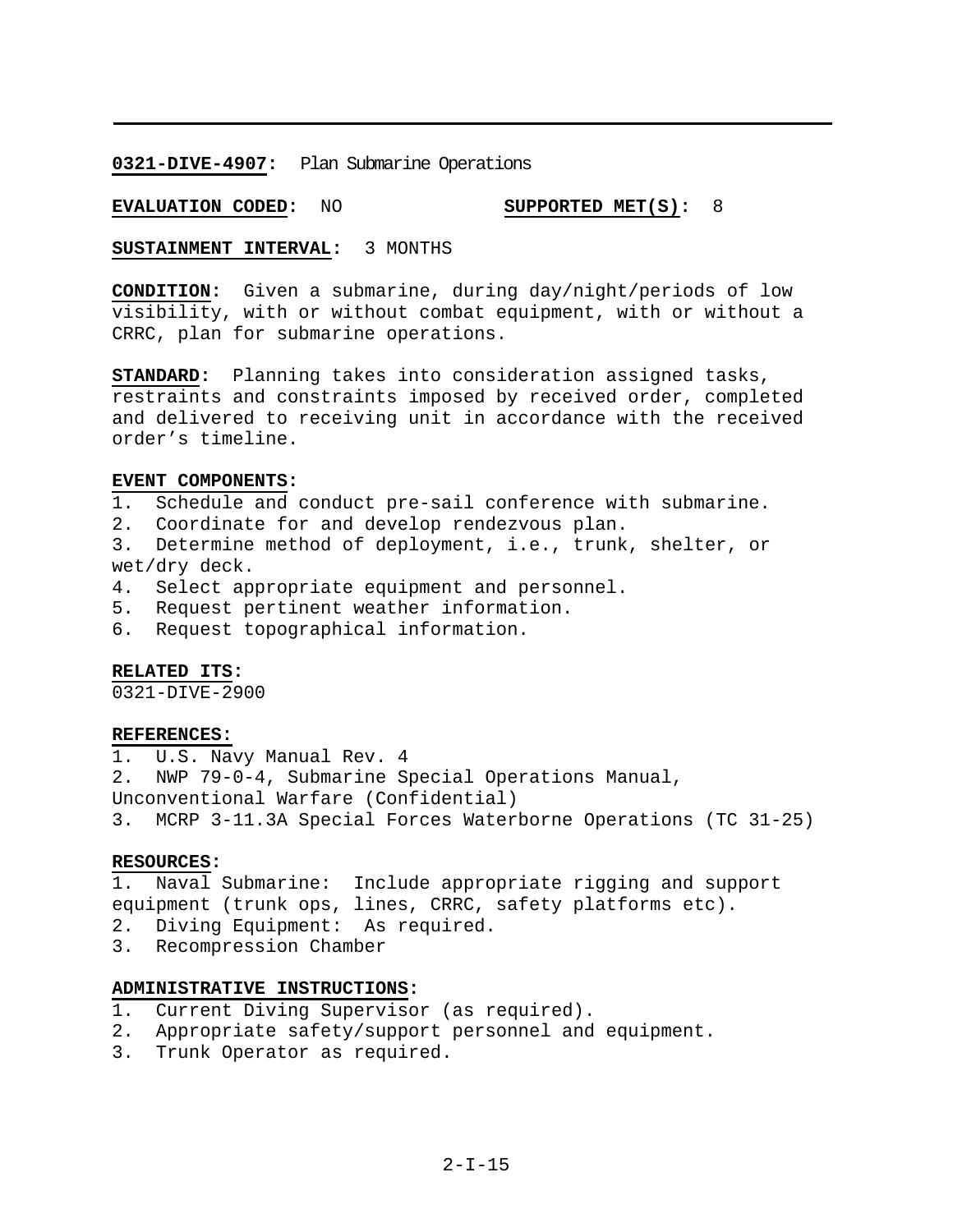4. NSW personnel as required. 5. In training, all safety requirements followed as per listed references.

**0321-DIVE-4908:** Prepare for Submarine Deployment Operations

**EVALUATION CODED:** NO **SUPPORTED MET(S):** 8

**SUSTAINMENT INTERVAL:** 3 MONTHS

**CONDITION:** Given a submarine, during day/night/periods of low visibility, with or without combat equipment, with or without a CRRC, prepare for submarine operations.

**STANDARD:** Preparations, rehearsals and inspections prioritized based on mission importance and conducted based on time available.

#### **EVENT COMPONENTS:**

1. Embarkation aboard platform with personnel and equipment. 2. Prepare and issue operations brief and infiltration/exfiltration brief. 3. Prepare and issue crew brief. 4. Inspect pertinent submarine facilities, i.e., trunk, shelter, etc. 5. Conduct pier side training and/or dry land rehearsals, as time permits. 6. Prepare and stage equipment to be used. 7. Review contingency and emergency procedures with personnel and crew.

# **RELATED ITS:**

0321-DIVE-2900

#### **REFERENCES:**

1. U.S. Navy Manual Rev. 4 2. NWP 79-0-4, Submarine Special Operations Manual, Unconventional Warfare (Confidential) 3. MCRP 3-11.3A Special Forces Waterborne Operations (TC 31-25)

# **RESOURCES:**

1. Naval Submarine: Include appropriate rigging and support equipment (trunk ops, lines, CRRC, safety platforms etc).

- 2. Diving Equipment: As required.
- 3. Recompression Chamber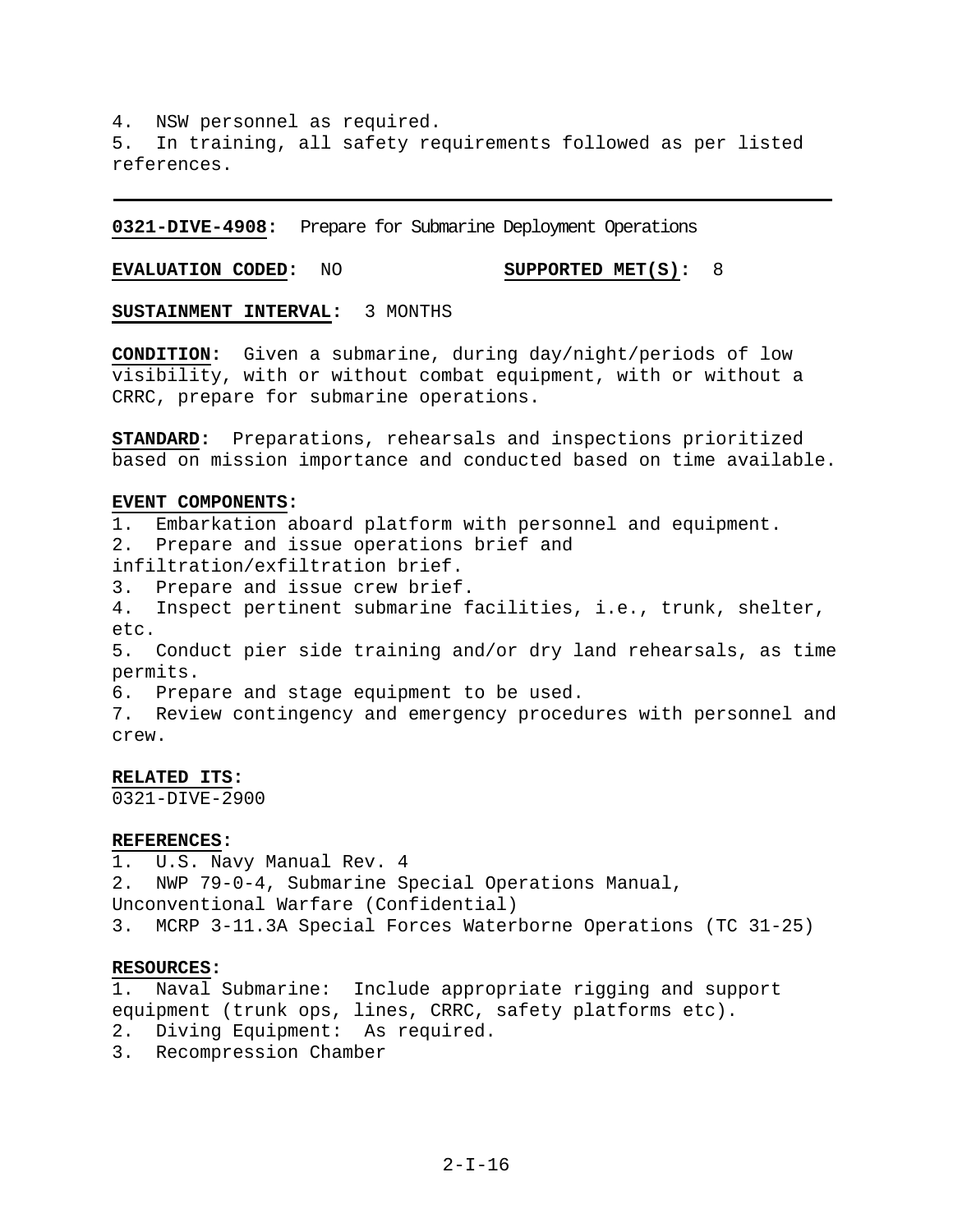# **ADMINISTRATIVE INSTRUCTIONS:**

- 1. Current Diving Supervisor (as required).
- 2. Appropriate safety/support personnel and equipment.
- 3. Trunk Operator as required.
- 4. NSW personnel as required.

5. In training, all safety requirements followed as per listed references.

**0321-DIVE-4909:** Conduct Submarine Deployment Operations

**EVALUATION CODED:** NO **SUPPORTED MET(S):** 8

**SUSTAINMENT INTERVAL:** 3 MONTHS

**CONDITION:** Given a submarine, during day/night/periods of low visibility, with or without combat equipment, with or without a CRRC, conduct submarine operations.

**STANDARD:** Performance measurable based on adherence to unit SOPs during the conduct of listed component events.

### **EVENT COMPONENTS:**

- 1. Conduct final inspections of all equipment and personnel.
- 2. Deploy appropriate support personnel and crew.
- 3. Conduct deployment of operational personnel and equipment,

i.e., trunk, shelter or dry deck/wet deck launch.

4. Maintain critical communications throughout operations.

5. If applicable, arrive and stage at pre-arranged recovery site. 6. If applicable, conduct submarine recovery of personnel and equipment.

# **CHAINED COLLECTIVE EVENTS:**

0321-DIVE-4903

**RELATED ITS:**

0321-DIVE-2900

#### **REFERENCES:**

1. U.S. Navy Manual Rev. 4

- 2. NWP 79-0-4, Submarine Special Operations Manual,
- Unconventional Warfare (Confidential)

3. MCRP 3-11.3A Special Forces Waterborne Operations (TC 31-25)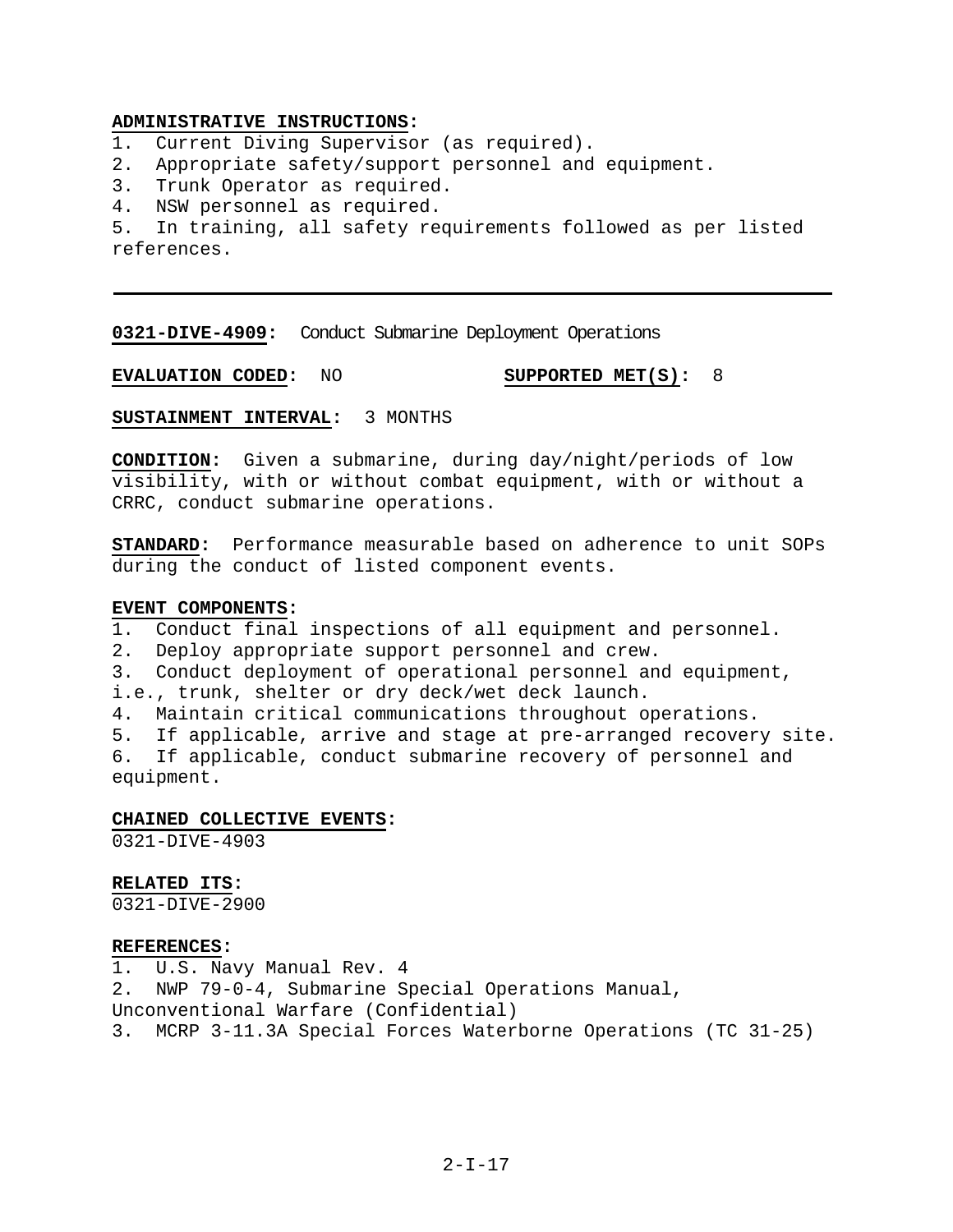# **RESOURCES:**

1. Naval Submarine: Include appropriate rigging and support equipment (trunk ops, lines, CRRC, safety platforms etc). 2. Diving Equipment: As required.

3. Recompression Chamber

# **ADMINISTRATIVE INSTRUCTIONS:**

1. Current Diving Supervisor (as required).

- 2. Appropriate safety/support personnel and equipment.
- 3. Trunk Operator as required.
- 4. NSW personnel as required.

5. In training, all safety requirements followed as per listed references.

**0321-HELO-4901:** Plan for heliborne operations

**EVALUATION CODED:** NO **SUPPORTED MET(S):** 8

**SUSTAINMENT INTERVAL:** 6 MONTHS

**CONDITION:** Given a rotary wing assault support aircraft, periods of day/night or low visibility, with or without combat equipment, plan for heliborne operations.

**STANDARD:** Planning takes into consideration assigned tasks, restraints and constraints imposed by received order, completed and delivered to receiving unit in accordance with the received order's timeline.

# **EVENT COMPONENTS:**

1. Determine tactical situation, size of Landing Zone, and time of landing and delivery assets available.

2. Request imagery and topographical information of intended landing zone.

3. Request specific weather information pertinent to heliborne operations.

4. Prepare timeline/sequence of events.

5. Plan for appropriate support requirements pertinent to heliborne operations.

- 6. Develop infiltration/exfiltration annex.
- 7. Schedule briefing for delivery platform personnel.
- 8. Plan for actions of the drop zone and cache procedures.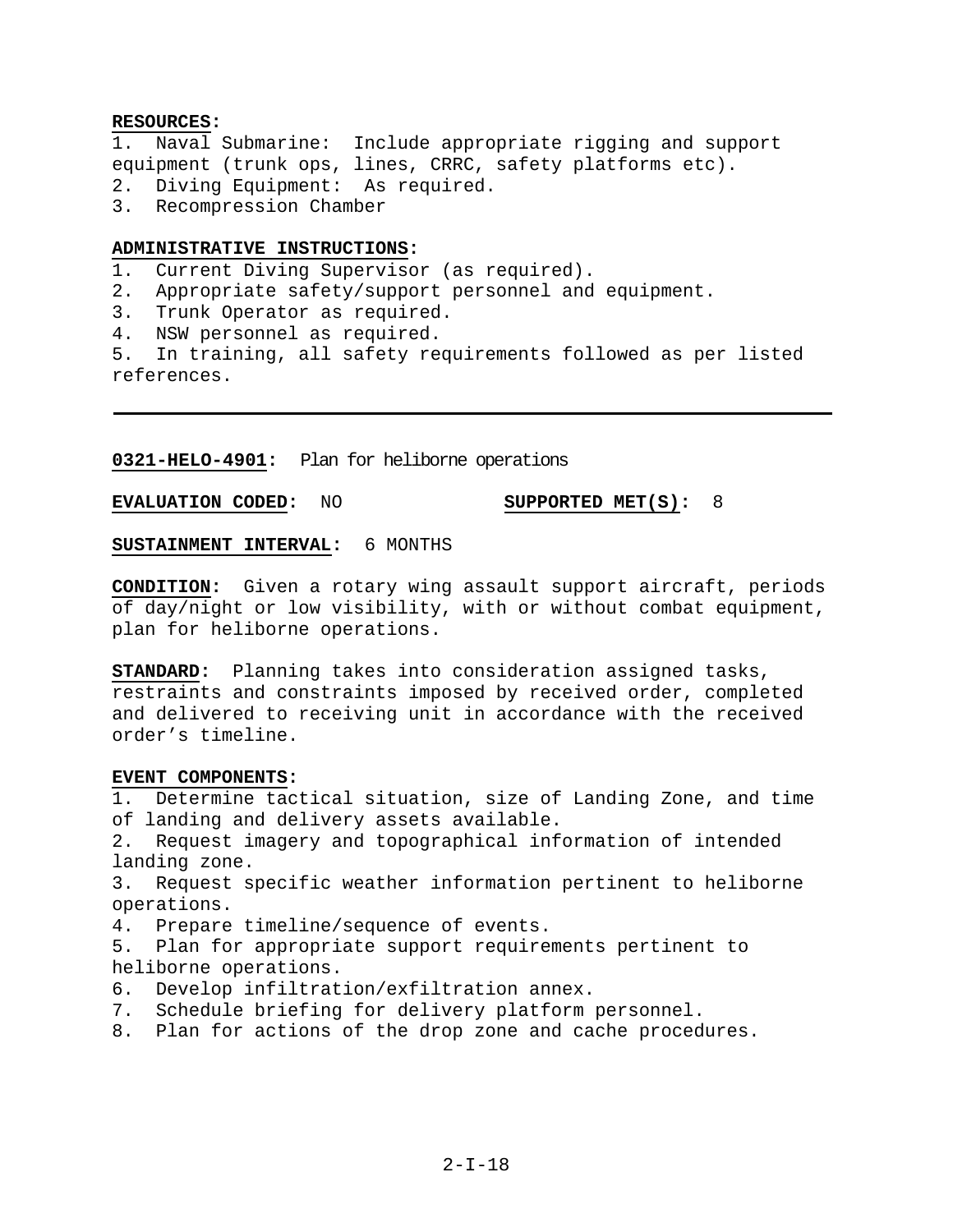#### **REFERENCES:**

- MCRP 3-11.4 Tactical Fundamentals of Helicopterborne Operations
- 2. MCRP 3-11.4A Helicopter Insertion/Extraction
- 3. MCWP 2-15.3 Ground Reconnaissance Operations

#### **RESOURCES:**

- 1. Helicopter support
- 2. Helicopter landing zone

# **ADMINISTRATIVE INSTRUCTIONS:**

- 1. Requires Insertion/Extraction Officer / RSO
- 2. May require IPHABDS training

**0321-HELO-4902:** Prepare for heliborne operations

**EVALUATION CODED:** NO **SUPPORTED MET(S):** 8

# **SUSTAINMENT INTERVAL:** 6 MONTHS

**CONDITION:** Given a rotary wing aircraft, during day/night/periods of low visibility, with or without combat equipment, the reconnaissance element will prepare for heliborne operations.

**STANDARD:** Preparations, rehearsals and inspections prioritized based on mission importance and conducted based on time available.

#### **EVENT COMPONENTS:**

- 1. Issue infiltration/exfiltration annex and pilots briefs.
- 2. Prepare and inspect all combat equipment, to include weapons and LBV's.

3. Conduct rehearsals on actions on the landing zone, security, and movement off of the landing zone.

4. Stage/Load all equipment to be used.

# **RELATED ITS:**

0321-COMM-1207

#### **REFERENCES:**

1. MCRP 3-11.4 Tactical Fundamentals of Helicopterborne Operations

- 2. MCRP 3-11.4A Helicopter Insertion/Extraction
- 3. MCWP 2-15.3 Ground Reconnaissance Operations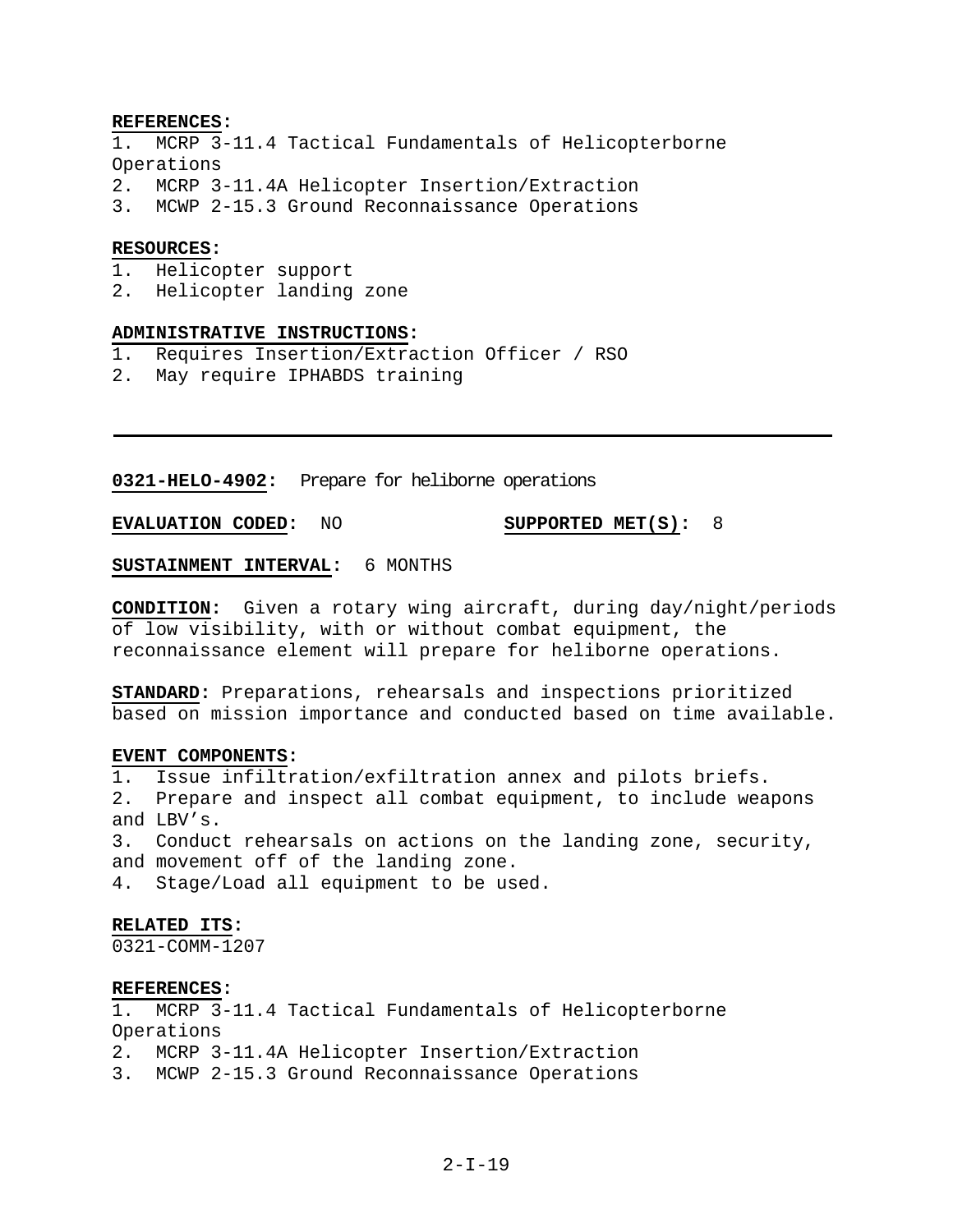#### **RESOURCES:**

- 1. Helicopter landing zone
- 2. Helicopter support

# **ADMINISTRATIVE INSTRUCTIONS:**

- 1. Requires Insertion/Extraction officer / RSO.
- 2. May require IPHABDS training.

#### **0321-HELO-4903:** Conduct heliborne operations

**EVALUATION CODED:** YES **SUPPORTED MET(S):** 8

**SUSTAINMENT INTERVAL:** 6 MONTHS

**DESCRIPTION:** The reconnaissance element commander has determined that rotary wing aircraft will insert a reconnaissance element.

**CONDITION:** Given a rotary wing aircraft, during day/night/periods of low visibility, with or without combat equipment, the reconnaissance element will conduct heliborne operations.

**STANDARD:** Performance measurable based on adherence to unit SOPs during the conduct of listed component events.

# **EVENT COMPONENTS:**

1. Don equipment and conduct inspections.

2. Remain oriented to location and time during transit.

3. Conduct actions in the aircraft.

4. Exit aircraft on command.

5. Conduct tactical actions on the landing zone, maintaining security.

6. Conduct movement to consolidation point and effect link-up with team members.

#### **RELATED ITS:**

0321-COMM-1202 0321-HELO-1902 0321-HELO-2905

# **REFERENCES:**

1. MCRP 3-11.4 Tactical Fundamentals of Helicopterborne Operations

2. MCRP 3-11.4A Helicopter Insertion/Extraction

3. MCWP 2-15.3 Ground Reconnaissance Operations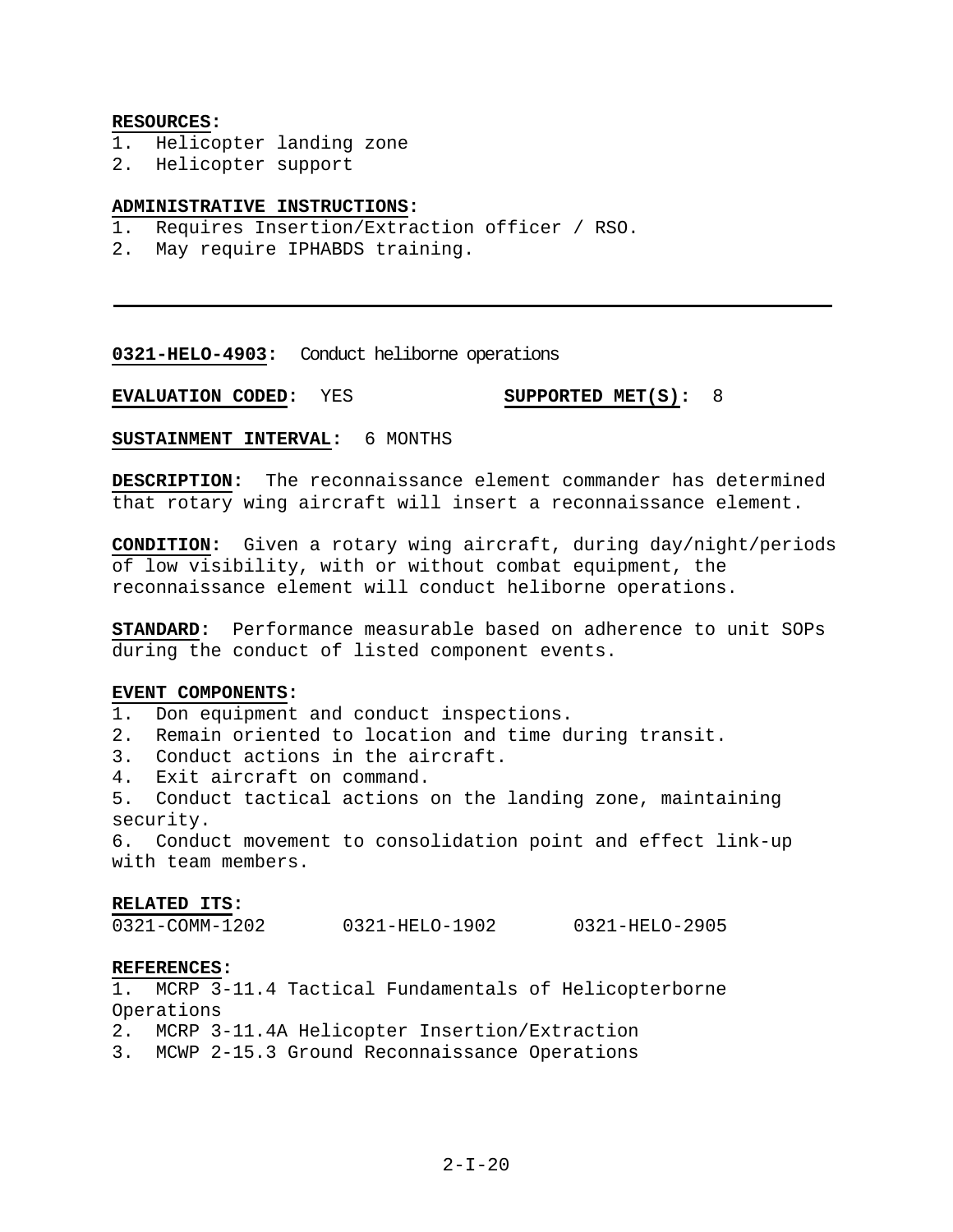#### **RESOURCES:**

- 1. Helicopter landing zone
- 2. Helicopter support

# **ADMINISTRATIVE INSTRUCTIONS:**

- 1. Requires Insertion/Extraction officer / RSO.
- 2. May require IPHABDS training.

**0321-HELO-4904:** Plan for HRST Operations

**EVALUATION CODED:** NO **SUPPORTED MET(S):** 8

**SUSTAINMENT INTERVAL:** 6 MONTHS

**CONDITION:** Given a rotary wing aircraft and/or specific terrain and/or a static tower, in day/night/periods of low visibility, with or without combat equipment, and specific HRST equipment, the reconnaissance element will plan for HRST operations.

**STANDARD:** Planning takes into consideration assigned tasks, restraints and constraints imposed by received order, completed and delivered to receiving unit in accordance with the received order's timeline.

# **EVENT COMPONENTS:**

1. Determine tactical situation, size of Landing Zone or rappel point, and time of landing and delivery assets available. 2. Request imagery and topographical information of intended landing zone.

3. Request specific weather information pertinent to HRST operations.

4. Prepare timeline/sequence of events.

5. Plan for appropriate support requirements pertinent to HRST operations.

- 6. Develop infiltration/exfiltration annex.
- 7. Schedule briefing for delivery platform personnel.
- 8. Plan for actions in the landing zone.

# **RELATED ITS:**

0321-HELO-1901

#### **REFERENCES:**

1. MCRP 3-11.4 Tactical Fundamentals of Helicopterborne Operations

2. MCRP 3-11.4A Helicopter Insertion/Extraction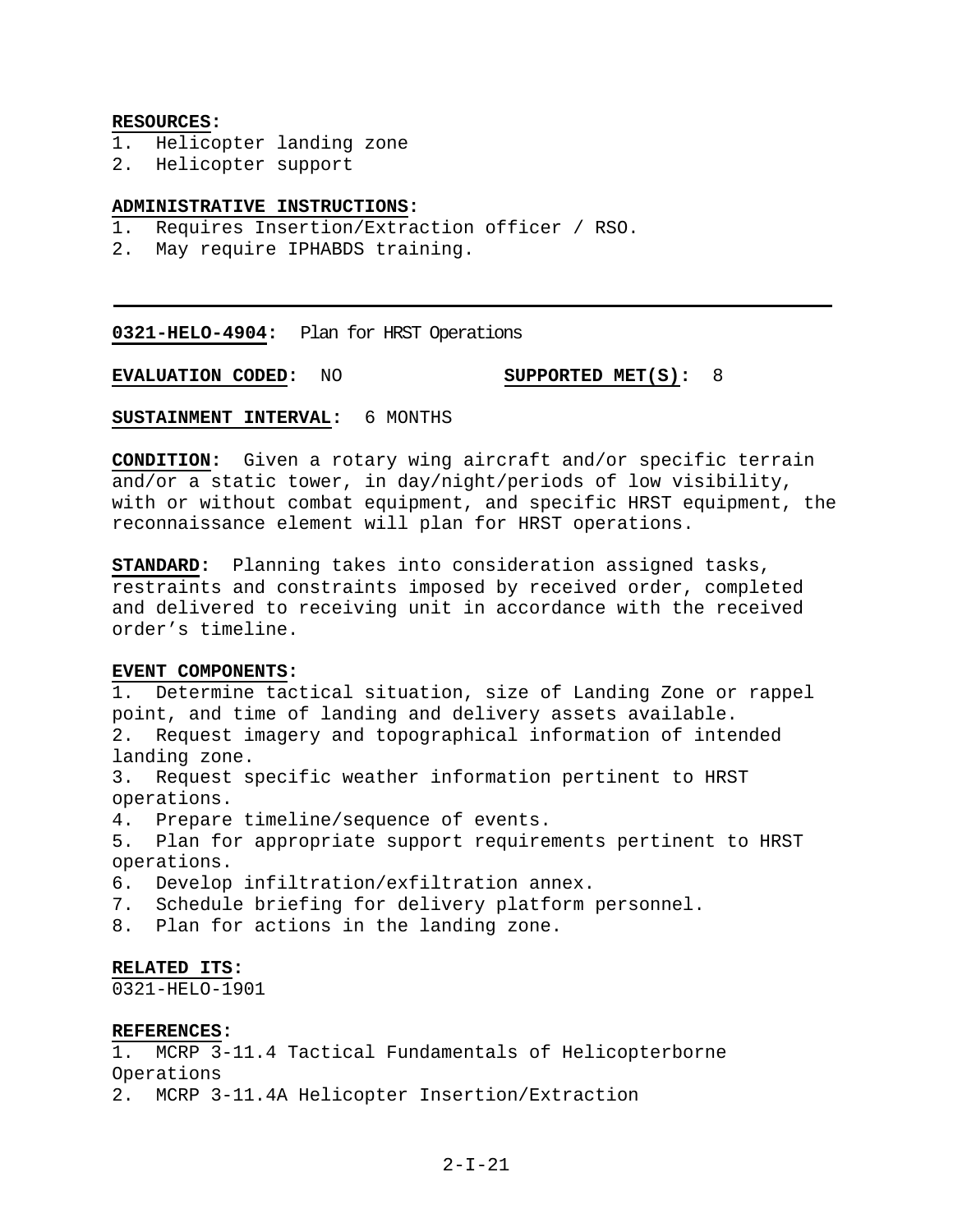3. MCO 3500.42 Marine Corps Helicopter Rope Suspension Training Policy (HRST)

#### **RESOURCES:**

- 1. Helicopter landing zone
- 2. Helicopter support
- 3. HRST Equipment (Includes suitable static point)

# **ADMINISTRATIVE INSTRUCTIONS:**

1. Requires current HRST Master

2. Requires current Safety Insert Officer (SIO) / RSO

3. In training, all safety requirements as listed in reference above apply.

**0321-HELO-4905:** Prepare for HRST Operations

**EVALUATION CODED:** NO **SUPPORTED MET(S):** 8

**SUSTAINMENT INTERVAL:** 6 MONTHS

**CONDITION:** Given a rotary wing aircraft and/or specific terrain and/or a static tower, in day/night/periods of low visibility, with or without combat equipment, and specific HRST equipment, the reconnaissance element will prepare for HRST operations.

**STANDARD:** Preparations, rehearsals, and inspections prioritized based on mission importance and conducted based on time available.

#### **EVENT COMPONENTS:**

1. HRST Masters conduct HRST briefs, HRST training and pilots briefs.

2. Issue infiltration/exfiltration annex.

3. Prepare and inspect all HRST and combat equipment, to include weapons and LBV's.

4. Rig HRST equipment at appropriate stations.

5. Conduct rehearsals on actions on the landing zone, security and movement.

6. Stage/Load all equipment to be used.

#### **RELATED ITS:**

0321-HELO-1901

# **REFERENCES:**

1. MCRP 3-11.4 Tactical Fundamentals of Helicopterborne Operations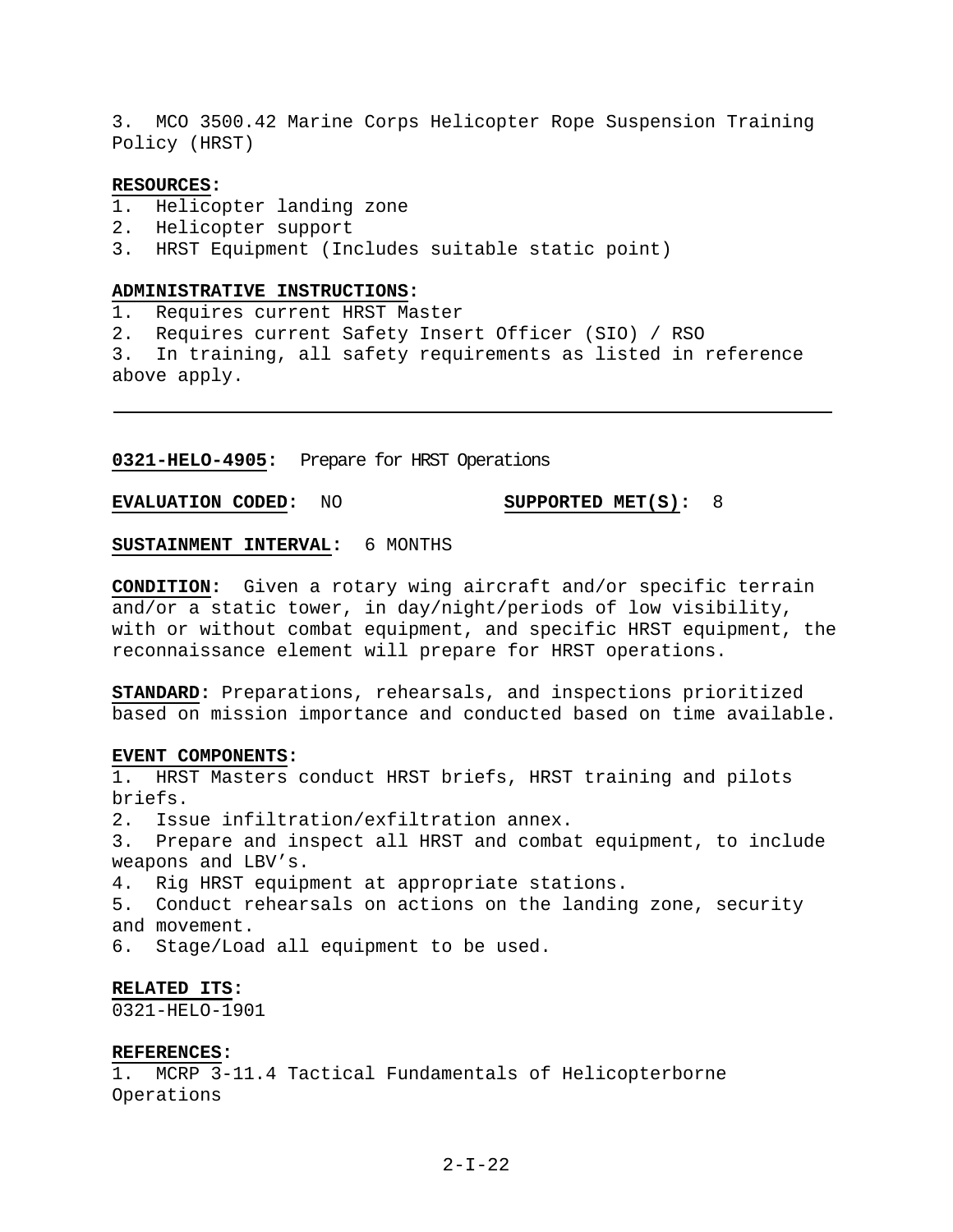2. MCRP 3-11.4A Helicopter Insertion/Extraction 3. MCO 3500.42 Marine Corps Helicopter Rope Suspension Training Policy (HRST)

## **RESOURCES:**

- 1. Helicopter landing zone
- 2. Helicopter support
- 3. HRST Equipment (Includes suitable static point)

# **ADMINISTRATIVE INSTRUCTIONS:**

- 1. Requires current HRST Master
- 2. Requires current Safety Insert Officer (SIO) / RSO

3. In training, all safety requirements as listed in reference above apply

**0321-HELO-4906:** Conduct HRST Operations

**EVALUATION CODED:** NO **SUPPORTED MET(S):** 8

# **SUSTAINMENT INTERVAL:** 6 MONTHS

**CONDITION:** Given a rotary wing aircraft and/or specific terrain and/or a static tower, in day/night/periods of low visibility, with or without combat equipment, and specific HRST equipment, the reconnaissance element will conduct for HRST operations.

**STANDARD:** Performance measurable based on adherence to unit SOPs during the conduct of the listed component events.

#### **EVENT COMPONENTS:**

1. If applicable, rig appropriate rappel points (cliff face, building, etc).

2. Don equipment and conduct inspections, includes in flight rigging.

3. Remain oriented to location and time during transit.

4. Conduct actions in the aircraft.

5. Exit aircraft on command at appropriate station.

6. Conduct tactical actions on the landing zone, maintaining security.

7. Conduct movement to consolidation point and effect link-up with team members.

8. As applicable, prepare equipment for SPIE operations for extraction.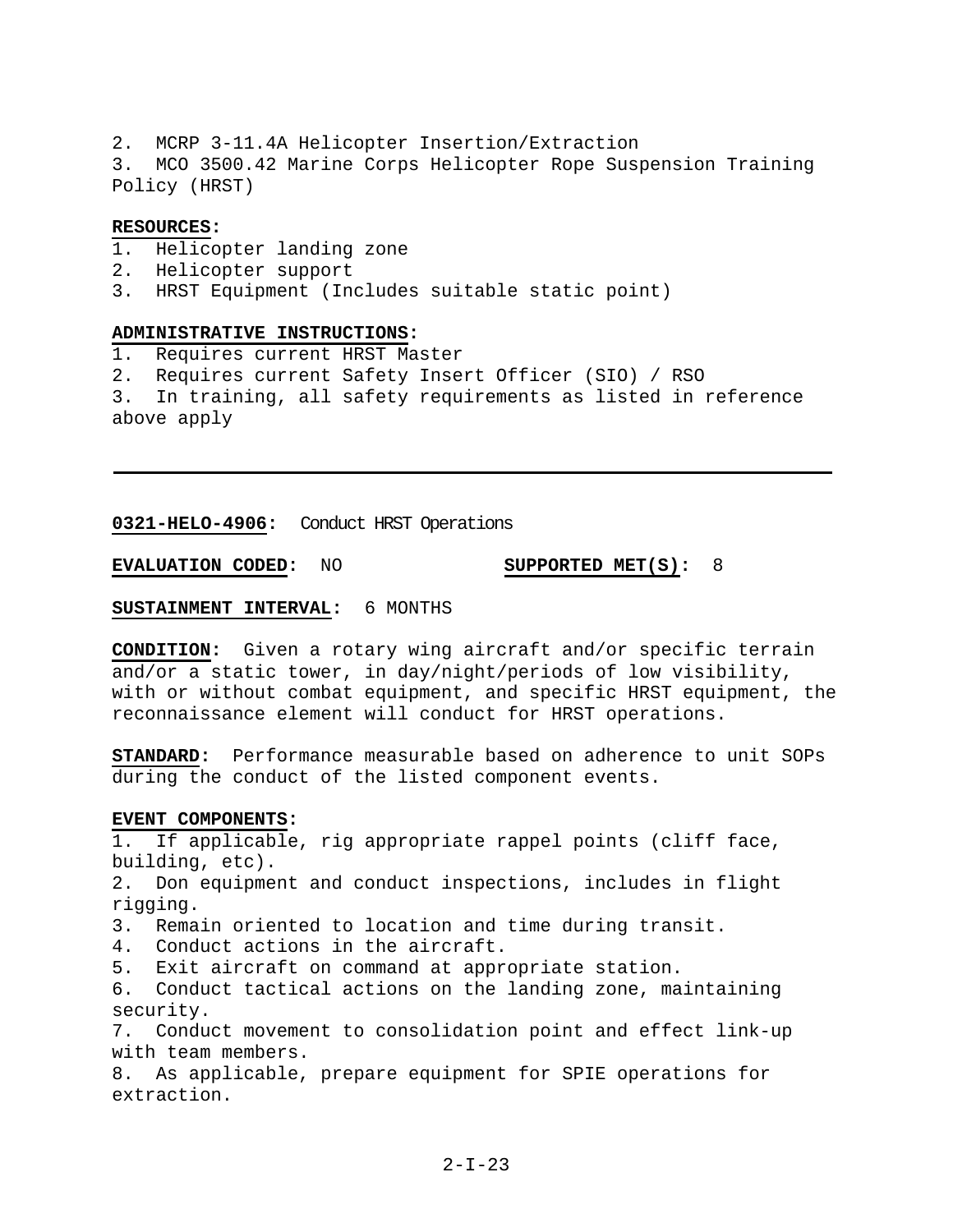## **CHAINED COLLECTIVE EVENTS:**

0321-HELO-4903

#### **RELATED ITS:**

| 0321-HELO-1901 | 0321-HELO-1902 | 0321-HELO-1903 |
|----------------|----------------|----------------|
| 0321-HELO-1904 | 0321-HELO-1905 | 0321-HELO-2901 |
| 0321-HELO-2902 | 0321-HELO-2903 | 0321-HEL0-2905 |

#### **REFERENCES:**

1. MCRP 3-11.4 Tactical Fundamentals of Helicopterborne Operations 2. MCRP 3-11.4A Helicopter Insertion/Extraction 3. MCO 3500.42 Marine Corps Helicopter Rope Suspension Training Policy (HRST)

# **ADMINISTRATIVE INSTRUCTIONS:**

1. Requires HRST Master

2. Requires Safety Insert Officer (SIO) / RSO

3. In training, all safety requirements as listed in reference above apply

**0321-HELO-4907:** Plan for Helocast/Soft Duck Operations

**EVALUATION CODED:** NO **SUPPORTED MET(S):** 8

**SUSTAINMENT INTERVAL:** 6 MONTHS

**CONDITION:** Given a rotary wing aircraft, during day/night/periods of low visibility, with or without combat equipment, with or without a CRRC, the reconnaissance element will plan for helocast/soft duck operation.

**STANDARD:** Planning takes into consideration assigned tasks, restraints and constraints imposed by received order, completed and delivered to receiving unit in accordance with the received order's timeline.

#### **EVENT COMPONENTS:**

1. Review tactical situation, location, and time of drop and delivery assets available.

2. Task organize boat teams.

3. Request specific weather information pertinent to helocast/soft duck operations.

4. Plan for appropriate support requirements pertinent to soft duck/helocast operations.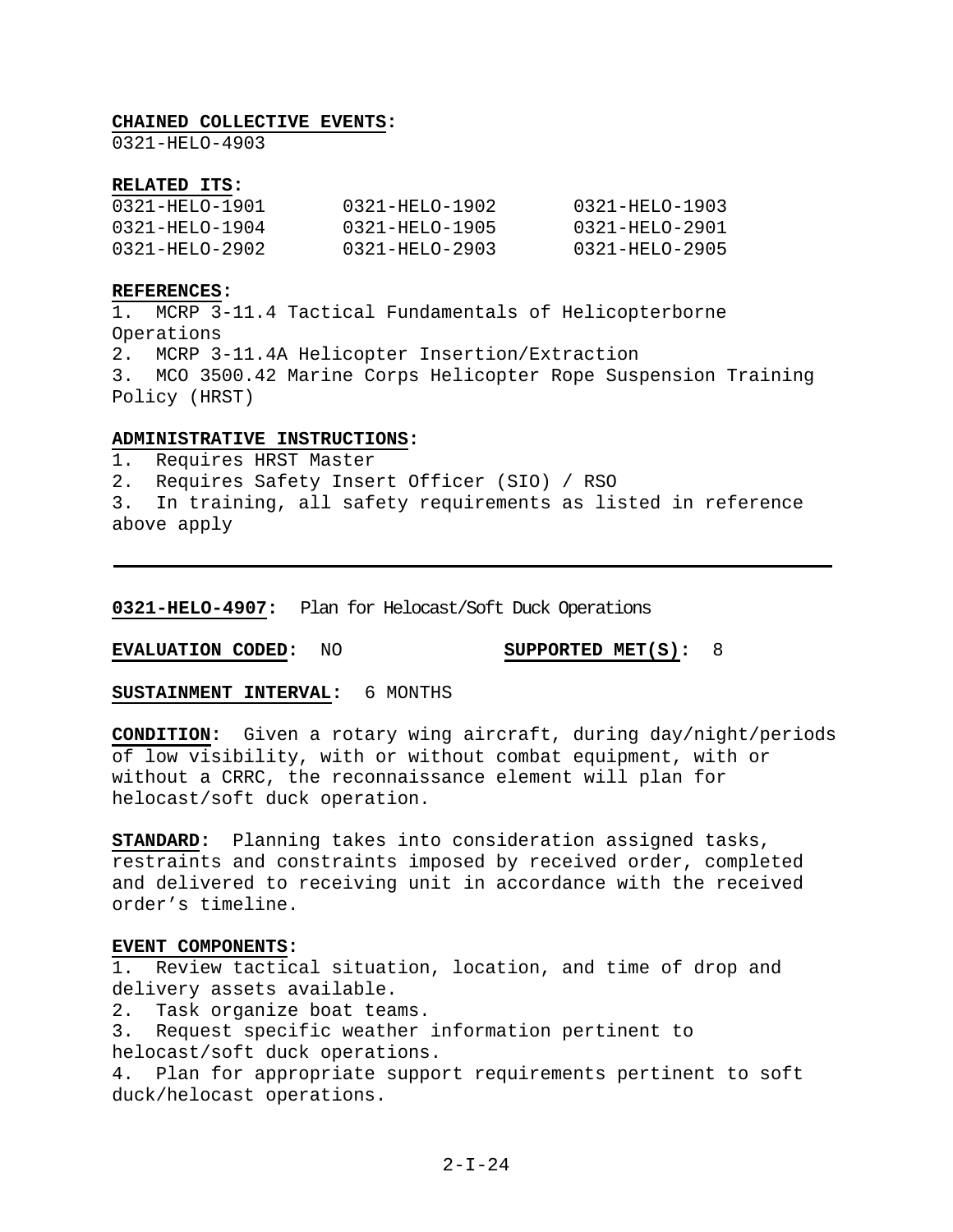5. Schedule briefing for Assault Support aircraft personnel and all team members.

6. Plan for actions in the drop zone.

# **REFERENCES:**

1. MCRP 3-11.3A Special Forces Waterborne Operations (TC 31-25) 2. MCRP 3-11.4 Tactical Fundamentals of Helicopterborne Operations 3. MCRP 3-11.4A Helicopter Insertion/Extraction

# **RESOURCES:**

- 1. Assault Support Aircraft
- 2. Drop Zone: Water
- 3. Casting Equipment: Pelican Hook, Individual flotation, boat kit etc.
- 4. CRRCs: Include motor and fuel bladder.

# **ADMINISTRATIVE INSTRUCTIONS:**

- 1. Requires Insertion/Extraction Officer.
- 2. Requires current Helocast Master.
- 3. Personnel casting must be CWS-1 or higher.

**0321-HELO-4908:** Prepare for Helocast / Soft Duck Operations

**EVALUATION CODED:** NO **SUPPORTED MET(S):** 8

**SUSTAINMENT INTERVAL:** 6 MONTHS

**CONDITION:** Given a rotary wing aircraft, during day/night/periods of low visibility, with or without combat equipment, with or without a CRRC, the reconnaissance element will prepare for helocast/soft duck operation.

**STANDARD:** Preparations, rehearsals and inspections prioritized based on mission importance and conducted based on time available.

# **EVENT COMPONENTS:**

- 1. Helocast Masters conduct helocast briefs and pilot's briefs.
- 2. Prepare and issue infiltration/exfiltration annex.
- 3. Prepare and inspect all CRRC and combat equipment.

4. Conduct rehearsals on exit procedures and actions in the water.

5. Stage/Load all equipment to be used.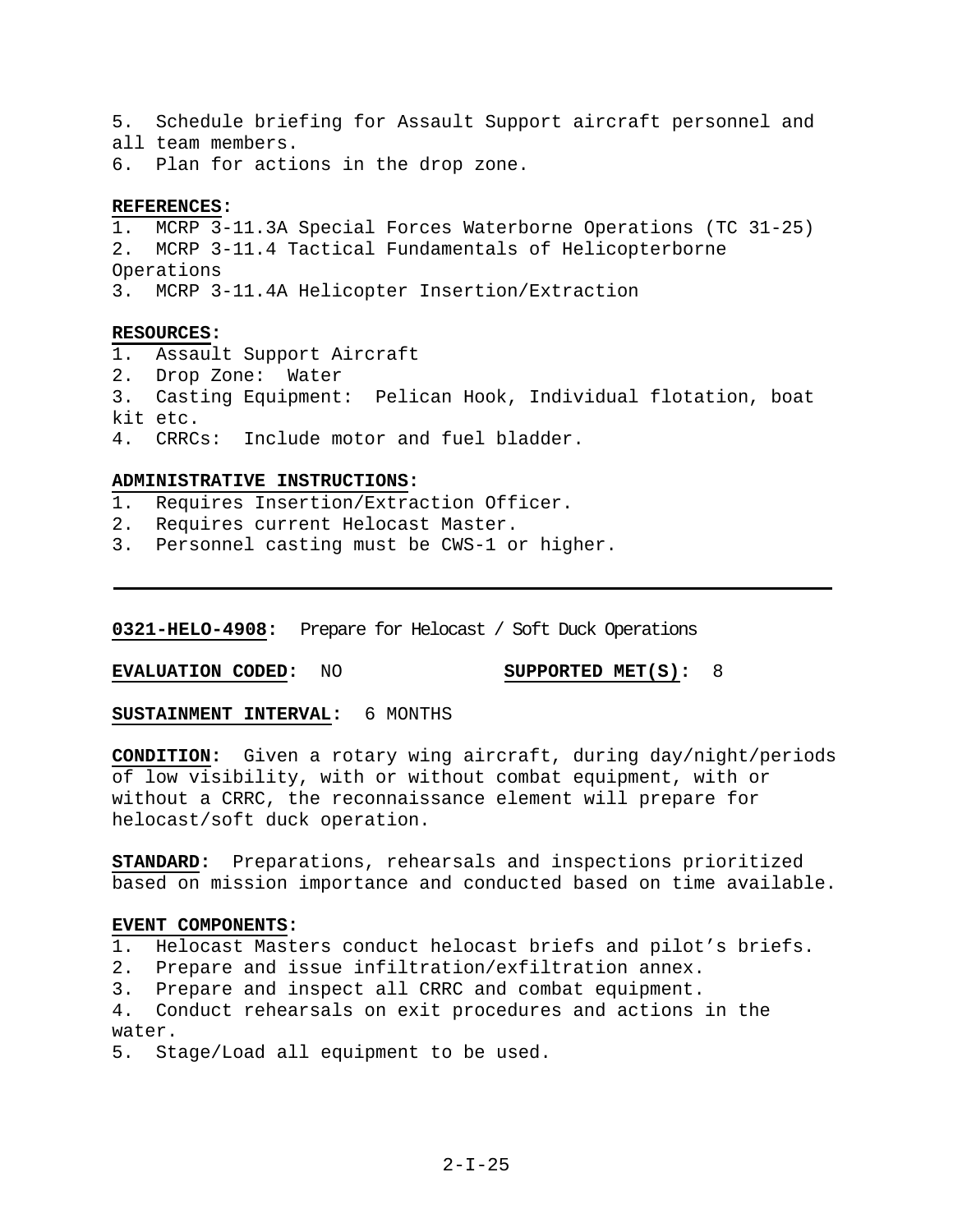#### **RELATED ITS:**

0321-COMM-1207

#### **REFERENCES:**

1. MCRP 3-11.3A Special Forces Waterborne Operations (TC 31-25) 2. MCRP 3-11.4 Tactical Fundamentals of Helicopterborne Operations 3. MCRP 3-11.4A Helicopter Insertion/Extraction

#### **RESOURCES:**

- 1. Assault Support Aircraft
- 2. Drop Zone: Water
- 3. Casting Equipment: Pelican Hook, Individual flotation, boat kit etc.
- 4. CRRCs: Include motor and fuel bladders.

## **ADMINISTRATIVE INSTRUCTIONS:**

- 1. Requires Insertion/Extraction Officer / RSO.
- 2. Requires Helocast Master.
- 3. Personnel casting must be CWS-1 or higher.
- 4. Training Pool.

**0321-HELO-4909:** Conduct Helocast / Soft Duck Operations

**EVALUATION CODED:** NO **SUPPORTED MET(S):** 8

**SUSTAINMENT INTERVAL:** 6 MONTHS

**CONDITION:** Given a rotary wing aircraft, during day/night/periods of low visibility, with or without combat equipment, with or without a CRRC, the reconnaissance element will conduct helocast/soft duck operation.

**STANDARD:** MCO 3500.42 Marine Corps Helicopter Rope Suspension Training Policy (HRST)

#### **EVENT COMPONENTS:**

- 1. Conduct inspections and rig aircraft.
- 2. Remain oriented to location and time during transit.
- 3. Conduct actions in the aircraft.
- 4. Deploy boat and exit aircraft on command.
- 5. Conduct actions on the drop zone, preparing boat for movement.

#### **PREREQUISITE EVENTS:**

0321-HELO-4903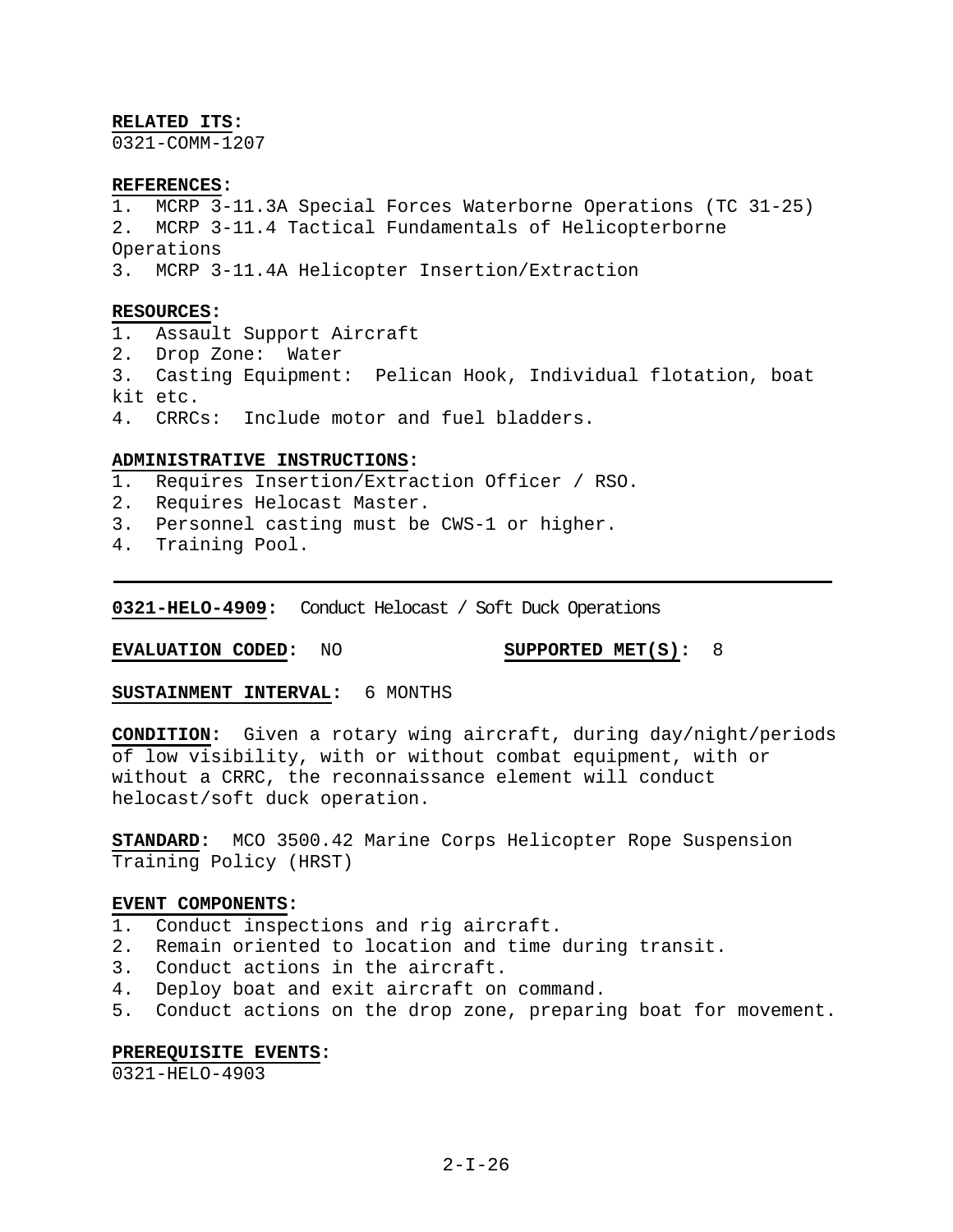#### **CHAINED COLLECTIVE EVENTS:**

0321-HELO-4903

#### **RELATED ITS:**

0321-HELO-2905 0321-HELO-1902 0321-HELO-1906

## **REFERENCES:**

1. MCRP 3-11.3A Special Forces Waterborne Operations (TC 31-25) 2. MCRP 3-11.4 Tactical Fundamentals of Helicopterborne Operations

3. MCRP 3-11.4A Helicopter Insertion/Extraction

### **RESOURCES:**

- 1. Assault Support Aircraft
- 2. Drop Zone: Water
- 3. Casting Equipment: Pelican Hook, Individual flotation, boat kit etc.
- 4. CRRCs: Include motor and fuel bladders

# **ADMINISTRATIVE INSTRUCTIONS:**

- 1. Requires Insertion/Extraction Officer / RSO.
- 2. Requires Helocast Master.
- 3. Personnel casting must be CWS-1 or higher.

**0321-JUMP-4901:** Plan for the conduct of parachuting operations.

**EVALUATION CODED:** NO **SUPPORTED MET(S):** 8

**SUSTAINMENT INTERVAL:** 12 MONTHS

**CONDITION:** Given a parachute insert mission and support structure plan for parachute operations.

**STANDARD:** Planning takes into consideration assigned tasks, restraints and constraints imposed by received order, completed and delivered to receiving unit in accordance with the received order's timeline.

# **EVENT COMPONENTS:**

- 1. Refer to references and unit Standard Operating Procedures.
- 2. Submit request for aviation assets.
- 3. Submit request for Drop zone.
- 4. Request topographical products as required.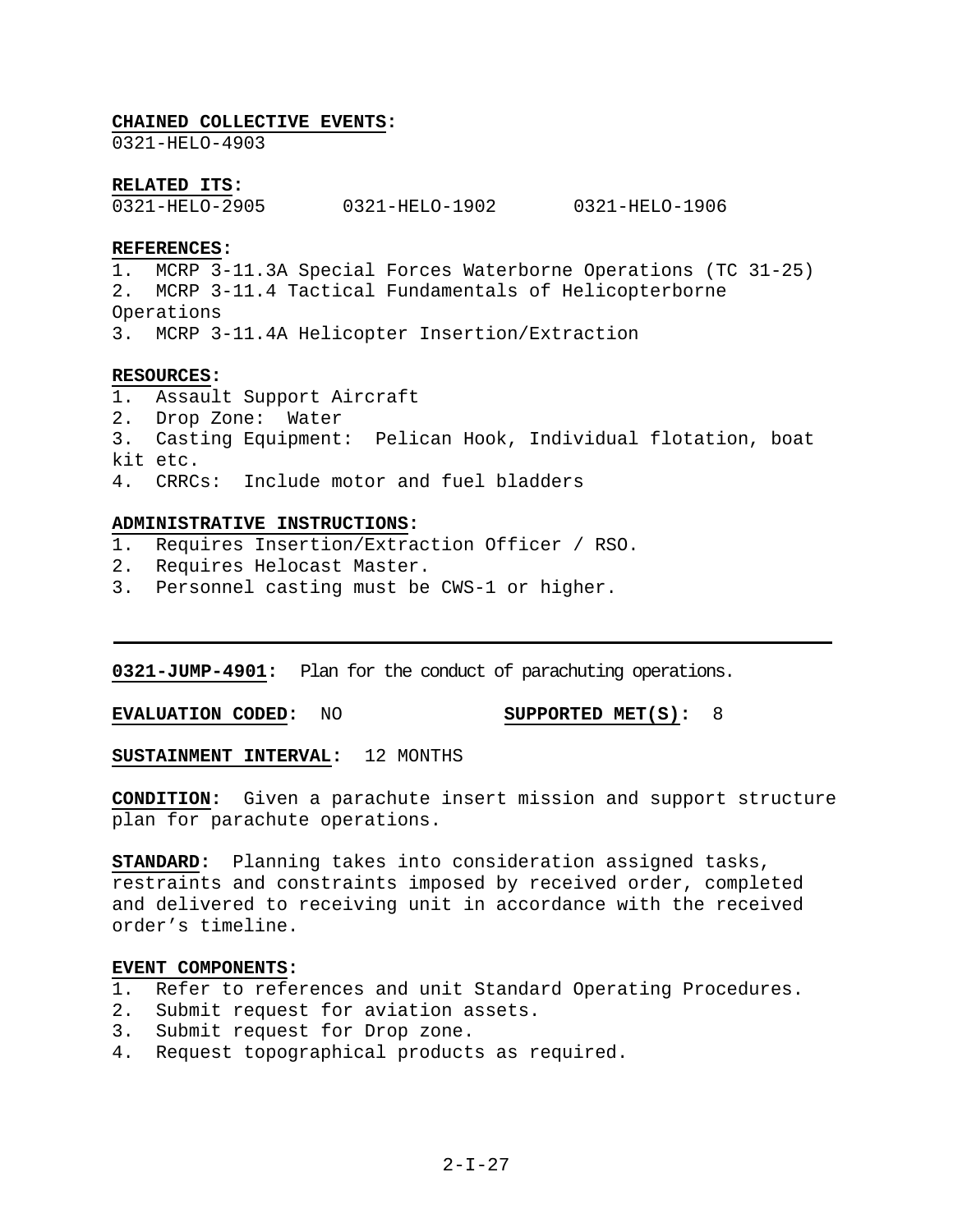- 5. Develop concept of the operation.
- 6. Identify key personnel.
- 7. Submit request for transportation assets as required.

#### **REFERENCES:**

1. MCWP 3-15.7 Basic Static line Parachuting Techniques and Training 2. MCO 3500.20A Parachute and Diving Policy 3. MCWP 3-15.6 Military FreeFall Parachuting Tactics, Techniques and Procedures 4. Unit Standard Operating Procedures (SOP)

# **ADMINISTRATIVE INSTRUCTIONS:**

1. This event applies towards planning for static line, free fall and MC-5 static line parachuting operations.

- 2. Participants in this event must be qualified parachutists.
- 3. Must have a current jumpmaster(s).

**0321-JUMP-4902:** Prepare for the conduct of parachuting operations.

**EVALUATION CODED:** NO **SUPPORTED MET(S):** 8

# **SUSTAINMENT INTERVAL:** 12 MONTHS

**CONDITION:** Given a parachute insert mission and support structure plan for parachute operations.

**STANDARD:** Preparations, rehearsals and inspections prioritized based on mission importance and conducted based on time available.

# **EVENT COMPONENTS:**

- 1. Refer to references and unit Standard Operating Procedures.
- 2. Prepare Jump Brief.
- 3. Request weather data.
- 4. Post the manifest and publish the LOI.
- 5. Review medical records for currency.
- 6. Conduct coordination meeting with the appropriate personnel/agencies.

#### **RELATED ITS:**

0321-COMM-1207

## **REFERENCES:**

1. MCWP 3-15.7 Basic Static line Parachuting Techniques and Training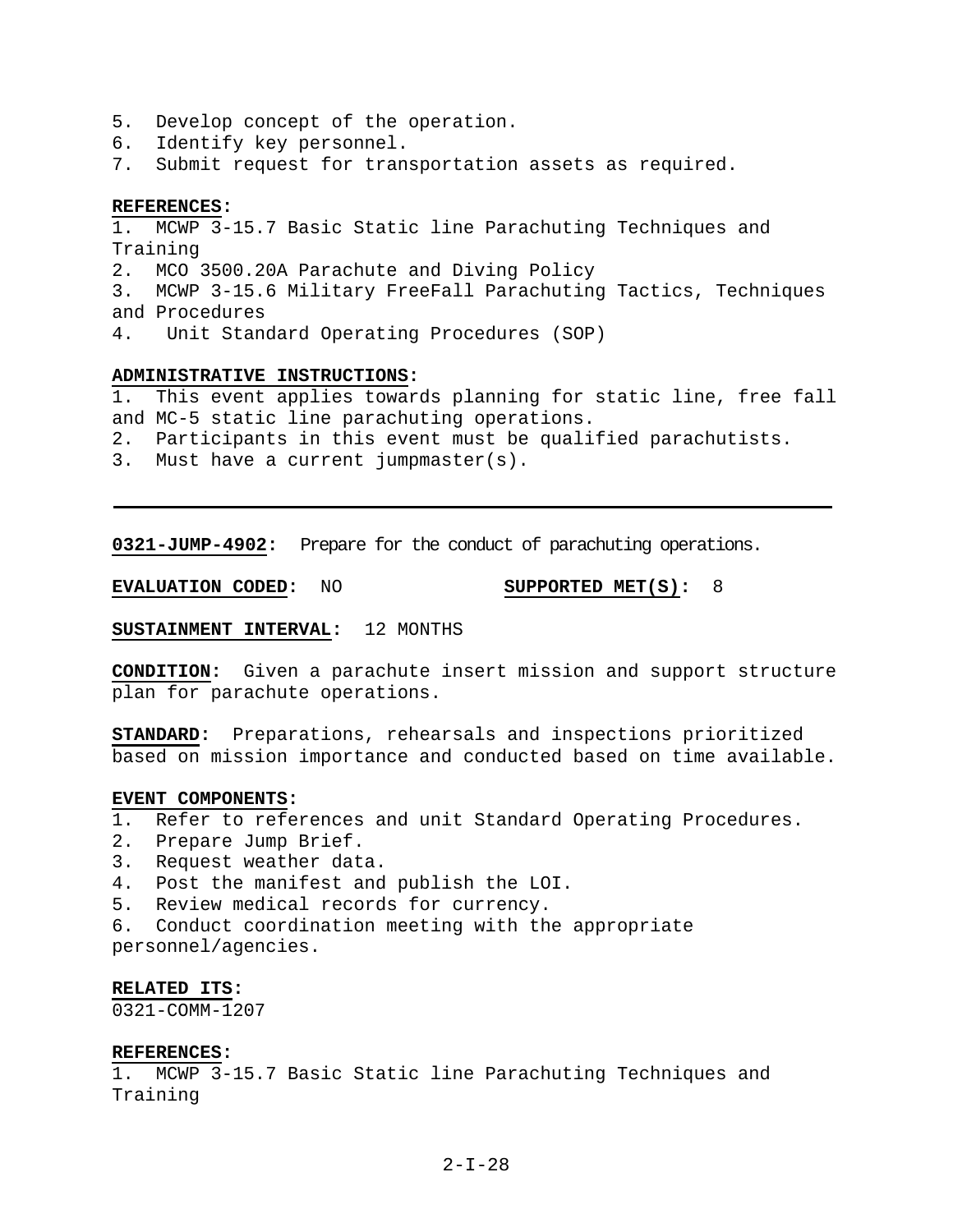- 2. MCO 3500.20A Parachute and Diving Policy
- 3. MCWP 3-15.6 Military FreeFall Parachuting Tactics, Techniques and Procedures
- 4. Unit Standard Operating Procedures (SOP)

#### **ADMINISTRATIVE INSTRUCTIONS:**

1. This event applies towards planning for static line, free fall and MC-5 static line parachuting operations.

- 2. Participants in this event must be qualified parachutists.
- 3. Must have a current jumpmaster(s).

**0321-JUMP-4903:** Conduct a parachute operation utilizing current and approved static line parachute.

### **EVALUATION CODED:** NO **SUPPORTED MET(S):** 8

**SUSTAINMENT INTERVAL:** 12 MONTHS

**CONDITION:** Given a static line parachute insert mission, and support structure conduct a static line parachute operations.

**STANDARD:** Preparations, rehearsals and inspections prioritized based on mission importance and conducted based on time available.

#### **PREREQUISITE EVENTS:**

0321-JUMP-4901 0321-JUMP-4902

#### **EVENT COMPONENTS:**

1. Refer to MCWP 3-15.7 Basic Static line Parachute Techniques and Training.

- 2. Establish the drop zone.
- 3. Conduct jump brief.
- 4. Final coordination with aviation.
- 5. Conduct pre-jump training.
- 6. Conduct pilots brief.
- 7. Prepare aircraft as required.
- 8. Conduct Jumpmaster personnel inspection.
- 9. Supervise parachute operations as required.

### **RELATED ITS:**

| 0321-COMM-1202 | 0321-COMM-1207 | 0321-JUMP-2901 |
|----------------|----------------|----------------|
| 0321-JUMP-2902 | 0321-JUMP-2903 | 0321-JUMP-2904 |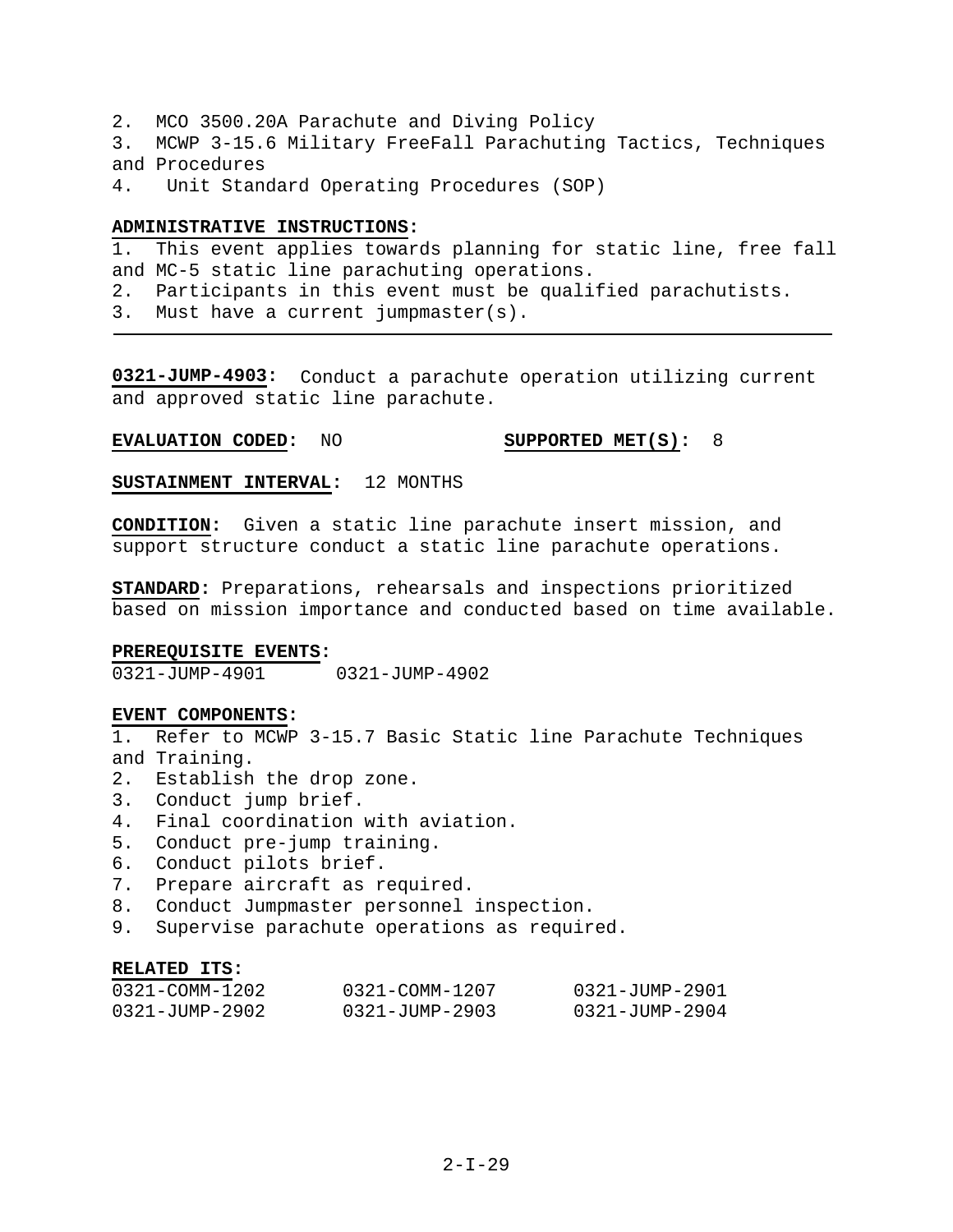#### **REFERENCES:**

1. MCWP 3-15.7 Basic Static line Parachuting Techniques and Training

2. MCO 3500.20A Parachute and Diving Policy

#### **RESOURCES:**

1. Parachute - Surveyed Drop Zone

2. Aircraft

#### **ADMINISTRATIVE INSTRUCTIONS:**

1. Participants in this event must be current static line parachutists. 2. Must have a current jumpmaster(s).

**0321-JUMP-4904:** Conduct a Military Free Fall operation.

**EVALUATION CODED:** NO **SUPPORTED MET(S):** 8

**SUSTAINMENT INTERVAL:** 12 MONTHS

**CONDITION:** Given a military free-fall parachute insertion mission, and support structure, conducts a military free-fall parachute operation.

**STANDARD:** Preparations, rehearsals and inspections prioritized based on mission importance and conducted based on time available.

#### **EVENT COMPONENTS:**

1. Refer to MCWP 3-15.6 Military Freefall Parachuting Tactics, Techniques, and Procedures.

- 2. Establish the drop zone.
- 3. Conduct jump brief.
- 4. Final coordination with aviation.
- 5. Conduct pre-jump training.
- 6. Conduct pilots brief.
- 7. Prepare aircraft as required.
- 8. Conduct Jumpmaster personnel inspection.
- 9. Supervise parachute operations as required.

### **PREREQUISITE EVENTS:**

0321-JUMP-4901 0321-JUMP-4902

**RELATED ITS:**

0321-COMM-1207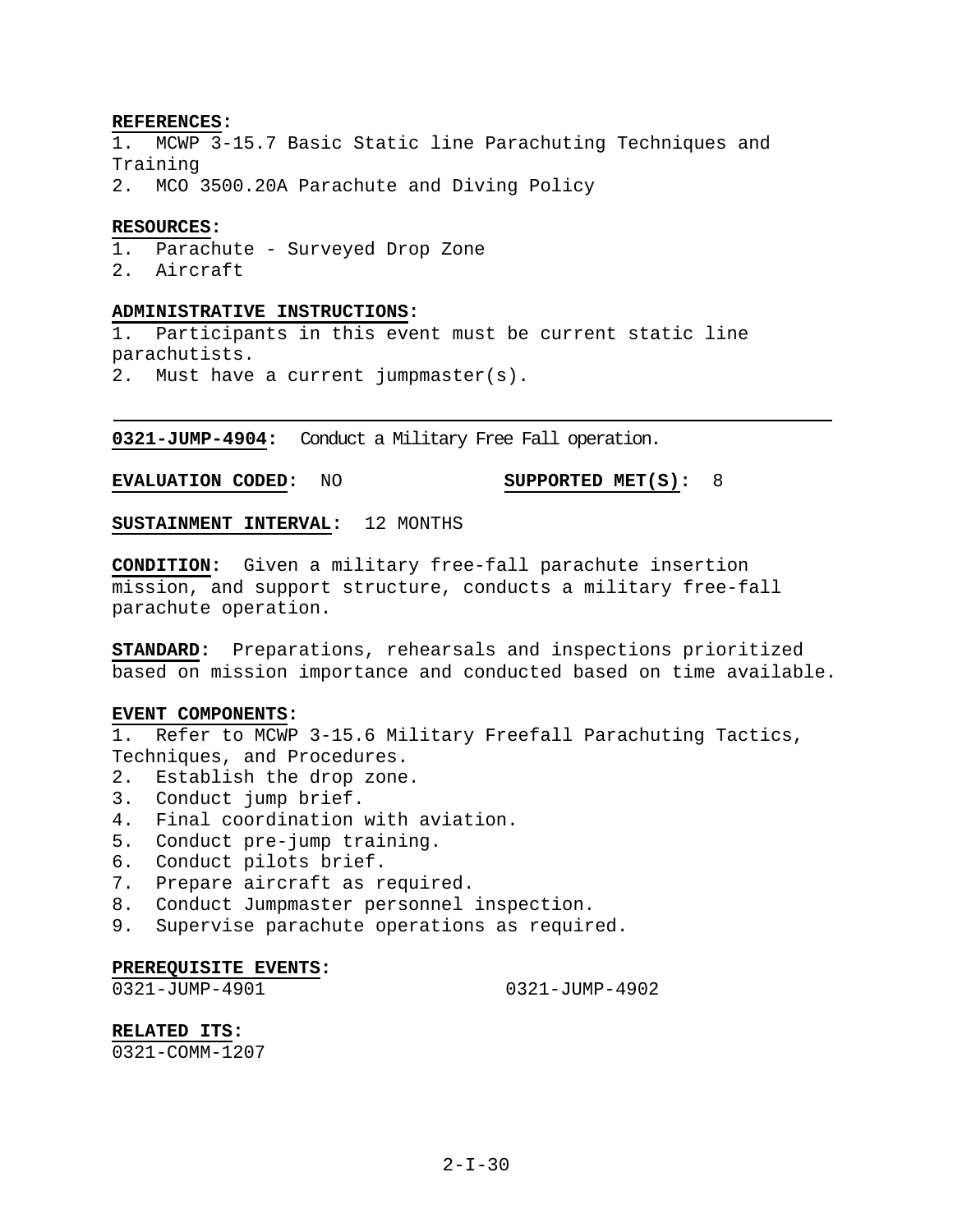#### **REFERENCES:**

1. MCWP 3-15.6 Military Freefall Parachuting Tactics, Techniques, and Procedures

2. MCO 3500.20A Parachute and Diving Policy

#### **RESOURCES:**

1. Parachute - Surveyed Drop Zone 2. Aircraft - Must be capable of altitudes at or above 10,000 feet MSL

### **ADMINISTRATIVE INSTRUCTIONS:**

1. Participants in this event must be current static line parachutists.

2. Must have a current jumpmaster(s).

**0321-JUMP-4905:** Conduct a parachute operation utilizing current and approved MC-5 static line parachute.

**EVALUATION CODED:** NO **SUPPORTED MET(S):** 8

### **SUSTAINMENT INTERVAL:** 12 MONTHS

**CONDITION:** Given a static line parachute insert mission, and support structure conduct a MC-5 static line parachute operations.

**STANDARD:** All jumpers safely deploy, congregate in designated LA and are prepared for follow-on mission.

#### **EVENT COMPONENTS:**

1. IAW MCWP 3-15.7 Basic Static line Parachuting Techniques and Training.

2. IAW MCWP 3-15.6 Military Freefall Parachuting Tactics, Techniques, and Procedures.

- 3. Establish the drop zone.
- 4. Conduct jump brief.
- 5. Final coordination with aviation.
- 6. Conduct pre-jump training.
- 7. Conduct pilots brief.
- 8. Prepare aircraft as required.
- 9. Conduct Jumpmaster personnel inspection.
- 10. Supervise parachute operations as required.

#### **PREREQUISITE EVENTS:**

0321-JUMP-4901 0321-JUMP-4902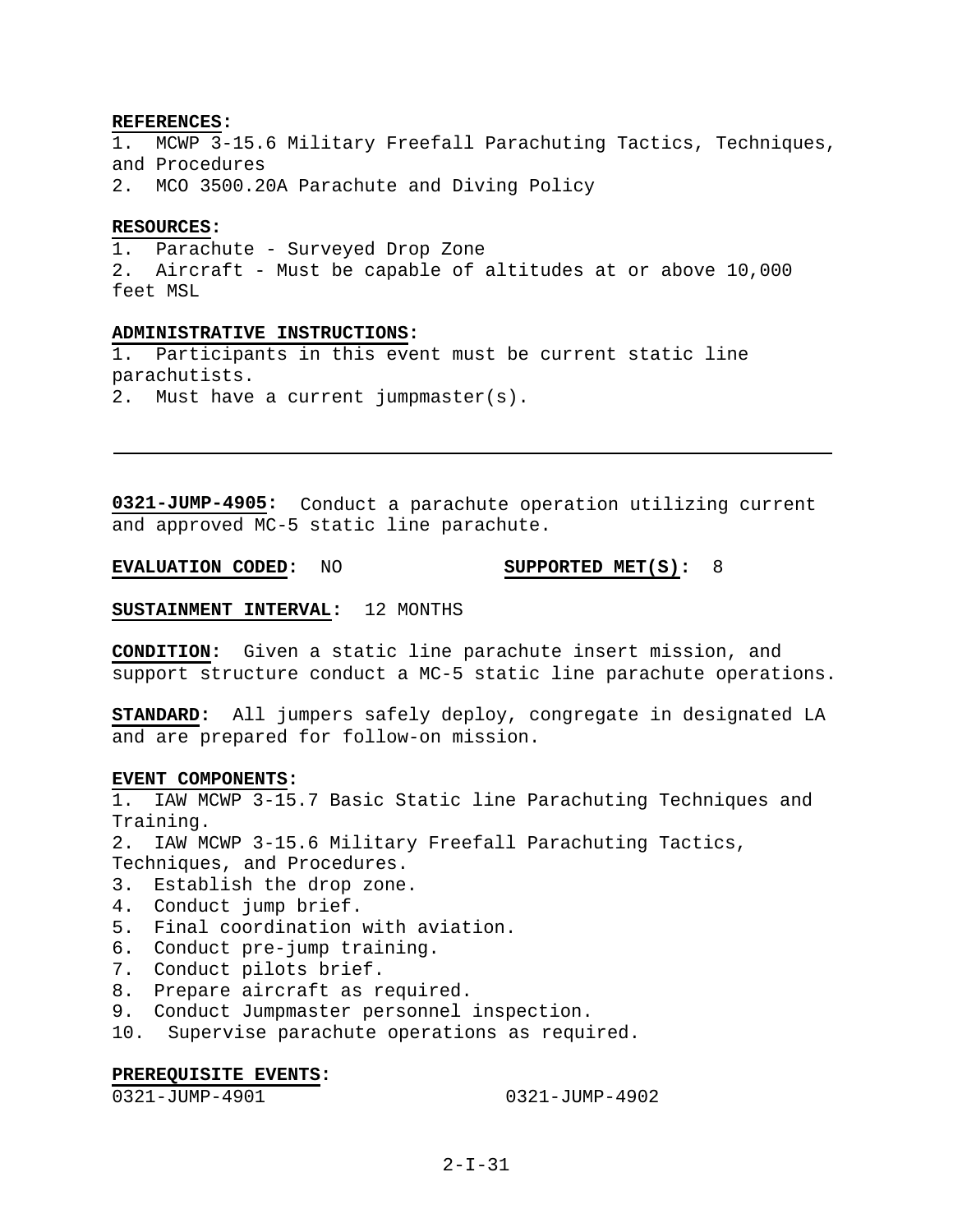#### **RELATED ITS:**

0321-JUMP-2906

#### **REFERENCES:**

1. MCWP 3-15.7 Basic Static line Parachuting Techniques and Training 2. MCWP 3-15.6 Military Freefall Parachuting Tactics, Techniques, and Procedures 3. MCO 3500.20A Parachute and Diving Policy

#### **RESOURCES:**

1. Parachute - Surveyed Drop Zone 2. Aircraft: Must be capable of altitudes at or above 10,000 feet MSL.

#### **ADMINISTRATIVE INSTRUCTIONS:**

1. Participants in this event must be current static line parachutists. 2. Must have a current jumpmaster(s).

**0321-JUMP-4906:** Plan for the conduct of a parachute operation utilizing current and approved TORDS parachute and associated equipment.

### **EVALUATION CODED:** NO **SUPPORTED MET(S):** 8

**SUSTAINMENT INTERVAL:** 6 MONTHS

**CONDITION:** Given a TORDS, equipment or passenger, insert mission, and support structure plan for a TORDS operations.

**STANDARD:** Planning takes into consideration assigned tasks, restraints and constraints imposed by received order, completed and delivered to receiving unit in accordance with the received order's timeline.

#### **EVENT COMPONENTS:**

1. Refer to unit Standard Operating Procedures and MCWP 3-15.6 Military Freefall Parachuting Tactics, Techniques, and Procedures.

#### **RELATED ITS:**

0321-COMM-1202 0321-JUMP-2905

#### **REFERENCES:**

1. MCWP 3-15.6 Military Freefall Parachuting Tactics, Techniques, and Procedures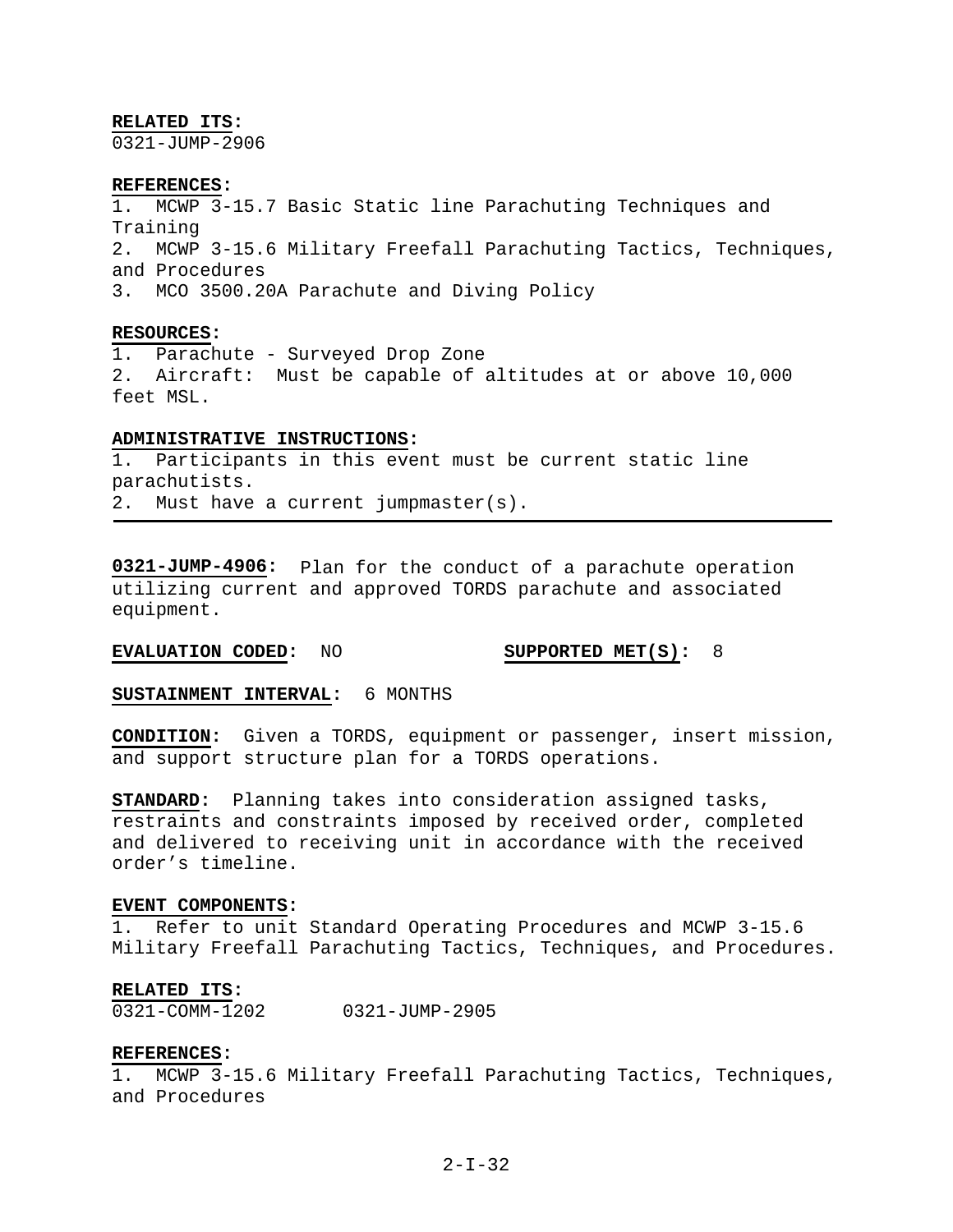- 2. MCO 3500.20A Parachute and Diving Policy
- 3. Unit Standard Operating Procedures (SOP)

### **ADMINISTRATIVE INSTRUCTIONS:**

- 1. Must be a current TORDs Master.
- 2. Must have a current jumpmaster(s).
- 3. Refer to unit SOP's when conducting this event.

**0321-JUMP-4907:** Prepare for the conduct of a parachute operation utilizing current and approved TORDS parachute and associated equipment.

### **EVALUATION CODED:** NO **SUPPORTED MET(S):** 8

### **SUSTAINMENT INTERVAL:** 12 MONTHS

**CONDITION:** Given a TORDS, equipment or passenger, insert mission, and support structure prepare for a TORDS operation.

**STANDARD:** Preparations, rehearsals and inspections prioritized based on mission importance and conducted based on time available.

#### **EVENT COMPONENTS:**

1. Refer to unit Standard Operating Procedures and MCWP 3-15.6 Military Freefall Parachuting Tactics, Techniques, and Procedures.

#### **RELATED ITS:**

0321-COMM-1207

#### **REFERENCES:**

1. MCWP 3-15.6 Military Freefall Parachuting Tactics, Techniques, and Procedures

2. MCO 3500.20A Parachute and Diving Policy

### **ADMINISTRATIVE INSTRUCTIONS:**

- 1. Refer to unit SOP's when conducting this event.
- 2. Must have a current jumpmaster(s).
- 3. Must be a current TORDs Master.

**0321-JUMP-4908:** Conduct a parachute operation utilizing current and approved TORDS parachute and associated equipment.

#### **EVALUATION CODED:** NO **SUPPORTED MET(S):** 8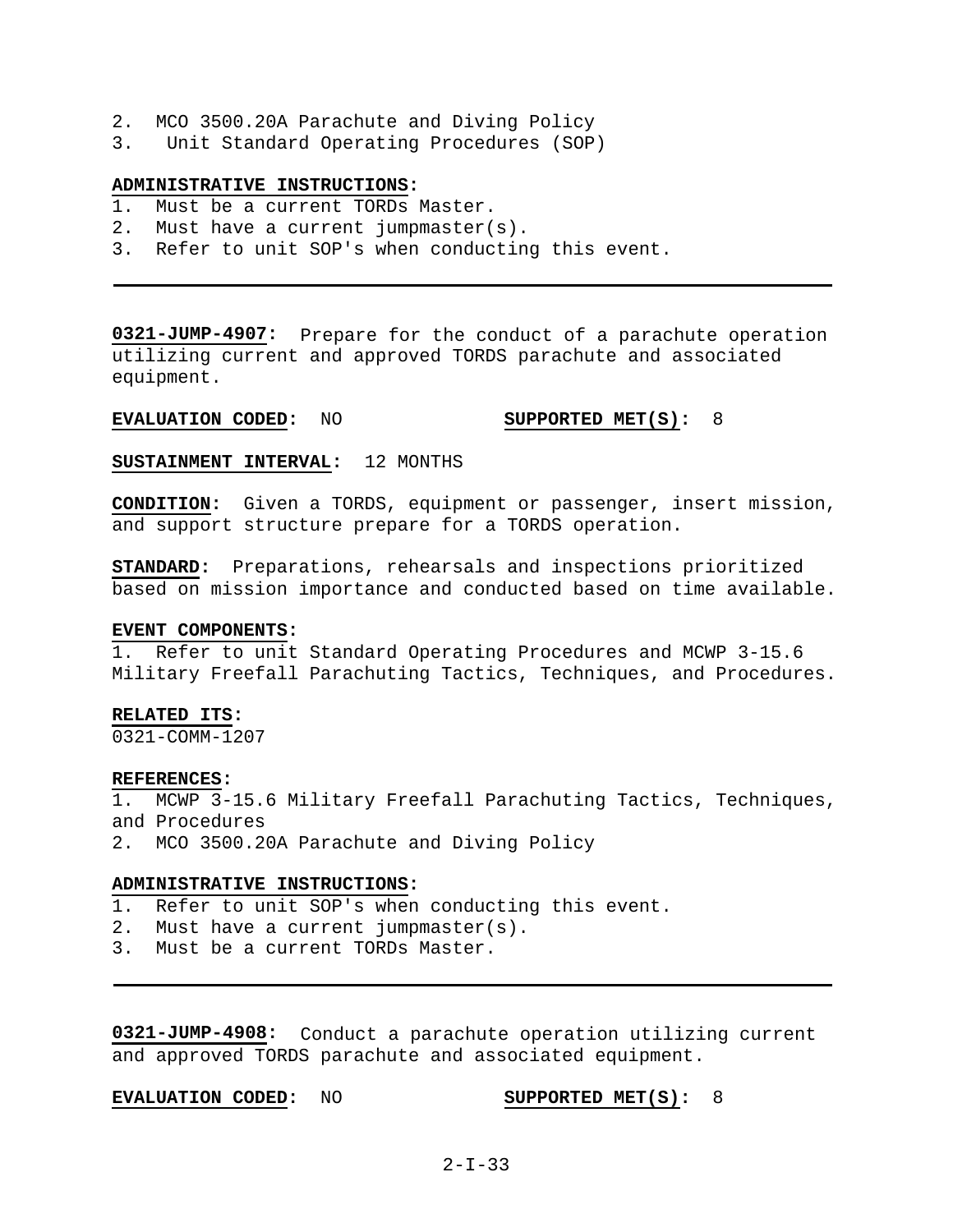### **SUSTAINMENT INTERVAL:** 12 MONTHS

**CONDITION:** Given a TORDS, equipment or passenger, insert mission, and support structure conduct a TORDS operations.

**STANDARD:** Performance measurable based on adherence to unit SOPs during the conduct of listed event components.

### **EVENT COMPONENTS:**

1. Refer to unit Standard Operating Procedures and MCWP 3-15.6 Military Freefall Parachuting Tactics, Techniques, and Procedures

### **RELATED ITS:**

 $0321 - JIIMP - 2906$ 

#### **REFERENCES:**

1. MCWP 3-15.6 Military Freefall Parachuting Tactics, Techniques, and Procedures 2. MCO 3500.20A Parachute and Diving Policy

#### **RESOURCES:**

1. Parachute - Surveyed Drop Zone 2. Aircraft: Must be capable of altitudes at or above 10,000 feet MSL.

### **ADMINISTRATIVE INSTRUCTIONS:**

- 1. Refer to unit SOP's when conducting this event.
- 2. Must have a current jumpmaster(s).
- 3. Must be a current TORDs Master.

**0321-SWIM-4901:** Plan a surface infiltration/exfiltration employing scout swimmers.

### **EVALUATION CODED:** NO **SUPPORTED MET(S):** 8

#### **SUSTAINMENT INTERVAL:** 6 MONTHS

**CONDITION:** Given qualified scout swimmers, a tactical scenario, an insertion platform, during day/night/periods of low visibility, with or without combat equipment, plan a surface infiltration/exfiltration.

**STANDARD:** Planning takes into consideration assigned tasks, restraints and constraints imposed by received order, completed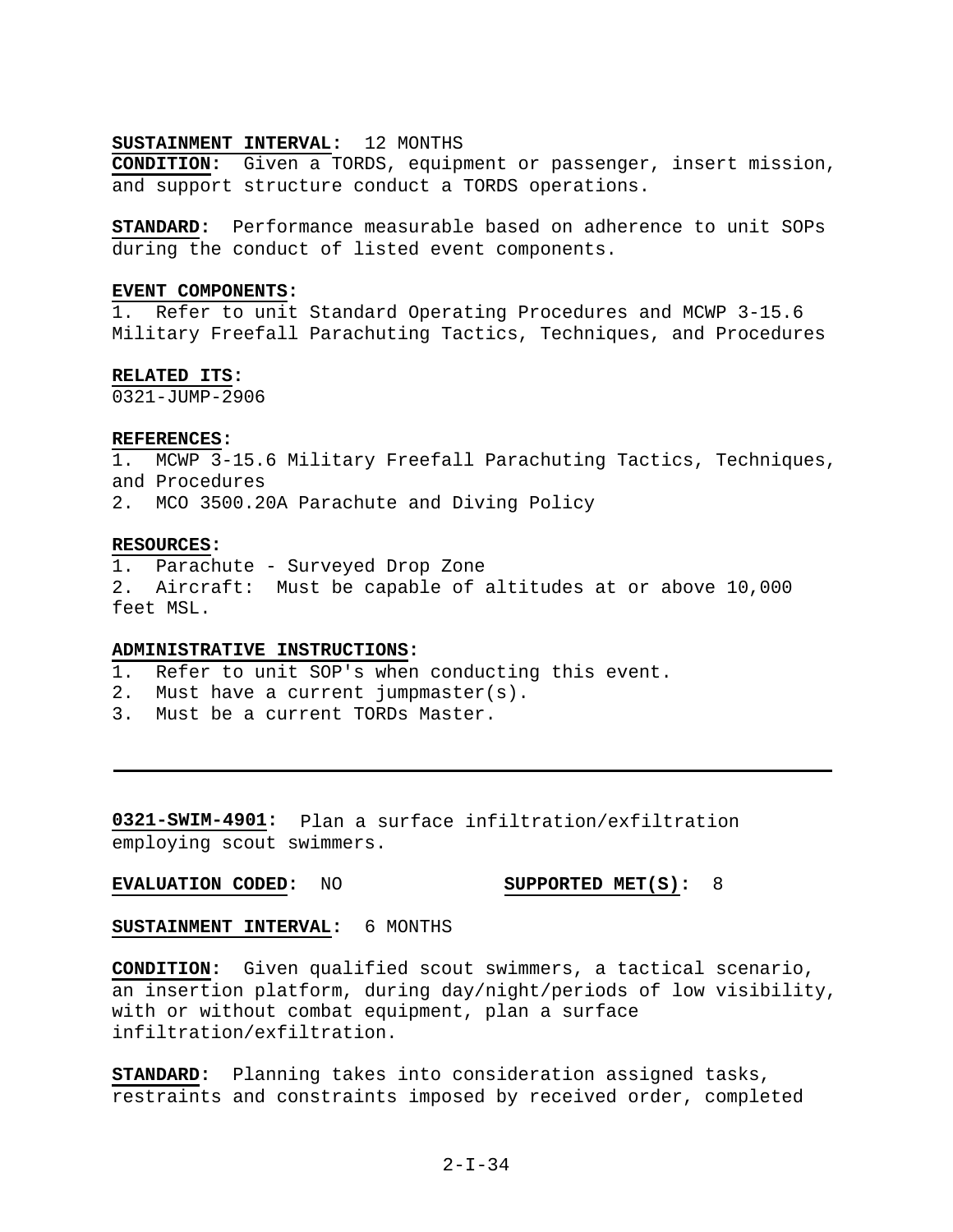and delivered to receiving unit in accordance with the received order's timeline.

### **EVENT COMPONENTS:**

1. Request pertinent imagery, hydrographic and topographically information.

2. Request pertinent weather information pertinent to scout swimmer operations.

3. Estimate the amount of time required to swim to the objective area.

4. Prepare a surface infiltration/exfiltration annex.

5. Coordinate/Prepare for movement to the point of insertion.

6. Plan the navigation from the insertion point to the beachlanding site, to include designation of primary and alternate navigators.

7. Select all equipment, both swimming and mission oriented equipment.

8. Task organize, designating navigators, scout swimmers and ensure all members are paired.

9. Determine swimmer formation.

10. Develop and review profile deviation procedures.

11. Develop a plan to observe landing site outside the surf zone. 12. Develop a plan for operations ashore, to include cache and recovery of all equipment not to be used/taken on primary mission, i.e., swimming equipment.

13. Develop contingency plans, to include medical emergencies.

### **RELATED ITS:**

0321-SWIM-1900

#### **REFERENCES:**

- 1. MCRP 3-11.3A Special Forces Waterborne Operations (TC 31-25)
- 2. MCDP 5 Planning
- 3. MCWP 2-15.3 Ground Reconnaissance Operations
- 4. MCRP 3-31.3A Over-the-Horizon Surface Amphibious Operations
- 5. MCWP 3-17.1 River Crossing Operations

#### **RESOURCES:**

- 1. Scout Swimmer Equipment
- 2. Scout Swimmer Thermal Protective Equipment
- 3. Open Water: Suitable for scout-swimmer operations.

### **ADMINISTRATIVE INSTRUCTIONS:**

- 1. Participants in this event must be qualified BRC graduates.
- 2. Appropriate safety/support personnel and equipment.

3. In training, all safety requirements followed as per listed references.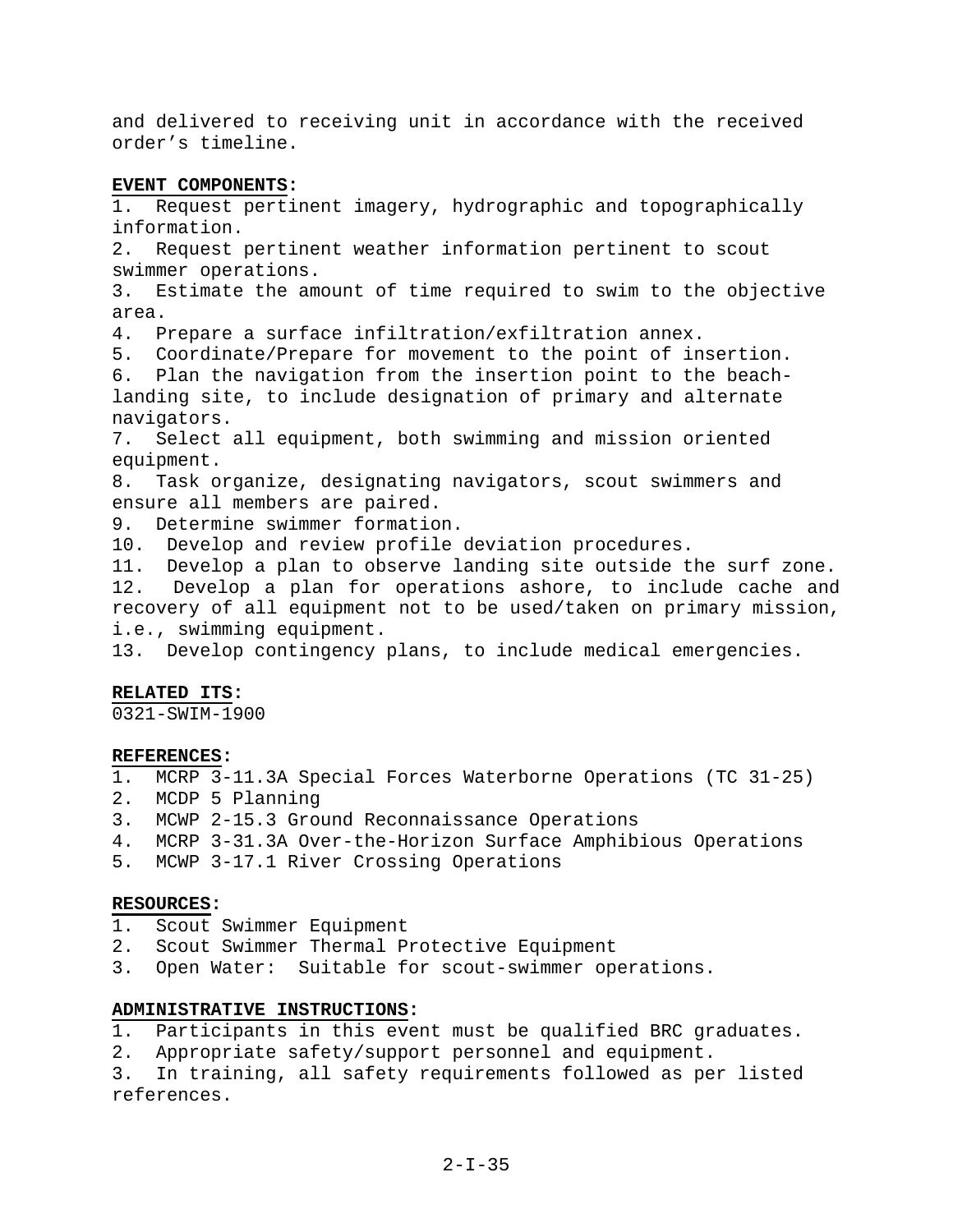**0321-SWIM-4902:** Prepare for a surface infiltration/exfiltration employing scout swimmers.

### **EVALUATION CODED:** NO **SUPPORTED MET(S):** 8

**SUSTAINMENT INTERVAL:** 6 MONTHS

**CONDITION:** Given qualified scout swimmers, a tactical scenario, an insertion platform, during day/night/periods of low visibility, with or without combat equipment, prepare for a surface infiltration/exfiltration.

**STANDARD:** Preparations, rehearsals and inspections prioritized based on mission importance and conducted based on time available.

#### **EVENT COMPONENTS:**

1. Issue surface infiltration/exfiltration annex.

2. Conduct Pre-Swim procedures.

3. Prepare and inspect all equipment to be used, to include mission oriented equipment.

4. Conduct brief backs on swimming peculiar areas, i.e., swimming emergencies, swimming procedures, signals etc.

5. Prepare delivery vehicle, to include staging of all equipment, as applicable.

6. Conduct dry land rehearsals.

#### **PREREQUISITE EVENTS:**

0321-SWIM-4901

### **CHAINED COLLECTIVE EVENTS:**

0321-SWIM-4901

**RELATED ITS:** 

0321-SWIM-1900

#### **REFERENCES:**

- 1. MCRP 3-11.3A Special Forces Waterborne Operations (TC 31-25)
- 2. MCDP 5 Planning
- 3. MCWP 2-15.3 Ground Reconnaissance Operations
- 4. MCRP 3-31.3A Over-the-Horizon Surface Amphibious Operations
- 5. MCWP 3-17.1 River Crossing Operations

### **RESOURCES:**

1. Scout Swimmer Equipment

2. Scout Swimmer Thermal Protective Equipment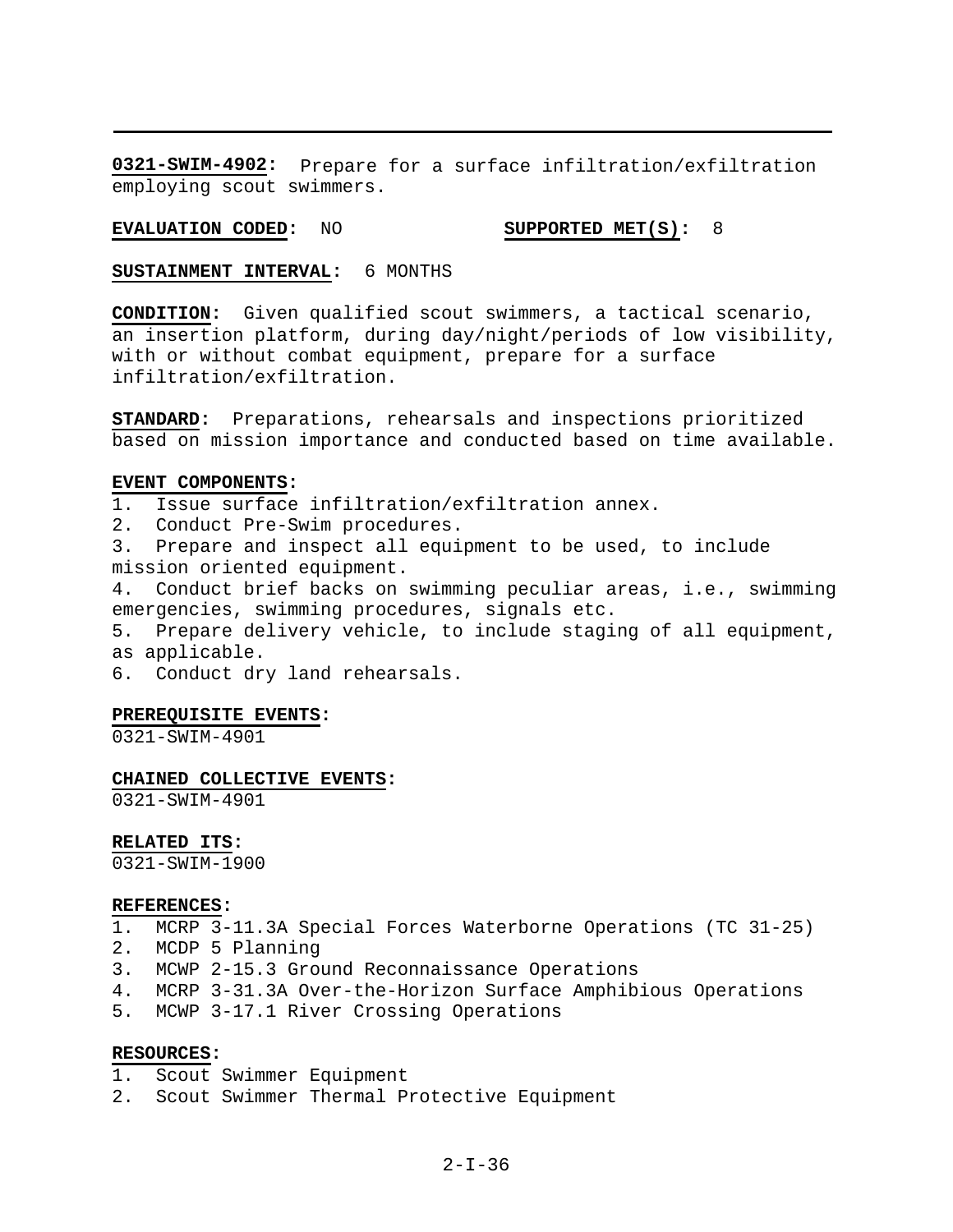3. Open Water: Suitable for scout-swimmer operations

#### **ADMINISTRATIVE INSTRUCTIONS:**

1. Participants in this event must be qualified BRC graduates.

2. Appropriate safety/support personnel and equipment.

3. In training, all safety requirements followed as per listed references.

**0321-SWIM-4903:** Conduct a surface infiltration/exfiltration employing scout swimmers.

### **EVALUATION CODED:** NO **SUPPORTED MET(S):** 8

**SUSTAINMENT INTERVAL:** 6 MONTHS

**CONDITION:** Given qualified scout swimmers, a tactical scenario, an insertion platform, during day/night/periods of low visibility, with or without combat equipment, conduct a surface infiltration/exfiltration.

**STANDARD:** Performance measurable based on adherence to unit SOPs during the conduct of listed event components.

#### **EVENT COMPONENTS:**

1. Conduct movement to insertion point.

2. Don all equipment, enter water as a team, and check equipment. 3. Transit surface to ORP/staging point outside of the surf zone, adhering to the planned infiltration profile.

4. Deploy scout swimmers to conduct reconnaissance of Landing Site, if applicable.

5. Arrive at intended Landing Site.

6. Cache the equipment according to plan and prepare to conduct the mission ashore with a minimum of delay, if applicable.

7. Re-don equipment, enter water and conduct exfiltration to a recovery craft, if applicable.

#### **PREREQUISITE EVENTS:**

0321-SWIM-4901 0321-SWIM-4902

### **CHAINED COLLECTIVE EVENTS:**

0321-SWIM-4901 0321-SWIM-4902

**RELATED ITS:** 0321-SWIM-1900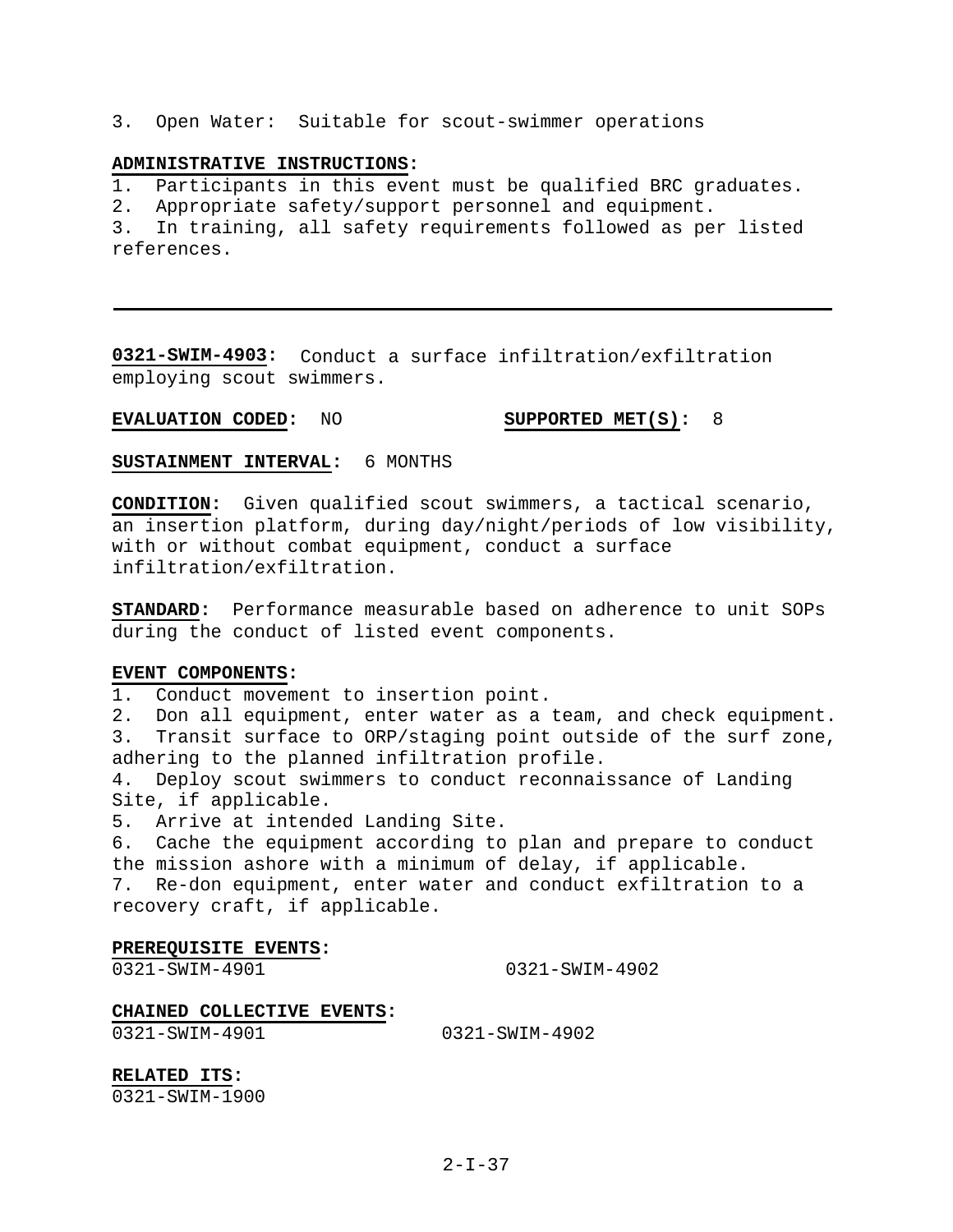### **REFERENCES:**

- 1. MCRP 3-11.3A Special Forces Waterborne Operations (TC 31-25)
- 2. MCDP 5 Planning
- 3. MCWP 2-15.3 Ground Reconnaissance Operations
- 4. MCRP 3-31.3A Over-the-Horizon Surface Amphibious Operations
- 5. MCWP 3-17.1 River Crossing Operations

### **RESOURCES:**

- 1. Scout Swimmer Equipment
- 2. Scout Swimmer Thermal Protective Equipment
- 3. Open Water: Suitable for scout-swimmer operations.

### **ADMINISTRATIVE INSTRUCTIONS:**

1. Participants in this event must be qualified BRC graduates.

2. Appropriate safety/support personnel and equipment.

3. In training, all safety requirements followed as per listed references.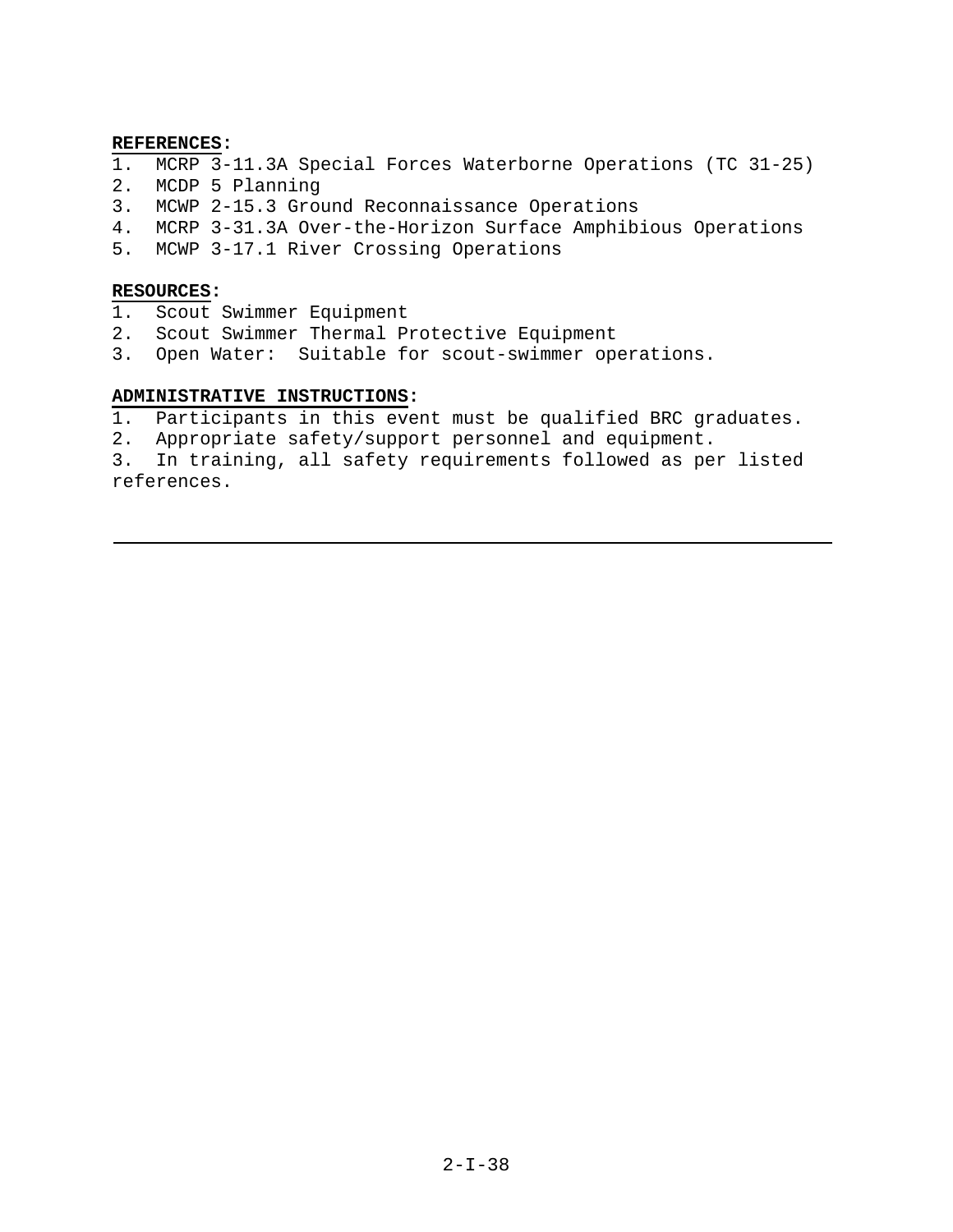### **TRAINING AND READINESS MANUAL**

### **CHAPTER 2 Recon Mission Essential Tasks (METs) and related Collective Training Events**

#### **APPENDIX J**

**MET 9: CONDUCT OTHER OPERATIONS AS DIRECTED BY THE SUPPORTED COMMANDER.** 

**SENSOR / BEACON DUTY AREA** 0321-SENS-4700

**0321-SENS-4701** Conduct sensor implant and recovery

**EVALUATION CODED:** NO **SUPPORTED MET(S):** 9

**SUSTAINMENT INTERVAL:** 6 MONTHS

**CONDITION:** The reconnaissance element has been tasked to implant or recover sensors in a designated area. The reconnaissance team will plan, rehearse and emplace sensors in accordance with the mission statement. When provided with a sensor location, recover sensors without compromise.

**STANDARD:** Performance measurable based on adherence to mission profile and unit sops during the conduct of listed event components.

#### **EVENT COMPONENTS:**

1. Coordinate with the ground sensor platoon and the supported unit to determine the type, number, and probable implantation sites of the sensors.

2. Confirm the desired pattern in coordination with the GSP unit. 3. Receives a detailed brief on the emplacement, optimal siting, activation, testing, camouflaging, and other considerations. 4. Schedule joint inspection of the sensors and test equipment to ensure familiarity with the sensors and their serviceability. 5. Survey the desired location and places the sensors to provide the required information.

6. Employ the sensors in the location designated, making adjustments due to terrain, and the considerations provided per the GSP brief.

7. Conduct a test of sensors to ensure the specified detection.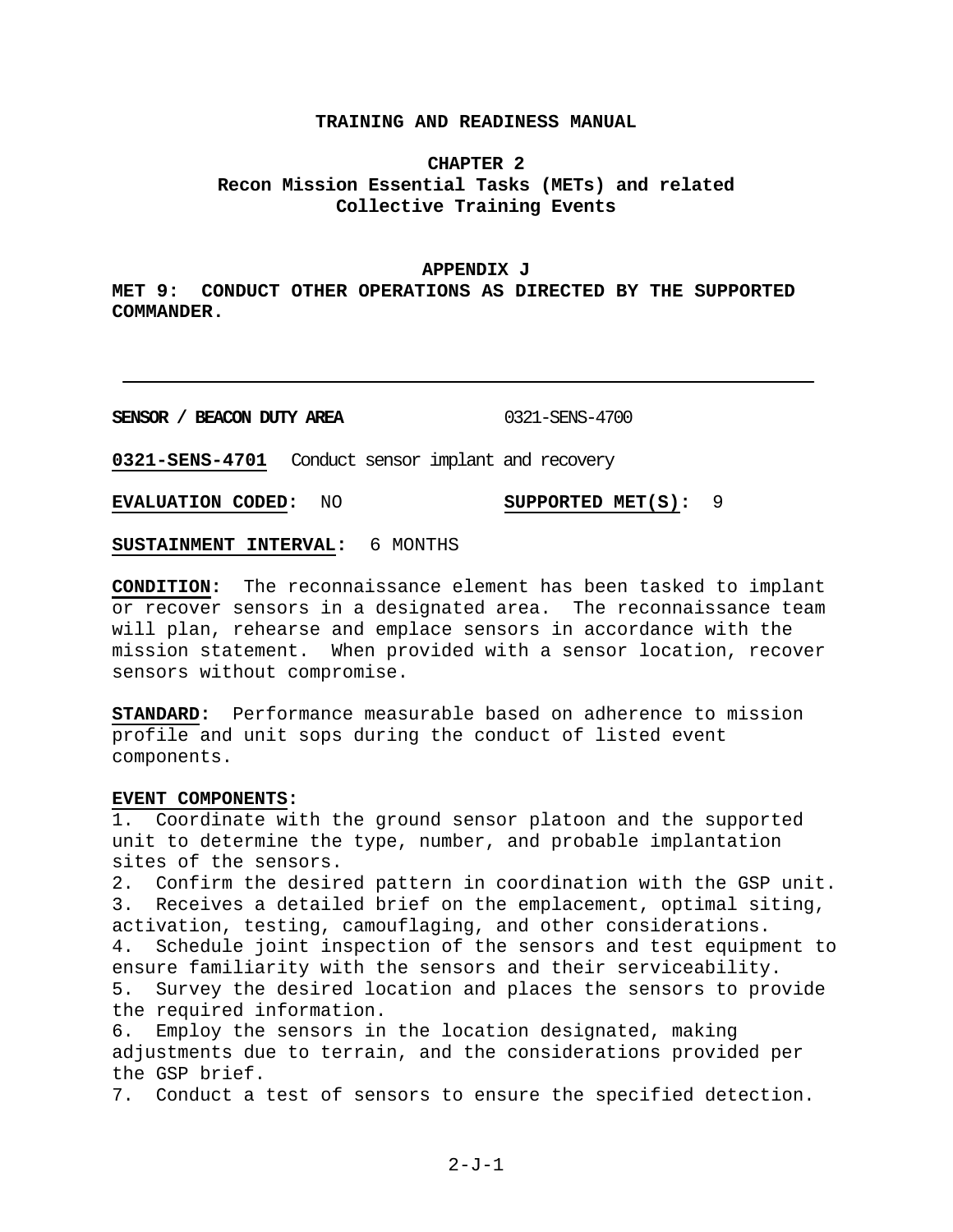8. Ensure all sensors are properly camouflaged to preclude detection.

9. Submit an input report, to include pinpoint locations of sensors and visual references: (photos, sketches, etc.). 10. When provided with a sensor input report, tactically recover sensors.

#### **PREREQUISITE EVENTS:**

0321-PAT-4103

## **CHAINED COLLECTIVE EVENTS:**

0321-PAT –4103 0321-PAT –4105

#### **RELATED ITS:**

0321-SURV-2401

#### **REFERENCES:**

- 1. FMFM 3-21, MAGTF Intelligence Operations
- 2. MCWP 2-15.1 Remote Sensor Operations

#### **RESOURCES:**

1. Training Area that supports GSP training: GSP Assets

### **ADMINISTRATIVE INSTRUCTIONS:**

1. Individual training and familiarization required on sensors to be employed.

- ADMIN NOTE: THE FOLLOWING TASKS ARE EVENTS, WHICH APPEAR FIRST, AND IN THEIR ENTIRETY, UNDER MET 1. REFER TO MET 1 APPENDIX FOR COMPLETE EVENT DETAILS
- 0321-PAT-4101 Conduct team planning
- 0321-PAT-4102 Conduct rehearsals and inspections
- 0321-PAT-4103 Conduct a reconnaissance patrol
- 0321-PAT-4107 Maintain operational security
- 0321-PAT-4108 Execute immediate actions upon contact with the enemy
- 0321-COMM-4201 Establish communications in a tactical environment.
- 0321-PLAT-5101 Conduct platoon planning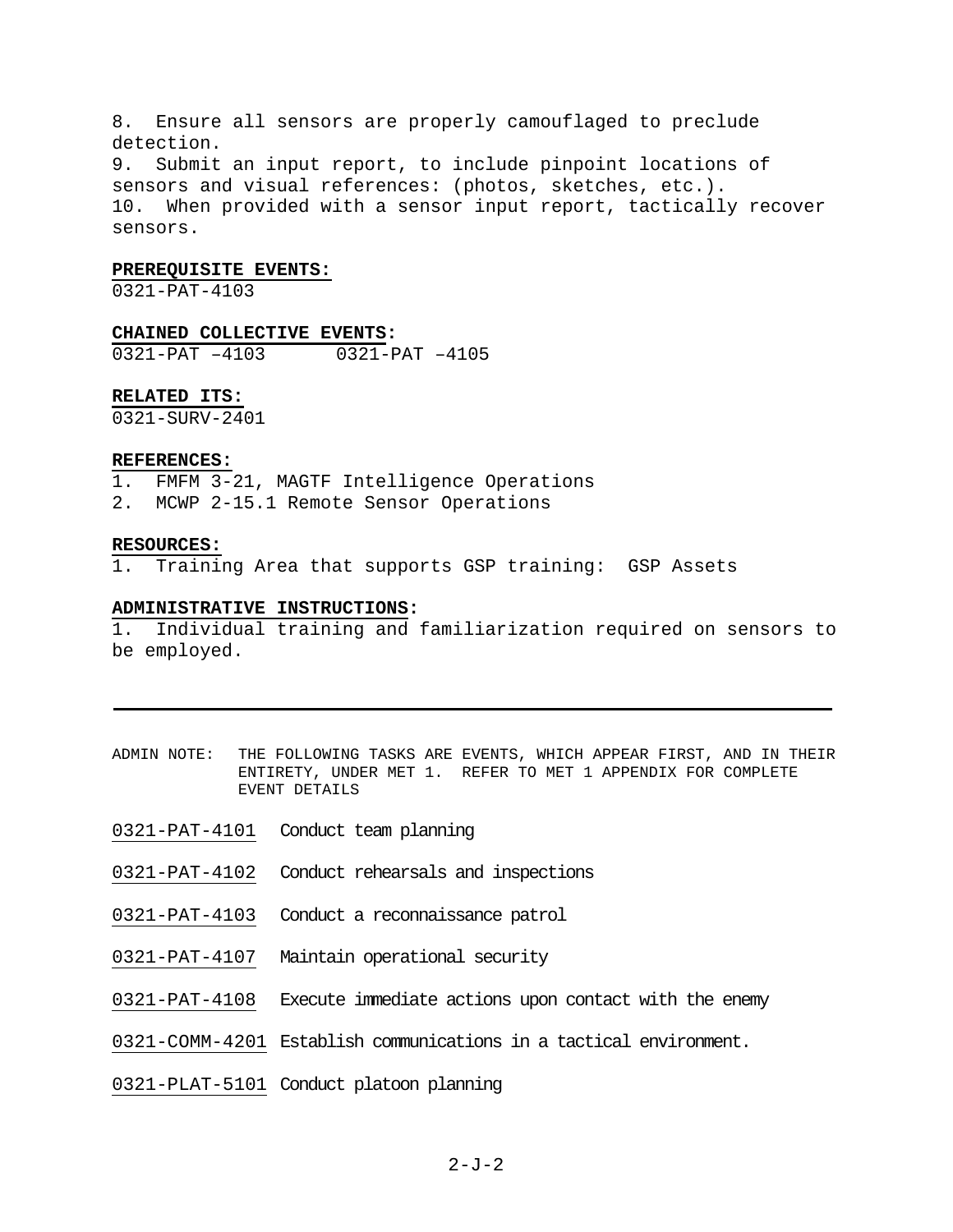- 0321-OPS-7101 Conduct HQ planning and coordination
- 0321-OPS-7102 Operate a Reconnaissance Operations Center (ROC)
- 0321-OPS-7103 Process and disseminate intelligence information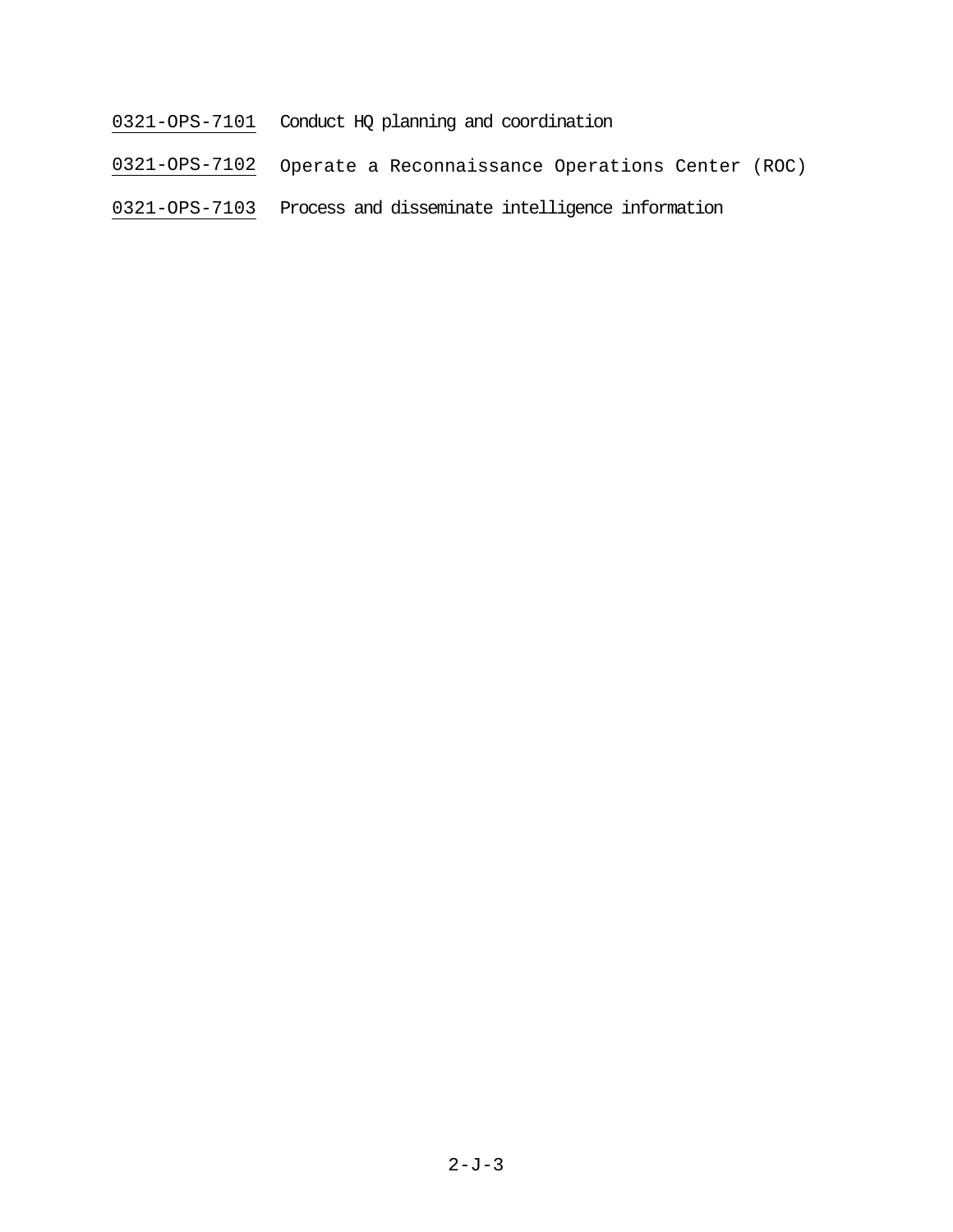### **TRAINING AND READINESS MANUAL**

### **CHAPTER 3**

### **Individual Training Events**

#### **Purpose:**

This chapter and its appendices illustrate individual training events and their relationship with Collective Training Events detailed in Chapter 2.

Each Appendix corresponds to a single MET and includes all training events conducted from the team to battalion level. Unit training managers can isolate all training relevant to each MET and devise training to support their competencies as needed. Lastly, these appendices serve as the steering point for the Individual Events chapter which details all individual skill sets, or events, that when combined, enable a unit competency.

#### **Administrative Notes:**

1. Appendix A defines "Billet Descriptions" and that individual's core capabilities.

2. Appendix B details 1000 level (CORE) and 2000 level (CORE PLUS) training.

3. The table of contents lists the starting point of each duty area.

#### **Event Numbering:**

1. Events in the T&R manual are depicted with a 12 field alphanumeric system, i.e. xxxx-xxxx-xxxx. Coding of these events will differ between T&R manuals to facilitate development requirements of the Occupational Field or MOS Community the manual serves. This manual utilizes the following methodology:

2. Field one – 0321. Each event starts with the OccFld MOS, 0321, i.e 0321-xxxx-xxxx.

3. Field two – Letters. Events are separated by duty areas using a 3 or 4-letter code, i.e. 0321-NBC-xxxx reflecting the NBC duty area tasks for the reconnaissance Marine. The duty areas are:

| a.             | PAT - Patrolling                                   | $0321-PAT$ -xxxx                 |
|----------------|----------------------------------------------------|----------------------------------|
| b.             | $WPNS - Weapons$                                   | $0321$ -WPNS- $xxx$              |
| $\mathsf{C}$ . | COMM - Communications                              | $0321 - \text{COMM}-\text{xxxx}$ |
| d.             | FSPT - Fire Support                                | $0321-FSPT$ - $xxxx$             |
| e.             | SURV - Surveillance                                | $0321 - SUBV-xxxx$               |
| f.             | ITG - Initial Terminal Guidance                    | $0321 - ITG$ $-xxxx$             |
| q.             | NBC - Nuclear, Biological, Chemical 0321-NBC -xxxx |                                  |
| h.             | SENS - Sensors & Beacons                           | 0321-SENS-xxxx                   |
| i.             | DEMO - Demolitions                                 | $0321 - DEMO - XXXX$             |
| i.             | BOAT - Amphibious - boats                          | $0321 - BOAT - XXXX$             |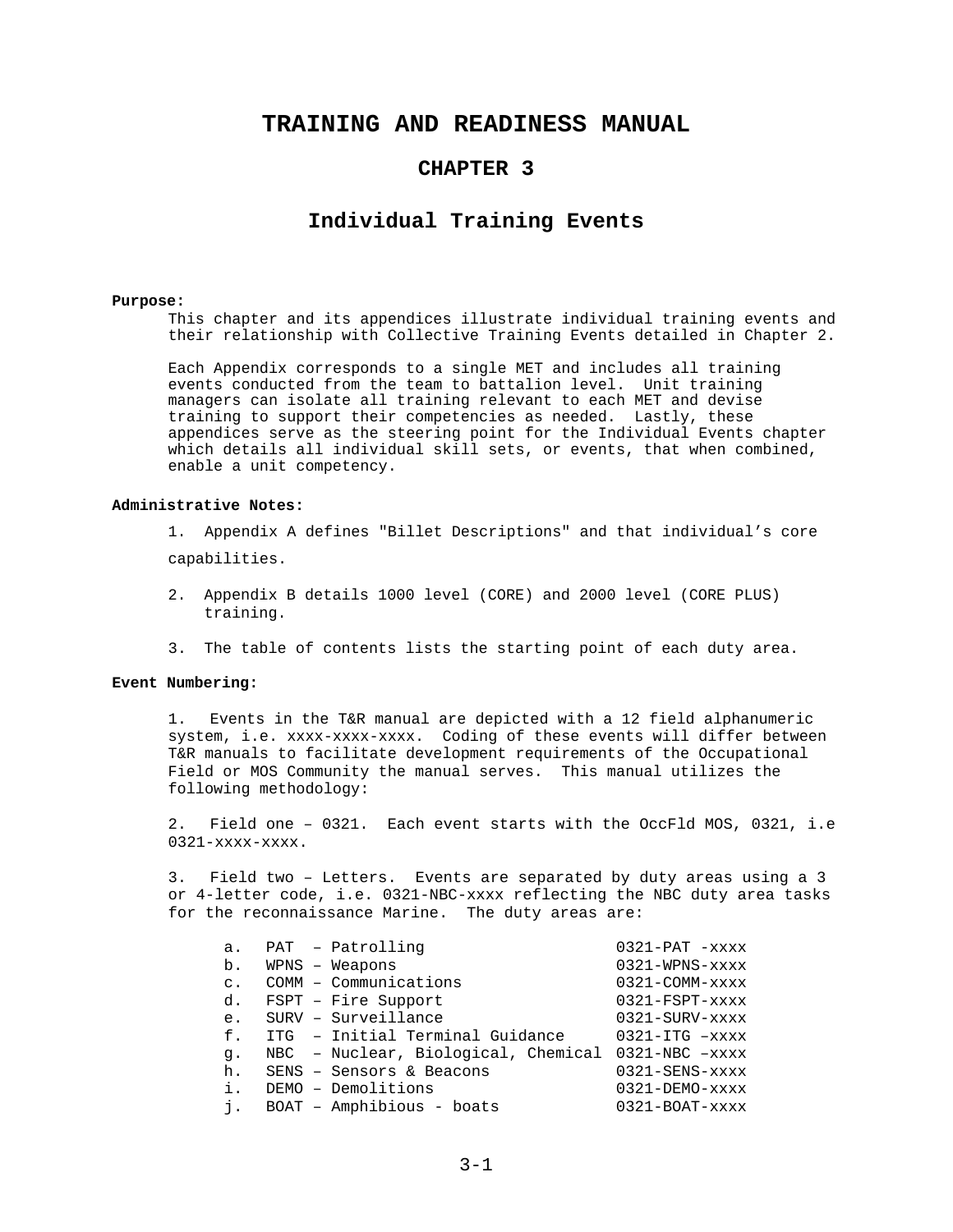| $\mathbf{k}$ . | DIVE - Underwater             | $0321 - DIVE - XXXX$ |
|----------------|-------------------------------|----------------------|
| $\mathbf{1}$   | HELO - Heliborne              | 0321-HELO-xxxx       |
| m <sub>1</sub> | JUMP - Parachuting            | $0321 - JUMP - XXXX$ |
| n.             | SWIM - Amphibious - swimming  | $0321 - SWIM-xxxx$   |
| $\circ$ .      | $OPS - Operations & planning$ | $0321 - OPS - XXXX$  |

4. Field 3 – numbers. Events within duty areas are first organized based on organizational level as such:

a. 1000 level – Occurs at the Formal School where the MOS is first earned. These are considered CORE skills, i.e. patrolling or land navigation tasks taught first at BRC. b. 2000 level – Occurs beyond the Formal School, i.e. Jump or Dive school. These are considered CORE PLUS skills.

Field 3 – numbers. Events are then further organized in order of increasing complexity or skill levels required, i.e. 0321-xxxx –1100 level skills include patrolling, urban and mounted R&S skills at the simplest levels; 0321-xxxx-1900 level skills include amphibious, jump and dive skills of the highest complexity.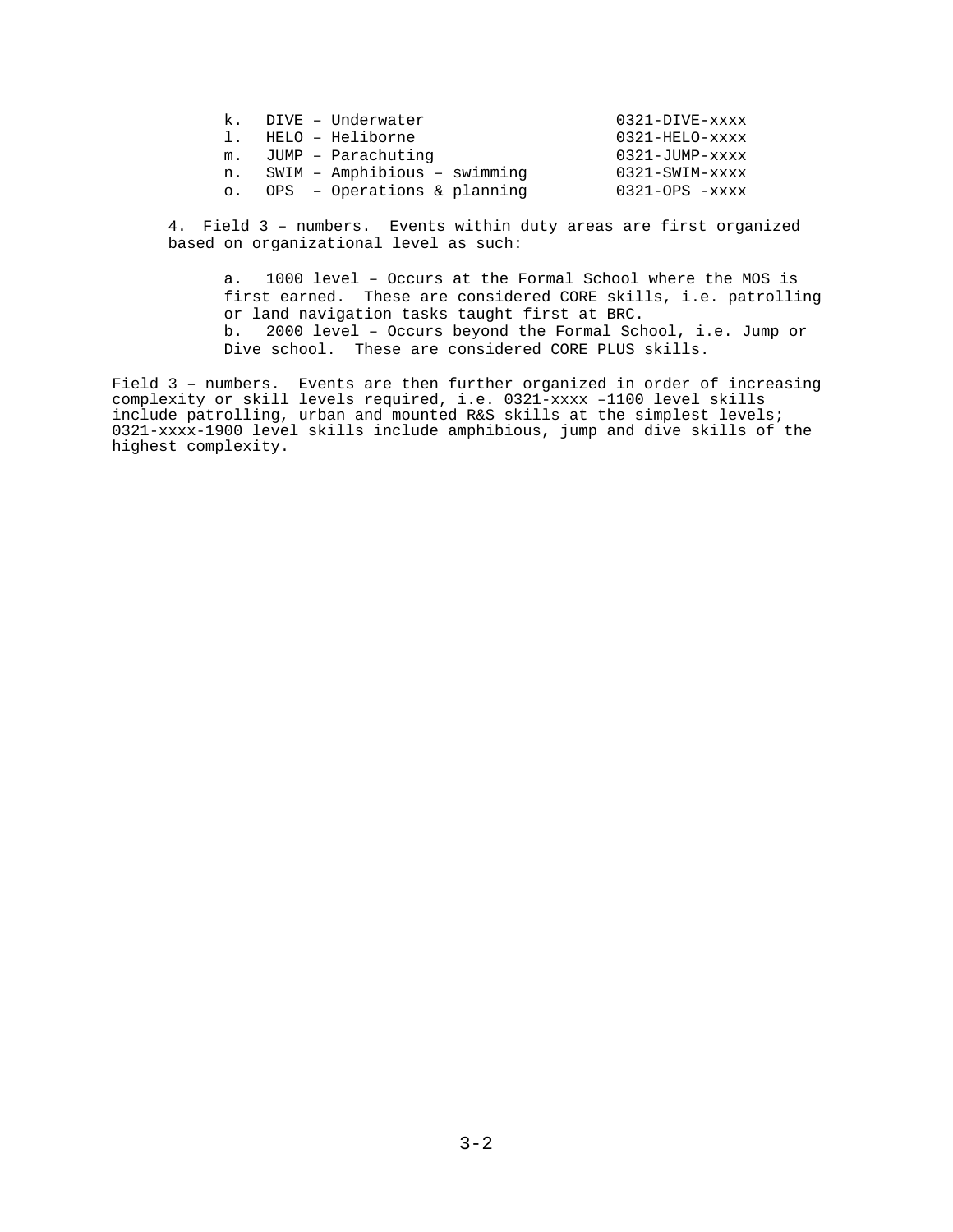# **TABLE OF CONTENTS**

| Duty Area        | Page                                |             |               |
|------------------|-------------------------------------|-------------|---------------|
|                  |                                     |             |               |
| Patrolling       | $0321-PAT -1xxx$                    | (CORE)      | $3 - B - 2$   |
| Patrolling       | $0321-PAT -2xxx$                    | (CORE PLUS) | $3 - B - 10$  |
| Weapons          | $0321 - WPNS - 1xxx$                | (CORE)      | $3 - B - 12$  |
| Weapons          | $0321 - WPNS - 2xxx$                | (CORE PLUS) | $3 - B - 37$  |
| Communications   | $0321 - \text{COMM} - 1 \text{xxx}$ | (CORE)      | $3 - B - 56$  |
| Communications   | $0321 - COMM - 2xxx$                | (CORE PLUS) | $3 - B - 62$  |
| Fire Support     | $0321 - FSPT - 1xxx$                | (CORE)      | $3 - B - 63$  |
| Fire Support     | $0321 - FSPT - 2xxx$                | (CORE PLUS) | $3 - B - 65$  |
| Surveillance     | $0321 - SUBV-1xxx$                  | (CORE)      | $3 - B - 70$  |
| Surveillance     | $0321 - SUBV - 2xxx$                | (CORE PLUS) | $3 - B - 73$  |
| <b>ITG</b>       | $0321 - ITG - 2xxx$                 | (CORE PLUS) | $3 - B - 74$  |
| <b>NBC</b>       | $0321 - NBC - 1xxx$                 | (CORE)      | $3 - B - 75$  |
| <b>NBC</b>       | $0321 - NBC - 2xxx$                 | (CORE PLUS) | $3 - B - 81$  |
| Sensors/Beacons  | $0321 -$ SENS- $2$ xxx              | (CORE PLUS) | $3 - B - 81$  |
| Demolitions      | $0321 - DEMO - 1xxx$                | (CORE)      | $3 - B - 83$  |
| Demolitions      | $0321 - DEMO - 2xxx$                | (CORE PLUS) | $3 - B - 85$  |
| Amphib - Boats   | $0321 - BOAT - 1xxx$                | (CORE)      | $3 - B - 91$  |
| Amphib - Boats   | $0321 - BOAT-2xxx$                  | (CORE PLUS) | $3 - B - 102$ |
| Diving           | $0321 - DIVE - 2xxx$                | (CORE PLUS) | $3 - B - 106$ |
| Heliborne        | $0321 - HELO - 1xxx$                | (CORE)      | $3 - B - 114$ |
| Heliborne        | $0321 - HELO - 2xxx$                | (CORE PLUS) | $3 - B - 118$ |
| Jump             | $0321 - JUMP - 2xxx$                | (CORE PLUS) | $3 - B - 120$ |
| Amphib - Swim    | $0321 - SWIM-1xxx$                  | (CORE)      | $3 - B - 124$ |
| Operations/Plans | $0321 - OPS - 2xxx$                 | (CORE PLUS) | $3 - B - 131$ |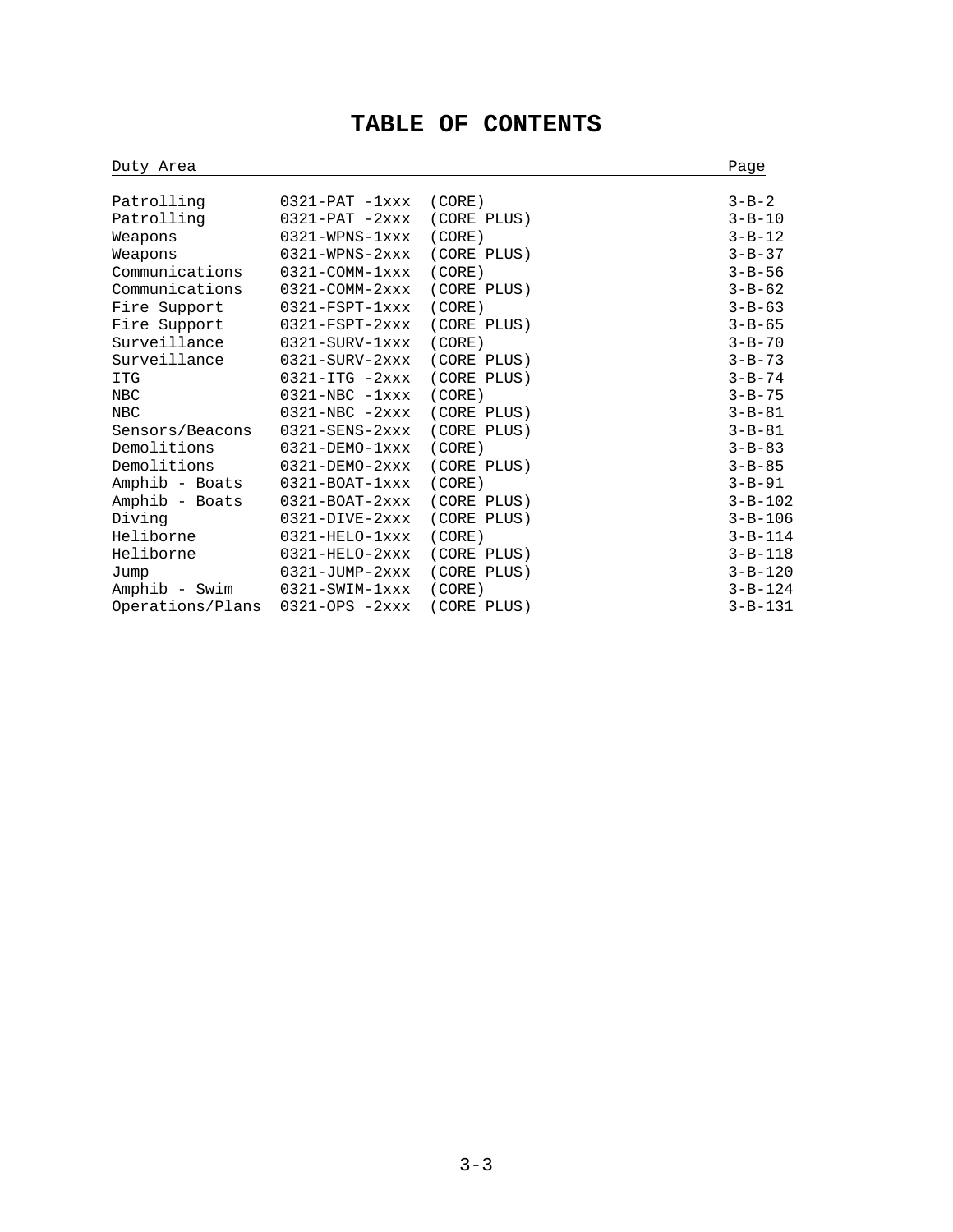### **TRAINING AND READINESS MANUAL**

### **CHAPTER 3**

### **0321 Reconnaissance Man**

**Individual Events**

# **APPENDIX A Billet Descriptions / Core Capabilities**

#### **BILLET: Recon Team Leader**

The recon team leader is responsible for ensuring that his recon team is trained, prepared, and equipped for armed combat as it relates to assigned reconnaissance mission. This includes but is not limited to mental and physical preparation, tactics, techniques, and procedures required to accomplish the assigned mission. He controls every aspect of the equipment employment organic to the teams mission profile. He is responsible to the Platoon Commander for the accurate and complete reporting of collected information and the conduct of his team.

### **Core Capabilities:**

1. Carries out orders of Platoon Commander. 2. Responsible for the professional development and personal well being of his team members. 3. Prepares and supervises issue of the warning order and mission order, conducts rehearsals, inspections and insertion/extraction for his team. 4. Adept at briefing all aspects of assigned missions/tasks. 5. Overall responsible for accomplishment of assigned mission tasks. 6. Proficient in employment of organic reconnaissance team weapons, communications equipment and other special equipment. 7. Ensures all team members are proficient in their specific reconnaissance tasks. 8. Proficient in the control of all reconnaissance team related supporting arms requirements, to include artillery, mortars, NGF and fixed and rotary wing CAS.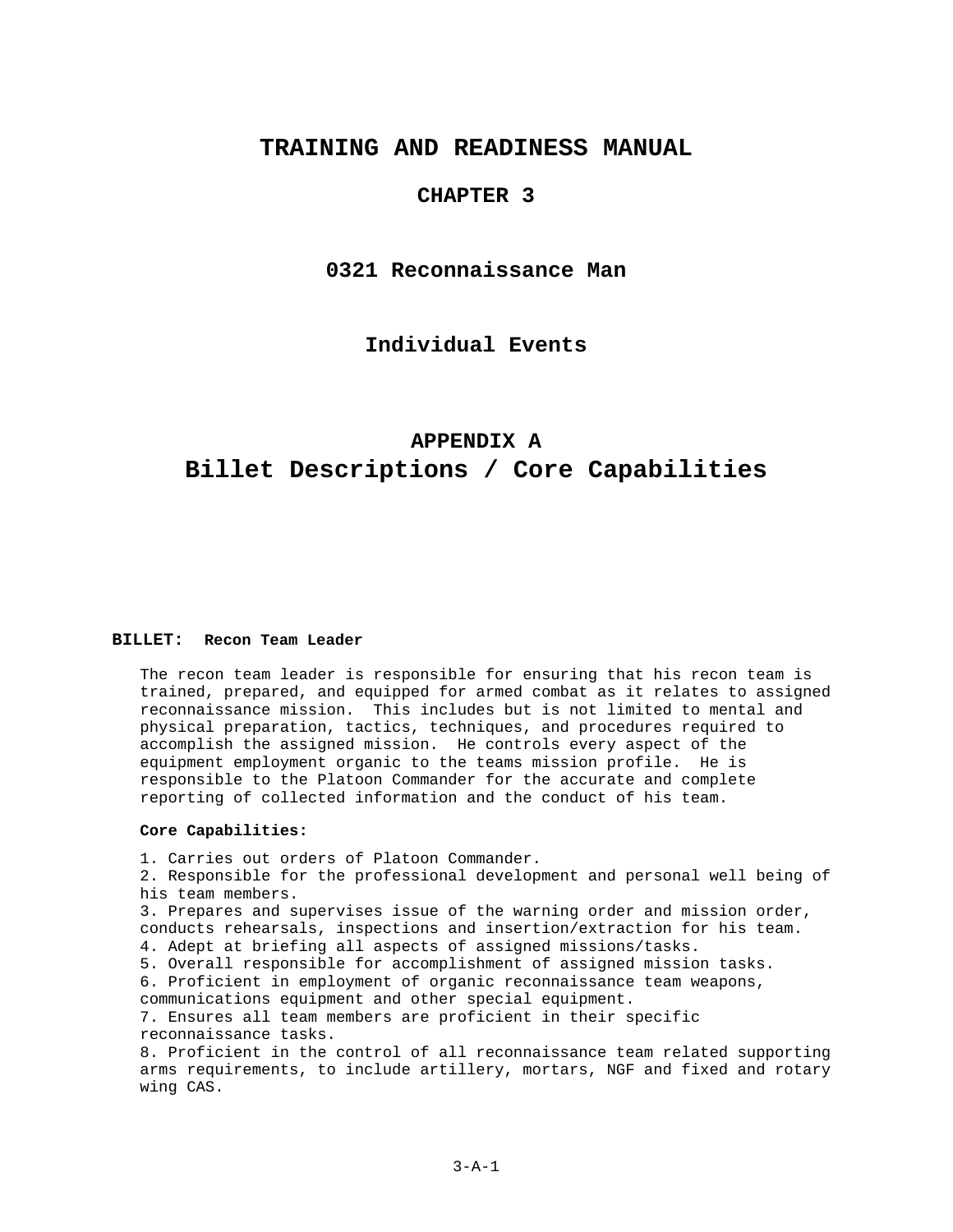9. Cross trains all teams members in the duties and responsibilities of the other team members. 10. Proficient in nautical and land navigation skills. 11. Familiar with remote sensor operations. 12. Proficient in all aspects of ground and amphibious reconnaissance. 13. Proficient in foreign weapons and equipment identification. 14. Proficient in all aspects of supporting arms. 15. Qualified to conduct HRST operations as HRST Master.

16. Able to perform Self Aid / Buddy Aid.

#### **BILLET: Assistant Recon Team Leader**

The assistant recon team leader is responsible for assisting the reconnaissance team leader in the training, preparing, and equipping for armed combat as it relates to assigned recon mission/tasks. This includes but is not limited to mental and physical preparation,tactics, techniques, and procedures required to accomplish the assigned task. He assists in the control of every aspect of the equipment employment organic to the teams mission profile. The assistant team leader is prepared to assume the duties of the team leader in his absence. He is responsible to the team leader for the accurate and complete reporting of collected information and the conduct of the team.

#### **Core Capabilities:**

1. Carries out orders of Team Leader. 2. Responsible for assisting in the professional development and personal well being of his team members. 3. Supervises the teams assigned tasks. 4. Assist the team leader in supervision of all tasks required to prepare the team for upcoming operations. 5. Requisitions supplies, ammunition, ordinance, pyrotechnics, water and other mission essential gear as directed in the warning order. 6. Adept at briefing all aspects of assigned missions/tasks. 7. Proficient in employment of organic reconnaissance team weapons, communications equipment and other special equipment. 8. Ensures all team members are proficient in their specific reconnaissance tasks. 9. Ensures all team members are proficient in their specific reconnaissance tasks. 10. Responsible for the overall security of the team. 11. Must be qualified to conduct HRST operations (HRST Master). 12. Proficient in nautical and land navigation skills. 13. Familiar with remote sensor operations. 14. Proficient in all aspects of ground and amphibious reconnaissance. MCO P3500.73 Oct 07, 2004 15. Proficient in foreign weapons and equipment identification. 16. Proficient in all aspects of supporting arms. 17. Able to perform Self Aid / Buddy Aid.

#### **BILLET: Field Radio Operator**

The recon field radio operator serves as a member of a reconnaissance team. He is responsible for all team communications and equipment maintenance. He is proficient in the use of field expedient antennas,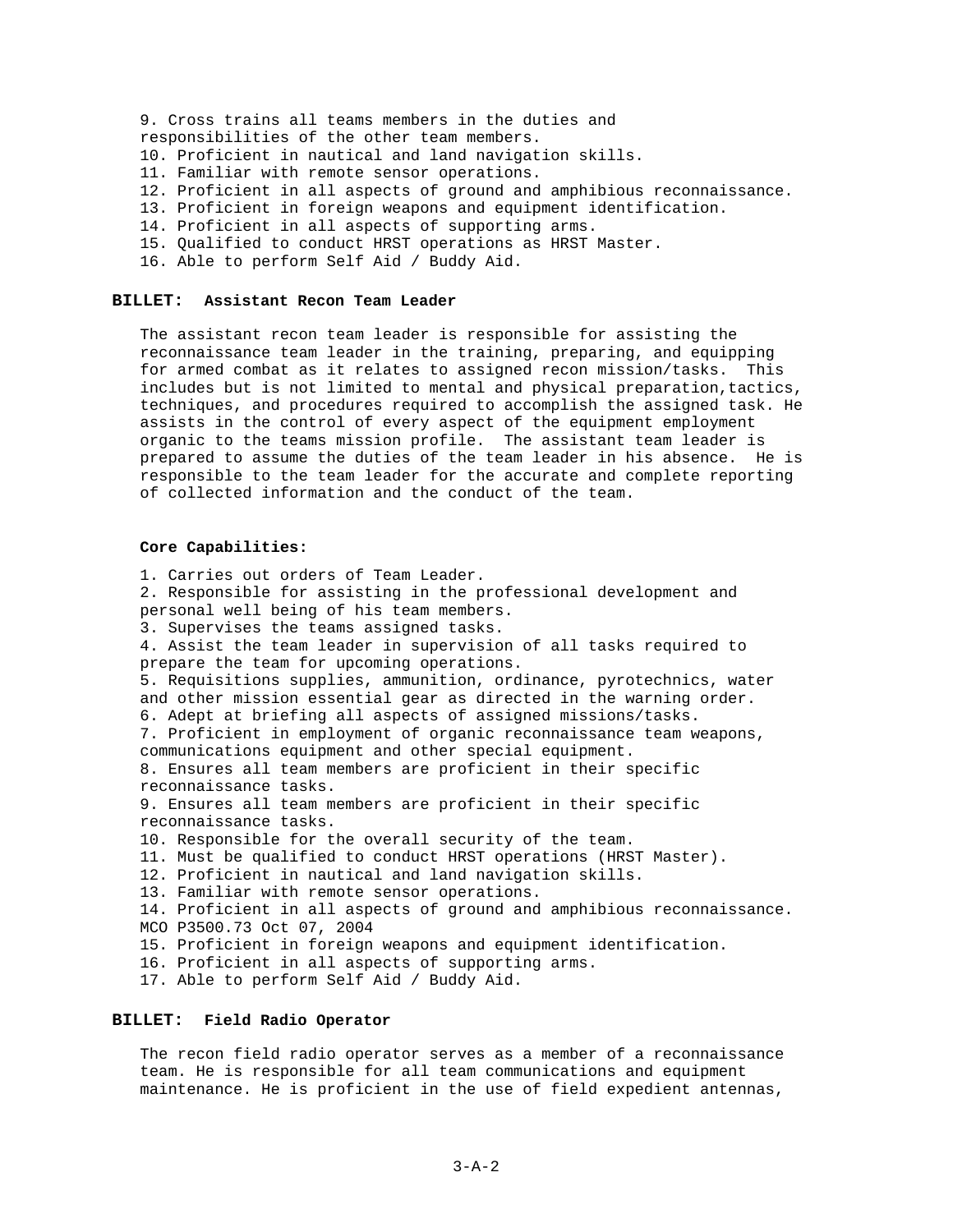long-range, and clandestine communications techniques. He receives and is accountable for all cryptological equipment assigned to the team.

#### **Core Capabilities:**

1. Carries out orders of the team leader. 2. Responsible for the employment of advanced long-range voice and data communications, to include HF/VHF/UHF/TACSAT/DAMA assets. 3. Responsible for all communications equipment utilized by a Reconnaissance team. 4. Proficient in all aspects of supporting arms employment. 5. Advises the team leader on the tactical employment of the team's communication assets. 6. Responsible for communications equipment keymat and cryptological equipment preparation. 7. Responsible for the preparation of paragraph five of the team patrol/mission order. 8. Responsible in ensuring that the team adheres to the communications Standard Operating Procedures (SOP) and no-communications plans. 9. Maintains proficiency in all ground and amphibious reconnaissance skills. 10. Capable of performing reconnaissance operations in any environment. 11. Proficient in foreign weapons and equipment identification. 12. Capable of performing Self Aid / Buddy Aid.

#### **BILLET: Recon Man**

The recon man operates as part of a reconnaissance team. He is responsible for the care and condition as well as the economical use of his assigned weapon. He is responsible for all essential equipment carried as part of a mission. He will perform additional responsibilities as the assistant Radio Operator.

#### **Core Capabilities:**

- 1. Carries out orders of team leader.
- 2. Performs tasks required of a recon scout in a recon team
- 3. Proficient with all weapon systems organic to a reconnaissance team
- 4. Proficient with all communications equipment organic to a reconnaissance team.
- 5. Proficient in all ground and amphibious reconnaissance skills.
- 6. Proficient in HRST operations.
- 7. Performs placement of remote sensors.
- 8. Proficient in construction of terrain models and creation of overlays in support of assigned mission.
- 9. Perform self-aid/buddy aid.
- 10. Proficient in foreign weapons and equipment identification.
- 12. Performs duties as Sniper / Observer.

#### **BILLET: Recon Scout**

The recon scout operates as part of a reconnaissance team. He is responsible for the care and condition as well as the economical use of his assigned weapons. He is responsible for all essential equipment carried as part of a mission. He will perform additional responsibilities as the assistant Radio Operator.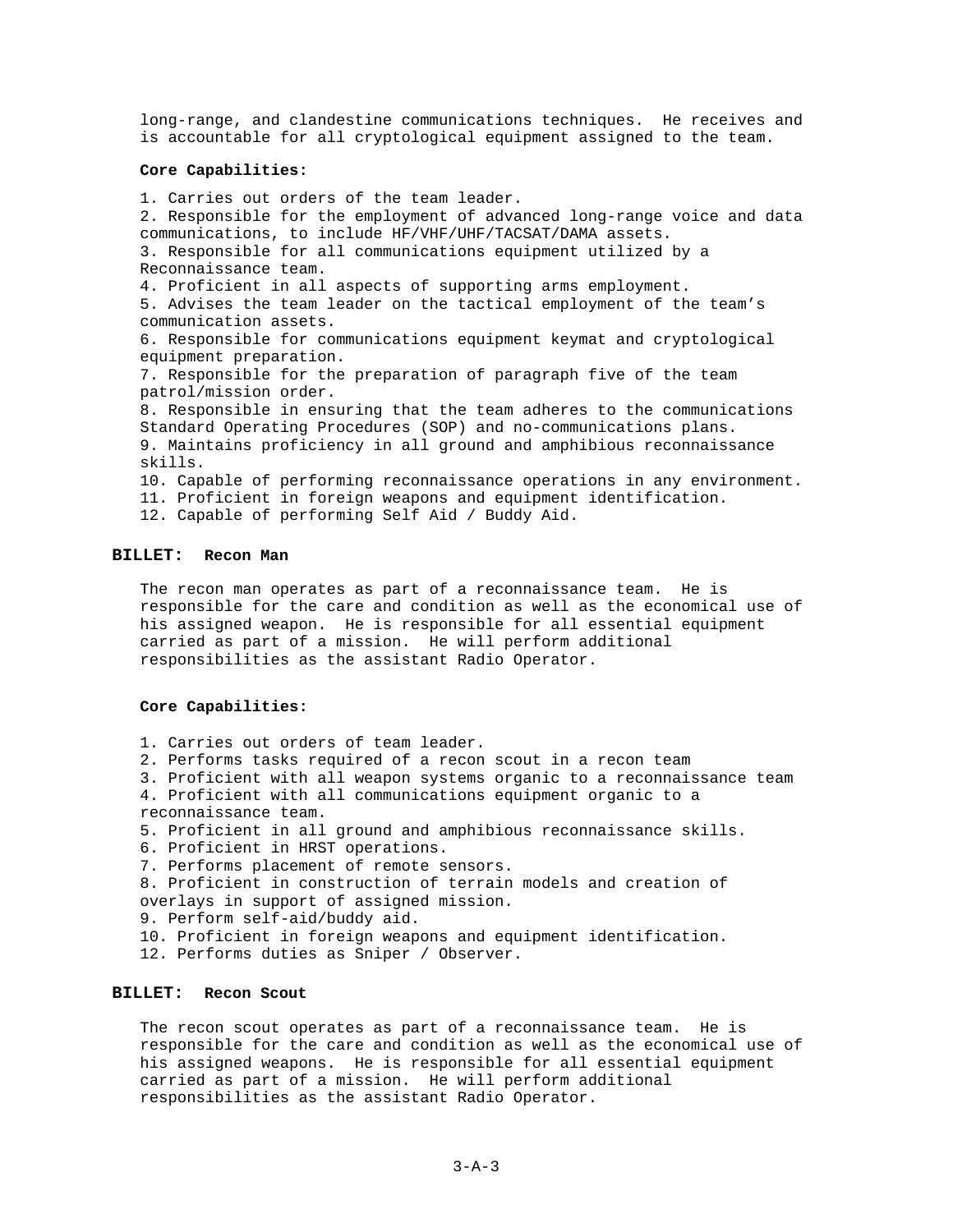#### **Core Capabilities:**

1. Carries out orders of team leader.

2. Serves as point man for dismounted patrols

3. Capable of functioning as a Scout Sniper.

4. Performs the tasks required of a recon scout in a recon team.

5. Proficient with all weapon systems organic to a reconnaissance team.

6. Proficient with all communications equipment organic to a reconnaissance team.

7. Proficient in all ground and amphibious reconnaissance skills.

8. Proficient in placement of remote sensors

9. Proficient in construction of terrain models and creation of overlays in support of assigned mission.

10. Perform self-aid/buddy aid.

11. Proficient in HRST operations.

12. Proficient in foreign weapons and equipment identification.

#### **BILLET: Recon Scout/Driver**

The recon scout/driver operates as part of a reconnaissance team. He is responsible for the care and condition as well as the economical use of his assigned weapon. He is responsible for all essential equipment carried as part of a mission. He will additional responsibilities as assigned. (The Recon/Scout Driver billet is held by a Lance Corporal. The Force Recon/Scout Driver billet is held by a Corporal.)

#### **Core Capabilities:**

1. Carries out orders of team leader.

- 2. Licensed operator in all vehicles organic to the unit.
- 3. Performs tasks required of a recon scout in a recon team.

4. Proficient with all weapon systems organic to a reconnaissance team.

5. Proficient with all communications equipment organic to a reconnaissance team.

6. Proficient in all ground and amphibious reconnaissance skills.

- 7. Proficient in placement of remote sensors.
- 8. Proficient in HRST operations.
- 9. Performs self-aid and buddy aid.

10. Proficient in construction of terrain models and creation of overlays in support of assigned mission.

11. Proficient in foreign weapons and equipment identification.

#### **BILLET: Platoon Sergeant**

The Recon Platoon Sergeant is the senior enlisted advisor to the platoon commander. He is responsible for supervising the platoon's daily work routine. He is responsible to the Platoon Commander for logistical and administrative support for the platoon.

#### **Core Capabilities:**

1. Carries out orders of Platoon Commander.

2. Primary insert/extract officer for reconnaissance operations.

3. Serves as a watch officer in the platoon ROC / SARC during tactical evolutions.

4. Plans and coordinates for all reconnaissance platoon related supporting arms requirements, to include artillery, mortars, NGF and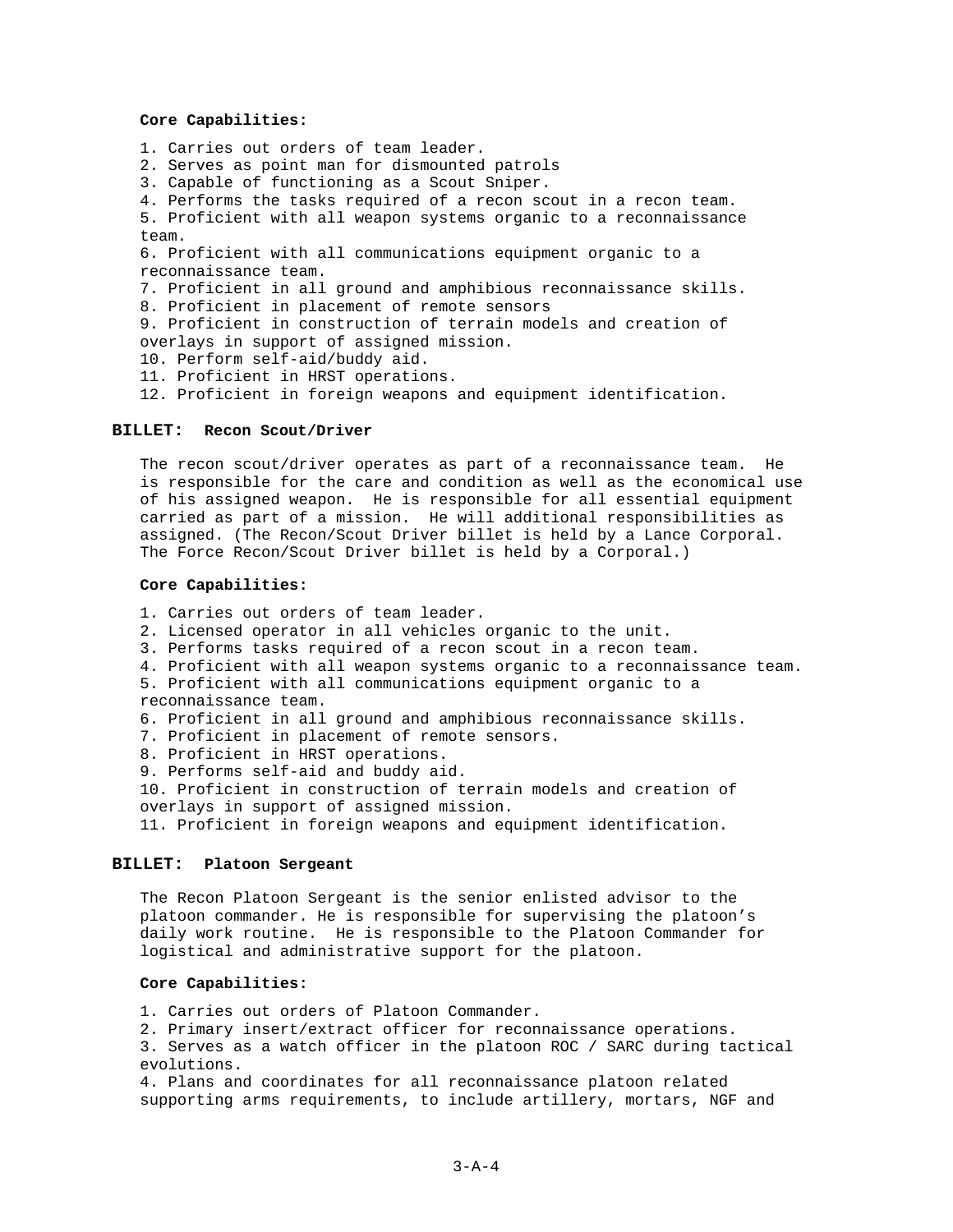fixed and rotary wing CAS. 5. Proficient in all aspects of supporting arms execution. 6. Must be expert in all aspects of ground and amphibious reconnaissance. 7. Trains platoon members in all aspects of basic and advanced ground and amphibious reconnaissance skills. 8. Assists in the planning, coordination and supervision of teams during insertion and extraction operations to include staticline and militarty freefall parachuting operations, surface swimming, HRST, helocast, small boat operations and combat diver operations. 9. Performs self-aid and buddy aid. 10. Proficient in all methods of nautical and land navigation. 11. Qualified as a small boat coxswain for all craft used by the platoon.

#### **BILLET: Special Equipment NCO**

The recon platoon special equipment NCO is responsible to the Platoon Commander for the issue, recovery maintenance and accountability for the platoon's special equipment. He advises the Platoon Commander, Platoon Sergeant and team leaders on the proper employment capabilities and maintenance requirements of specialized equipment to include oxygen diving systems, dive compressors, weapons, HRST equipment, boats and motors, fuel and hazardous materials. He performs additional duties as insert/extract NCO for reconnaissance operations.

#### **Core Capabilities:**

1. Assists Platoon Sergeant in carrying out orders of Platoon Commander. 2. Assists platoon commander in planning for reconnaissance operations requiring use of platoon's special equipment. 3. Assists in the insert and extract of recon teams. 4. Proficient in all ground and amphibious reconnaissance skills. 5. Performs duties as watch officer in the platoon ROC/SARC during tactical evolutions. 6. Assists in the planning, coordination and supervision of teams during insertion and extraction operations to include staticline and militarty freefall parachuting operations, surface swimming, HRST, helocast, small boat operations and combat diver operations. 7. Desired qualifications as a static line and military free-fall parachute jumpmaster, and combatant diver supervisor. 8. Proficient as qualified small boat coxswain for all craft used by the platoon. 9. Proficient in all methods of nautical and land navigation. 10. Adept with all equipment and procedures required for small boat launch and recovery operations from various boating platforms to include destroyers, submarines and naval amphibious platforms. 11. Responsible for applicable hazmat handling and disposal procedures. 12. Performs duties as platoon embarkation NCO. 13. Performs self-aid and buddy aid.

#### **BILLET: Platoon Radio Chief**

The recon platoon radio chief operates as part of a reconnaissance platoon headquarters. He is responsible for all communications coordination, operations, maintenance and care of communication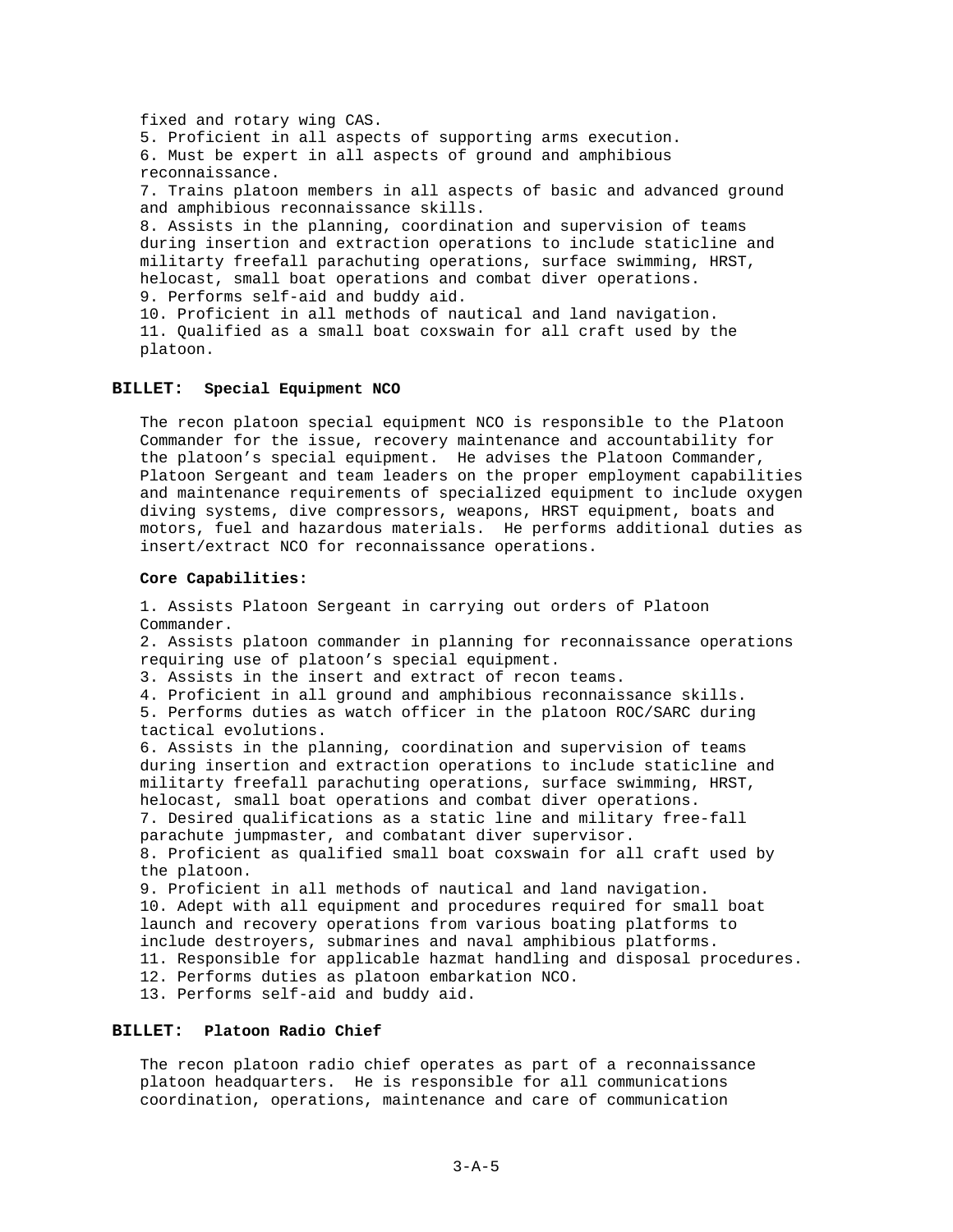equipment on the platoon level. This includes development and use of field expedient antennas and clandestine communications techniques. He issues and accounts for all cryptological equipment assigned to the Platoon. He must be capable of integration and interface with supported unit/higher HQs communication architecture using platoon level organic comm and computer equipment. The Recon Company Radio Chief billet is held by a Staff Sergeant.

#### **Core Capabilities:**

1. Carries out orders of Platoon Commander.

2. Conducts advanced long-range voice and data communications training utilizing for HF/VHF/UHF/TACSAT/DAMA assets of three 0621/8654 MOS Marines in his platoon.

3. Responsible for all communications equipment utilized by a Reconnaissance platoon.

4. Oversees coordination and installation of equipment and operation of the Reconnaissance platoon's Reconnaissance Operations Center (ROC) or Surveillance and Reconnaissance Center (SARC).

5. Advises the platoon commander on the tactical employment of the platoon's communication assets.

6. Provides for the coordination of frequencies based on propagation studies for requesting channels from the supported unit/higher HQs. 7. Ensures platoon adheres to the Standard Operating Procedures (SOP) for No Comm. Plans and procedures concerning standard reporting and keymat for cryptographic equipment.

8. Proficient in all ground and amphibious reconnaissance skills. 9. Proficient with his T/O weapon.

### **BILLET: Corpsman**

The recon platoon corpsman operates as part of a reconnaissance platoon headquarters. He is responsible for providing medical services for reconnaissance personnel.

#### **Core Capabilities:**

1. Performs routine sick call, preventive medicine, BLS, ALS, minor surgical procedures, paramedic skills, and other routine and emergent procedures as required.

2. Instructs and advises operational personnel in measures for prevention of illness and treatment of injuries associated with swimming, combat diving, military free fall, and amphibious operations. 3. Assesses and treats diving related medical disorders.

4. Trained in the operation of recompression chambers.

5. Trained as inside tender to care for patients suffering from diving related injuries or other conditions requiring hyper baric medical treatment.

6. Performs diving and airborne operations, in direct support of reconnaissance operations.

7. Can be tasked from platoon to team level to operate as a member of a reconnaissance team. Training levels are consistent with Recon Scout.

#### **BILLET: Operations Chief**

The Reconnaissance Operations Chief is the senior 0321 advisor to the Operations Officer and/or Commanding Officer on all matters related to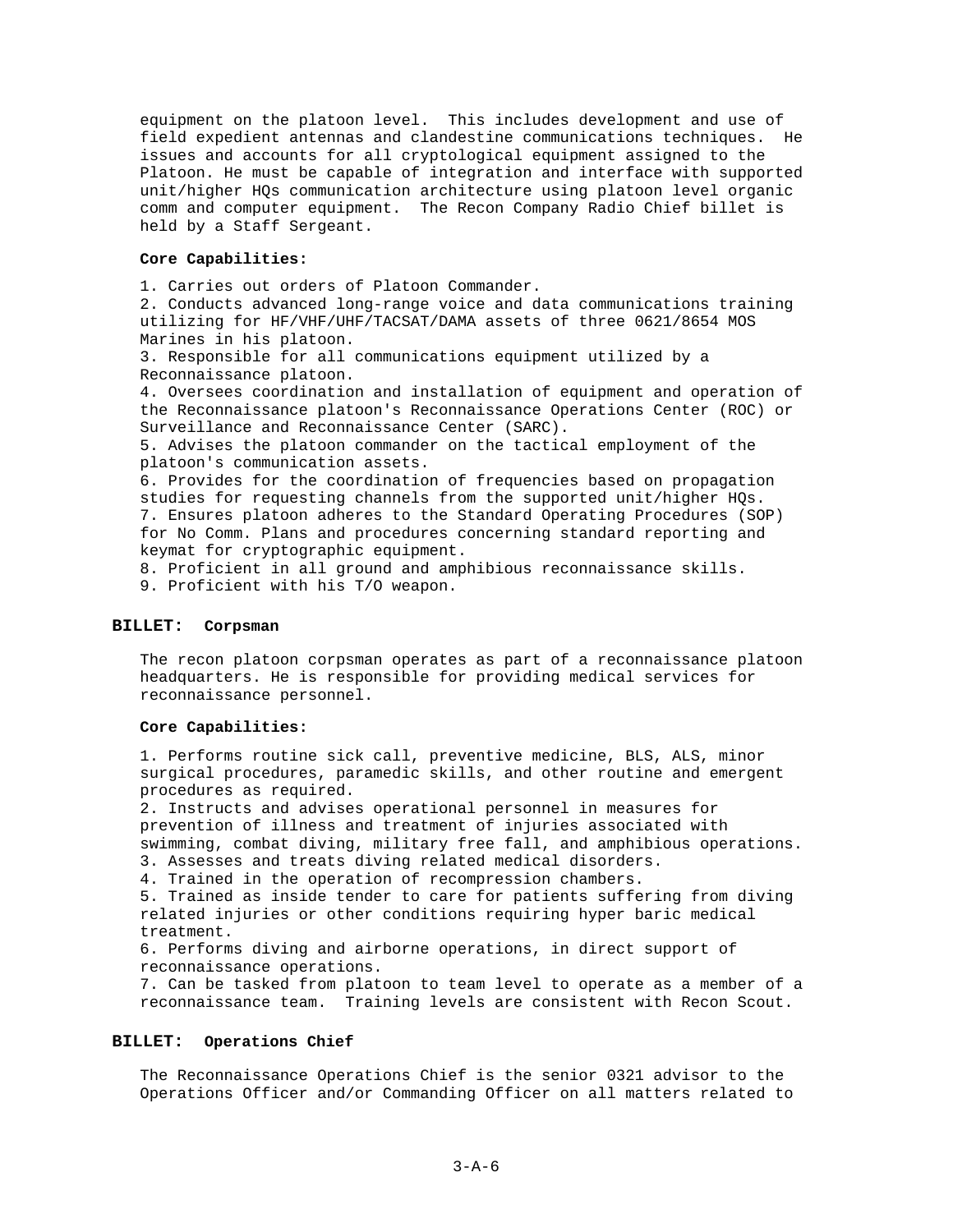reconnaissance operations and training. He is instrumental in facilitating the planning and execution of Battalion and/or Company level operations. He supervises all subordinate members of the operations section during daily work routine. He supervises the establishment of the COC and all functional areas operating within.

### **Core Capabilities:**

1. Carries of the orders of the Operations Officer and/or Commanding Officer.

2. Provides recommendations during the planning process to the Operations Officer as it pertains to R&S.

- 3. Supervises daily work routine.
- 4. Supervises the establishment of the COC.
- 5. Supervises displacement of the COC.
- 6. Trains and supervises COC Watch Officers.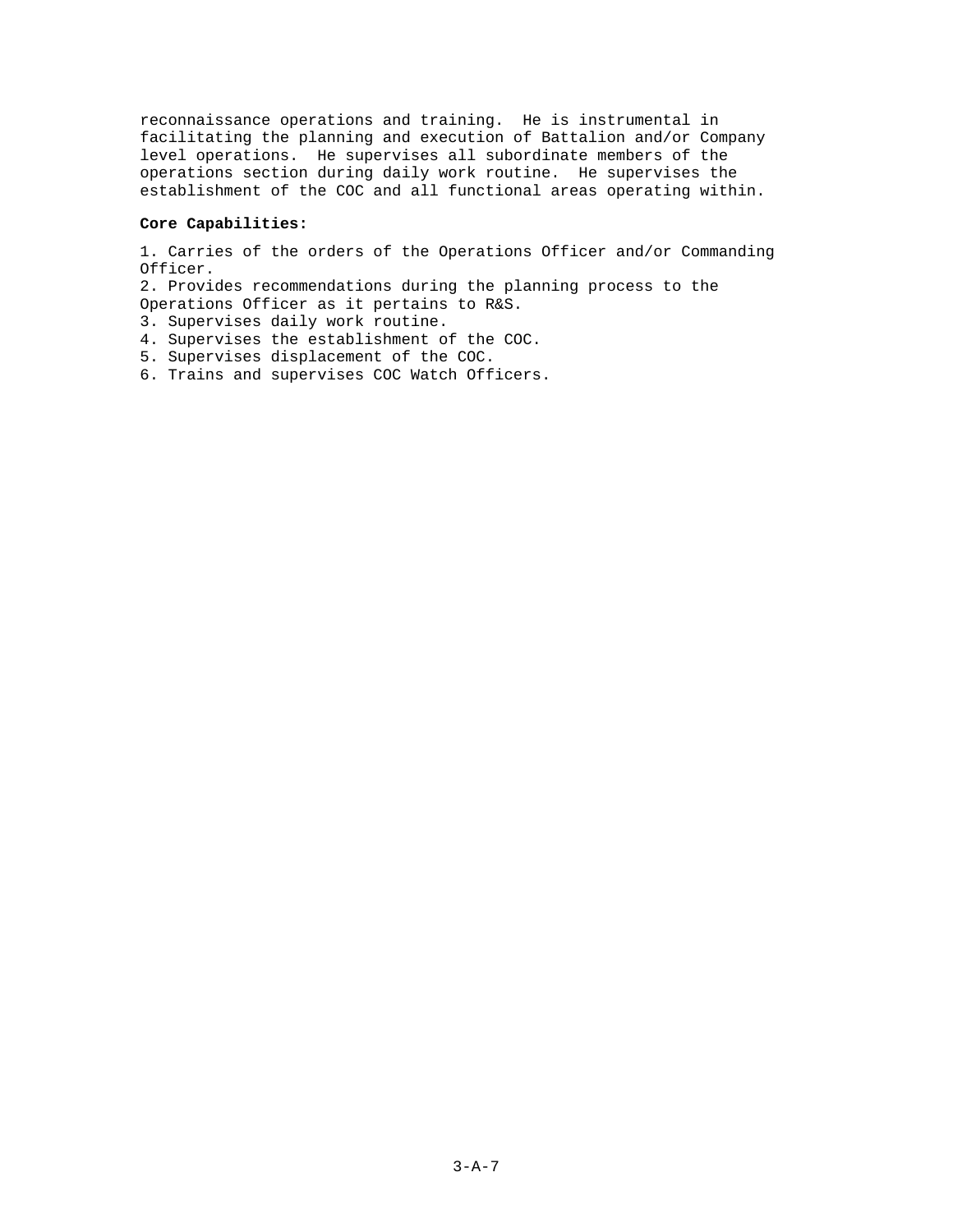### **TRAINING AND READINESS MANUAL**

### **CHAPTER 3 0321 Reconnaissance Man**

### **APPENDIX B 1000 & 2000 Level Training**

### **Purpose:**

The purpose of this chapter is to identify the Level 1000 (CORE) and 2000 (CORE PLUS) Individual Training Events (also known as Individual Training Standards). This chapter also illustrates the knowledge level and skill progression required to perform in the following billets: Team Leader, Assistant Team Leader, Field Radio Operator, Recon Man, Recon Scout, Scout/Driver, Platoon Sergeant, Special Equipment NCO, Platoon Radio Chief, Corpsman and Operations Chief.

### **Administrative Notes:**

1. Level 1000 events are those whose initial training setting resides at the Formal School in which the MOS is first attained. Level 2000 events are those whose initial training setting occurs at either follow-on schools, or through MOJT provided at the unit. For example, in this manual, Jump and Dive tasks, although central to ground reconnaissance core capabilities, are listed as 2000 Level events since their initial training setting occurs at schools following attendance at BRC and the awarding of the 0321 MOS.

2. Sustainment Intervals reflected will show a length of time, i.e. 6 months, and a listing of billets this Sustainment interval is applicable too. The legend is as follows:

- a. TL Team Leader
- b. ATL Assistant Team Leader
- c. RO Radio Operator
- d. RM Recon Man
- e. RS Recon Scout
- f. RSD Recon Scout / Driver
- g. PLTSGT Platoon Sergeant
- h. SENCO Special Equipment NCO
- i. RADCHF Radio Chief
- j. DOC Corpsman
- k. OPSCHF Operations Chief

### **Prerequisites:**

The 0321 Reconnaissance Marine will have completed The Basic Reconnaissance Course, EWTG Atlantic/Pacific and SERE school.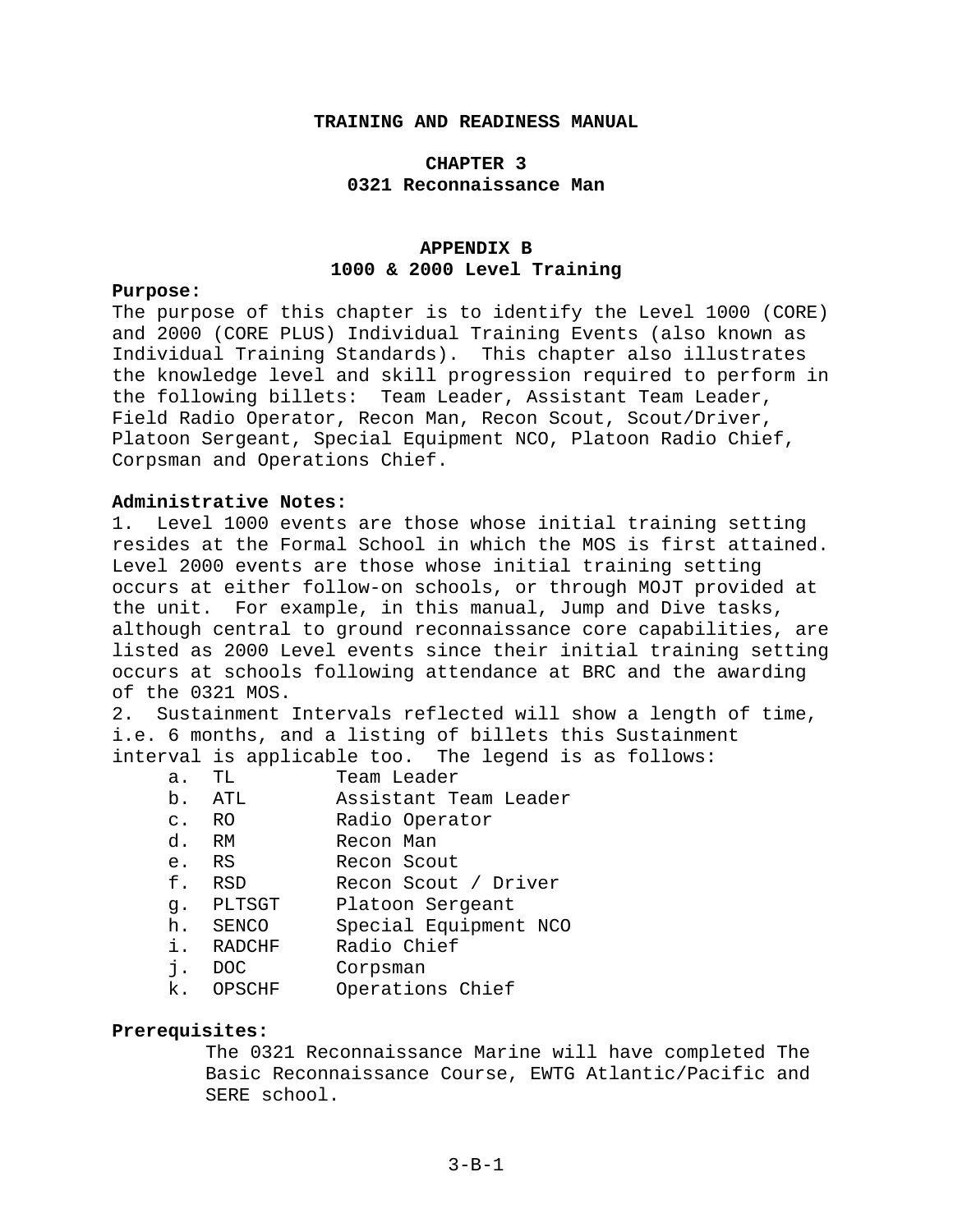**0321-PAT-1101:** Write and issue patrol warning order. (CORE)

**SUSTAINMENT INTERVAL:** 6 months: TL, ATL, RO, RM, RS, RSD, PLTSGT, SENCO, RADCHF, DOC, OPSCHF

**CONDITION:** In a tactical environment, when given a mission from higher headquarters.

**STANDARD:** In accordance with Warning Order template, within 30 minutes of receipt of order from higher.

#### **PERFORMANCE STEPS:**

1. Refer to references for sample templates.

#### **RELATED COLL:**

0321-PAT-4101

#### **REFERENCES:**

1. MCWP 3-11.2 Marine Rifle Squad 2. MCWP 3-11.3 Scouting and Patrolling

**0321-PAT-1102:** Write and issue 5-paragraph or patrol order. (CORE)

**SUSTAINMENT INTERVAL:** 6 months: TL, ATL, RO, RM, RS, RSD, PLTSGT, SENCO, RADCHF, DOC, OPSCHF

**CONDITION:** In a tactical environment, given an operations order from higher headquarters.

**STANDARD:** Order properly formatted in accordance w/ the references, subordinates clearly understand commander's intent and their assigned tasks.

#### **PERFORMANCE STEPS:**

1. Refer to references for 5-Paragraph and Patrol Order formats.

#### **RELATED COLL:**

0321-PAT-4101

#### **REFERENCES:**

1. MCWP 3-11.2 Marine Rifle Squad 2. MCWP 3-11.3 Scouting and Patrolling 3. SH 21-76 Ranger Handbook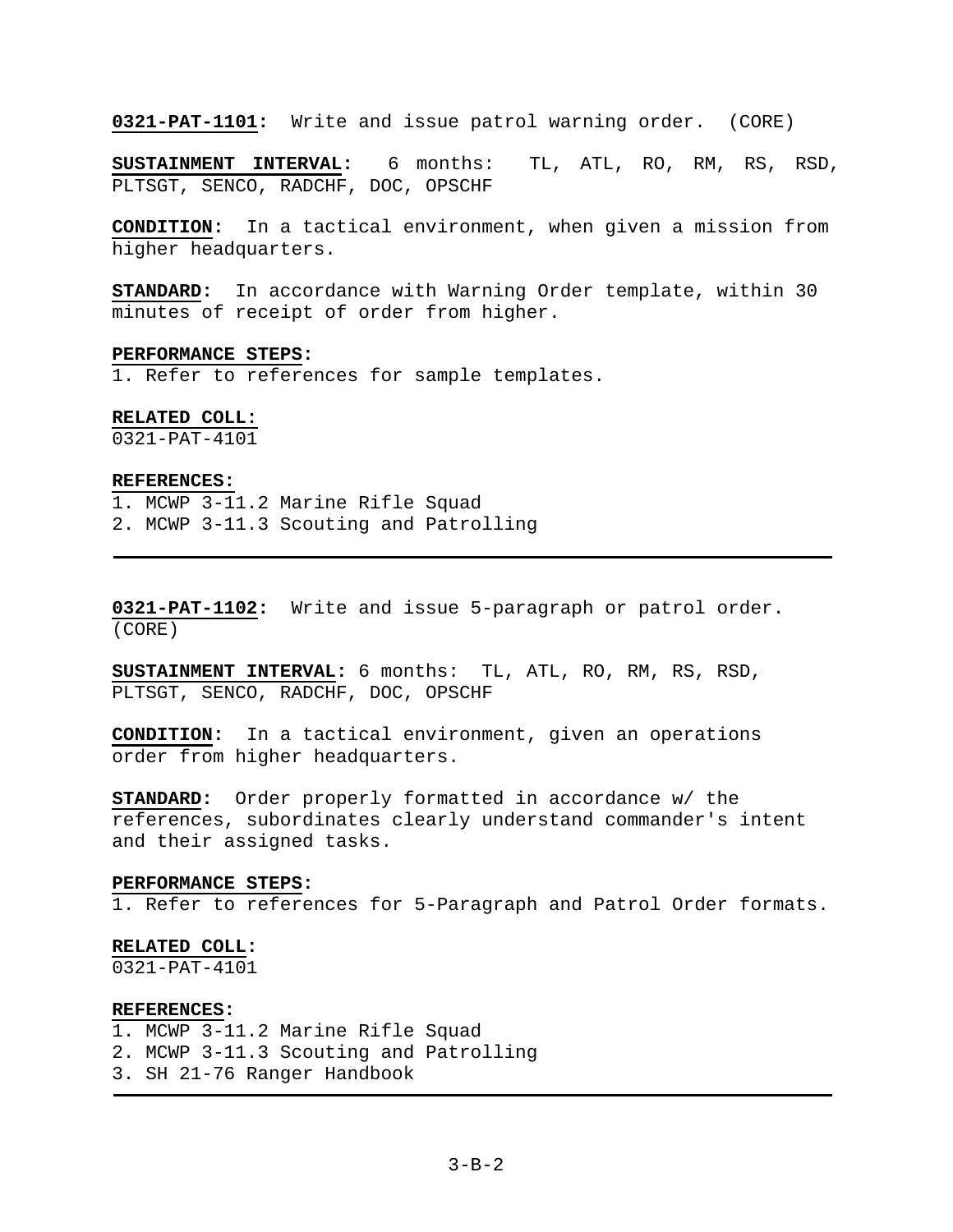**0321-PAT-1103:** Prepare to lead a reconnaissance patrol. (CORE)

**SUSTAINMENT INTERVAL:** 6 months: TL, ATL, RO, RM, RS, RSD, PLTSGT, SENCO, RADCHF, DOC

**CONDITION:** Given a mission to lead a reconnaissance patrol, required personnel and equipment.

**STANDARD:** Patrol order has been briefed; rehearsals and inspections have been conducted.

#### **PERFORMANCE STEPS:**

1. Refer to unit Standard Operating Procedures and references.

**RELATED COLL:** 

0321-PAT -4100 0321-PLAT-5100

### **REFERENCES:**

- 1. MCWP 3-11.3 Scouting and Patrolling
- 2. MCI 03.35 Infantry Patrolling
- 3. SH 21-76 Ranger Handbook
- 4. MCWP 2-15.3 Ground Reconnaissance Operations
- 5. Unit Combat SOP

#### **RESOURCES:**

1. Frequency for applicable radio(s)

### **ADMINISTRATIVE INSTRUCTIONS:**

1. OLD ITS 0321.03.02

**0321-PAT-1104:** Establish a reconnaissance observation post (OP). (CORE)

**SUSTAINMENT INTERVAL:** 6 months: TL, ATL, RO, RM, RS, RSD, PLTSGT, SENCO, RADCHF, DOC, OPSCHF

**CONDITION:** Given a mission to establish an observation post, required personnel and equipment.

**STANDARD:** Lead the team into position without being compromised. Gain communication, observe the target and report all activity observed.

#### **PERFORMANCE STEPS**:

1. Refer to unit Standard Operating Procedures and references.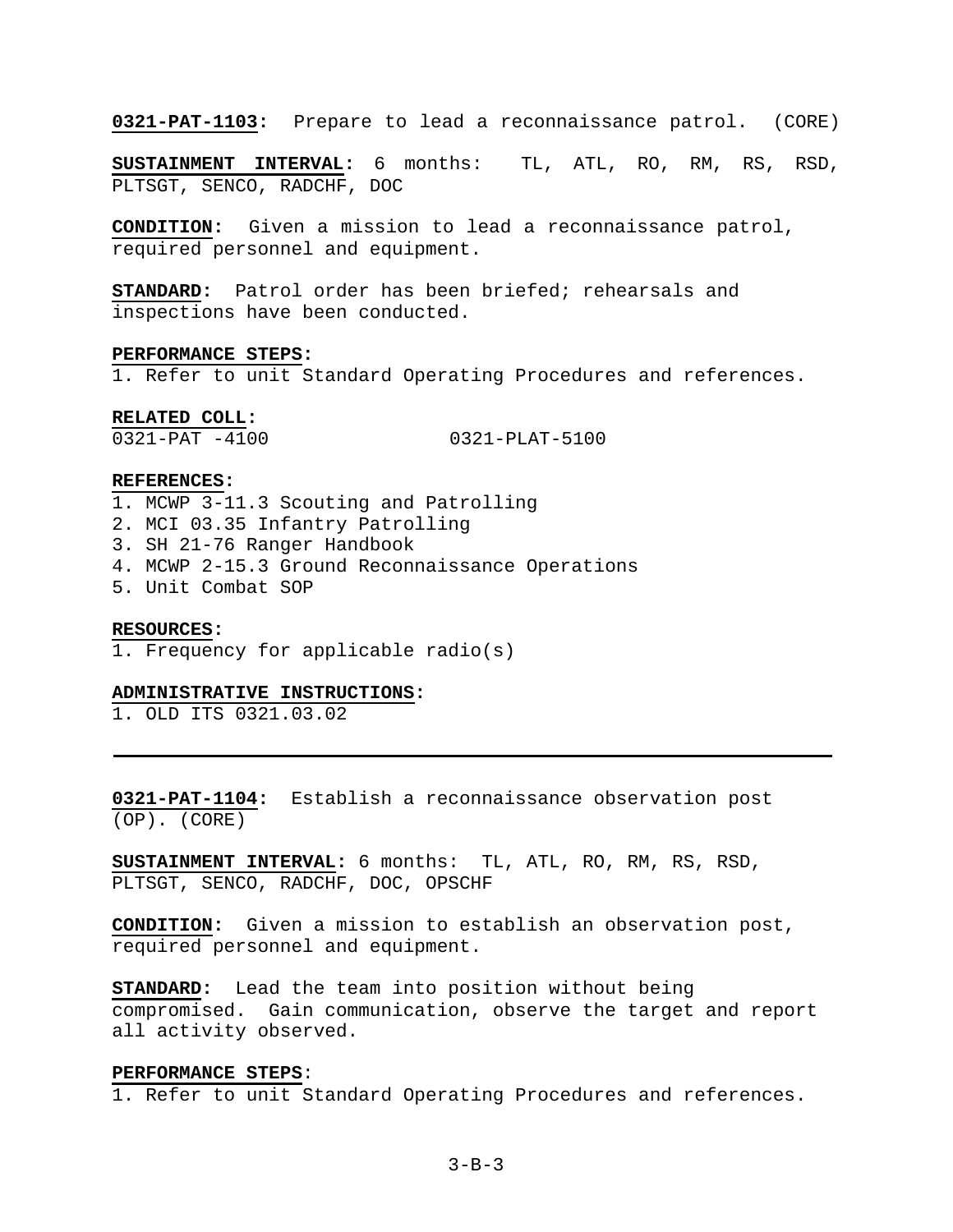**RELATED COLL:** 

0321-PAT -4103 0321-MOUT-4102

#### **REFERENCES:**

1. MCWP 3-11.3 Scouting and Patrolling

- 2. MCWP 2-15.3 Ground Reconnaissance Operations
- 3. SH 21-76 Ranger Handbook
- 4. FM 90-10-1 An Infantryman's Guide to Urban Combat
- 5. FM 21-2 Soldier's Manual of Common Tasks, Skill Level 1
- 6. MCRP 3-40.3B Radio Operator's Handbook
- 7. FMFM 0-11 Sniping
- 8. MCRP 2-15.3B, Reconnaissance Reports Guide

#### **RESOURCES:**

- 1. Frequency for applicable radio(s)
- 2. Maneuver / Training area

### **ADMINISTRATIVE INSTRUCTIONS:**

1. OLD ITS 0321.03.04

**0321-PAT-1105:** Establish a reconnaissance patrol base. (CORE)

**SUSTAINMENT INTERVAL:** 6 months: TL, ATL, RO, RM, RS, RSD, PLTSGT, SENCO, RADCHF, DOC

**CONDITION:** Given a mission to establish an reconnaissance patrol base, required personnel and equipment.

**STANDARD:** Establish secure location to conduct priorities of work IAW patrol order.

#### **PERFORMANCE STEPS**:

1. Refer to unit Standard Operating Procedures and references.

#### **RELATED COLL:**

0321-PAT -4103 0321-PAT -4105

#### **REFERENCES:**

- 1. MCRP 3-40.3B Radio Operator's Handbook
- 2. FM 21-2 Soldier's Manual of Common Tasks, Skill Level 1
- 3. MCWP 2-15.3 Ground Reconnaissance Operations
- 4. MCWP 3-11.3 Scouting and Patrolling
- 5. SH 21-76 Ranger Handbook
- 6. FM 90-10-1 An Infantryman's Guide to Urban Combat
- 7. MCRP 2-15.3B, Reconnaissance Reports Guide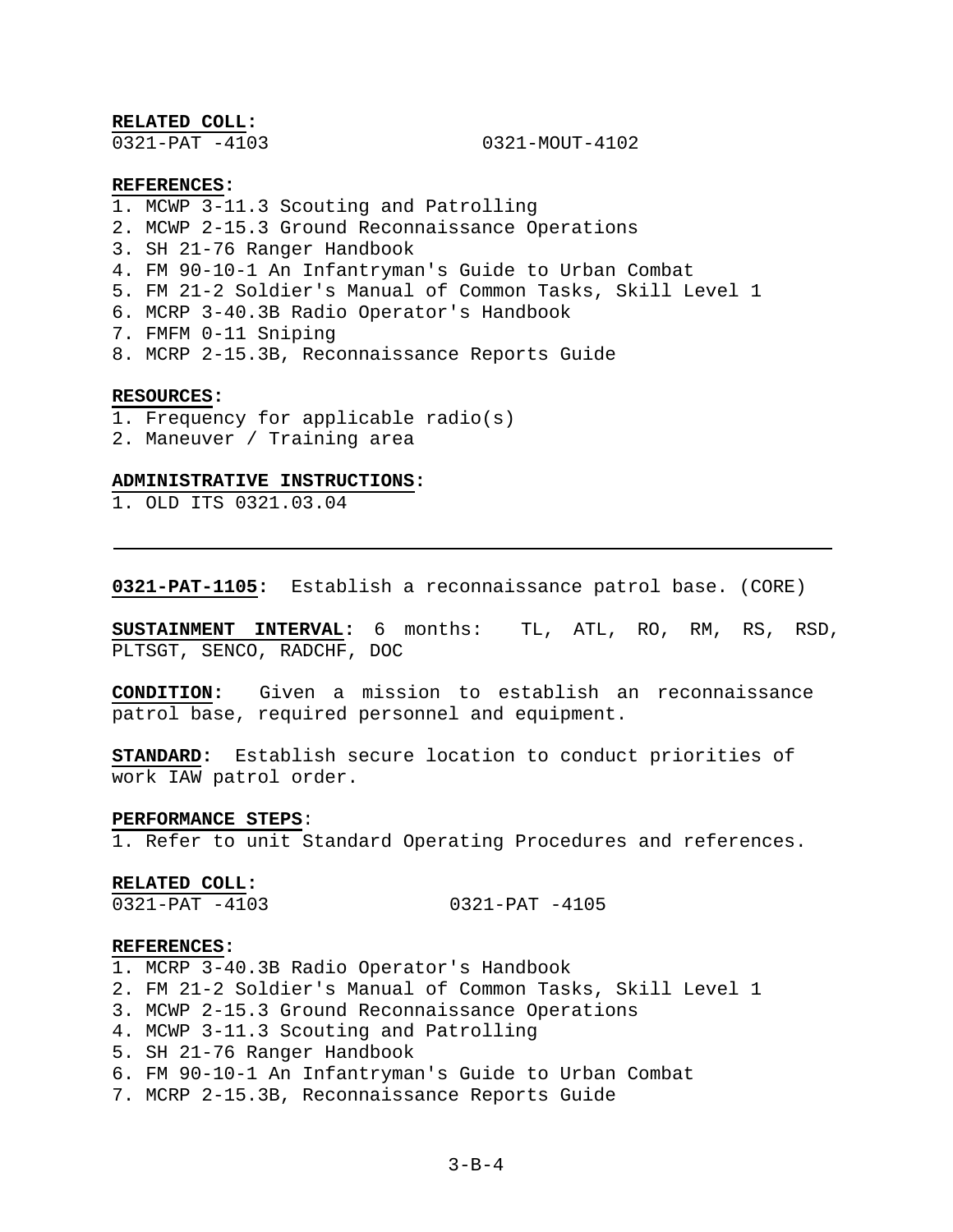#### **RESOURCES:**

- 1. Frequency for applicable radio(s)
- 2. Maneuver / Training area

### **ADMINISTRATIVE INSTRUCTIONS:**

1. OLD ITS 0321.03.05

**0321-PAT-1106:** Participate in a reconnaissance patrol. (CORE)

**SUSTAINMENT INTERVAL:** 6 months: TL, ATL, RO, RM, RS, RSD, PLTSGT, SENCO, RADCHF, DOC

**CONDITION:** In a tactical environment, given a mission as a member of reconnaissance patrol, required weapons and equipment.

**STANDARD:** Perform duties required in assigned billet to assist in planning, preparation and conduct of a reconnaissance patrol as per the mission order.

#### **PERFORMANCE STEPS:**

1. Refer to unit Standard Operating Procedures and references.

### **RELATED COLL:**

0321-MOBL-4100 0321-MOUT-4100

#### **REFERENCES:**

1. FM 90-10-1 An Infantryman's Guide to Urban Combat 2. SH 21-76 Ranger Handbook 3. MCWP 3-11.3 Scouting and Patrolling 4. MCRP 3-40.3B Radio Operator's Handbook 5. FM 21-2 Soldier's Manual of Common Tasks, Skill Level 1 6. MCWP 2-15.3 Ground Reconnaissance Operations 7. MCRP 2-15.3B, Reconnaissance Reports Guide

#### **RESOURCES:**

1. Frequency for applicable radio(s) 2. Maneuver / Training area

**0321-PAT-1107:** Navigate with a map and compass. (CORE)

**SUSTAINMENT INTERVAL:** 6 months: TL, ATL, RO, RM, RS, RSD, PLTSGT, SENCO, RADCHF, DOC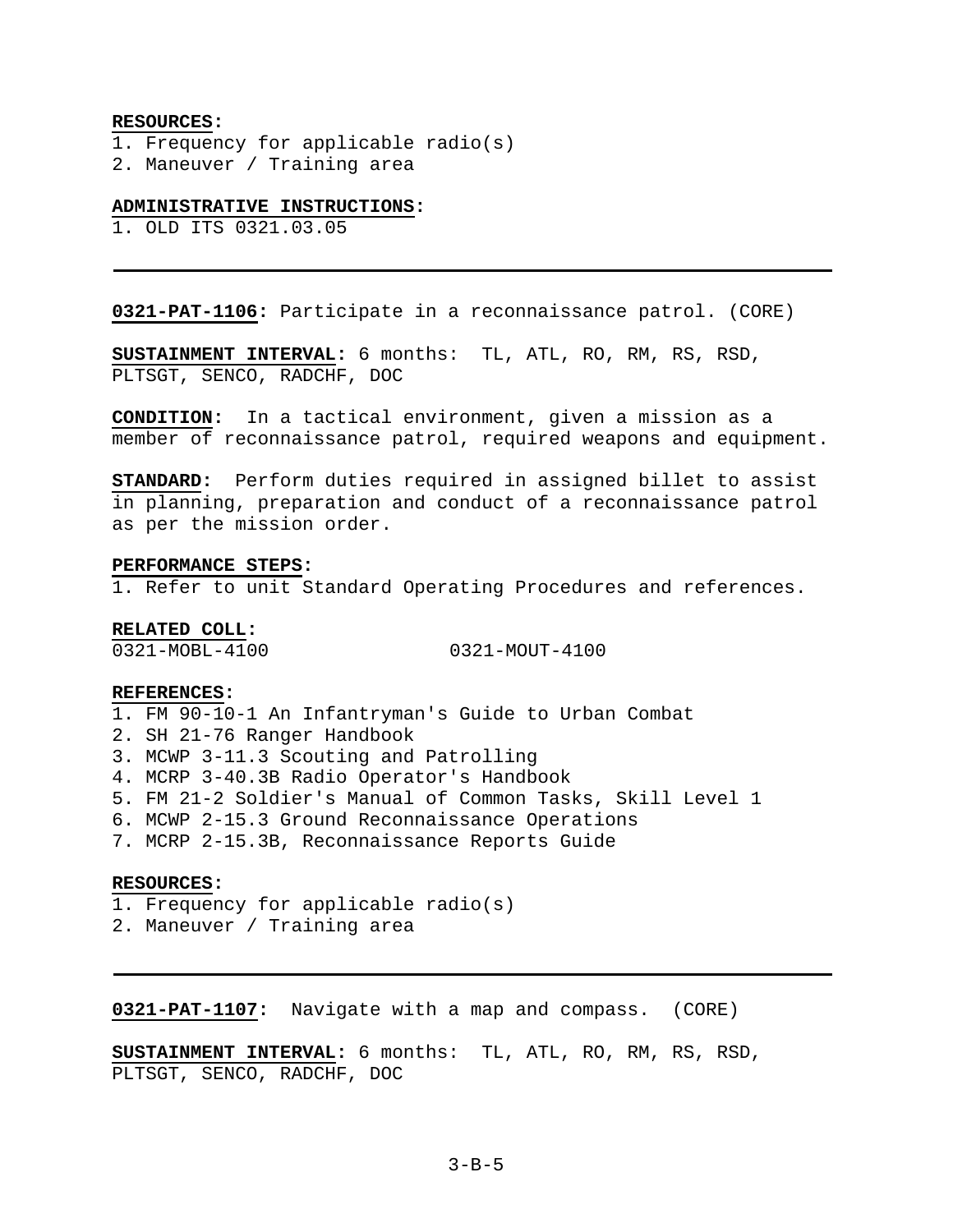**CONDITION:** In a tactical environment, during daylight and darkness, given a lensatic compass and map.

**STANDARD:** Plot, navigate and locate known points using dead reckoning and terrain association over a distance of 800 to 1000 meters per leg within the time required to accomplish mission requirements.

### **PERFORMANCE STEPS**:

1. Refer to FM 21-26 Map Reading and Land Navigation

**RELATED COLL:**  0321-PAT -4100 0321-MOBL-4100

#### **REFERENCES:**

1. FM 21-26 Map Reading and Land Navigation

#### **RESOURCES:**

1. Maneuver / Training area

#### **ADMINISTRATIVE INSTRUCTIONS:**

1. OLD ITS 0321.09.02

**0321-PAT-1108:** Navigate using a Global Positioning System (GPS). (CORE)

**SUSTAINMENT INTERVAL:** 6 months: TL, ATL, RO, RM, RS, RSD, PLTSGT, SENCO, RADCHF, DOC

**CONDITION:** In a tactical environment, during daylight and darkness, given a Global Positioning System (GPS) and map.

**STANDARD**: Plot, navigate and locate known points using Global Positioning System over a distance of 800 to 1000 meters per leg within the time required to accomplish mission requirements.

#### **PERFORMANCE STEPS:**

1. Refer to TM 11-5825-291-13 Satellite Signals: Navigation Set AN/PSN-11 (PLGR)

#### **RELATED COLL:**

0321-PAT-4100 0321-MOBL-4100 0321-ITG -4500 0321-SENS-4700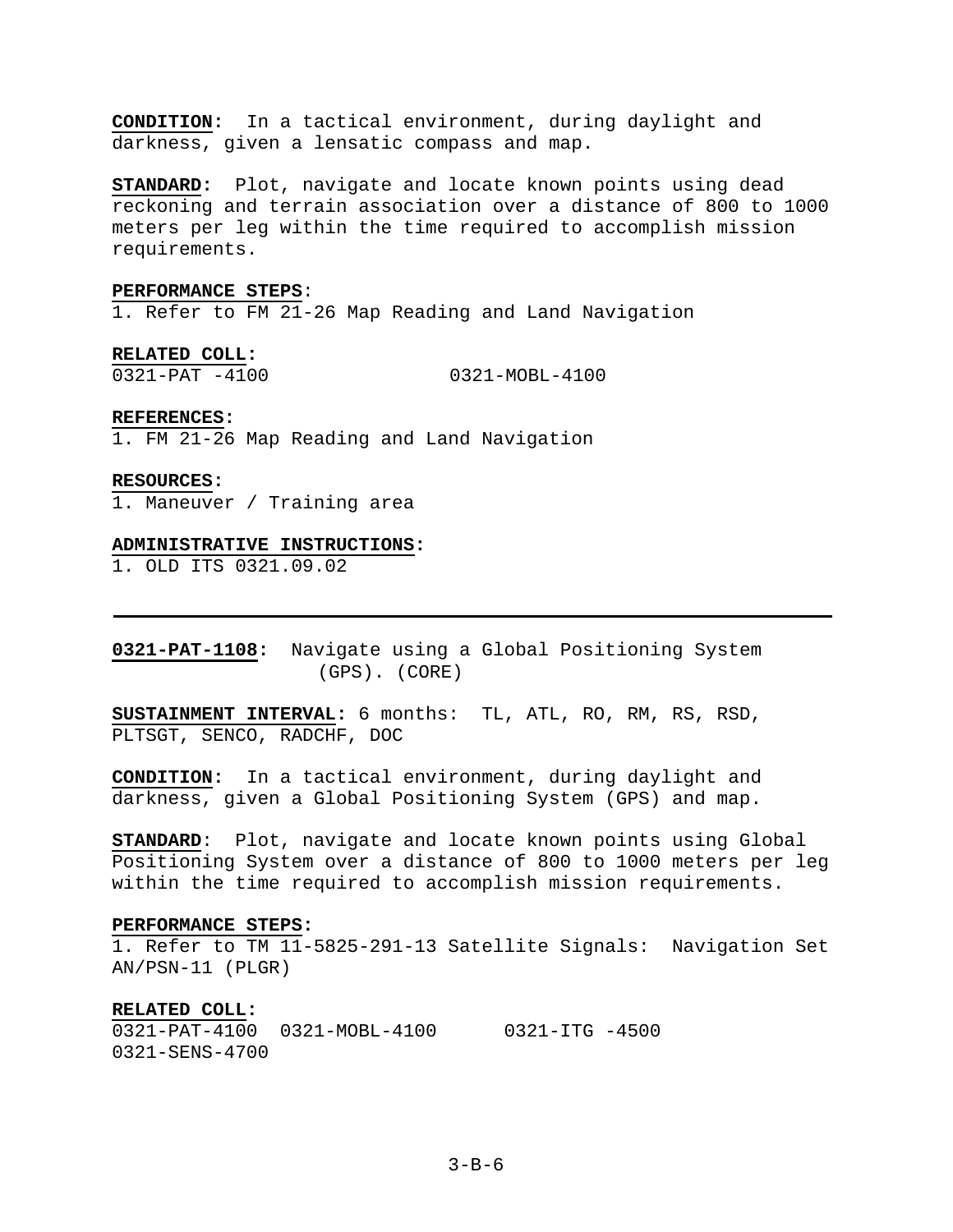### **REFERENCES:**

1. TM 11-5825-291-13 Satellite Signals: Navigation Set AN/PSN-11 (PLGR)

#### **RESOURCES:**

1. Maneuver / Training area

#### **ADMINISTRATIVE INSTRUCTIONS:**

1. OLD ITS 0321.03.01 2. This task must be trained during both daylight and darkness. The standard does not change.

**0321-PAT-1109:** Lead a Reconnaissance Patrol. (CORE)

**SUSTAINMENT INTERVAL:** 6 months: TL, ATL, RO, RM, RS, RSD, PLTSGT, SENCO, RADCHF, DOC

**CONDITION:** Given a mission to lead a reconnaissance patrol, required personnel and equipment.

**STANDARD:** Reconnaissance patrol is conducted IAW mission orders and unit SOPs.

#### **PERFORMANCE STEPS:**

1. Refer to unit Standard Operating Procedures and references.

#### **RELATED COLL:**

0321-PAT-4100 0321-MOBL-4100 0321-FSPT-4300 0321-ITG-4500 0321-PLAT-5000

#### **REFERENCES:**

1. SH 21-76 Ranger Handbook 2. FM 90-10-1 An Infantryman's Guide to Urban Combat 3. MCWP 3-11.3 Scouting and Patrolling 4. FM 21-2 Soldier's Manual of Common Tasks, Skill Level 1 5. MCWP 2-15.3 Ground Reconnaissance Operations 6. MCRP 2-15.3B Reconnaissance Reports Guide

### **RESOURCES:**

1. Frequency for applicable radio(s)

2. Maneuver / Training area

### **ADMINISTRATIVE INSTRUCTIONS:**

OLD ITS 0321.03.03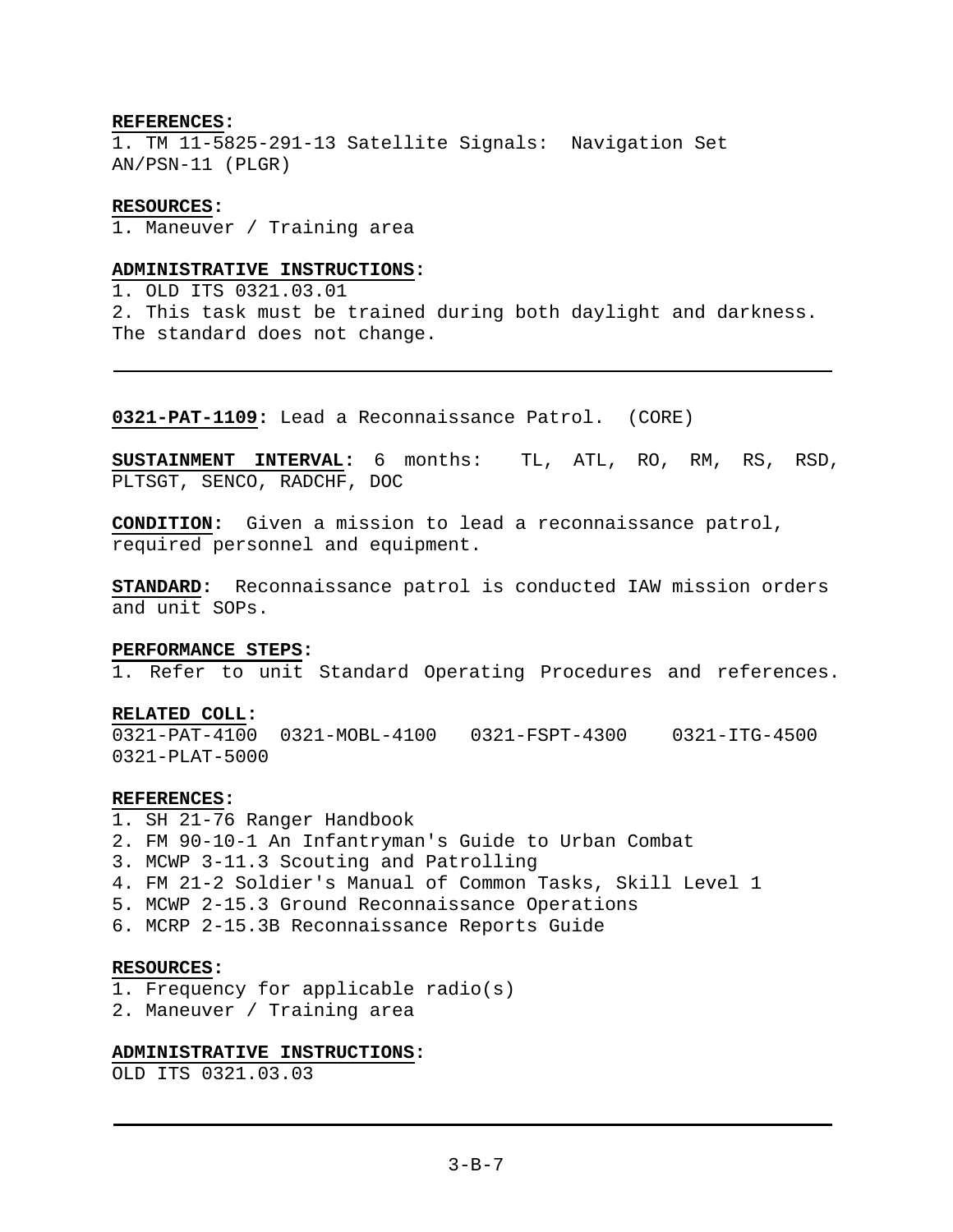**0321-PAT-1110:** Operate and maintain T/E night vision devices. (CORE)

**SUSTAINMENT INTERVAL:** 6 months: TL, ATL, RO, RM, RS, RSD, PLTSGT, SENCO, RADCHF, DOC

**CONDITION:** Given SL-3 complete night vision devices, during periods of darkness or reduced visibility, while wearing a fighting load.

**STANDARD:** In accordance with appropriate Technical Manual.

#### **PERFORMANCE STEPS:**

1. Refer to TM's appropriate to your T/E.

#### **RELATED COLL:**

0321-PLAT-5200

**0321-PAT-2101:** Direct the handling of known or suspected enemy personnel. (CORE PLUS)

**SUSTAINMENT INTERVAL:** 6 months: TL, ATL, RO, RM, RS, RSD, PLTSGT, SENCO, RADCHF, DOC, OPSCHF

**CONDITION:** Given a unit and known or suspected enemy personnel.

**STANDARD:** To ensure Enemy Prisoners of War (EPWs) are handled properly, with minimal impact on the unit's mission.

#### **PERFORMANCE STEPS:**

1. Refer to unit Standard Operating Procedures and listed references.

#### **RELATED COLL:**

0321-PLAT-5200

#### **REFERENCES:**

1. MCRP 4-11.8C Enemy Prisoner of War and Civilian Internees 2. MCRP 5-12.1A Law of Land Warfare (Dual Designate)

### **ADMINISTRATIVE INSTRUCTIONS:**

1. EPWs are allowed to keep field protective masks, helmets, and flak jackets.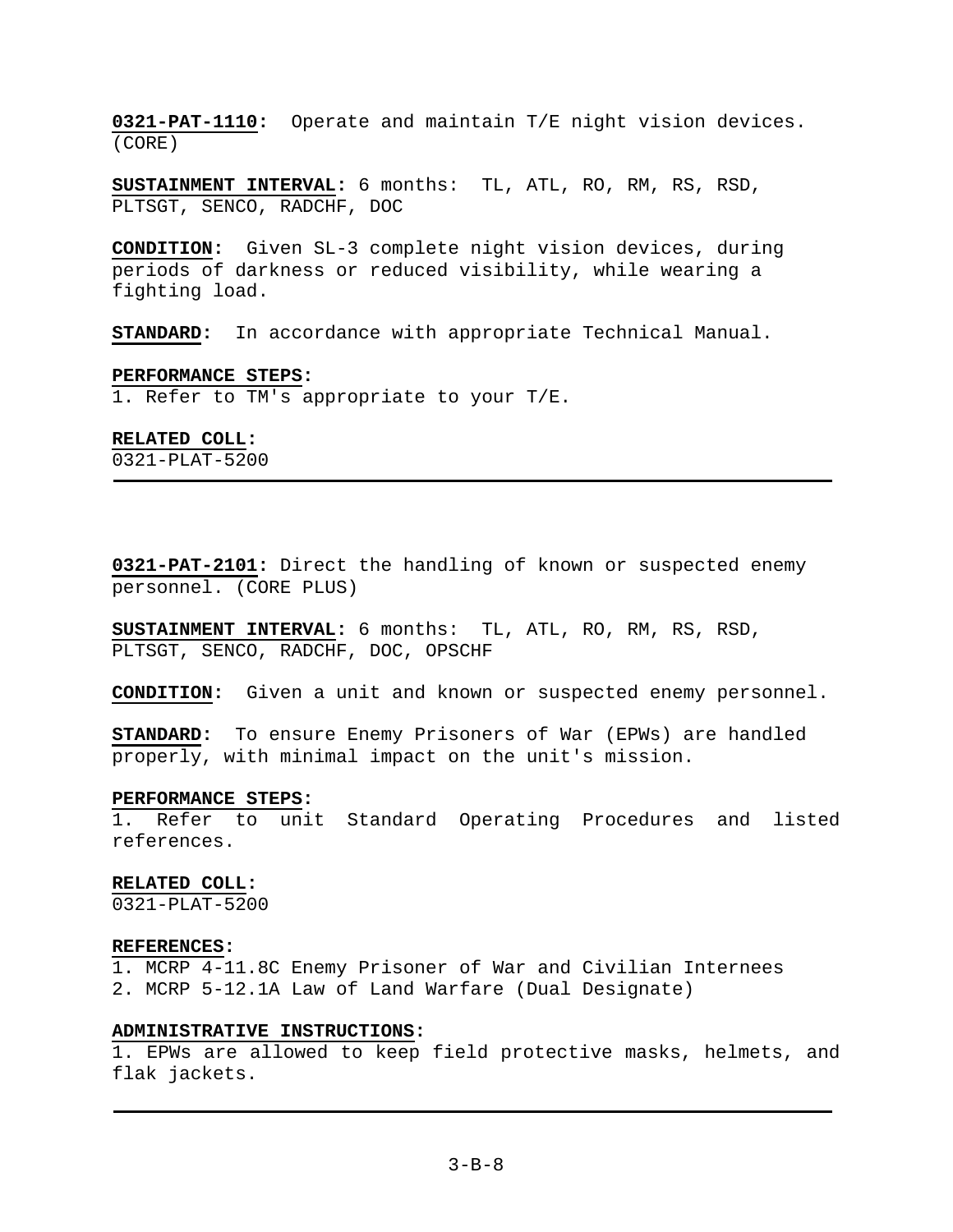**0321-PAT-2102:** Operate from a hide. (CORE PLUS)

**SUSTAINMENT INTERVAL:** 6 months: TL, ATL, RO, RM, RS, RSD, PLTSGT, SENCO, RADCHF, DOC

**CONDITION:** Given the appropriate weapons, ammunition, equipment, camouflage material, operation order, and an area of operation.

**STANDARD:** Observing, reporting, and engaging targets while remaining undetected.

#### **PERFORMANCE STEPS:**

- 1. Select a hide position.
- 2. Determine type of hide.
- 3. Establish security.
- 4. Construct the hide.
- 5. Observe, report, and engage targets.
- 6. Destroy and camouflage the hide before withdrawing.

#### **RELATED COLL:**

0321-SURV-4401

### **REFERENCES:**

- 1. MCWP 3-15.3 Scout Sniping
- 2. MCWP 3-11.3 Scouting and Patrolling

### **RESOURCES:**

1. Maneuver / Training area If Hide is not pre-existing within this training area, dig permission will be required from Range Control.

**0321-PAT-2103:** Lead a unit in an ambush (CORE PLUS)

**SUSTAINMENT INTERVAL:** 6 months: TL, ATL, RO, RM, RS, RSD, PLTSGT, SENCO, RADCHF, DOC

**CONDITION:** Given a unit and an order with a mission to conduct an ambush.

**STANDARD:** Surprise achieved, enemy engaged in designated kill zone.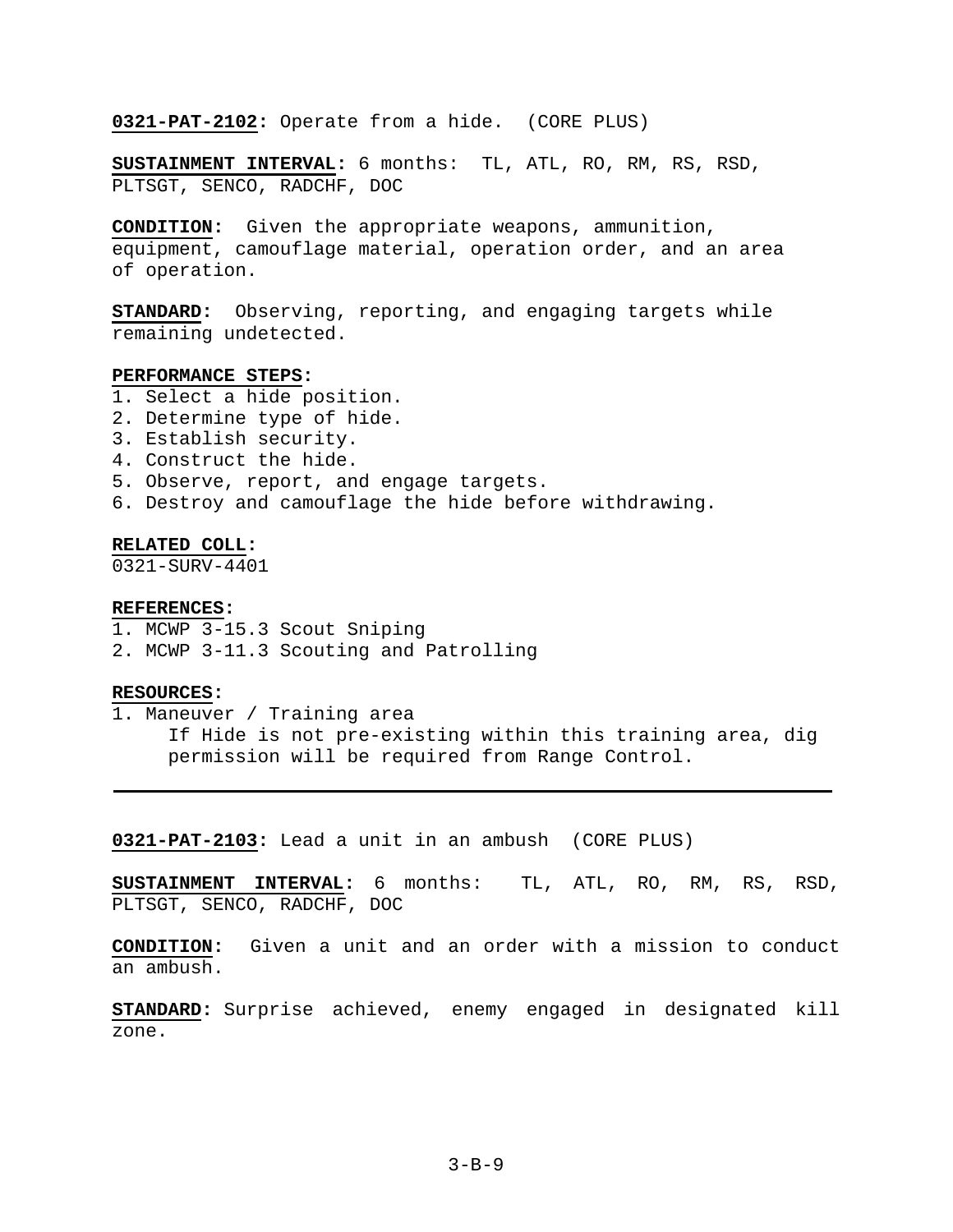#### **PERFORMANCE STEPS:**

1. Refer to unit Standard Operating Procedures and listed references.

**RELATED COLL:** 

0321-MOUT-4103 0321-PLAT-5200

#### **REFERENCES:**

1. MCWP 3-11.3 Scouting and Patrolling 2. MCWP 3-11.1 Marine Rifle Company/Platoon 3. MCWP 3-11.2 Marine Rifle Squad

### **ADMINISTRATIVE INSTRUCTIONS:**

1. Ambush can be conducted as part of a larger mission (i.e., movement to contact, deliberate ambush patrol, etc.). 2. Includes counter-mechanized ambushes.

**0321-PAT-2104:** Lead a unit in a limited scale raid. (CORE PLUS)

**SUSTAINMENT INTERVAL:** 6 months: TL, ATL, RO, RM, RS, RSD, PLTSGT, SENCO, RADCHF, DOC

**CONDITION:** Given a unit, an objective, and an order with a mission to conduct a raid.

**STANDARD:** Surprise achieved, enemy overwhelmed, on-site objectives achieved, withdraw on schedule.

#### **PERFORMANCE STEPS:**

1. Refer to unit Standard Operating Procedures and listed references.

#### **RELATED COLL:**

0321-PLAT-5200

#### **REFERENCES:**

1. MCWP 3-41.2 Raid Operations

- 2. MCWP 3-11.2 Marine Rifle Squad
- 3. MCWP 3-11.1 Marine Rifle Company/Platoon
- 4. MCRP 3-35.3 Military Operations on Urbanized Terrain (MOUT)

### **RESOURCES:**

1. Maneuver / Training area - Insert capability ranging from vehicles to CRRCs or Assault Support Aircraft.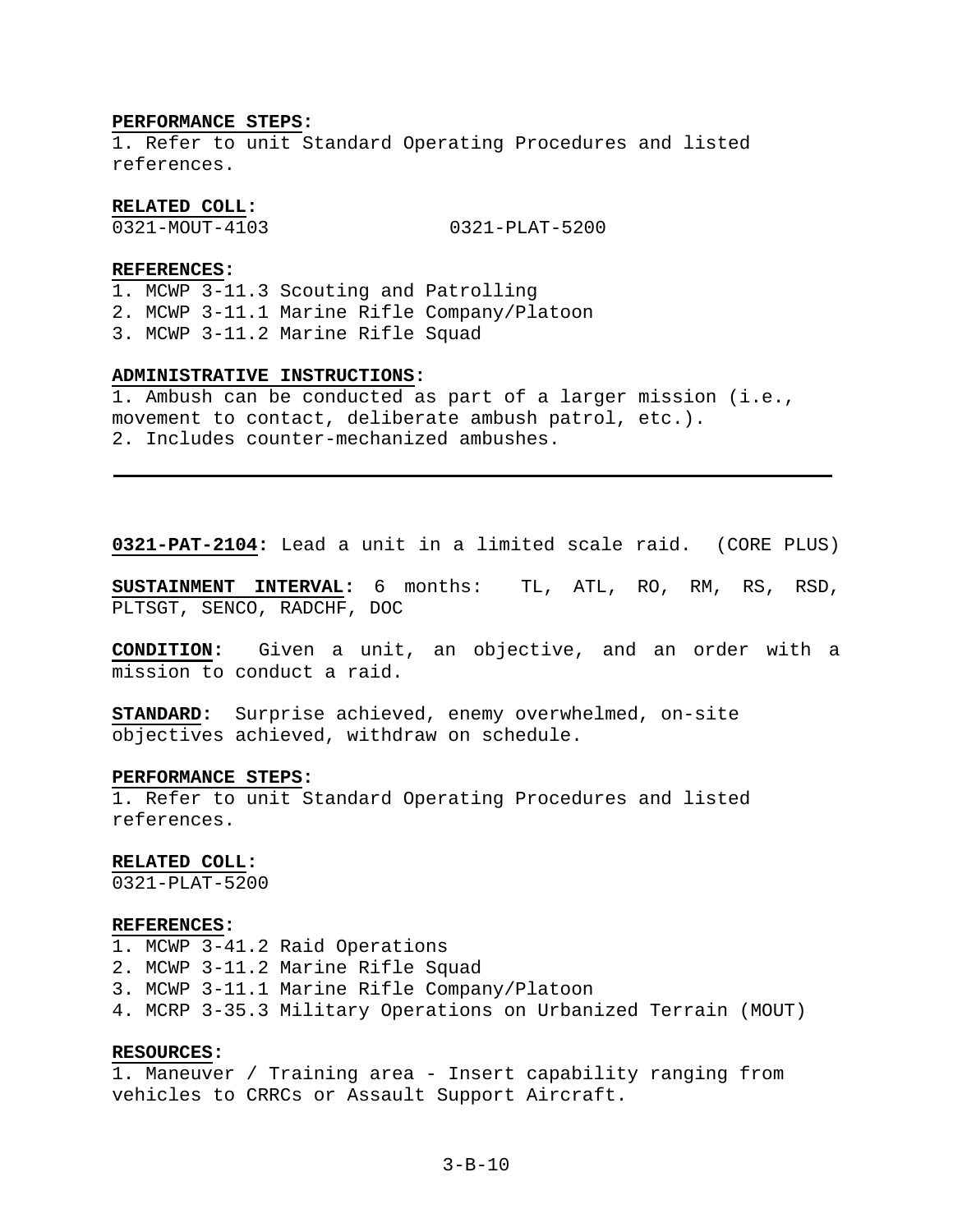#### **ADMINISTRATIVE INSTRUCTIONS:**

1. This is a valid tasking outside the MEU(SOC) environment.

**0321-PAT-2105:** Identify armored vehicles. (CORE PLUS)

**SUSTAINMENT INTERVAL:** 6 months: TL, ATL, RO, RM, RS, RSD, PLTSGT, SENCO, RADCHF, DOC

**CONDITION:** Given armored vehicles.

**STANDARD:** By achieving identification of 80% of the vehicles by NATO designator.

#### **PERFORMANCE STEPS:**

1. Reference Infantry T&R Manual 8541-1-332.

#### **RELATED COLL:**

0321-PAT-4103 0321-PLAT-5200

#### **REFERENCES:**

1. Jane's Armor and Artillery 2000 (CD ROM) 2. FM 2-11 Anti-Mechanized Operations 3. CVIG Combat Vehicle Identification Guide (CD ROM) 4. FM 100-2-3 The Soviet Army

### **ADMINISTRATIVE INSTRUCTIONS:**

1. Additional vehicles may be added to the above list by reviewing intelligence reports for current or expected areas of operation.

2. This task can be trained to standard without the aid of actual equipment, utilizing graphic training aids.

**0321-PAT-2106:** Describe foreign weapons and equipment. (CORE PLUS)

**SUSTAINMENT INTERVAL:** 6 months: TL, ATL, RO, RM, RS, RSD, PLTSGT, SENCO, RADCHF, DOC

**CONDITION:** Given an assigned mission, an assigned objective, and operating from a concealed position with the proper equipment and optics.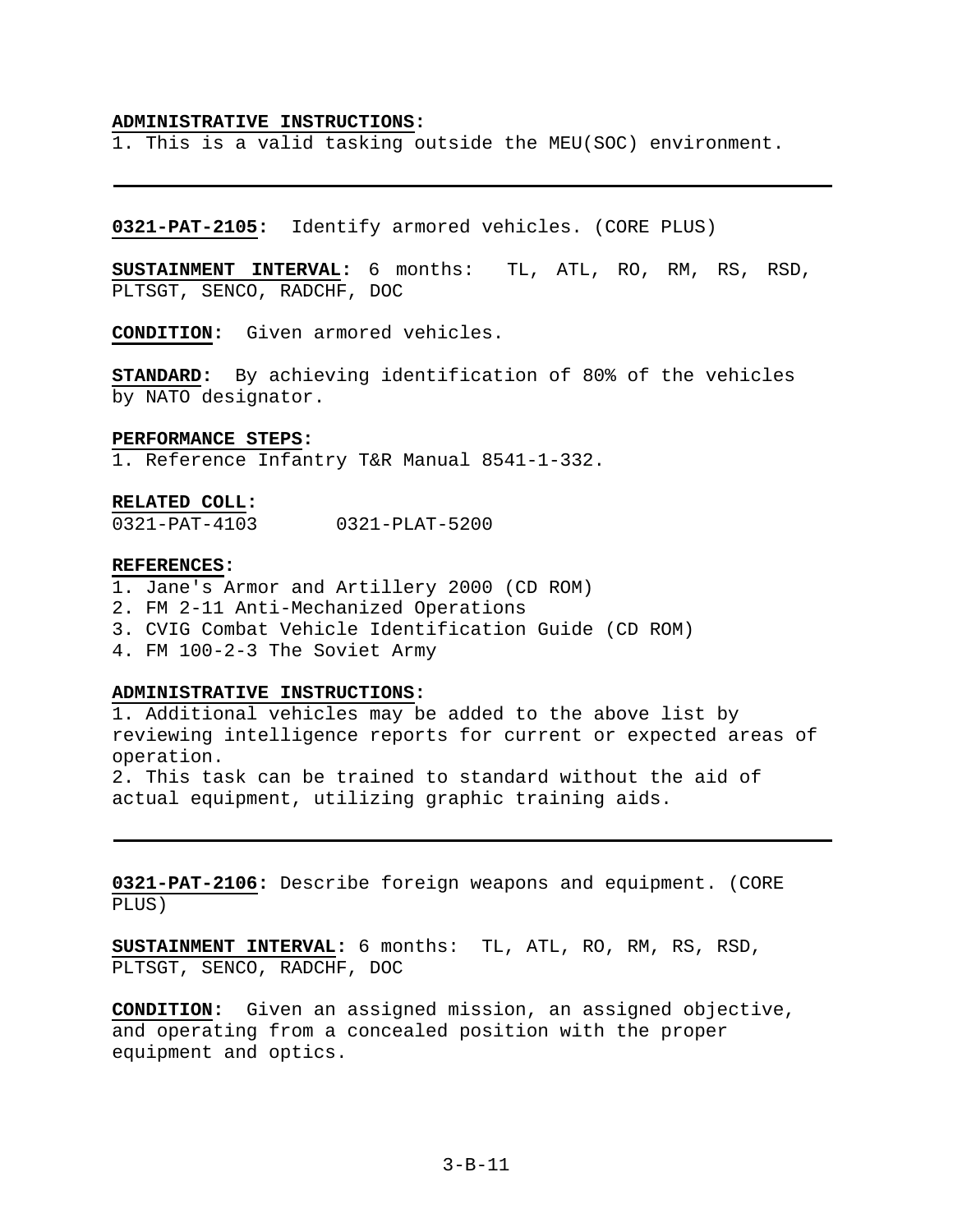**STANDARD:** By achieving identification of 80% of the weapons and equipment.

#### **PERFORMANCE STEPS:**

1. Reference Infantry T&R Manual 8541-1-331.

### **RELATED COLL:**

0321-PAT -4103 0321-PLAT-5200

### **REFERENCES:**

1. Jane's Book Of Armored Vehicles (Current Year) 2. FM 100-2-3 The Soviet Army

#### **ADMINISTRATIVE INSTRUCTIONS:**

1. Additional weapons and equipment may be added to the above list by reviewing intelligence reports for current or expected areas of operation. 2. This task can be trained to standard without the aid of actual items or objects, utilizing graphic training aids.

**0321-WPNS-1101:** Perform operator maintenance for an M16/M4 service rifle (CORE)

**SUSTAINMENT INTERVAL:** 6 months: TL, ATL, RO, RM, RS, RSD, PLTSGT, SENCO, RADCHF, DOC

**CONDITION:** Given either an M16 or M4 service rifle, cleaning gear, and lubricant.

**STANDARD:** In accordance with TM 05538C-10/1A and TM 05538D/10012B-12/1.

#### **PERFORMANCE STEPS:**

1. Refer to TM 05538C-10/1A Operator's Manual, Rifle, 5.56mm, M16A2 W/E.

#### **RELATED COLL:**

0321-PAT -4103 0321-PLAT-5200

#### **REFERENCES:**

1. TM 05538C-10/1A Operator's Manual, Rifle, 5.56mm, M16A2  $W/F$ 2. TM 05538D/10012B-12/1 Operator's Manual with component list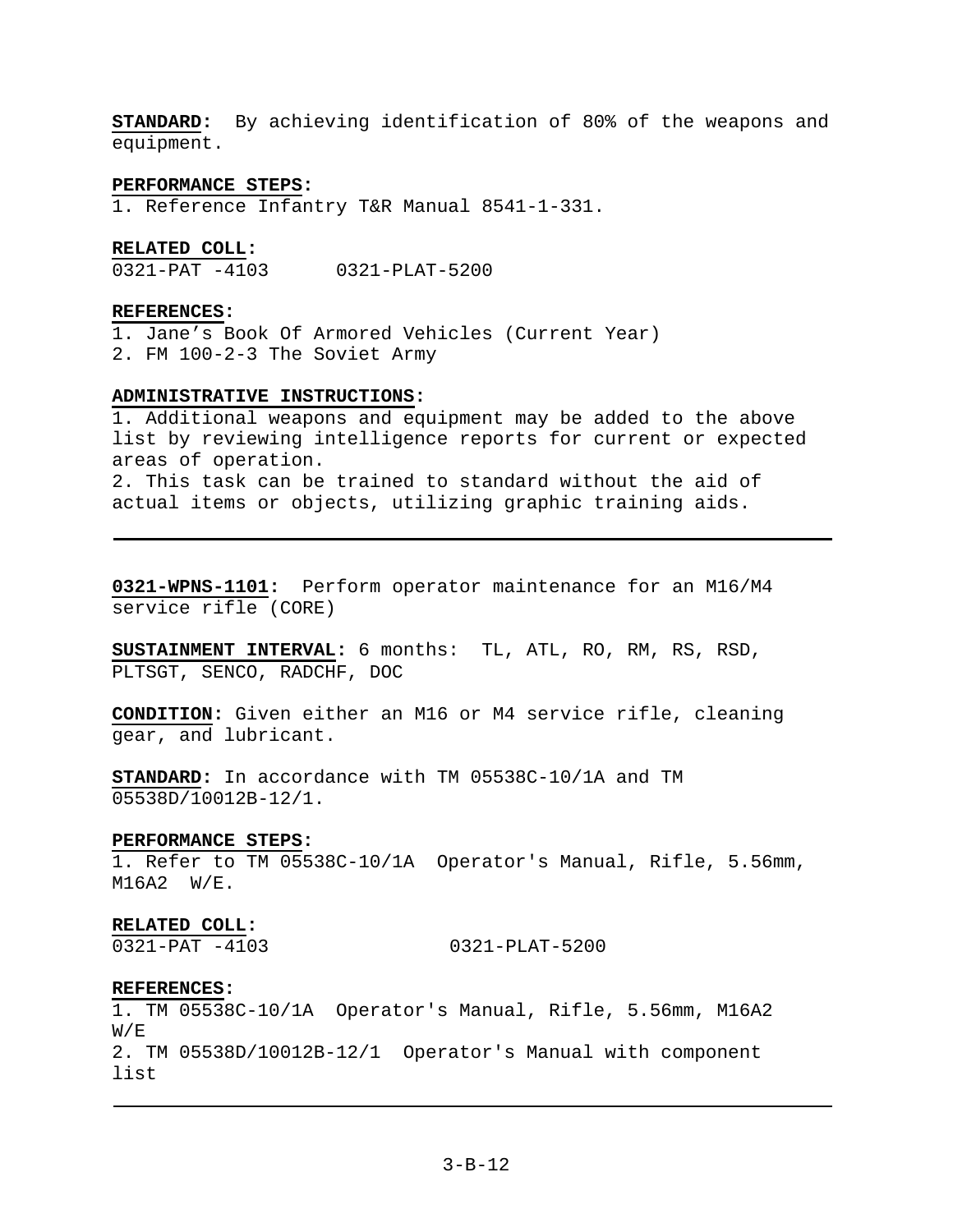**0321-WPNS-1102:** Load an M16/M4 series service rifle (CORE)

**SUSTAINMENT INTERVAL:** 6 months: TL, ATL, RO, RM, RS, RSD, PLTSGT, SENCO, RADCHF, DOC

**CONDITION:** Given either an M16 or M4 service rifle and ammunition, while wearing a fighting load.

**STANDARD:** By preparing the weapon for firing.

#### **PERFORMANCE STEPS:**

1. Ensure the weapon is in Condition 4. 2. Withdraw the magazine from the magazine pouch. 3. Ensure the magazine is filled. 4. Fully insert magazine in the magazine well. 5. Tug downward on the magazine to ensure it is held in the rifle by the magazine catch. 6. Close the magazine pouch. 7. Pull the charging handle to the rear and release. 8. Close the ejection port cover.

#### **RELATED COLL:**

0321-PAT-4103 0321-PAT-4109

#### **REFERENCES:**

1. MCRP 3-01A Rifle Marksmanship

#### **RESOURCES:**

1. Live fire range (if ammunition is used)

#### **WEAPON AND AMMUNITION:**

**Weapon:** M16A2 5.56mm service rifle DODIC Quantity A059 CTG, 5.56mm, BALL, M855 30 each Expenditure of ammunition is not required.

**0321-WPNS-1103**: Field expedient zero an M16/M4 series service rifle (CORE)

**SUSTAINMENT INTERVAL:** 12 months: TL, ATL, RO, RM, RS, RSD, PLTSGT, SENCO, RADCHF, DOC

**CONDITION:** Given either an M16 or M4 service rifle, ammunition, and a 36-yard BZO target, while wearing a fighting load.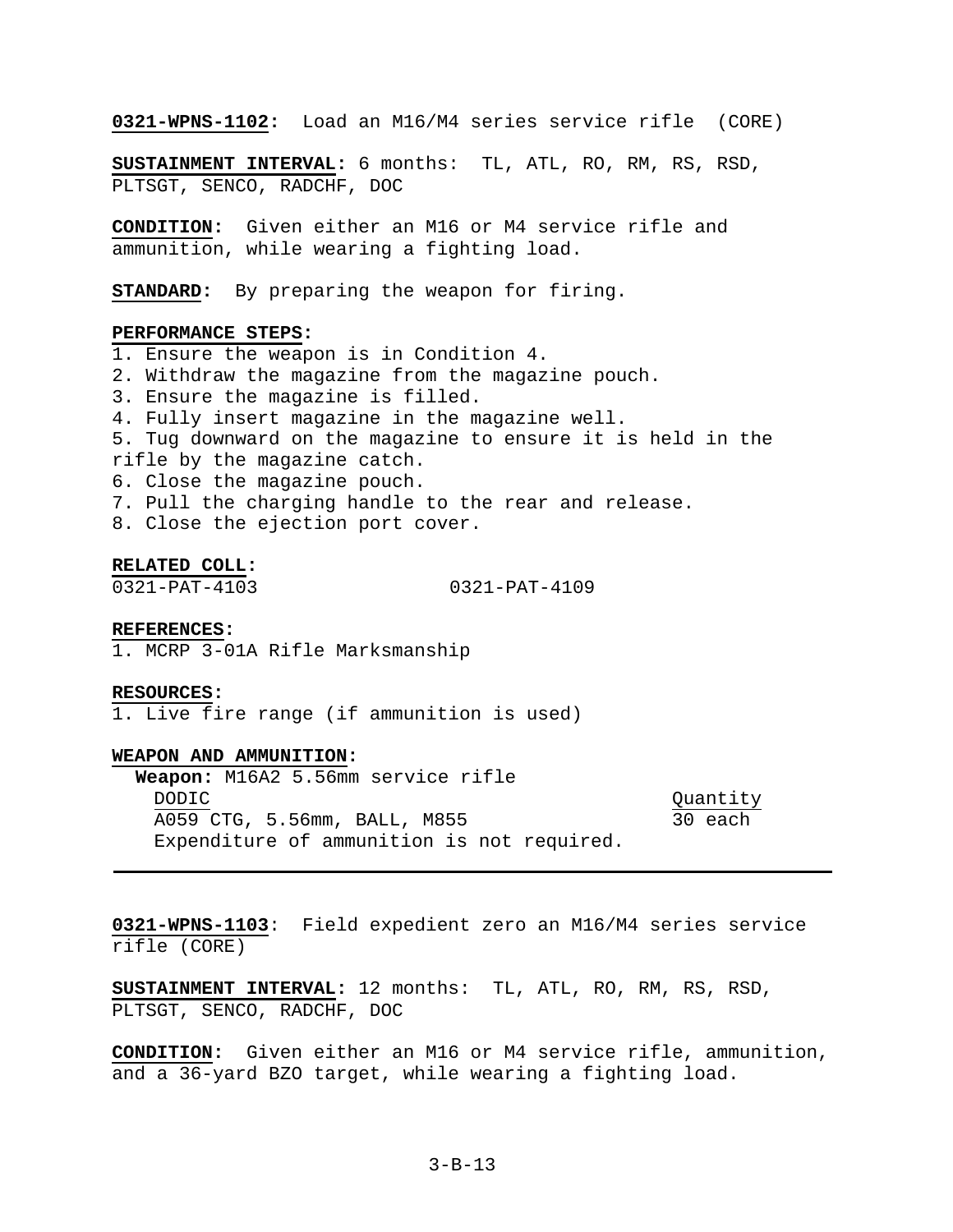**STANDARD:** By achieving point of aim/point of impact.

### **PERFORMANCE STEPS:**

- 1. Set rear sight elevation at 8/3.
- 2. Center the rear sight windage knob on the index line.
- 3. Flush the front sight post.
- 4. Ensure the small rear sight aperture is up.
- 5. Assume a prone position.
- 6. Assume a hasty sling.
- 7. Fire a 3 shot group.
- 8. Triangulate the shot group.

9. Make required elevation adjustments with the front sight post and required windage adjustments with the windage knob to center the shot group on the point of aim.

10. Repeat performance steps 7 through 9 until point of aim/point of impact is achieved.

11. Fire a 4 shot group to confirm zero.

12. Record battle sight zero on a piece of paper and place the paper in the butt stock for subsequent use.

#### **RELATED COLL:**

0321-PAT-4103 0321-PAT-4109

### **REFERENCES:**

1. MCRP 3-01A Rifle Marksmanship

#### **RESOURCES:**

1. Live fire range for M16A2 service rifle with BZO targets at 36 yards

# **WEAPON AND AMMUNITION:**

**Weapon:** M16A2 5.56mm service rifle DODIC Quantity A059 CTG, 5.56mm, BALL, M855 10 each **Weapon:** M4 5.56mm Service Rifle DODIC Quantity A059 CTG, 5.56MM, BALL, M855 10 each

**0321-WPNS-1104:** Engage targets with an M16/M4 series service rifle (CORE)

**SUSTAINMENT INTERVAL:** 6 months: TL, ATL, RO, RM, RS, RSD, PLTSGT, SENCO, RADCHF, DOC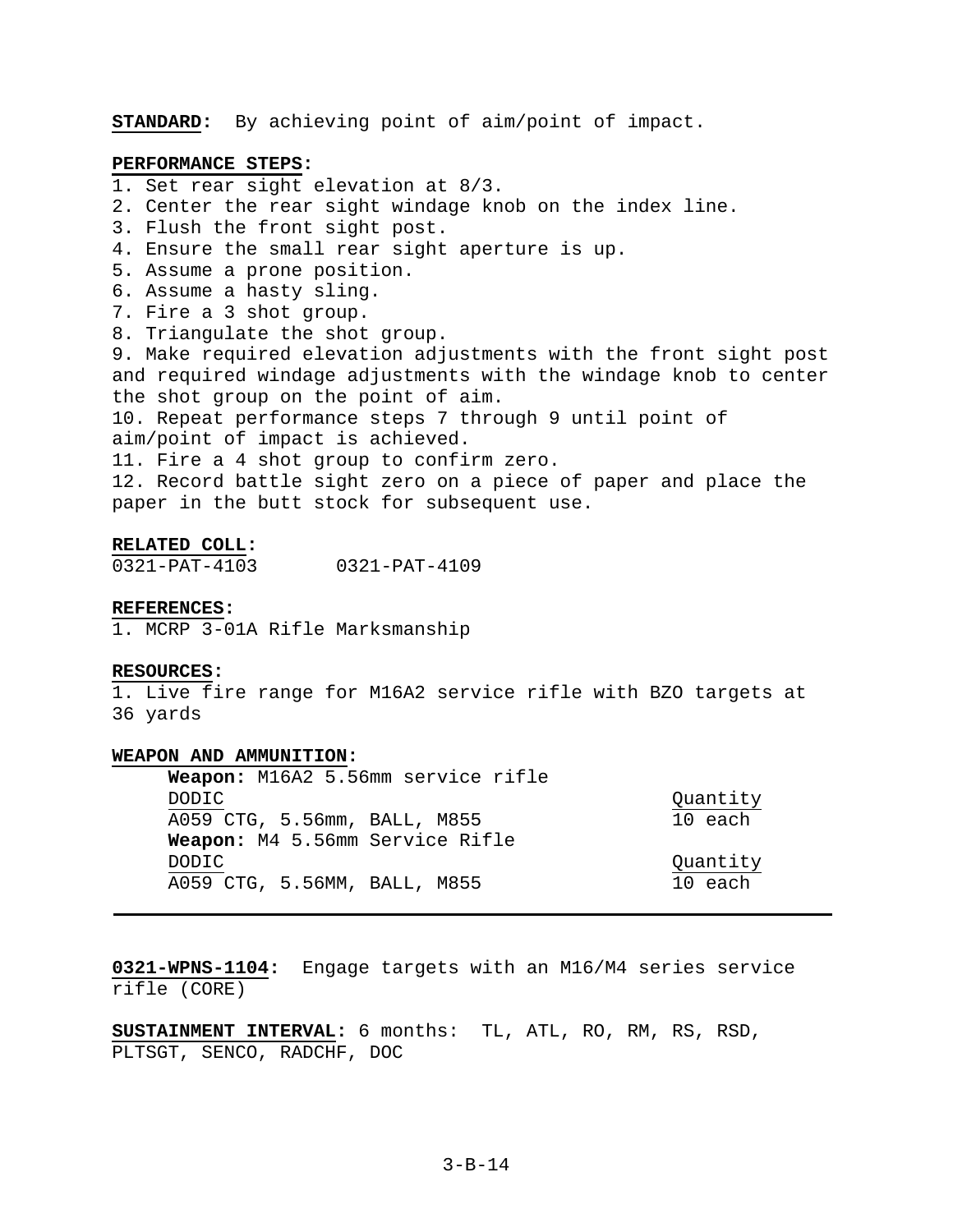**CONDITION:** Given an M16 or M4 service rifle, ammunition, a sector of fire, and twelve unknown distance, moving, and limited exposure targets from 50 to 300 meters, while wearing a fighting load.

**STANDARD:** By achieving a hit on 8 of 12 targets presented within one minute.

## **PERFORMANCE STEPS:**

1. Place rifle in Condition 1. 2. Assume a firing position that provides cover, concealment, and good observation of the assigned sector of fire. 3. Detect targets by searching and assessing the assigned sector of fire. 4. Present rifle from the ready. 5. Engage targets. 6. Search and assess the assigned sector of fire for additional targets. 7. Place rifle on SAFE.

### **RELATED COLL:**

0321-PAT-4103 0321-PLAT-5200

### **REFERENCES:**

1. MCRP 3-01A Rifle Marksmanship

## **RESOURCES:**

1. Live fire range for M16A2 service rifle with 10 to 20 mansize targets (static, limited exposure, and moving) at ranges of 50 to 300 meters

## **WEAPON AND AMMUNITION:**

| Weapon: M16A2 5.56mm service rifle |          |
|------------------------------------|----------|
| DODIC.                             | Quantity |
| A059 CTG, 5.56mm, BALL, M855       | 12 each  |
| Weapon: M4 5.56mm Service Rifle    |          |
| DODIC                              | Quantity |
| A059 CTG, 5.56MM, BALL, M855       | 12 each  |

**0321-WPNS-1105:** Engage immediate threat targets with an M16/M4 series service rifle (CORE)

**SUSTAINMENT INTERVAL:** 6 months: TL, ATL, RO, RM, RS, RSD, PLTSGT, SENCO, RADCHF, DOC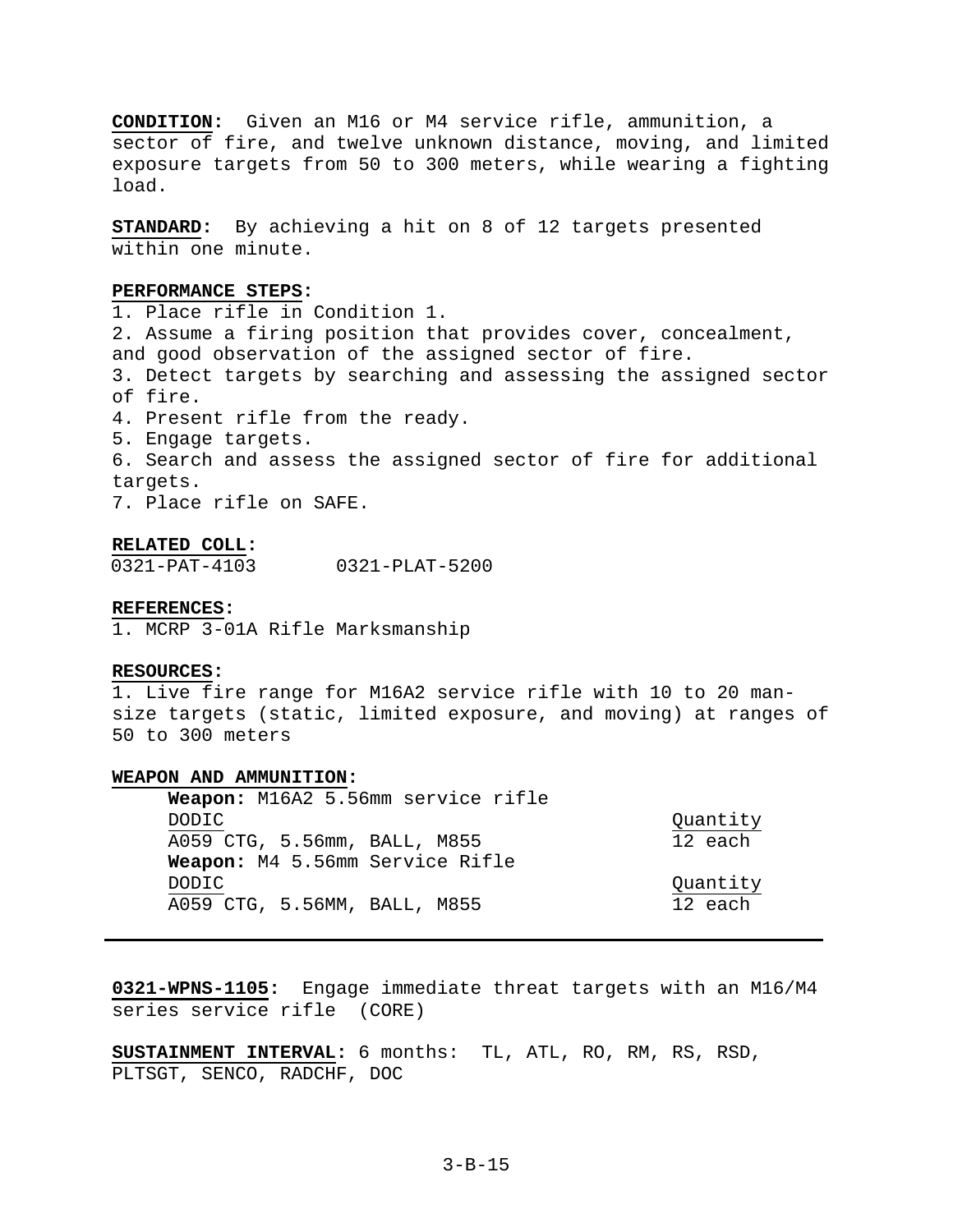**CONDITION:** Given either an M16 or M4 service rifle, ammunition, a sector of fire, and twelve stationary, moving, and limited exposure targets within 50 meters, while wearing a fighting load.

**STANDARD:** By achieving double hits on 9 of 12 targets presented.

## **PERFORMANCE STEPS:**

1. Place rifle in Condition 1. 2. Place the large rear sight aperture (0-2) up. 3. Assume a standing firing position. 4. Detect targets by searching and assessing the assigned sector of fire. 5. Present rifle from the ready. 6. As the rifle is being presented, take the rifle off SAFE and place the trigger finger on the trigger. 7. When the front sight post intersects with the target, engage by firing 2 shots. 8. Search and assess the assigned sector of fire for additional targets. 9. Place rifle on SAFE.

## **RELATED COLL:**

0321-PLAT-5200

#### **REFERENCES:**

1. MCWP 3-35.3 Military Operations on Urbanized Terrain

## **RESOURCES:**

1. Live fire range for M16A2 service rifle with 10 to 20 mansize targets (static, limited exposure, and moving) at ranges of less than 50 meters

#### **WEAPON AND AMMUNITION:**

| Weapon: M16A2 5.56mm service rifle |          |
|------------------------------------|----------|
| <b>DODIC</b>                       | Quantity |
| A059 CTG, 5.56mm, BALL, M855       | 48 each  |
| Weapon: M4 5.56mm Service Rifle    |          |
| <b>DODIC</b>                       | Quantity |
| A059 CTG, 5.56MM, BALL, M855       | 12 each  |

**0321-WPNS-1106:** Engage targets with an M16/M4 service rifle wearing a field protective mask (CORE)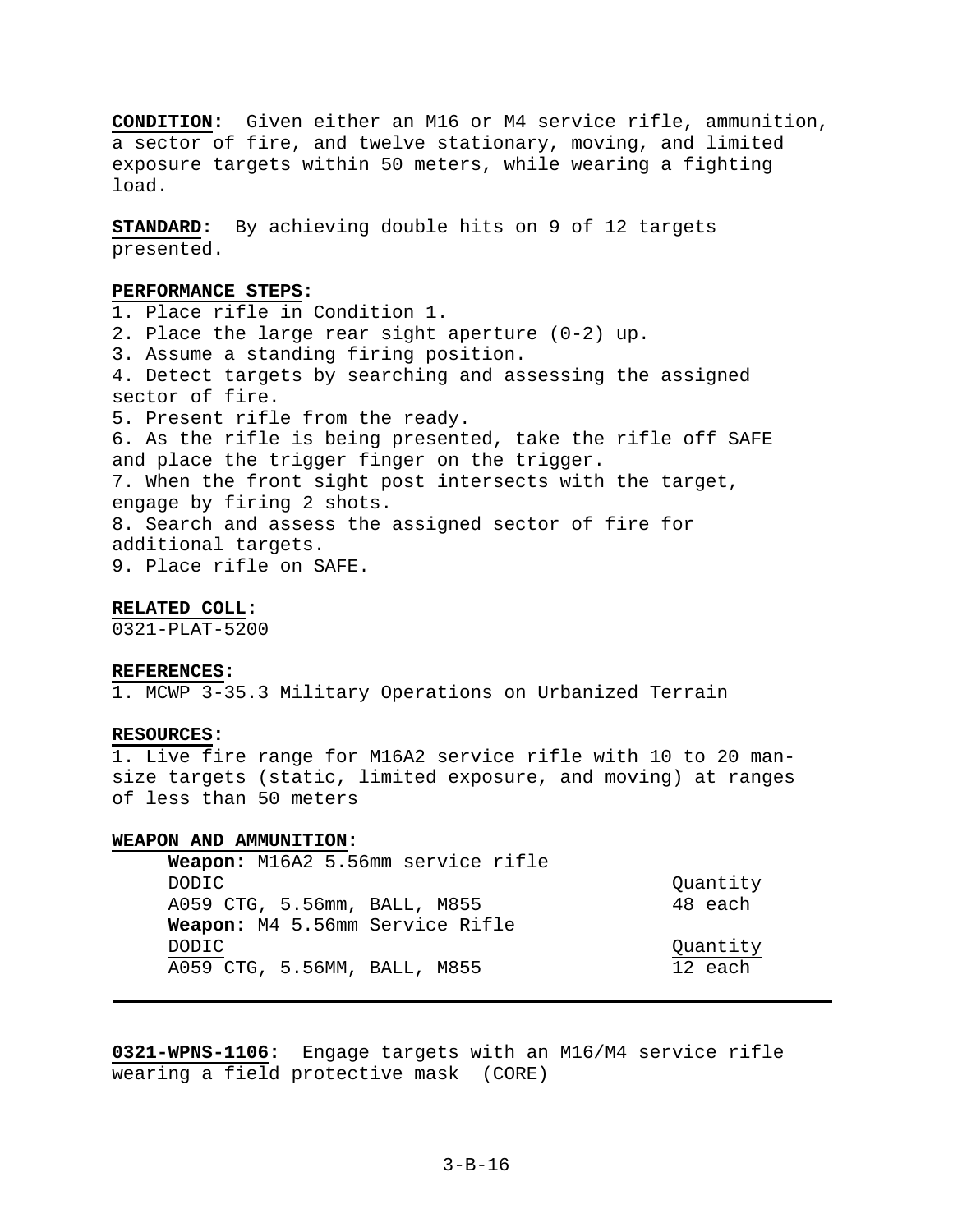**SUSTAINMENT INTERVAL:** 6 months: TL, ATL, RO, RM, RS, RSD, PLTSGT, SENCO, RADCHF, DOC

**CONDITION:** Given an M16A2 service rifle, ammunition, a sector of fire, and twelve unknown distance, moving, and limited exposure targets, while wearing a fighting load and a field protective mask.

**STANDARD:** By achieving a hit on 7 of 12 targets presented.

## **PERFORMANCE STEPS:**

1. Don and clear the field protective mask. 2. Place rifle in Condition 1. 3. Assume a firing position that provides cover, concealment, and good observation of the assigned sector of fire. 4. Detect targets by searching and assessing the assigned sector of fire. 5. Present rifle from the ready. 6. Engage targets. 7. Search and assess the assigned sector of fire for additional targets.

8. Place rifle on SAFE.

### **RELATED COLL:**

0321-PAT-4109

#### **REFERENCES:**

1. MCRP 3-01A Rifle Marksmanship

## **RESOURCES:**

1. Live fire range for M16A2 service rifle with 10 to 20 mansize targets (static, limited exposure, and moving) at ranges of 50 to 300 meters

#### **WEAPON AND AMMUNITION:**

| Weapon: M16A2 5.56mm service rifle |          |
|------------------------------------|----------|
| DODIC                              | Quantity |
| A059 CTG, 5.56mm, BALL, M855       | 12 each  |
| Weapon: M4 5.56mm Service Rifle    |          |
| DODIC                              | Quantity |
| A059 CTG, 5.56MM, BALL, M855       | 12 each  |

**0321-WPNS-1107**: Perform immediate action for an M16/M4 series service rifle (CORE)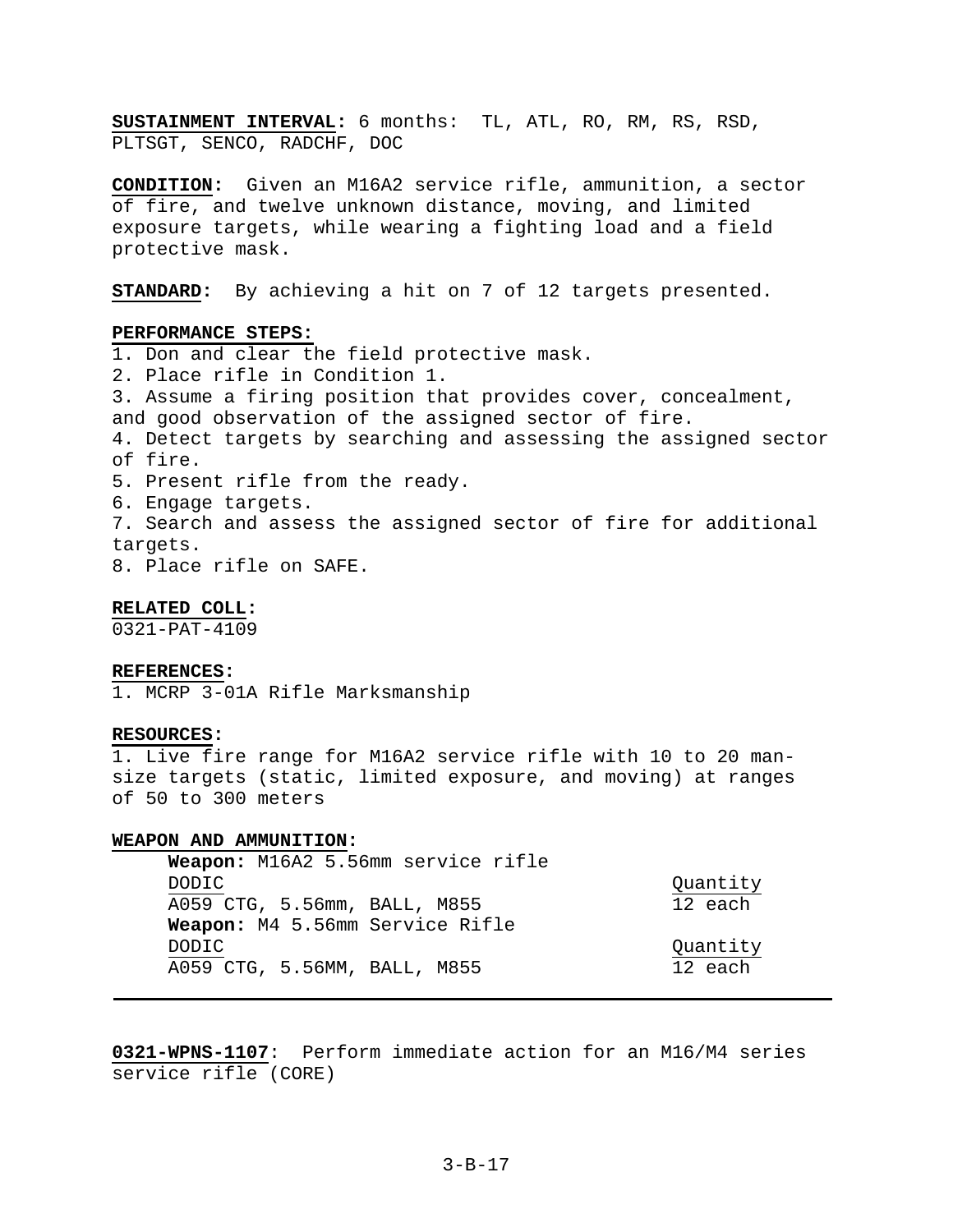**SUSTAINMENT INTERVAL:** 6 months: TL, ATL, RO, RM, RS, RSD, PLTSGT, SENCO, RADCHF, DOC

**CONDITION:** Given either an M16 or M4 service rifle, which fails to fire and ammunition, while wearing a fighting load.

**STANDARD:** By returning the weapon into action.

## **PERFORMANCE STEPS:**

1. Tap the bottom of the magazine to ensure it is seated. 2. Pull the charging handle to the rear and observe for ejected round. 3. Release the charging handle.

4. Sight in and attempt to fire.

### **RELATED COLL:**

0321-PAT-4109

#### **REFERENCES:**

1. MCRP 3-01A Rifle Marksmanship

### **RESOURCES:**

1. Live fire range (if ammunition is used)

#### **WEAPON AND AMMUNITION:**

**Weapon:** M16A2 5.56mm service rifle DODIC Quantity A060 CTG, 5.56mm, DUMMY 2 each

**0321-WPNS-1108:** Perform remedial action for an M16/M4 service rifle (CORE)

**SUSTAINMENT INTERVAL:** 6 months: TL, ATL, RO, RM, RS, RSD, PLTSGT, SENCO, RADCHF, DOC

**CONDITION:** Given either an M16 or M4 service rifle, which fails to fire after immediate action and ammunition, while wearing a fighting load.

**STANDARD:** By returning the weapon into action.

## **PERFORMANCE STEPS:**

1. Seek cover.

2. Pull the charging handle to the rear, observe for ejected brass or round and then lock the bolt to the rear. 3. If brass round is ejected, go to step 9.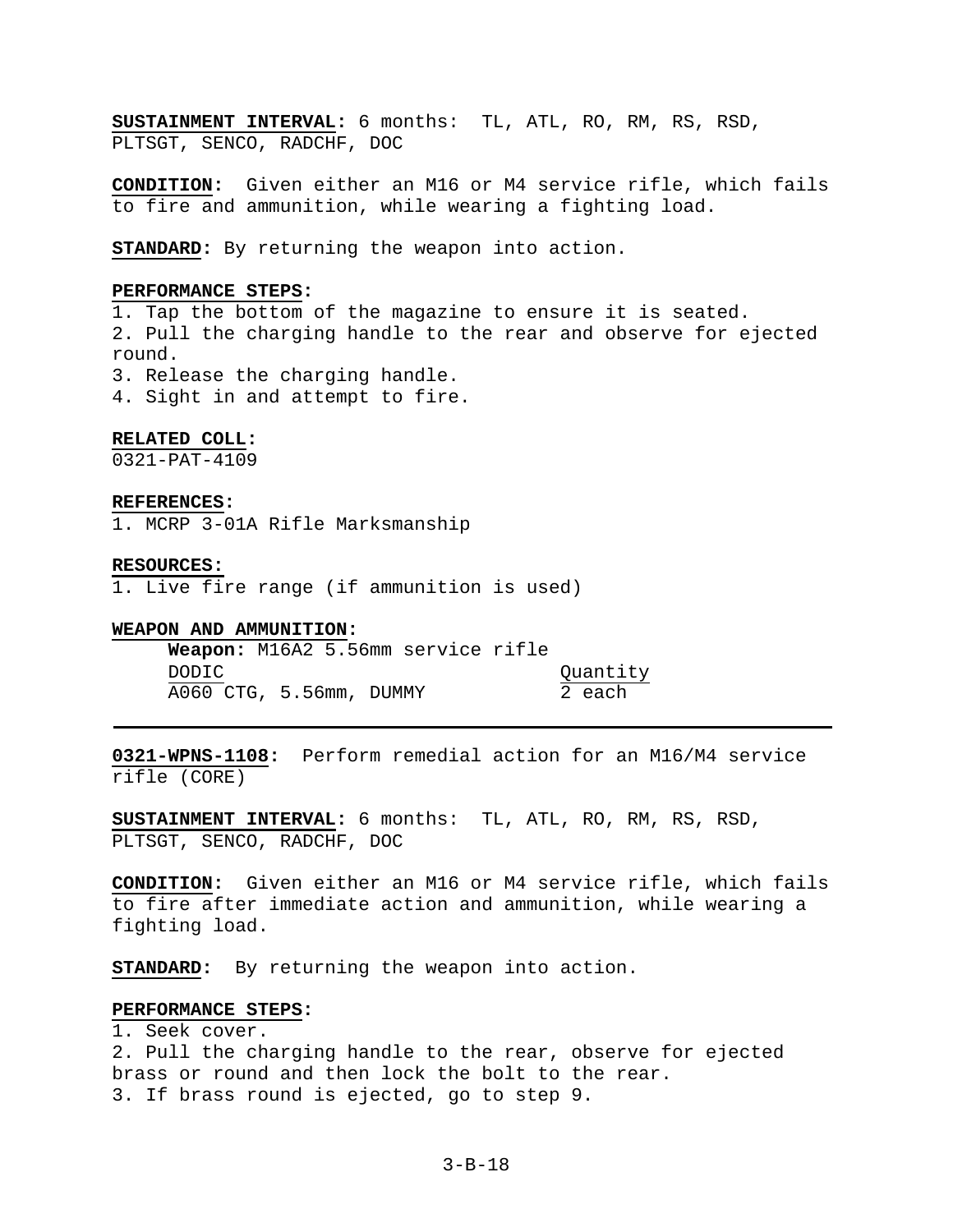4. If no brass round is ejected, place rifle in Condition 4. 5. Remove the bolt carrier group. 6. Inspect the bore for an obstruction form the chamber end. 7. Insert a cleaning rod into the bore from the chamber end and clear any obstruction. 8. Insert a magazine. 9. Release the bolt by depressing the bolt catch. 10. Tap the forward assist. 11. Sight in and attempt to fire. **RELATED COLL:** 

0321-PAT-4109

**REFERENCES:** 

1. MCRP 3-01A Rifle Marksmanship

**RESOURCES:** 

1. Live fire range (if ammunition is used)

## **WEAPON AND AMMUNITION:**

 **Weapon:** M16A2 5.56mm service rifle DODIC CONSUMING CONSUMING CONSUMING CONSUMING CONSUMING CONSUMING CONSUMING CONSUMING CONSUMING CONSUMING CONSUMING CONSUMING CONSUMING CONSUMING CONSUMING CONSUMING CONSUMING CONSUMING CONSUMING CONSUMING CONSUMING CONSUM A060 CTG, 5.56mm, DUMMY 2 each

**0321-WPNS-1109:** Combat reload an M16/M4 service rifle (CORE)

**SUSTAINMENT INTERVAL:** 6 months: TL, ATL, RO, RM, RS, RSD, PLTSGT, SENCO, RADCHF, DOC

**CONDITION:** Given either an M16 or M4 service rifle and ammunition, while wearing a fighting load.

**STANDARD:** By reloading while maintaining awareness of any threat.

## **PERFORMANCE STEPS:**

1. Seek cover.

2. Draw the rifle in close to your body so you can see what you are doing and retain positive control of the magazine.

3. Press the magazine release button.

4. Remove the partially filled or empty magazine and retain it on your person, if time permits.

5. Withdraw a filled magazine from the magazine pouch.

6. Fully insert the filled magazine into the magazine well and tug downward on the magazine to ensure it is properly seated.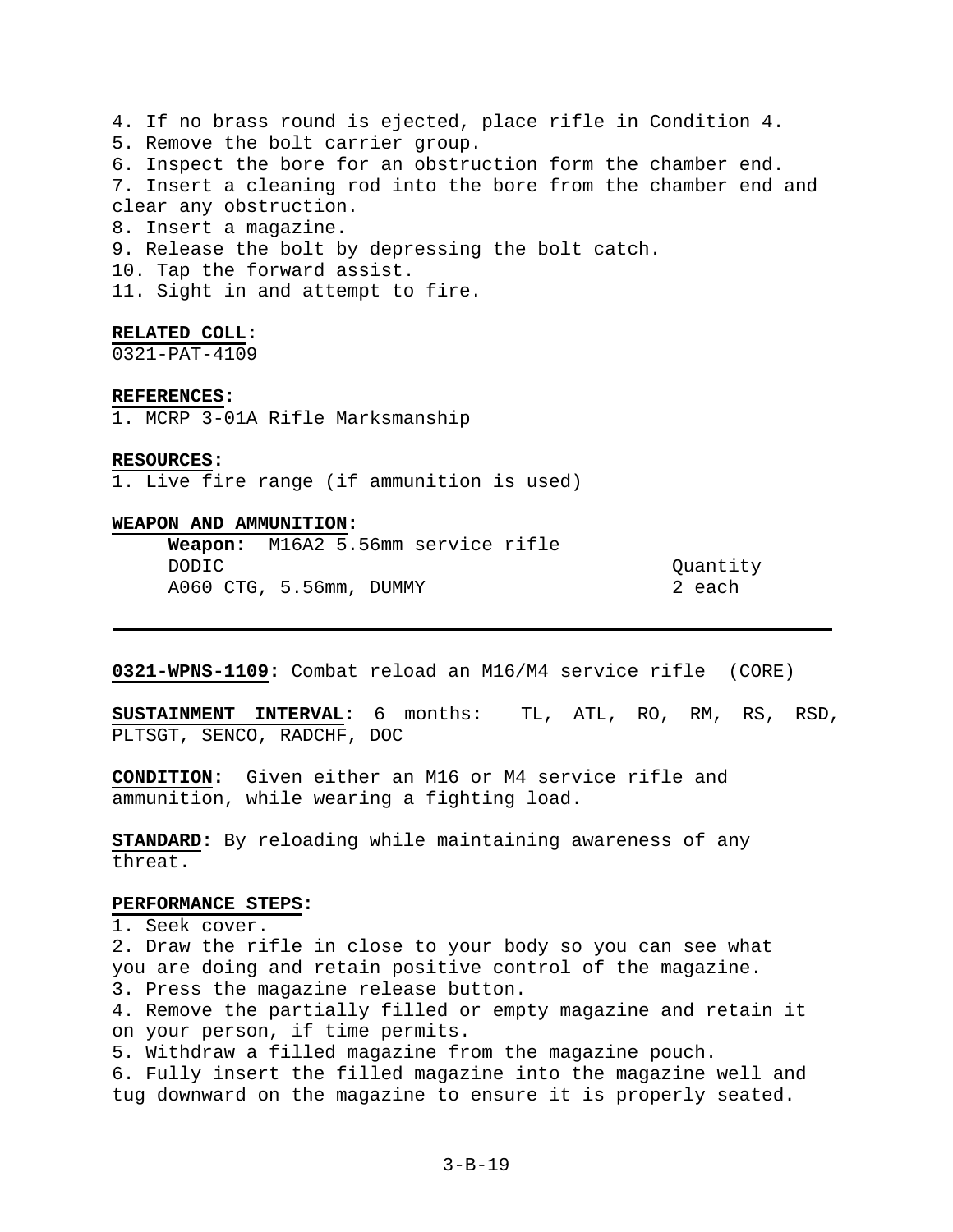7. If needed, release or press the bolt catch to allow the bolt carrier to move forward or pull the charging handle fully to the rear and release.

### **RELATED COLL:**

0321-PAT-4103 0321-PLAT-5200

#### **REFERENCES:**

1. MCRP 3-01A Rifle Marksmanship

#### **RESOURCES:**

1. Live fire range (if ammunition is used)

#### **WEAPON AND AMMUNITION:**

**Weapon**: M16A2 or M4 5.56mm service rifle DODIC Quantity A059 CTG, 5.56mm, BALL, M855 30 each Expenditure of ammunition is not required.

**0321-WPNS-1110:** Clear an M16/M4 service rifle (CORE)

**SUSTAINMENT INTERVAL:** 6 months: TL, ATL, RO, RM, RS, RSD, PLTSGT, SENCO, RADCHF, DOC

**CONDITION:** Given either an M16 or M4 service rifle, while wearing a fighting load.

**STANDARD:** By placing the weapon in condition 4.

## **PERFORMANCE STEPS:**

1. Place the weapon on SAFE.

2. Remove the magazine and retain.

3. Rotate the weapon until the ejection port is down.

4. Lock the bolt to the rear and observe that there is no round or brass in the chamber.

5. Release the charging handle and observe that the bolt moves forward on an empty chamber.

6. Close the ejection port cover.

7. Recover, inspect, and insert any ejected ammunition into the magazine.

8. Return the magazine to the magazine pouch and close the magazine pouch.

#### **RELATED COLL:**

0321-PAT-4103 0321-PLAT-5200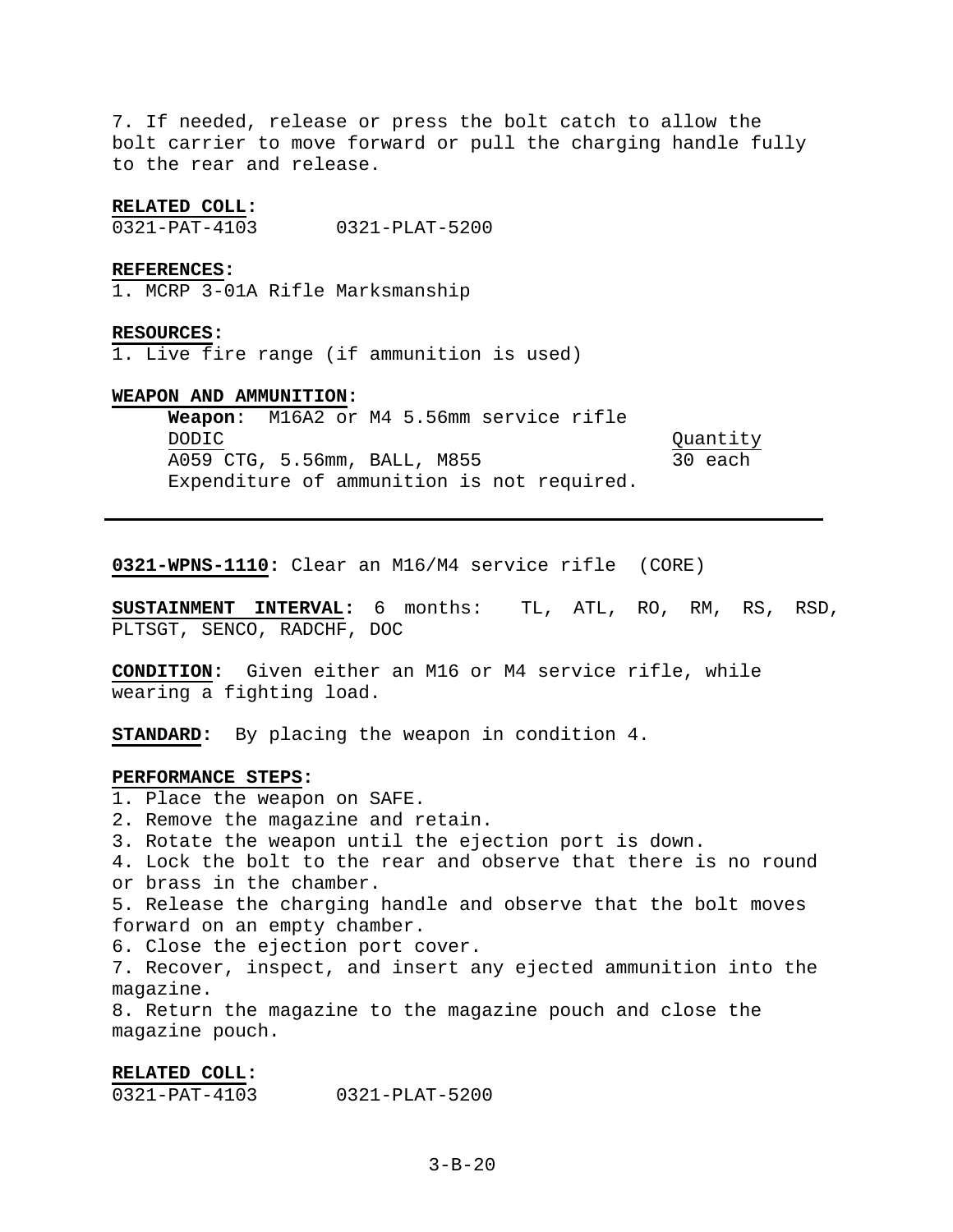#### **REFERENCES:**

1. MCRP 3-01A Rifle Marksmanship

#### **RESOURCES:**

1. Live fire range (if ammunition is used)

### **WEAPON AND AMMUNITION:**

**Weapon**: M16A2 or M4 5.56mm service rifle DODIC Quantity A059 CTG, 5.56mm, BALL, M855 30 each

**0321-WPNS-1111:** Mark a sector of fire for an M16/M4 service rifle (CORE)

**SUSTAINMENT INTERVAL:** 12 months: TL, ATL, RO, RM, RS, RSD, PLTSGT, SENCO, RADCHF, DOC

**CONDITION:** Given either an M16A2 or M4 service rifle, an assigned sector of fire, an entrenching tool, and stakes, while wearing a fighting load.

**STANDARD:** In accordance with FMFM 6-5.

## **PERFORMANCE STEPS:**

1. Emplace aiming yoke aiming stake as the reference point for the rifle on the slip ring of the weapon. 2. Mark assigned sector of fire with limiting stakes that are stable enough to contain the erratic traversing of the weapon with the assigned sector.

## **RELATED COLL:**

0321-PAT -4103 0321-PLAT-5200

#### **REFERENCES:**

1. FMFM 6-5 Marine Rifle Platoon/Squad

#### **RESOURCES:**

1. Maneuver/Training area

**0321-WPNS-1112:** Inspect an M16/M4 Service Rifle (CORE)

**SUSTAINMENT INTERVAL:** 6 months: TL, ATL, RO, RM, RS, RSD, PLTSGT, SENCO, RADCHF, DOC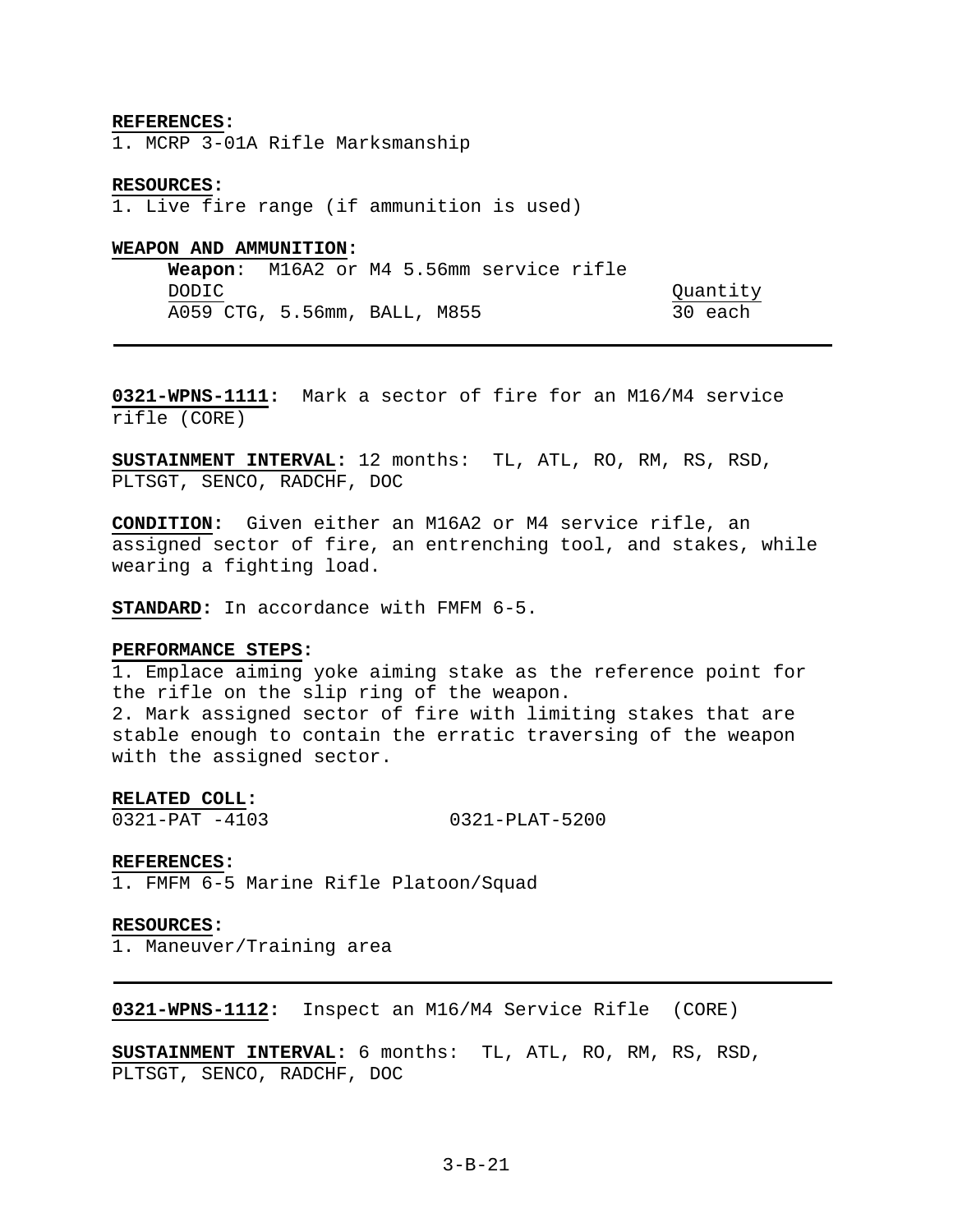**CONDITION:** Given either an M16A2 or M4 service rifle, cleaning gear, and lubricant.

**STANDARD:** In accordance with TM 05538C-10/1A and TM 05538D/10012B-12/1.

## **PERFORMANCE STEPS:**

1. Refer to TM 05538C-10/1A Operator's Manual, Rifle, 5.56mm, M16A2 W/E. **RELATED COLL:** 

0321-PAT -4103 0321-PLAT-5200

### **REFERENCES:**

1. TM 05538C-10/1A Operator's Manual, Rifle, 5.56mm, M16A2 W/E 2. TM 05538D/10012B-12/1 Operator's Manual with component list

**0321-WPNS-1113:** Field zero an M249 squad automatic weapon (CORE)

**SUSTAINMENT INTERVAL:** 12 months: TL, ATL, RO, RM, RS, RSD, PLTSGT, SENCO, RADCHF, DOC

**CONDITION:** Given an M249 squad automatic weapon, ammunition, and a target at 300 meters, while wearing a fighting load.

**STANDARD:** By achieving point of aim/point of impact.

## **PERFORMANCE STEPS:**

1. Ensure 2 threads are showing on the front sight post. 2. Center the rear peep sight by rotating it clockwise as far as it will go, then rotating counter-clockwise 5 clicks or half turns.

3. Center the rear sight windage knob by rotating it toward the muzzle until the peep sight is completely to the right, then rotate the windage knob toward the butt stock 12 clicks to the left.

4. Set elevation knob a range of 300 meters.

5. Assume a bipod supported prone position.

6. Place the weapon in Condition 1.

7. Fire a 3 round burst at the center base of the target.

8. Correct for windage by rotating the windage knob to move the peep sight the direction and distance required to center the beaten zone on the target.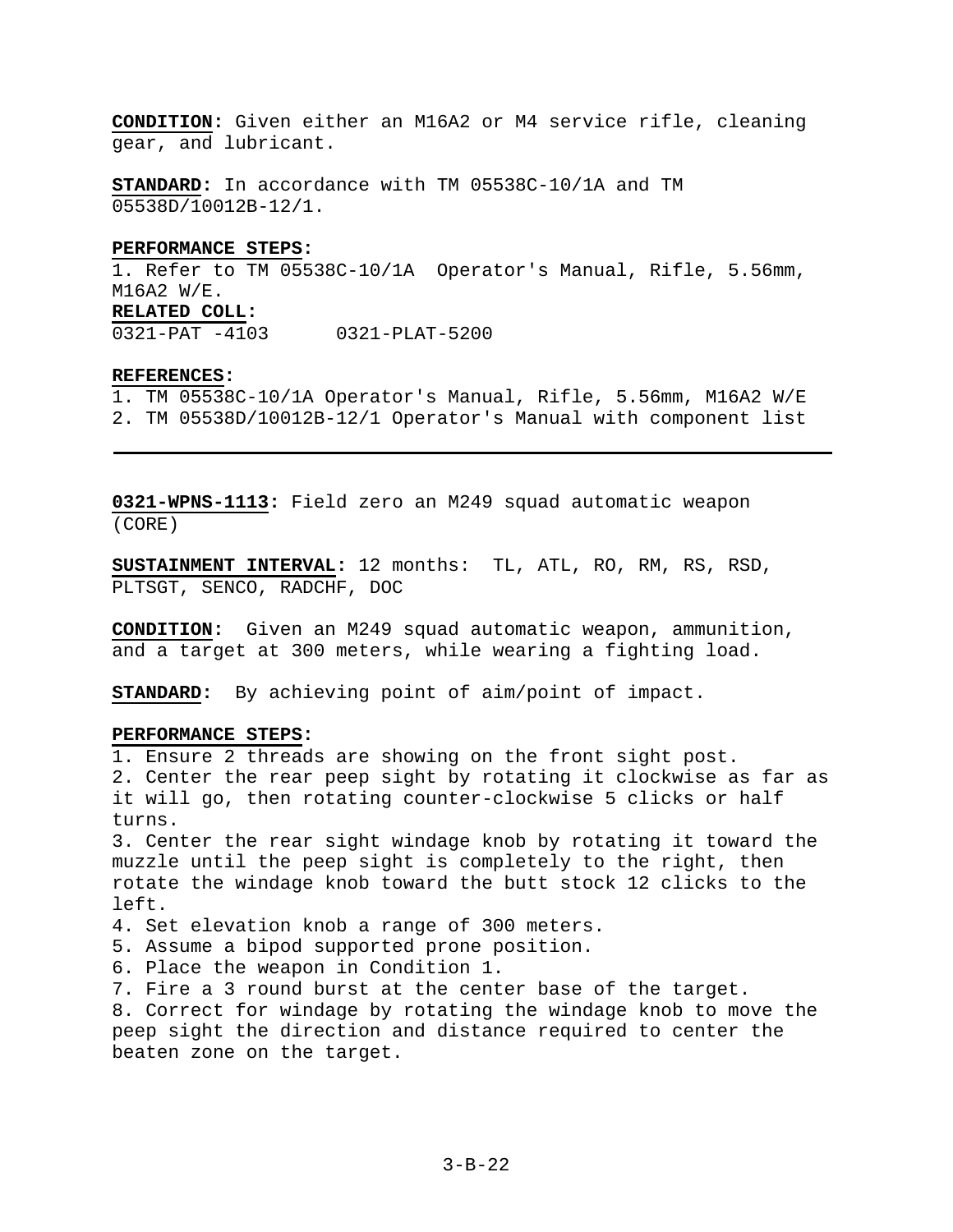9. Correct for elevation by rotating the peep sight to move the peep sight the direction and distance required to center the beaten zone on the target. 10. Fire a confirmation burst of 3 rounds. 11. If the target is not hit, repeat steps 6-12. 12. Upon confirming the zero, record the direction and number of clicks or half turns the peep sight was moved. 13. Loosen the windage scale screws and align the scale so that the large index line is under the zeroed windage mark on the sight, then tighten the screws.

#### **RELATED COLL:**

0321-PAT -4103 0321-PLAT-5200

## **REFERENCES:**

1. FM 23-14 Squad Automatic Weapon, M249

#### **RESOURCES:**

1. Live fire range for M249 squad automatic weapon with man-size target at 300 meters

#### **WEAPON AND AMMUNITION:**

**Weapon:** M249 5.56mm light machinegun - squad automatic weapon

| $W \subset \alpha \sim \alpha + 1$ |                               |  |          |
|------------------------------------|-------------------------------|--|----------|
| DODIC.                             |                               |  | Quantity |
|                                    | A062 CTG, 5.56mm, BALL LINKED |  | 12 each  |

**0321-WPNS-1114:** Perform ten meter firing for an M249 squad automatic weapon (CORE)

**SUSTAINMENT INTERVAL:** 12 months: TL, ATL, RO, RM, RS, RSD, PLTSGT, SENCO, RADCHF, DOC

**CONDITION:** Given an M249 squad automatic weapon, ammunition, M40 field protective mask, NBC gloves, and a basic machine gun target, while wearing a fighting load.

**STANDARD:** By achieving 35 points of 51 points in accordance with the FM 23-14.

## **PERFORMANCE STEPS:**

1. Refer to FM 23-14 Squad Automatic Weapon, M249.

## **RELATED COLL:**  0321-PAT -4103 0321-PLAT-5200

## 3-B-23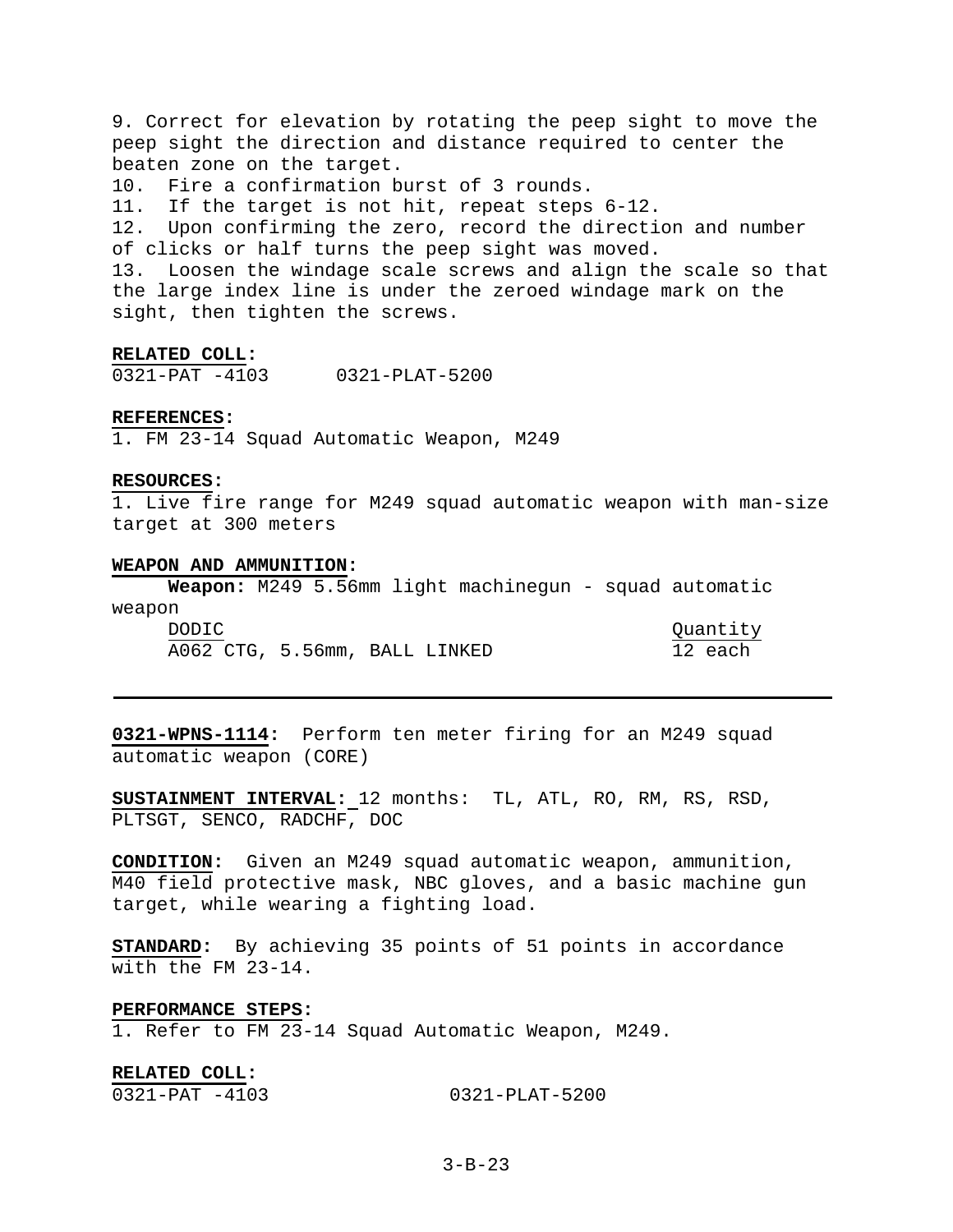#### **REFERENCES:**

1. FM 23-14 Squad Automatic Weapon, M249

#### **RESOURCES:**

1. Live fire range for M249 squad automatic weapon with basic machinegun target at 10 meters

#### **WEAPON AND AMMUNITION:**

**Weapon:** M249 5.56mm light machinegun - squad automatic weapon DODIC Quantity

A064 CTG, 5.56mm, 4&1 LINKED, F/SAW 108 each

## **ADMINISTRATIVE INSTRUCTIONS:**

1. Performance steps 1 through 10 are for 10 meter zero. Marines unable to zero with 12 rounds should be removed from the firing line for remedial training. 2. There is no reason to record the 10 meter zero, because it applies only to firing at the 10-meter basic machine gun target. 3. Performance steps 11, 13, and 15 are for practice. 4. Performance steps 16, 18, and 20 are for score. 5. One point is allowed for each round impacting within the scoring space with a maximum of three points per space. The maximum possible score is 51 points.

**0321-WPNS-1115:** Engage targets at unknown distances with the M249 SAW (CORE)

**SUSTAINMENT INTERVAL:** 12 months: TL, ATL, RO, RM, RS, RSD, PLTSGT, SENCO, RADCHF, DOC

**CONDITION:** Given an M249 squad automatic weapon, ammunition, and E-silhouette targets at unknown distances from 100 to 400 meters, while wearing a fighting load.

**STANDARD:** By achieving a hit on 75% of targets engaged.

#### **PERFORMANCE STEPS:**

- 1. Place the weapon in Condition 1.
- 2. Assume a bipod supported firing position that provides cover, concealment, and good observation.
- 3. Detect targets by searching and assessing.
- 4. Engage targets with 3 to 4 round burst.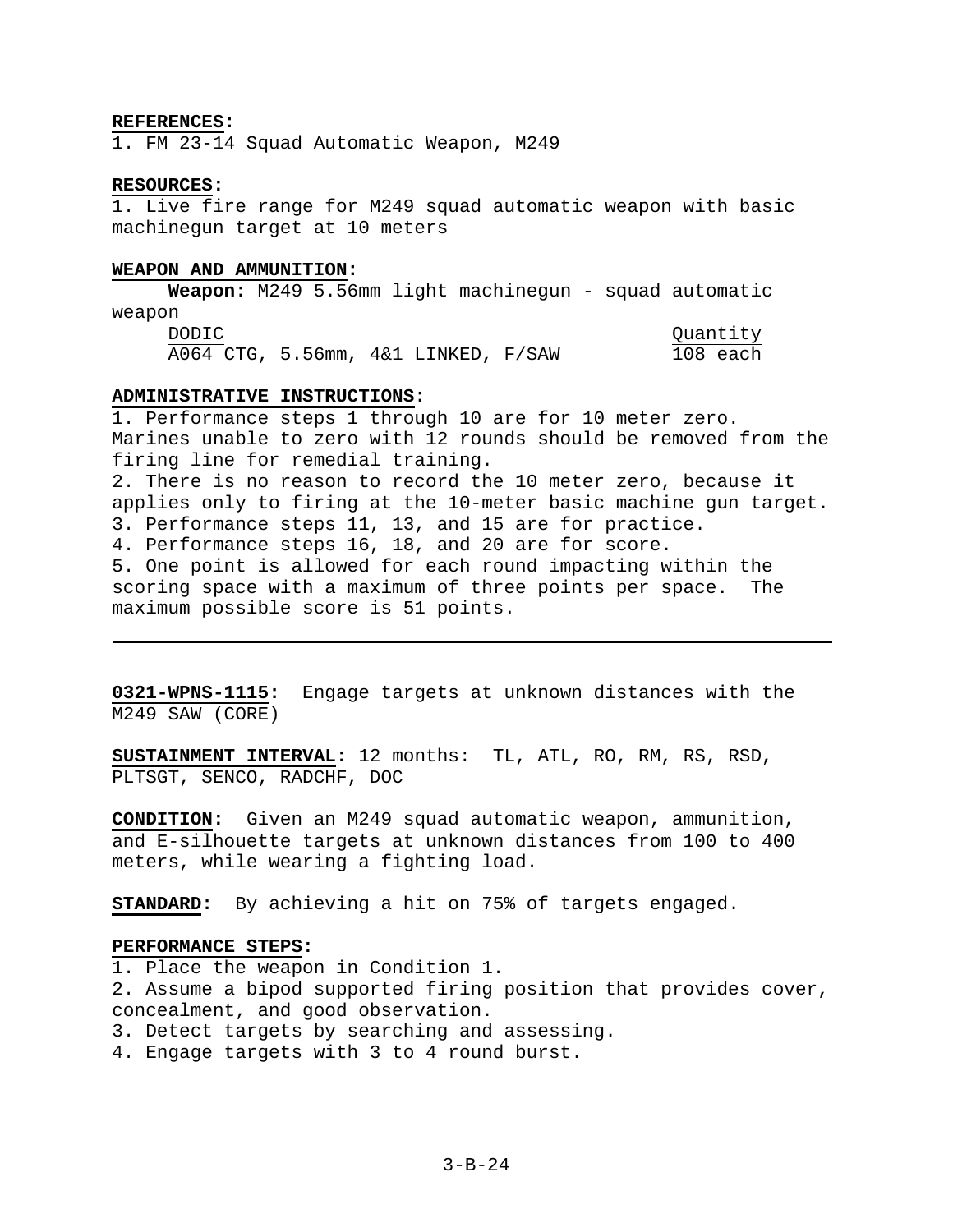## **RELATED COLL:**

0321-PAT-4103 0321-PLAT-5200

#### **REFERENCES:**

1. FM 23-14 Squad Automatic Weapon, M249 2. FM 25-7 Training Ranges

### **RESOURCES:**

1. Live fire range for M249 squad automatic weapon with single and double E-silhouette targets from 100 to 400 meters

## **WEAPON AND AMMUNITION:**

**Weapon:** M249 5.56mm light machinegun - squad automatic weapon

| DODIC.                        |  |  | Quantity |
|-------------------------------|--|--|----------|
| A062 CTG, 5.56mm, BALL LINKED |  |  | 30 each  |

**0321-WPNS-1116:** Engage targets with an M249 squad automatic weapon using alternate firing positions (CORE)

**SUSTAINMENT INTERVAL:** 12 months: TL, ATL, RO, RM, RS, RSD, PLTSGT, SENCO, RADCHF, DOC

**CONDITION**: Given an M249 squad automatic weapon, ammunition, and single E-silhouette targets from 25 to 75 meters, while wearing a fighting load.

**STANDARD:** By achieving hits on 4 of 6 targets exposed.

## **PERFORMANCE STEPS:**

1. Refer to FM 23-14 Squad Automatic Weapon, M249.

#### **RELATED COLL:**

0321-PAT -4103 0321-PLAT-5200

#### **REFERENCES:**

1. FM 23-14 Squad Automatic Weapon, M249 2. FM 25-7 Training Ranges

## **RESOURCES:**

1. Live fire and maneuver range for M249 squad automatic weapon with single E-silhouette targets from 25 to maximum possible range of 125 meters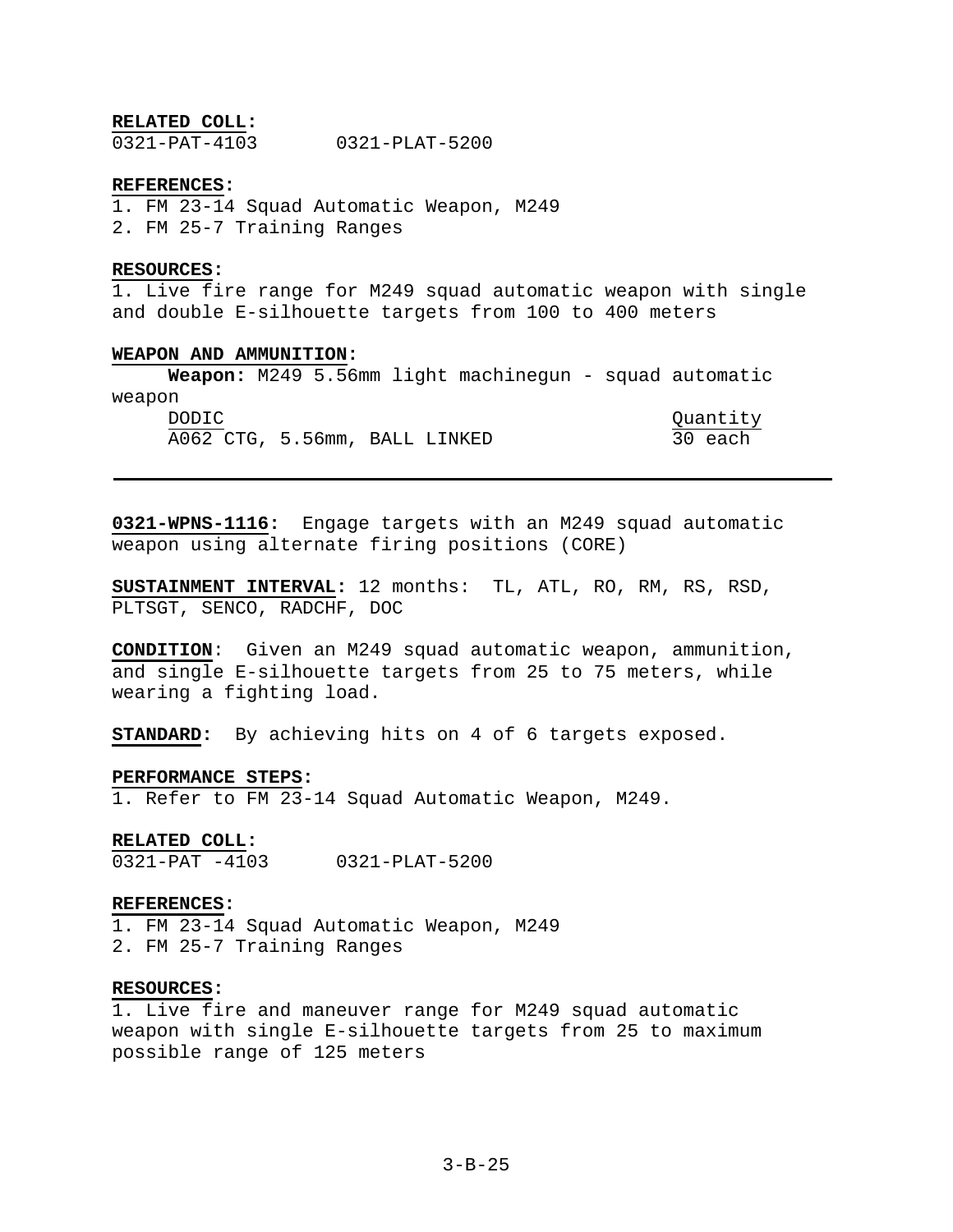**Weapon:** M249 5.56mm light machinegun - squad automatic weapon DODIC Quantity A062 CTG, 5.56mm, BALL LINKED 36 each

**0321-WPNS-1117:** Zero an M203 grenade launcher leaf sight (CORE)

**SUSTAINMENT INTERVAL:** 12 months: TL, ATL, RO, RM, RS, RSD, PLTSGT, SENCO, RADCHF, DOC

**CONDITION:** Given an M16A2 service rifle with a mounted M203 grenade launcher, ammunition, and a target at 200 meters, while wearing a fighting load.

**STANDARD:** By ensuring a round impacts within 5 meters of the target.

#### **PERFORMANCE STEPS:**

1. Place the leaf sight in the upright position. 2. Place the center mark of the windage scale on the index line on the rear of the sight base. 3. Loosen the elevation adjustment screw on the leaf sight and place the index line of the leaf sight on the center elevation mark. 4. Tighten the elevation adjustment screw on the leaf sight. 5. Assume a supported prone firing position. 6. Move safety to FIRE. 7. Fire 1 round. 8. Adjust the sight to the burst using the elevation adjustment screw and windage scale. 9. Repeat steps 7–8 until round impacts within 5 meters of the target.

### **RELATED COLL:**

0321-PAT -4103 0321-PLAT-5200

### **REFERENCES:**

1. FM 23-31 40mm Grenade Launchers M203 and M79

## **RESOURCES:**

1. Live fire range for M203 genade launcher and ammunition with a man size target at 200 meters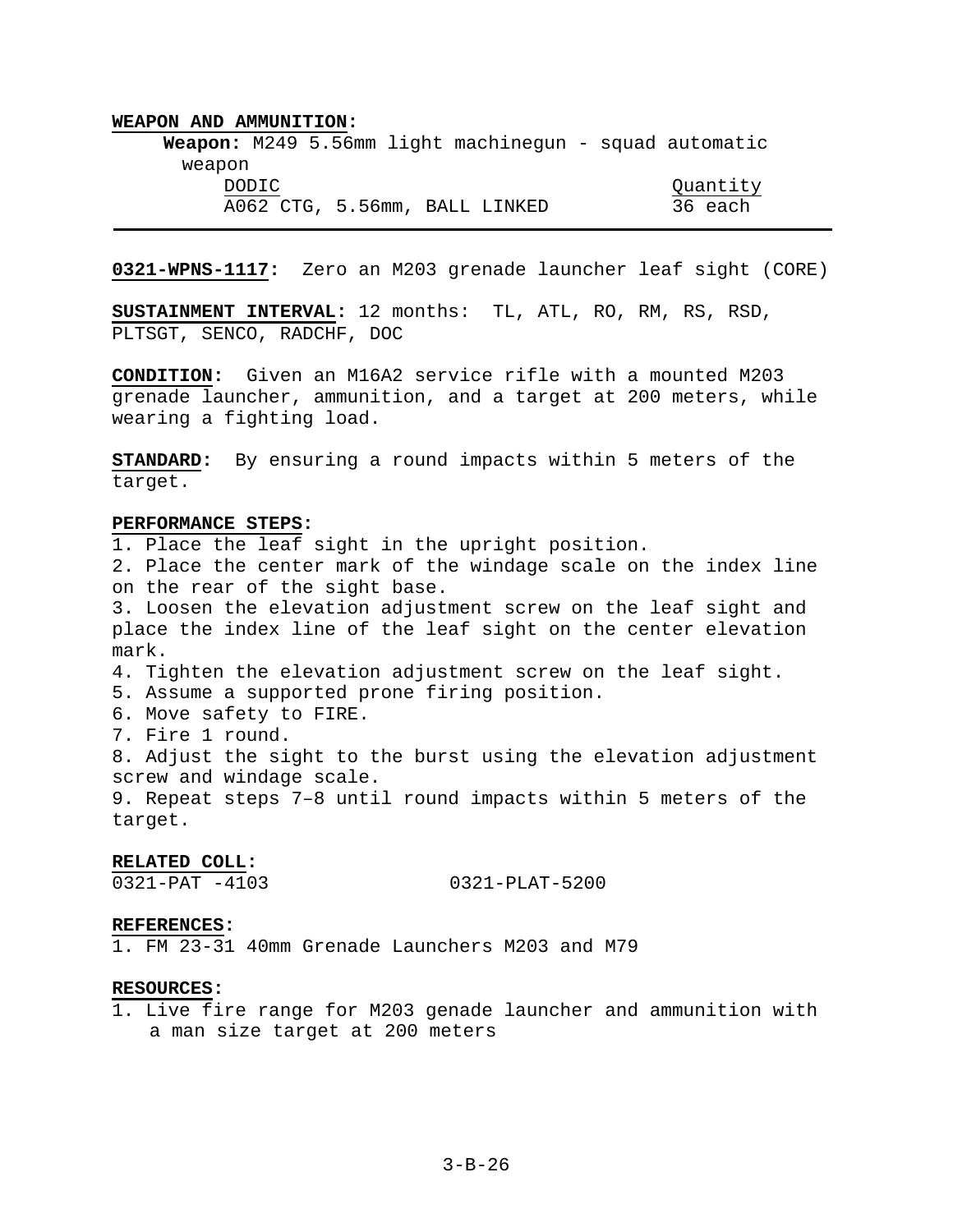**Weapon:** M203 40mm grenade launcher DODIC Quantity B546 CTG, 40mm, HE DP, M433 3 each

**0321-WPNS-1118:** Zero an M203 grenade launcher quadrant sight (CORE)

**SUSTAINMENT INTERVAL:** 12 months: TL, ATL, RO, RM, RS, RSD, PLTSGT, SENCO, RADCHF, DOC

**CONDITION:** Given an M16A2 service rifle with a mounted M203 grenade launcher, ammunition, and a target at 200 meters, while wearing a fighting load.

**STANDARD:** By ensuring a round impacts within 5 meters of the target.

#### **PERFORMANCE STEPS:**

1. Ensure the quadrant sight is properly mounted on the carrying handle of the M16A2 service rifle. 2. Open the front sight post and the rear sight aperture. 3. Move the sight latch rearward and reposition the quadrant sight arm to zeroing range, 200 meters. 4. Assume a supported prone firing position. 5. Move the safety to FIRE. 6. Align the target with the front and rear sights. 7. Fire 1 round. 8. Adjust the front sight post and the rear sight aperture to the burst. 9. Repeat steps 7–8 until a round impacts within 5 meters of the

target.

# **RELATED COLL:**

0321-PAT -4103 0321-PLAT-5200

#### **REFERENCES:**

1. FM 23-31 40mm Grenade Launchers M203 and M79

## **RESOURCES:**

1. Live fire range for M203 genade launcher and ammunition with a man size target at 200 meters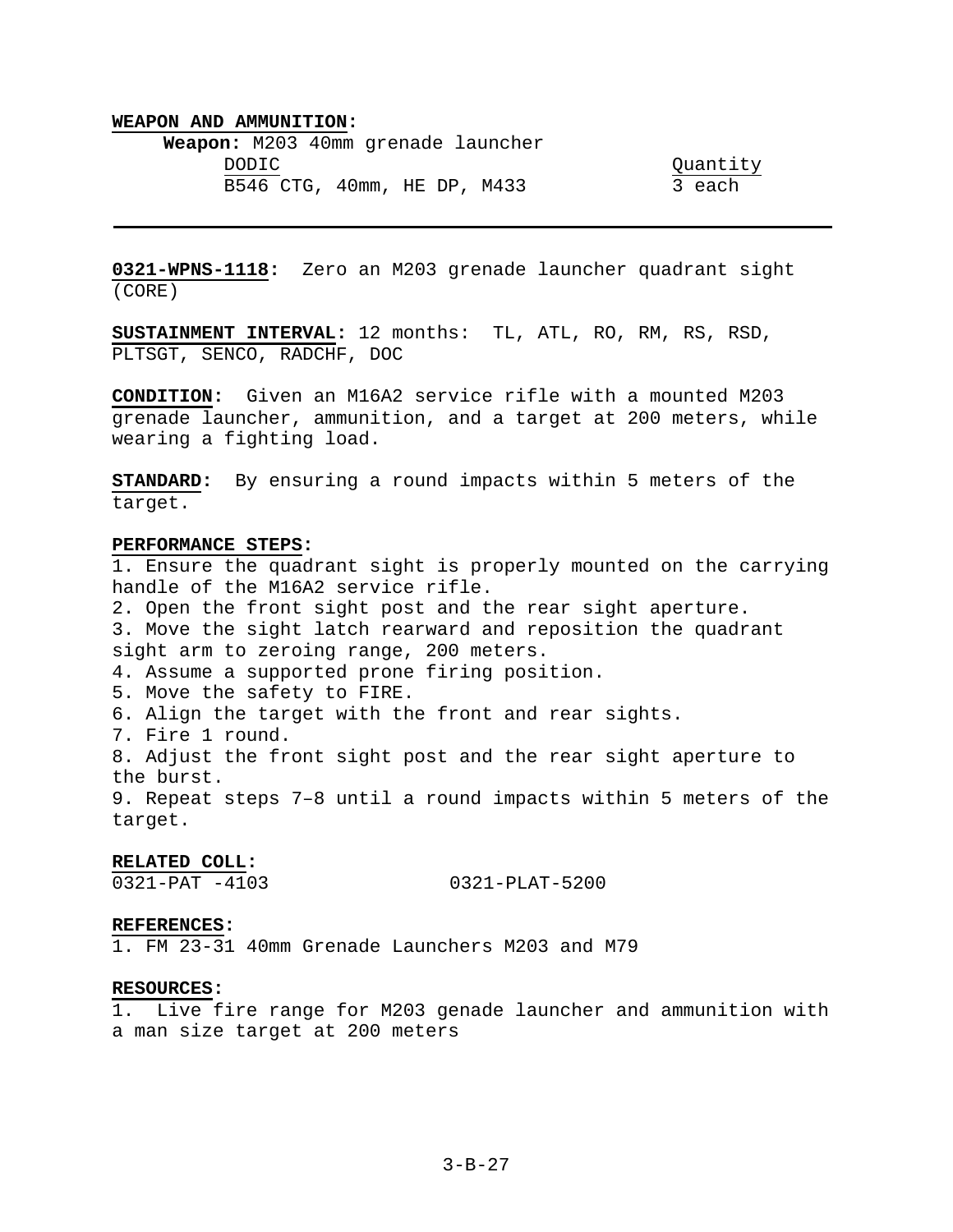**Weapon:** M203 40mm grenade launcher DODIC Quantity B546 CTG, 40mm, HE DP, M433 3 each

**0321-WPNS-1119:** Perform M203 grenade launcher day qualification (CORE)

**SUSTAINMENT INTERVAL:** 12 months: TL, ATL, RO, RM, RS, RSD, PLTSGT, SENCO, RADCHF, DOC

**CONDITION:** Given an M16A2 service rifle with a mounted M203 grenade launcher, training practice and high explosive rounds, M40 field protective mask with hood, NBC gloves, and targets from 90 to 350 meters, while wearing a fighting load.

**STANDARD:** By achieving impact on the target with 10 of 15 rounds within the effective casualty radius of the grenade.

## **PERFORMANCE STEPS:**

1. Field zero the leaf sight from station 1. 2. Field zero the quadrant sight from station 1. 3. Engage a window at 90 to 100 meters and a bunker at 105 to 115 meters with 3 training practice rounds from the kneeling firing position within 2 minutes from station 2. 4. Engage a bunker at 135 to 150 meters and an automatic weapon position at 200 to 250 meters with 3 training practice rounds from the standing position within 2 minutes from station 3. 5. Engage a troop emplacement at 275 to 300 meters and troops in the open at 325 to 350 meters with 3 training practice rounds from the prone position within 2 minutes from station 4. 6. Don and clear the M40 field protective mask within 9 seconds and secure the hood within 6 seconds.

7. Don the NBC gloves.

8. Engage a bunker at 135 to 150 meters with 3 training practice rounds from the standing position within 2 minutes from station 3. 9. Engage an automatic weapon position at 200 to 250 meters with 3 training practice rounds from the standing position within 2 minutes from station 3.

10. Remove and stow the M40 field protective mask with hood and NBC gloves.

## **RELATED COLL:**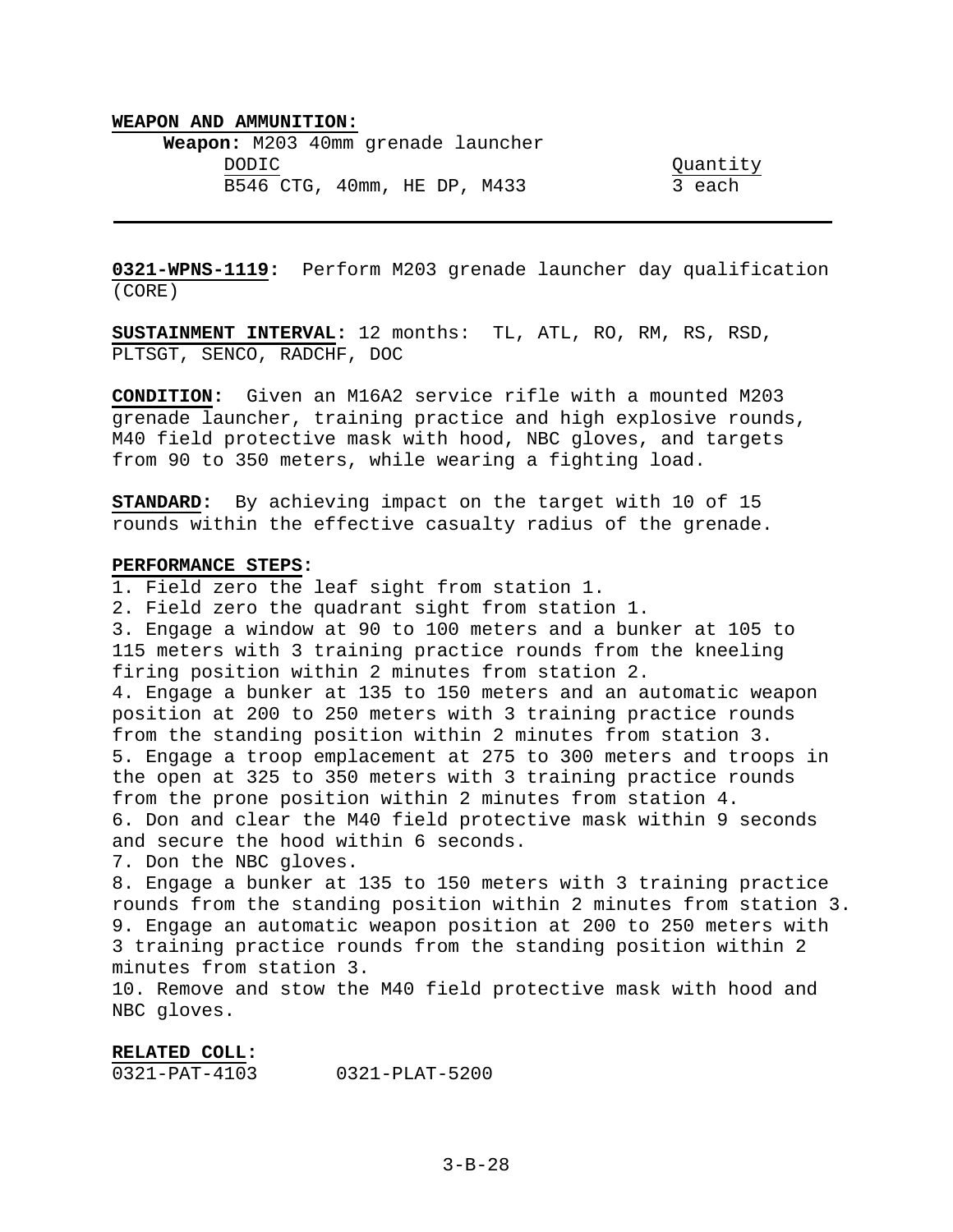### **REFERENCES:**

1. FM 23-31 40mm Grenade Launchers M203 and M79 2. FM 25-7 Training Ranges

## **RESOURCES:**

1. Live fire range for M203 grenade launcher and ammunition with point and area targets from 90 to 350 meters

## **WEAPON AND AMMUNITION:**

**Weapon:** M203 40mm grenade launcher DODIC Quantity B519 CTG, 40mm, PRACTICE, M781 15 each

## **ADMINISTRATIVE INSTRUCTIONS:**

1. Performance steps 1 and 2 are not included in the tabulation of the qualification score. 2. A Marine must achieve a hit with 2 of 3 rounds for each string of fire in order to qualify.

**0321-WPNS-1120:** Engage targets at unknown distances with the M203 grenade launcher (CORE)

**SUSTAINMENT INTERVAL:** 12 months: TL, ATL, RO, RM, RS, RSD, PLTSGT, SENCO, RADCHF, DOC

**CONDITION:** Given an M16A2 service rifle with a mounted M203 grenade launcher, ammunition, and targets at unknown distance of 100 to 300 meters, while wearing a fighting load.

**STANDARD:** By achieving either impact on the target within the effective casualty radius of the grenade or achieving desired screening effects with 75% of the rounds.

### **PERFORMANCE STEPS:**

1. Place the weapon in Condition 1.

- 2. Detect targets by searching and assessing.
- 3. Determine desired effects.
- 4. Load appropriate round.
- 5. Engage target using the appropriate sight and compensating for the effects of weather and terrain.

## **RELATED COLL:**

0321-PAT-4103 0321-PLAT-5200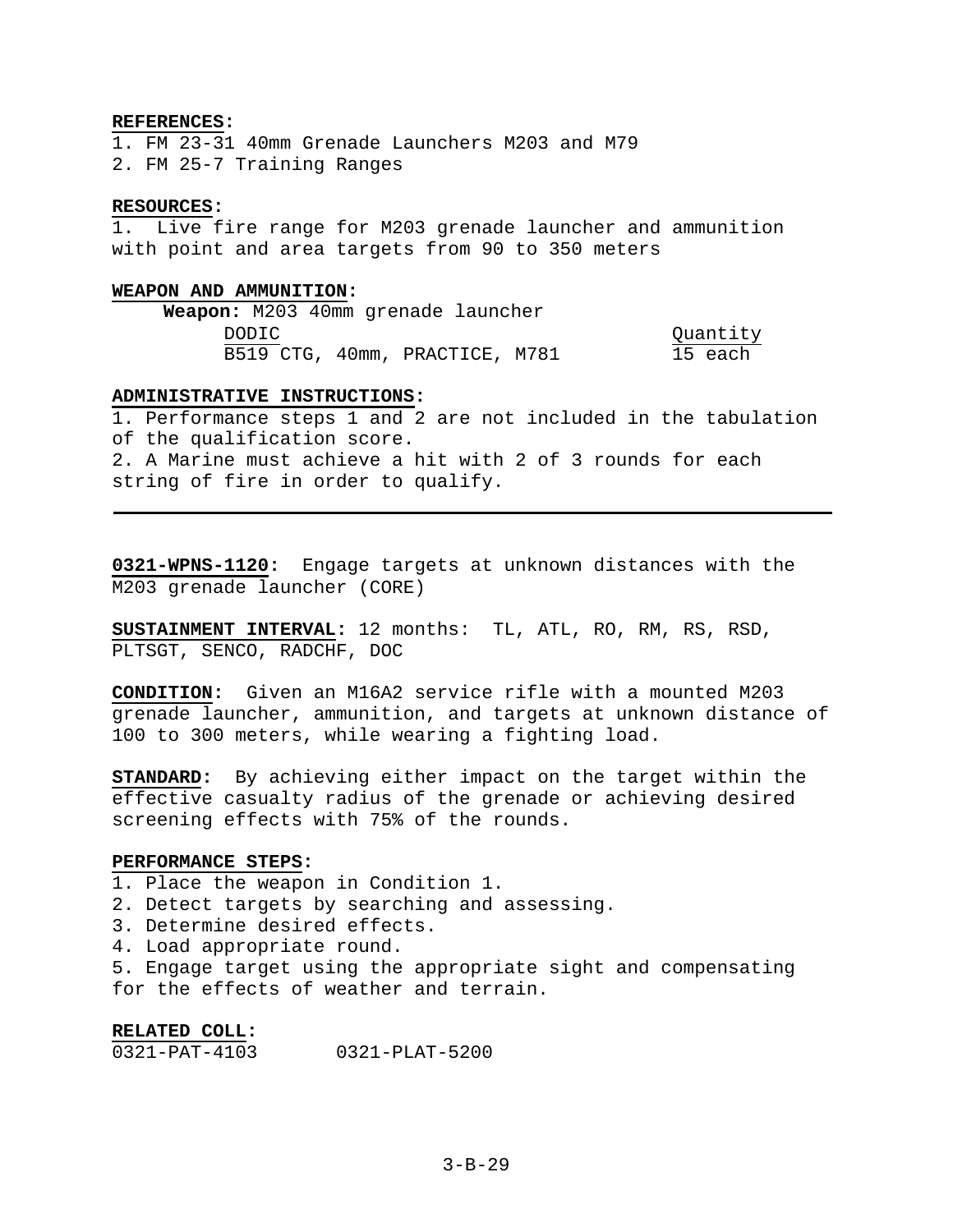### **REFERENCES:**

1. FM 23-31 40mm Grenade Launchers M203 and M79 2. FM 25-7 Training Ranges

## **RESOURCES:**

1. Live fire range for M203 grenade launcher and ammunition with point and area targets from 90 to 350 meters

### **WEAPON AND AMMUNITION:**

| <b>Weapon:</b> M203 40mm grenade launcher |        |                             |  |          |
|-------------------------------------------|--------|-----------------------------|--|----------|
|                                           | DODIC. |                             |  | Quantity |
|                                           |        | B546 CTG, 40mm, HE DP, M433 |  | 3 each   |

**0321-WPNS-2101:** Perform operator maintenance for an M9/.45 service pistol (CORE PLUS)

**SUSTAINMENT INTERVAL:** 6 months: TL, ATL, RO, RM, RS, RSD, PLTSGT, SENCO, RADCHF, DOC

**CONDITION:** Given an M9 or .45 service pistol, cleaning gear, and lubricant.

**STANDARD:** In accordance with the references.

#### **PERFORMANCE STEPS:**

1. Refer to Technical Manual TM 1005A-10/1.

## **RELATED COLL:**

0321-PLAT-5200

#### **REFERENCES:**

1. TM 1005A-10/1 Pistol, Semiautomatic, 9mm, M9 2. TM 00526A-10/1 Operator's Manual, .45 cal. Pistol

### **ADMINISTRATIVE INSTRUCTIONS:**

1. Reference .45 TM manual. 2. Sustainment interval may vary dependent upon assignments to a MEU (SOC).

**0321-WPNS-2102:** Load an M9/.45 service pistol (CORE PLUS)

**SUSTAINMENT INTERVAL:** 6 months: TL, ATL, RO, RM, RS, RSD, PLTSGT, SENCO, RADCHF, DOC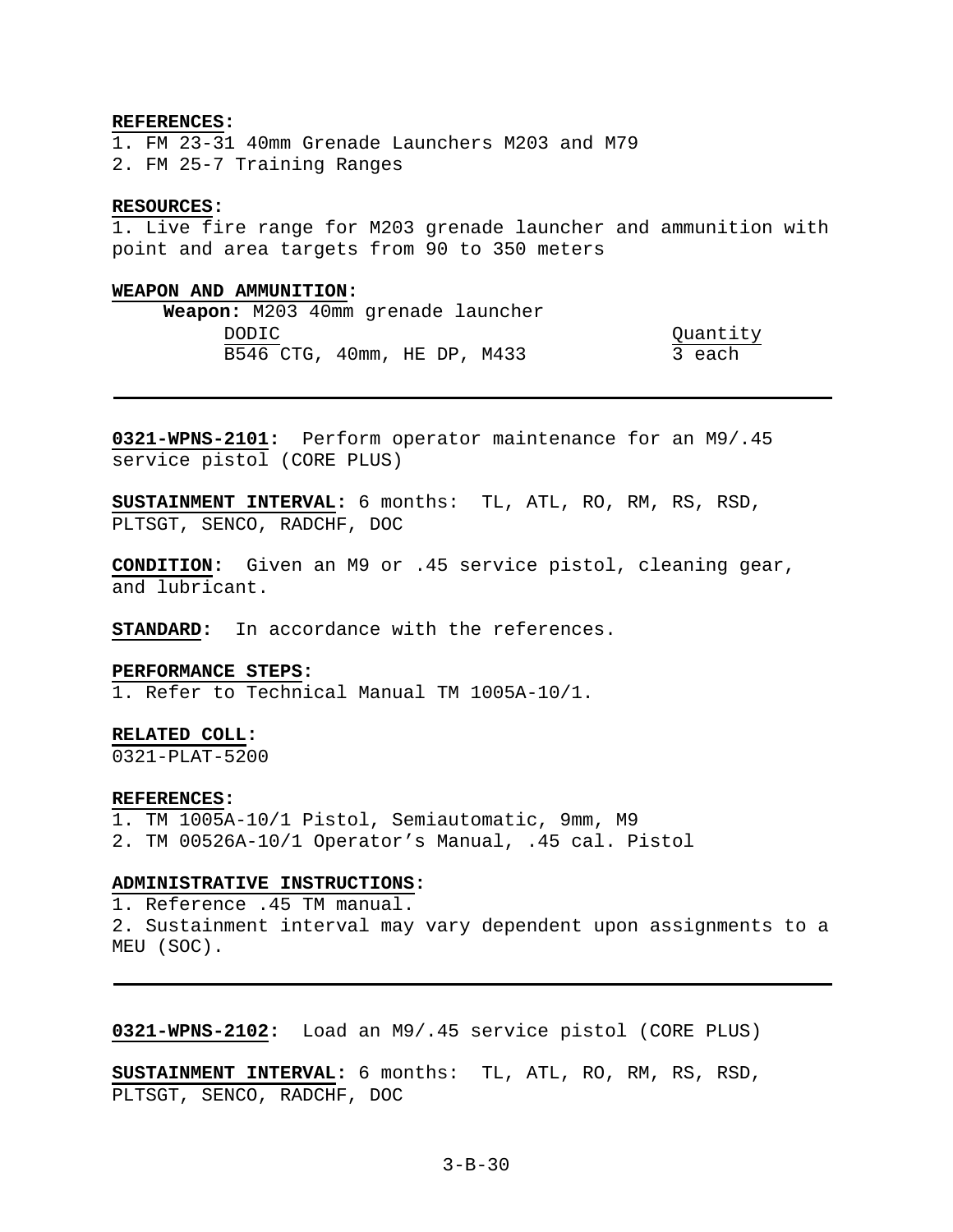**CONDITION:** Given an M9 or .45 service pistol, ammunition, while wearing a fighting load.

**STANDARD:** By preparing the weapon for firing.

#### **PERFORMANCE STEPS:**

1. Refer to references.

### **RELATED COLL:**

0321-PLAT-5200

### **REFERENCES:**

1. FM 21-2 Soldier's Manual of Common Tasks, Skill Level 1 2. TM 00526A-10/1 Operators Manual, .45 cal. Pistol

### **RESOURCES:**

1. Pistol Range (if live ammunition is used)

## **WEAPON AND AMMUNITION:**

**Weapon:** M9 9mm pistol DODIC Quantity A363 CTG, 9mm, BALL 15 each Expenditure of ammunition is not required. A475 CTG, CAL .45, BALL 15 each Expenditure of ammunition is not required.

# **ADMINISTRATIVE INSTRUCTIONS:**

1. Reference .45 TM manual for the PERFORMANCE STEPS: 2. Sustainment interval may vary dependent upon assignments to a MEU(SOC)

**0321-WPNS-2103:** Engage targets with an M9/.45 service pistol (CORE PLUS)

**SUSTAINMENT INTERVAL:** 6 months: TL, ATL, RO, RM, RS, RSD, PLTSGT, SENCO, RADCHF, DOC

**CONDITION:** Given either an M9 or .45 service pistol, 23 rounds of ammunition, and stationary targets from 3 to 25 yards, while wearing a fighting load.

**STANDARD:** To achieve 70% hits on target.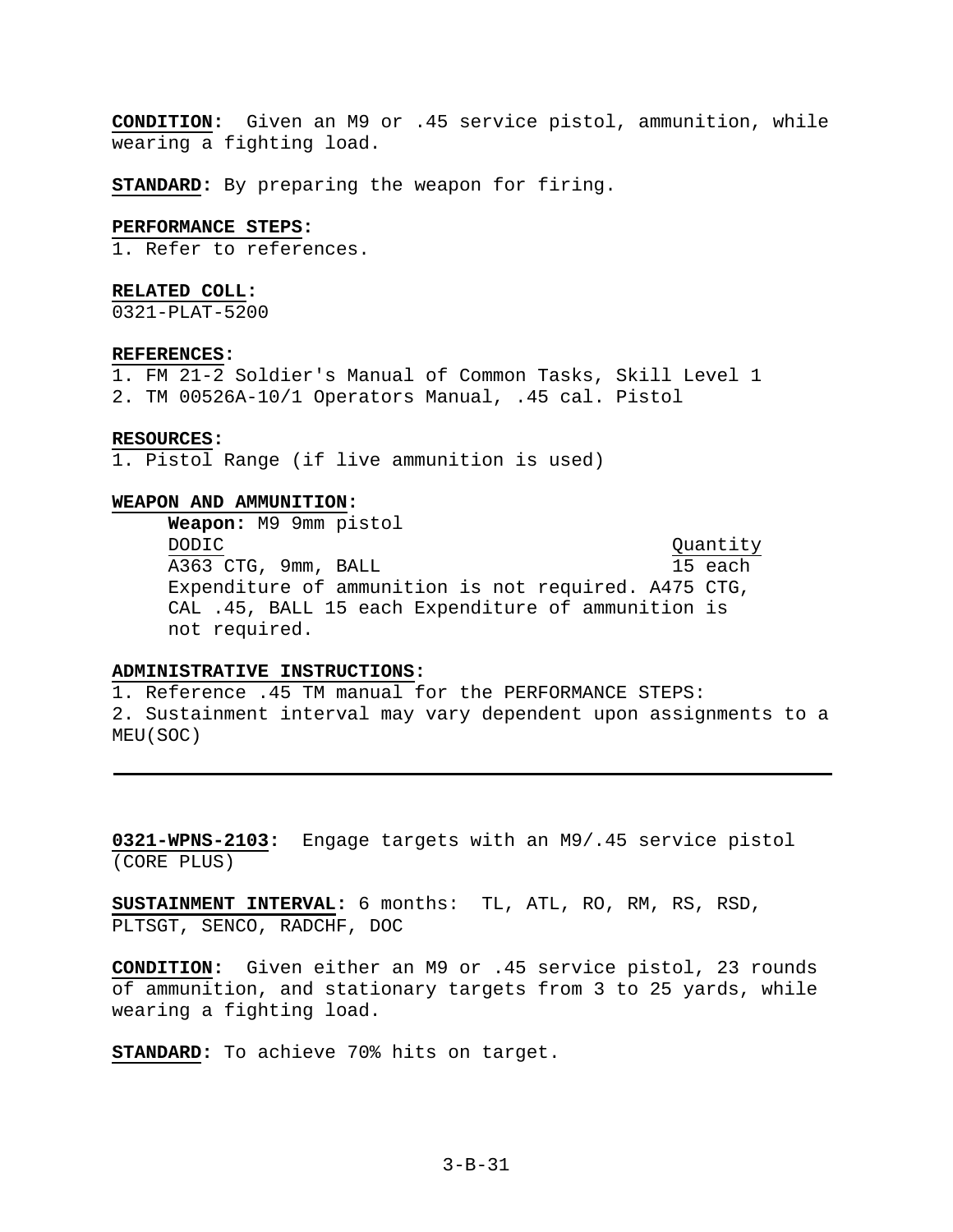### **PERFORMANCE STEPS:**

1. Refer to references for PERFORMANCE STEPS:.

#### **RELATED COLL:**

0321-PLAT-5200

### **REFERENCES:**

1. FM 21-2 Soldier's Manual of Common Tasks, Skill Level 1 2. TM 00526A-10/1 Operators Manual, .45 cal. Pistol

### **RESOURCES:**

1. Pistol Range

#### **WEAPON AND AMMUNITION:**

**Weapon:** M9 9mm pistol DODIC Quantity A363 CTG, 9mm, BALL 23 each A475 CTG, CAL .45, BALL 23 each

## **ADMINISTRATIVE INSTRUCTIONS:**

1. Refer to TM for .45 pistol. 2. Sustainment interval may vary dependent upon assignments to a MEU(SOC)

**0321-WPNS-2104:** Perform immediate action for an M9/.45 service pistol (CORE PLUS)

**SUSTAINMENT INTERVAL:** 6 months: TL, ATL, RO, RM, RS, RSD, PLTSGT, SENCO, RADCHF, DOC

**CONDITION:** Given either an M9 or .45 service pistol, ammunition, while wearing a fighting load.

**STANDARD:** By returning the weapon into action.

#### **PERFORMANCE STEPS:**

1. Tap the bottom of the magazine to ensure it is seated. 2. Rack the slide to the rear and release. 3. Aim the pistol and fire.

**RELATED COLL:**  0321-PLAT-5200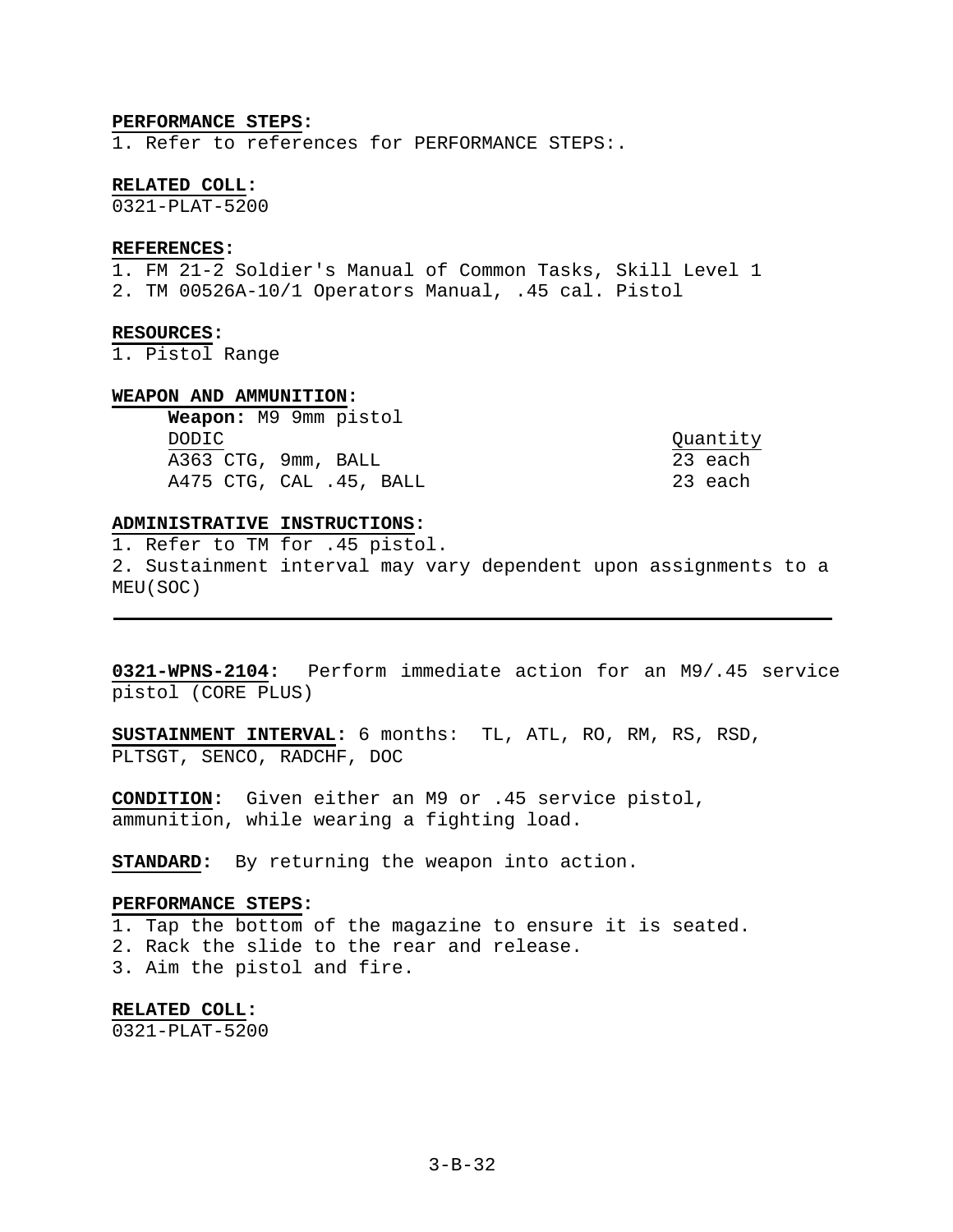### **REFERENCES:**

1. FM 21-2 Soldier's Manual of Common Tasks, Skill Level 1 2. TM 00526A-10/1 Operators Manual, .45 cal. Pistol

#### **RESOURCES:**

1. Pistol Range (if live ammunition is used)

#### **WEAPON AND AMMUNITION:**

**Weapon:** M9 9mm pistol DODIC Quantity A363 CTG, 9mm, BALL 2 each A475 CTG, CAL .45, BALL 2 each Expenditure of ammunition is not required.

### **ADMINISTRATIVE INSTRUCTIONS**:

1. Reference .45 TM manual.

**0321-WPNS-2105:** Reload an M9/.45 service pistol (CORE PLUS)

**SUSTAINMENT INTERVAL:** 6 months: TL, ATL, RO, RM, RS, RSD, PLTSGT, SENCO, RADCHF, DOC

**CONDITION:** Given either an M9 or .45 service pistol, ammunition, while wearing a fighting load.

**STANDARD:** To return the weapon to firing condition.

## **PERFORMANCE STEPS:**

1. Press the magazine release button.

2. Remove the empty magazine from the pistol and retain it.

3. Insert a full magazine into the pistol until it is fully seated.

4. Pull the slide fully to the rear and release or press down on the slide stop to allow the slide to move forward.

#### **RELATED COLL:**

0321-PLAT-5200

## **REFERENCES:**

1. FM 21-2 Soldier's Manual of Common Tasks, Skill Level 1 2. TM 00526A-10/1 Operators Manual, .45 cal. Pistol

## **RESOURCES:**

1. Pistol Range (if live ammunition is used)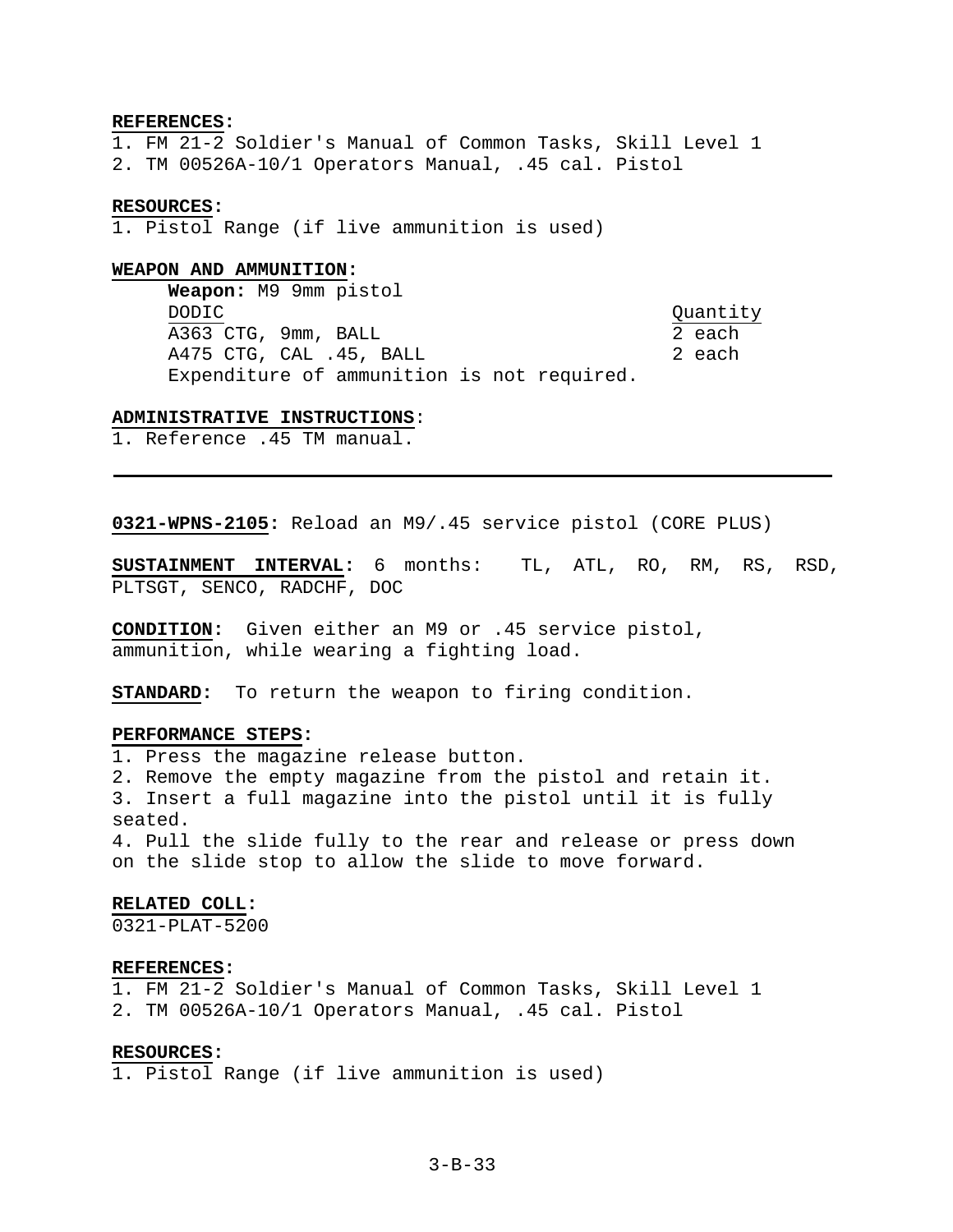**Weapon:** M9 9mm pistol DODIC Quantity Quantity A363 CTG, 9mm, BALL 15 each A475 CTG, CAL .45, BALL 15 each Expenditure of ammunition is not required.

## **ADMINISTRATIVE INSTRUCTIONS:**

1. Refer to TM for .45.

**0321-WPNS-2106:** Unload an M9/.45 service pistol (CORE PLUS)

**SUSTAINMENT INTERVAL:** 6 months: TL, ATL, RO, RM, RS, RSD, PLTSGT, SENCO, RADCHF, DOC

**CONDITION:** Given either an M9 or .45 service pistol, ammunition, while wearing a fighting load.

**STANDARD:** To place the weapon in condition 4.

#### **PERFORMANCE STEPS:**

1. Place the decocking/safety lever in the SAFE position. 2. Remove the magazine from the pistol and retain it. 3. Pull the slide to the rear. 4. Visually and physically inspect the chamber, ensuring the chamber is empty and no ammunition is present. 5. Release the slide allowing it to go forward on an empty chamber.

### **RELATED COLL:**

0321-PLAT-5200

#### **REFERENCES:**

1. FM 21-2 Soldier's Manual of Common Tasks, Skill Level 1 2. TM 00526A-10/1 Operators Manual, .45 cal. Pistol

### **RESOURCES:**

1. Pistol Range (if live ammunition is used)

### **WEAPON AND AMMUNITION:**

**Weapon:** M9 9mm pistol DODIC Quantity A363 CTG, 9mm, BALL 15 each Expenditure of ammunition is not required.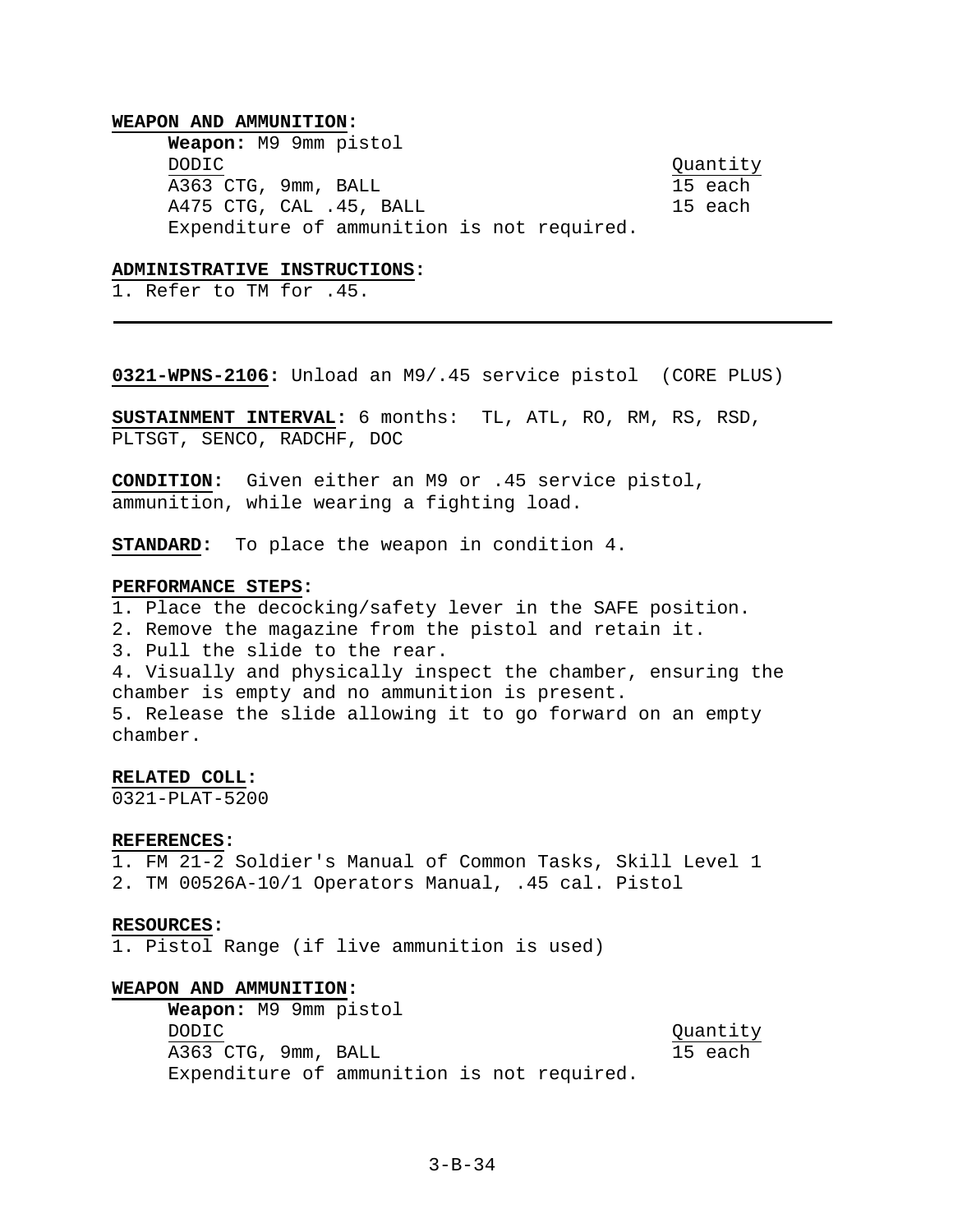### **ADMINISTRATIVE INSTRUCTIONS:**

1. Refer to TM for .45.

**0321-WPNS-2107:** Inspect an M9/.45 Service Pistol (CORE PLUS)

**SUSTAINMENT INTERVAL:** 6 months: TL, ATL, RO, RM, RS, RSD, PLTSGT, SENCO, RADCHF, DOC

**CONDITION:** Given either an M9 or .45 service pistol, cleaning gear, and lubricant.

**STANDARD:** In accordance with TM 1005A-10/1.

#### **PERFORMANCE STEPS:**

1. Refer to TM 1005A-10/1 Pistol, Semiautomatic, 9mm, M9 or TM 00526A-10/1 Operators Manual, .45 cal. Pistol.

#### **RELATED COLL:**

0321-PLAT-5200

#### **REFERENCES:**

1. TM 1005A-10/1 Pistol, Semiautomatic, 9mm, M9 2. TM 00526A-10/1 Operators Manual, .45 cal. Pistol

## **ADMINISTRATIVE INSTRUCTIONS:**

1. Refer to TM for the .45.

**0321-WPNS-2110:** Conduct immediate action drills with an M16/M4 service rifle (CORE PLUS) (CORE PLUS)

**SUSTAINMENT INTERVAL:** 6 months: TL, ATL, RO, RM, RS, RSD, PLTSGT, SENCO, RADCHF, DOC

**CONDITION:** Given either an M16 or M4 service rifle, 50 meters to rush with firing points which provide cover for firing from the prone supported position, ammunition, magazines, Esilhouette targets at distances of 75 to 400 meters from the starting position, while wearing a fighting load.

**STANDARD:** By rushing from one point to another, achieving hits on 16 of 24 targets exposed and having ammunition remaining to engage the final target exposed.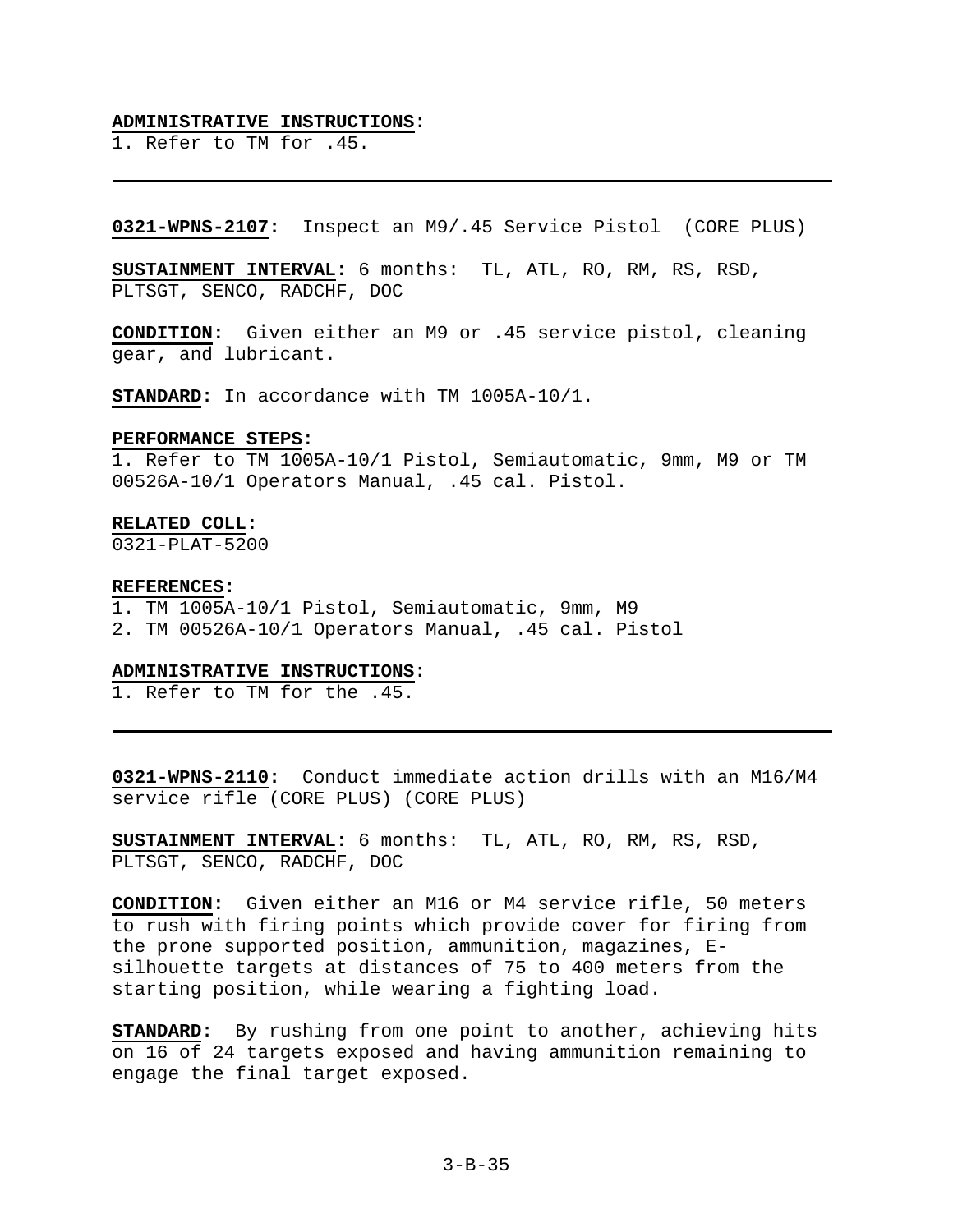### **PERFORMANCE STEPS:**

1. Refer to MCWP 3-11.3 Scouting and Patrolling.

#### **RELATED COLL:**

0321-PLAT-5200

#### **REFERENCES:**

1. MCWP 3-11.3 Scouting and Patrolling 2. Unit Combat SOP

## **RESOURCES:**

1. Live fire and maneuver range at least 50 meters long for M16A2 with various firing points and single and double Esilhouette targets at distances of 75 to 400 meters

### **WEAPON AND AMMUNITION:**

| Weapon: M16A2 or M4 5.56mm service rifle |          |
|------------------------------------------|----------|
| DODIC.                                   | Quantity |
| A059 CTG, 5.56mm, BALL, M855             | 42 each  |
| Weapon: M4 5.56mm Service Rifle          |          |
| DODIC.                                   | Quantity |
| A059 CTG, 5.56MM, BALL, M855             | 42 each  |

## **ADMINISTRATIVE INSTRUCTIONS:**

1. Length of rushes should be based on available cover and abilities of the rifleman. 2. Rifleman should complete a dry fire walk-through of the course of fire before firing the task.

**0321-WPNS-2111:** Zero a night vision sight to an M16/M4 service rifle (CORE PLUS)

**SUSTAINMENT INTERVAL:** 6 months: TL, ATL, RO, RM, RS, RSD, PLTSGT, SENCO, RADCHF, DOC

**CONDITION:** Given an SL-3 complete AN/PVS-4 Night Vision Sight with either an M16 or M4 reticule, with mounting bracket, ammunition, and a 25 meter zeroing target, while wearing a fighting load.

**STANDARD:** By achieving point of aim/point of impact.

### **PERFORMANCE STEPS:**

1. Clear the weapon and place in Condition 4.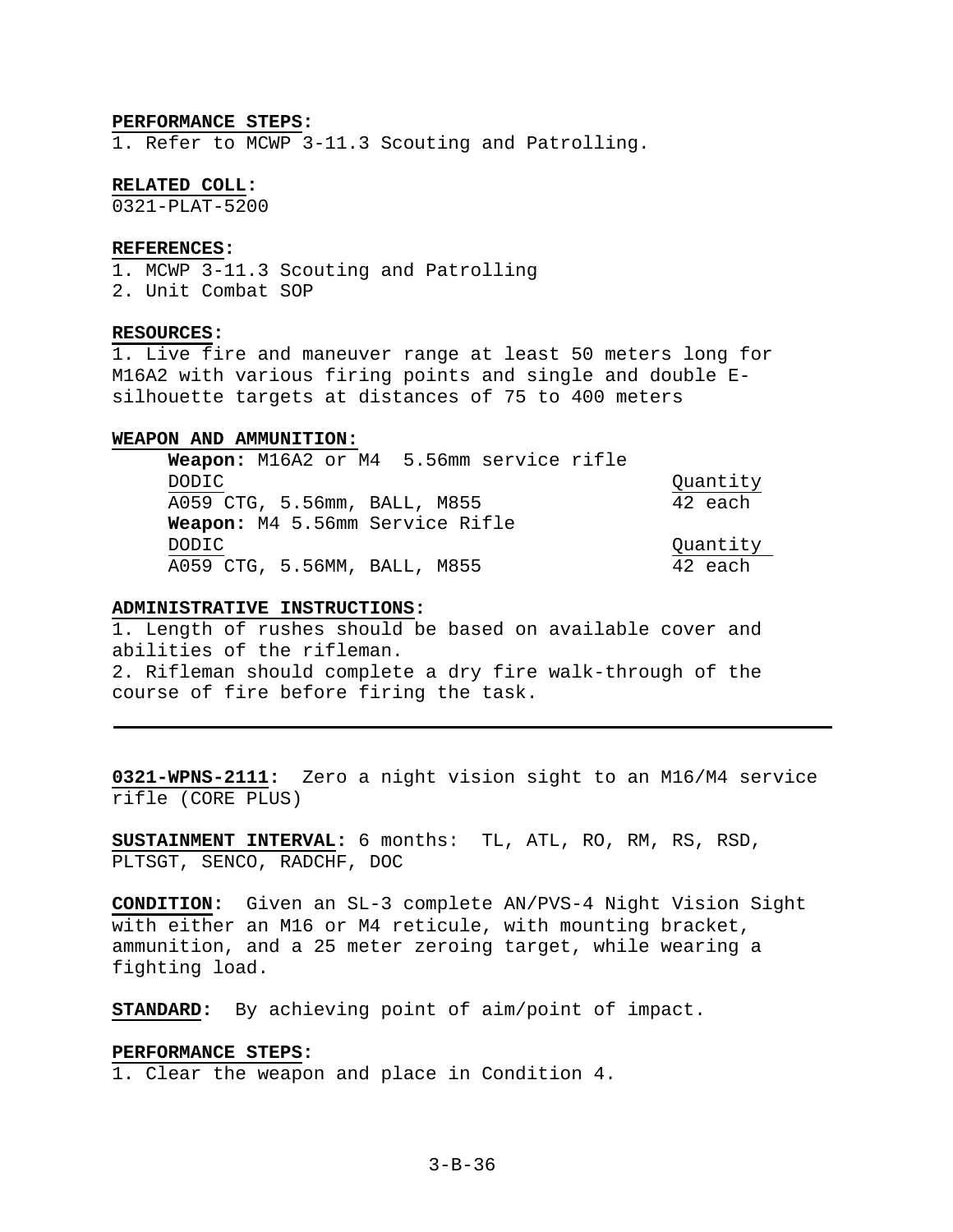2. Position the sight in the groove on top of the M16/M4 service rifle handle and align the threaded hole in the base of the sight-mounting adapter over the hole in the handle. 3. Insert the mounting knob assembly through the hole in the handle and screw firmly clockwise into the sight-mounting adapter. 4. Place the sight into operation. 5. Place the weapon in Condition 1. 6. Assume a prone supported firing position. 7. Adjust the azimuth and elevation controls so that the reticule aiming point is in the center of the field-of-view of the sight. 8. Fire 2 to 3 rounds to seat the sight on the weapon, then retighten all mounting screws or knobs. 9. Place the zeroing range aiming point of the reticule on the target aiming point and fire 3 rounds to obtain a shot group. 10. Locate the center of the shot group. 11. Determine the distance between the center of the shot group and the impact point of the target. 12. Adjust the reticule to move the center of the shot group the measured distance to the impact point. 13. Repeat steps 5–8 until the impact point on the target is at the center of the shot group.

## **RELATED COLL:**

0321-PAT-4103 0321-PAT-4109

#### **REFERENCES:**

1. TM 11-5855-301-12&P Operator's and Unit Maintenance Manual, Light, Aiming, Infrared, AN/PAQ-4B (IAL)

## **RESOURCES:**

1. Live fire range for M16A2 service rifle with AN/PEQ-2A / AN/PVS-4 25 meter zeroing targets at 25 meters

### **WEAPON AND AMMUNITION:**

| 5.56mm service rifle<br>Weapon: $M16/M4$ |          |
|------------------------------------------|----------|
| DODIC.                                   | Quantity |
| A059 CTG, 5.56mm, BALL, M855             | 12 each  |
| Weapon: M4 5.56mm Service Rifle          |          |
| DODIC.                                   | Quantity |
| A059 CTG, 5.56MM, BALL, M855             | 12 each  |
|                                          |          |

**0321-WPNS-2112:** Engage targets with an M16/M4 service rifle using a night vision sight (CORE PLUS)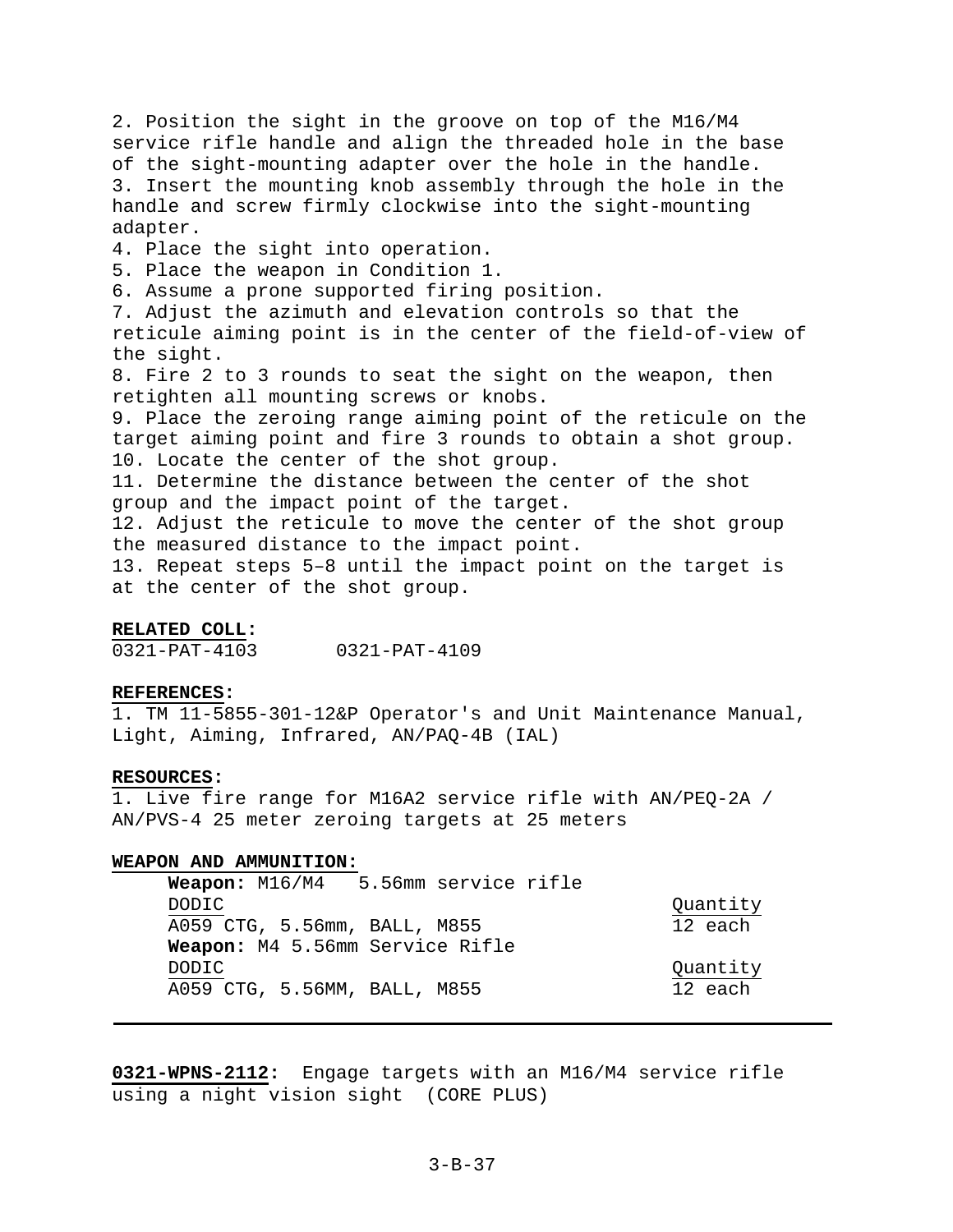**SUSTAINMENT INTERVAL:** 6 months: TL, ATL, RO, RM, RS, RSD, PLTSGT, SENCO, RADCHF, DOC

**CONDITION:** Given an M16 or M4 service rifle, an AN/PVS-4 night vision sight, ammunition, a sector of fire, and twelve unknown distance, moving, and limited exposure targets from 50 to 250 meters, while wearing a fighting load.

**STANDARD:** By achieving a hit on 8 of 12 targets presented.

## **PERFORMANCE STEPS:**

1. Place rifle in Condition 1. 2. Assume a firing position that provides cover, concealment, and good observation of the assigned sector of fire. 3. Detect targets by searching and assessing the assigned sector of fire. 4. Present the rifle from the ready. 5. Engage target. 6. Search and assess the assigned sector of fire for additional targets.

7. Place rifle on SAFE.

## **RELATED COLL:**

0321-PLAT-5200

#### **REFERENCES:**

1. MCRP 3-01A Rifle Marksmanship

## **RESOURCES:**

1. Live fire range for M16A2 Service Rifle with 10-20 man-size targets (static, limited exposure, and moving) at ranges of 50 to 300 meters. This range should also be able to accommodate firing the M4 series service rifle.

### **WEAPON AND AMMUNITION:**

| Weapon: M16/M4 5.56mm service rifle |          |
|-------------------------------------|----------|
|                                     | Quantity |
| A059 CTG, 5.56mm, BALL, M855        | 12 each  |
| Weapon: M4 5.56mm Service Rifle     |          |
|                                     | Quantity |
| A059 CTG, 5.56MM, BALL, M855        | 12 each  |
|                                     |          |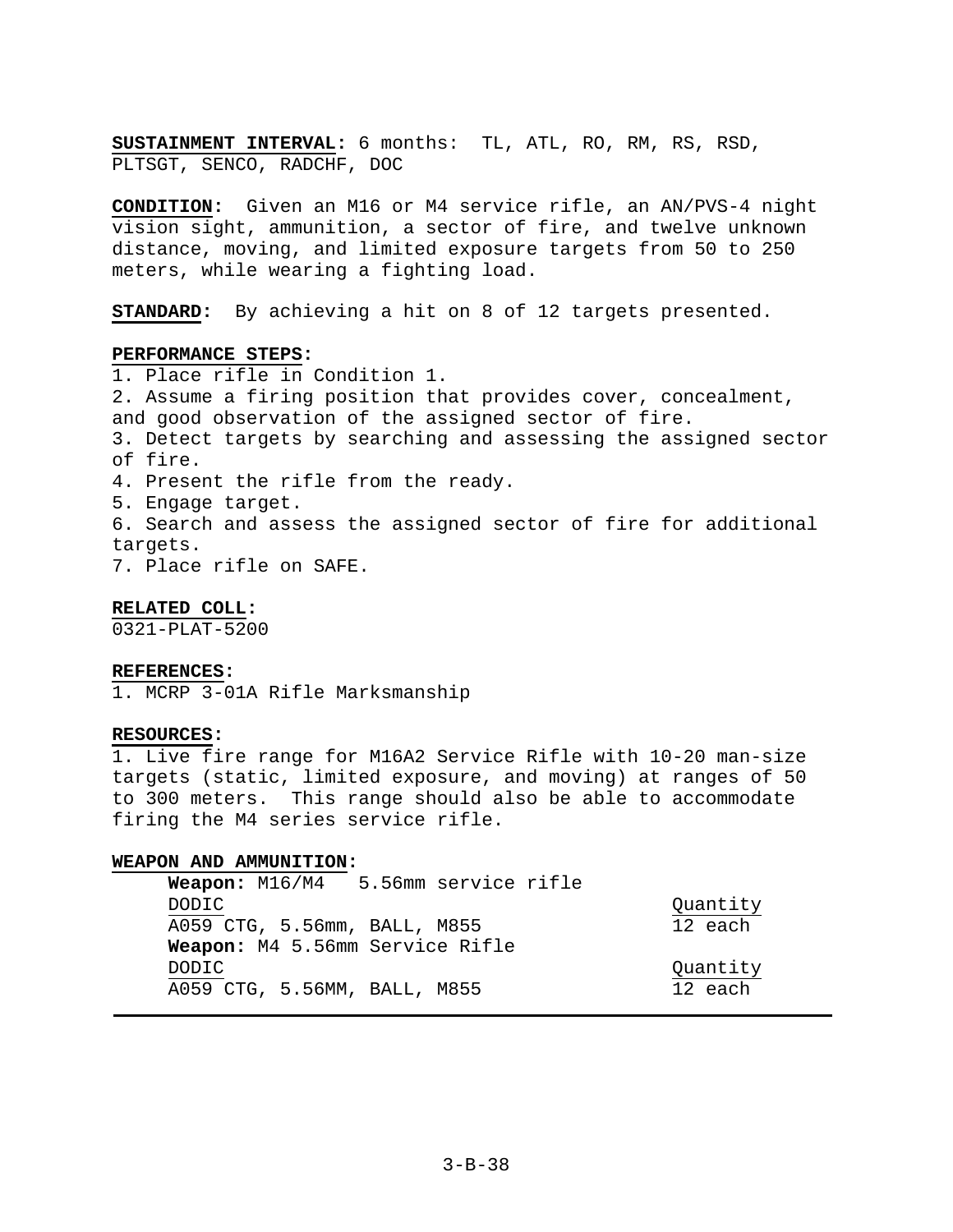**0321-WPNS-2113:** Zero an Infrared Aiming Light to an M16/M4 service rifle (CORE PLUS)

**SUSTAINMENT INTERVAL:** 6 months: TL, ATL, RO, RM, RS, RSD, PLTSGT, SENCO, RADCHF, DOC

**CONDITION:** Given either an M16 or M4 service rifle with mounting bracket installed, an SL-3 complete AN/PAQ-4, AN/PVS-7 night vision goggles, ammunition, and a 36 meter BZO target, while wearing a fighting load.

**STANDARD:** By achieving point of aim/point of impact.

#### **PERFORMANCE STEPS:**

1. Refer to TM 11-5855-301-12&P Operator's and Unit Maintenance Manual, Light, Aiming, Infrared, AN/PAQ-4B (IAL).

## **RELATED COLL:**

0321-PLAT-5200

#### **REFERENCES:**

1. TM 11-5855-301-12&P Operator's and Unit Maintenance Manual, Light, Aiming, Infrared, AN/PAQ-4B (IAL)

#### **RESOURCES:**

1. Live fire range for M16A2 Service Rifle with BZO targets at 36 yards. This range should also be able to accommodate firing the M4 series service rifle.

### **WEAPON AND AMMUNITION:**

| Weapon: $M16/M4$                | 5.56mm service rifle |          |
|---------------------------------|----------------------|----------|
| DODIC.                          |                      | Quantity |
| A059 CTG, 5.56mm, BALL, M855    |                      | 12 each  |
| Weapon: M4 5.56mm Service Rifle |                      |          |
| DODIC.                          |                      | Quantity |
| A059 CTG, 5.56MM, BALL, M855    |                      | 12 each  |

**0321-WPNS-2114:** Engage targets with an M16/M4 service rifle using an Infrared Aiming Light (CORE PLUS)

**SUSTAINMENT INTERVAL:** 6 months: TL, ATL, RO, RM, RS, RSD, PLTSGT, SENCO, RADCHF, DOC

**CONDITION:** Given either an M16 or M4 service rifle with a mounted a AN/PAQ-4, AN/PVS-7 night vision goggles, ammunition,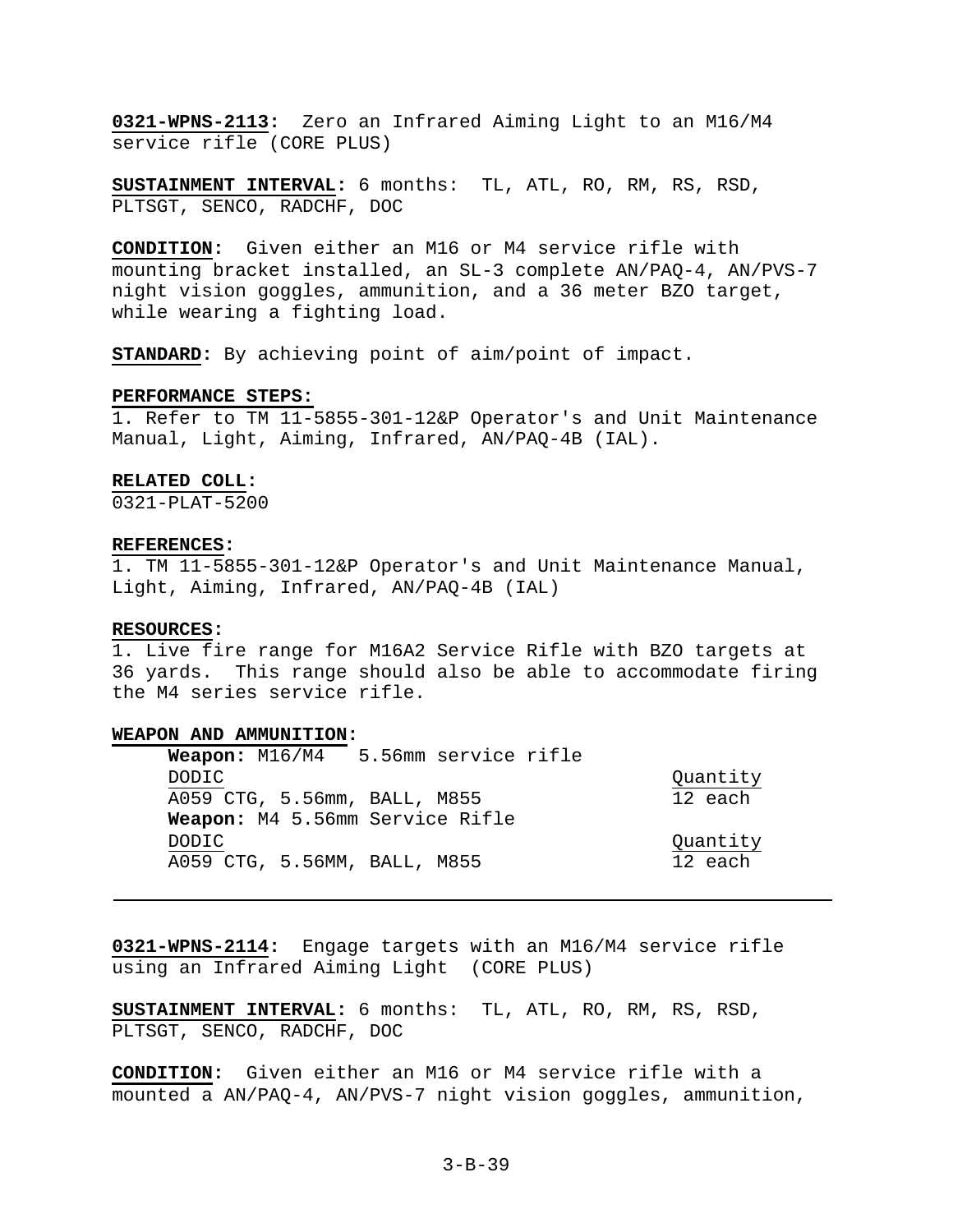a sector of fire, and twelve unknown distance, moving, and limited exposure targets from 50 to 250 meters, while wearing a fighting load.

### **PERFORMANCE STEPS:**

1. Don the AN/PVS-7 night vision goggles and place into action. 2. Place rifle in Condition 1. 3. Assume a firing position that provides cover, concealment, and good observation of the assigned sector of fire. 4. Detect targets by searching and assessing the assigned sector of fire. 5. Present the rifle from the ready. 6. Press the ON/OFF switch against the weapon hand guard to activate the aiming light and aim center mass of the target. 7. Engage target. 8. Search and assess the assigned sector of fire for additional targets. 9. Place rifle on SAFE.

#### **RELATED COLL:**

0321-PLAT-5200

#### **REFERENCES:**

1. TM 11-5855-301-12&P Operator's and Unit Maintenance Manual, Light, Aiming, Infrared, AN/PAQ-4B (IAL)

### **RESOURCES:**

1. Live fire range for M16A2 service rifle with 10 to 20 mansize targets (static, limited exposure, and moving) at ranges of 50 to 300 meters. This range should also be able to accommodate firing the M4 series service rifle.

### **WEAPON AND AMMUNITION:**

| Weapon: M16/M4 5.56mm service rifle |          |
|-------------------------------------|----------|
| <b>DODIC</b>                        | Quantity |
| A059 CTG, 5.56mm, BALL, M855        | 12 each  |
| Weapon: M4 5.56mm Service Rifle     |          |
| DODIC                               | Quantity |
| A059 CTG, 5.56MM, BALL, M855        | 12 each  |
|                                     |          |

**0321-WPNS-2115:** Zero an AN/PEQ-2A Target Pointer

Illuminator/Aiming Light to an M16/M4 service rifle (CORE PLUS)

**SUSTAINMENT INTERVAL:** 6 months: TL, ATL, RO, RM, RS, RSD, PLTSGT, SENCO, RADCHF, DOC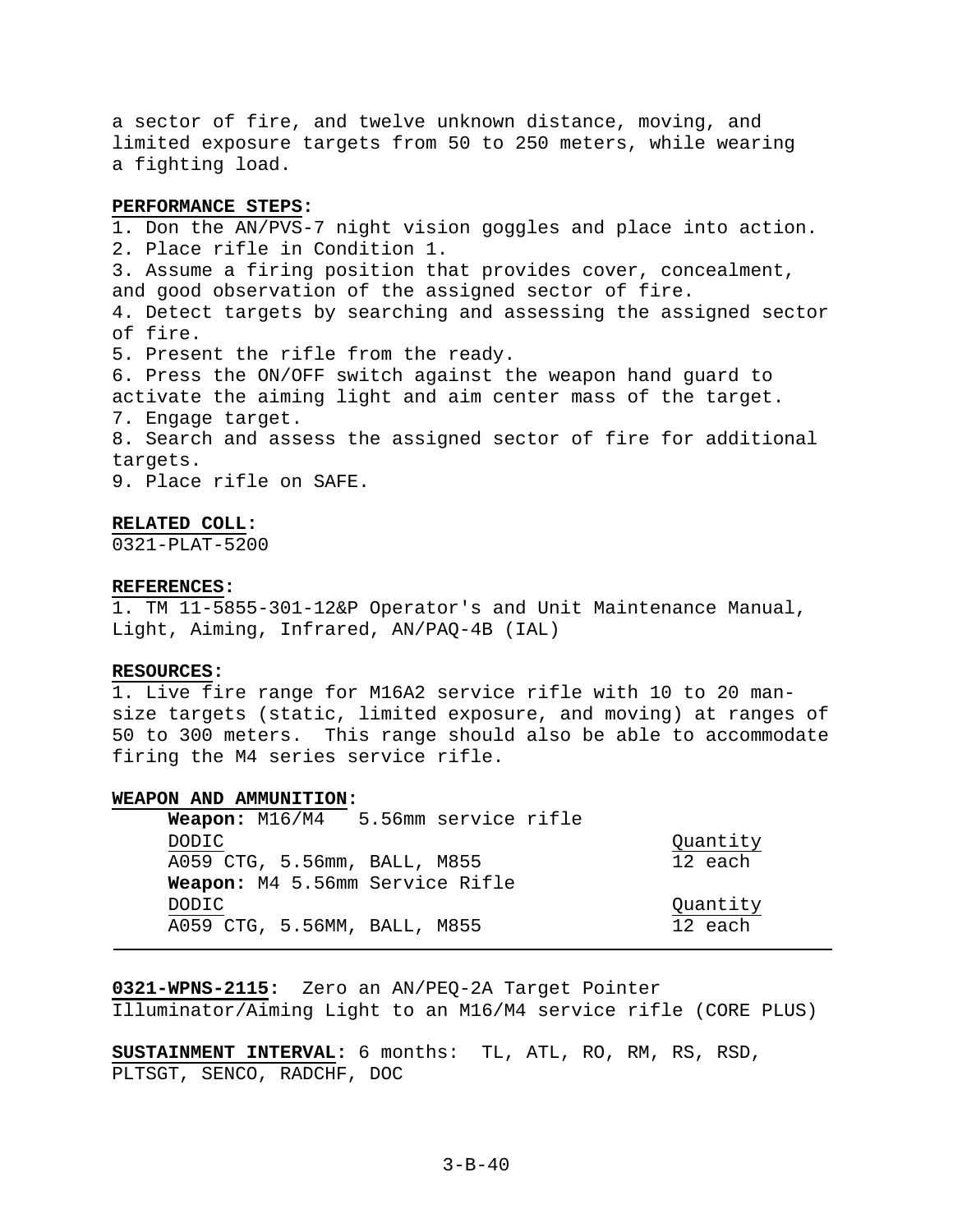**CONDITION:** Given an SL-3 complete AN/PEQ-2A Target Pointer Illuminator/Aiming Light, AN/PVS-7 night vision goggles, either an M16 or M4 service rifle, ammunition, and a 25 meter zeroing target, while wearing a fighting load.

**STANDARD:** By achieving point of aim and point of impact.

## **PERFORMANCE STEPS:**

1. Clear the weapon and place in Condition 4. 2. Mount the AN/PEQ-2A on a M16 or M4 service rifle. 3. Set the adjusters to the zero pre-set position. 4. Turn the aiming beam on in the low power setting (AIM LO). In highlight condition, use (AIM HI). 5. Don the AN/PVS-7 night vision goggles and put into action. 6. Place weapon in Condition 1. 7. Assume a supported prone position. 8. Press the cable switch button to activate the aiming beam and aim center of mass. 9. Fire 3 rounds. 10. Locate the center of the shot group relative to the designated strike point. 11. Adjust the aiming beam adjusters to move the center of the shot group relative to the designated strike point. 12. Fire another 3 rounds and again observe the center of the shot group relative to the designated strike point. When 2 out of 3 rounds are in the designated strike zone, the AN/PEQ-2A is zeroed for 250 meters. 13. Once the aiming beam is zeroed, rotate the selector knob to the DUAL LO, DUAL LO/HI, or DUAL HI/HI mode to observe both aiming and illumination beams. 14. Rotate the illumination beam adjusters to align the

illumination beam with the aiming beam.

## **RELATED COLL:**

0321-PAT-4103 0321-PLAT-5200

## **REFERENCES:**

1. TM 10470A-12&P/1A Operator's and Unit Maintenance Manual, Target Pointer Illuminator/Aiming Light, AN/PEQ-2A

# **RESOURCES:**

1. Live fire range for M16A2 service rifle with AN/PEQ-2A 25 meter zeroing targets at 25 meters. This range should also be able to accommodate firing the M4 series service rifle.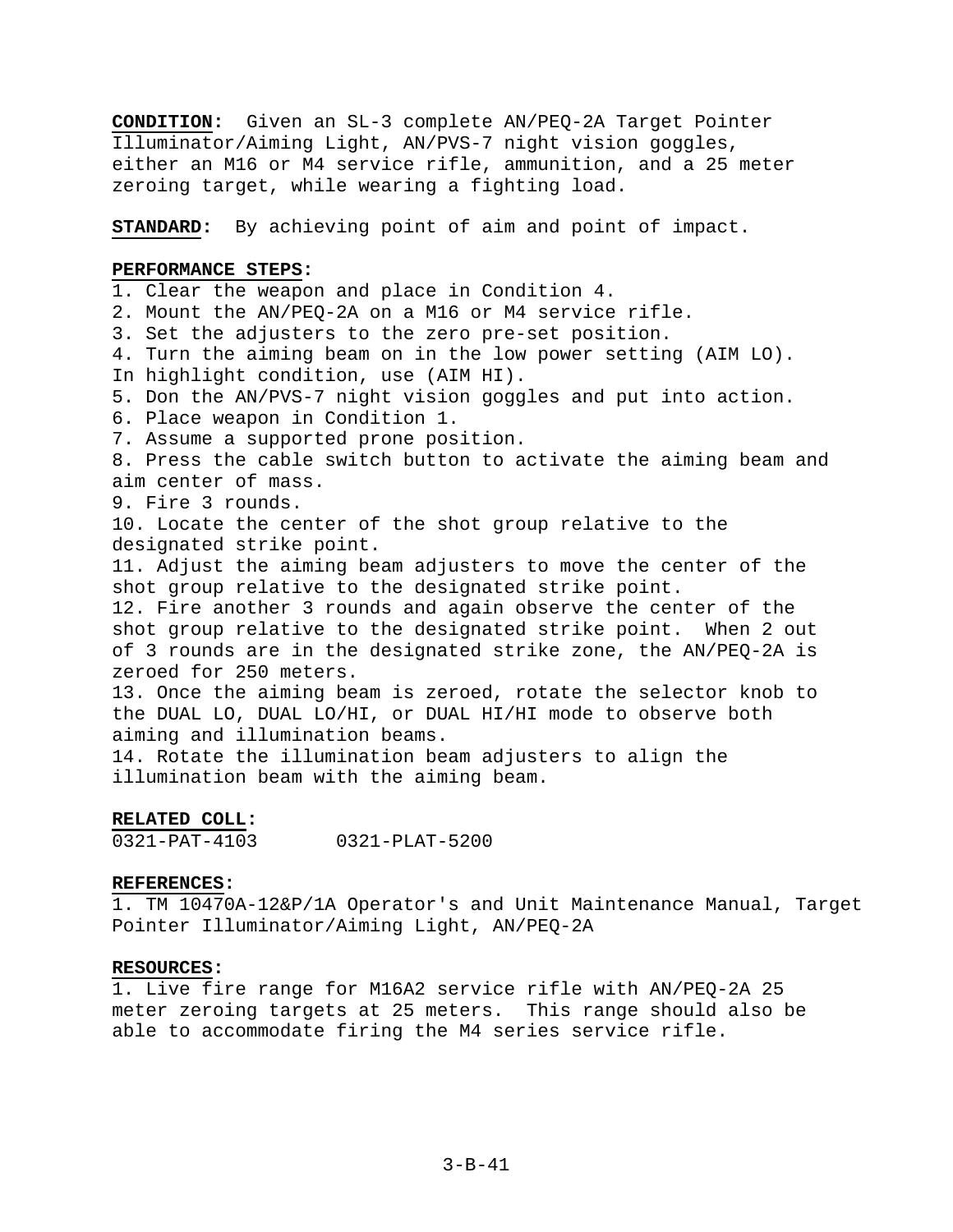| 5.56mm service rifle<br>Weapon: $M16/M4$ |          |
|------------------------------------------|----------|
| DODIC.                                   | Quantity |
| A059 CTG, 5.56mm, BALL, M855             | 10 each  |
| Weapon: M4 5.56mm Service Rifle          |          |
| DODIC.                                   | Quantity |
| A059 CTG, 5.56MM, BALL, M855             | 10 each  |

**0321-WPNS-2116:** Engage targets with an M16/M4 service rifle using an AN/PEQ-2A Target Pointer Illuminator/Aiming Light (CORE PLUS)

**SUSTAINMENT INTERVAL:** 6 months: TL, ATL, RO, RM, RS, RSD, PLTSGT, SENCO, RADCHF, DOC

**CONDITION:** Given either an M16 or M4 service rifle, a AN/PEQ-2A Target Pointer Illuminator/Aiming Light, AN/PVS-7 night vision goggles, ammunition, a sector of fire, and twelve unknown distance, moving, and limited exposure targets from 50 to 250 meters, while wearing a fighting load.

**STANDARD:** By achieving a hit on 8 of 12 targets presented.

## **PERFORMANCE STEPS:**

1. Don the AN/PVS-7 night vision goggles.

2. Place rifle in Condition 1.

3. Assume a firing position that provides cover, concealment, and good observation of the assigned sector of fire.

4. Detect targets by searching the assigned sector of fire.

5. Present the rifle from the ready.

6. Press the cable switch button to activate the aiming beam and aim center mass of the target.

7. Engage target.

8. Search and assess the assigned sector of fire for additional targets.

9. Place rifle on SAFE.

### **RELATED COLL:**

0321-PAT -4103 0321-PLAT-5200

### **REFERENCES:**

1. TM 10470A-12&P/1A Operator's and Unit Maintenance Manual, Target Pointer Illuminator/Aiming Light, AN/PEQ-2A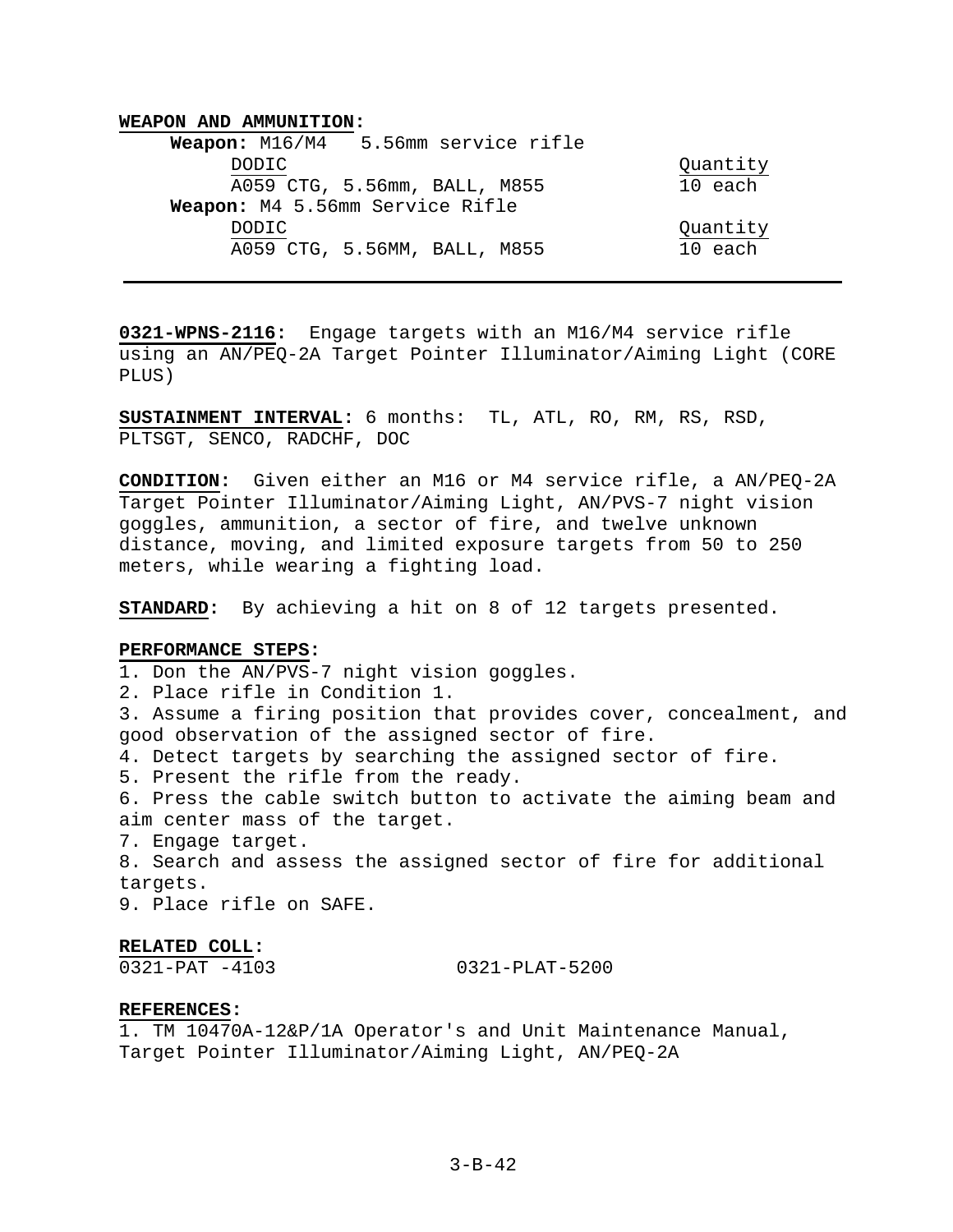### **RESOURCES:**

1. Live fire range for M16A2 service rifle with 10 to 20 mansize targets (static, limited exposure, and moving) at ranges of 50 to 300 meters. This range should also be able to accommodate firing the M4 series service rifle.

### **WEAPON AND AMMUNITION:**

| 5.56mm service rifle<br>Weapon: $M16/M4$ |          |
|------------------------------------------|----------|
| DODIC.                                   | Quantity |
| A059 CTG, 5.56mm, BALL, M855             | 24 each  |
| Weapon: M4 5.56mm Service Rifle          |          |
| DODIC.                                   | Quantity |
| A059 CTG, 5.56MM, BALL, M855             | 24 each  |

**0321-WPNS-2117:** Qualify with an M203 grenade launcher at night (CORE PLUS)

**SUSTAINMENT INTERVAL:** 12 months: TL, ATL, RO, RM, RS, RSD, PLTSGT, SENCO, RADCHF, DOC

**CONDITION:** Given an M16A2 service rifle with a mounted M203 grenade launcher and a mounted AN/PVS-4 night vision sight, ammunition, and an automatic weapon position target at 200 to 250 meters, while wearing a fighting load.

**STANDARD:** By achieving impact on the target with 2 of 3 rounds within the effective casualty radius of the grenade.

#### **PERFORMANCE STEPS:**

1. Visually acquire automatic weapon position at 200 to 250 meters.

2. Engage target with 3 high explosive rounds from the standing position within 2 minutes from station 3.

#### **RELATED COLL:**

0321-PAT -4103 0321-PLAT-5200

#### **REFERENCES:**

1. FM 23-31 40mm Grenade Launchers M203 and M79 2. FM 25-7 Training Ranges

## **RESOURCES:**

1. Live fire range for M203 grenade launcher and ammunition with point and area targets from 90 to 350 meters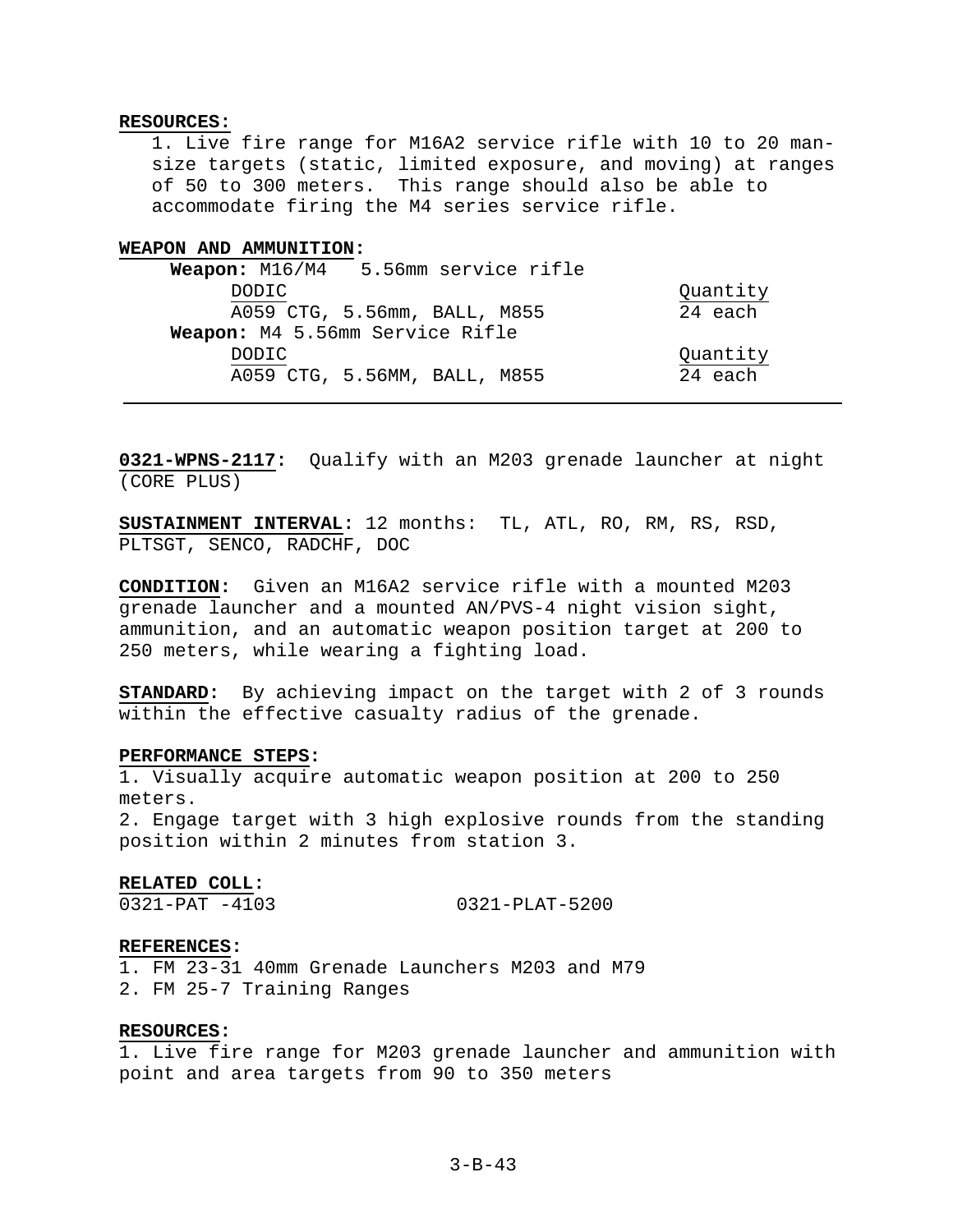**Weapon:** M203 40mm grenade launcher DODIC Quantity B546 CTG, 40mm, HE DP, M433 3 each

**0321-WPNS-2118:** (Table I) Execute ten-meter bipod firing exercise with the M240G medium machinegun. (CORE PLUS)

**SUSTAINMENT INTERVAL:** 6 months: TL, ATL, RO, RM, RS, RSD, PLTSGT, SENCO, RADCHF, DOC

**CONDITION:** Given a bipod mounted, SL-3 complete M240G medium machinegun, ammunition, and a basic machinegun target, while wearing a fighting load.

**STANDARD:** By obtaining a minimum score of 84 out of a possible 119 points.

#### **PERFORMANCE STEPS:**

1. Reference Infantry T&R Manual 0331-1-097

**RELATED COLL:** 

0321-PAT-4103 0321-PLAT-5200

#### **REFERENCES:**

1. MCWP 3-15.1 Machine Guns and Machine Gun Gunnery

## **RESOURCES:**

1. Live fire range for M240G medium machinegun with basic machinegun targets at 10 meters

## **WEAPON AND AMMUNITION:**

**Weapon:** M240G 7.62mm medium machinegun DODIC Quantity A131 CTG, 7.62mm, LINKED 4&1 208 each

## **ADMINISTRATIVE INSTRUCTIONS:**

1. The scoring procedures are as follows; one point is given for each round impacting within each scoring space. The maximum point value is 7 points for each scoring space. Rounds touching the line on the paster are considered a hit. 2. Marksman 84-95, Sharpshooter 96-107, and Expert 108-119.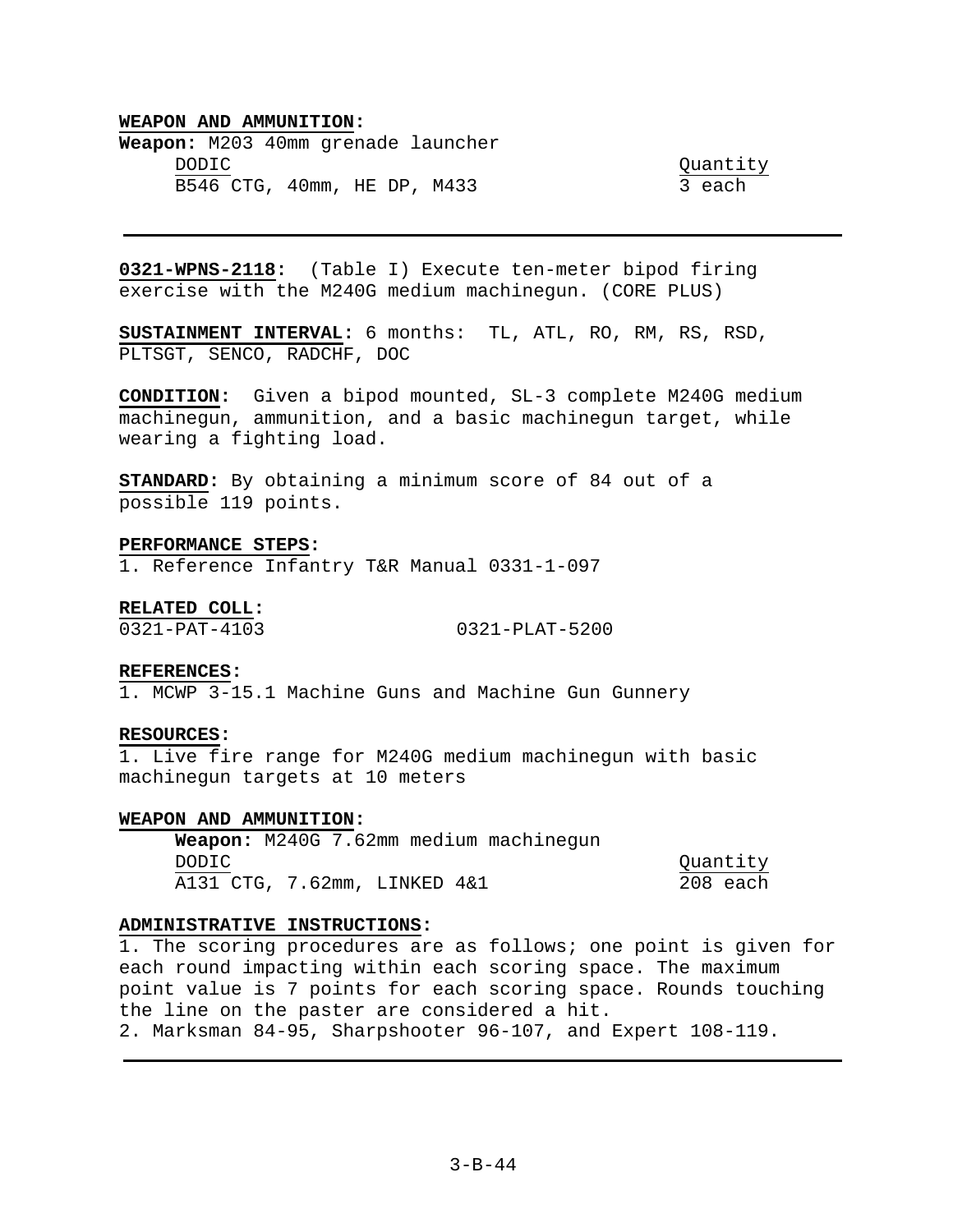**0321-WPNS-2119:** (Table II) Execute a ten-meter tripod firing exercise with the M240G medium machinegun. (CORE PLUS)

**SUSTAINMENT INTERVAL:** 6 months: TL, ATL, RO, RM, RS, RSD, PLTSGT, SENCO, RADCHF, DOC

**CONDITION:** Given a tripod mounted, SL-3 complete M240G medium machinegun, ammunition, and a basic machinegun target, while wearing a fighting load.

**STANDARD:** By obtaining a minimum score of 35 out of a possible 51 points.

#### **PERFORMANCE STEPS:**

1. Reference Infantry T&R Manual 0331-1-098.

## **RELATED COLL:**

0321-PLAT-5200

#### **REFERENCES:**

1. MCWP 3-15.1 Machine Guns and Machine Gun Gunnery

#### **RESOURCES:**

1. Live fire range for M240G medium machinegun with basic machinegun targets at 10 meters

#### **WEAPON AND AMMUNITION:**

**Weapon:** M240G 7.62mm medium machinegun DODIC Quantity A131 CTG, 7.62mm, LINKED 4&1 208 each

## **ADMINISTRATIVE INSTRUCTIONS:**

1. One point is awarded for each round impacting within each scoring space. The maximum point value is 3 points for each scoring space. Rounds touching the line on the paster are considered a hit.

**0321-WPNS-2120:** Operate the M240G medium machinegun. (CORE PLUS)

**SUSTAINMENT INTERVAL:** 6 months: TL, ATL, RO, RM, RS, RSD, PLTSGT, SENCO, RADCHF, DOC

**CONDITION:** Given a tripod mounted, SL-3 complete M240G medium machinegun, and ammunition, while wearing a fighting load.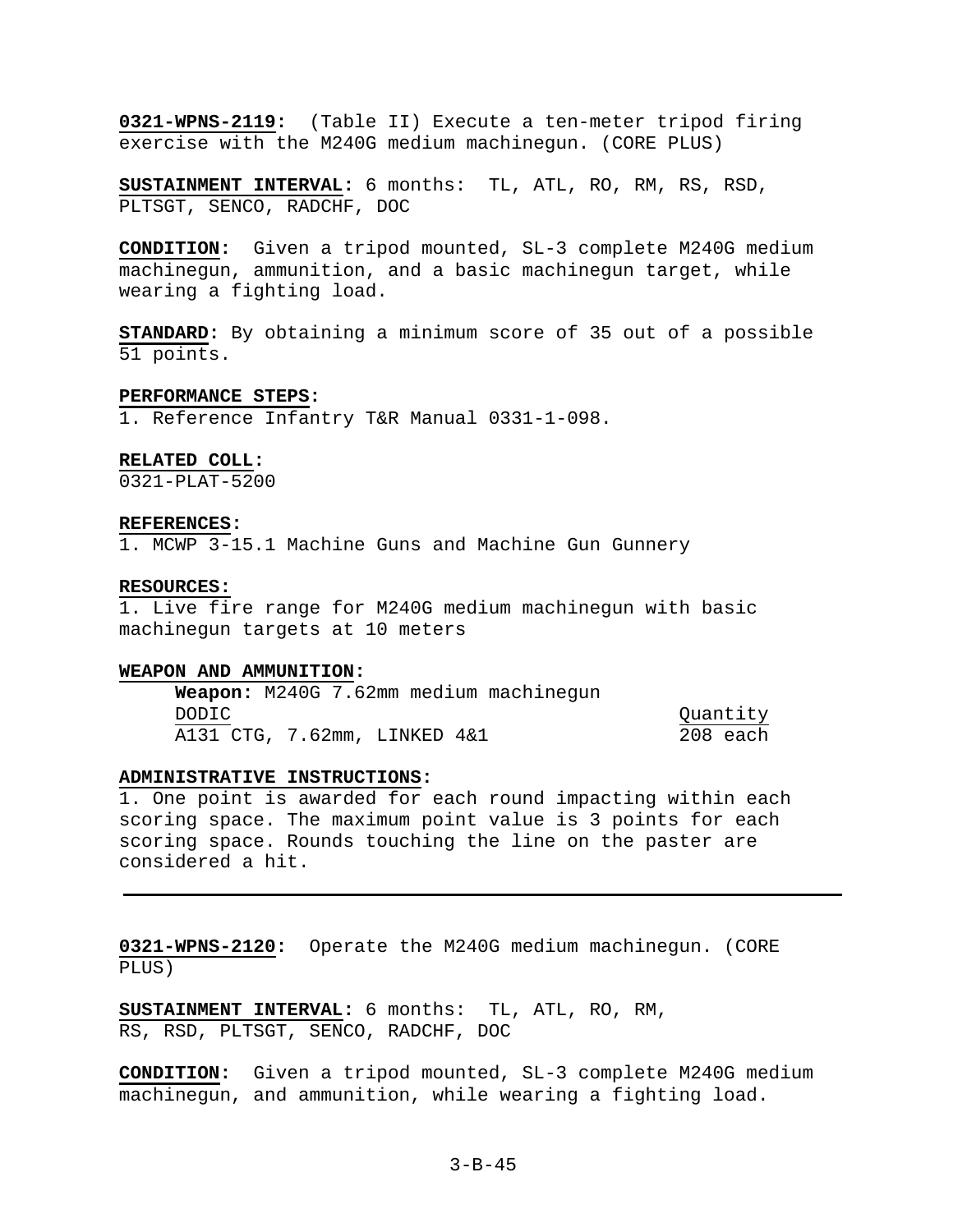**STANDARD:** In accordance with TM 08670A-10/1A and MCWP 3-15.1.

### **PERFORMANCE STEPS:**

1. Reference Infantry T&R Manual 0331-1-096.

#### **REFERENCES:**

- 1. TM 08670A-10/1A Operator's Manual, Machinegun, 7.62mm, M240
- 2. MCWP 3-15.1 Machine Guns and Machine Gun Gunnery
- 3. FM 25-7 Training Ranges

#### **RESOURCES:**

1. Machinegun Range

# **WEAPON AND AMMUNITION:**

|       | Weapon: M240G 7.62mm medium machinegun |          |
|-------|----------------------------------------|----------|
| DODIC |                                        | Quantity |
|       | A131 CTG, 7.62mm, LINKED 4&1           | 100 each |

**0321-WPNS-2121:** Zero the M40A3 sniper rifle. (CORE PLUS)

# **SUSTAINMENT INTERVAL:** 6 months: RS

**CONDITION:** Given an M40A1 rifle with adjusted scope, an observer, ammunition, and any known distance target.

**STANDARD:** To ensure point of aim/point of impact is obtained once zeroed.

### **PERFORMANCE STEPS:**

1. Reference Infantry T&R Manual 8541-1-235

#### **RELATED COLL:**

0321-PAT-4103 0321-PLAT-5200

#### **REFERENCES:**

- 1. MCRP 3-15.3A M40A1 Sniper Rifle 7.62mm
- 2. TM 05539C-10/1 Sniper Rifle, 7.62mm, M40A1

#### **RESOURCES:**

1. Known distance range with appropriate targets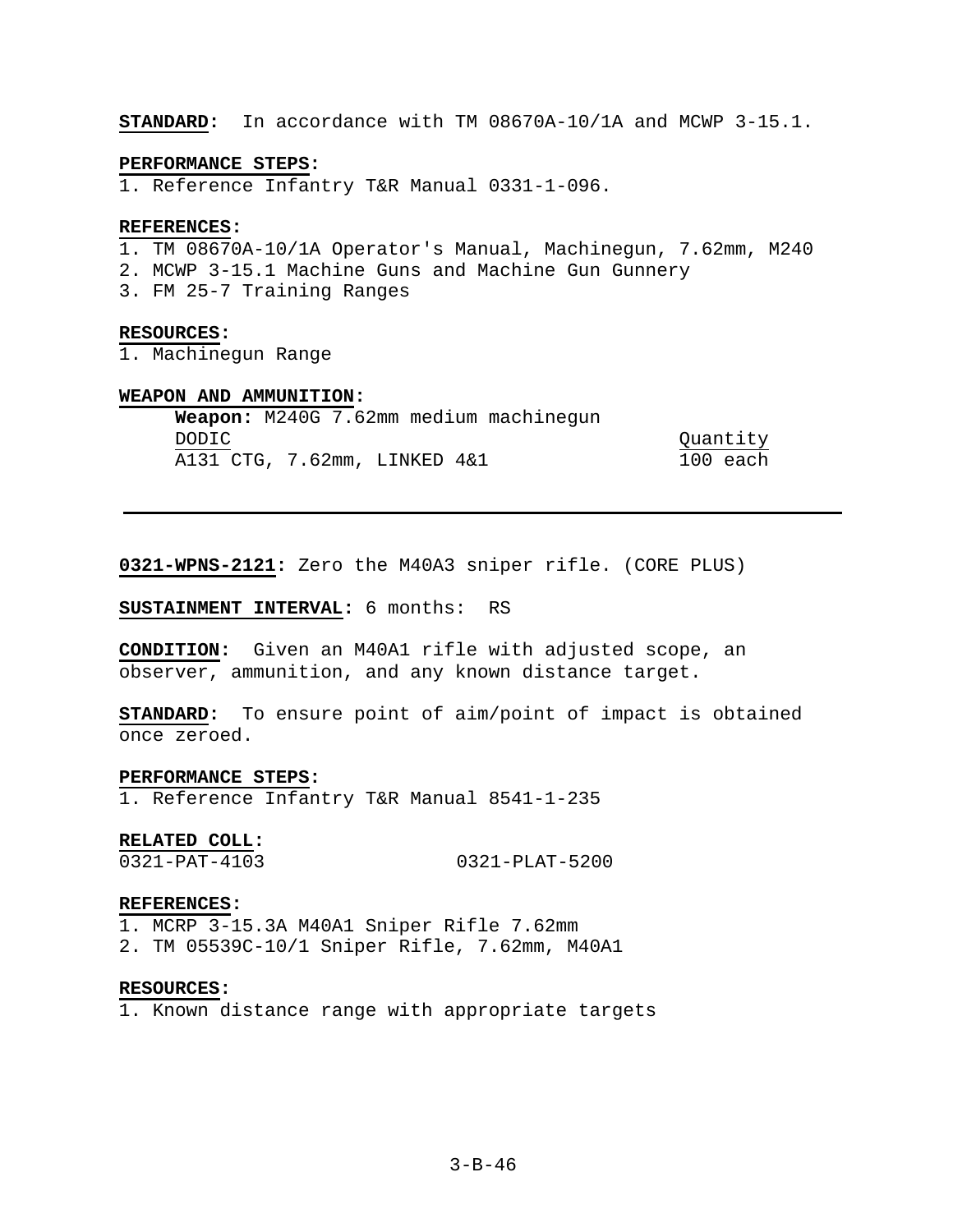**Weapon:** M40A1 7.62mm Sniper Rifle DODIC Quantity A171 CTG, 7.62MM, BALL, MATCH, M852 35 each

### **ADMINISTRATIVE INSTRUCTIONS:**

1. The 100-yard method can be used at ranges of 200 and 300 yards with main elevation knob set at 2 and 3 respectively.

**0321-WPNS-2122:** Qualify with the M40A3 sniper rifle at known distances. (CORE PLUS)

### **SUSTAINMENT INTERVAL:** 6 months: RS

**CONDITION:** Given an M40A1 sniper rifle, observer, 35 rounds of ammunition, M49 spotting scope, and targets.

**STANDARD:** To engage 35 designated targets at various known ranges with an 80 percent accuracy (28 of 35 on target).

#### **PERFORMANCE STEPS:**

1. Reference Infantry T&R Manual 8541-1-236.

## **RELATED COLL:**

0321-PAT-4103 0321-PLAT-5200

## **REFERENCES:**

1. MCRP 3-15.3A M40A1 Sniper Rifle 7.62mm 2. TM 05539C-10/1 Sniper Rifle, 7.62mm, M40A1

### **RESOURCES:**

1. Known distance range (minimum of 1000 meters) with appropriate targets

#### **WEAPON AND AMMUNITION:**

**Weapon:** M40A1 7.62mm Sniper Rifle DODIC Quantity A171 CTG, 7.62MM, BALL, MATCH, M852 35 each

### **ADMINISTRATIVE INSTRUCTIONS:**

1. The sustained rate of fire for the M40A1 is 1 round per minute.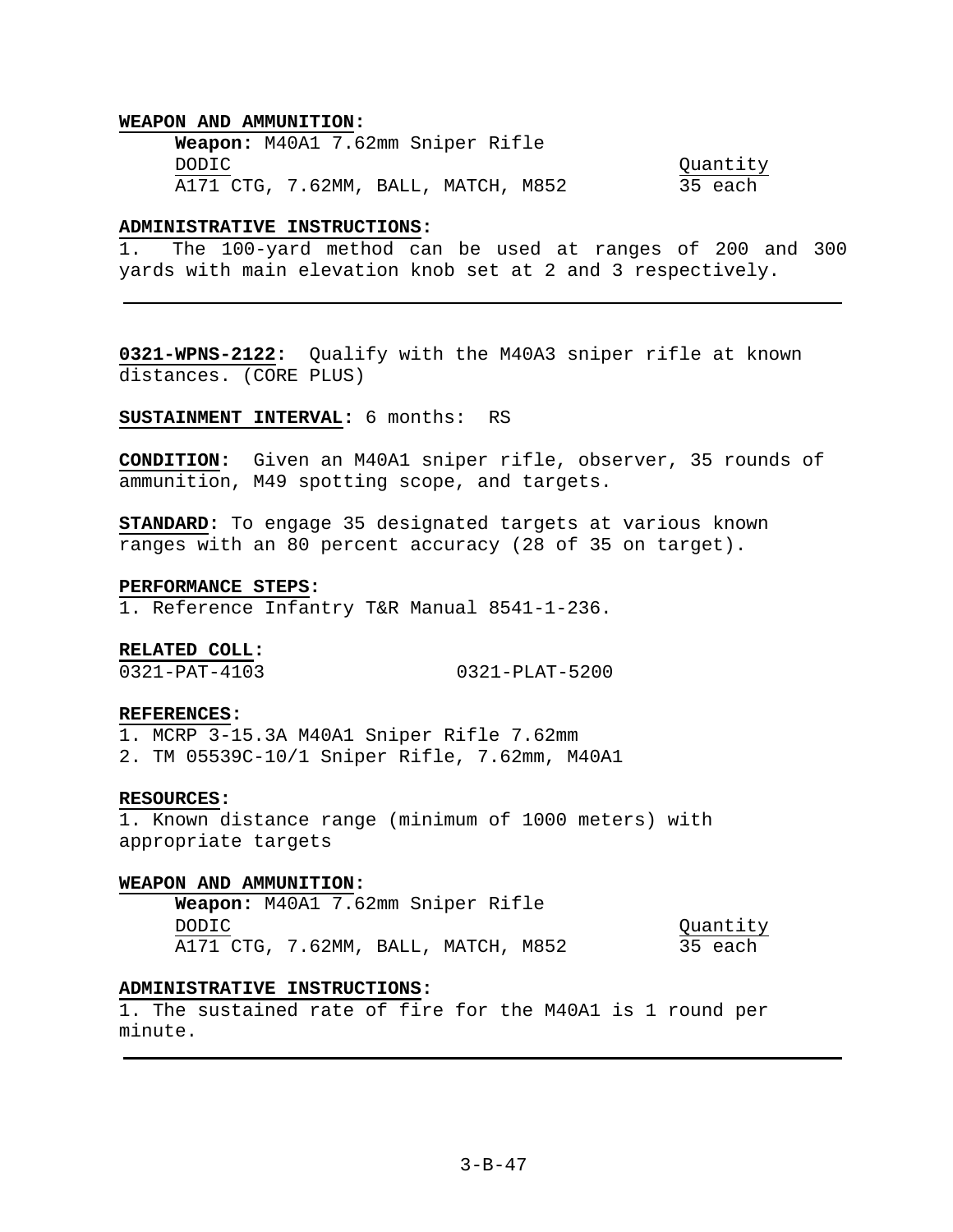**0321-WPNS-2123**: Qualify with the M40A3 sniper rifle at unknown distances. (CORE PLUS)

**SUSTAINMENT INTERVAL:** 6 months: RS

**CONDITION:** Given an M40A1 sniper rifle, observer, and 10 rounds of ammunition, M49 spotting scope, binoculars, and target.

**STANDARD:** To engage 10 designated targets at various ranges with 80 percent accuracy (8 of 10 targets hit).

#### **PERFORMANCE STEPS:**

1. Reference Infantry T&R Manual 8541-1-237

### **RELATED COLL:**

0321-PLAT-5200

## **REFERENCES:**

- 1. MCRP 3-15.3A M40A1 Sniper Rifle 7.62mm
- 2. TM 05539C-10/1 Sniper Rifle, 7.62mm, M40A1
- 3. MCWP 3-15.3 Scout Sniping

#### **RESOURCES:**

1. Live fire range with appropriate targets

## **WEAPON AND AMMUNITION:**

|       | <b>Weapon:</b> M40A1 7.62mm Sniper Rifle |  |          |
|-------|------------------------------------------|--|----------|
| DODIC |                                          |  | Quantity |
|       | A171 CTG, 7.62MM, BALL, MATCH, M852      |  | 10 each  |

**0321-WPNS-2124:** Engage targets during low light and darkness with the M40A3 sniper rifle. (CORE PLUS)

## **SUSTAINMENT INTERVAL:** 6 months: RS

**CONDITION:** Given an M40A1 sniper rifle, observer, 10 rounds of ammunition, M49 spotting scope, targets and artificial illumination, during periods of low light and darkness.

**STANDARD:** To engage targets in low light without illumination and in darkness with illumination, while compensating for the effects of weather to achieve point of aim/point of impact.

#### **PERFORMANCE STEPS:**

1. Reference Infantry T&R Manual 8541-1-238.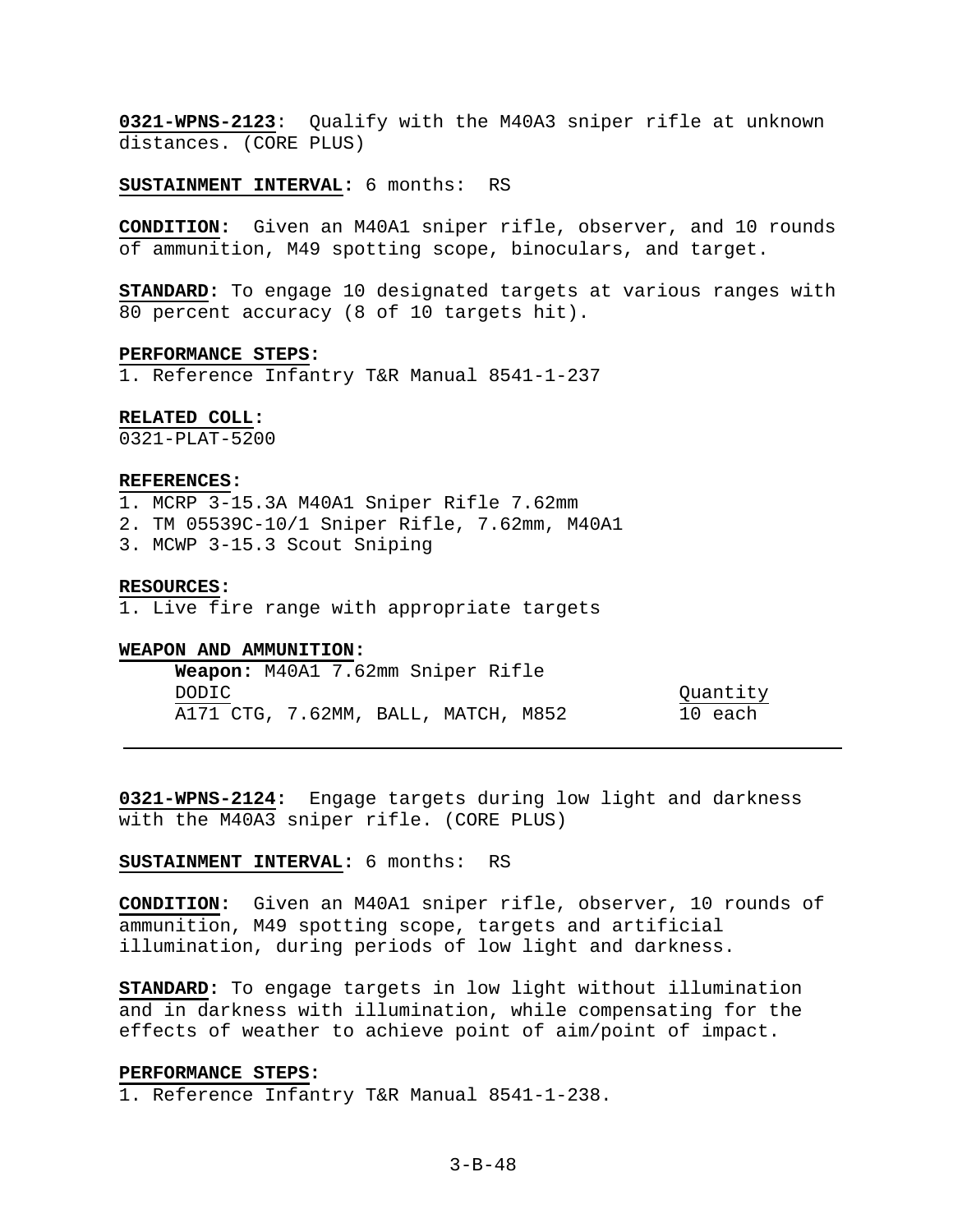### **RELATED COLL:**

0321-PAT-4103 0321-PLAT-5200

### **REFERENCES:**

- 1. TM 05539C-10/1 Sniper Rifle, 7.62mm, M40A1
- 2. MCWP 3-15.3 Scout Sniping
- 3. MCRP 3-15.3A M40A1 Sniper Rifle 7.62mm

#### **RESOURCES:**

1. Known distance range with appropriate targets

## **WEAPON AND AMMUNITION:**

**Weapon:** M40A1 7.62mm Sniper Rifle DODIC Quantity A171 CTG, 7.62MM, BALL, MATCH, M852 10 each

**0321-WPNS-2125:** Engage targets with the M40A3 sniper rifle while wearing the field protective mask. (CORE PLUS)

## **SUSTAINMENT INTERVAL:** 6 months: RS

**CONDITION:** Given an M40A1 sniper rifle, observer, 10 rounds of ammunition, M49 spotting scope, targets, and field protective mask.

**STANDARD:** To engage targets while wearing the field protective mask, compensating for the effects of weather.

### **PERFORMANCE STEPS:**

1. Reference Infantry T&R Manual 8541-1-239.

## **RELATED COLL:**

0321-PAT-4103 0321-PLAT-5200

#### **REFERENCES:**

- 1. MCWP 3-15.3 Scout Sniping
- 2. TM 05539C-10/1 Sniper Rifle, 7.62mm, M40A1
- 3. MCRP 3-15.3A M40A1 Sniper Rifle 7.62mm

#### **RESOURCES:**

1. Known distance range with appropriate targets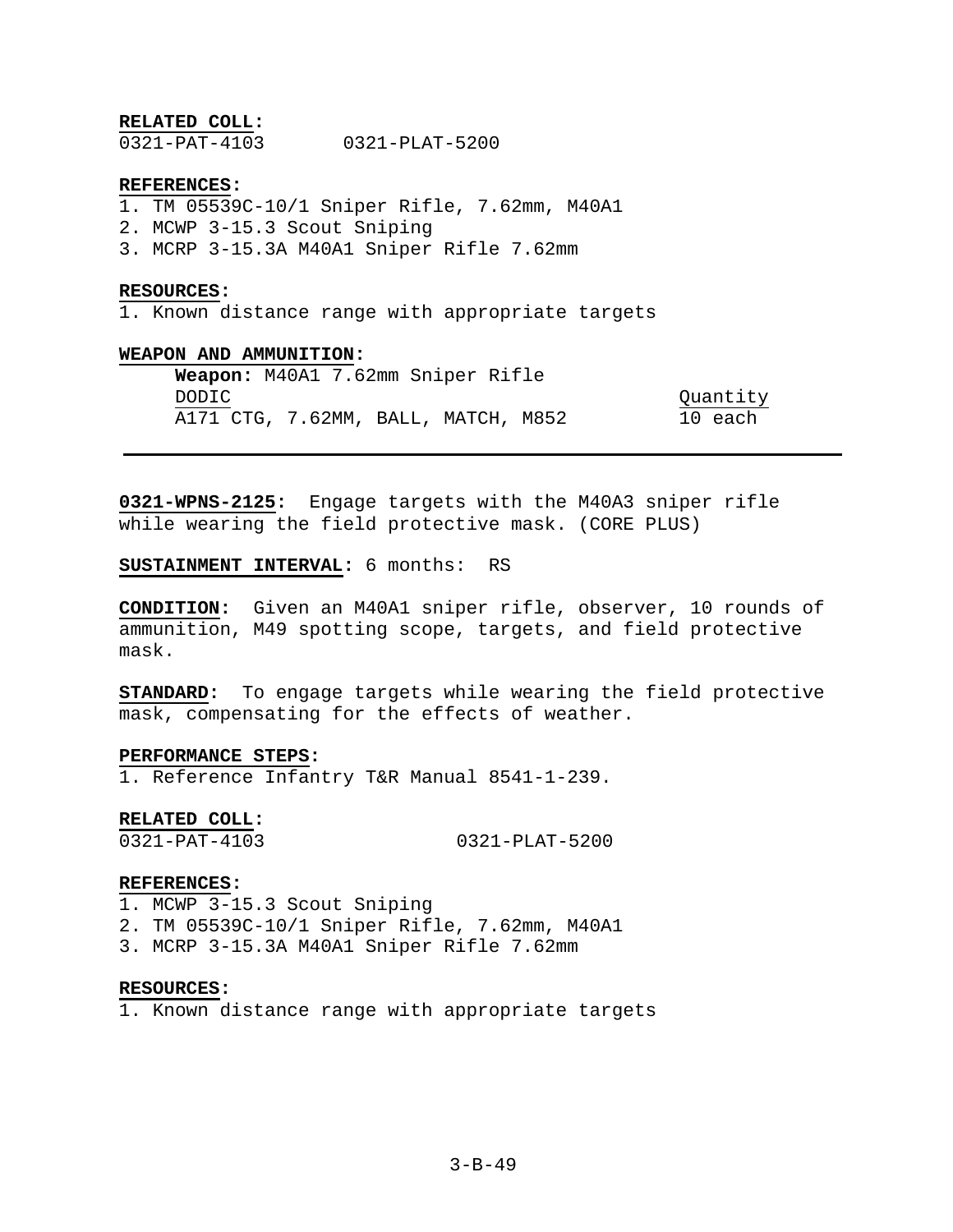#### **WEAPON AND AMMUNITION:**

**Weapon:** M40A1 7.62mm Sniper Rifle DODIC Quantity A171 CTG, 7.62MM, BALL, MATCH, M852 10 each

### **ADMINISTRATIVE INSTRUCTIONS:**

1. Not executed at formal school.

**0321-WPNS-2126:** Zero the M82A3 Special Application Scoped Rifle (SASR). (CORE PLUS)

**SUSTAINMENT INTERVAL:** 6 months: RS

**CONDITION:** Given an M82A3 SASR with adjusted scope, an observer, ammunition, M49 spotting scope, and target.

**STANDARD:** To ensure point of aim/point of impact is obtained once zeroed.

#### **PERFORMANCE STEPS:**

1. Reference Infantry T&R Manual 8541-1-246.

### **RELATED COLL:**

0321-PAT-4103 0321-PLAT-5200

#### **REFERENCES:**

1. TM 09629B-10/1A Special Application Scoped Rifle, .50 CAL, M82A3 w/ equipment 2. MCWP 3-15.3 Scout Sniping

#### **RESOURCES:**

1. Known distance range with appropriate targets

### **WEAPON AND AMMUNITION:**

**Weapon:** M82A1A .50 cal Special Application Scoped Rifle DODIC Quantity A602 CTG, CAL .50, SRTA 10 each

**0321-WPNS-2127:** Engage stationary targets with the M82A3 SASR at known distances. (CORE PLUS)

**SUSTAINMENT INTERVAL:** 6 months: RS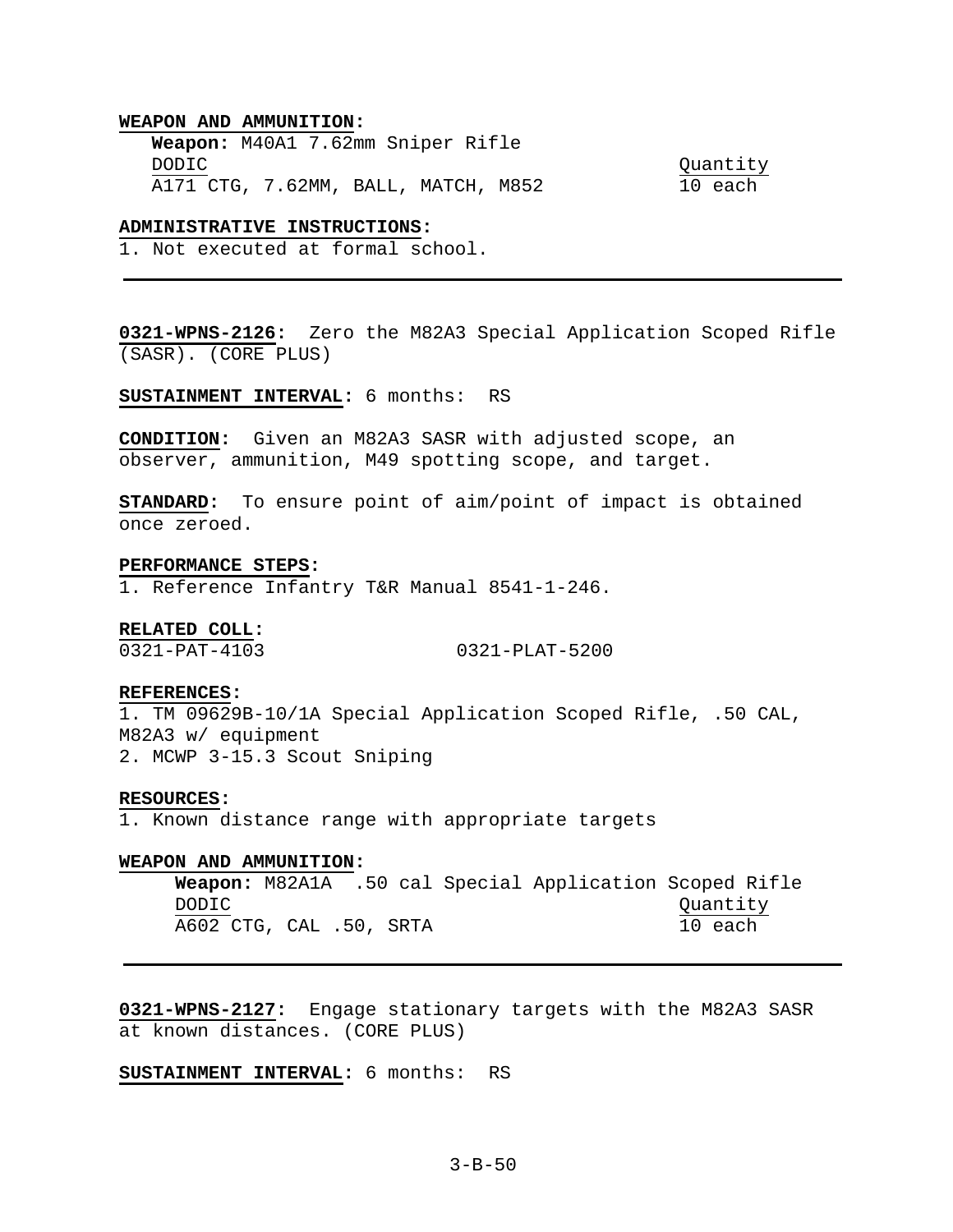**CONDITION:** Given an M82A3 SASR, observer, ammunition, M49 spotting scope, and stationary targets at known distances out to the maximum effective range of the rifle.

**STANDARD:** To achieve point of aim/point of impact on target.

### **PERFORMANCE STEPS:**

1. Reference Infantry T&R Manual 8541-1-247.

**RELATED COLL:** 

0321-PAT-4103 0321-PLAT-5200

### **REFERENCES:**

1. MCRP 3-01A Rifle Marksmanship 2. MCWP 3-15.3 Scout Sniping 3. TM 09629B-10/1A Special Application Scoped Rifle, .50 CAL, M82A3 w/ equipment

#### **RESOURCES:**

1. Known distance range with appropriate targets

#### **WEAPON AND AMMUNITION:**

**Weapon:** M82A1A .50 cal Special Application Scoped Rifle DODIC Quantity A602 CTG, CAL .50, SRTA 10 each

# **ADMINISTRATIVE INSTRUCTIONS:**

1. The sustained rate of fire for the M82A1A is 1 round per minute. 2. The rapid rate of fire for the M82A1A is 10 rounds per minute.

**0321-WPNS-2128:** Engage targets at unknown distances with the M82A3 SASR. (CORE PLUS)

**SUSTAINMENT INTERVAL:** 6 months: RS

**CONDITION:** Given an M82A3 SASR, observer, ammunition, M49 spotting scope, and targets.

**STANDARD:** To engage targets at unknown distances while compensating for the effects of weather to achieve point of aim/point of impact.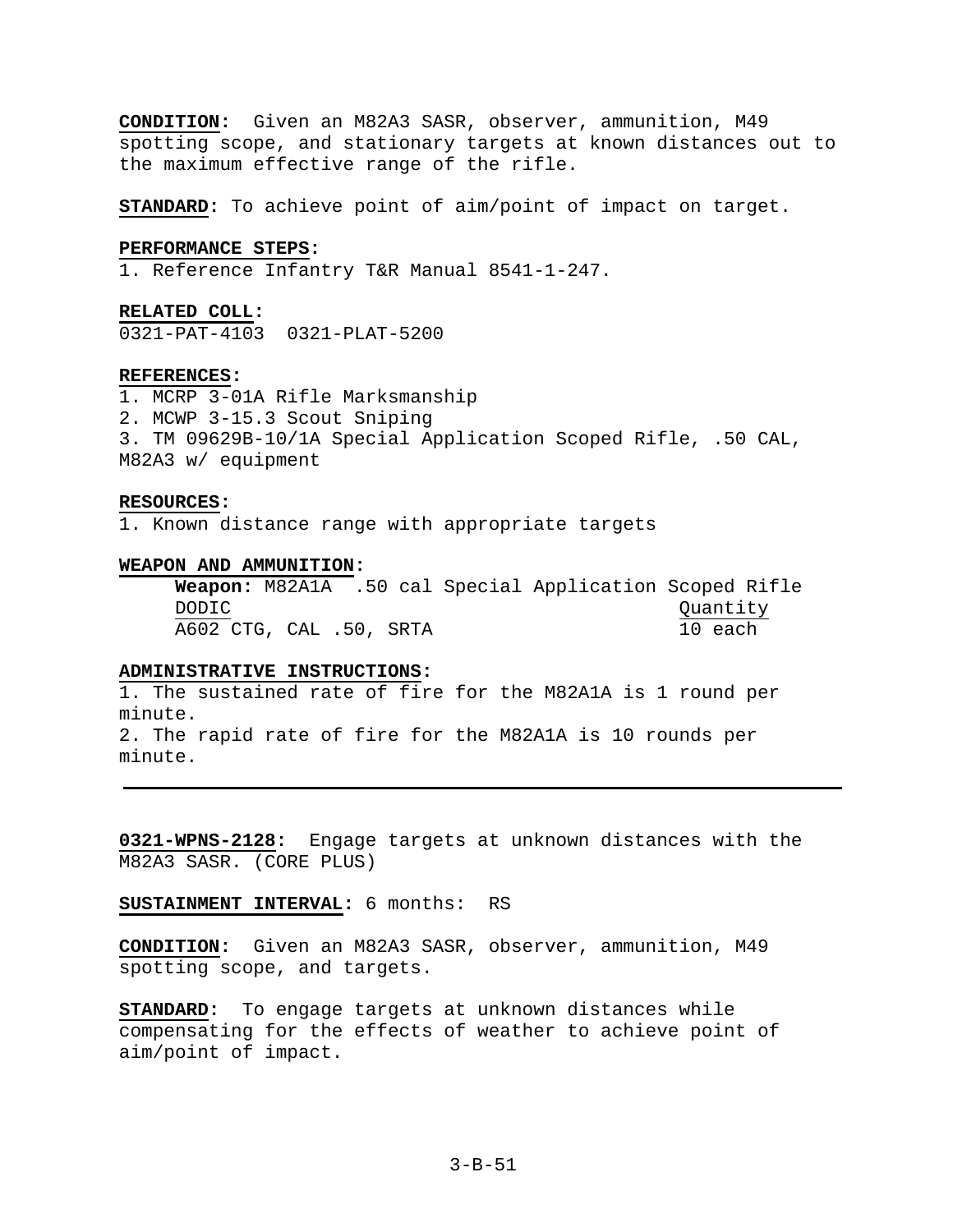#### **PERFORMANCE STEPS:**

1. Reference Infantry T&R Manual 8541-1-248.

### **RELATED COLL:**

0321-PAT-4103 0321-PLAT-5200

# **REFERENCES:**

1. MCWP 3-15.3 Scout Sniping 2. TM 09629B-10/1A Special Application Scoped Rifle, .50 CAL, M82A3 w/ equipment

#### **RESOURCES:**

1. Live fire range with appropriate targets

### **WEAPON AND AMMUNITION:**

**Weapon:** M82A1A .50 cal Special Application Scoped Rifle DODIC Quantity A602 CTG, CAL .50, SRTA 10 each

**0321-WPNS-2129:** Engage targets during low light and darkness with the M82A1A special application scoped rifle. (CORE PLUS)

## **SUSTAINMENT INTERVAL:** 6 months: RS

**CONDITION:** Given an M82A1A special application scoped rifle, observer, ammunition, M49 spotting scope, targets, and artificial illumination, during periods of low light and darkness.

**STANDARD:** To engage targets in low light without illumination and in darkness with illumination, while compensating for the effects of weather to achieve point of aim/point of impact.

### **PERFORMANCE STEPS:**

1. Reference Infantry T&R Manual 8541-1-249.

### **RELATED COLL:**

0321-PAT-4103 0321-PLAT-5200

#### **REFERENCES:**

1. MCWP 3-15.3 Scout Sniping 2. TM 09629A-10/1 Special Application Scoped Rifle, .50 CAL, M82A1A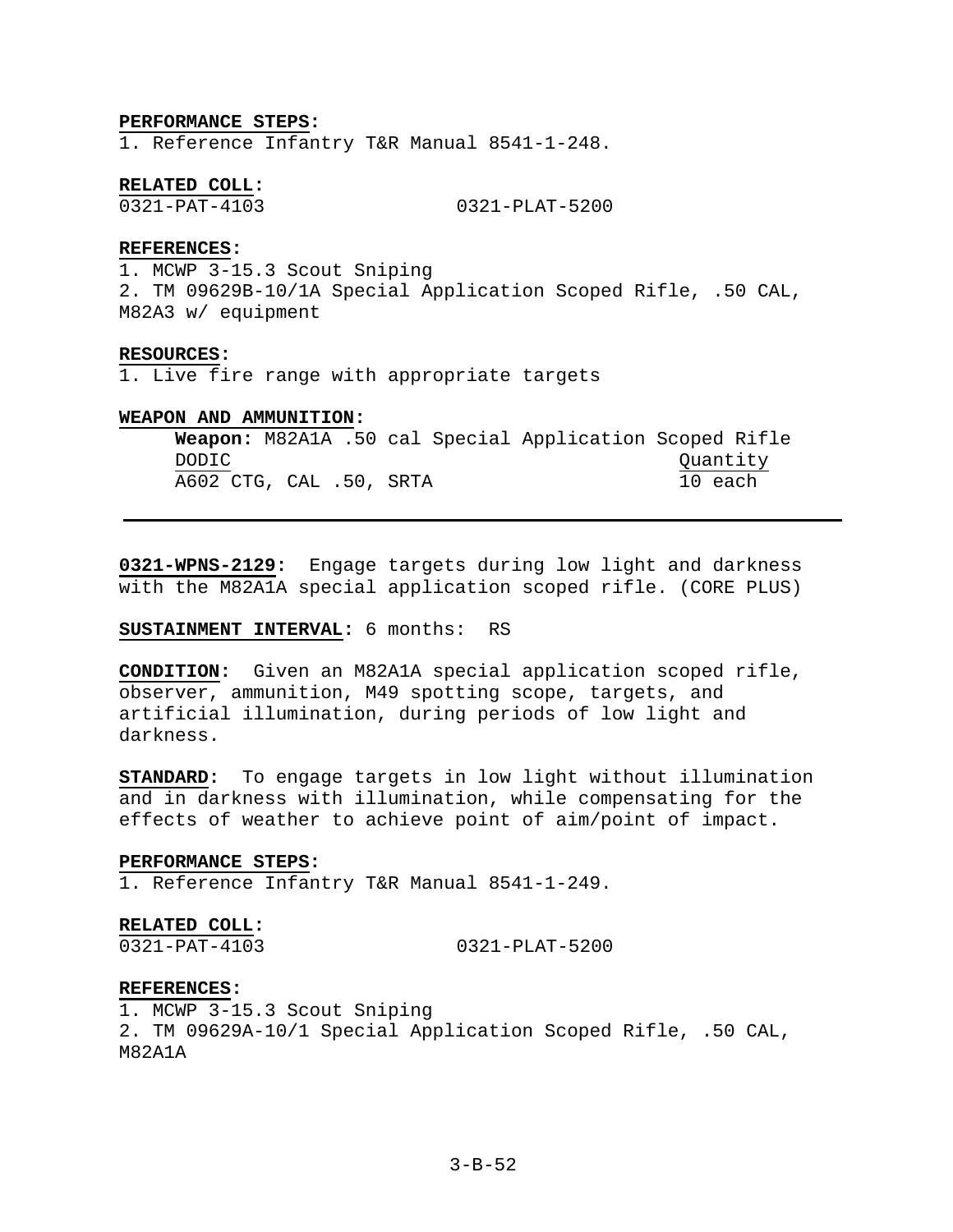### **RESOURCES:**

1. Known distance range with appropriate targets

## **WEAPON AND AMMUNITION:**

**Weapon:** M82A1A .50 cal Special Application Scoped Rifle DODIC Quantity A602 CTG, CAL .50, SRTA 5 each

**0321-WPNS-2130:** Engage targets with the M82A3 SASR while wearing the field protective mask. (CORE PLUS)

**SUSTAINMENT INTERVAL:** 6 months: RS

**CONDITION:** Given an M82A3 SASR, observer, ammunition, M49 spotting scope, targets, and field protective mask.

**STANDARD:** To engage targets while wearing the field protective mask, compensating for the effects of weather.

#### **PERFORMANCE STEPS:**

1. Reference Infantry T&R Manual 8541-1-250.

#### **RELATED COLL:**

0321-PAT-4103 0321-PLAT-5200

#### **REFERENCES:**

1. MCWP 3-15.3 Scout Sniping 2. TM 09629B-10/1A Special Application Scoped Rifle, .50 CAL, M82A3 w/ equipment

#### **RESOURCES:**

1. Known distance range with appropriate targets

### **WEAPON AND AMMUNITION:**

**Weapon:** M82A1A .50 cal Special Application Scoped Rifle DODIC Quantity A602 CTG, CAL .50, SRTA 5 each

**0321-WPNS-2131:** Mount and zero the KN203F SIMRAD night intensifier device. (CORE PLUS)

**SUSTAINMENT INTERVAL:** 6 months: RS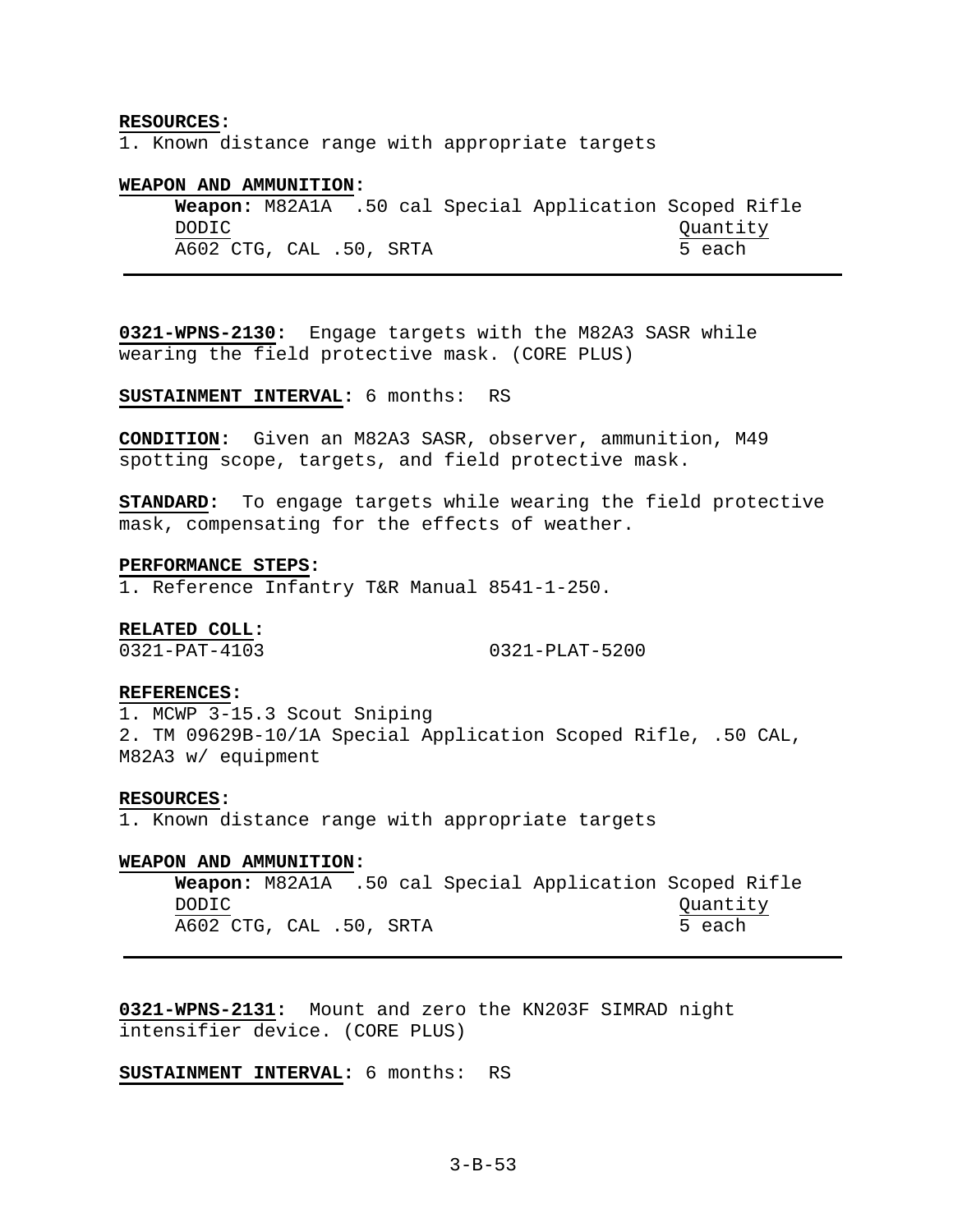**CONDITION:** Given a KN203F SIMRAD night intensifier device, M40A3 sniper rifle scope, tools, and a zero range.

**STANDARD:** To mount and adjust the KN203F SIMRAD night intensifier device to point of aim/point of impact.

### **PERFORMANCE STEPS:**

1. Reference Infantry T&R Manual 8541-1-303.

#### **RELATED COLL:**

0321-PAT-4103 0321-PLAT-5200

# **REFERENCES:**

1. SW215-AM-MMO-010 Operator's and organizational maintenance manual for night vision imaging system (NVIS), AN/PVS-9

# **RESOURCES:**

1. Known distance range with appropriate target

## **WEAPON AND AMMUNITION:**

|       | Weapon: M40A1 7.62mm Sniper Rifle   |          |
|-------|-------------------------------------|----------|
| DODIC |                                     | Quantity |
|       | A171 CTG, 7.62MM, BALL, MATCH, M852 | 10 each  |

**0321-WPNS-2132:** Operate an M2 Heavy Machine Gun (CORE PLUS)

**SUSTAINMENT INTERVAL:** 12 months: TL, ATL, RO, RM, RS, RSD, PLTSGT, SENCO, RADCHF, DOC

**CONDITION:** Given a tripod mounted, SL-3 complete heavy machine gun

**STANDARD:** IAW TM 02498A-10/1 and MCWP 3-15.1

### **PERFORMANCE STEPS:**

1. Reference Infantry T&R Manual 0331-1-110

### **RELATED COLL:**

0321-PAT-4103 0321-PLAT-5200

### **WEAPON AND AMMUNITION:**

**Weapon:** M2 .50 cal Heavy Machinegun DODIC Quantity A606 CTG, CAL .50, API 120 each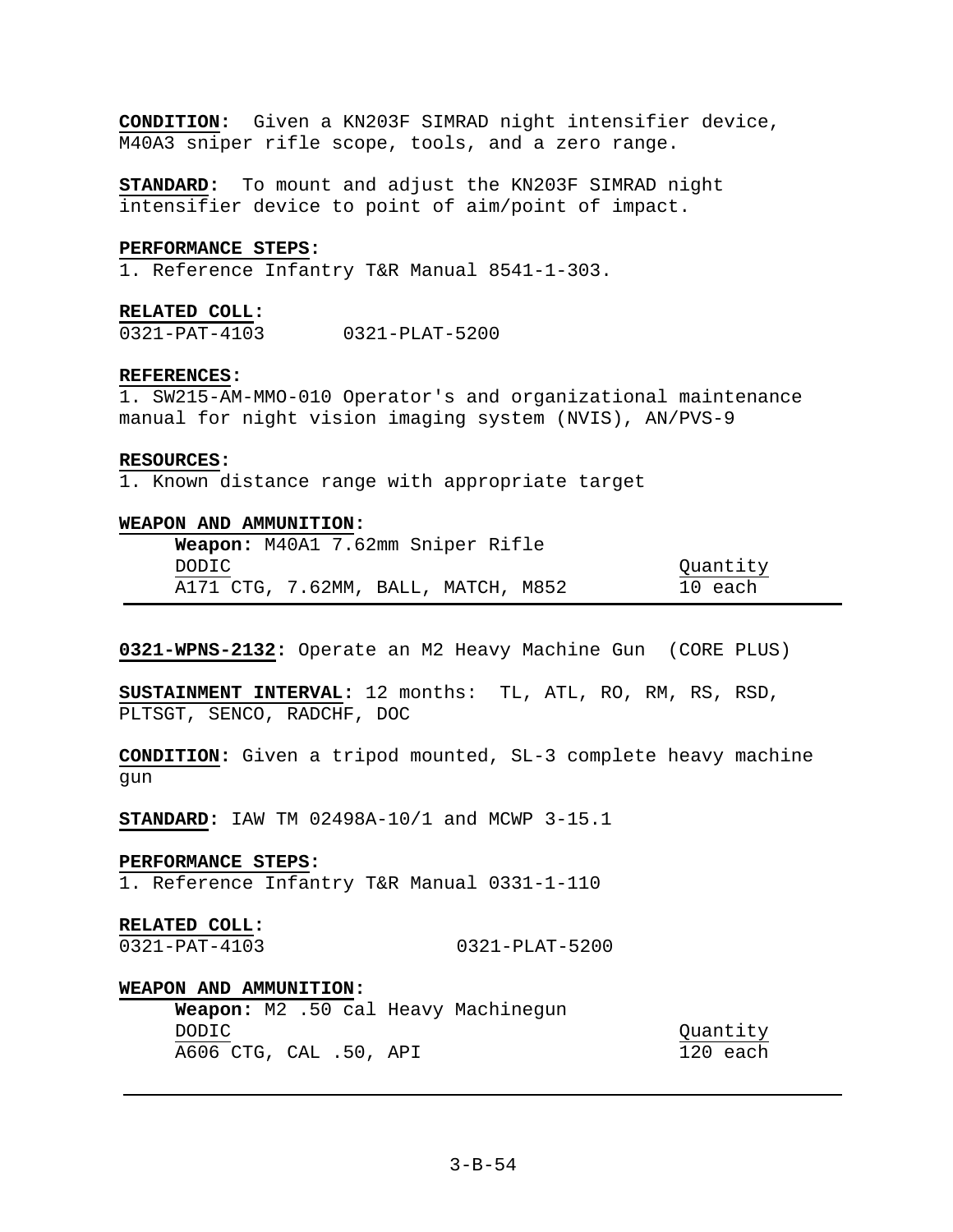**0321-WPNS-2133:** Execute a 10-meter tripod firing exercise with the M2 Heavy Machine Gun (CORE PLUS)

**SUSTAINMENT INTERVAL:** 12 months: TL, ATL, RO, RM, RS, RSD, PLTSGT, SENCO, RADCHF, DOC

**CONDITION:** Given a tripod mounted, SL-3 complete heavy machine gun, 236 rounds ammunition, basic machine-gun target, while wearing a fighting load.

**STANDARD:** By obtaining a minimum score of 84 out of a possible 119 points.

#### **PERFORMANCE STEPS:**

1. Reference Infantry T&R Manual 0331-1-111

# **RELATED COLL:**

0321-PAT-4103 0321-PLAT-5200

# **WEAPON AND AMMUNITION:**

|                        |  |  | <b>Weapon:</b> M2 .50 cal Heavy Machinegun |          |  |
|------------------------|--|--|--------------------------------------------|----------|--|
| DODIC                  |  |  |                                            | Ouantity |  |
| A606 CTG, CAL .50, API |  |  |                                            | 236 each |  |

**0321-WPNS-2134:** Operate a MK-19 Heavy Machine Gun (CORE PLUS)

**SUSTAINMENT INTERVAL:** 12 months: TL, ATL, RO, RM, RS, RSD, PLTSGT, SENCO, RADCHF, DOC

**CONDITION:** Given a tripod mounted, SL-3 complete MK-19 heavy machine gun, and 25 rounds ammunition, while wearing a fighting load.

**STANDARD:** IAW TM 08521A-10/1A

#### **PERFORMANCE STEPS:**

1. Reference Infantry T&R Manual 0331-1-129

**RELATED COLL:**  0321-PAT-4103 0321-PLAT-5200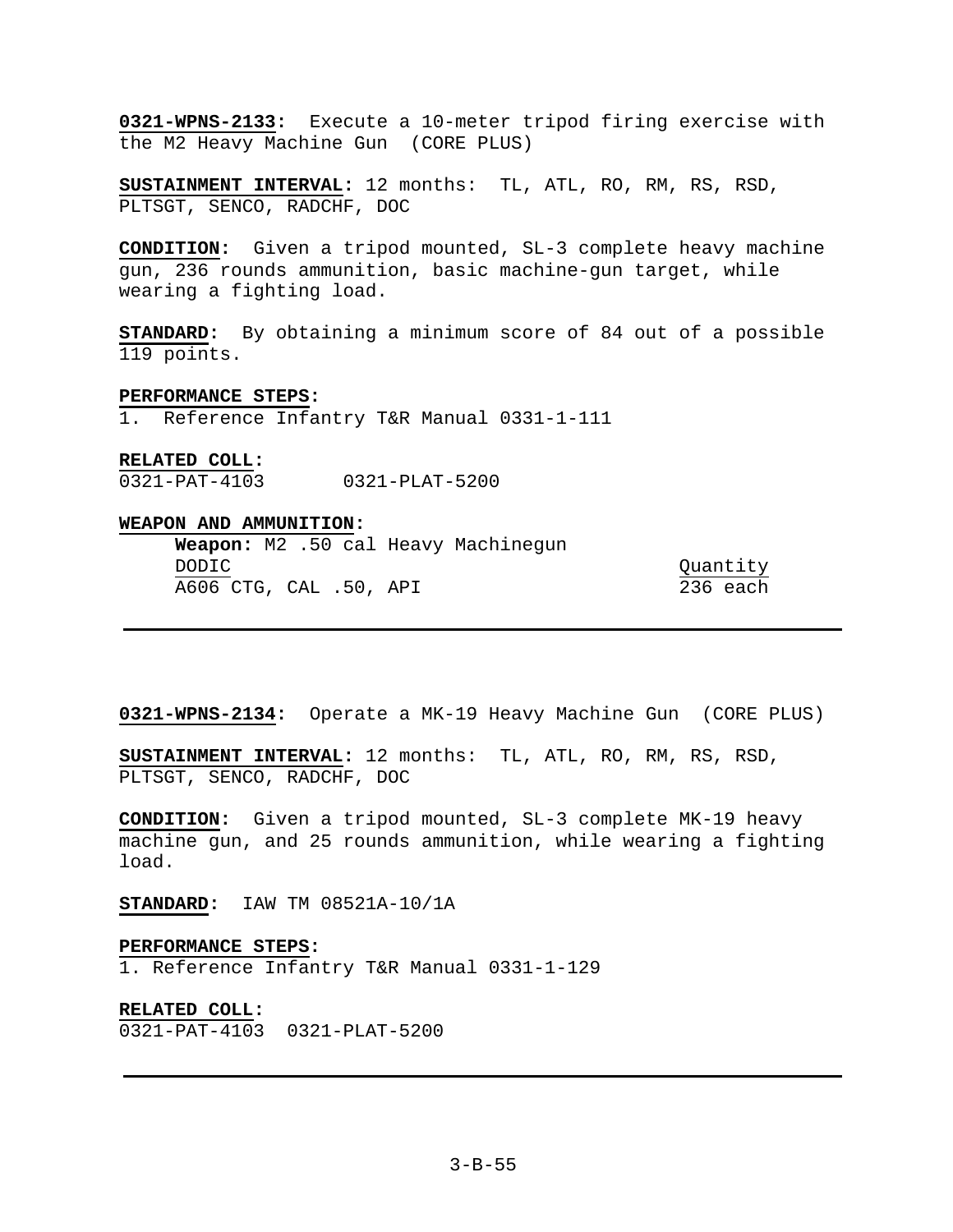**0321-WPNS-2135:** Perform weapons handling procedures for all infantry T/E weapons organic to the reconnaissance command.

**SUSTAINMENT INTERVAL:** 6 months: TL, ATL, RO, RM, RS, RSD, PLTSGT, SENCO, RADCHF, DOC

**CONDITION:** Given any infantry weapon organic to the reconnaissance command.

**STANDARD:** Without violating the 4 basic safety rules.

### **PERFORMANCE STEPS:**

1. Reference Infantry T&R Manual, weapons section.

#### **RELATED COLL:**

0321-PAT-4103 0321-PLAT-5200

**0321-WPNS-2136:** Perform preventive maintenance on all infantry T/E weapons organic to the reconnaissance command.

**SUSTAINMENT INTERVAL:** 6 months: TL, ATL, RO, RM, RS, RSD, PLTSGT, SENCO, RADCHF, DOC

**CONDITION:** Given any infantry weapon organic to the reconnaissance command**.** 

**STANDARD:** Ensuring the weapon is clean, lubricated, and serviceable.

### **PERFORMANCE STEPS:**

1. Reference Infantry T&R Manual, weapons section.

#### **RELATED COLL:**

0321-PAT-4103 0321-PLAT-5200

**0321-COMM-1201:** Operate an HF radio set with associated communications security equipment (CORE)

**SUSTAINMENT INTERVAL:** 12 months: TL, ATL, PLTSGT, SENCO, DOC 6 months: RO, RM, RS, RSD 3 months: RADCHF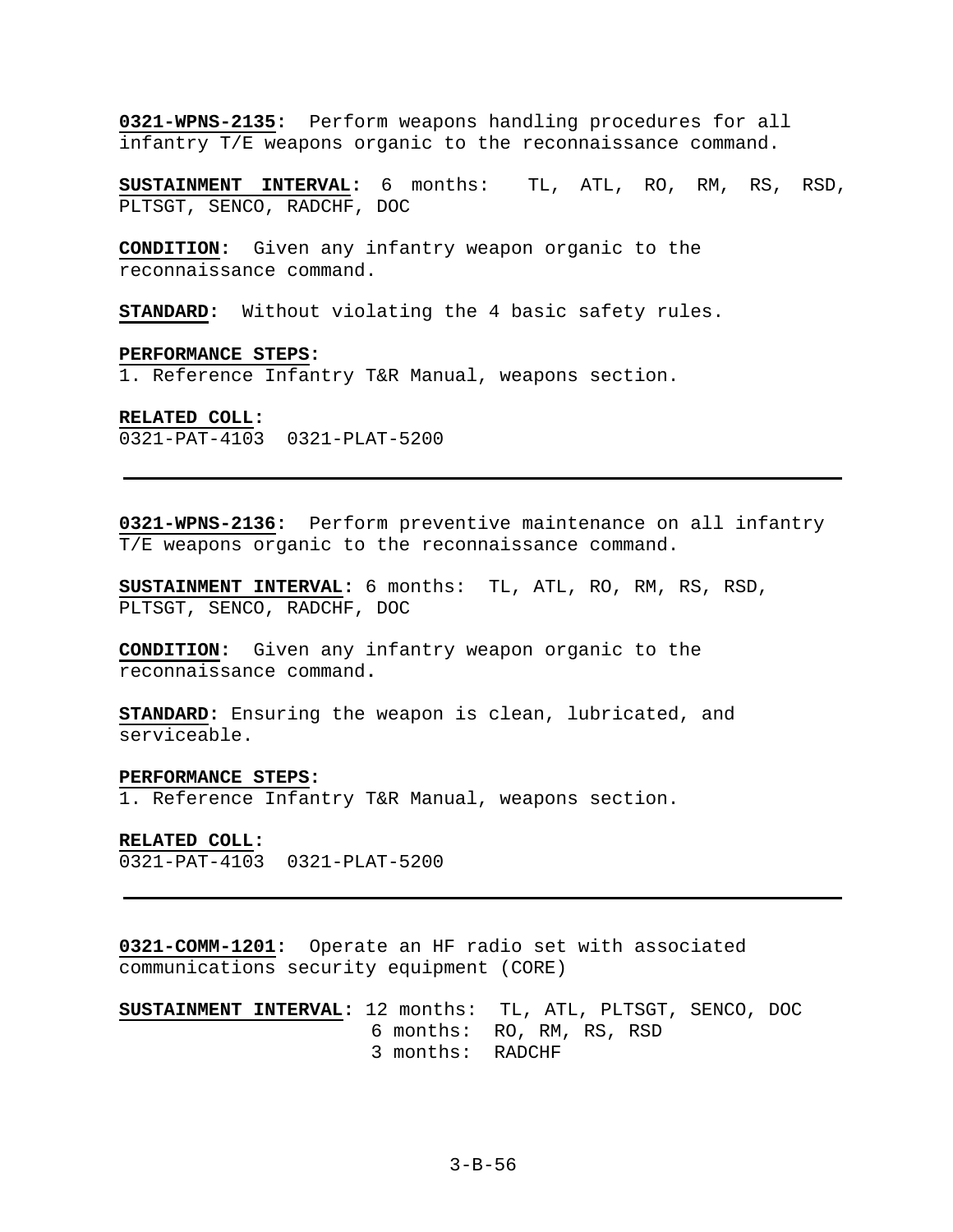**CONDITION:** In a tactical situation, given a HF radio set, all accessories, another station, frequencies, and call signs.

**STANDARD:** Program, set up and make a communication check with a receiving station utilizing SL-3 or field expedient antenna in secure mode during a designated communications window.

# **PERFORMANCE STEPS:**

1. See Manufacturer's Operator Manual 2. See MCRP 3-40.3B Radio Operator's Handbook 3. See MCRP 3-40.3C Antenna Handbook

#### **RELATED COLL:**

| 0321-COMM-4201              | $0321 - PAT - 4105$ |
|-----------------------------|---------------------|
| $0321 - \text{SIFV} - 4402$ | $0321 - OPS - 7102$ |

### **REFERENCES:**

1. TM 07748A-12/1 Operator's Manual AN/PRC-104

- 2. MCI 25.32, HF/UHF Field Radio Equipment
- 3. FMFRP 3-34 Field Antenna Handbook
- 4. MCRP 3-40.3B Radio Operators Handbook
- 5. PRC-150 Operator's Handbook, Harris Corp.

#### **RESOURCES:**

1. Frequency for applicable radio(s)

# **ADMINISTRATIVE INSTRUCTIONS:**

1. OLD ITS 0321.01.01

**0321-COMM-1202:** Operate a UHF radio set with associated communications security equipment (CORE)

**SUSTAINMENT INTERVAL:** 12 months: TL, ATL, PLTSGT, SENCO, DOC 6 months: RO, RM, RS, RSD 3 months: RADCHF

**CONDITION:** In a tactical situation, given a UHF radio set, all accessories, another station, frequencies, and call signs.

**STANDARD:** Program, set up and make a communications check with a receiving station in secure mode during a designated communications window.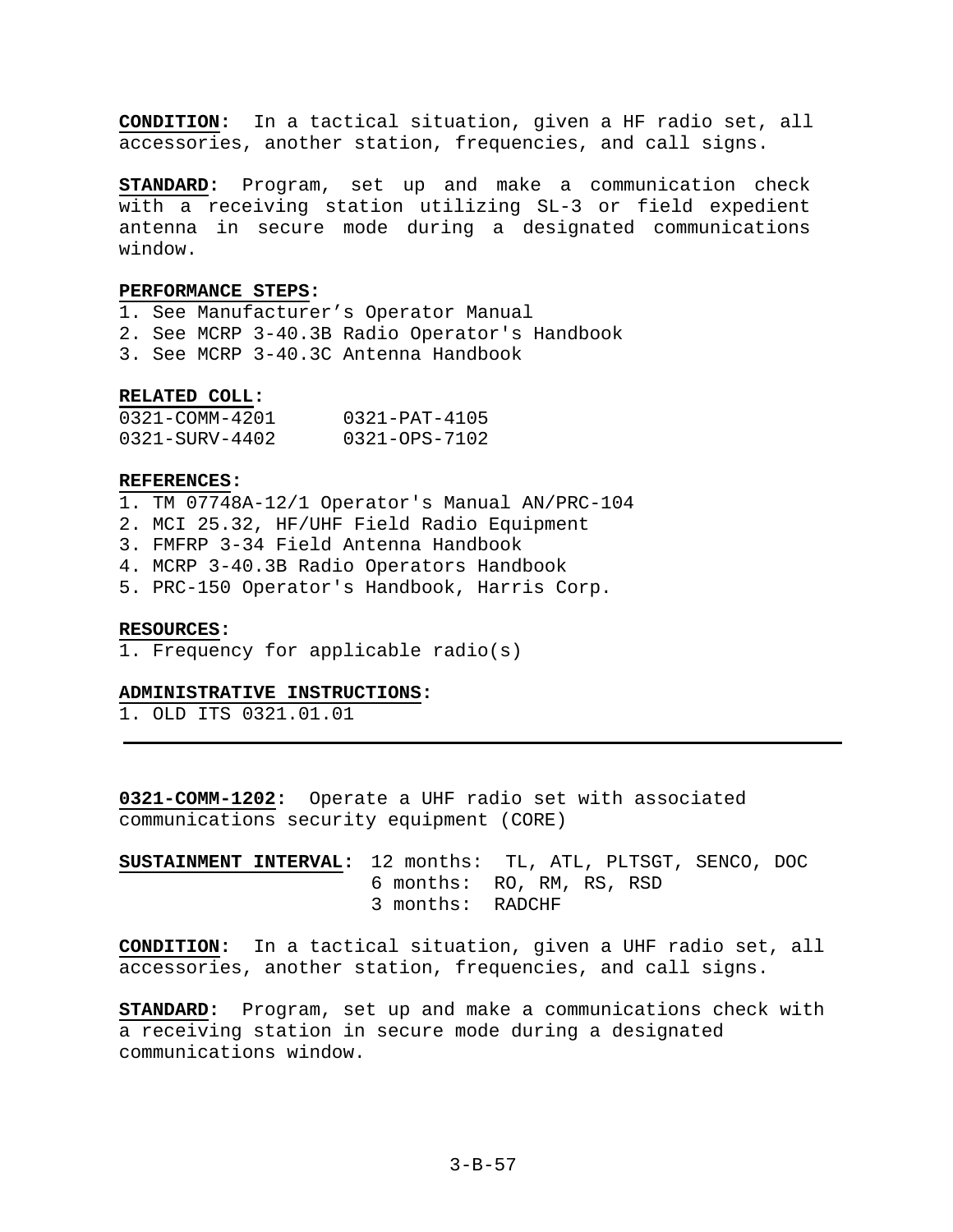### **PERFORMANCE STEPS:**

1. See Manufacturer's Operator's Manual 2. See MCRP 3-40.3C Antenna Handbook 3. See MCRP 3-40.3B Radio Operator's Handbook

## **RELATED COLL:**

0321-MOBL-4108 0321-COMM-4201 0321-ITG-4501 0321-HELO-4903

### **REFERENCES:**

1. TO 31R2-2 PRC-113-1- Operator's Manual, AN/PRC-113

- 2. MCI 25.32, HF/UHF Field Radio Equipment
- 3. MCRP 3-40.3B Radio Operators Handbook
- 4. PRC-117 Operator Handbook

### **RESOURCES:**

1. Frequency for applicable radio(s)

### **ADMINISTRATIVE INSTRUCTIONS:**

1. OLD ITS 0321.01.02

**0321-COMM-1203:** Communicate using a VHF field radio with associated communications security equipment. (CORE)

# **SUSTAINMENT INTERVAL:** 12 months: TL, ATL, PLTSGT, SENCO, DOC 6 months: RO, RM, RS, RSD 3 months: RADCHF

**CONDITION:** In a tactical situation, given a VHF radio set, all accessories, another station, frequencies, and call signs.

**STANDARD:** Program, set up and make a communication check with a receiving station utilizing SL-3 or field expedient antenna in secure mode during a designated communications window.

### **PERFORMANCE STEPS:**

1. See MCRP 3-40.3A TALK II-SINCGARS Multi-service Communications Procedures for the Single-Channel Ground and Airborne Radio System (ALSA) 2. See MCRP 3-40.3B Radio Operator's Handbook 3. Refer to TM 11-5820-890-20-1 SINCGARS

### **RELATED COLL:**

| $0321 - PAT - 4103$ | 0321-COMM-4201 | 0321-BOAT-4903 | 0321-OPS-7102 |
|---------------------|----------------|----------------|---------------|
|                     |                |                |               |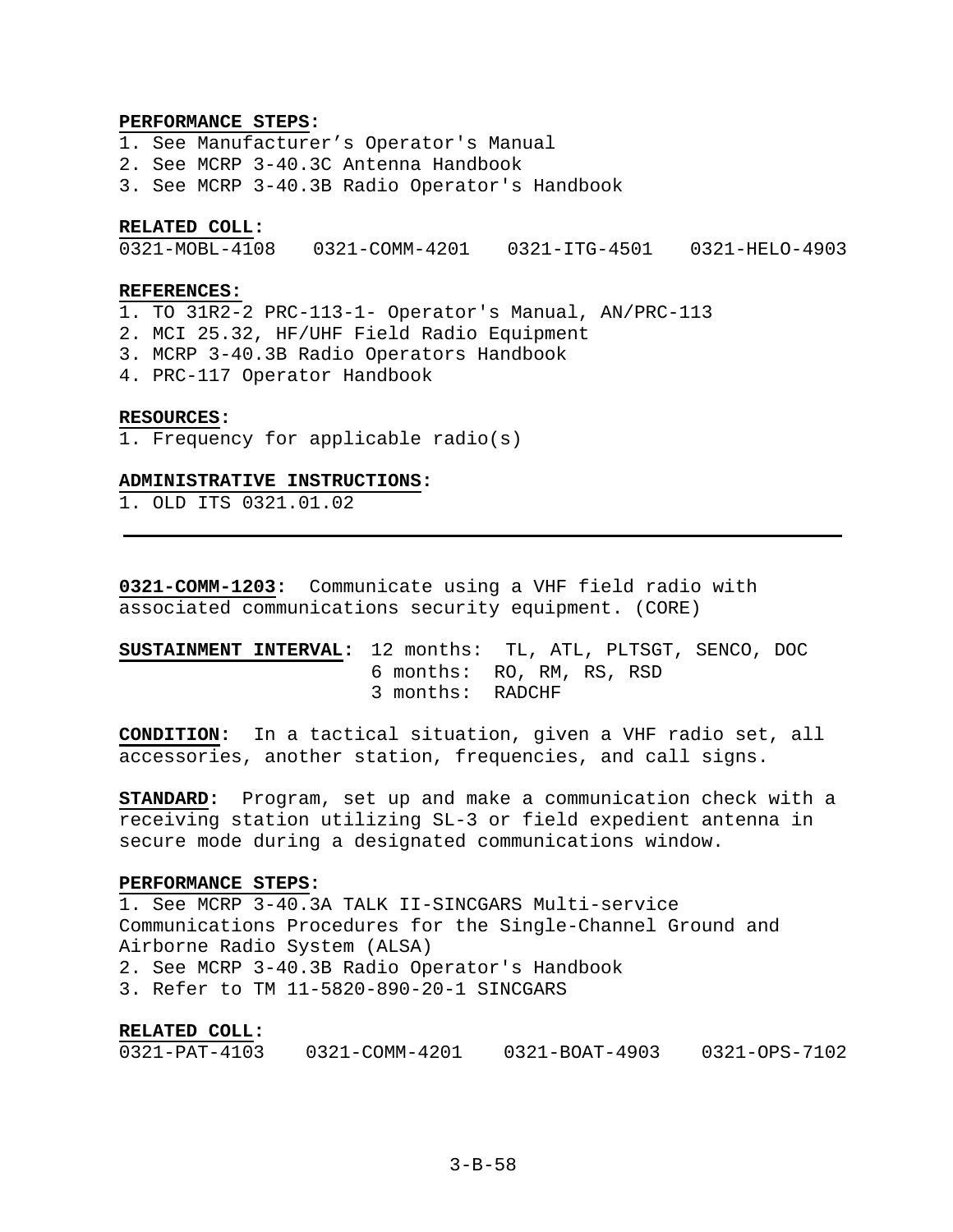### **REFERENCES:**

1. TM 11-5820-890-10-1 Operator's manual, SINCGARS Ground Combat Net Radio, ICOM 2. MCRP 6-22A MSP For Single Channel Ground & Airborne Radio System (SINCGARS) 3. FM 24-18 Tactical Single-Channel Radio Communication Techniques 4. MCI 25.38, Single Channel Ground Airborne Radio System (SINCGARS) (AN/PRC 119) 5. MCRP 3-40.3B Radio Operators Handbook

### **RESOURCES:**

1. Frequency for applicable radio(s)

### **ADMINISTRATIVE INSTRUCTIONS:**

1. OLD ITS 0321.01.11

**0321-COMM-1204:** Employ field expedient/directional antennas (CORE)

# **SUSTAINMENT INTERVAL:** 12 months: TL, ATL, PLTSGT, SENCO, DOC 6 months: RO, RM, RS, RSD 3 months: RADCHF

**CONDITION:** In a tactical situation, given a HF or VHF radio and accessories, requiring a directional or an omni directional antenna, a receiving station, frequency, call signs, 1:50,000 military map and compass, and a field expedient antenna kit.

**STANDARD:** Construct and use an appropriate antenna to establish communication with a receiving station within a designated communications window.

# **PERFORMANCE STEPS:**

1. Refer to MCRP 3-40.3C Antenna Handbook

2. Refer to TM 11-5985-391-20P SORAK Antenna

# **RELATED COLL:**

0321-PAT -4103 0321-MOBL-4108

### **REFERENCES:**

- 1. MCRP 6-22D Field Antenna Handbook
- 2. MCRP 3-40.3B Radio Operators Handbook

#### **RESOURCES:**

1. Frequency for applicable radio(s)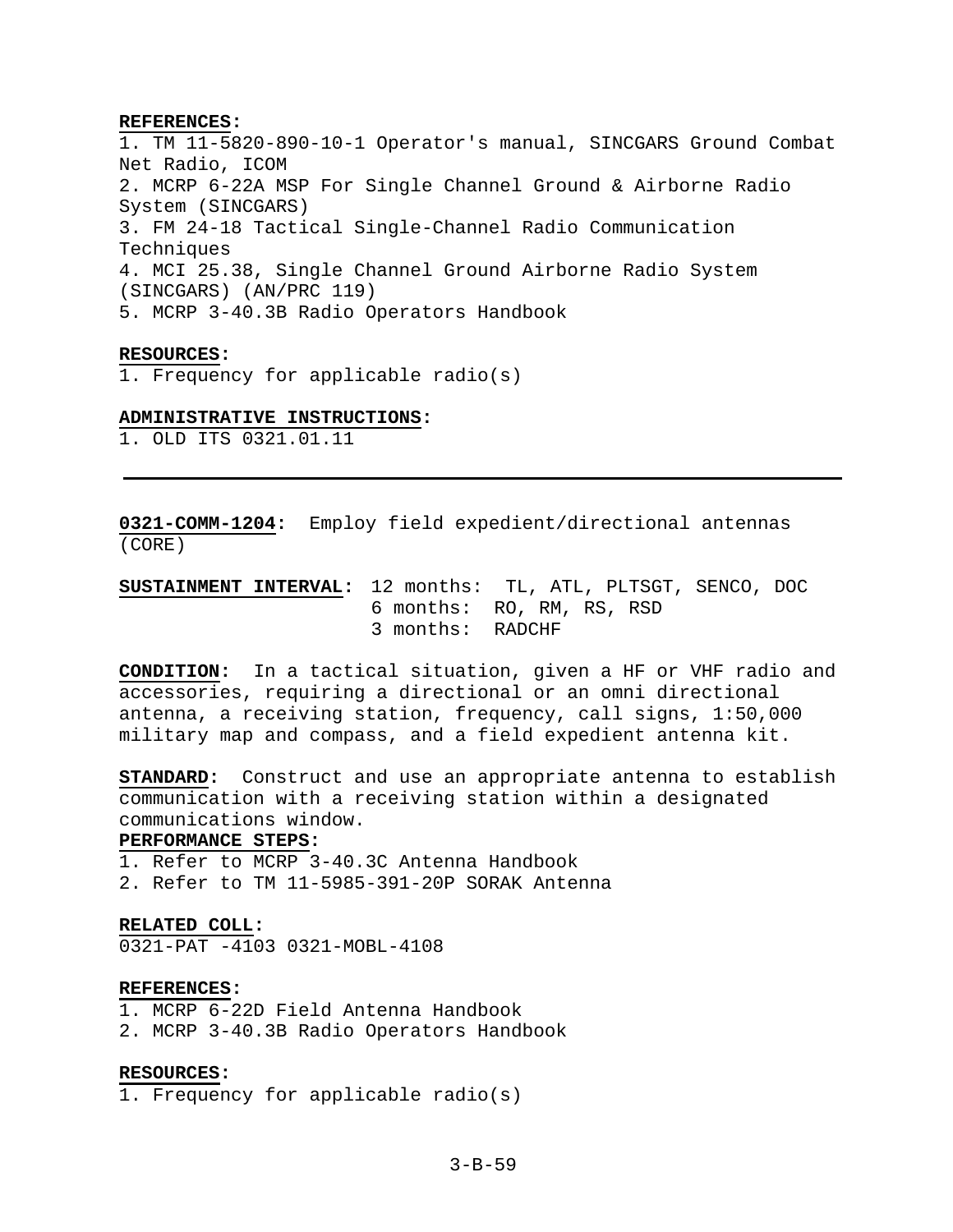# **ADMINISTRATIVE INSTRUCTIONS:**

1. OLD ITS 0321.01.04 2. A directional antenna is used if enemy interception/imitation prohibits the use of an omni-directional antenna. 3. This task should include at a minimum: vertical half rhombic antenna, sloping wire antenna, half wave center fed antenna, or a vertical wire antenna. The reference contains information on several others.

4. Beware of lightning hazards when performing this task.

**0321-COMM-1205:** Employ encryption/decryption/authentication sheets in communications (CORE)

**SUSTAINMENT INTERVAL:** 12 months: TL, ATL, PLTSGT, SENCO, DOC 6 months: RO, RM, RS, RSD 3 months: RADCHF

**CONDITION:** In a tactical situation, given a HF or VHF radio and accessories, receiving station, CEOI, and appropriate encryption/decryption material.

**STANDARD:** Authenticate a challenge within one minute. Perform encryption and decryption of message traffic as required.

# **PERFORMANCE STEPS:**

1. Refer MCRP 3-40.3B Radio Operator's Handbook

2. Refer to instructions associated with AKAC-1553

### **RELATED COLL:**

0321-PAT-4103 0321-MOBL-4108

#### **REFERENCES:**

- 1. MCWP 3-36.1 Electronic Warfare
- 2. MCRP 3-40.3B Radio Operators Handbook
- 3. TM 11-5985-391-20P SORAK Antenna
- 4. MCRP 6-22D Field Antenna Handbook
- 5. AKAC-1553
- 6. Soldier's Manual of Common Tasks, Skill Levels 2, 3 and 4

#### **RESOURCES:**

1. Frequency for applicable radio(s)

## **ADMINISTRATIVE INSTRUCTIONS:**

1. OLD ITS 0321.01.05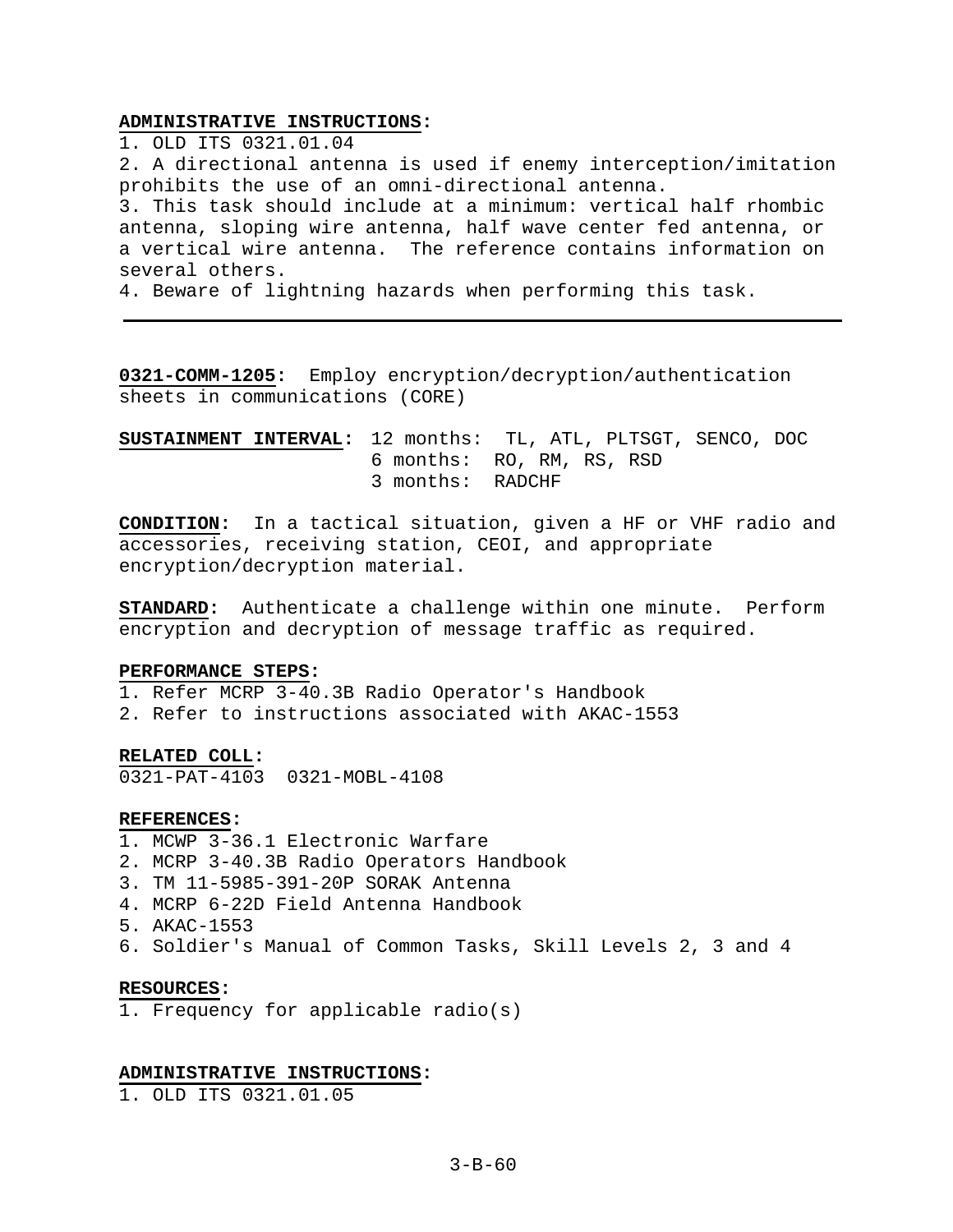2. Utilize Greenwich Mean Time with AKAC.

3. Marine should know when a challenge is initiated, and why.

**0321-COMM-1206:** Transmit a message using NATO report format (CORE)

**SUSTAINMENT INTERVAL:** 12 months: TL, ATL, PLTSGT, SENCO, DOC 6 months: RO, RM, RS, RSD 3 months: RADCHF

**CONDITION:** In a tactical situation and a mission requiring submission of a NATO format report.

**STANDARD:** Establish communication with a receiving station and transmit a NATO report in secure mode during a designated communications window.

### **PERFORMANCE STEPS:**

1. Refer to MCRP 3-40.3B Radio Operator's Handbook 2. Refer to MCRP 2-15.3B

**RELATED COLL:** 

0321-COMM-4201

#### **REFERENCES:**

- 1. MCRP 3-40.3B Radio Operators Handbook
- 2. MCRP 2-15.3B Reconnaissance Reports Guide
- 3. MCRP 2-15.3 Ground Reconnaissance Operations (FMFM 2-2)

### **RESOURCES:**

1. Frequency for applicable radio(s)

#### **ADMINISTRATIVE INSTRUCTIONS:**

1. OLD ITS 0321.01.08

**0321-COMM-1207:** Waterproof communication equipment (CORE)

**SUSTAINMENT INTERVAL:** 12 months: TL, ATL, PLTSGT, SENCO, DOC 6 months: RO, RM, RS, RSD 3 months: RADCHF

**CONDITION:** Given a radio and appropriate waterproofing materials to the operating environment.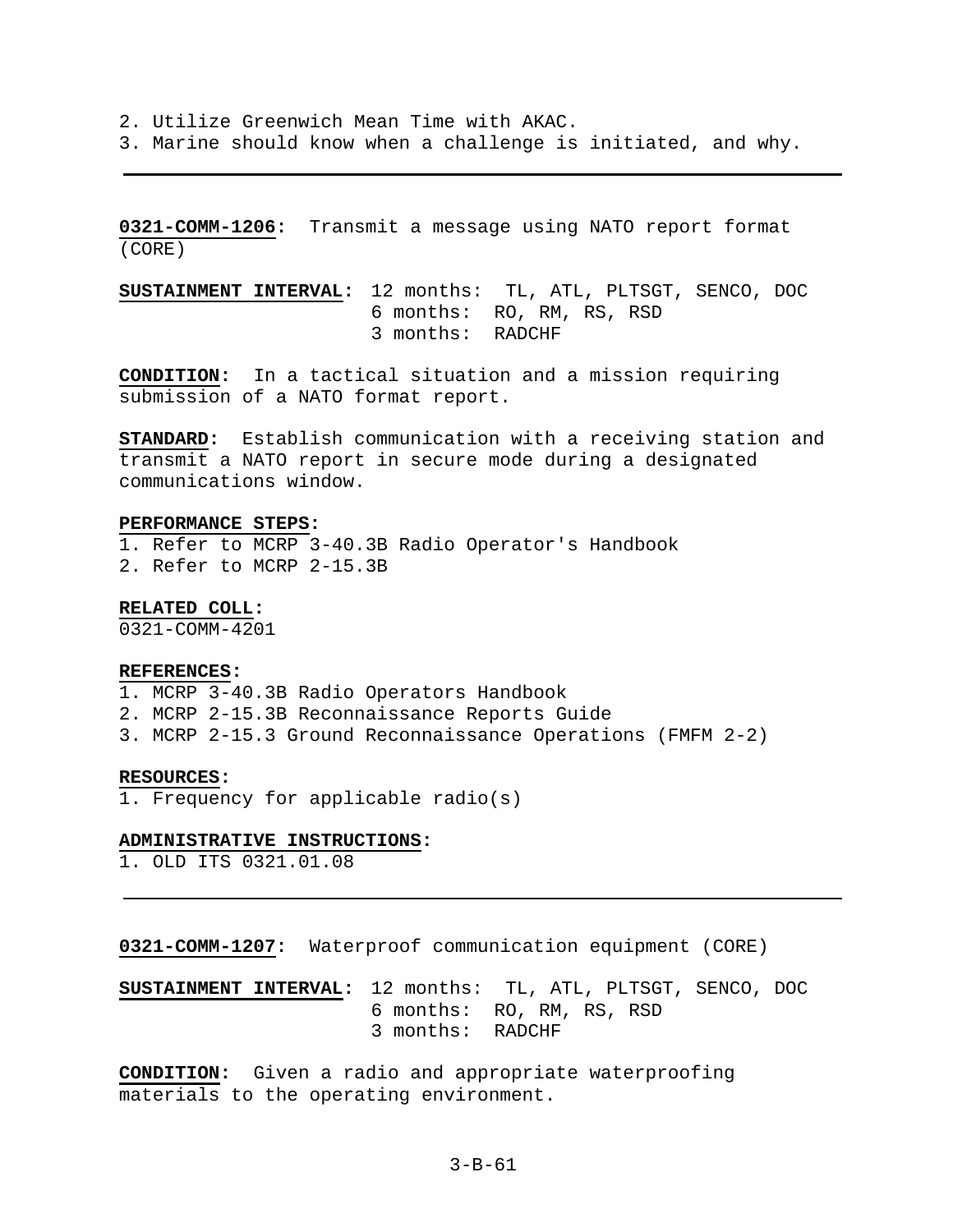**STANDARD:** Operationally waterproof hand held and manpack radios. (See Admin Instructions)

### **PERFORMANCE STEPS:**

1. Refer to MCRP 3-02C Marine Combat Water Survival 2. Refer to MCRP 3-11.3A Special Forces Waterborne Operations (TC 31-25)

### **RELATED COLL:**

0321-PAT-4101 0321-BOAT-4901 0321-JUMP-4901 0321-JUMP-4904

### **REFERENCES:**

1. MCRP 3-40.3B Radio Operators Handbook

2. MCRP 3-11.3A Special Forces Waterborne Operations (TC 31-25)

3. TC 31-25 Special Forces Waterborne Operations

4. MCRP 3-02C Marine Combat Water Survival

### **ADMINISTRATIVE INSTRUCTIONS:**

1. Radios must be double waterproofed prior to transit through water.

2. Upon completion of water movement, radios must be capabable of establishing communications with another station.

3. Waterproofing techniques utilized must allow for use and easy reapplication of waterproofing materials for continued use.

**0321-COMM-1208:** Operate ancillary Digital Message Processing Equipment (CORE)

**SUSTAINMENT INTERVAL:** 12 months: TL, ATL, PLTSGT, SENCO, DOC 6 months: RO, RM, RS, RSD 3 months: RADCHF

**CONDITION:** In a tactical situation, given manpack radio and ancillary digital processing equipment, with appropriate frequencies, and a base receiving station.

**STANDARD:** Transmit and receive digital formatted messages and photographs during a designated communications window.

### **PERFORMANCE STEPS:**

1. Refer to current Operator's Manuals for T/E Equipment.

**RELATED COLL:**  0321-COMM-4201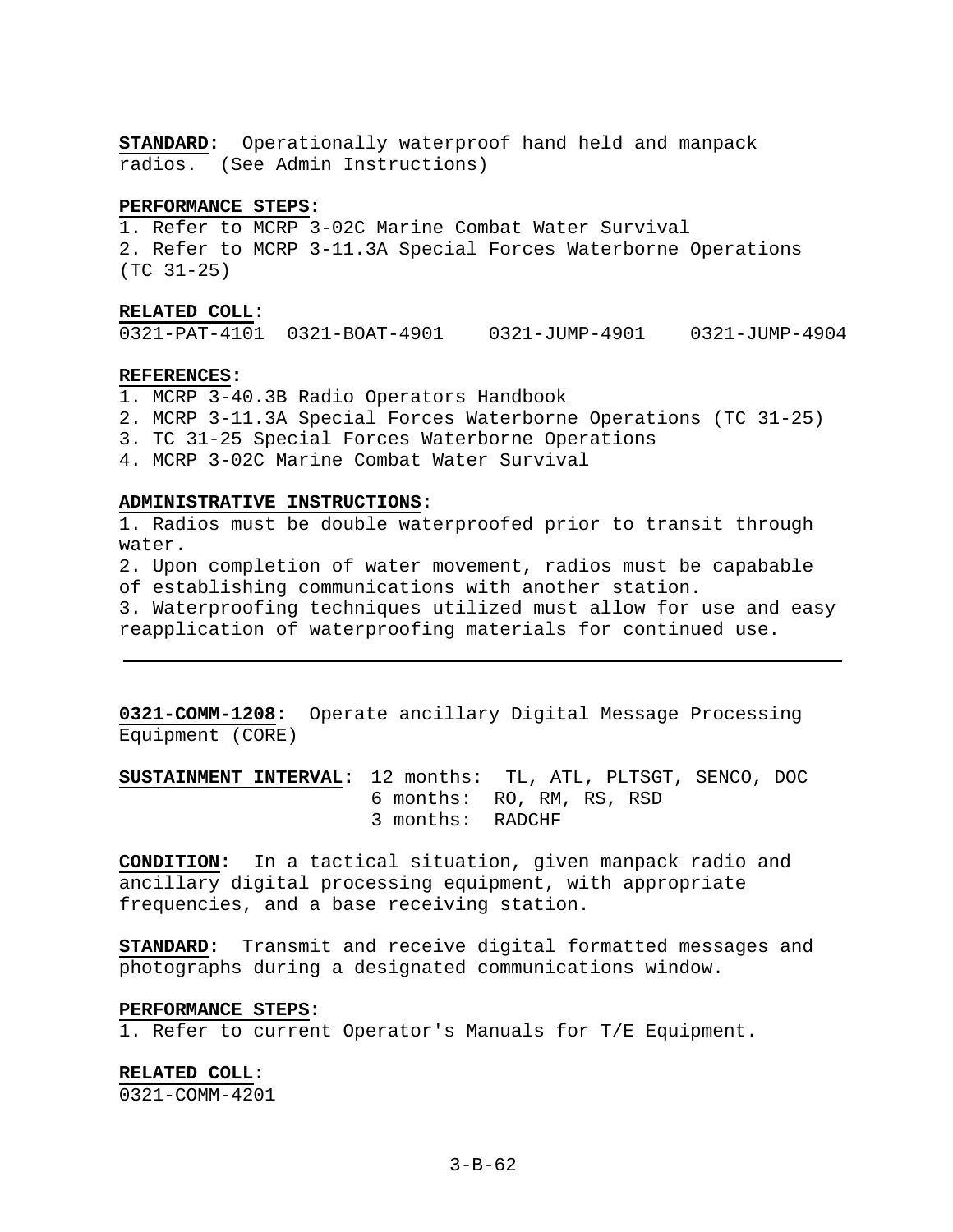### **REFERENCES:**

- 1. TM 08487A-14/1 DCT Pocket Checklist
- 2. MCRP 3-40.3B Radio Operators Handbook
- 3. VIASAT Email User's Guide (No TM)
- 4. (MSIDS) MAGTF Secondary Imagery Dissemination System (No TM)
- 5. Appropriate Technical Manuals

#### **RESOURCES:**

1. Frequency for applicable radio(s)

# **ADMINISTRATIVE INSTRUCTIONS:**

1. OLD ITS 0321.01.09

**0321-COMM-1209:** Operate unit T/E Man Pack Satellite Communication Equipment (CORE)

# **SUSTAINMENT INTERVAL:** 12 months: TL, ATL, PLTSGT, SENCO, DOC 6 months: RO, RM, RS, RSD 3 months: RADCHF

**CONDITION:** In a tactical situation, given T/E Man Pack satellite communications equipment with associated communications security equipment.

**STANDARD:** Program, set up and make a communications check with a receiving station in secure mode during a designated communications window.

### **PERFORMANCE STEPS:**

1. Refer to TM 10191A-12&P/1A AN/PSC-5

2. Refer to Operator's Manual for AN/PRC-117

## **RELATED COLL:**

0321-MOBL-4108

### **REFERENCES:**

- 1. MCWP 6-22, Communications
- 2. TM 5895-34-12 Radio Set AN/PSC-3
- 3. Operator's Manual, Radio Set AN/PSC-5
- 4. PRC-117 Operator Handbook
- 5. MCRP 3-40.3B Radio Operators Handbook

## **RESOURCES:**

1. Frequency for applicable radio(s)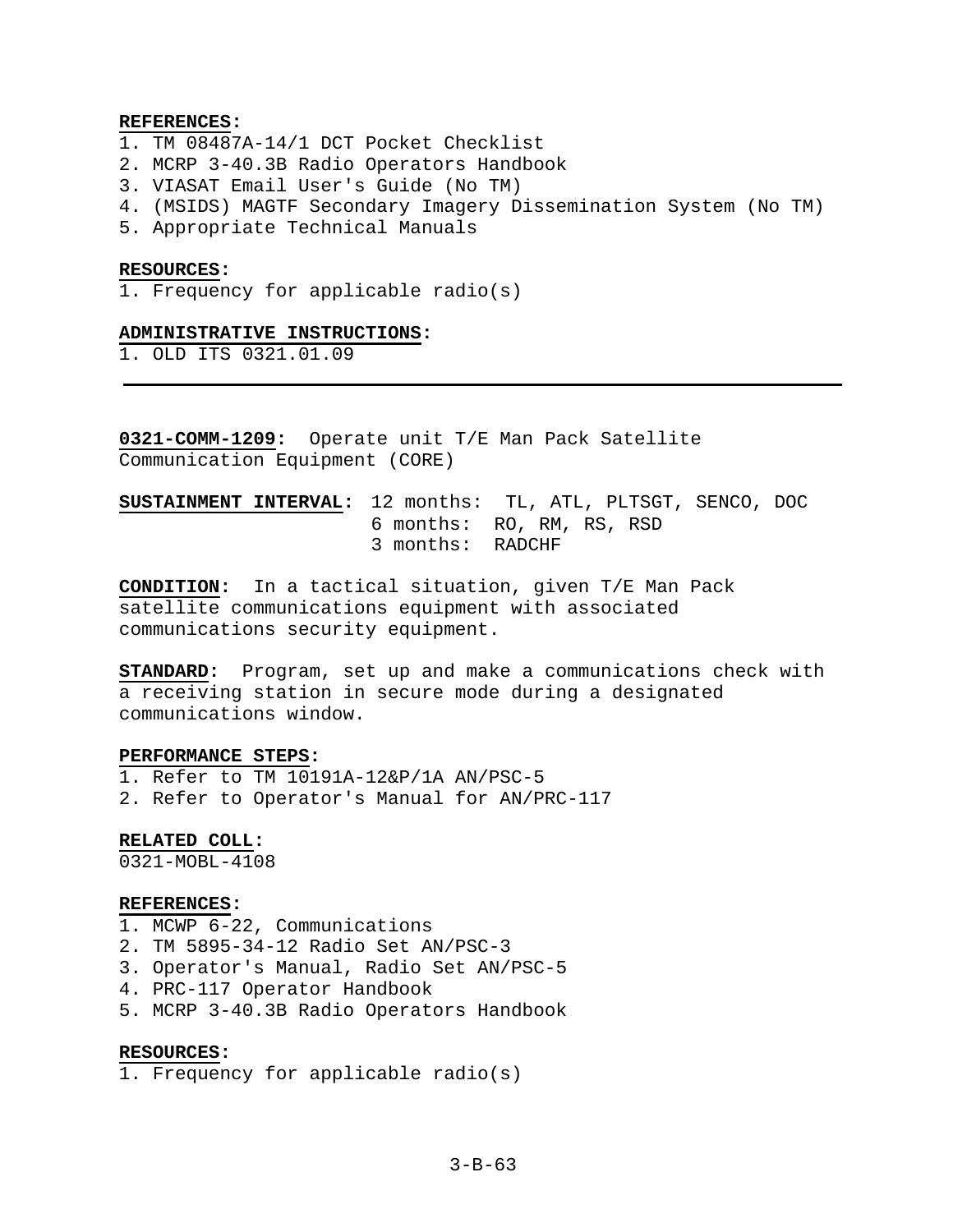#### **ADMINISTRATIVE INSTRUCTIONS:**

1. OLD ITS 0321.01.10

### **0321-FSPT-1301:** Engage a target with indirect fires (CORE)

**SUSTAINMENT INTERVAL:** 18 months: RM, RS, RSD, RADCHF, DOC 9 months: ATL, RO, SENCO 3 months: TL, PLTSGT

**CONDITION:** Given a target between 2000 and 5000 meters from observer, static or moving, all required communications and target location equipment, locate and engage target with indirect fires utilizing Grid, Polar or Shift methods.

**STANDARD:** Transmit call for fire request and adjust fires to achieve effective fire on target within 3 adjustments.

#### **PERFORMANCE STEPS:**

1. Refer to MCWP 3-16.6 Supporting Arms Observer, Spotter, and Controller 2. Refer to MCWP 3-16 Fire Support Coordination in the Ground Combat Element 3. Refer to MCRP 3-16.6A J-Fire Multi-service Procedures for the Joint Application of Firepower

### **RELATED COLL:**

0321-MOUT-4103

### **REFERENCES:**

1. MCWP 3-16.6 Supporting Arms Observer, Spotter, and Controller 2. MCWP 3-16 Fire Support Coordination in the Ground Combat Element 3. MCWP 3-16.1 Artillery Operations 4. MCRP 3-16.6A J-Fire Multi-service Procedures for the Joint Application of Firepower 5. FMFM 2-7 Fire Support in Marine Air-Ground Task Force Operations (MCWP 3-43.3-MAGTF Fires)

# **RESOURCES:**

1. Supporting indirect fire

2. Impact area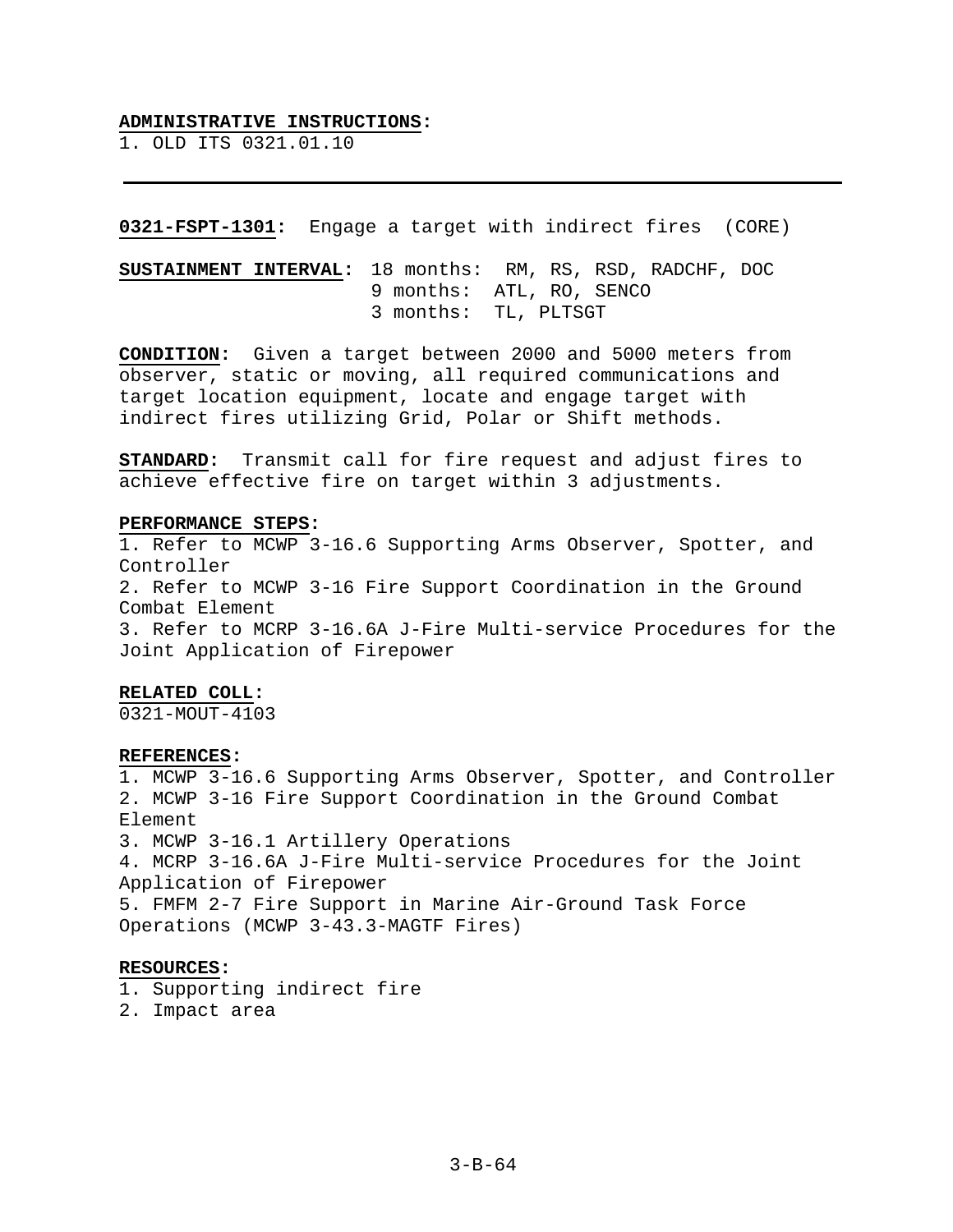### **WEAPON AND AMMUNITION:**

**Weapon:** M252 81mm medium extended range mortar DODIC Quantity C869 CTG, 81mm, HE W/FZ PD 4 each

# **ADMINISTRATIVE INSTRUCTIONS:**

1. OLD ITS 0321.02.01

2. The Marine must call for fire using grid, polar coordinate, and shift from a known point missions.

3. The Marine must be trained to adjust rounds on target using both the bracketing and creeping methods, and understand when each is used.

4. This task will be trained on ISMT, TSFO or similar training devices prior to expending live rounds.

**0321-FSPT-1302:** Plan for the employment of supporting arms for a reconnaissance patrol. (CORE)

**SUSTAINMENT INTERVAL:** 18 months: RM, RS, RSD, RADCHF, DOC 9 months: ATL, RO, SENCO 3 months: TL, PLTSGT

**CONDITION:** During the planning phase of a mission, given a fire support annex.

**STANDARD:** Develop and submit a fire support plan to the supported unit for approval prior to issuance of team patrol order.

### **PERFORMANCE STEPS:**

1. Refer to FMFM 6-18 Fire Support Coordination in the Ground Combat Element 2. Refer to MCRP 3-16.6A J-Fire Multi-service Procedures for the Joint Application of Firepower 3. Refer to FMFM 2-7 MAGTF Fires 4. Refer to MCWP 3-16 Fire Support Coordination in the Ground Combat Element

# **RELATED COLL:**

0321-FSPT-4303

# **REFERENCES:**

1. FMFM 2-7 MAGTF Fires 2. FMFM 6-18 Fire Support Coordination in the Ground Combat Element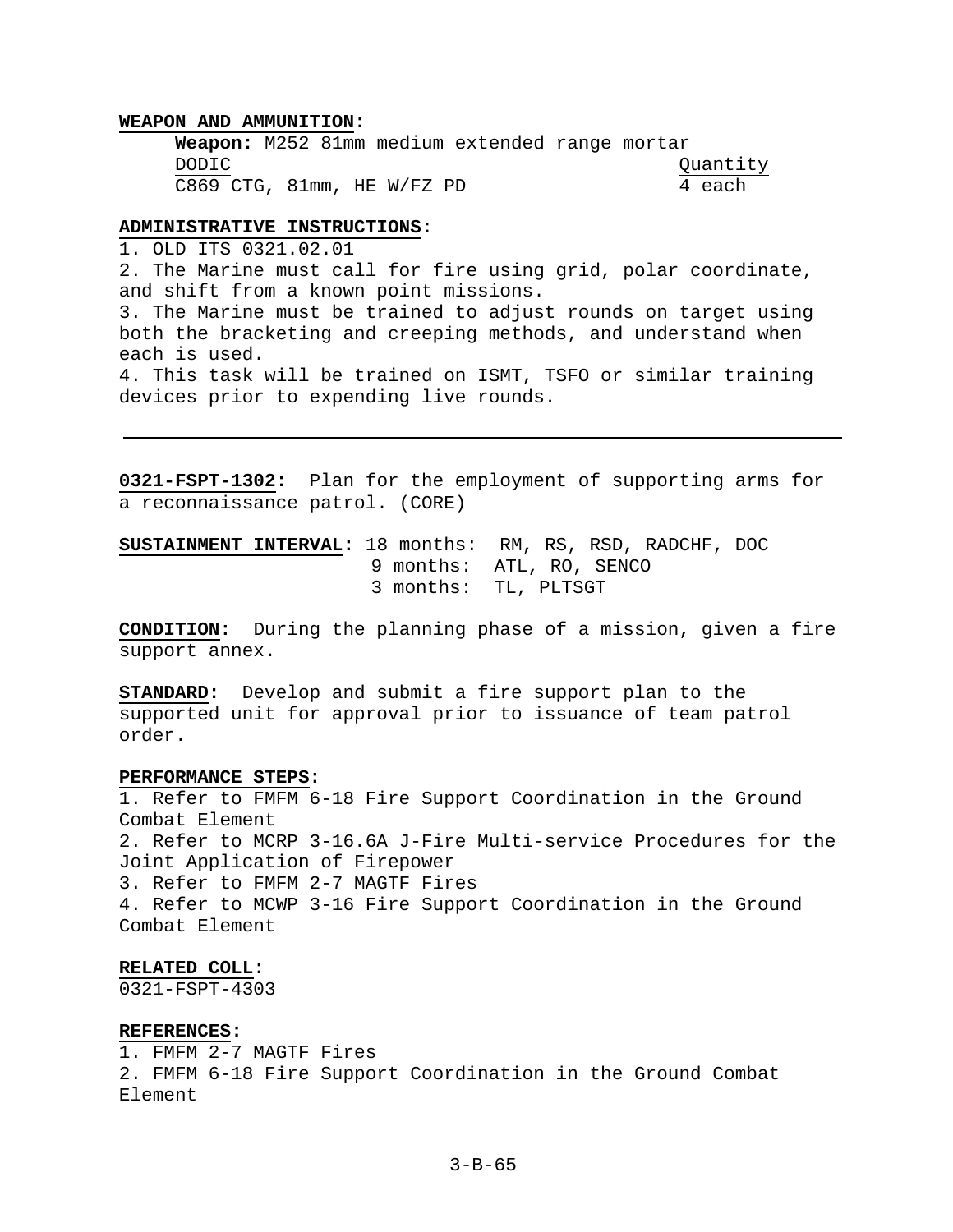3. MCWP 3-23.1 Close Air Support 4. FM 7-90 Tactical Employment of Mortars 5. MCWP 3-16.6 Supporting Arms Observer, Spotter, and Controller 6. MCRP 3-16.6A J-Fire Multi-service Procedures for the Joint Application of Firepower

**0321-FSPT-2301:** Adjust naval gunfire (CORE PLUS)

**SUSTAINMENT INTERVAL:** 18 months: RM, RS, RSD, RADCHF, DOC 9 months: ATL, RO, SENCO 3 months: TL, PLTSGT

**CONDITION:** Given a target between 2000 and 5000 meters from observer, all required communications and target location equipment, locate and engage target with Naval surface fires.

**STANDARD:** Transmit call for fire request and adjust fires to achieve effective fire on target within 6 adjustments.

#### **PERFORMANCE STEPS:**

1. Refer to MCWP 3-16.6 Supporting Arms Observer, Spotter, and Controller 2. Refer to MCRP 3-16.6A J-Fire Multi-service Procedures for the Joint Application of Firepower

### **RELATED COLL:**

0321-MOBL-4103

#### **REFERENCES:**

1. MCWP 3-16.6 Supporting Arms Observer, Spotter, and Controller 2. MCRP 3-16.6A J-Fire Multi-service Procedures for the Joint Application of Firepower

#### **RESOURCES:**

1. TSFO - Trainer Support Forward Observer

# **ADMINISTRATIVE INSTRUCTIONS:**

1. OLD ITS 0321.02.02

2. This task will be trained on TSFO.

**0321-FSPT-2303:** Coordinate a request for a preplanned Close Air Support (CAS) mission (CORE PLUS)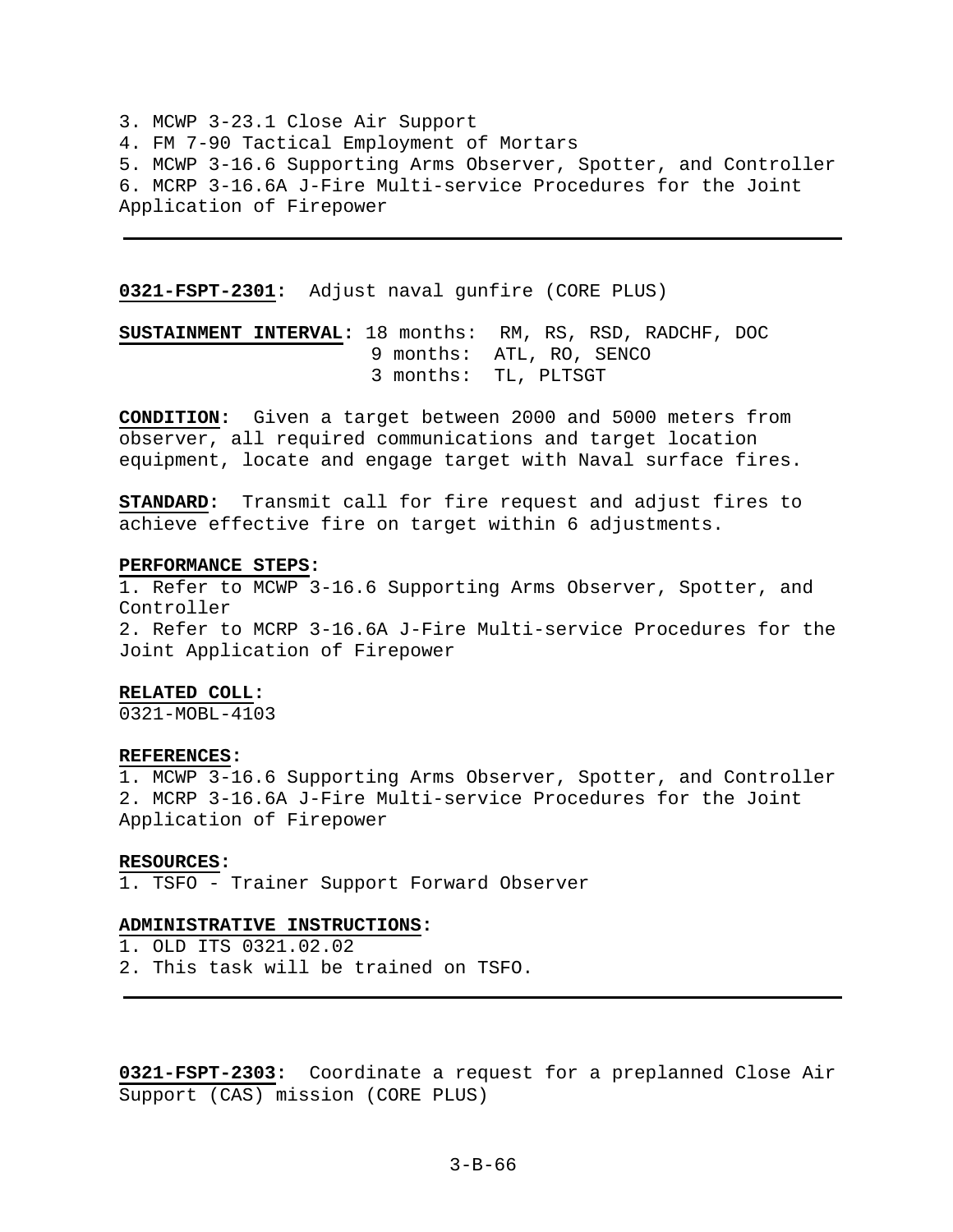**SUSTAINMENT INTERVAL:** 18 months: RM, RS, RSD, RADCHF, DOC 9 months: ATL, RO, SENCO 3 months: TL, PLTSGT

**CONDITION:** During the planning phase of a mission, given a close air support annex and a (JTAR).

**STANDARD:** Compete a Joint Tactical Air Strike Request (JTAR) and submit for approval prior to issuance of patrol order.

#### **PERFORMANCE STEPS:**

1. Refer to MCWP 3-16 Fire Support Coordination in the Ground Combat Element 2. Refer to MCRP 3-16.6A J-Fire Multi-service Procedures for the Joint Application of Firepower

### **RELATED COLL:**

0321-MOBL-4103

#### **REFERENCES:**

1. FM 6-20-40 Fire Support For Brigade Operations (Heavy) 2. MCWP 3-16 Fire Support Coordination in the Ground Combat Element 3. MCWP 3-16.6 Supporting Arms Observer, Spotter and Controller 4. MCRP 3-16.6A J-Fire Multi-service Procedures for the Joint Application of Firepower

**0321-FSPT-2304:** Direct a Close Air Support (CAS) strike (COREPLUS)

**SUSTAINMENT INTERVAL:** 18 months: RM, RS, RSD, RADCHF, DOC 9 months: ATL, RO, SENCO 3 months: TL, PLTSGT

**CONDITION:** In a tactical environment involving a Close Air Support (CAS) strike, target location equipment, target, an attack aircraft with ordnance, aircraft check in information, enemy and friendly situations, attack restrictions, and a radio.

**STANDARD:** Engage a target to suppress, neutralize or destroy the target as required.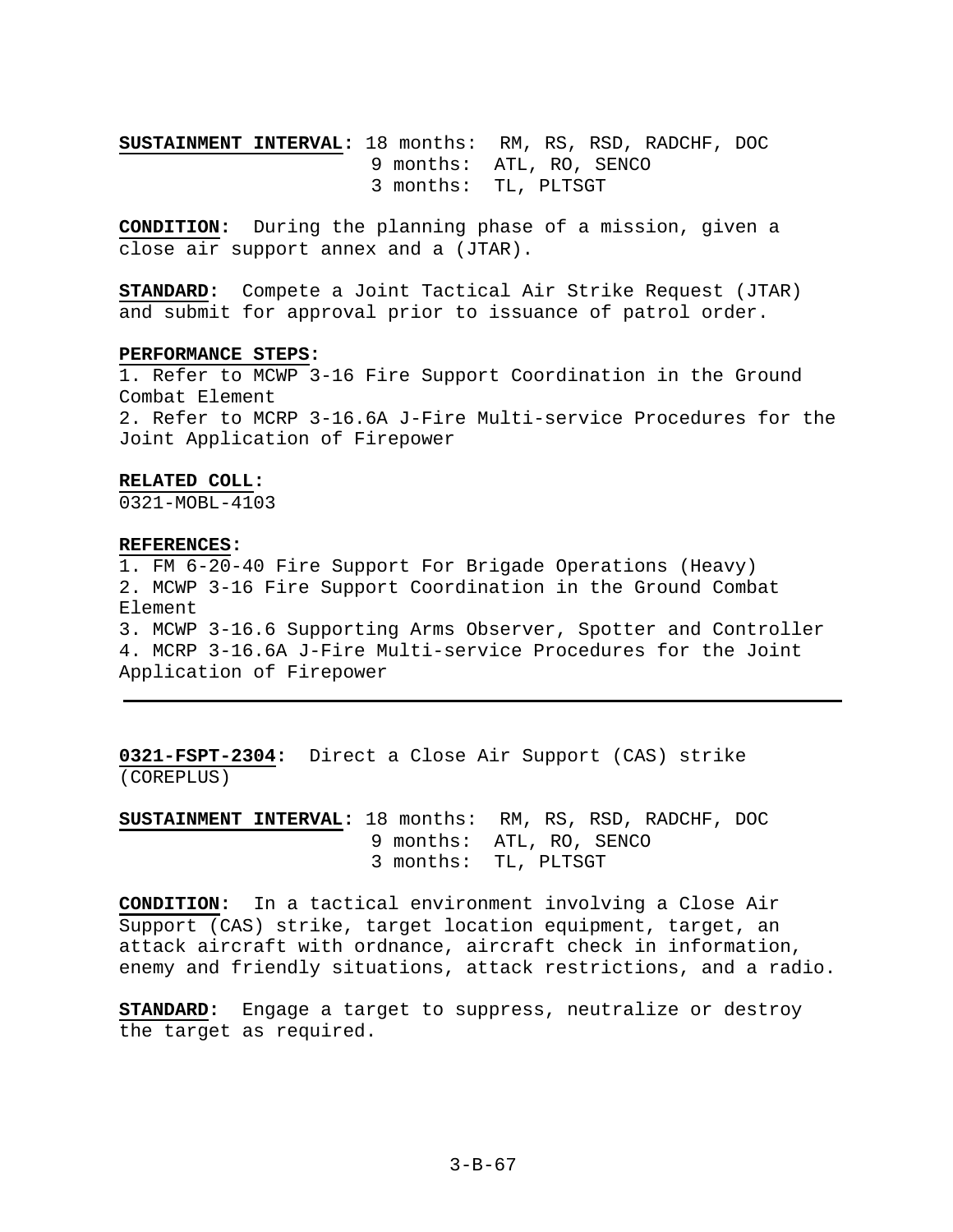### **PERFORMANCE STEPS:**

1. Refer to MCRP 3-16.6A J-Fire Multi-service Procedures for the Joint Application of Firepower 2. Refer to MCWP 3-23.1 Close Air support

# **RELATED COLL:**

0321-MOBL-4103

### **REFERENCES:**

1. FM 6-20-40 Fire Support For Brigade Operations (Heavy) 2. MCWP 3-22.1 Suppression of Enemy Air Defenses (SEAD) 3. MCWP 3-23.1 Close Air support 4. MCRP 3-16.6A J-Fire Multi-service Procedures for the Joint Application of Firepower

### **RESOURCES:**

1. Close Air Support (CAS) aircraft / Forward Air Controller (FAC) 2. Impact area 3. Laser safe and approved impact area 4. Frequency for applicable radio(s)

5. Combined Arms Staff Trainer

#### **ADMINISTRATIVE INSTRUCTIONS:**

1. OLD ITS 0321.02.03

**0321-FSPT-2305:** Conduct IMMEDIATE specialty missions. (CORE PLUS)

**SUSTAINMENT INTERVAL:** 18 months: RM, RS, RSD, RADCHF, DOC 9 months: ATL, RO, SENCO 3 months: TL, PLTSGT

**CONDITION:** Given a topographic map, compass, protractor, and a target that needs to be immediately suppressed.

**STANDARD:** Correctly transmitting a Call For Fire (CFF) within 60 seconds of target identification and ensuring initial target location is within 300 meters of the actual target location.

### **PERFORMANCE STEPS:**

1. Refer to MCWP 3-16.6 Supporting Arms Observer, Spotter, and Controller.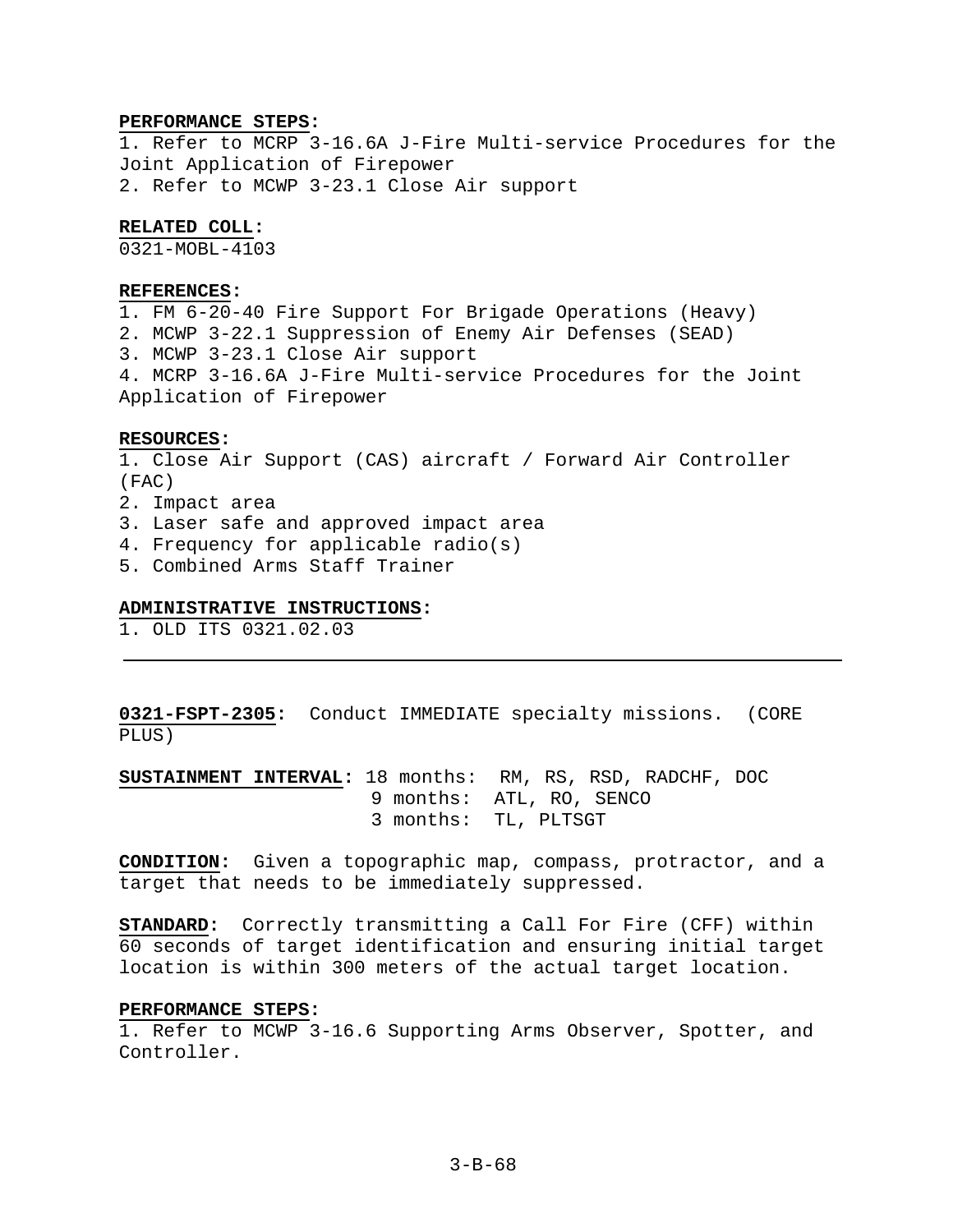### **RELATED COLL:**

0321-FSPT-4300

# **REFERENCES:**

- 1. FM 6-30 Observed Fire Procedures
- 2. MCWP 3-16.6 Supporting Arms Observer, Spotter, and Controller

### **RESOURCES:**

- 1. Supporting indirect fire
- 2. Impact area

### **ADMINISTRATIVE INSTRUCTIONS:**

1. Per the reference, IMMEDIATE specialty missions include: immediate suppression, smoke and illumination.

**0321-FSPT-2306:** Conduct a coordinated illumination mission. (CORE PLUS)

**SUSTAINMENT INTERVAL:** 18 months: RM, RS, RSD, RADCHF, DOC 9 months: ATL, RO, SENCO 6 months: TL, PLTSGT

**CONDITION:** Given a topographic map, compass, protractor, a target, and suspected enemy activity detected during the hours of darkness.

**STANDARD:** Illumination call for fire is transmitted within 60 seconds of detecting suspected enemy activity; illumination is adjusted to illuminate the suspected target; the suspected target is positively identified as enemy; HE call for fire is transmitted within 60 seconds of identifying the target as enemy; initial HE round is within 200 meters of the actual target; and, the HE FFE is within  $+/-$  50 meters of the actual target.

### **PERFORMANCE STEPS:**

1. Transmit the complete illumination Call For Fire (CFF), in proper sequence.

2. Determine and transmit subsequent corrections to include HOB, if required.

3. Once target is illuminated, determine target location.

4. Transmit coordinated illumination Call For Fire (CFF), in proper sequence.

5. Determine and transmit subsequent corrections within 15 seconds of High Explosive (HE) round impact.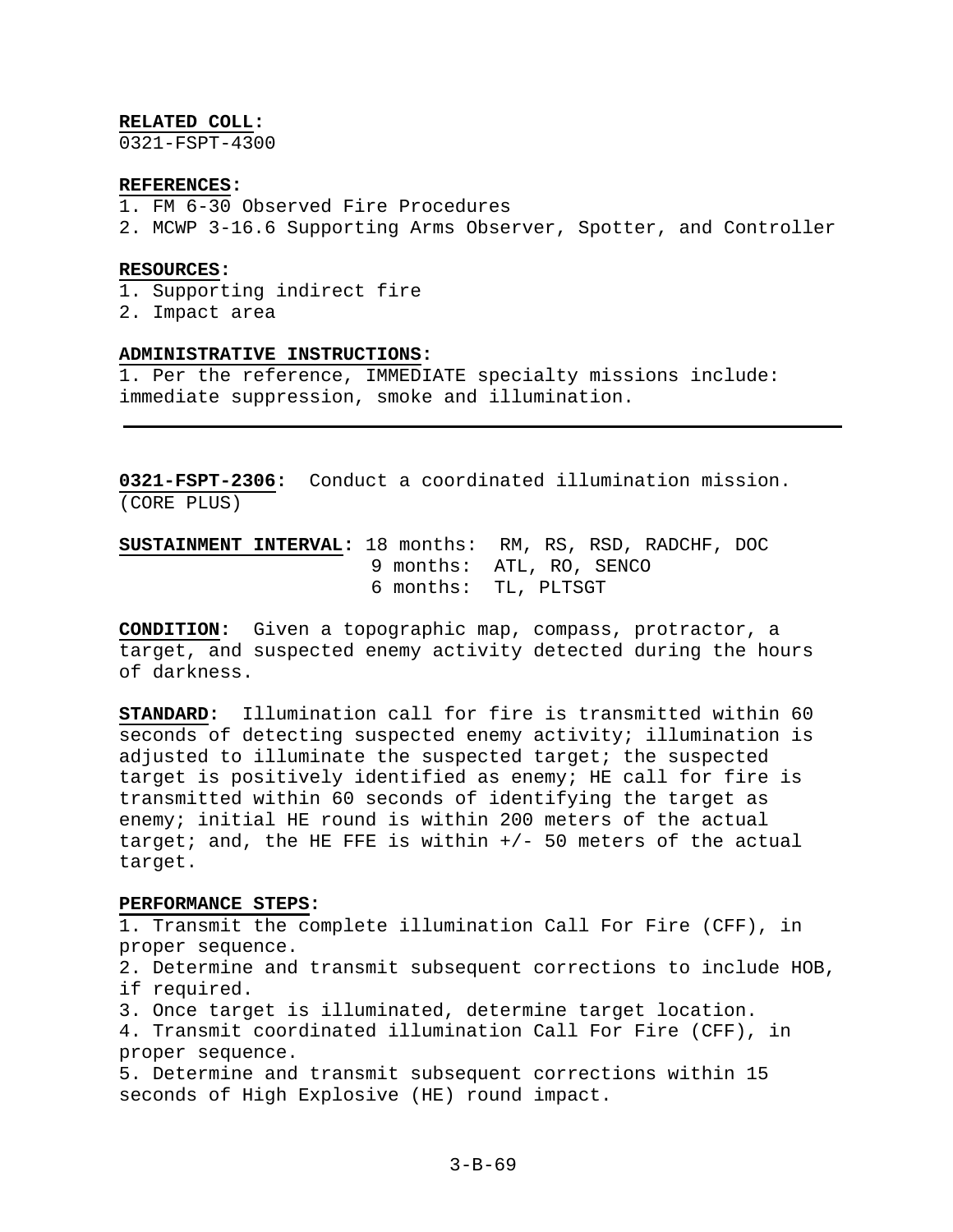6. Request Fire For Effect (FFE). 7. Transmit refinement data (if any), Record as Target (if desired), End of Mission (required), and surveillance (required).

# **RELATED COLL:**

0321-FSPT-4302

# **REFERENCES:**

1. FM 6-30 Observed Fire Procedures

2. MCWP 3-16.6 Supporting Arms Observer, Spotter, and Controller

# **RESOURCES:**

- 1. Supporting indirect fire
- 2. Impact area

# **WEAPON AND AMMUNITION:**

| <b>Weapon:</b> M252 81mm medium extended range mortar |          |
|-------------------------------------------------------|----------|
| DODIC.                                                | Quantity |
| C869 CTG, 81mm, HE W/FZ PD                            | 4 each   |
| C871 CTG, 81mm, ILLUM W/FZ UK                         | 8 each   |

**0321-FSPT-2307:** Operate T/E target location/designation equipment (CORE PLUS)

**SUSTAINMENT INTERVAL:** 6 months: TL, ATL, RO, RM, RS, RSD, PLTSGT, SENCO, RADCHF, DOC

**CONDITION:** Given the references, a laser range finder, a compass, a map, a designated target, and communications with the Fire Direction Center (FDC).

**STANDARD:** Per the references, accurately measuring and announcing the target distance, to the nearest 10 meters.

# **PERFORMANCE STEPS:**

- 1. Determine observer target direction.
- 2. Remove the lens cover.
- 3. Set the PWR switch at ON.
- 4. Aim the laser at the target.
- 5. Laze the target.
- 6. Express range to the target.

7. Use the minimum range setting, when appropriate, or when the multiple target warning light illuminates.

8. Transmit the Call For Fire (CFF) using polar plot data.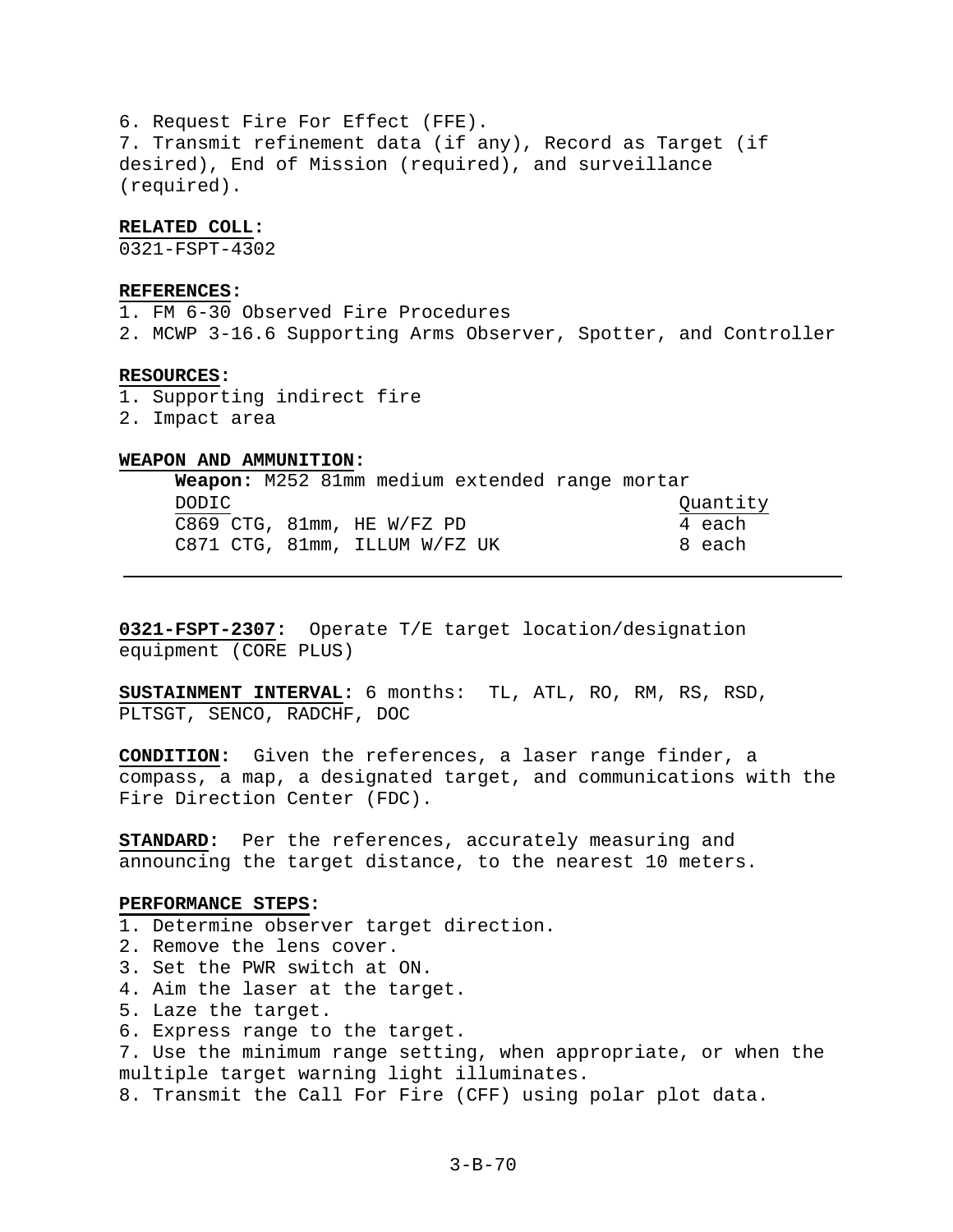9. Determine range to burst and transmit appropriate deviation and range corrections. 10. Request Fire For Effect (FFE). 11. Transmit refinement data (if any), Record as Target (if desired), End of Mission (required), and surveillance (required). 12. Set the PWR switch at OFF.

### **RELATED COLL:**

0321-FSPT-4303

# **REFERENCES:**

1. FM 6-30 Observed Fire Procedures

- 2. MCWP 3-16.6 Supporting Arms Observer, Spotter, and Controller
- 3. TM 11-5860-201-10 Laser Infrared Observation Set AN/GVS-5

# **RESOURCES:**

- 1. Supporting indirect fire
- 2. Laser safe and approved impact area

### **WEAPON AND AMMUNITION:**

|       | <b>Weapon:</b> M252 81mm medium extended range mortar |  |          |
|-------|-------------------------------------------------------|--|----------|
| DODIC |                                                       |  | Quantity |
|       | C869 CTG, 81mm, HE W/FZ PD                            |  | 4 each   |

# **0321-SURV-1401:** Execute surveillance of an objective (CORE)

**SUSTAINMENT INTERVAL:** 6 months: TL, ATL, RO, RM, RS, RSD, PLTSGT, SENCO, RADCHF, DOC

**CONDITION:** In a tactical environment, given the required personnel and equipment and a observation post.

**STANDARD:** Conduct surveillance and report information as required by the patrol order.

### **PERFORMANCE STEPS:**

1. Refer to references and unit Standard Operating Procedures.

#### **RELATED COLL:**

0321-PAT-4104 0321-SURV-4401

## **REFERENCES:**

1. SH 21-76 Ranger Handbook 2. MCWP 3-11.3 Scouting and Patrolling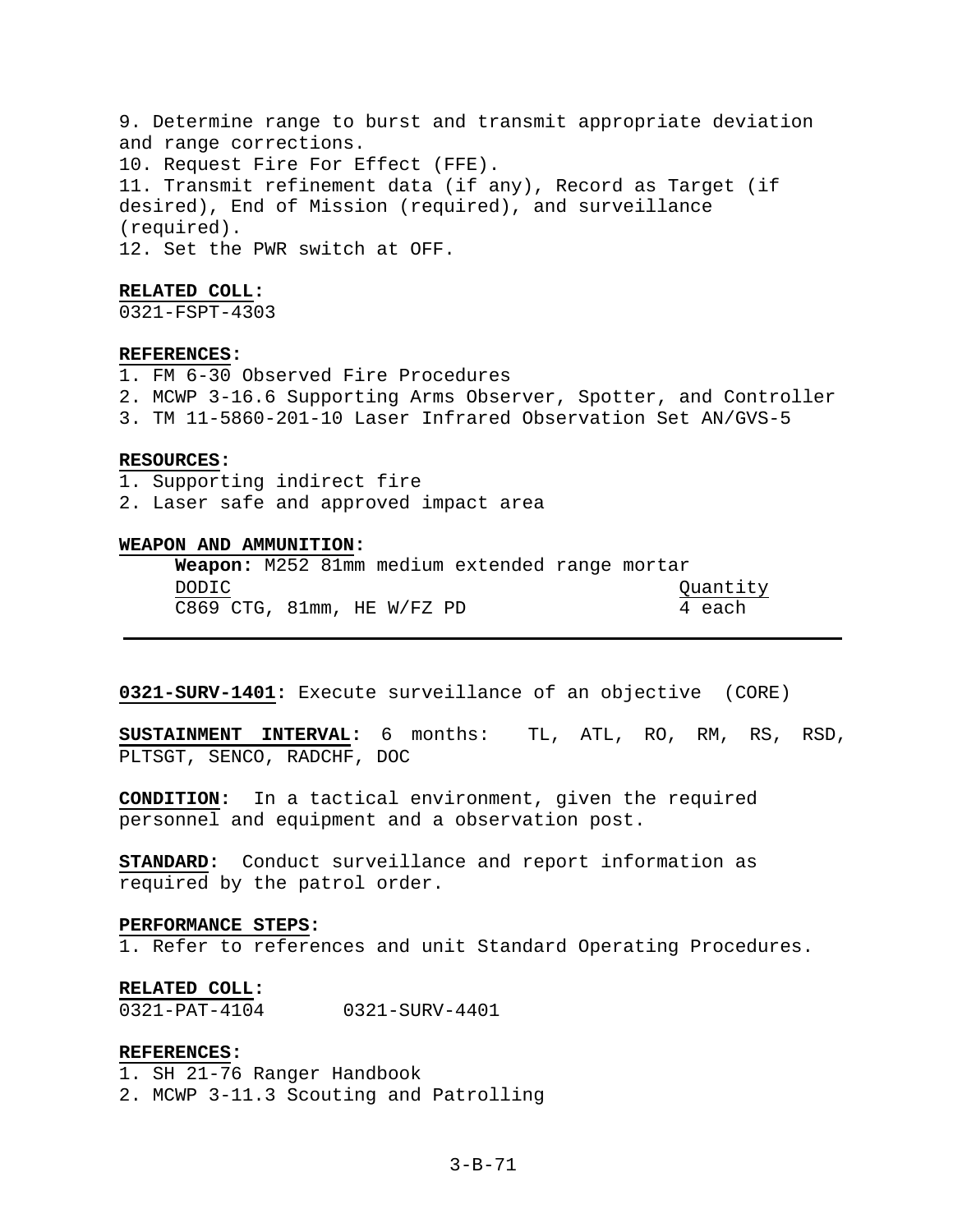3. MCWP 3-15.3 Scout Sniping 4. TM 11-5855-213-10 Operator's Manual for Night Vision Sight Individual Served Weapon AN/PVS-4 5. MCWP 2-15.3 Ground Reconnaissance Operations

### **RESOURCES:**

1. Frequency for applicable radio(s)

2. Maneuver / Training area

# **ADMINISTRATIVE INSTRUCTIONS:**

1. OLD ITS 0321.04.01 2. The Marine must show proficiency with all available observation equipment.

**0321-SURV-1402:** Prepare a panoramic/military sketch (CORE)

**SUSTAINMENT INTERVAL:** 12 months: TL, ATL, RO, RM, RS, RSD, PLTSGT, SENCO, RADCHF, DOC

**CONDITION:** In a tactical environment, given a mission, required personnel, equipment, observation post, graph paper, pencils, protractor, clipboard, a piece of string and a straight edge.

**STANDARD:** Sketch a objective utilizing the panoramic or military sketch method as per mission requirement.

**PERFORMANCE STEPS:**  1. Refer to MCWP 3-15.3 Scout Sniping

**RELATED COLL:** 

0321-MOBL-4100

### **REFERENCES:**

1. MCWP 3-15.3 Scout Sniping 2. MCWP 3-11.3 Scouting and Patrolling

### **RESOURCES:**

1. Maneuver / Training area

### **ADMINISTRATIVE INSTRUCTIONS:**

1. OLD ITS 0321.04.02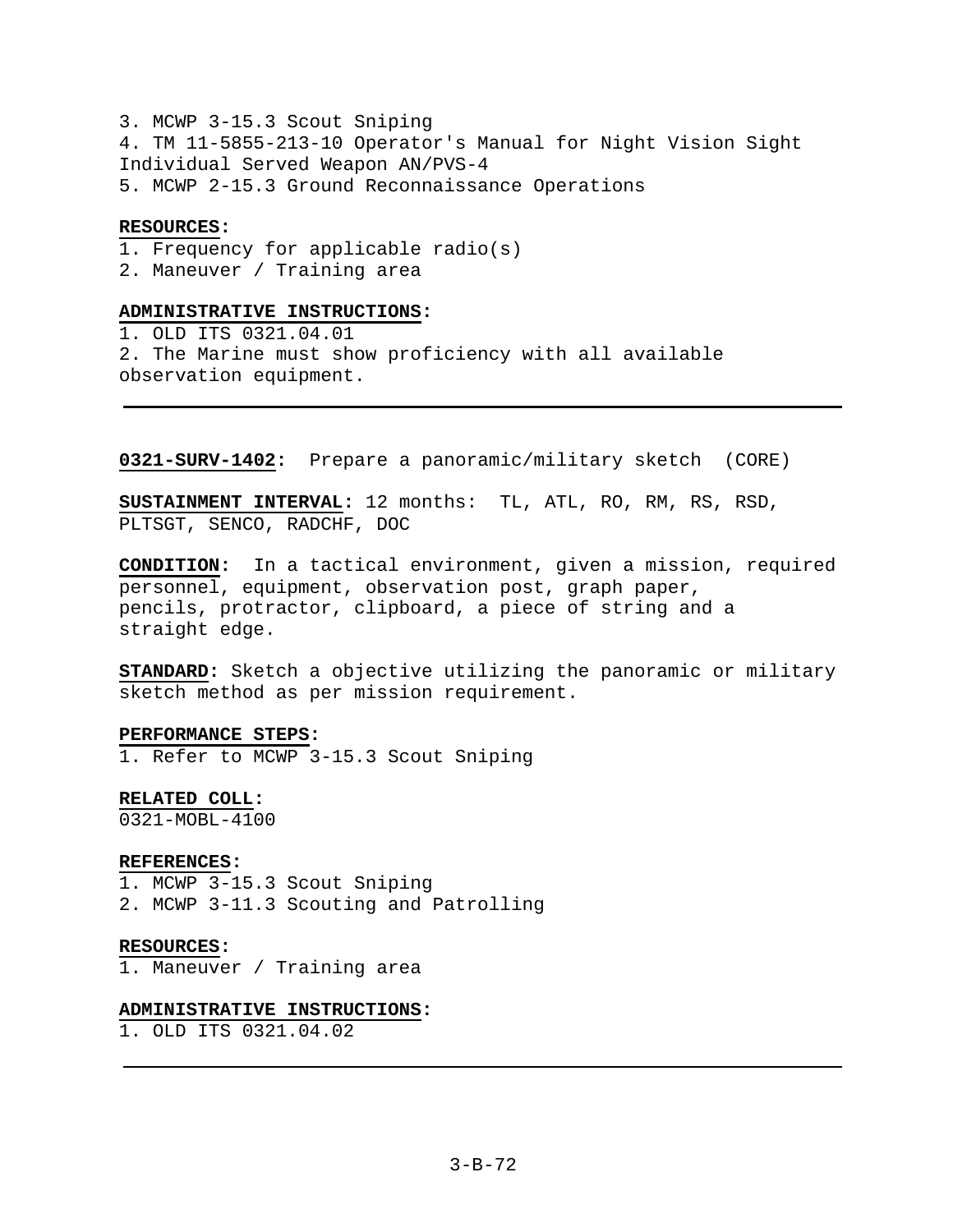**0321-SURV-1403:** Conduct surveillance planning to support special operations (CORE)

**SUSTAINMENT INTERVAL:** 6 months: TL, PLTSGT, SENCO, RADCHF, DOC

**CONDITION:** Given a reconnaissance unit, an order with specific objectives and proper authorization.

**STANDARD:** Plan and prepare surveillance to include detailed logistics and communications plan and address specified jurisdictional restraints.

# **PERFORMANCE STEPS:**

- 1. Specify objectives of the surveillance.
- 2. Specify the duration of surveillance activities.
- 3. Determine type of surveillance.
- 4. Determine personnel requirements.
- 5. Determine liaison requirements.
- 6. Determine any jurisdictional or ROE restraints.
- 7. Determine special training/coordination requirements.
- 8. Determine special equipment requirements.
- 9. Prepare a communications plan.

**RELATED COLL:** 

0321-PAT-4101

# **REFERENCES:**

- 1. MCRP 3-33A, Counter Guerilla Operations
- 2. MCWP 2-14 Counterintelligence
- 3. MCWP 3-33.5 Counterinsurgency Operations

**0321-SURV-1404:** Employ organic photography equipment. (CORE)

**SUSTAINMENT INTERVAL:** 6 months: TL, ATL, RO, RM, RS, RSD, PLTSGT, SENCO, RADCHF, DOC

**CONDITION:** In a tactical environment, given a mission order, required personnel, MSIDS and radio set, and a receiving station.

**STANDARD:** Target is photographed, image(s) are processed and viewable, and data is transmitted to receiving station in secure mode without compromise during designated communications window.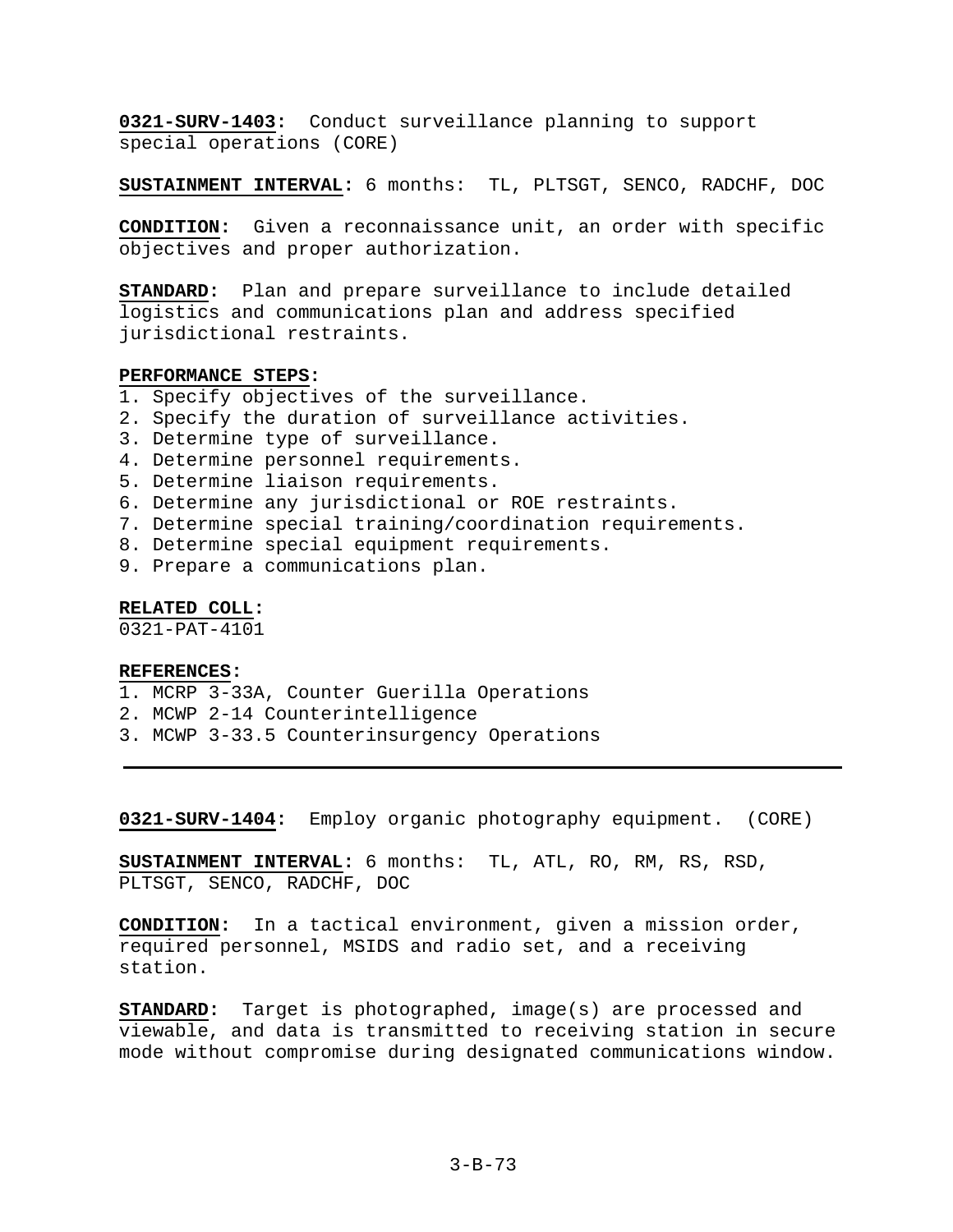#### **PERFORMANCE STEPS:**

1. Refer to (MSIDS) MAGTF Secondary Imagery Dissemination System (No TM) 2. Refer to VIASAT Email User's Guide (No TM) 3. Refer to D-30 Camera Operator's Manual

## **RELATED COLL:**

0321-PAT-4100 0321-MOBL-4100 0321-SENS-4701

# **REFERENCES:**

1. D-30 Camera Operator's Manual 2. (MSIDS) MAGTF Secondary Imagery Dissemination System (No TM) 3. VIASAT Email User's Guide (No TM)

### **RESOURCES:**

- 1. Frequency for applicable radio(s)
- 2. Maneuver / Training area

### **ADMINISTRATIVE INSTRUCTIONS:**

1. OLD ITS 0321.04.14

**0321-ITG -1501:** Provide initial/terminal guidance for assault support craft (CORE PLUS)

**SUSTAINMENT INTERVAL:** 18 months: ATL, RO, RM, RS, RSD, RADCHF, DOC

12 months: TL, PLTSGT, SENCO

**CONDITION:** In a tactical environment given proper signaling equipment IAW the signaling plan and mission specific guidance.

**STANDARD:** Set up landing site, establish communications and be prepared to guide assault support craft prior to the arrival of supported unit.

#### **PERFORMANCE STEPS:**

1. Refer to MCRP 3-11.4 Tactical Fundamentals of Helicopterborne Operations 2. Refer to MCRP 2-15.3 Ground Reconnaissance Operations 3. In accordance with signal plan.

# **RELATED COLL:**

 $0321 - TTG - 4501$ 

#### **REFERENCES:**

1. MCRP 3-11.4A Helicopter Insertion/Extraction

# 3-B-74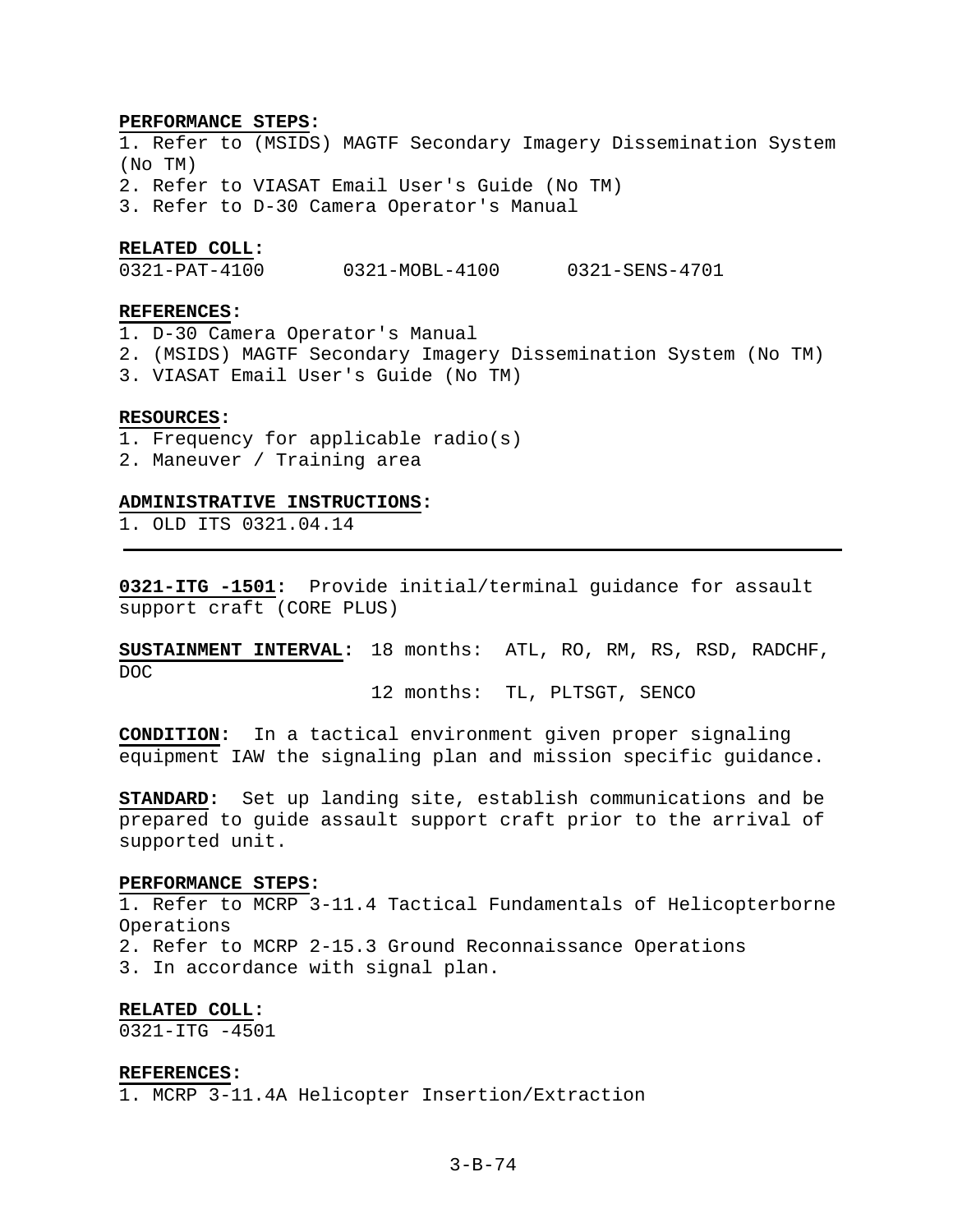2. MCRP 3-11.4 Tactical Fundamentals of Helicopterborne Operations 3. MCRP 2-15.3 Ground Reconnaissance Operations (FMFM 2-2) 4. MARFORLANT/PAC INST, P3000.15, Standard Procedures for Raiding Craft

# **RESOURCES:**

- 1. Frequency for applicable radio(s)
- 2. Beach suitable for amphibious landing
- 3. Helicopter landing zone
- 4. Helicopter support

# **ADMINISTRATIVE INSTRUCTIONS:**

1. OLD ITS 0321.05.04

**0321-NBC-1601:** Perform operator maintenance for an M40 field protective mask with hood (CORE)

**SUSTAINMENT INTERVAL:** 12 months: TL, ATL, RO, RM, RS, RSD, PLTSGT, SENCO, RADCHF, DOC, OPSCHF

**CONDITION:** Given an M40 field protective mask with hood, a bristle brush, cheesecloth, and a clean, soft rag.

**STANDARD:** In accordance with TM 3-4240-339-10.

# **PERFORMANCE STEPS:**

1. Reference TM 3-4240-339-10 Operator's Manual for Chemical-Biological Mask, M40

### **RELATED COLL:**

0321-NBC-4600

#### **REFERENCES:**

1. TM 3-4240-339-10 Operator's Manual for Chemical-Biological Mask, M40

**0321-NBC-1602:** Don an M40 field protective mask with hood (CORE)

**SUSTAINMENT INTERVAL:** 12 months: TL, ATL, RO, RM, RS, RSD, PLTSGT, SENCO, RADCHF, DOC, OPSCHF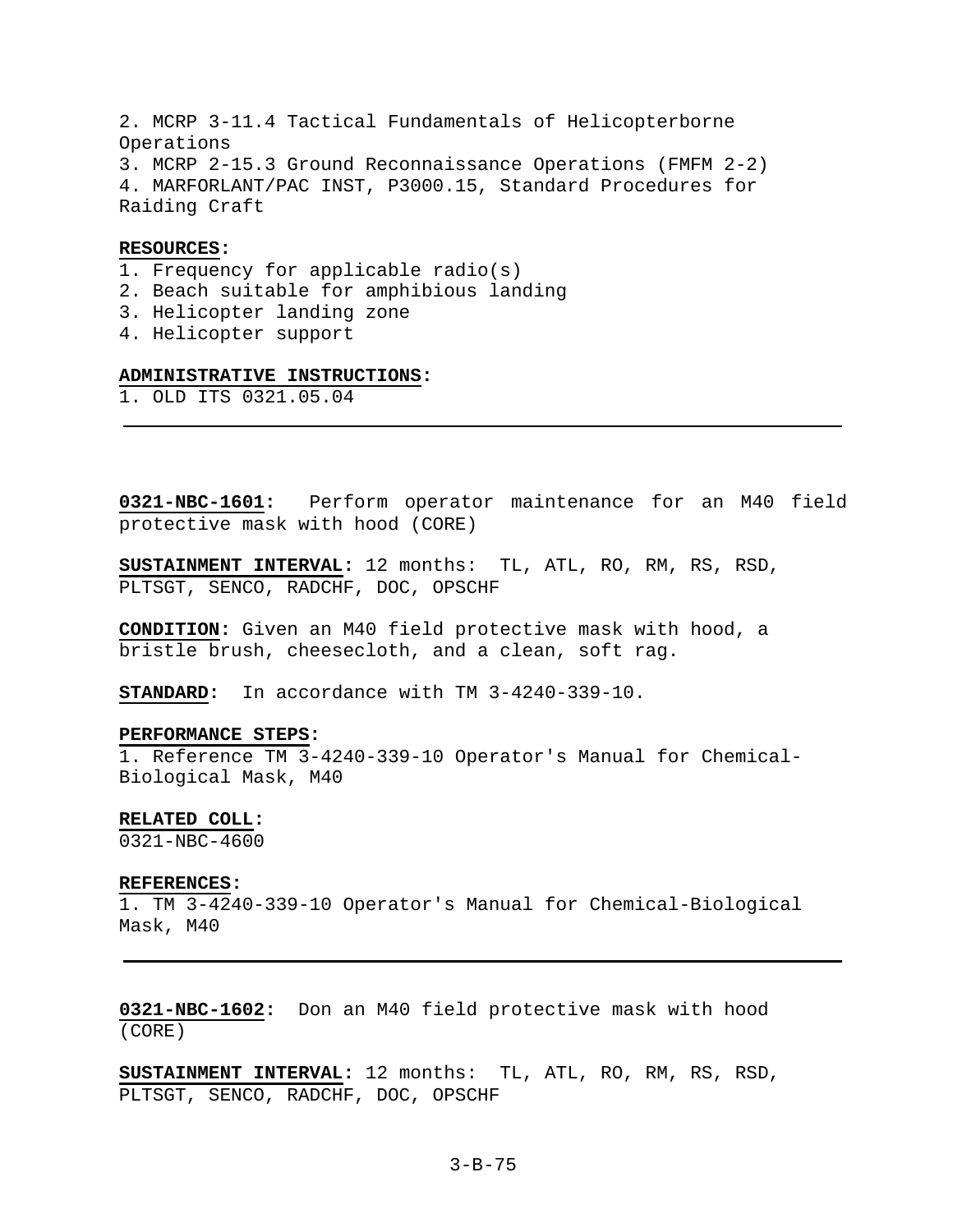**CONDITION:** Given an M40 field protective mask with hood and carrier, while wearing a fighting load.

**STANDARD:** By donning and clearing the mask within 9 seconds and adjusting the hood within 15 seconds of an NBC alarm.

### **PERFORMANCE STEPS:**

1. Reference TM 3-4240-339-10 Operator's Manual for Chemical-Biological Mask, M40

### **RELATED COLL:**

0321-NBC-4600

#### **REFERENCES:**

1. TM 3-4240-339-10 Operator's Manual for Chemical-Biological Mask, M40

**0321-NBC-1603:** Drink from a canteen while wearing an M40 field protective mask with hood (CORE)

**SUSTAINMENT INTERVAL:** 12 months: TL, ATL, RO, RM, RS, RSD, PLTSGT, SENCO, RADCHF, DOC, OPSCHF

**CONDITION:** Given an individual weapon, while wearing a fighting load and while wearing the M40 FPM.

**STANDARD:** Successfully drink water from canteen without becoming a casualty.

### **PERFORMANCE STEPS:**

1. Reference TM 3-4240-339-10 Operator's Manual for Chemical-Biological Mask, M40

#### **RELATED COLL:**

0321-NBC-4600

#### **REFERENCES:**

1. TM 3-4240-339-10 Operator's Manual for Chemical-Biological Mask, M40

**0321-NBC-1604:** Don personal protective equipment to MOPP Level 4 (CORE)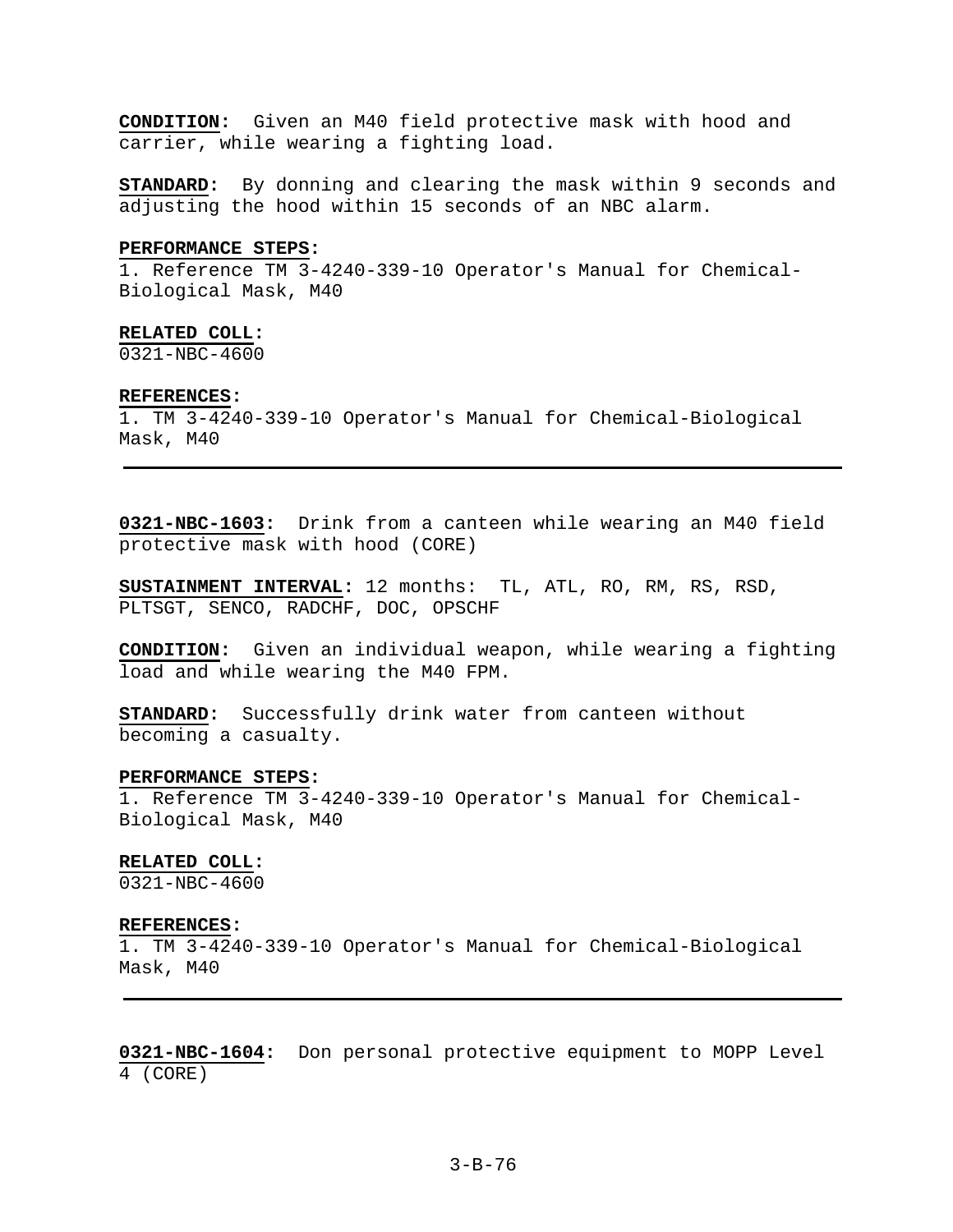**SUSTAINMENT INTERVAL:** 12 months: TL, ATL, RO, RM, RS, RSD, PLTSGT, SENCO, RADCHF, DOC, OPSCHF

**CONDITION:** Given an order to assume each MOPP level, chemical protective over-garments, chemical protective boots, an M40 field protective mask with hood and carrier, M8 or M9 chemical detection paper, and rubber gloves.

**STANDARD:** By donning the equipment required for each MOPP level, without help, meeting the prescribed MOPP level in a time of eight minutes.

### **PERFORMANCE STEPS:**

1. Refer to FM 3-7 NBC Handbook

### **RELATED COLL:**

0321-NBC-4600

### **REFERENCES:**

1. MCWP 3-37.2 NBC Protection

2. FM 3-7 NBC Handbook

### **RESOURCES:**

1. MOPP suits / NBC equipment

**0321-NBC-1605:** Perform self-aid for a nerve agent (CORE)

**SUSTAINMENT INTERVAL:** 12 months: TL, ATL, RO, RM, RS, RSD, PLTSGT, SENCO, RADCHF, DOC, OPSCHF

**CONDITION:** Given a MARK I nerve agent antidote and an M40 field protective mask with hood and carrier, while wearing a fighting load.

**STANDARD:** In accordance with FMFM 11-11.

# **PERFORMANCE STEPS:**

1. Don and clear an M40 field protective mask with hood. 2. Remove 1 MARK I from your protective mask carrier, pocket of the MOPP suit.

3. With the non-dominant hand, hold the auto-injectors by the plastic clip so the larger auto-injector is on top and both are positioned in front of you at eye level.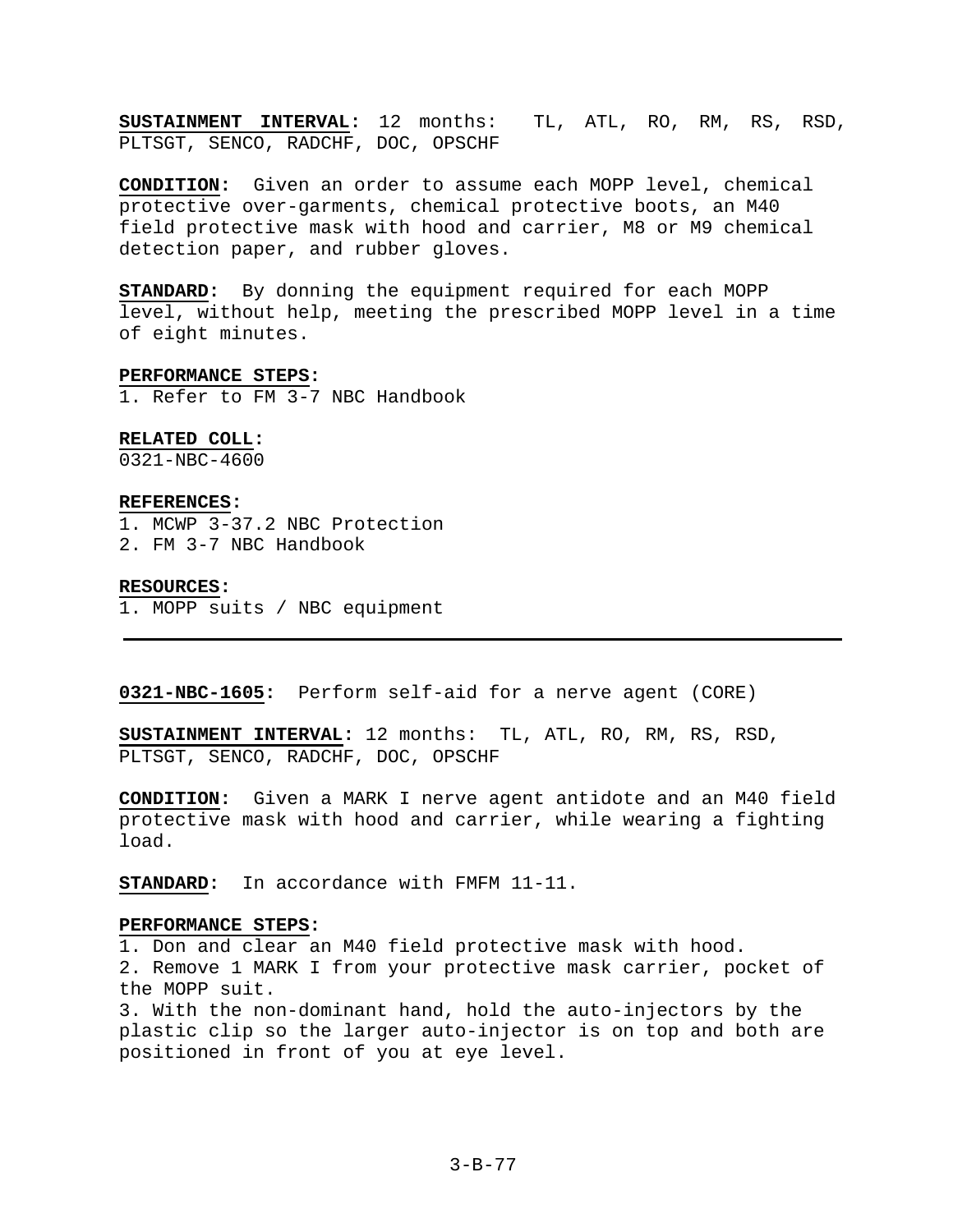4. With the dominant hand, check the injection site (thigh or buttocks) for buttons or objects in pockets which may interfere with the injections. 5. With the same hand, grasp the atropine auto-injector with the thumb and first 2 fingers. 6. Pull the injector out of the clip with a smooth motion to arm the auto-injector. 7. Hold the auto-injector with your thumb and 2 fingers. 8. Position the green end of the injector against the injection site. 9. Apply firm even pressure to the injector until it pushes the needle into your thigh or buttocks. 10. Hold the injector firmly in place for at least 10 seconds. Firm pressure automatically triggers the coiled spring mechanism, plunging the needle through the clothing into the muscle and at the same time, injecting the antidote into the muscle tissue. 11. Carefully remove the auto-injector from the injection site. 12. Place the used atropine injector carefully between the little finger and the ring finger of the hand that is holding the remaining auto-injector and the clip. 13. Pull the 2 PAM Cl injector out of the clip and inject it in the same manner as steps 6 to 11. 14. If symptoms continue, seek buddy aid to administer additional sets of injections.

### **RELATED COLL:**

0321-NBC-4600

# **REFERENCES:**

1. FMFM 11-11 Treatment of Chemical Agent Casualties and Conventional Military Chemical Injuries

# **ADMINISTRATIVE INSTRUCTIONS:**

1. This task should be trained to standard utilizing a trainer kit. 2. Refer to 5711 SME prior to conducting this training.

**0321-NBC-1606:** Transmit an NBC-1 Report (CORE)

**SUSTAINMENT INTERVAL:** 12 months: TL, ATL, RO, RM, RS, RSD, PLTSGT, SENCO, RADCHF, DOC, OPSCHF

**CONDITION:** Given a map, a casualty, and a radio, while wearing a fighting load.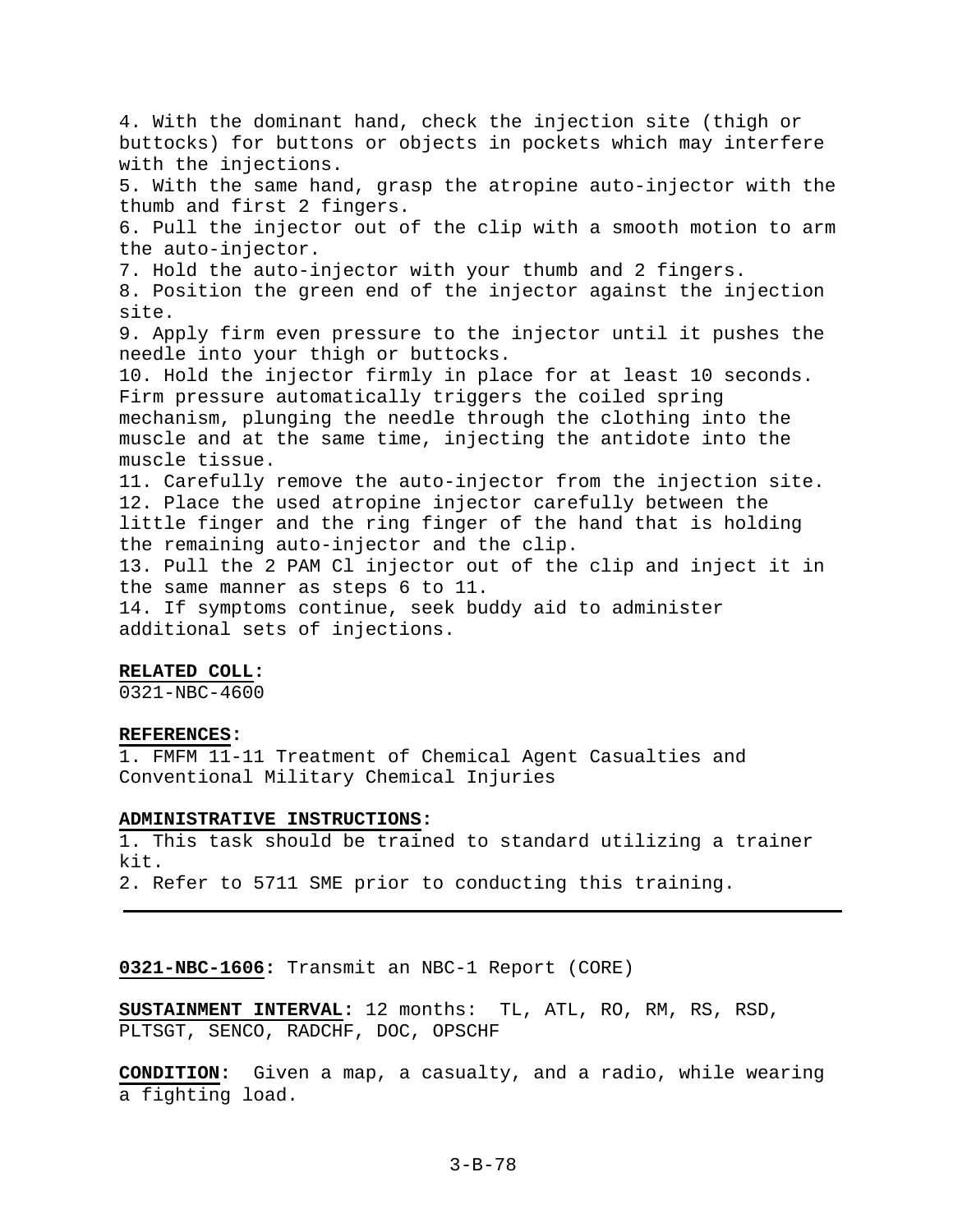**STANDARD:** By including each of the required items.

### **PERFORMANCE STEPS:**

- 1. Transmit strike serial number.
- 2. Transmit position of observer.
- 3. Transmit azimuth of attack from observer.
- 4. Transmit date and time attack started.
- 5. Transmit time attack ended, if known.
- 6. Transmit location of attack.
- 7. Transmit means of delivery.
- 8. Transmit type of agent and height of burst.
- 9. Transmit type and number of munitions or aircraft.
- 10. Transmit description of terrain.
- 11. Transmit date and time contamination detected.
- 12. Transmit representative downwind direction and wind speed.
- 13. Transmit temperature, cloud cover, weather phenomenon, and
- air stability.
- 14. Transmit any additional remarks.

### **RELATED COLL:**

0321-NBC-4600

### **REFERENCES:**

1. FM 3-7 NBC Handbook

# **0321-NBC-1607:** Prepare for NBC Operations (CORE)

**SUSTAINMENT INTERVAL:** 12 months: TL, ATL, RO, RM, RS, RSD, PLTSGT, SENCO, RADCHF, DOC, OPSCHF

**CONDITION:** Given protective over-garment ensemble, protective mask, and a directive to put on protective clothing to meet prescribed MOPP levels in an uncontaminated area.

**STANDARD**: Each individual carrying appropriate protective equipment, detection/decontamination materials and first aid equipment.

### **PERFORMANCE STEPS:**

1. Refer to the references and unit SOP's.

# **RELATED COLL:**

0321-NBC-4600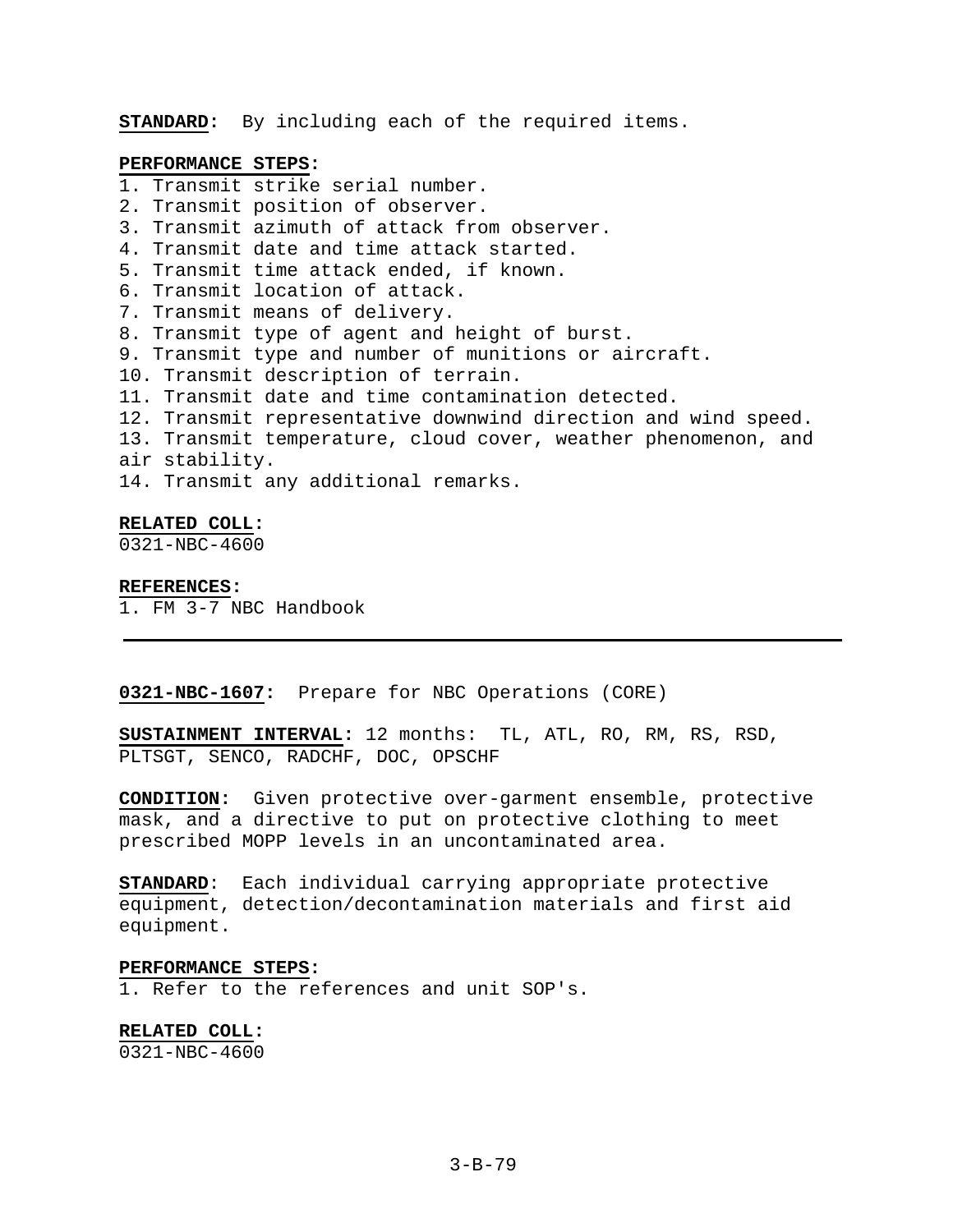### **REFERENCES:**

1. FM 3-4 NBC Protection 2. FM 3-5 NBC Decontamination 3. FM 3-7 NBC Handbook 4. FMFM 11-11 Treatment of Chemical Agent Casualties and Conventional Military Chemical Injuries 5. MCWP 3-37.3 NBC Decontamination

**0321-NBC-1608:** Respond to a chemical agent attack (CORE)

**SUSTAINMENT INTERVAL:** 12 months: TL, ATL, RO, RM, RS, RSD, PLTSGT, SENCO, RADCHF, DOC, OPSCHF

**CONDITION:** Unit is subjected to a chemical agent attack. Site should support the type of training being conducted, and permit the safe use of simulators and training devices.

**STANDARD:** Marines have donned appropriate protective equipment, casualties treated and evacuated, site marked, report forwarded.

#### **PERFORMANCE STEPS:**

1. Refer to references and unit SOP's.

# **RELATED COLL:**

0321-NBC-4600

### **REFERENCES:**

1. FM 3-4 NBC Protection 2. FM 3-5 NBC Decontamination 3. FM 3-7 NBC Handbook 4. FMFM 11-11 Treatment of Chemical Agent Casualties and Conventional Military Chemical Injuries 5. MCWP 3-37.3 NBC Decontamination

**0321-NBC-1609:** Perform individual decontamination (CORE)

**SUSTAINMENT INTERVAL:** 12 months: TL, ATL, RO, RM, RS, RSD, PLTSGT, SENCO, RADCHF, DOC, OPSCHF

**CONDITION:** Given an M291 Skin Decontamination kit (SDK), an M295 Individual Equipment Decontamination Kit (IEDK), and an M40 field protective mask hood and carrier, while wearing a fighting load.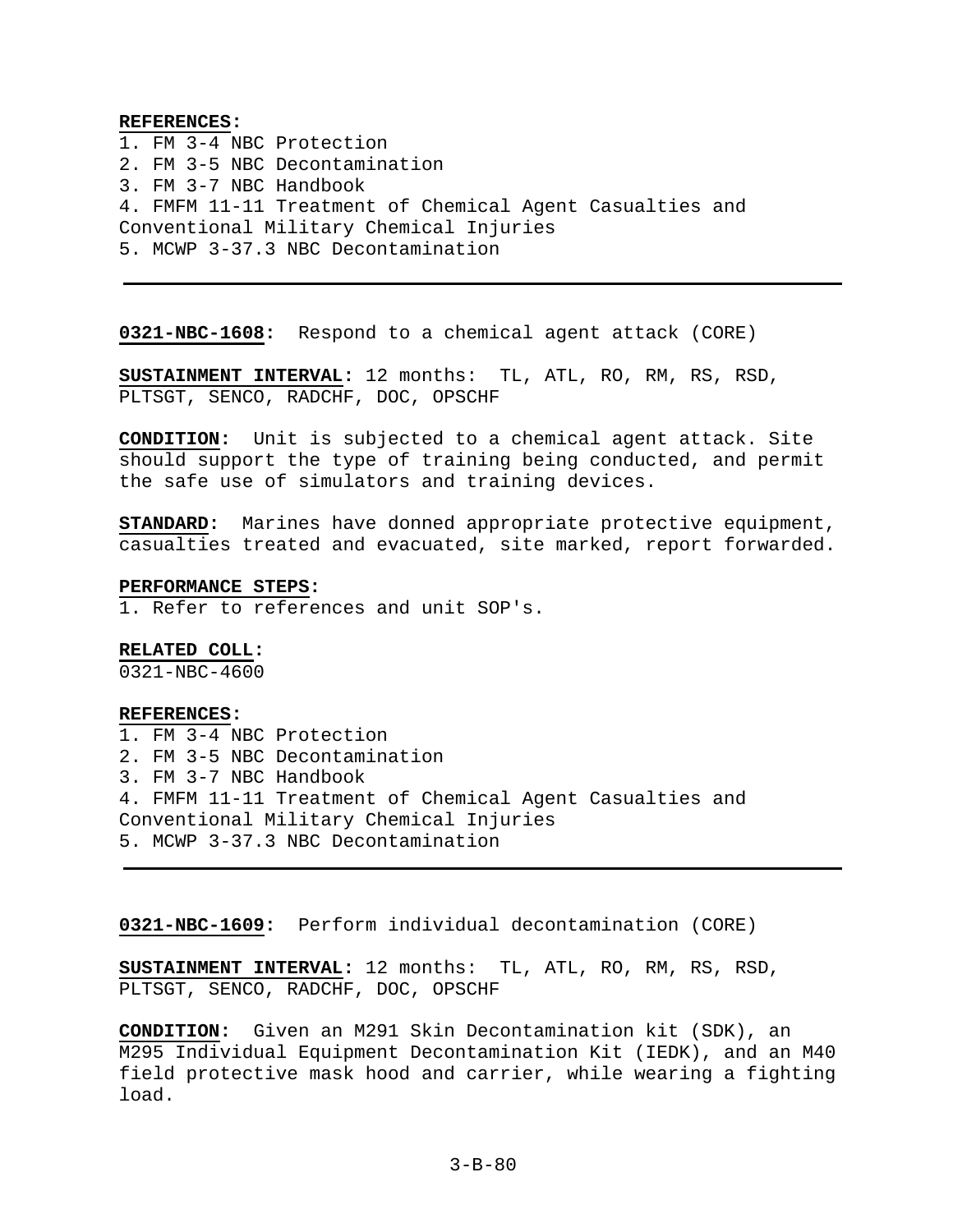**STANDARD:** Marines use equipment without getting contamination on their skin. Contamination has not spread.

#### **PERFORMANCE STEPS:**

1. Refer to MCWP 3-37.3 NBC Decontamination.

# **RELATED COLL:**

0321-NBC-4600

### **REFERENCES:**

1. FMFM 11-11 Treatment of Chemical Agent Casualties and Conventional Military Chemical Injuries 2. MCWP 3-37.3 NBC Decontamination

# **0321-NBC-1610:** Conduct MOPP gear exchange (CORE)

**SUSTAINMENT INTERVAL:** 12 months: TL, ATL, RO, RM, RS, RSD, PLTSGT, SENCO, RADCHF, DOC, OPSCHF

**CONDITION:** The unit is in MOPP 4 and the gear has been contaminated.

**STANDARD:** Contaminated clothing is removed without transfer of contamination.

# **PERFORMANCE STEPS:**

1. Refer to MCWP 3-37.3 NBC Decontamination.

#### **RELATED COLL:**

0321-NBC-4600

#### **REFERENCES:**

- 1. MCWP 3-37.3 NBC Decontamination
- 2. MCWP 3-37.2 NBC Protection
- 3. MCRP 3-37a NBC Handbook

# **RESOURCES:**

- 1. Maneuver/Training area
- 2. MOPP suits/NBC equipment

**0321-NBC-2601:** Lead a unit in a nuclear, biological, and chemical (NBC) environment (CORE PLUS)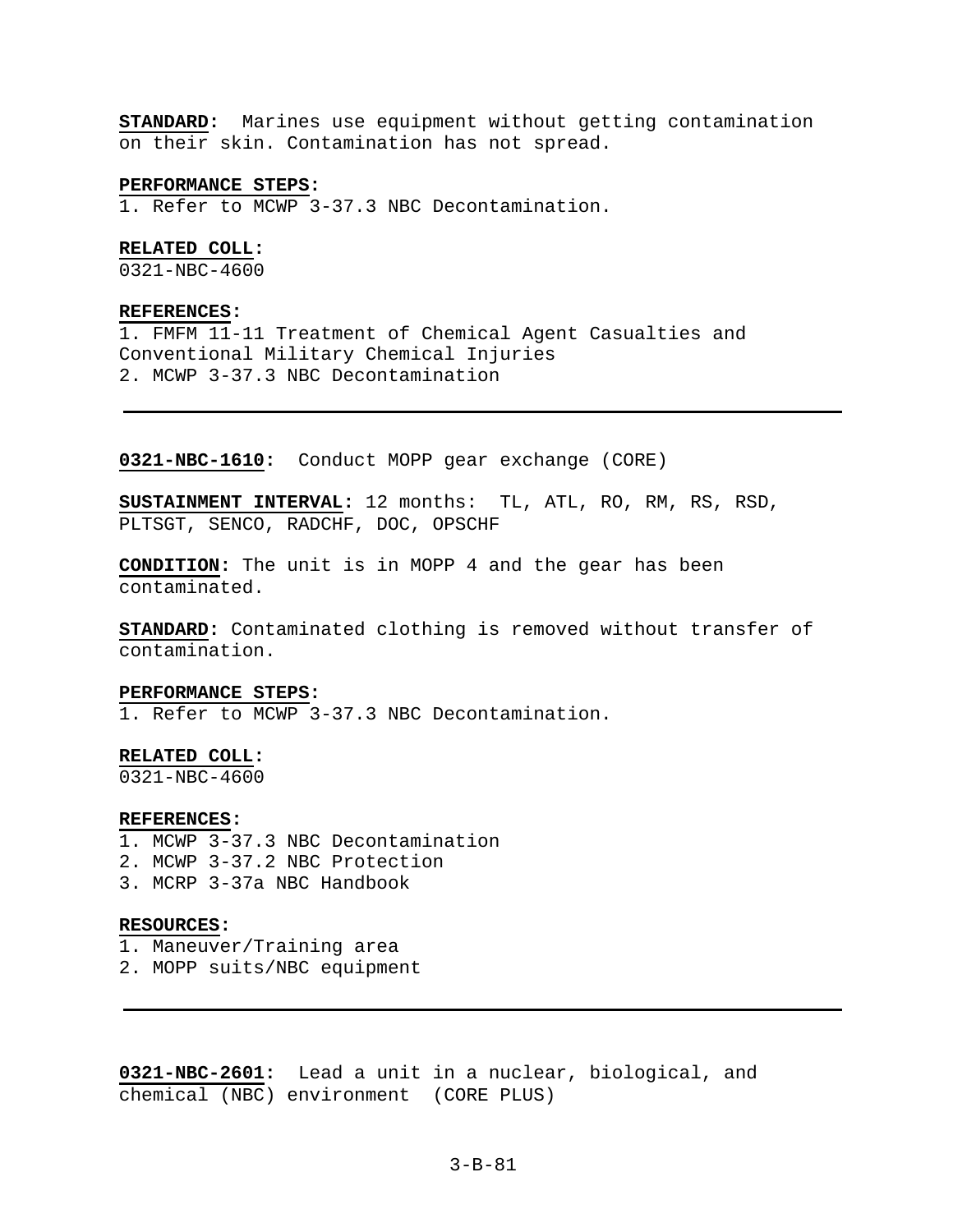### **SUSTAINMENT INTERVAL:** 6 months: TL, ATL, PLTSGT

**CONDITION:** Given a unit and an order with a mission to conduct operations in an NBC environment.

**STANDARD:** To maintain an effective combat force after the NBC attack, and accomplish the higher headquarters' mission.

#### **PERFORMANCE STEPS:**

1. Supervise and enforce preparations for the appropriate MOPP level.

2. Supervise maintenance of protection, detection, and decontamination equipment.

3. Execute assigned mission.

4. Apply proper detection and protection procedures before, during, and after an NBC attack.

- 5. Conduct reconnaissance, monitoring, and survey.
- 6. Submit NBC reports to higher headquarters.
- 7. Conduct decontamination.

#### **RELATED COLL:**

0321-NBC-4602

#### **REFERENCES:**

- 1. MCWP 3-37 MAGTF NBC Defense Operations
- 2. MCWP 3-37.2 NBC Protection
- 3. MCWP 3-37.3 NBC Decontamination
- 4. MCWP 3-37.4 NBC Reconnaissance
- 5. FMFM 3-11 Chemical Operations Principals and Fundamentals
- 6. MCRP 3-37A NBC Field Handbook
- 7. MCRP 3-37B Field Behavior of NBC Agents

**0321-SENS-2701:** Emplace remote sensors. (CORE PLUS)

# **SUSTAINMENT INTERVAL:** 24 months: RM, RS, RSD, RADCHF, DOC 18 months: ATL, RO, SENCO 12 months: TL, PLTSGT

**CONDITION:** In a tactical environment, given a reconnaissance team, remote sensors and test equipment, sensor surveillance plan, and monitoring sites.

**STANDARD:** Emplace and test remote sensor according to remote sensor plan during the conduct of a reconnaissance patrol.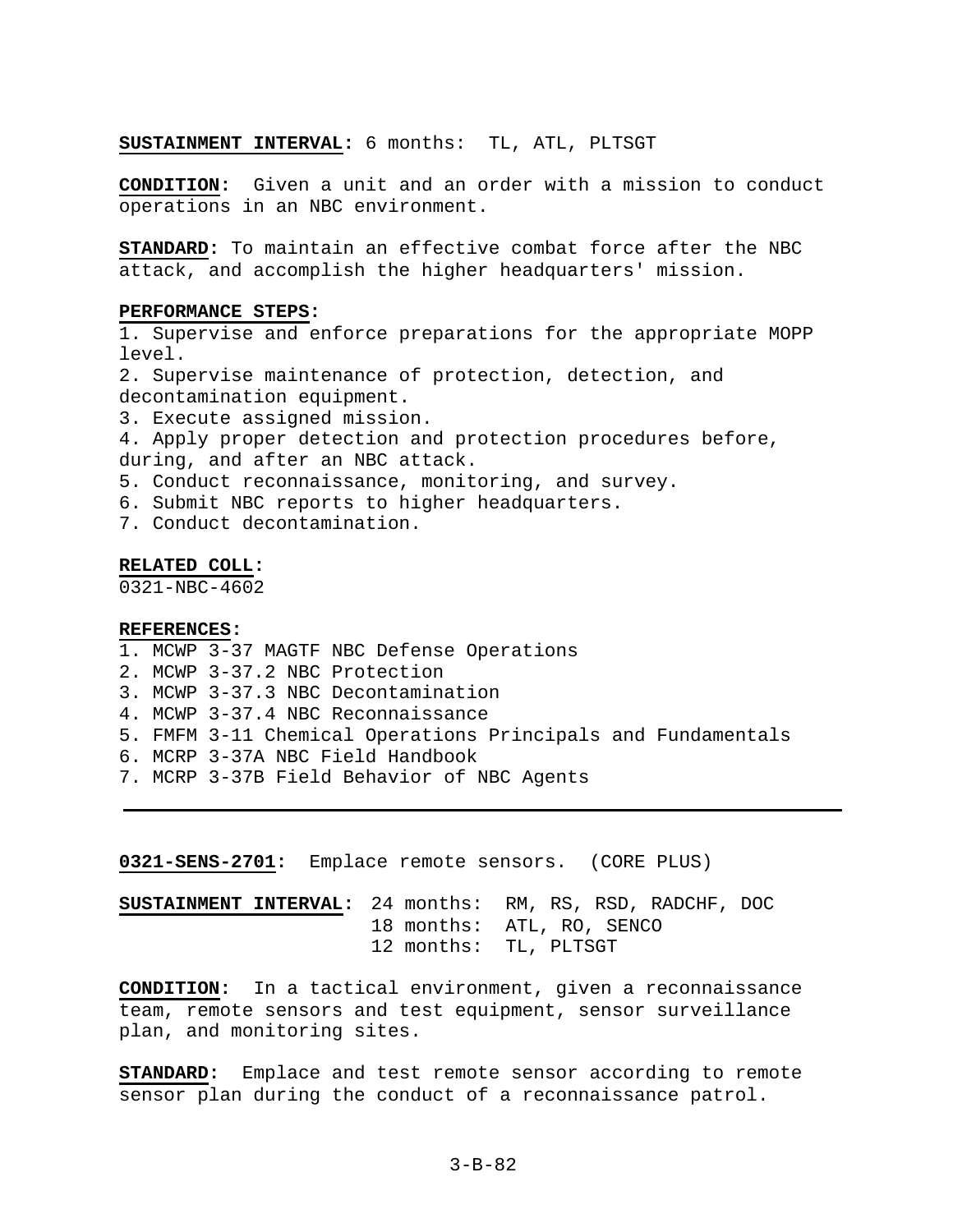### **PERFORMANCE STEPS:**

1. Refer to MCWP 2-15.1 Remote Sensor Operations, chapter 5.

# **RELATED COLL:**

0321-PAT-4100 0321-MOBL-4100

# **REFERENCES:**

- 1. MCWP 3-36.1 Electronic Warfare
- 2. MCWP 2-15.1 Remote Sensor Operations
- 3. MCWP 2-1 Intelligence Operations

### **RESOURCES:**

- 1. Ground Sensor Platoon with T/E equipment
- 2. Frequency for applicable radio(s)
- 3. Maneuver / Training area

# **ADMINISTRATIVE INSTRUCTIONS:**

1. OLD ITS 0321.04.12 2. Proficiency in this task requires that the operator be able to identify the components of each sensor/relay, describe their operating characteristics, and understand their capabilities and limitations.

**0321-SENS-2702:** Recover remote sensors (CORE PLUS)

# **SUSTAINMENT INTERVAL:** 24 months: RM, RS, RSD, RADCHF, DOC 18 months: ATL, RO, SENCO 12 months: TL, PLTSGT

**CONDITION:** In a tactical environment, given a reconnaissance team, a sketch map, and/or an implant report, a field or string of sensors, and a mission to recover sensors.

**STANDARD:** Recover remote sensors according to remote sensor plan during the conduct of a reconnaissance patrol.

### **PERFORMANCE STEPS:**

1. Refer to MCWP 2-15.1 Remote Sensor Operations

#### **RELATED COLL:**

0321-MOBL-4100

### **REFERENCES:**

1. MCWP 2-15.1 Remote Sensor Operations

2. MCWP 2-1 Intelligence Operations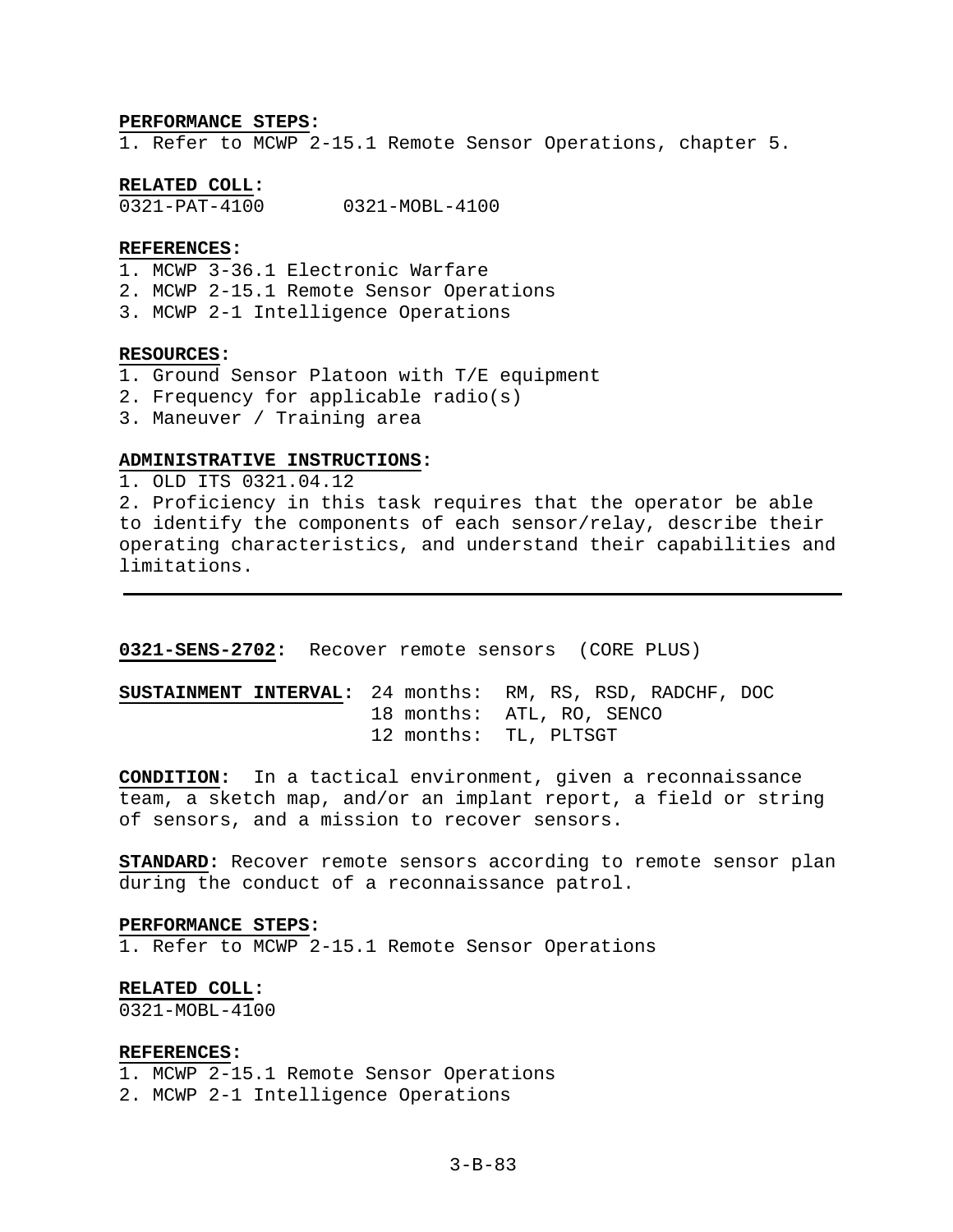### **RESOURCES:**

- 1. Ground Sensor Platoon with T/E equipment
- 2. Frequency for applicable radio(s)
- 3. Maneuver / Training area

#### **ADMINISTRATIVE INSTRUCTIONS:**

1. OLD ITS 0321.04.13

**0321-DEMO-1801:** Emplace and Recover M18A1 Claymore mine (CORE)

**SUSTAINMENT INTERVAL:** 6 months: TL, ATL, RO, RM, RS, RSD, PLTSGT, SENCO, RADCHF, DOC

**CONDITION:** Given an M18A1 Claymore mine and associated accessories, in a tactical environment, during both daylight and darkness, and wearing a fighting load.

**STANDARD:** Properly set up and recover the mine in accordance with the operating instructions in the carrying bag.

**P**

#### **ERFORMANCE STEPS:**

1. Reference Individual Event 0311-1-232 Infantry T&R Manual 2. Refer to FM 23-23 Antipersonnel mine M18A1 Claymore

### **RELATED COLL:**

0321-DEMO-4802

### **REFERENCES:**

1. FM 23-23 Antipersonnel Mine M18A1 Claymore

2. Infantry T&R Manual

### **RESOURCES:**

1. Appropriate demolition range (if ammunition is used)

# **WEAPON AND AMMUNITION:**

**Weapon:** Munitions/Demolitions DODIC Quantity K143 MINE, APERS, M18A1, W/ACCES 1 each Expenditure of ammunition is not required. K144 MINE, APERS, M18, INERT may also be used to standard.

# **ADMINISTRATIVE INSTRUCTIONS:**

1. OLD ITS 0321.04.15 2. This task can be trained to standard with inert claymore training devices.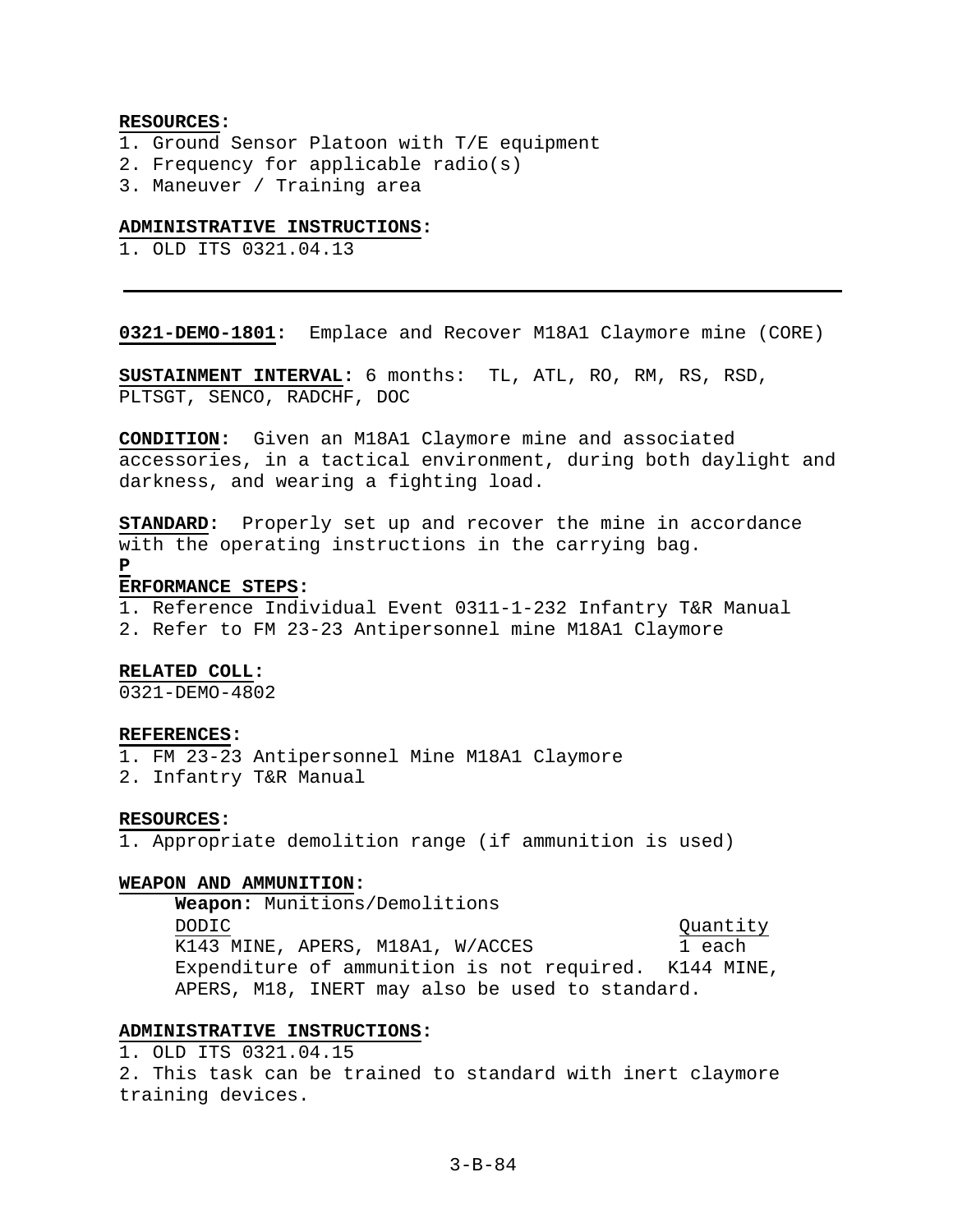3. Ensure all range regulations are adhered to and safety regulations enforced.

**0321-DEMO-1802:** Employ an M67 fragmentation grenade (CORE)

**SUSTAINMENT INTERVAL:** 6 months: TL, ATL, RO, RM, RS, RSD, PLTSGT, SENCO, RADCHF, DOC

**CONDITION:** Given an M67 fragmentation grenade and a stationary target, while wearing a fighting load.

**STANDARD:** Demonstrate proper employment techniques with the M67 Fragmentation grenade per the reference by achieving impact on 2 of 3 targets cover at each station consisting of troops in the open, troops with overhead cover and troops without overhead within the effective casualty radius of the grenade.

### **PERFORMANCE STEPS:**

1. Reference Infantry T&R Manual 0351-1-256/257 2. Reference FM 23-30

**RELATED COLL:** 

0321-DEMO-4802

# **REFERENCES:**

- 1. FM 23-30 Grenades and Pyrotechnic Signals
- 2. Infantry T&R Manual

### **RESOURCES:**

1. Grenade pit with stationary target

### **WEAPON AND AMMUNITION:**

**Weapon:** Munitions/Demolitions DODIC Quantity G881 GRENADE, HAND, FRAG, M67 1 each

# **ADMINISTRATIVE INSTRUCTIONS:**

1. Safety personnel in place IAW local range safety regulations if live ammunition is used. 2. This task can be conducted to standard with practice grenades.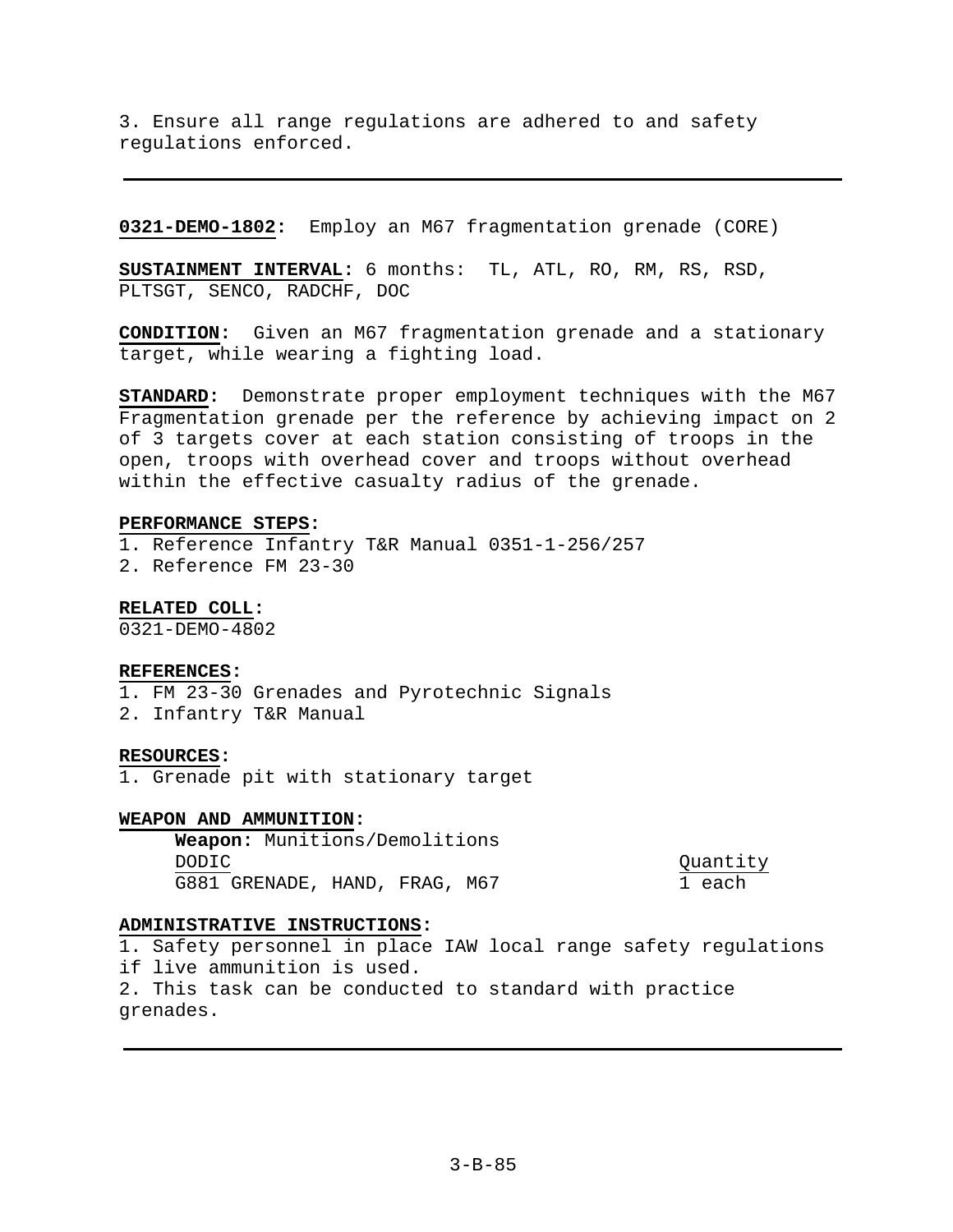**0321-DEMO-2801:** Engage targets with Claymore mines using conventional or improvised firing techniques. (CORE PLUS)

**SUSTAINMENT INTERVAL:** 6 months: TL, ATL, RO, RM, RS, RSD, PLTSGT, SENCO, RADCHF, DOC

**CONDITION:** Given an M18A1 claymore mine kit, associated materials conventional or improvised, in a tactical environment, and wearing a fighting load.

**STANDARD:** By achieving detonation of the blasting cap, detonate the mine. The explosion must cover the designated area.

#### **PERFORMANCE STEPS:**

1. Reference Infantry T&R Manual 0311-1-263

- 2. Refer to FM 23-23 Antipersonnel mine M18A1 Claymore
- 3. Refer to TM 9-1375-213-12 Demolition Materials

#### **RELATED COLL:**

0321-DEMO-4802

#### **REFERENCES:**

1. FM 23-23 Antipersonnel Mine M18A1 Claymore 2. TM 9-1375-213-12 Demolition Materials

#### **RESOURCES:**

1. Appropriate demolition range (if ammunition is used)

#### **ADMINISTRATIVE INSTRUCTIONS:**

1. IAW safety requirements of local range regulations.

**0321-DEMO-2802:** Construct and detonate an electric firing system (CORE PLUS)

**SUSTAINMENT INTERVAL:** 6 months: TL, ATL, RO, RM, RS, RSD, PLTSGT, SENCO, RADCHF, DOC

**CONDITION:** Given an M6 electric blasting cap, firing wire, an M51 test set, M2 cap crimpers, explosive charge, and a blasting machine, while wearing a fighting load.

**STANDARD:** Achieve detonation of the blasting cap.

### **PERFORMANCE STEPS:**

1. Reference Infantry T&R Manual 0351-1-264/5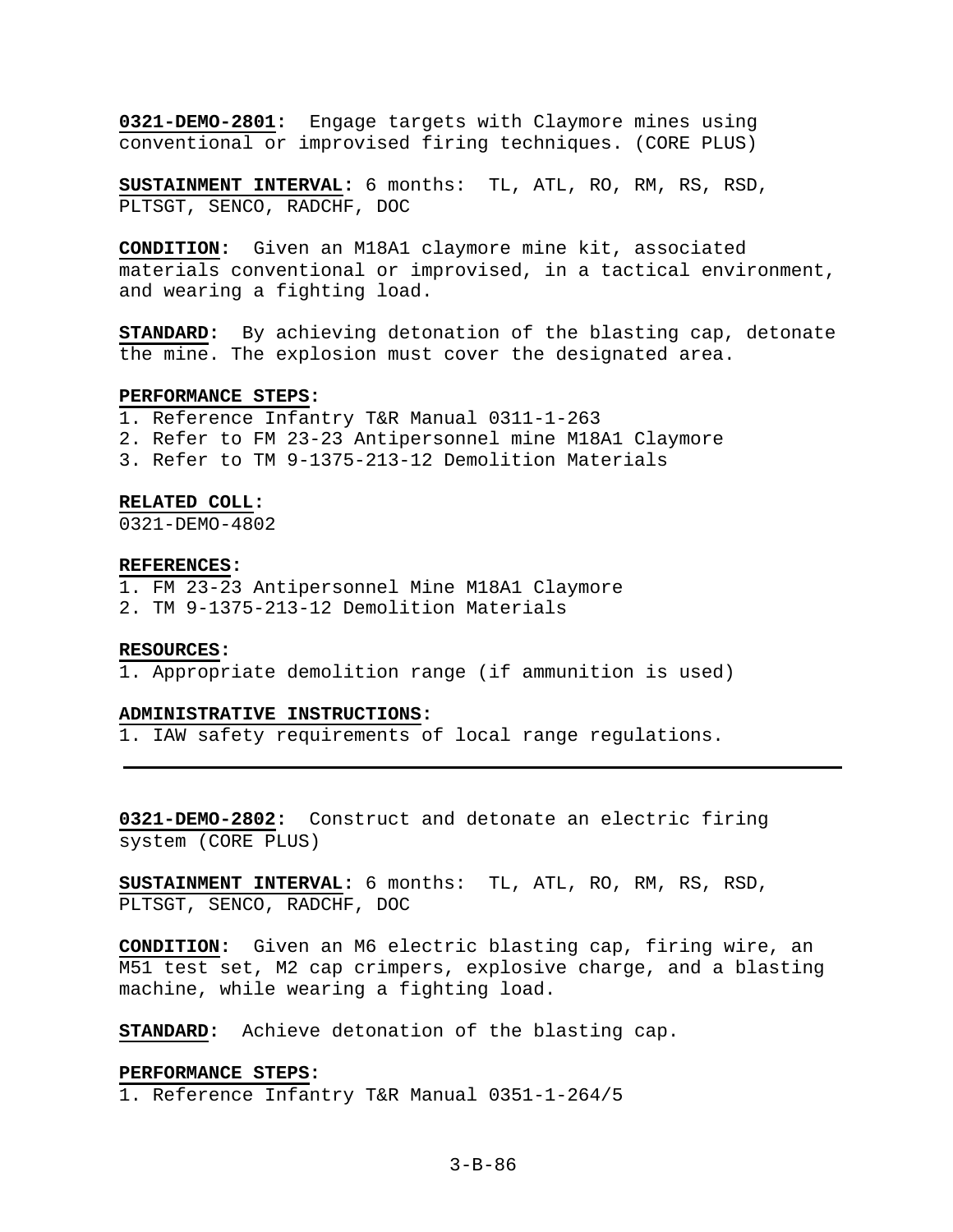2. Refer to FM 5-34 Engineer Field Data; Field Expedient Charges 3. Refer to FM 5-25 Explosives and Demolitions

**RELATED COLL:** 

0321-DEMO-4802

### **REFERENCES:**

1. FM 5-34 Engineer Field Data; Field Expedient Charges 2. FM 5-25 Explosives and Demolitions

#### **RESOURCES:**

1. Demolitions Range

#### **WEAPON AND AMMUNITION:**

|        | <b>Weapon:</b> Munitions/Demolitions |          |
|--------|--------------------------------------|----------|
| DODTC. |                                      | Quantity |
|        | M030 CHG, DEMO, 1/4 LB BLOCK TNT     | 1 each   |
|        | M130 CAP, BLASTING, ELEC             | 1 each   |

**0321-DEMO-2803:** Construct and detonate a non-electric firing system (CORE PLUS)

**SUSTAINMENT INTERVAL:** 6 months: TL, ATL, RO, RM, RS, RSD, PLTSGT, SENCO, RADCHF, DOC

**CONDITION:** Given an M7 non-electric blasting cap, M700 time fuse, a fuse igniters, explosive charge, and M2 cap crimpers, while wearing a fighting load.

**STANDARD:** Achieve detonation of the blasting cap.

# **PERFORMANCE STEPS:**

1. Reference Infantry T&R Manual 0351-1-265

2. Refer to FM 5-25 Explosives and Demolitions

3. Refer to FM 5-34 Engineer Field Data; Field Expedient Charges

### **RELATED COLL:**

0321-DEMO-4802

#### **REFERENCES:**

1. FM 5-25 Explosives and Demolitions

2. FM 5-34 Engineer Field Data; Field Expedient Charges

#### **RESOURCES:**

1. Demolitions Range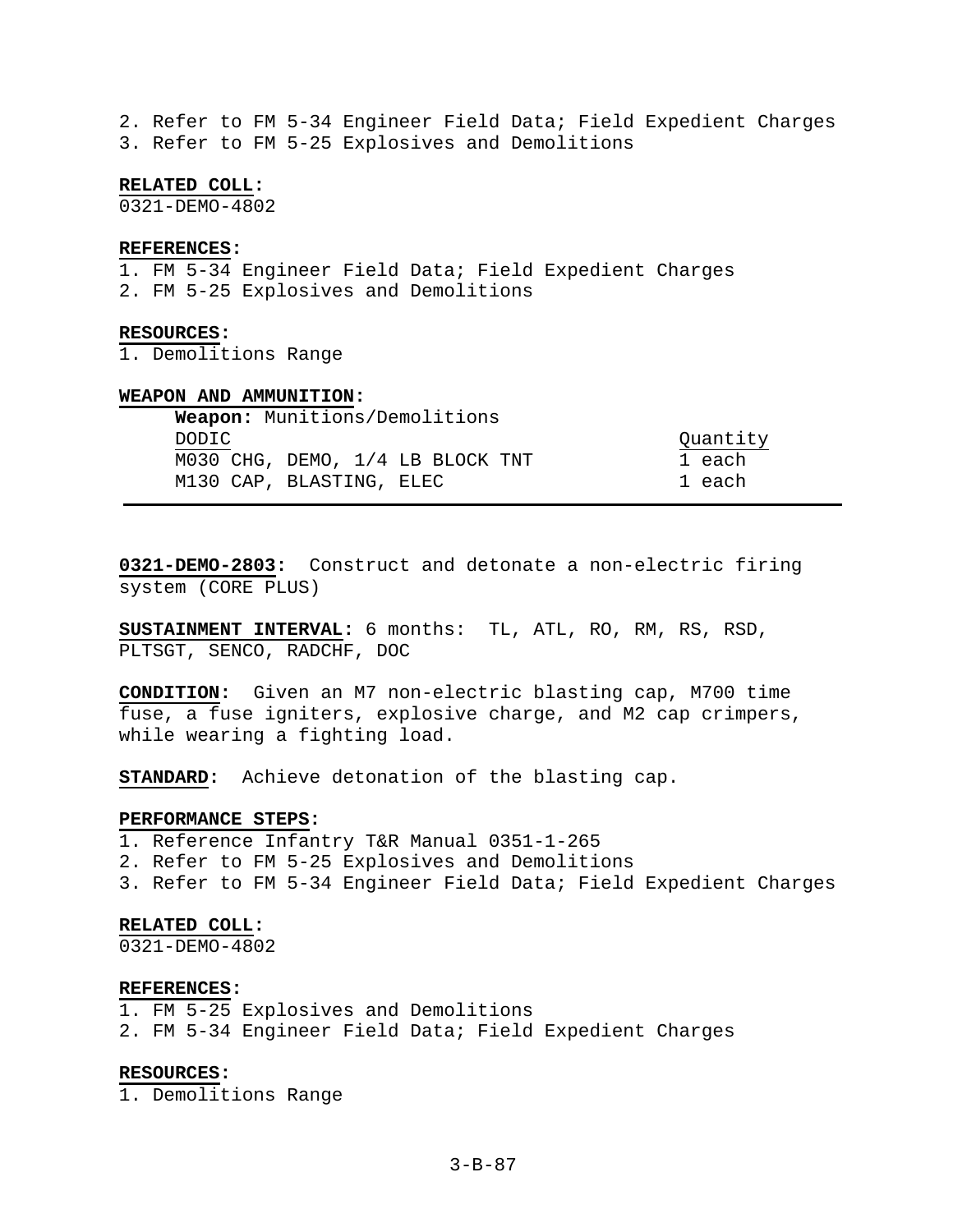#### **WEAPON AND AMMUNITION:**

| Weapon: Munitions/Demolitions     |          |
|-----------------------------------|----------|
| DODIC.                            | Quantity |
| M030 CHG, DEMO, 1/4 LB BLOCK TNT  | 1 each   |
| M131 CAP, BLASTING, NON-ELEC      | 1 each   |
| M670 FUZE, BLASTING, TIME         | 1 each   |
| M766 IGNITOR, TIME, BLASTING, M60 | 1 each   |

**0321-DEMO-2804:** Detonate a detonating cord single/dual-firing system (CORE PLUS)

**SUSTAINMENT INTERVAL:** 6 months: TL, ATL, RO, RM, RS, RSD, PLTSGT, SENCO, RADCHF, DOC

**CONDITION:** Given detonating cord, an initiation set, and explosive charges, while wearing a fighting load.

**STANDARD:** Achieve detonation of the charge.

### **PERFORMANCE STEPS:**

1. Reference Infantry T&R Manual 0351-1-266/277

- 2. Refer to FM 5-34 Engineer Field Data; Field Expedient Charges
- 3. Refer to FM 5-25 Explosives and Demolitions

#### **RELATED COLL:**

0321-DEMO-4802

### **REFERENCES:**

1. FM 5-25 Explosives and Demolitions 2. FM 5-34 Engineer Field Data; Field Expedient Charges

#### **RESOURCES:**

1. Demolitions Range

**0321-DEMO-2805:** Clear an electrical and non-electrical firing system misfire (CORE PLUS)

**SUSTAINMENT INTERVAL:** 6 months: TL, ATL, RO, RM, RS, RSD, PLTSGT, SENCO, RADCHF, DOC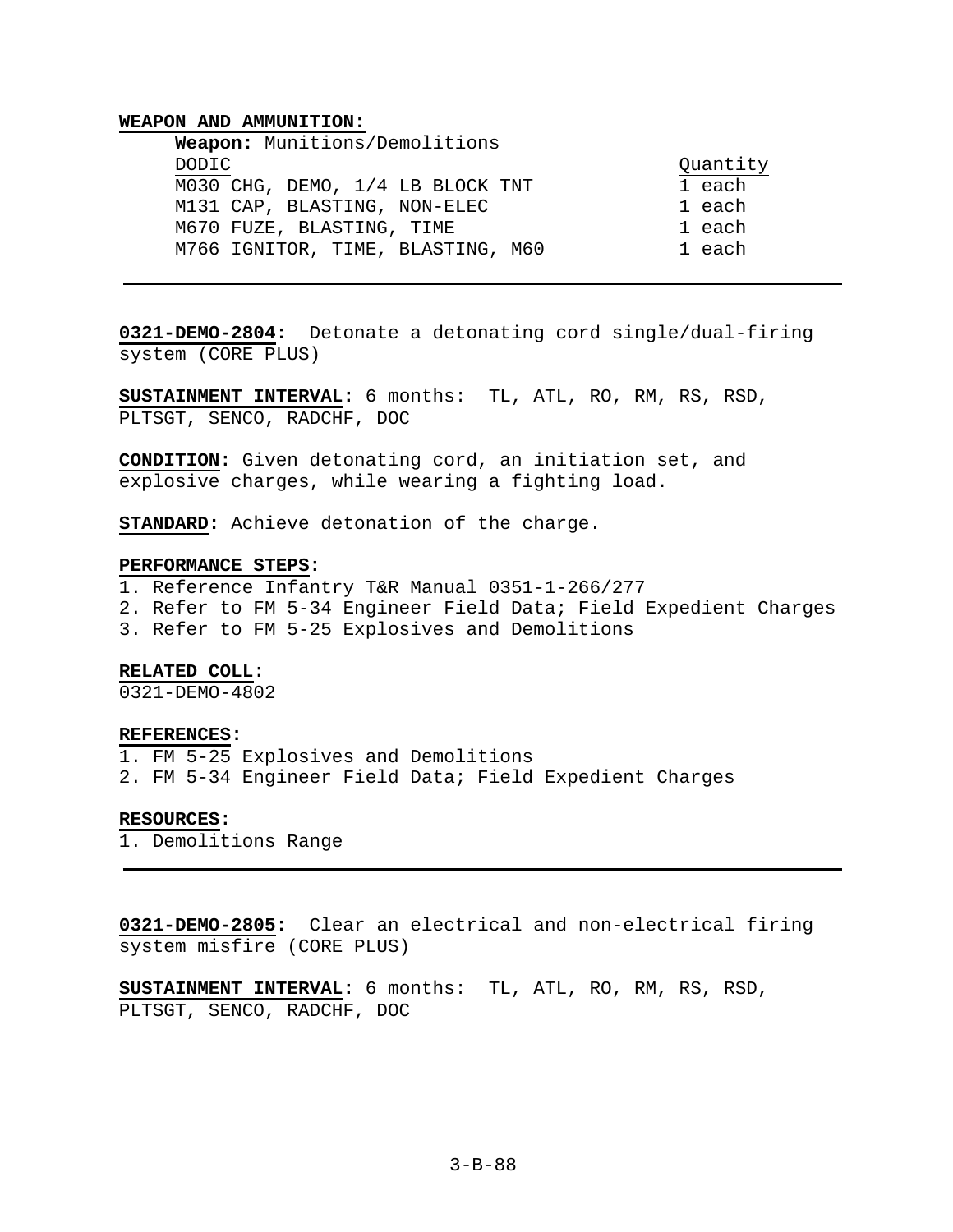**CONDITION:** Given an unexploded charge primed with an electric or non-electric firing system, an M51 test set, a blasting machine, and 1 pound, primed charge, while wearing a fighting load.

**STANDARD:** By ensuring sympathetic detonation of the charge.

# **PERFORMANCE STEPS:**

1. Reference Infantry T&R Manual 0351-1-267/268

**RELATED COLL:** 

0321-DEMO-4802

#### **REFERENCES:**

1. FM 5-250 Explosives and Demolitions

2. FM 5-34 Engineer Field Data; Field Expedient Charges

#### **RESOURCES:**

1. Demolitions Range

## **WEAPON AND AMMUNITION:**

**Weapon:** Munitions/Demolitions DODIC Quantity M032 CHG, DEMO, 1-LB BLOCK TNT 1 each M130 CAP, BLASTING, ELEC 1 each

## **ADMINISTRATIVE INSTRUCTIONS:**

1. EOD support IAW with local range regulations

**0321-DEMO-2806:** Clear a detonating cord firing system misfire (CORE PLUS)

**SUSTAINMENT INTERVAL:** 6 months: TL, ATL, RO, RM, RS, RSD, PLTSGT, SENCO, RADCHF, DOC

**CONDITION:** Given an unexploded, detonating primed charge; and an initiation set; while wearing a fighting load.

**STANDARD:** By ensuring sympathetic detonation of the charge.

# **PERFORMANCE STEPS:**

- 1. Reference Infantry T&R Manual 0351-1-269
- 2. Refer to FM 5-25 Explosives and Demolitions
- 3. Refer to FM 5-34 Engineer Field Data; Field Expedient Charges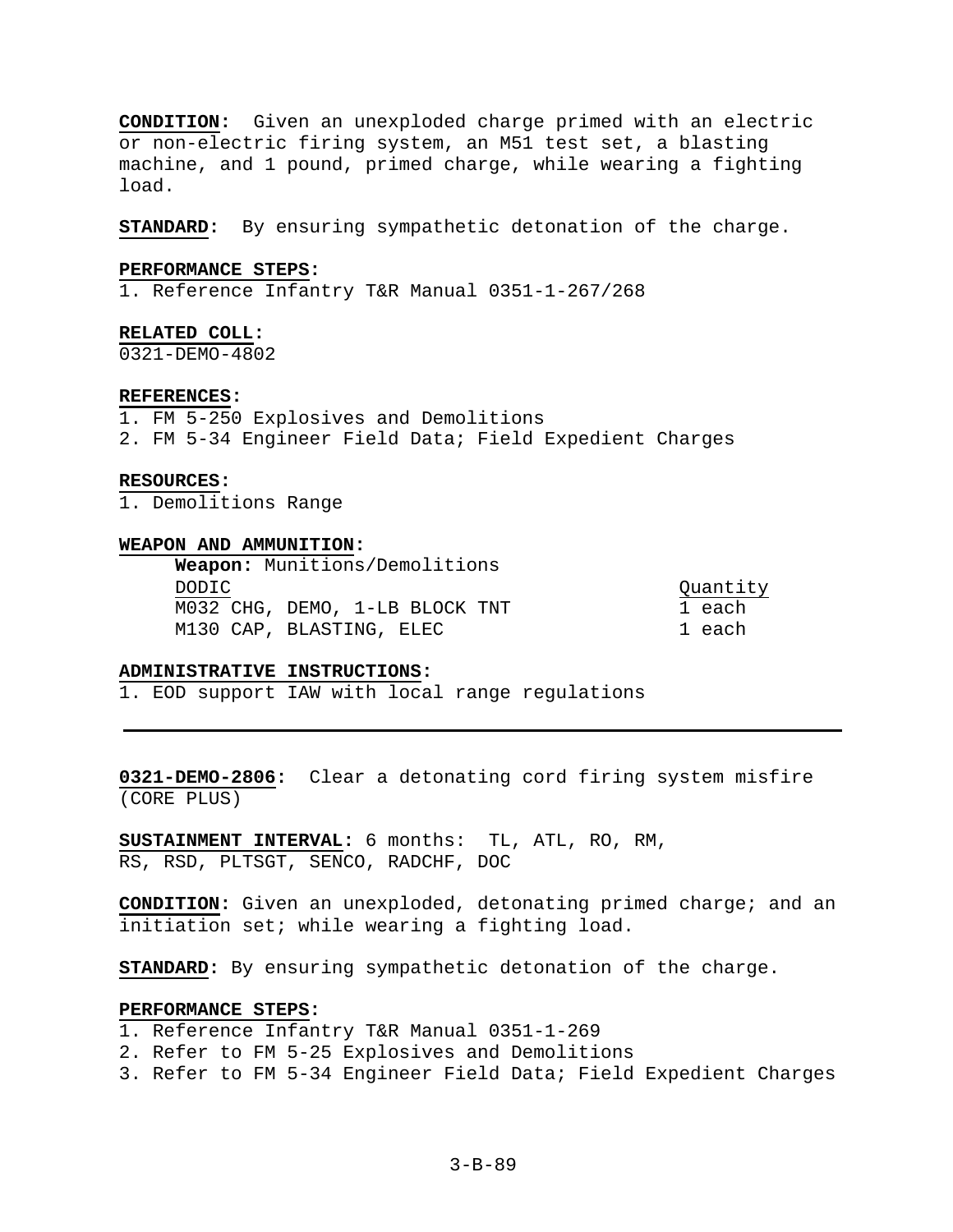### **RELATED COLL:**

0321-DEMO-4802

#### **REFERENCES:**

- 1. FM 5-34 Engineer Field Data; Field Expedient Charges
- 2. FM 5-25 Explosives and Demolitions

### **RESOURCES:**

1. Demolitions Range

# **WEAPON AND AMMUNITION:**

**Weapon:** Munitions/Demolitions DODIC Quantity M032 CHG, DEMO, 1-LB BLOCK TNT M456 DETONATING CORD 30 each

# **ADMINISTRATIVE INSTRUCTIONS:**

1. EOD support IAW local range regulations.

**0321-DEMO-2807:** Employ an M49A1 surface trip flare (CORE PLUS)

**SUSTAINMENT INTERVAL:** 6 months: TL, ATL, RO, RM, RS, RSD, PLTSGT, SENCO, RADCHF, DOC

**CONDITION:** Given an M49A1 surface trip flare, while wearing a fighting load.

**STANDARD:** In accordance with FM 23-30 or instruction sheet contained within M49A1 packing material.

# **PERFORMANCE STEPS:**

1. Refer to FM 23-30 Grenades and Pyrotechnic Signals for handling procedures. 2. Reference Infantry T&R Manual 0351-1-260/1

#### **RELATED COLL:**

 $0321 - DEMO - 4802$ 

# **REFERENCES:**

1. FM 23-30 Grenades and Pyrotechnic Signals

2. FM 20-32 Mine/Countermine Operations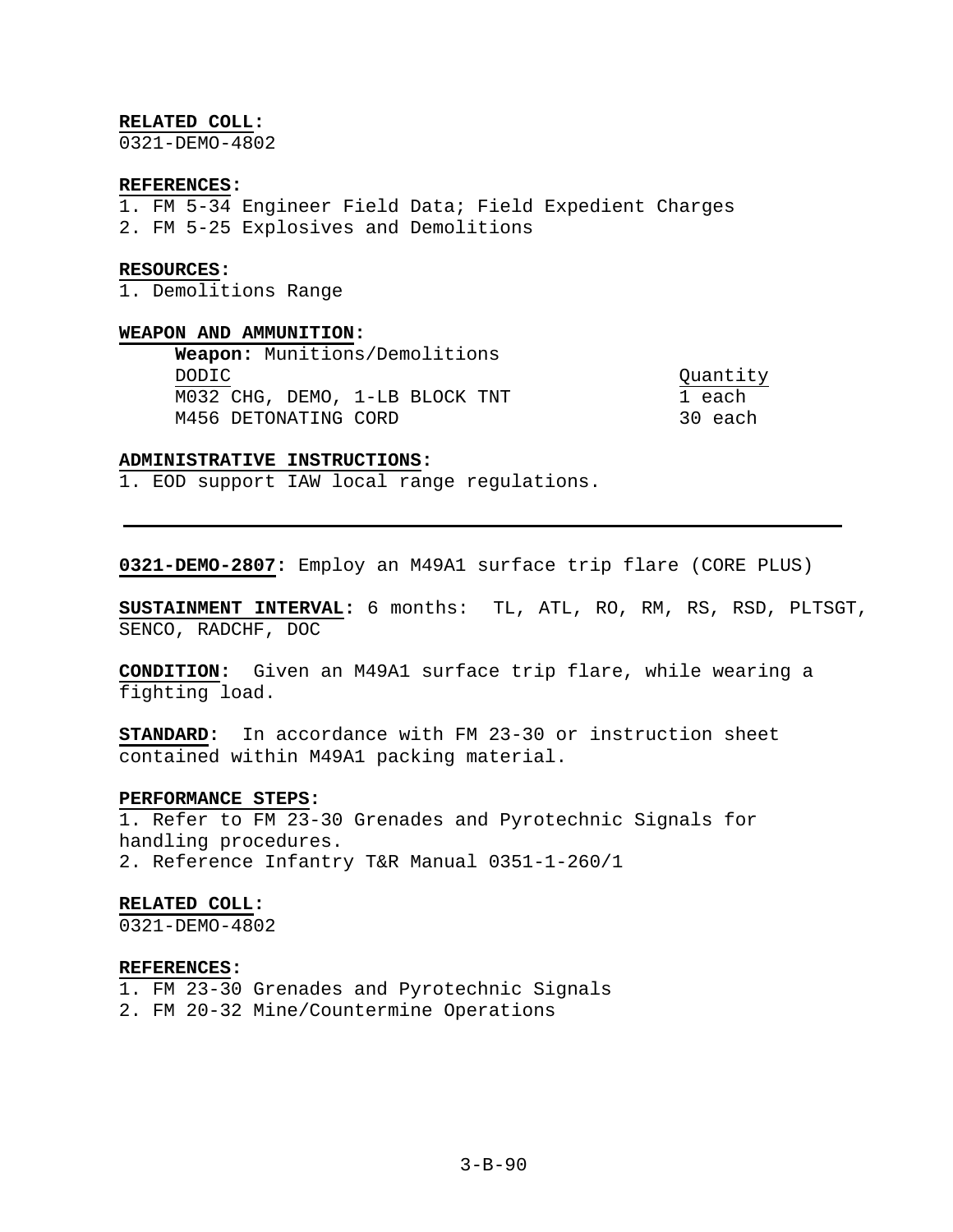# **WEAPON AND AMMUNITION:**

**Weapon:** Munitions/Demolitions DODIC Quantity L495 FLARE, SURFACE, TRIP, M49A1 1 each Expenditure of ammunition is not required.

### **ADMINISTRATIVE INSTRUCTIONS:**

1. This task includes requirements for both emplacement and recovery.

**0321-DEMO-2808:** Direct the employment of demolitions (CORE PLUS)

**SUSTAINMENT INTERVAL:** 6 months: TL, ATL, PLTSGT, SENCO

**CONDITION:** Given a unit, all necessary demolitions or field expedient demolitions, and an order with a mission to employ demolitions.

**STANDARD:** To successfully employ demolitions to accomplish the intent of the higher headquarters' order.

# **PERFORMANCE STEPS:**

- 1. Determine demolition requirements.
- 2. Submit request for additional support and/or material.
- 3. Supervise preparation of charges and construction of field expedient demolitions.
- 4. Provide security for personnel emplacing demolitions.

5. Supervise emplacement of demolitions.

### **RELATED COLL:**

0321-DEMO-4802

### **REFERENCES:**

- 1. FM 20-32 Mine/Countermine Operations
- 2. FM 23-23 Antipersonnel Mine M18A1 Claymore
- 3. MCRP 3-17A Engineer Field Data
- 4. FMFM 13-7 MAGTF Breaching Operations
- 5. NWP 3-15 Mine Warfare
- 6. MCWP 3-35.3 Military Operations on Urbanized Terrain
- 7. FM 5-25 Explosives and Demolitions
- 8. FM 5-34 Engineer Field Data; Field Expedient Charges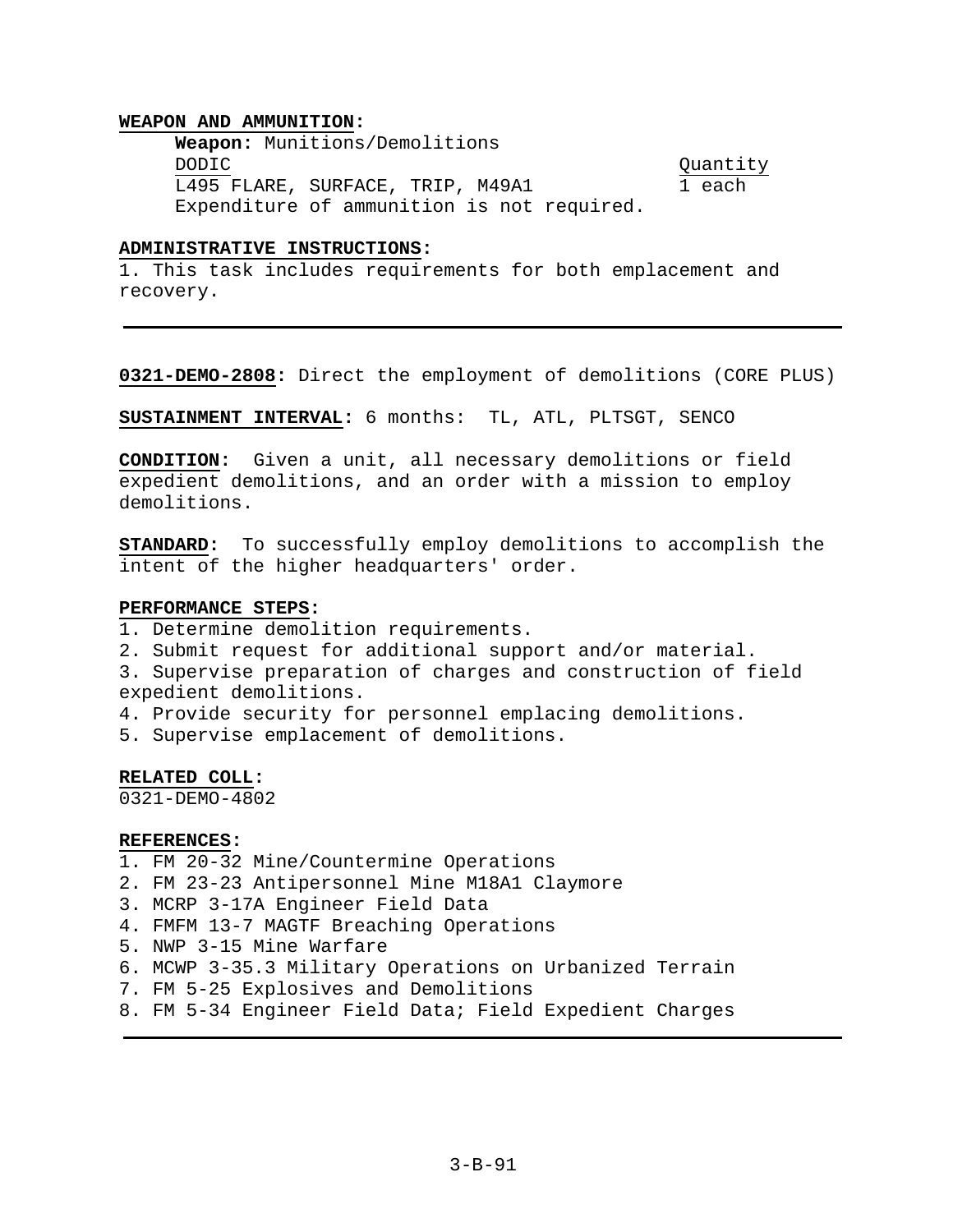**0321-BOAT-1901:** Maintain a course using the nautical compass (CORE)

**SUSTAINMENT INTERVAL:** 12 months: TL, ATL, RO, RM, RS, RSD, PLTSGT, SENCO, RADCHF, DOC

**CONDITION:** Given a boat with mounted nautical compass and deviation card, engine, a start point, an objective, and a specified distance.

**STANDARD:** Bring the craft to the given objective within two degrees of error.

#### **PERFORMANCE STEPS:**

1. Reference Dutton's Navigation and Piloting

### **RELATED COLL:**

0321-BOAT-4907

### **REFERENCES:**

- 1. American Practical Navigator Manual
- 2. Dutton's Navigation and Piloting
- 3. MCWP 2-15.3, Ground Reconnaissance Operators (FMFM 2-2)
- 4. Special Forces Waterborne Operations (TC 31-25)

#### **RESOURCES:**

1. Sufficient open water to maneuver

#### **ADMINISTRATIVE INSTRUCTIONS:**

1. OLD ITS 0321.06.02

**0321-BOAT-1902:** Navigate by dead reckoning (CORE)

**SUSTAINMENT INTERVAL:** 12 months: TL, ATL, RO, RM, RS, RSD, PLTSGT, SENCO, RADCHF, DOC

**CONDITION:** Given a nautical compass or GPS, small boat, required nautical charts, PBC MK-3 plotting board, a starting point, and an objective.

**STANDARD:** Plot within six seconds of accuracy. Measure distance to within one tenth of a mile, and direction to within one degree of error. Navigate to the given objective.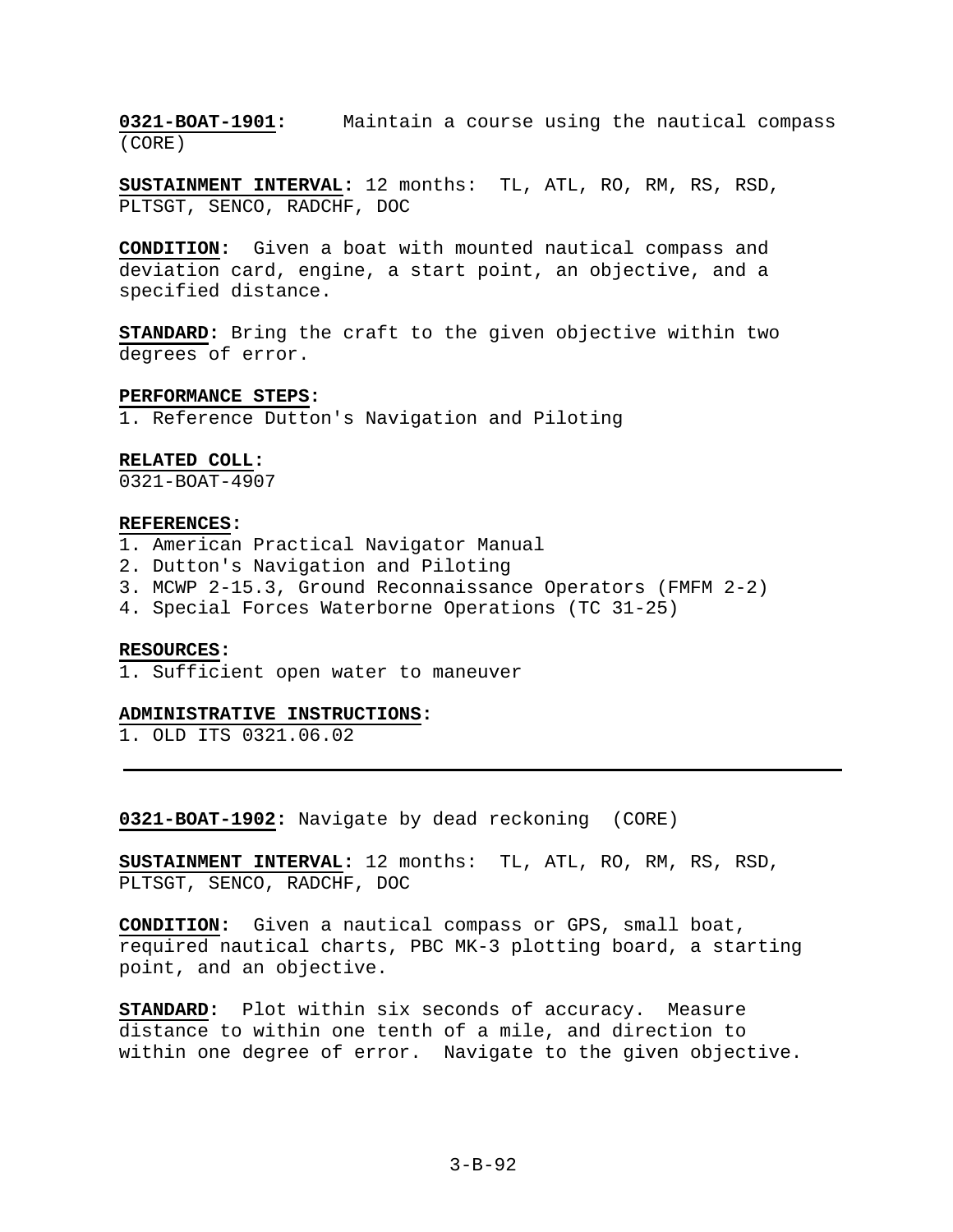# **PERFORMANCE STEPS:**

1. Reference Dutton's Navigation and Piloting

# **RELATED COLL:**

0321-BOAT-4907

## **REFERENCES:**

- 1. American Practical Navigator Manual
- 2. Dutton's Navigation and Piloting
- 3. Nautical Chart Abbreviations and Symbols
- 4. Special Forces Waterborne Operations (TC 31-25)
- 5. MCRP 2-15.3 Ground Reconnaissance Operations (FMFM 2-2)

### **RESOURCES:**

1. Sufficient open water to maneuver

# **ADMINISTRATIVE INSTRUCTIONS:**

1. OLD ITS 0321.06.03

**0321-BOAT-1903:** Navigate using coastal piloting (CORE)

**SUSTAINMENT INTERVAL:** 12 months: TL, ATL, RO, RM, RS, RSD, PLTSGT, SENCO, RADCHF, DOC

**CONDITION:** Given a nautical compass or GPS, small boat, PBC MK-3 plotting board, starting point and an objective.

**STANDARD:** Navigate to the given objective.

# **PERFORMANCE STEPS:**

1. Reference Chapman's Piloting, Seamanship and Small Boat Handling

### **REFERENCES:**

- 1. American Practical Navigator Manual
- 2. Chapman's Piloting, Seamanship and Small Boat Handling
- 3. Dutton's Navigation and Piloting
- 4. Special Forces Waterborne Operations (TC 31-25)
- 5. MCRP 2-15.3 Ground Reconnaissance Operations (FMFM 2-2)

### **RESOURCES:**

1. Sufficient open water to maneuver

### **ADMINISTRATIVE INSTRUCTIONS:**

1. OLD ITS 0321.06.04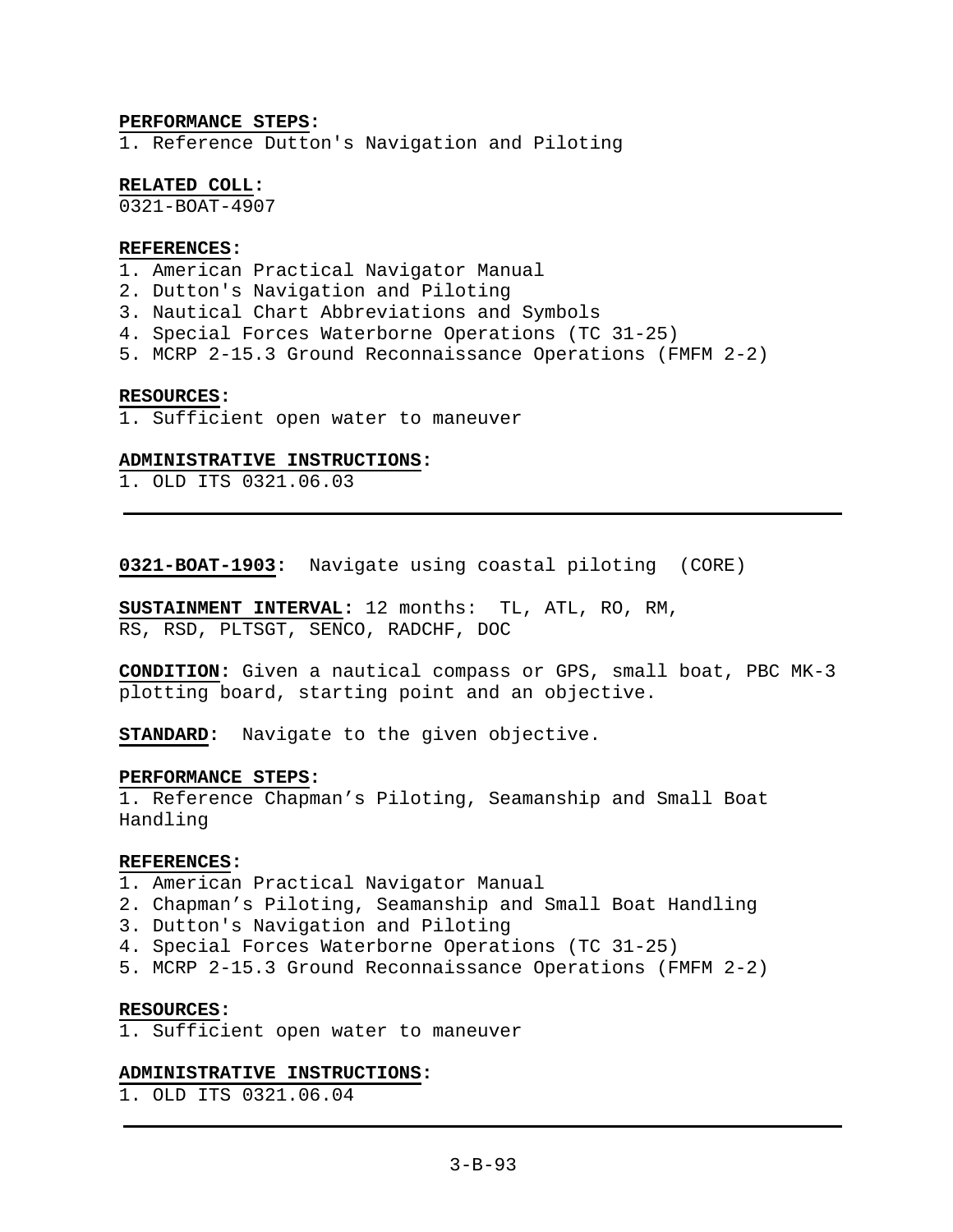**0321-BOAT-1904:** Navigate using nautical charts and associated equipment (CORE)

**SUSTAINMENT INTERVAL:** 12 months: TL, ATL, RO, RM, RS, RSD, PLTSGT, SENCO, RADCHF, DOC

**CONDITION:** Given a nautical chart, SL-3 complete craft, an assigned objective, dividers, mechanical compass or GPS, PBC MK-3 plotting board, and a parallel ruler.

**STANDARD:** Navigate over a distance of 2 nautical miles to a predetermined objective plus or minus 8 seconds.

#### **PERFORMANCE STEPS:**

- 1. Ensure the correct nautical chart is available.
- 2. Determine magnetic variation.
- 3. Determine distance between two points.
- 4. Identify scale of the chart.
- 5. Locate information block and explain its contents.
- 6. Determine water depths.
- 7. Identify water, land, and manmade features.
- 8. Employ the PBC MK-3 plotting board for long range navigation.

### **RELATED COLL:**

0321-BOAT-4907

#### **REFERENCES:**

- 1. American Practical Navigator Manual
- 2. Dutton's Navigation and Piloting
- 3. Nautical Chart Abbreviations and Symbols
- 4. Special Forces Waterborne Operations (TC 31-25)
- 5. MCRP 2-15.3 Ground Reconnaissance Operations (FMFM 2-2)

#### **RESOURCES:**

1. Sufficient open water to maneuver

#### **ADMINISTRATIVE INSTRUCTIONS:**

1. OLD ITS 0321.06.05

**0321-BOAT-1905:** Tow a small craft. (CORE)

**SUSTAINMENT INTERVAL:** 12 months: TL, ATL, RO, RM, RS, RSD, PLTSGT, SENCO,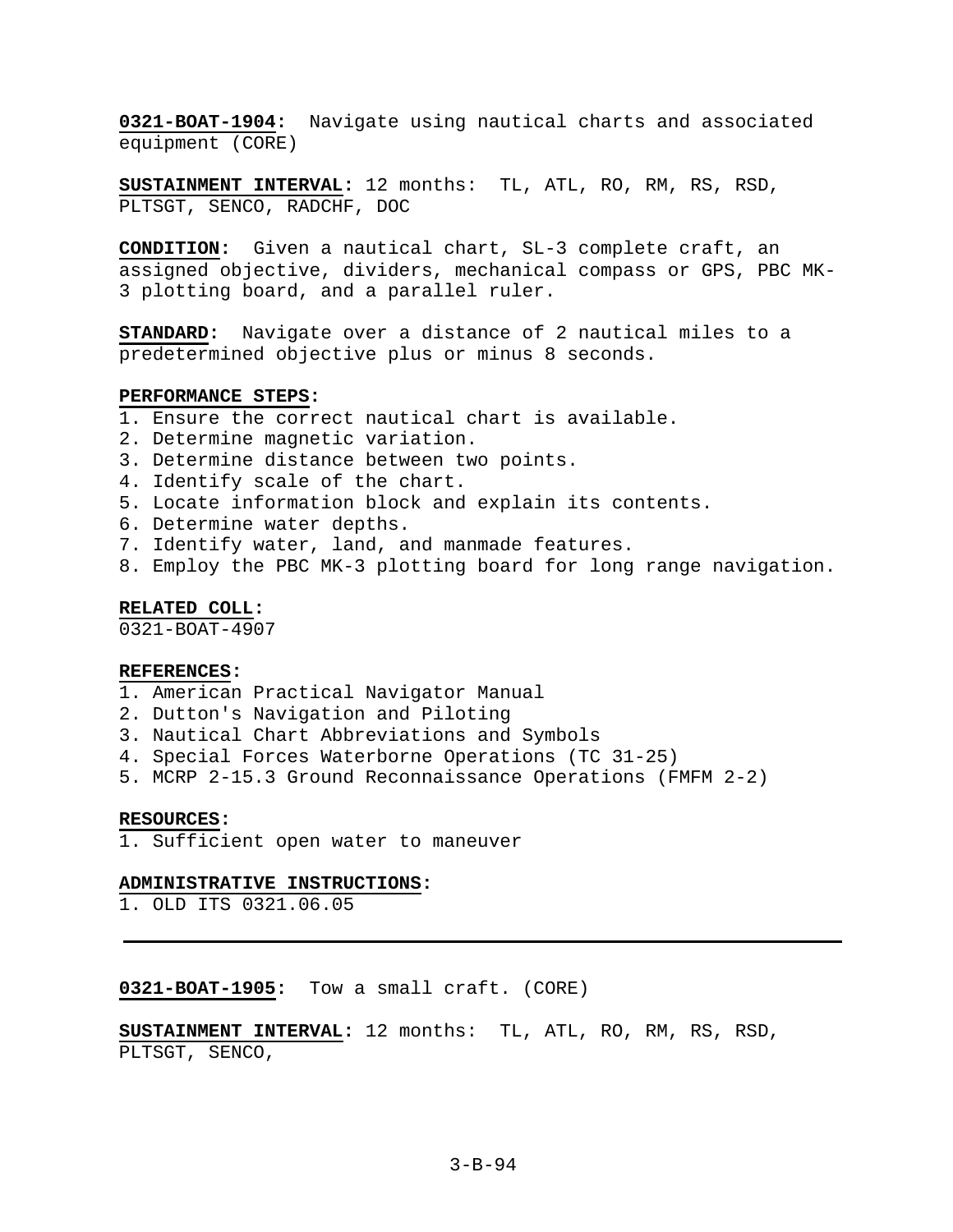**CONDITION:** Assigned as a coxswain, given a small craft and either a second small craft or a fiberglass hull boat, and required equipment.

**STANDARD:** By utilizing the correct and safe procedures to preclude damage to craft or injury to personnel.

#### **PERFORMANCE STEPS:**

1. Reference Chapman's Piloting, Seamanship and Small Boat Handling 2. Reference TM 09665B\10717A-CD 55 Horsepower Engine

### **RELATED COLL:**

0321-BOAT-4907

### **REFERENCES:**

1. Chapman's Piloting, Seamanship and Small Boat Handling 2. TM 09665B\10717A-CD 55 Horsepower Engine

# **RESOURCES:**

1. Sufficient open water to maneuver

**0321-BOAT-1906:** Compute a compensated azimuth (CORE)

**SUSTAINMENT INTERVAL:** 12 months: TL, ATL, RO, RM, RS, RSD, PLTSGT, SENCO, RADCHF, DOC

**CONDITION:** Given a nautical chart, a parallel ruler, a compass, Tide Tables, a pencil, paper, and a desired time of drop off and landing point(s).

**STANDARD:** Calculate the compensated azimuth from drop off location to the desired landing point on the beach.

#### **PERFORMANCE STEPS:**

1. Determine the strength of currents.

2. Construct the tidal current offset.

3. Calculate the time required for passage from uncompensated launch point (ULP).

4. Compute the effect of current.

**RELATED COLL:**  0321-BOAT-4907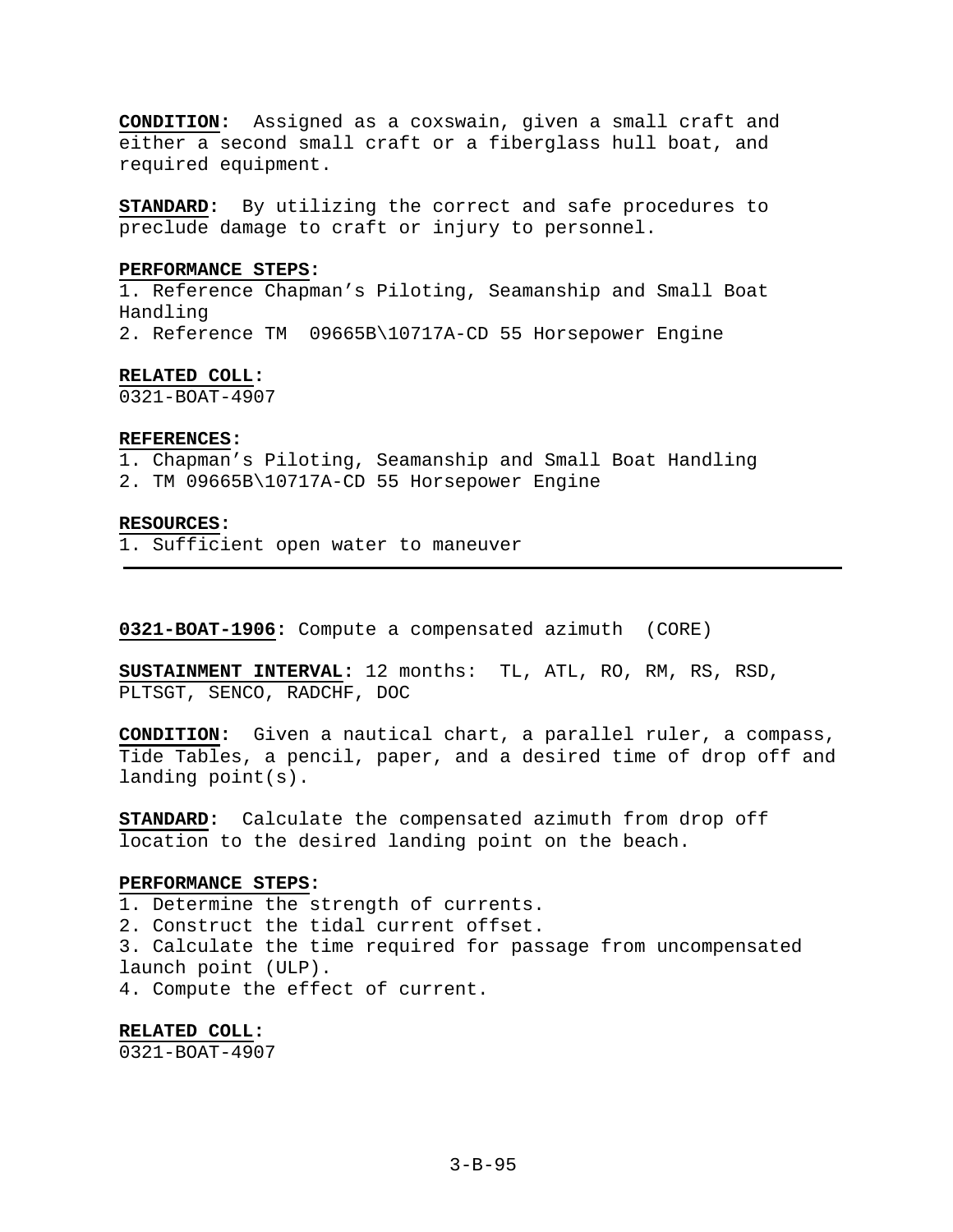### **REFERENCES:**

- 1. American Practical Navigator Manual
- 2. Dutton's Navigation and Piloting
- 3. American Practical Navigator, Volumes I and II

#### **ADMINISTRATIVE INSTRUCTIONS:**

1. OLD ITS 0321.06.07

**0321-BOAT-1907:** Operate the Outboard Engine. (CORE)

**SUSTAINMENT INTERVAL:** 12 months: TL, ATL, RO, RM, RS, RSD, PLTSGT, SENCO, RADCHF, DOC

**CONDITION:** Assigned as a coxswain, given a small craft SL-3 complete, outboard engine SL-3 complete, and mission.

**STANDARD:** By operating the craft with the outboard engine to complete the mission safely, per the references.

## **PERFORMANCE STEPS:**

- 1. Prepare the fuel bladder.
- 2. Conduct a pre-operation check.
- 3. Conduct cold engine start-up procedures.
- 4. Conduct warm engine start up procedures.
- 5. Conduct a cooling system check.
- 6. Conduct emergency start-up procedures.
- 7. Operate the outboard engine throttle handle.
- 8. Shift gears.
- 9. Stop a running outboard engine.
- 10. De-water the outboard engine.
- 11. Troubleshoot engine problems.
- 12. Conduct a post-operation check.

### **RELATED COLL:**

0321-BOAT-4906

### **REFERENCES:**

- 1. OMC 55 HP Outboard Engine Manual
- 2. TM 09665B\10717A-CD 55 Horsepower Engine

# **RESOURCES:**

1. Sufficient open water to maneuver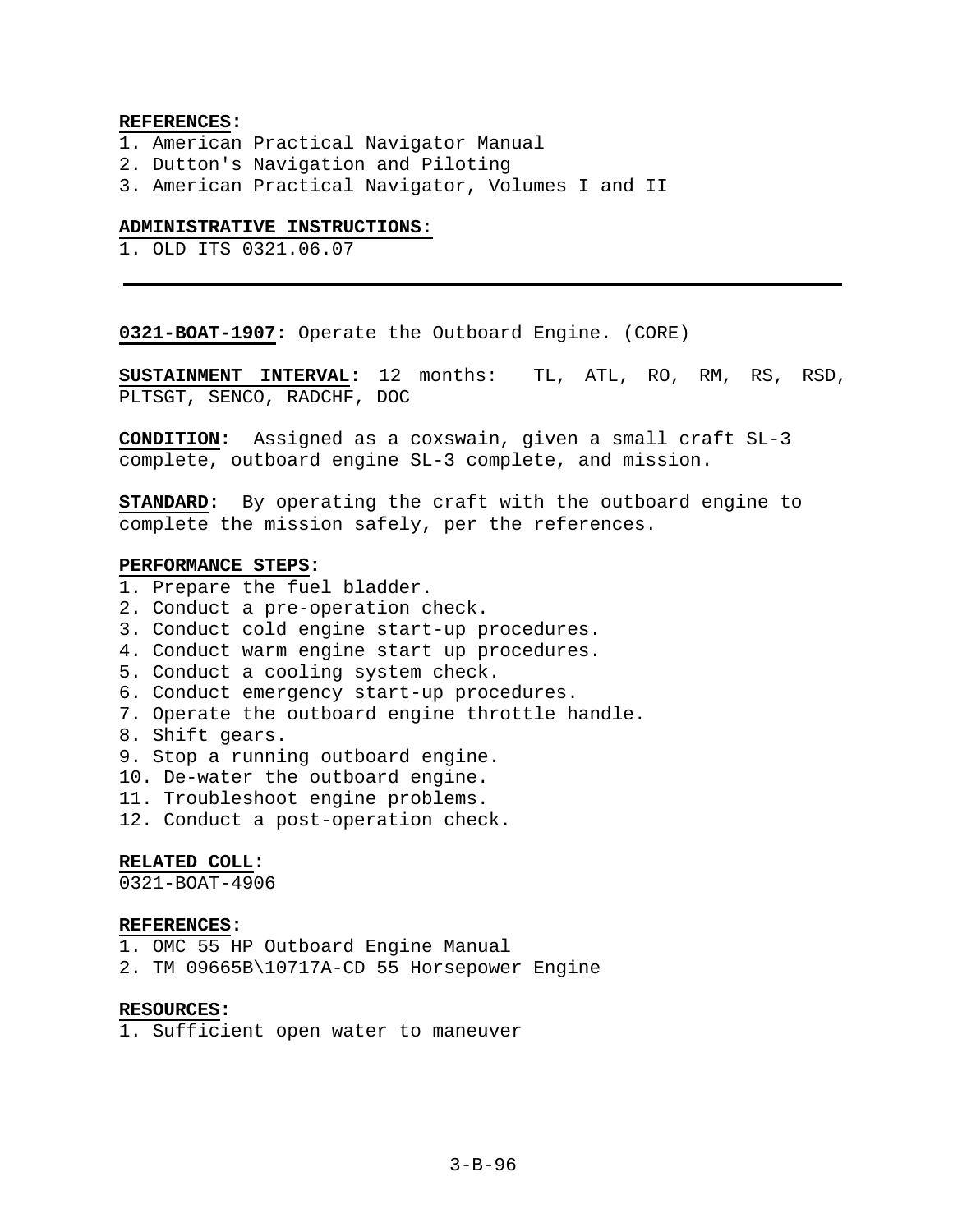### **ADMINISTRATIVE INSTRUCTIONS:**

- 1. Conducted in conjunction with an open water transit.
- 2. Adhere to safety regulations per unit SOP.

**0321-BOAT-1908:** Conduct First Echelon Maintenance on an Outboard Engine. (CORE)

**SUSTAINMENT INTERVAL:** 12 months: TL, ATL, RO, RM, RS, RSD, PLTSGT, SENCO, RADCHF, DOC

**CONDITION:** Assigned as a coxswain, given an outboard engine, required equipment, and references.

**STANDARD:** By inspecting and identifying deficiencies and performing preventative maintenance to ensure the engines remain combat capable, per the references.

#### **PERFORMANCE STEPS:**

1. Reference TM 09665B\10717A-CD 55 Horsepower Engine

# **RELATED COLL:**

0321-BOAT-4905

### **REFERENCES:**

- 1. OMC 55 HP Outboard Engine Manual
- 2. TM 09665B\10717A-CD 55 Horsepower Engine

**0321-BOAT-1909:** Conduct First Echelon Maintenance on small craft. (CORE)

**SUSTAINMENT INTERVAL:** 12 months: TL, ATL, RO, RM, RS, RSD, PLTSGT, SENCO, RADCHF, DOC

**CONDITION:** Assigned as a coxswain, given a small craft, required equipment, and references.

**STANDARD:** By inspecting and identifying deficiencies and performing preventative maintenance to ensure the small craft remains combat capable, per the references.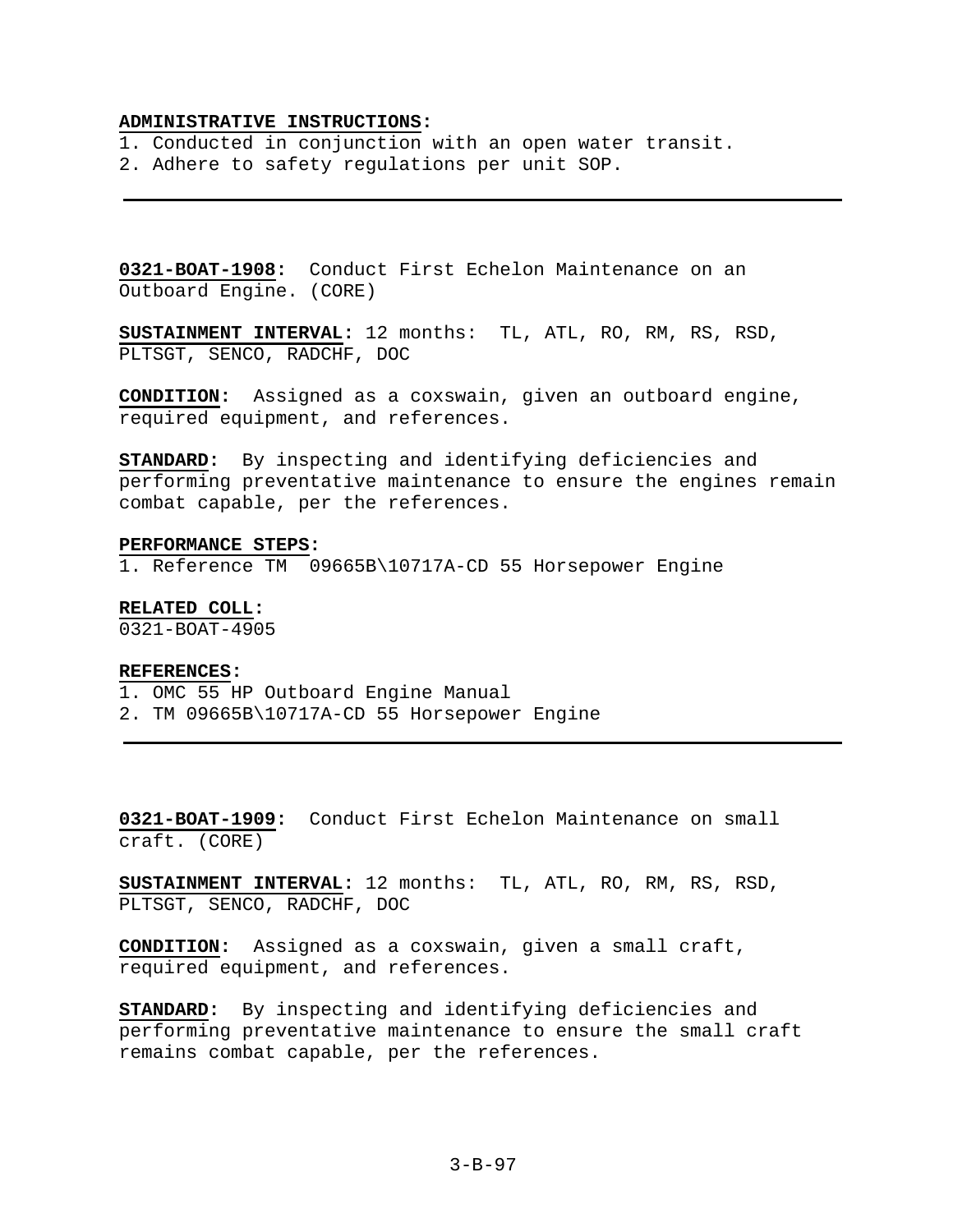#### **PERFORMANCE STEPS:**

1. TM 09665B\10717A-CD 55 Horsepower Engine

# **RELATED COLL:**

0321-BOAT-4905

# **REFERENCES:**

1. TM 4700-15/1, Marine Corps Equipment Forms and Records 2. TM 09665B\10717A-CD 55 Horsepower Engine

**0321-BOAT-1910:** Prepare a small craft for operation. (CORE)

**SUSTAINMENT INTERVAL:** 12 months: TL, ATL, RO, RM, RS, RSD, PLTSGT, SENCO, RADCHF, DOC

**CONDITION:** Given an SL-3 complete small craft with necessary equipment.

**STANDARD:** Inspect and make craft ready for employment.

#### **PERFORMANCE STEPS:**

1. Refer to TM 09665B\10717A-CD 55 Horsepower Engine

# **RELATED COLL:**

0321-BOAT-4905

#### **REFERENCES:**

- 1. TM 4700-15/1, Marine Corps Equipment Forms and Records
- 2. TM 09665B\10717A-CD 55 Horsepower Engine
- 3. Unit Standard Operating Procedures (SOP)

**0321-BOAT-1911:** Organize a boat team. (CORE)

**SUSTAINMENT INTERVAL:** 12 months: TL, ATL, RO, RM, RS, RSD, PLTSGT, SENCO, RADCHF, DOC

**CONDITION:** Assigned as a coxswain, given a small craft, boat team, and a mission.

**STANDARD:** By assigning positions and responsibilities to the boat team members to operate the small craft, per the references.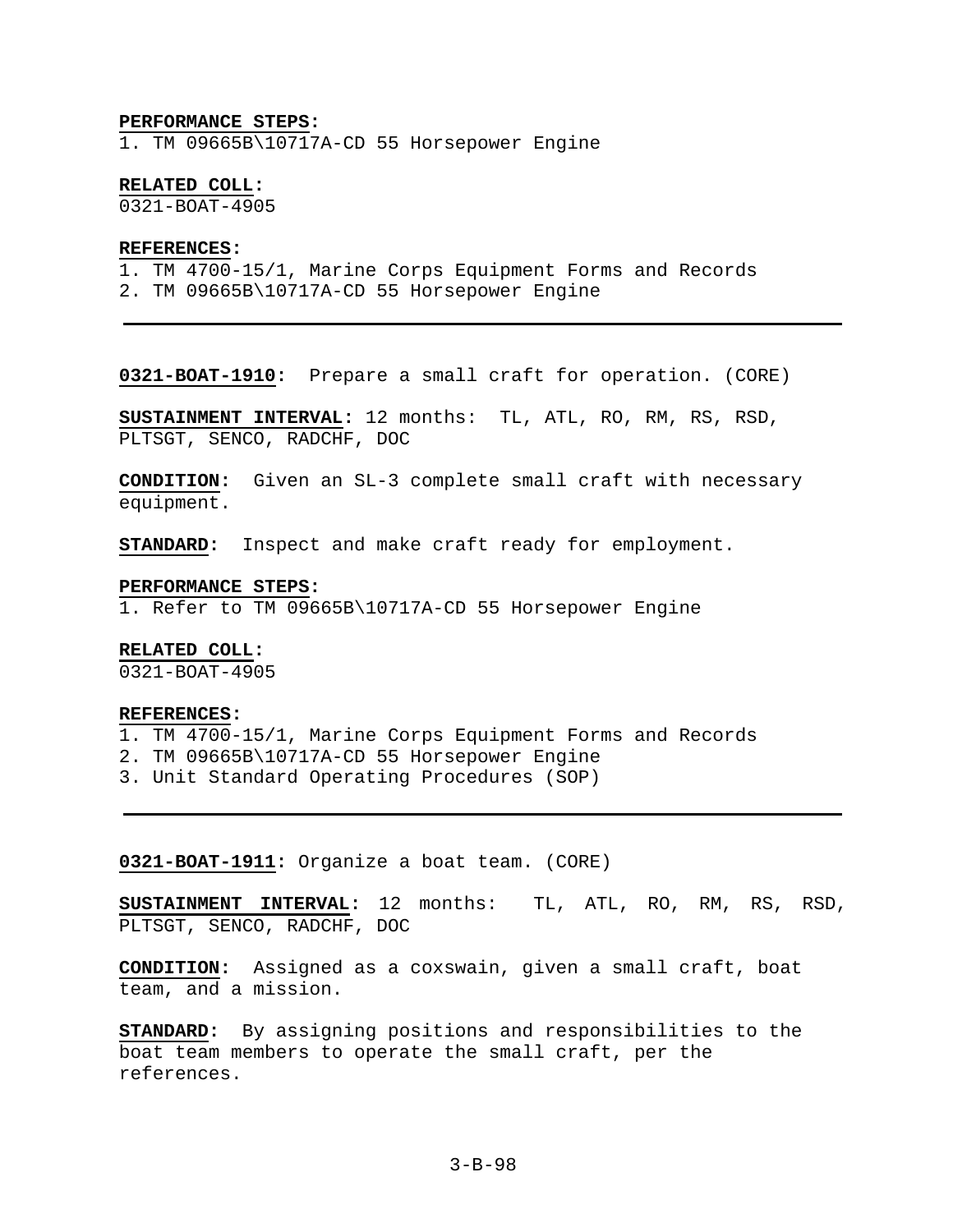#### **PERFORMANCE STEPS:**

1. Refer to TM 09665B\10717A-CD 55 Horsepower Engine

**RELATED COLL:** 

0321-BOAT-4904

## **REFERENCES:**

- 1. MCRP 2-15.3 Ground Reconnaissance Operations (FMFM 2-2)
- 2. Special Forces Waterborne Operations (TC 31-25)
- 3. SH 21-76 Ranger Handbook
- 4. Unit Standard Operating Procedures (SOP)

**0321-BOAT-1912:** Come alongside another vessel. (CORE)

**SUSTAINMENT INTERVAL:** 12 months: TL, ATL, RO, RM, RS, RSD, PLTSGT, SENCO, RADCHF, DOC

**CONDITION:** Assigned as the coxswain, given a small craft and a stand-on vessel.

**STANDARD:** By maneuvering the small craft alongside the stand-on vessel to transfer troops and equipment, per the reference.

#### **PERFORMANCE STEPS:**

1. Reference COHDINST MI6114.5A, U. S. Coast Guard Boat Crew Seamanship Manual

### **RELATED COLL:**

0321-BOAT-4907

#### **REFERENCES:**

1. COHDINST MI6114.5A, U. S. Coast Guard Boat Crew Seamanship Manual

#### **RESOURCES:**

1. Intermediate support vessel

**0321-BOAT-1913:** Conduct landing procedures with a small craft. (CORE)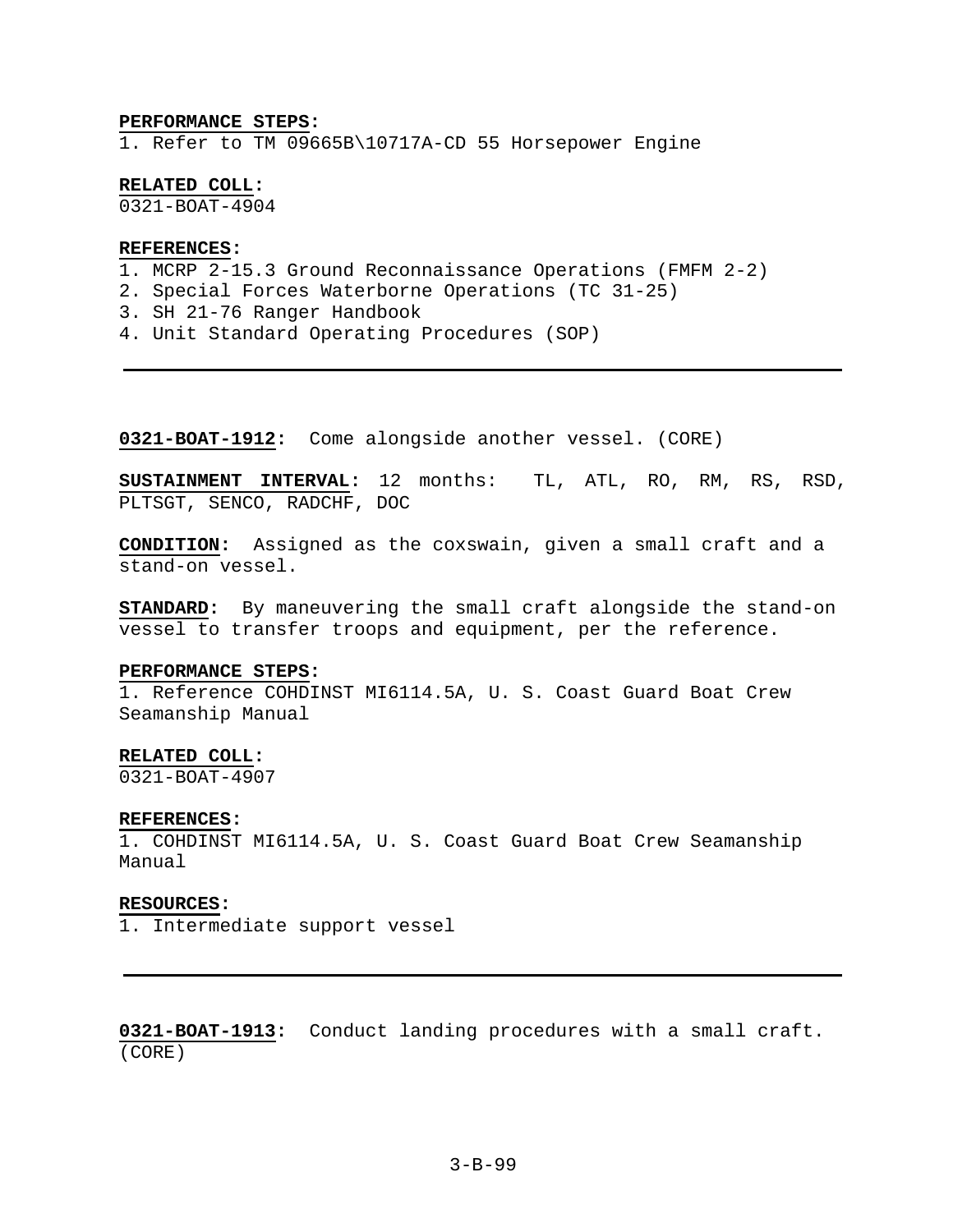**SUSTAINMENT INTERVAL:** 12 months: TL, ATL, RO, RM, RS, RSD, PLTSGT, SENCO, RADCHF, DOC

**CONDITION:** Assigned as a coxswain, during daylight hours or limited visibility, given a small craft, and a mission.

**STANDARD:** By safely maneuvering through a surf zone to insert troops on a beach landing site (BLS), per the references.

#### **PERFORMANCE STEPS:**

1. In accordance with the references.

### **RELATED COLL:**

0321-BOAT-4907

#### **REFERENCES:**

1. MCRP 2-15.3 Ground Reconnaissance Operations (FMFM 2-2) 2. M16114.5, Boat Crew Seamanship Manual 3. MARFORLANT/PAC INST, P3000.15, Standard Procedures for Raiding Craft 4. COMNAVSURFPAC Joint Surf Manual

### **RESOURCES:**

1. Sufficient open water to maneuver

**0321-BOAT-1914:** Execute a clandestine landing and withdrawal. (CORE)

**SUSTAINMENT INTERVAL:** 12 months: TL, ATL, RO, RM, RS, RSD, PLTSGT, SENCO, RADCHF, DOC

**CONDITION:** In a tactical environment, assigned as a coxswain, given a small craft, boat team, at night or limited visibility.

**STANDARD:** By executing proper coxswain/boat team actions for a safe and successful landing and withdrawal, per the references.

### **PERFORMANCE STEPS:**

1. Reference MCRP 2-15.3 Ground Reconnaissance Operations (FMFM  $2 - 2)$ 

**RELATED COLL:** 

0321-BOAT-4907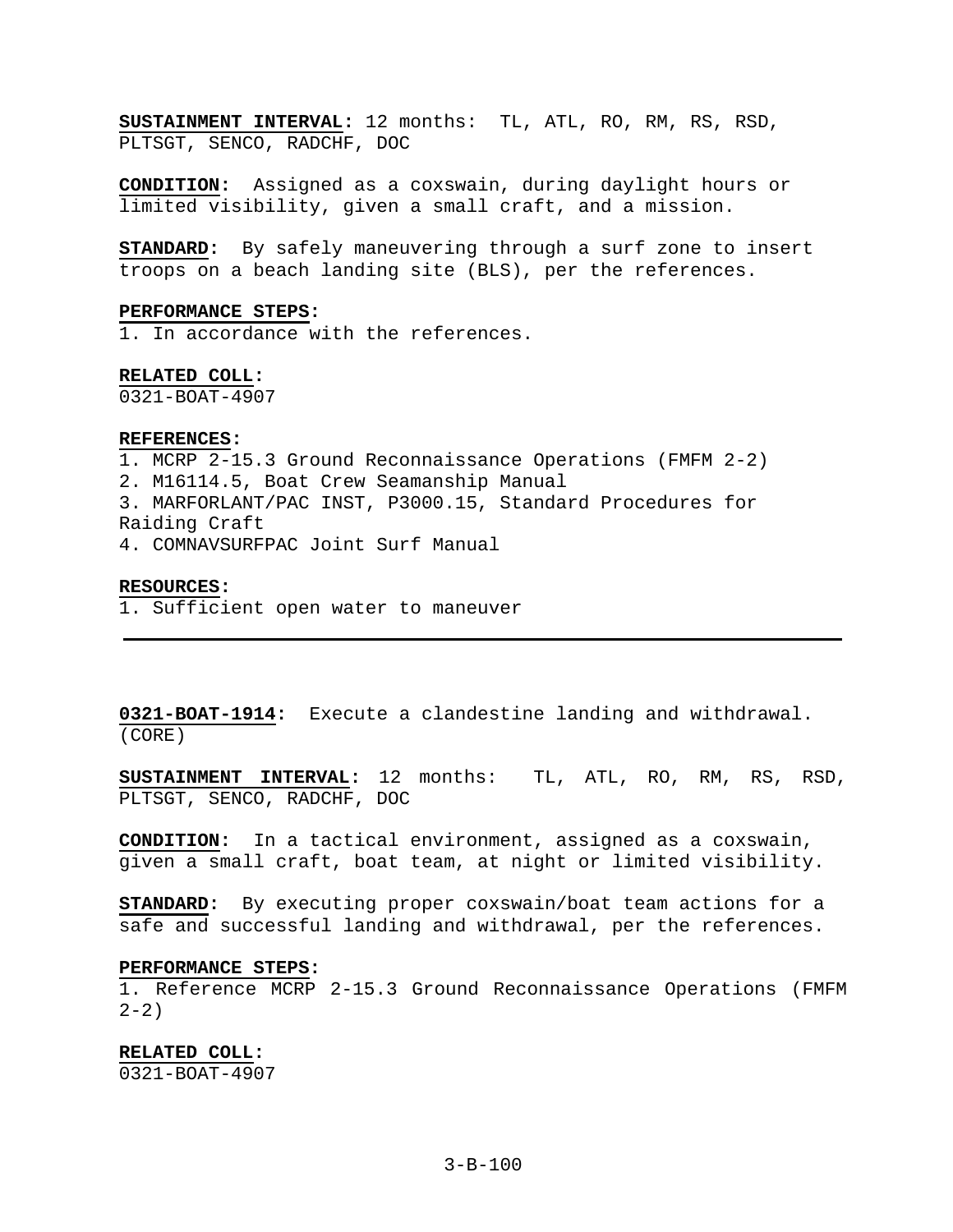#### **REFERENCES:**

1. MCRP 2-15.3 Ground Reconnaissance Operations (FMFM 2-2) 2. TC 31-25 Special Forces Waterborne Operations

#### **RESOURCES:**

1. Sufficient open water to maneuver

**0321-BOAT-1915:** Maneuver a small craft within a confined space. (CORE)

**SUSTAINMENT INTERVAL:** 12 months: TL, ATL, RO, RM, RS, RSD, PLTSGT, SENCO, RADCHF, DOC

**CONDITION:** Assigned as a coxswain, given a small craft, a designated route in a confined space, per the mission requirements.

**STANDARD:** By safely maneuvering the small craft in the designated space safely without damage to the craft or surrounding obstacles while adhering to proper small boat handling procedures, as stated in the references.

### **PERFORMANCE STEPS:**

1. Reference Chapman's Piloting, Seamanship and Small Boat Handling

# **RELATED COLL:**

0321-BOAT-4907

### **REFERENCES:**

1. Chapman's Piloting, Seamanship and Small Boat Handling

### **RESOURCES:**

1. Sufficient open water to maneuver

**0321-BOAT-1916:** Execute immediate actions for a capsized boat. (CORE)

**SUSTAINMENT INTERVAL**: 12 months: TL, ATL, RO, RM, RS, RSD, PLTSGT, SENCO, RADCHF, DOC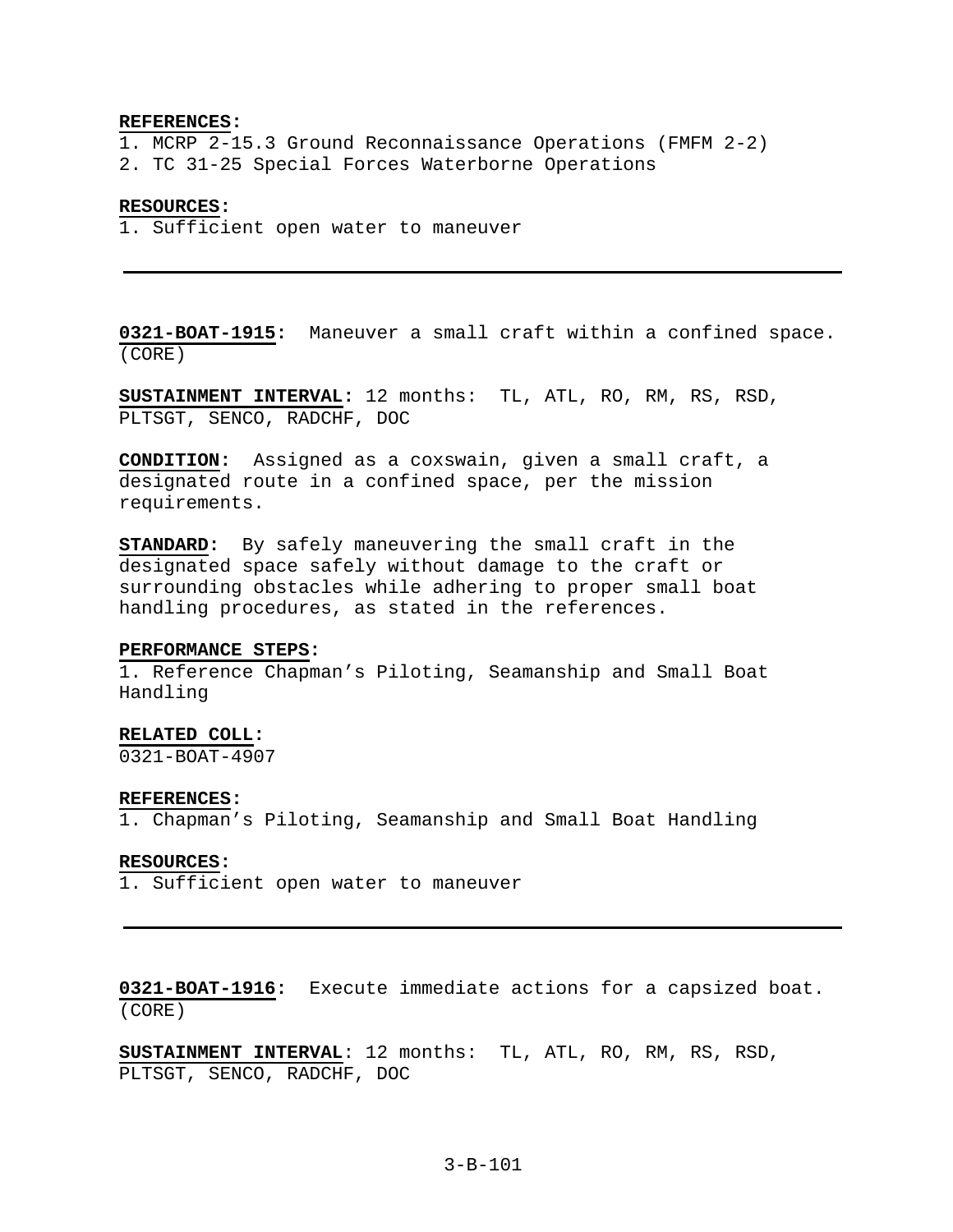**CONDITION:** Given an boat team, capsized boat, personal flotation devices and boat safety equipment.

**STANDARD:** By righting the capsized boat, per the references.

### **PERFORMANCE STEPS:**

1. Refer to Special Forces Waterborne Operations (TC 31-25) 2. Refer to MARFORLANT/PAC INST, P3000.15, Standard Procedures for Raiding Craft

### **RELATED COLL:**

0321-BOAT-4907

#### **REFERENCES:**

1. Special Forces Waterborne Operations (TC 31-25) 2. MARFORLANT/PAC INST, P3000.15, Standard Procedures for Raiding Craft

#### **RESOURCES:**

1. Sufficient open water to maneuver

#### **ADMINISTRATIVE INSTRUCTIONS:**

1. Conduct broached boat drills.

**0321-BOAT-1917:** Prepare equipment for transit in maritime platform (CORE)

**SUSTAINMENT INTERVAL:** 12 months: TL, ATL, RO, RM, RS, RSD, PLTSGT, SENCO, RADCHF, DOC

**CONDITION:** Assigned as a boat team member, given mission essential equipment, and required waterproofing materials.

**STANDARD:** To ensure it remains dry and mission capable for the duration of a small craft operation, per the references.

### **PERFORMANCE STEPS:**

- 1. Inspect and conduct operational checks of equipment.
- 2. Pad and tape sharp edges.
- 3. Seal the equipment in a waterproof bag/container.
- 4. Provide an equipment lashing point.
- 5. Identify which of the three waterproof levels is required.

**RELATED COLL:**  0321-SWIM-4900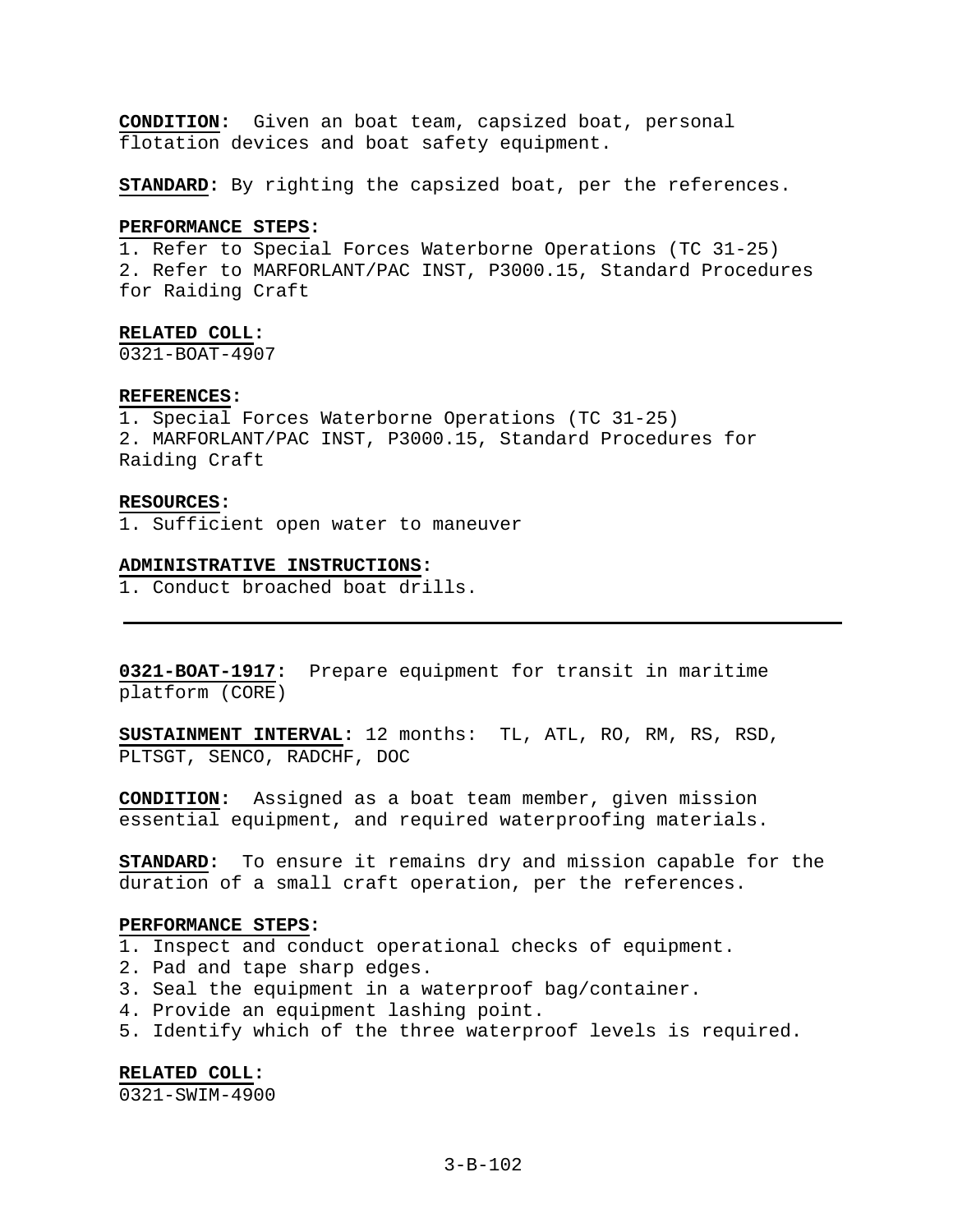## **REFERENCES:**

1. MCRP 3-11.3A Special Forces Waterborne Operations (TC 31-25) 2. TM 09665A-13&P/1-1, Operation and Maintenance of the Combat Rubber Raiding Craft Reconnaissance Craft

# **RESOURCES:**

- 1. Small Craft SL3 Complete
- 2. Waterproofing Materials
- 3. Tactical Radio

**0321-BOAT-2901:** Use Tide Tables and Current Charts (CORE PLUS)

**SUSTAINMENT INTERVAL:** 12 months: TL, ATL, RO, RM, RS, RSD, PLTSGT, SENCO, RADCHF, DOC

**CONDITION:** Given an area compute tides and currents for a beach landing site.

**STANDARD:** Compute the tidal height and determine currents for a desired time at a given location, within 10 minutes. Use tide terminology as per the references.

# **PERFORMANCE STEPS:**

1. Determine the tide at any given point, and time using the tide tables. 2. Construct an approximate tidal curve. 3. Determine the tide at any given point, and time using an approximate tidal curve. 4. Predict set and drift of current at a given time and place.

**RELATED COLL:** 

0321-BOAT-4907

### **REFERENCES:**

1. American Practical Navigator Manual 2. Atlas of Pilot Charts 3. Dutton's Navigation and Piloting 4. Tidal Current Tables 5. Tide Tables

# **ADMINISTRATIVE INSTRUCTIONS:**

1. OLD ITS 0321.06.06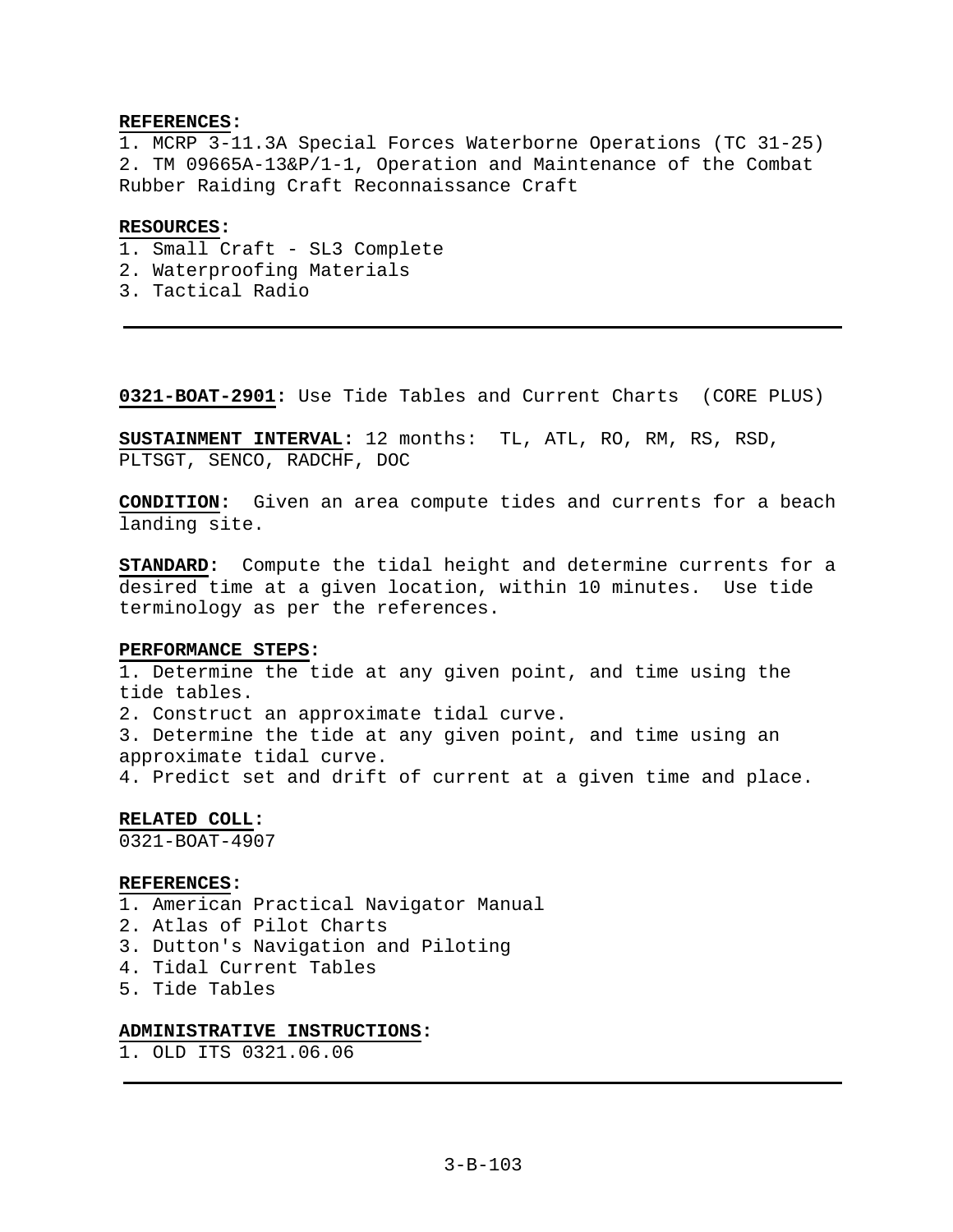**0321-BOAT-2902:** Conduct an over-the-horizon operation (CORE PLUS)

**SUSTAINMENT INTERVAL:** 12 months: TL, ATL, RO, RM, RS, RSD, PLTSGT, SENCO, RADCHF, DOC

**CONDITION:** Given an insert point, launch point, inflatable boat with accessories, navigation equipment, and tide and current tables.

**STANDARD:** Plan and compute a compensated release point, a beach landing site, a route, and travel time. Supervise all preparations and lead the execution of the mission. Boat(s) must arrive at insert point at required time.

### **PERFORMANCE STEPS:**

1. Reference MCRP 3-31.3A Over-the-Horizon Surface Amphibious Operations.

#### **RELATED COLL:**

0321-BOAT-4905

#### **REFERENCES:**

- 1. American Practical Navigator Manual
- 2. Atlas of Pilot Charts
- 3. Dutton's Navigation and Piloting
- 4. List of Lights
- 5. Tidal Current Tables
- 6. MCRP 3-11.3A Special Forces Waterborne Operations (TC 31-25)
- 7. MCRP 3-31.3A Over-the-Horizon Surface Amphibious Operations

#### **RESOURCES:**

1. Sufficient open water to maneuver

#### **ADMINISTRATIVE INSTRUCTIONS:**

1. OLD ITS 0321.06.08

**0321-BOAT-2903:** Cache a small craft. (CORE PLUS)

**SUSTAINMENT INTERVAL:** 12 months: TL, ATL, RO, RM, RS, RSD, PLTSGT, SENCO, RADCHF, DOC

**CONDITION:** Given a mission, a fully equipped small craft, and a cache site.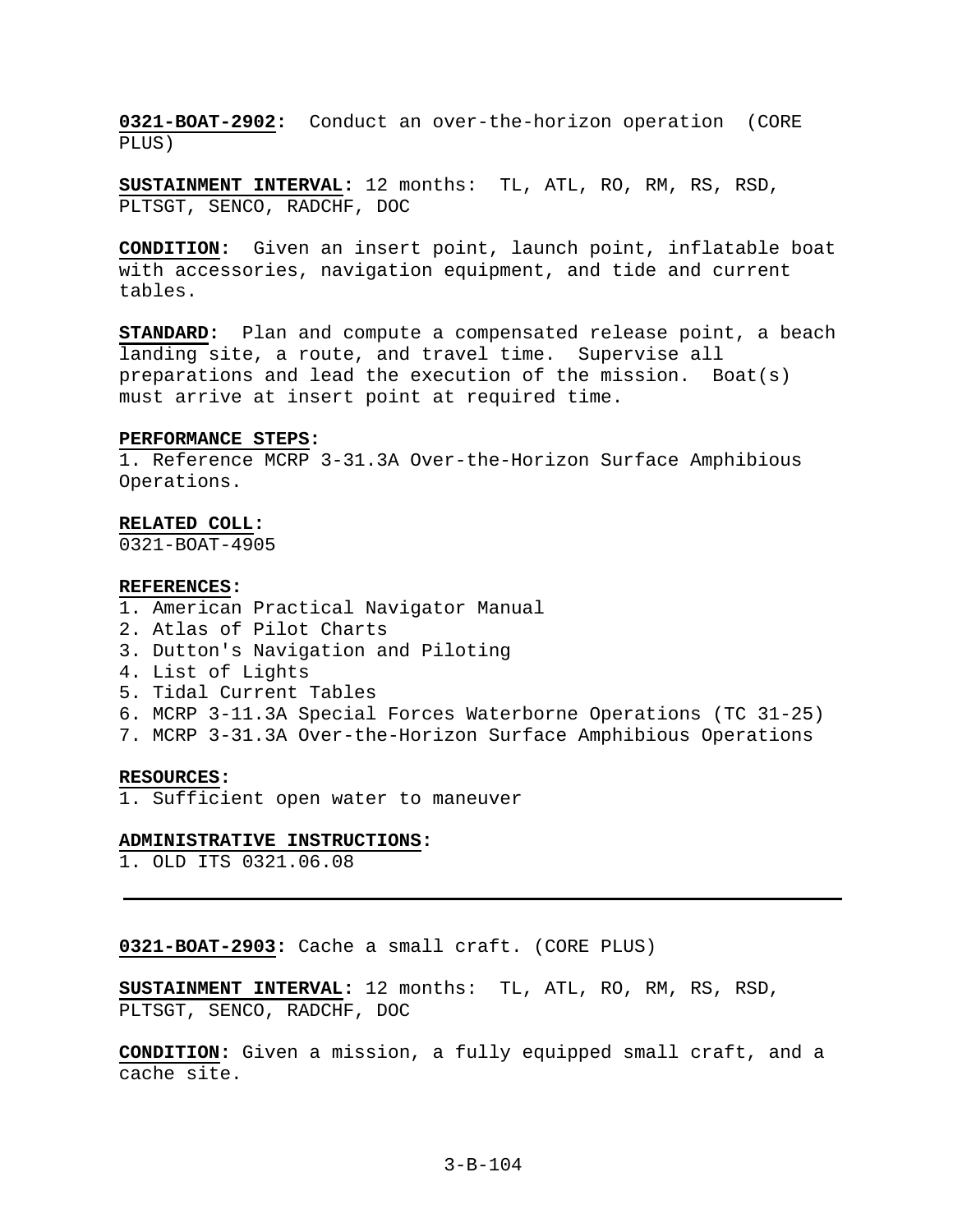**STANDARD:** By camouflaging and concealing the small craft and equipment, per the mission requirements, and the reference.

# **PERFORMANCE STEPS:**

- 1. Review mission.
- 2. Select the site.
- 3. Place security to cover the site.
- 4. Camouflage the site and gear.

#### **RELATED COLL:**

0321-BOAT-4907

### **REFERENCES:**

- 1. TC 31-25 Special Forces Waterborne Operations
- 2. MCWP 2-15.3 Ground Reconnaissance Operations

#### **RESOURCES:**

1. Beach suitable for amphibious landing

**0321-BOAT-2904:** Anchor a small craft. (CORE PLUS)

**SUSTAINMENT INTERVAL:** 12 months: TL, ATL, RO, RM, RS, RSD, PLTSGT, SENCO, RADCHF, DOC

**CONDITION:** Given an SL-3 complete small craft and essential equipment.

**STANDARD:** At a designated site so that the anchor does not drag, per the references.

### **PERFORMANCE STEPS:**

1. Reference Chapman's Piloting, Seamanship and Small Boat Handling

#### **RELATED COLL:**

0321-BOAT-4907

#### **REFERENCES:**

- 1. Dutton's Navigation and Piloting
- 2. Chapman's Piloting, Seamanship and Small Boat Handling

**0321-BOAT-2906:** Operate a small craft from amphibious shipping. (CORE PLUS)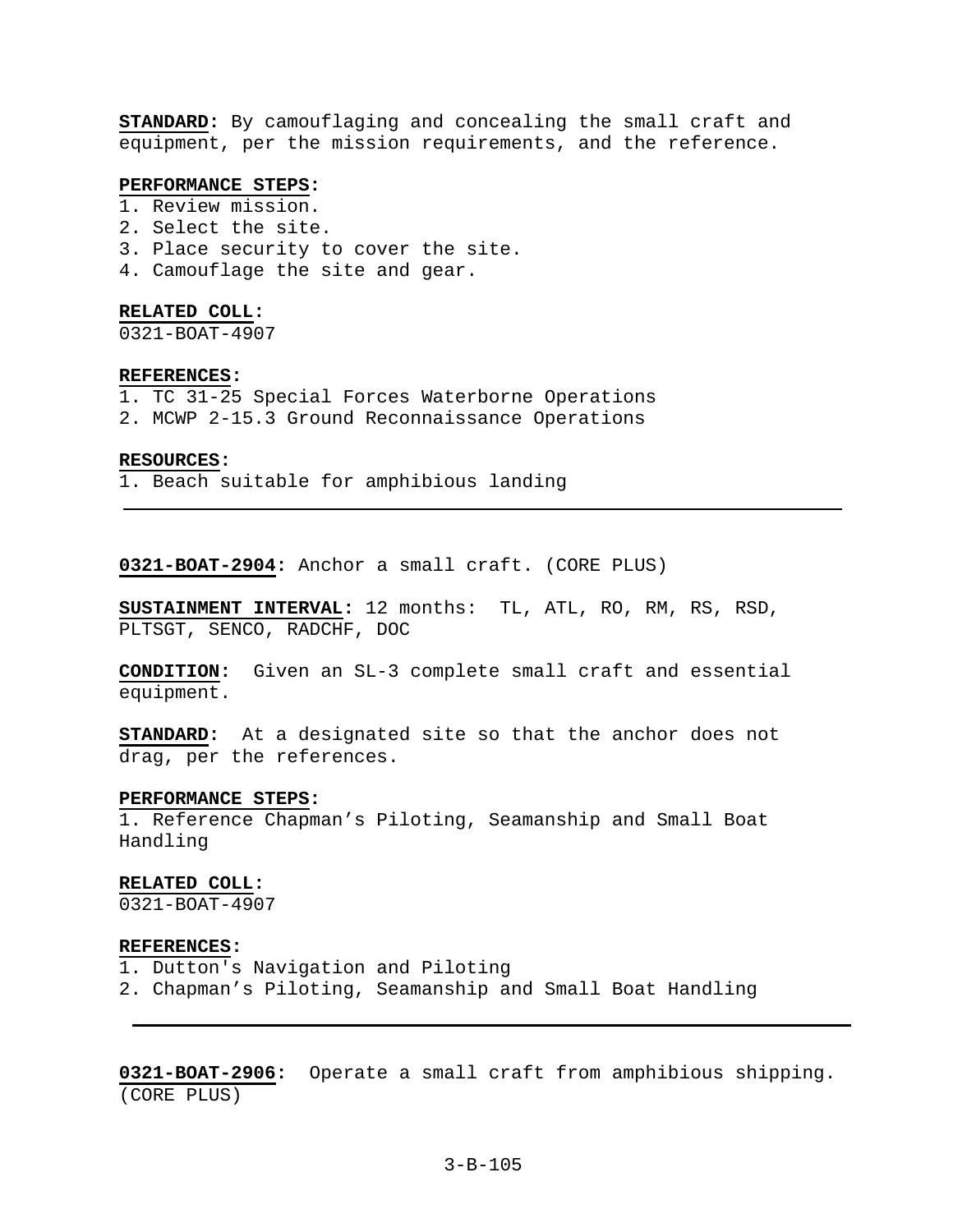**SUSTAINMENT INTERVAL:** 12 months: TL, ATL, RO, RM, RS, RSD, PLTSGT, SENCO, RADCHF, DOC

**CONDITION:** Assigned as a coxswain, given a small craft, amphibious shipping and appropriate sea conditions.

**STANDARD:** By launching and recovering a small craft from amphibious shipping, per the references.

### **PERFORMANCE STEPS:**

1. Identify coxswain responsibilities.

- 2. State proper man overboard recovery/search procedures.
- 3. State lost boat recovery procedures.
- 4. Follow the Nautical Rules of the Road

# **RELATED COLL:**

0321-BOAT-4902

# **REFERENCES:**

1. Handbook of Nautical Rules of the Road, 2d Edition

- 2. Chapman's Piloting, Seamanship and Small Boat Handling
- 3. COHDINST MI6114.5A, U. S. Coast Guard Boat Crew Seamanship Manual

# **RESOURCES:**

- 1. Sufficient open water to maneuver
- 2. Intermediate support vessel

**0321-BOAT-2907:** Mount and swing a nautical compass. (CORE PLUS)

**SUSTAINMENT INTERVAL:** 12 months: TL, ATL, RO, RM, RS, RSD, PLTSGT, SENCO, RADCHF, DOC

**CONDITION:** Given a compass, compass rose, and an SL-3 complete small craft.

**STANDARD:** During small craft operation as required to maintain course, per the references.

# **PERFORMANCE STEPS:**

- 1. Determine requirement.
- 2. Mount compass to the craft.
- 3. Swing the compass, as required.
- 4. Record deviation, construct a deviation card and mount.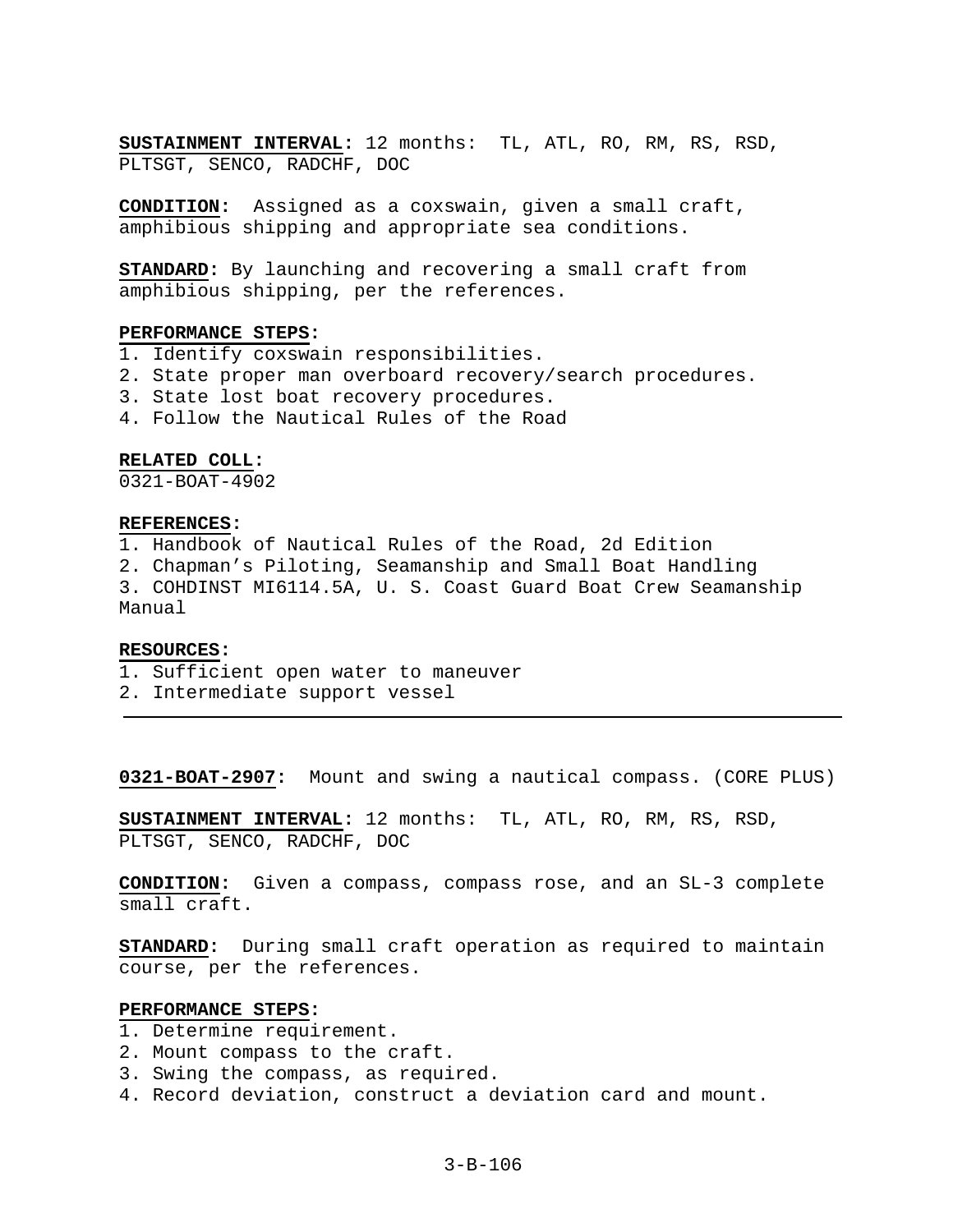# **RELATED COLL:**

0321-BOAT-4905

# **REFERENCES:**

- 1. Dutton's Navigation and Piloting
- 2. Chapman's Piloting, Seamanship and Small Boat Handling
- 3. Special Forces Waterborne Operations (TC 31-25)

**0321-DIVE-2901:** Pre/Post-Dive individual dive equipment (MK25/SCUBA). (CORE PLUS)

**SUSTAINMENT INTERVAL:** 6 months: TL, ATL, RO, RM, RS, RSD, PLTSGT, SENCO, RADCHF, DOC, OPSCHF

**CONDITION:** Given a diving brief by a designated supervisor, individual diving equipment and combat equipment for a open / closed-circuit underwater infiltration or exfiltration dive

**STANDARD:** Utilizing the proper pre/post-dive procedures for individual diving and combat equipment for open / closed-circuit operations ensuring equipment readiness.

**CONCEPT OF TASK**: When conducting this task, the Marine is physically assembling the diving apparatus.

# **PERFORMANCE STEPS:**

1. Refer to Technical Manual 09603B-14P/1 MK25 Mod 2 Underwater Breathing Apparatus (UBA), and SS500-AR-OMI-010/9N865 The Life Preserver Secumar TSK 2/42.

2. U. S. Navy Diving Manual Rev 4 and associated manufacturer publication for open circuit diving equipment.

# **RELATED COLL:**

0321-DIVE-4900

### **REFERENCES:**

1. U.S. NAVY, Diving Manual, Rev 4

- 2. TM 09603B-14P/1 MK25 MOD 2 TECHNICAL MANUAL
- 3. SS500-AR-OMI-010/9N865 LIFE PRESERVER SECUMAR TSK

# **ADMINISTRATIVE INSTRUCTIONS:**

- 1. Participants in this event must be current Combatant Divers.
- 2. Requires current Dive Supervisor.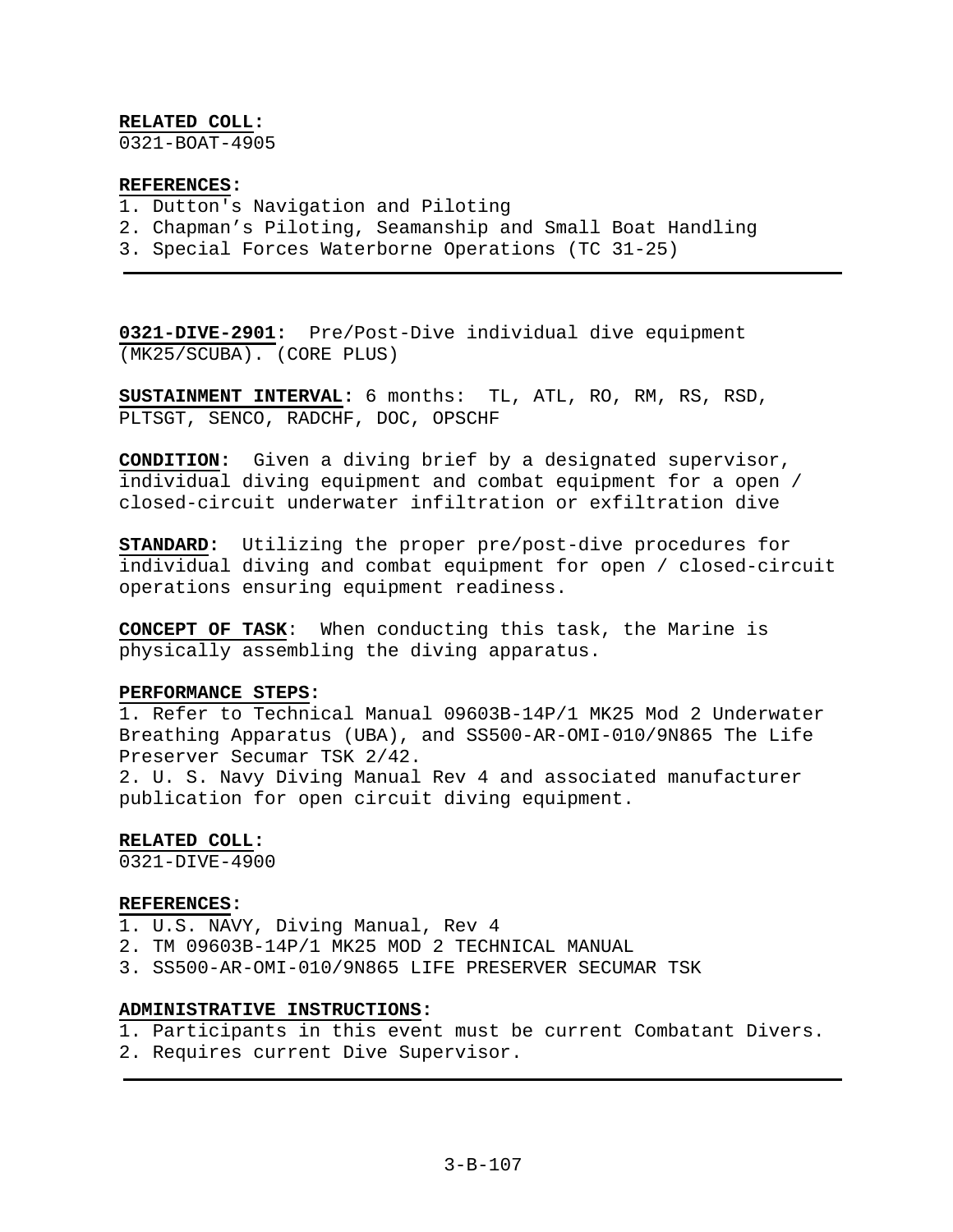**0321-DIVE-2902:** Don individual dive equipment (MK25/SCUBA). (CORE PLUS)

**SUSTAINMENT INTERVAL:** 6 months: TL, ATL, RO, RM, RS, RSD, PLTSGT, SENCO, RADCHF, DOC, OPSCHF

**CONDITION:** Given a diving brief by a designated supervisor, individual weapon, diving and combat equipment for a closedcircuit underwater infiltration or exfiltration dive

**STANDARD:** Correctly dress out in individual diving equipment to receive the Diving Supervisors personnel inspection.

**CONCEPT OF TASK**: The diver will correctly dress out with individual equipment

### **PERFORMANCE STEPS:**

1. Refer to U.S. Navy Diving Manual Rev 4. 2. Refer to unit Standard Operating Procedures.

### **PREREQUISITES:**

0321-DIVE-2901 0321-DIVE-2908

# **RELATED COLL:**

0321-DIVE-4900

#### **REFERENCES:**

- 1. U.S. Navy Diving Manual Rev 4
- 2. FMFM 7-45/FM 31-25, Special Forces Waterborne Operations
- 3. TM 09603B-14P/1 MK25 MOD 2 TECHNICAL MANUAL
- 4. SS500-AR-OMI-010/9N865 LIFE PRESERVER SECUMAR TSK
- 5. Unit Standard Operating Procedures (SOP)

### **ADMINISTRATIVE INSTRUCTIONS:**

- 1. Participants in this event must be a current Combatant Diver
- 2. Current Diving Supervisor

# **0321-DIVE-2903:** Execute water entry. (CORE PLUS)

**SUSTAINMENT INTERVAL:** 6 months: TL, ATL, RO, RM, RS, RSD, PLTSGT, SENCO, RADCHF, DOC, OPSCHF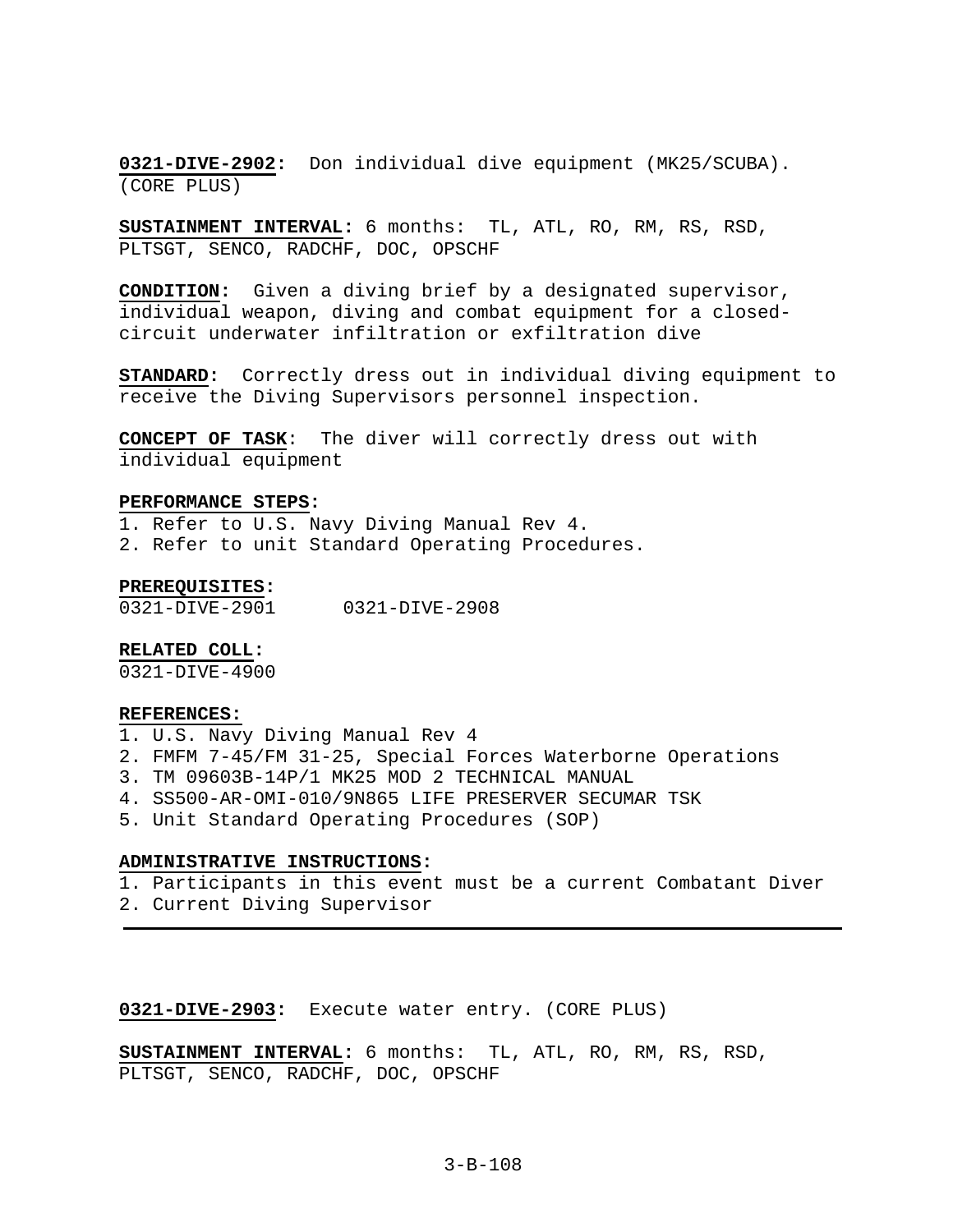**CONDITION:** Given a diving brief by a designated supervisor, individual weapon, closed-circuit diving and combat equipment, from land or from aboard a delivery vehicle, utilizing purge techniques, day or night without the aid of artificial illumination.

**STANDARD:** Enter the water safely utilizing the water entry technique designated by the Diving Supervisor.

### **PERFORMANCE STEPS:**

- 1. Be inspected by the dive supervisor.
- 2. Enter the water on command.
- 3. Check individual equipment.
- 4. Conduct buddy checks.
- 5. Commence dive mission.

### **PREREQUISITES:**

0321-DIVE-2901 0321-DIVE-2902 0321-DIVE-2908

# **RELATED COLL:**

0321-DIVE-4900

### **REFERENCES:**

- 1. U.S. Navy Diving Manual Rev 4
- 2. FM 7-45/FM 31-25, Special Forces Waterborne Operations
- 3. Unit Standard Operating Procedures (SOP)

# **ADMINISTRATIVE INSTRUCTIONS:**

1. Participants in this event must be a current Combatant Diver

2. Current Diving Supervisor

**0321-DIVE-2904:** Communicate underwater. (CORE PLUS)

**SUSTAINMENT INTERVAL:** 6 months: TL, ATL, RO, RM, RS, RSD, PLTSGT, SENCO, RADCHF, DOC, OPSCHF

**CONDITION:** Given a diving brief by a designated supervisor, with or without combat equipment, open / closed-circuit diving equipment, during the subsurface phase of a diving operation, day or night without the aid of artificial illumination.

**STANDARD:** Effectively communicate underwater utilizing the proper hand and arm signals or swimmer slate. Oct 07, 2004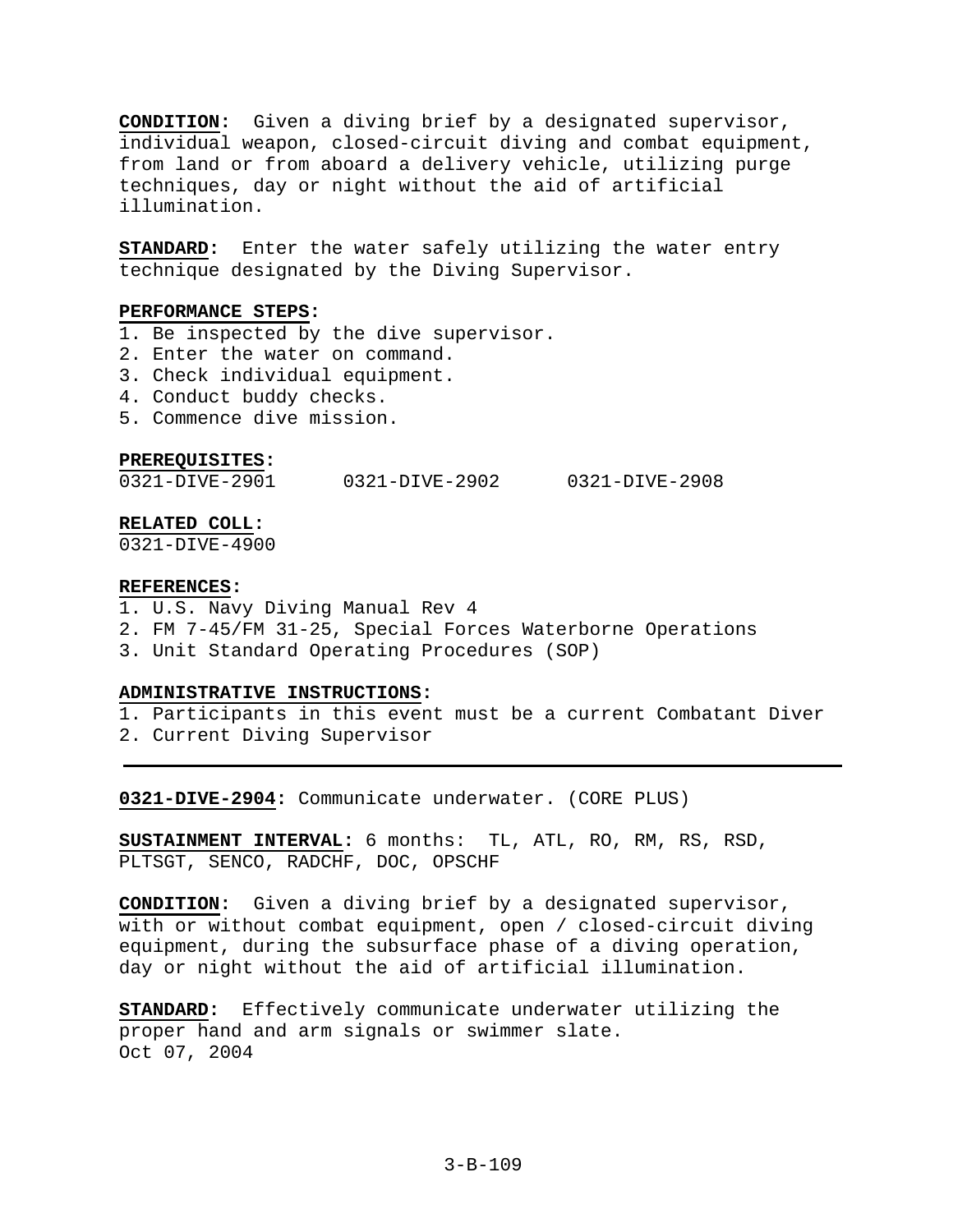**CONCEPT OF TASK**: Utilize proper hand and arm signals or swimmer slate.

# **PERFORMANCE STEPS:**

1. Refer to U.S. Navy Dive Manual Rev 4, TC 31-25/FMFM 7-45. 2. Refer to unit Standard Operating Procedures.

#### **PREREQUISITES:**

| 0321-DIVE-2901 | 0321-DIVE-2902 | 0321-DIVE-2903 |
|----------------|----------------|----------------|
| 0321-DIVE-2905 | 0321-DIVE-2906 | 0321-DIVE-2908 |

#### **RELATED COLL:**

0321-DIVE-4900

### **REFERENCES:**

1. U.S. Navy Diving Manual Rev 4

2. FMFM 7-45/FM 31-25, Special Forces Waterborne Operations

### **ADMINISTRATIVE INSTRUCTIONS:**

1. Participants in this event must be a current Combatant Diver

2. Current Diving Supervisor

**0321-DIVE-2905:** Navigate underwater. (CORE PLUS)

**SUSTAINMENT INTERVAL:** 6 months: TL, ATL, RO, RM, RS, RSD, PLTSGT, SENCO, RADCHF, DOC, OPSCHF

**CONDITION:** Given a diving brief by a designated supervisor, individual weapon, closed-circuit diving equipment, day or night without the aid of artificial illumination, and under the direct supervision of a designated diving supervisor.

**STANDARD:** Maintain a course heading for a distance between 1,000 - 2,000 yards, and arriving within 200 yards of the intended target.

### **PERFORMANCE STEPS:**

1. Refer to FMFM 7-45

# **PREREQUISITES:**

0321-DIVE-2901-2904 0321-DIVE-2908

### **RELATED COLL:**

0321-DIVE-4900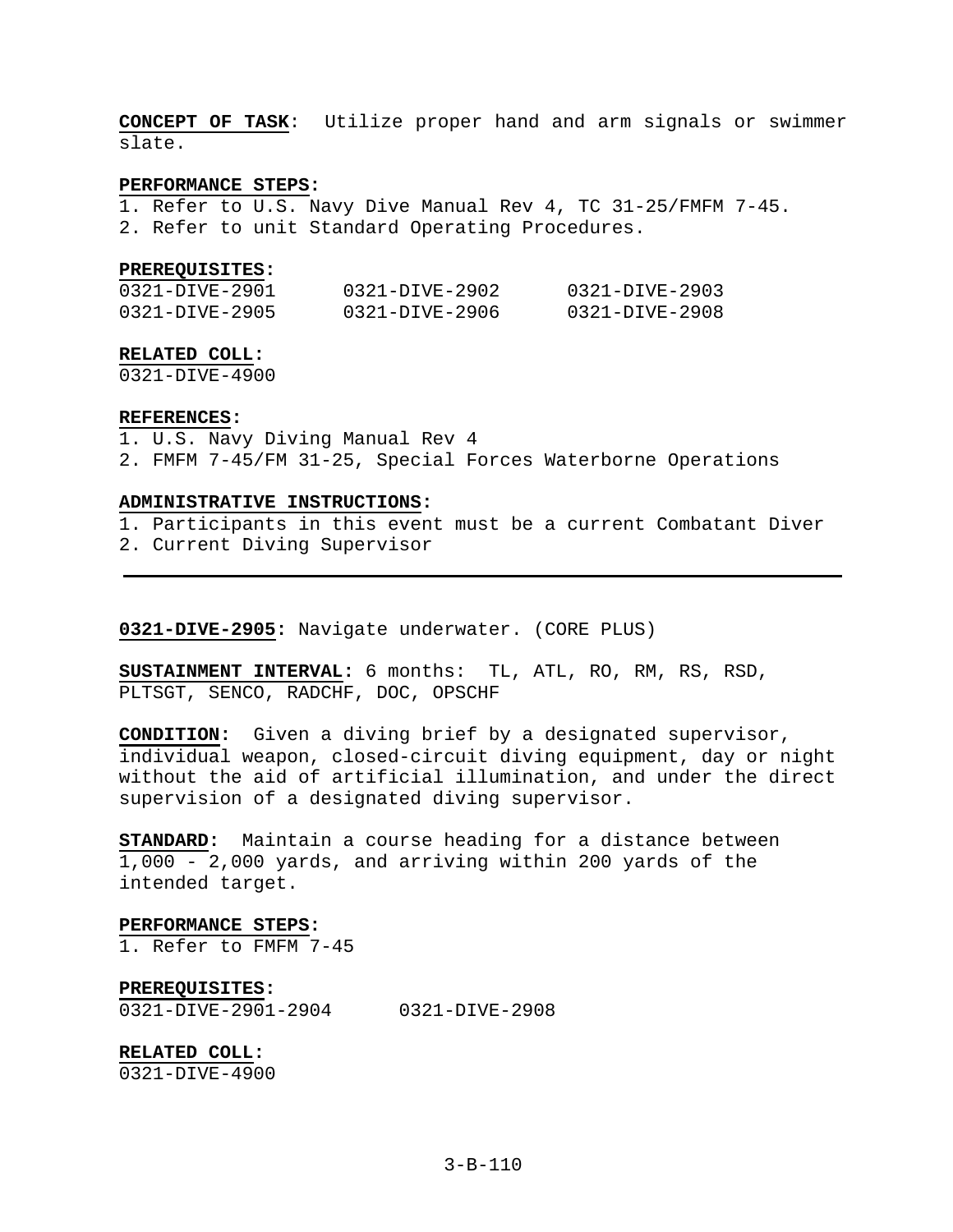### **REFERENCES:**

- 1. U.S. Navy Diving Manual Rev 4
- 2. FMFM 7-45/FM 31-25, Special Forces Waterborne Operations

### **ADMINISTRATIVE INSTRUCTIONS:**

1. Participants of this event must be current Combatant Divers

2. Current Diving Supervisor

**0321-DIVE-2906:** Conduct underwater search. (CORE PLUS)

**SUSTAINMENT INTERVAL:** 12 months: ATL, RO, RM, RS, RSD, RADCHF, DOC, OPSCHF

9 months: TL, PLTSGT, SENCO

**CONDITION:** Given a diving brief by a designated supervisor, open-circuit diving equipment, and mission essential equipment, day or night without the aid of artificial illumination, and under the direct supervision of a designated diving supervisor.

**STANDARD:** Utilizing the correct underwater search, locate and retrieve, or identify and report items as designated by the Diving Supervisor.

**CONCEPT OF TASK**: During this task the diver will conduct a variety of searches to include but not limited to the following: Jack Stay, Circle Line, Tended Line, and In-line searches, Hull and Pier searches.

### **PERFORMANCE STEPS:**

1. Refer to U. S. Navy Dive Manual Rev 4. 2. Refer to unit Standard Operating Procedures.

### **PREREQUISITES:**

0321-DIVE-2901-2904 0321-DIVE-2908

### **RELATED COLL:**

0321-DIVE-4900

# **REFERENCES:**

1. U.S. Navy Diving Manual Rev 4

2. Unit Standard Operating Procedures (SOP)

# **ADMINISTRATIVE INSTRUCTIONS:**

1. Participants in this event must be a current Combatant Diver

2. Current Diving Supervisor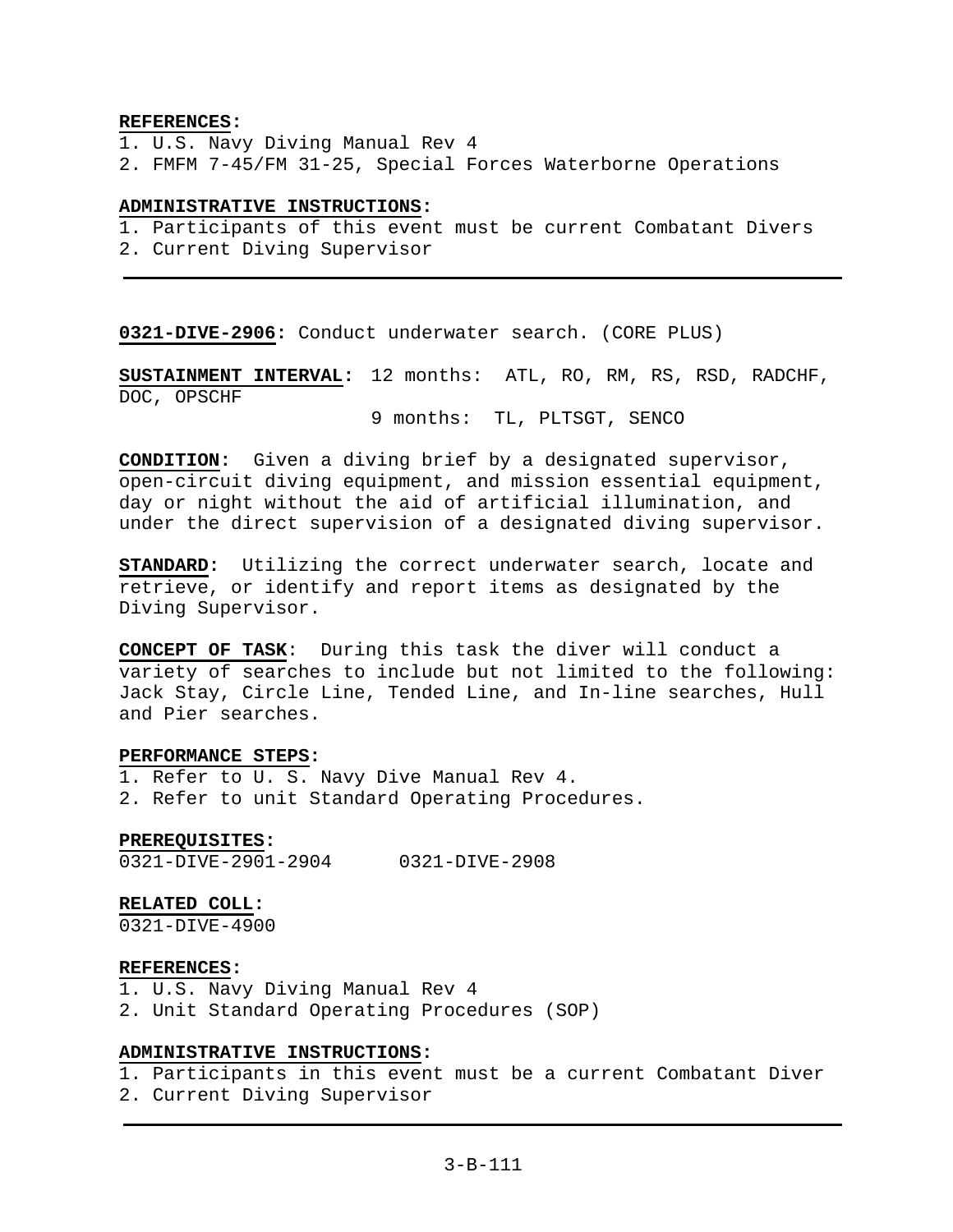**0321-DIVE-2907:** Plan Subsurface mission (MK25/SCUBA). (CORE PLUS)

**SUSTAINMENT INTERVAL:** 6 months: TL, ATL, PLTSGT, SENCO, OPSCHF

**CONDITION:** Given a subsurface mission, day or night.

**STANDARD:** Dive plan meets or exceeds technical requirements, and is approved for tactical execution.

**CONCEPT OF TASK:** Plan a subsurface mission in order to conduct infiltration and exfiltration of a target site.

#### **PERFORMANCE STEPS:**

- 1. Define objectives by conducting a mission analysis.
- 2. Collect and analyze data.
- 3. Establish operational requirements (tasks).
- 4. Establish logistical requirements.
- 5. Select diving technique.
- 6. Select equipment and supplies.
- 7. Select and assemble the diving team.
- 8. Make final preparations and check all safety precautions.

### **RELATED COLL:**

0321-DIVE-4900 0321-BOAT-4900

#### **REFERENCES:**

- 1. U.S. Navy Diving Manual Rev 4
- 2. FMFM 7-45/FM 31-25, Special Forces Waterborne Operations

#### **ADMINISTRATIVE INSTRUCTIONS:**

1. This task is appropriate to Dive Supervisors.

**0321-DIVE-2908:** Supervise dive operation (MK25/SCUBA). (CORE PLUS)

**SUSTAINMENT INTERVAL:** 6 months: TL, ATL, PLTSGT, SENCO, OPSCHF

**CONDITION:** Assigned as the dive supervisor for a dive mission, and given the required number of personnel and equipment.

**STANDARD:** Dive plan meets or exceeds technical requirements for pre-dive, dive, and post-dive performance.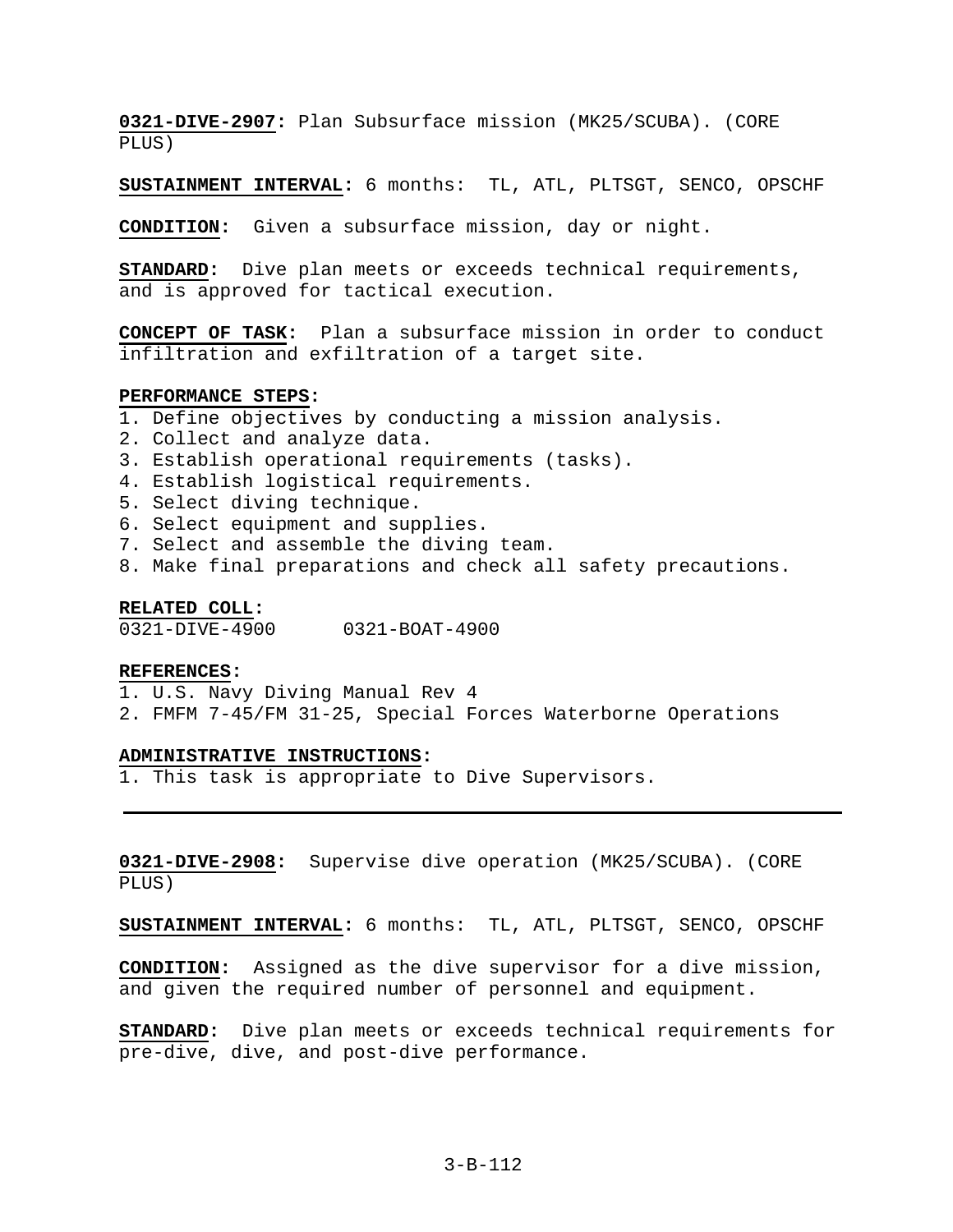### **PERFORMANCE STEPS:**

1. Refer to unit Standard Operating Procedures.

## **PREREQUISITES:**

0321-DIVE-2908

# **RELATED COLL:**

0321-DIVE-4900

# **REFERENCES:**

1. U.S. Navy Diving Manual Rev 4

- 2. FMFM 7-45/FM 31-25, Special Forces Waterborne Operations
- 3. Unit Standard Operating Procedures (SOP)

### **ADMINISTRATIVE INSTRUCTIONS:**

- 1. Participants in this event must be current Combatant Divers.
- 2. Execution of event requires current Diving Supervisor.

**0321-DIVE-2909:** Plan, organize and conduct Submarine Lock-Out/Lock-In Operations. (CORE PLUS)

**SUSTAINMENT INTERVAL:** 36 months: TL, ATL 24 months: PLTSGT, SENCO, OPSCHF

**CONDITION:** Assigned as the dive supervisor for a dive mission, given an operations brief, required number of personnel and equipment, submarine and the requirement to conduct lockout/lock-in operations.

**STANDARD:** Lock-out/lock-in procedures accomplished without injury.

### **PERFORMANCE STEPS:**

1. Event conducted in accordance with unit Standard Operating Procedures, Submarine (class) operating procedures.

#### **RELATED COLL:**

0321-DIVE-4900

# **REFERENCES:**

1. U.S. Navy Diving Manual Rev 4 2. NWP 79-0-4, Submarine Special Operations Manual, Unconventional Warfare (Confidential)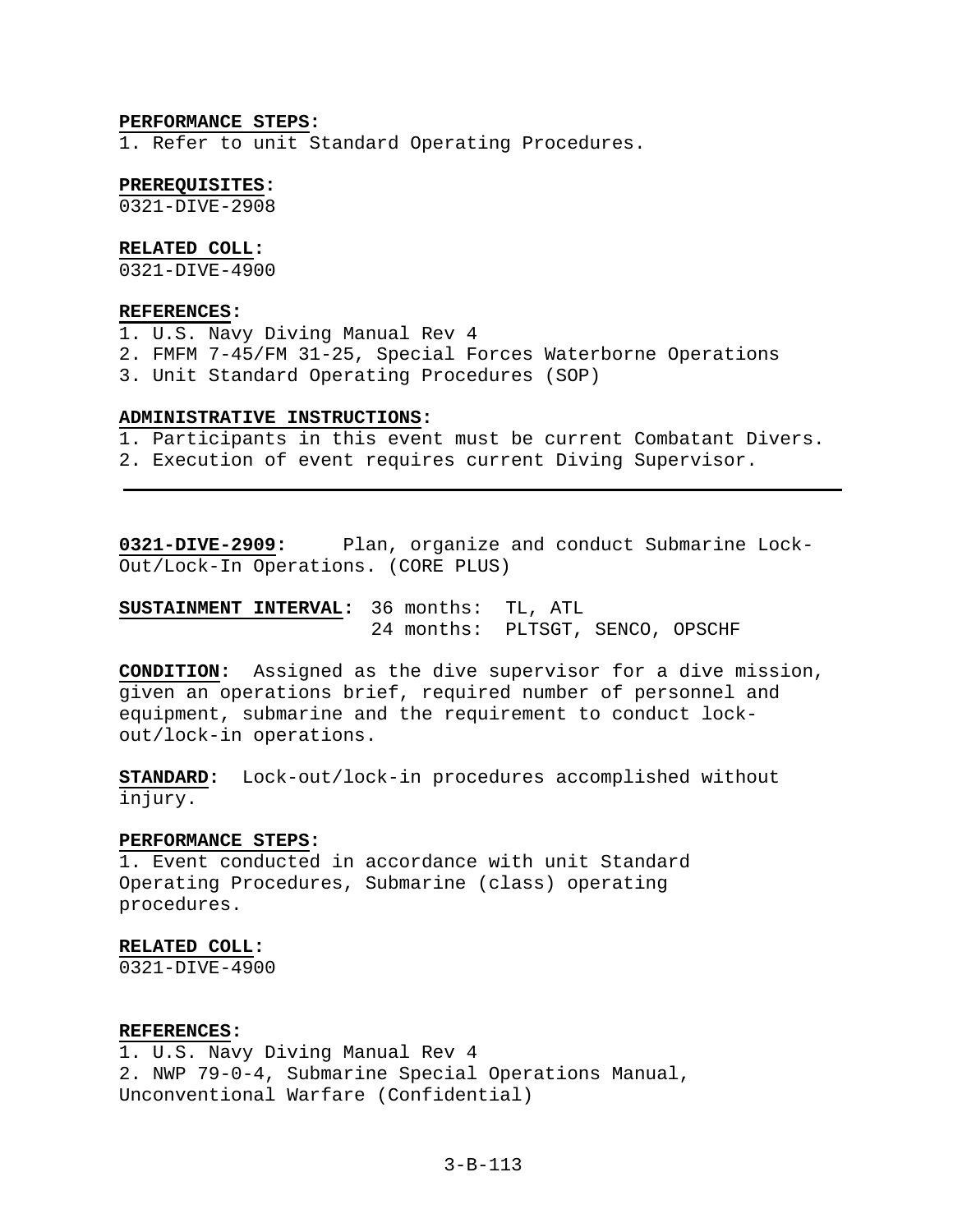3. FMFM 7-45/FM 31-25, Special Forces Waterborne Operations 4. Unit Standard Operating Procedures (SOP)

#### **RESOURCES:**

1. Dive Platform (Small craft, Submarine, etc.) Submarine tender or submarine escape trunk tower. 2. Dive Lock-in/Lock-out tower NSW personnel. Bow compartment supervisor, shelter operator, conn liaison.

# **ADMINISTRATIVE INSTRUCTIONS:**

1. Participants in this event must be a current Combatant Diver

- 2. Current Diving Supervisor
- 3. Appropriate qualified trunk officer.
- 4. Appropriate qualified trunk operator.

**0321-DIVE-2910:** Ditch and Don individual diving equipment for closed circuit diving operations. (CORE PLUS)

**SUSTAINMENT INTERVAL:** 6 months: TL, ATL, RO, RM, RS, RSD, PLTSGT, SENCO, RADCHF, DOC, OPSCHF

**CONDITION:** Given a diving brief by a designated supervisor, individual weapon, closed-circuit diving and combat equipment, on land or aboard a delivery vehicle, day or night without the aid of artificial illumination,

**STANDARD:** Correctly ditch and don individual diving equipment in order to move freely while conducting operations ashore or to provide ease of movement prior to exiting or entering the water.

**CONCEPT OF TASK:** Individual divers perform this task at the subsurface ORP or cache point in order for the diver to move freely while conducting operations ashore or to provide ease of movement prior to exiting or entering the water.

### **PERFORMANCE STEPS:**

1. Refer to U.S. Navy Dive Manual Rev 4, TM 09603B-14P/1, TC 31- 25/FMFM 7-45.

#### **PREREQUISITES:**

0321-DIVE-2901-2904 0321-DIVE-2908

**RELATED COLL:** 

0321-DIVE-4900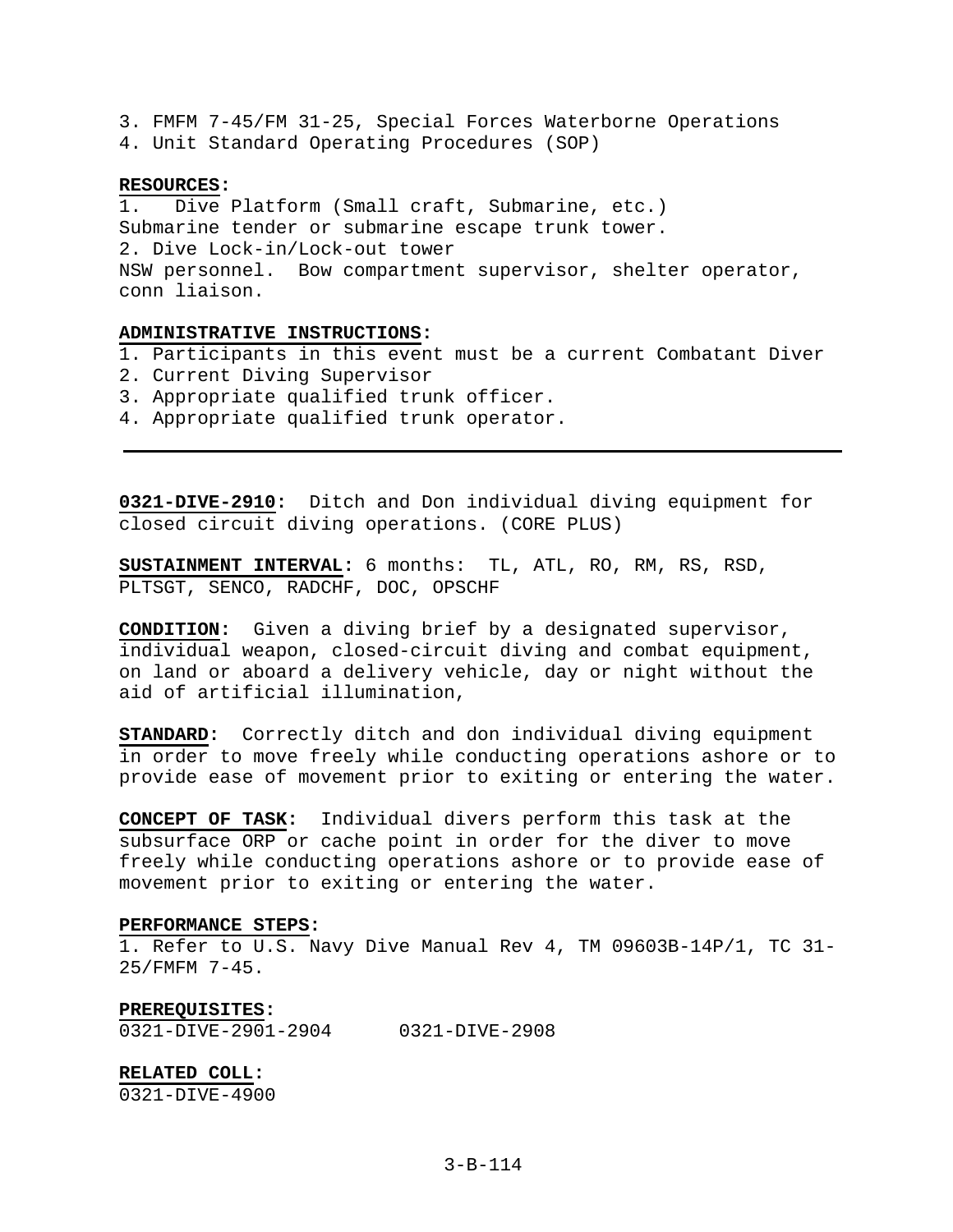### **REFERENCES:**

- 1. U.S. Navy Diving Manual Rev 4
- 2. FMFM 7-45/FM 31-25, Special Forces Waterborne Operations
- 3. TM 09603B-14P/1 MK25 MOD 2 TECHNICAL MANUAL

# **ADMINISTRATIVE INSTRUCTIONS:**

- 1. Participants in this event must be current Combatant Divers
- 2. Current Diving Supervisor

**0321-HELO-1901:** Maintain mountaineering equipment (CORE)

**SUSTAINMENT INTERVAL:** 12 months: TL, ATL, RO, RM, RS, RSD, PLTSGT, SENCO, RADCHF, DOC

**CONDITION:** Given a standard nylon, seven sixteenth inch climbing rope, snap links and all equipment.

**STANDARD:** Inspect and maintain snaplinks and ropes. Report defects in construction or other discrepancies to the chain of command. He must maintain the record of the service life of the rope.

#### **PERFORMANCE STEPS:**

1. Reference HRST MCRP 3-11.4a

#### **RELATED COLL:**

0321-HELO-4905

#### **REFERENCES:**

1. DA FORM 5752-R Rope Log 2. FM 90-5, Jungle Operations 3. MCRP 3-35.2B Military Mountaineering 4. MCRP 3-11.4A Helicopter Insertion/Extraction

#### **ADMINISTRATIVE INSTRUCTIONS:**

1. OLD ITS 0321.05.01

### **0321-HELO-1902:** Tie knots (CORE)

**SUSTAINMENT INTERVAL:** 12 months: TL, ATL, RO, RM, RS, RSD, PLTSGT, SENCO, RADCHF, DOC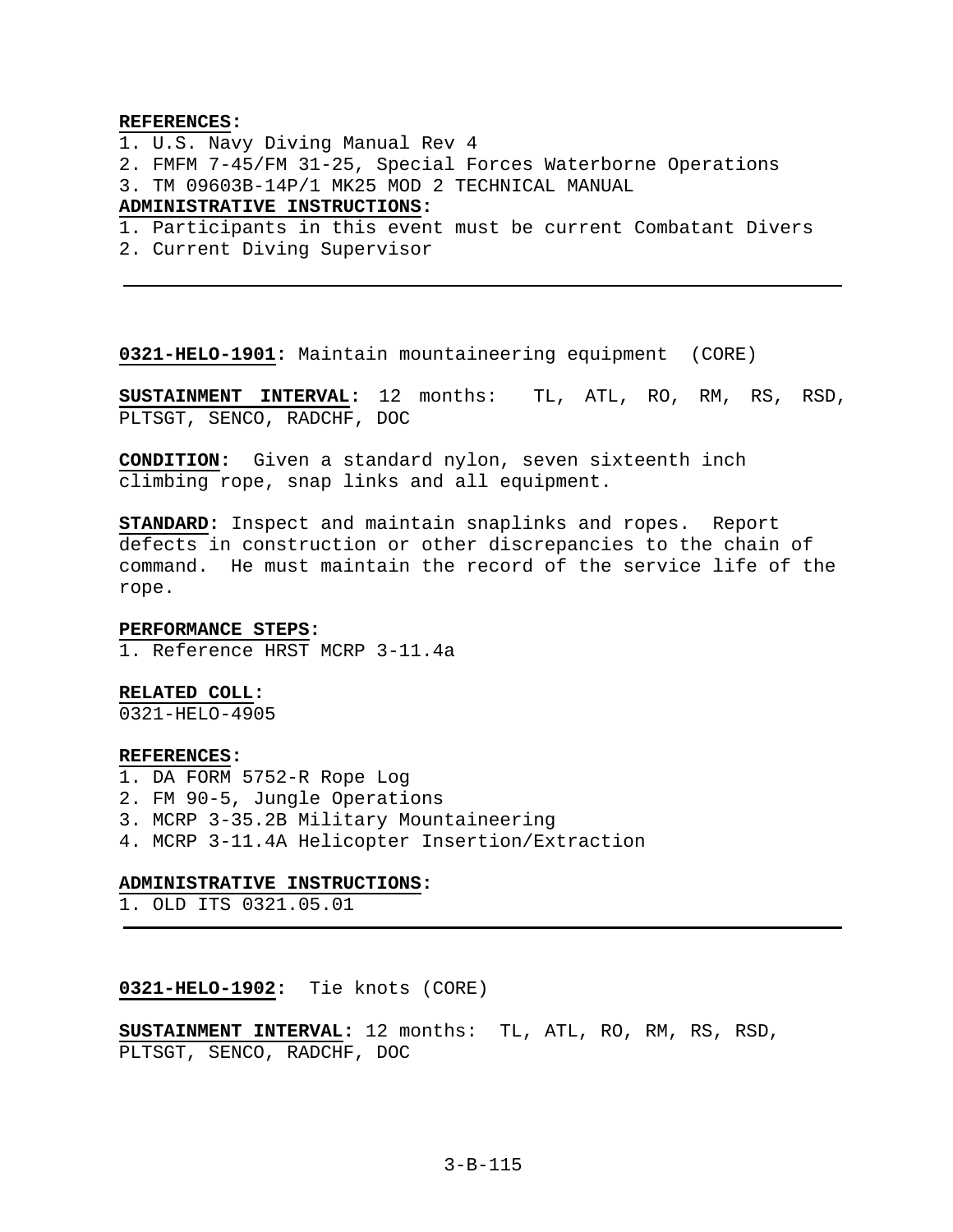**CONDITION:** In a field environment, given a twelve-foot length of rope, a standing line, two snap links, and an anchor point.

**STANDARD:** Tie the following knots for their designed purpose within the time limits: square knot, round turn, middle-of-therope prussik, end-of-the-rope prussik, bowline, bowline on a coil, overhand loop on a bight, overhand knot, around the waist safety line.

### **PERFORMANCE STEPS:**

1. Reference MCRP 3-35.2B Military Mountaineering

# **RELATED COLL:**

0321-HELO-4906

#### **REFERENCES:**

- 1. FM 90-5, Jungle Operations
- 2. MCRP 3-35.2B Military Mountaineering
- 3. MCRP 3-11.4A Helicopter Insertion/Extraction

#### **ADMINISTRATIVE INSTRUCTIONS:**

1. OLD ITS 0321.05.02

**0321-HELO-1903:** Conduct rappelling operations (CORE)

**SUSTAINMENT INTERVAL:** 12 months: ATL, RO, RM, RS, RSD, RADCHF, DOC

**CONDITION:** During daylight or darkness, given a prescribed weapon, a fighting load, pack, gloves, locking snaplink, rappel seat or 12 ft. rope, 120 ft. rappel rope anchored at standing end according to unit SOP, UH-1 and/or CH-46/53, HRST master, procedural and safety briefings.

**STANDARD:** Execute the rappel without injury. Demonstrate the ability to control descent and stop. Execute the rappel with and without voice commands.

#### **PERFORMANCE STEPS:**

1. Reference MCRP 3-11.4a Helicopter Insertion/Extraction

# **RELATED COLL:**

0321-HELO-4906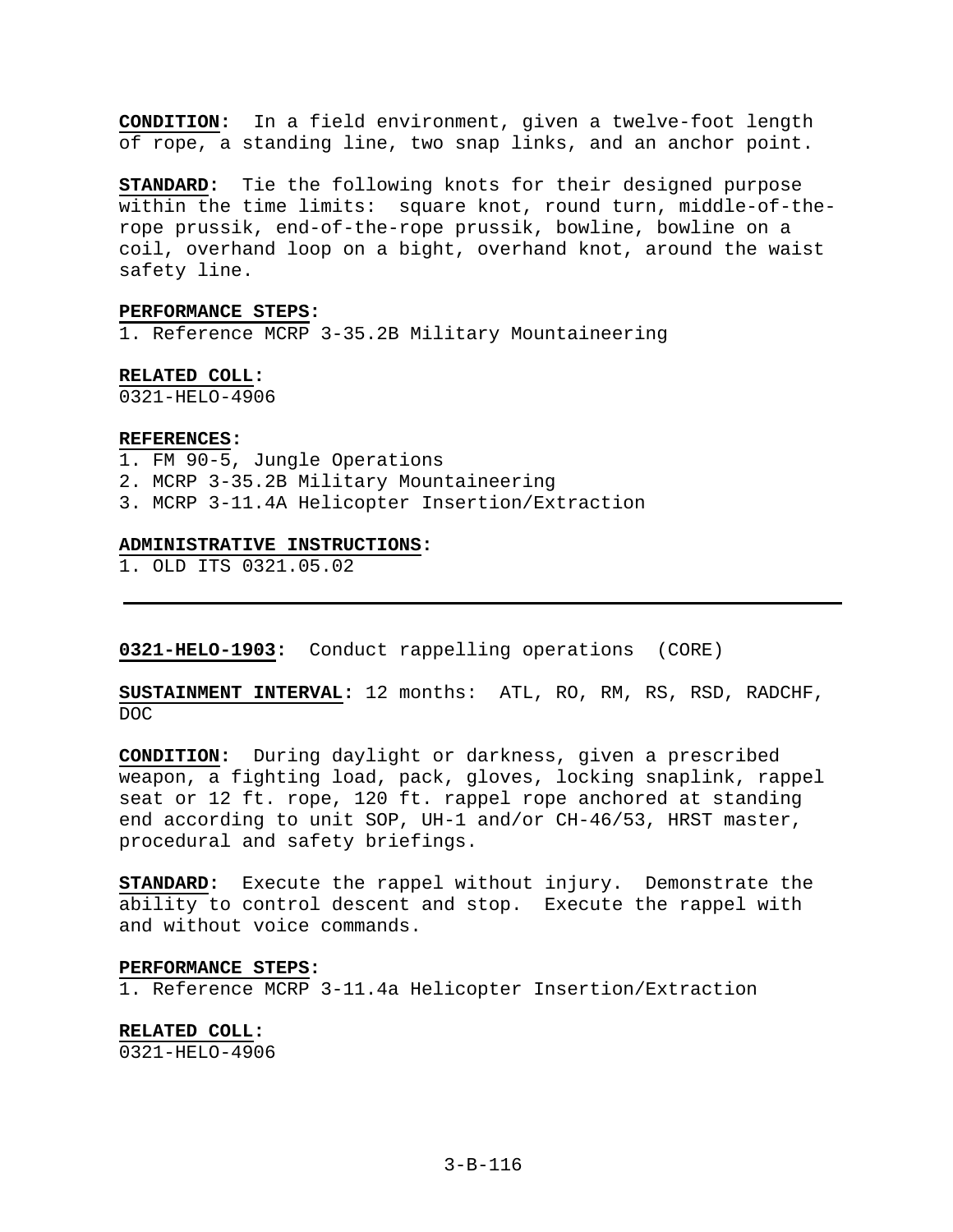#### **REFERENCES:**

1. MCRP 3-11.4A Helicopter Insertion/Extraction

### **ADMINISTRATIVE INSTRUCTIONS:**

1. OLD ITS 0321.05.06

2. Medical support must be available on the scene of training.

3. Ensure all safety precautions are adhered to when performing this task.

**0321-HELO-1904:** Extract via a SPIE operation (CORE)

**SUSTAINMENT INTERVAL:** 12 months: ATL, RO, RM, RS, RSD, RADCHF, DOC

**CONDITION:** In a tactical environment, given an individual weapon, fighting load, pack, two snaplinks, sling rope, SPIE harness, SPIE rig, helicopter, HRST master, and procedural, and safety briefings.

**STANDARD:** Ascend safely and with all equipment, following all instructions of the HRST master and team leader.

#### **PERFORMANCE STEPS:**

1. Reference MCRP 3-11.4a Helicopter Insertion/Extraction

#### **RELATED COLL:**

0321-HELO-4906

#### **REFERENCES:**

1. MCRP 3-11.4A Helicopter Insertion/Extraction

### **ADMINISTRATIVE INSTRUCTIONS:**

1. OLD ITS 0321.05.07 2. Medical support must be available on at the scene of training. 3. Ensure all safety precautions are adhered to when performing this task.

**0321-HELO-1905:** Conduct fast rope operations (CORE)

**SUSTAINMENT INTERVAL:** 12 months: ATL, RO, RM, RS, RSD, RADCHF, DOC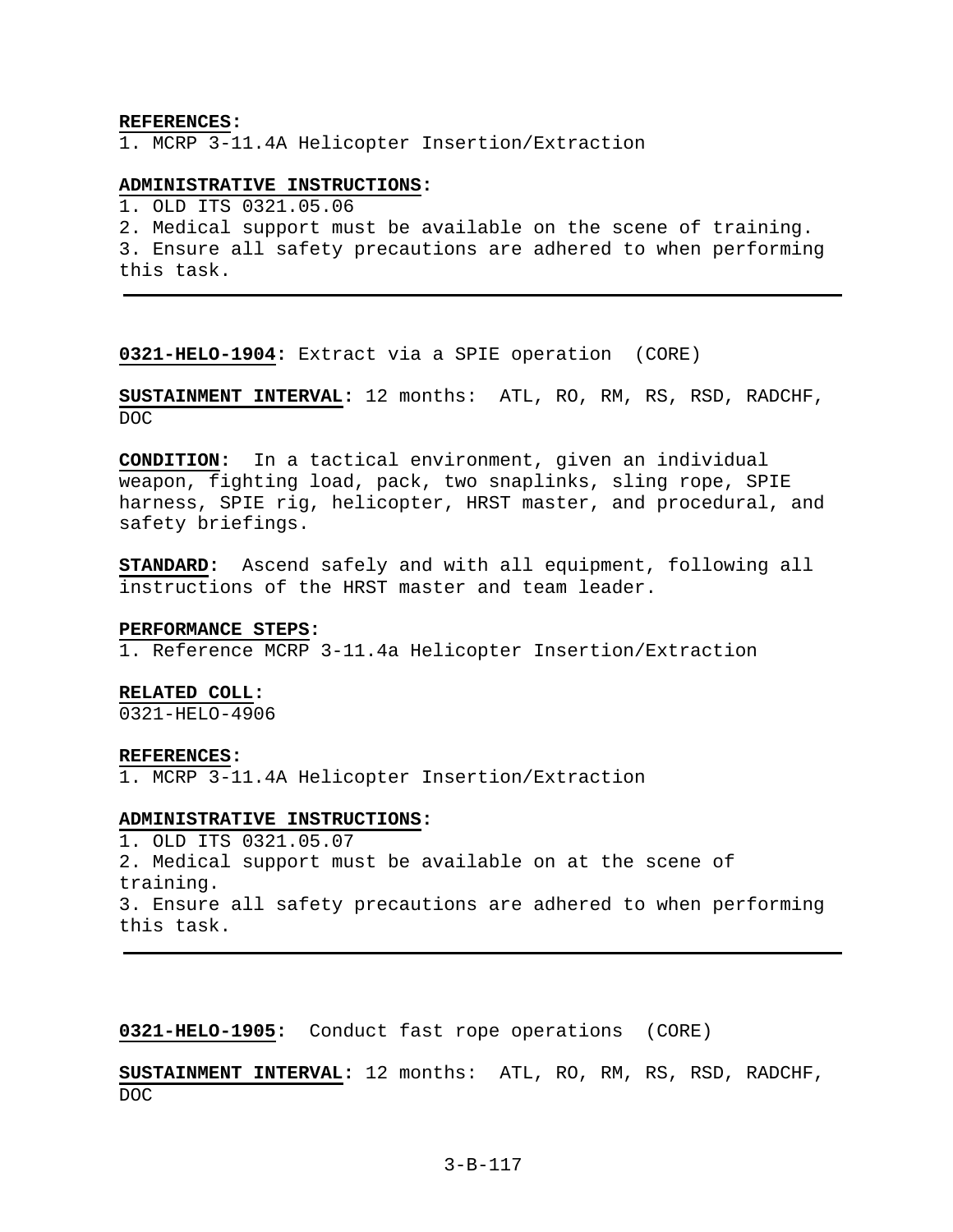**CONDITION:** In a tactical environment, given a properly equipped reconnaissance team, a helicopter, fastrope, briefing formats, situational briefings and a mission requiring fast rope operations.

**STANDARD:** Plan and conduct insertion via fast rope operations.

### **PERFORMANCE STEPS:**

1. Reference MCRP 3-11.4a Helicopter Insertion/Extraction

### **RELATED COLL:**

0321-HELO-4906

#### **REFERENCES:**

1. MCRP 3-11.4A Helicopter Insertion/Extraction

# **ADMINISTRATIVE INSTRUCTIONS:**

1. OLD ITS 0321.05.09 2. The various certifications for rappel master, etc., apply. 3. Medical support must be available on the scene of training. 4. Ensure all safety precautions are adhered to when performing this task.

**0321-HELO-1906:** Execute a soft duck / helicast operation (CORE)

**SUSTAINMENT INTERVAL:** 12 months: TL, ATL, RO, RM, RS, RSD, PLTSGT, SENCO, RADCHF, DOC

**CONDITION:** In a tactical environment during daylight, given an inflatable boat with an outboard engine and accessories in water at least 15 feet deep, and procedural and safety briefings.

**STANDARD:** Inflatable boat must exit on command of the castmaster, all personnel indicate his condition upon entry.

### **PERFORMANCE STEPS:**

1. Rig mission essential gear in boat.

- 2. Rig inflatable boat per unit SOP.
- 3. Embark inflatable boat in helicopter.

4. On order from castmaster, prepare boat for exit of helicopter.

- 5. On order from castmaster, exit boat and personnel.
- 6. In water, signal long range "OK" to the castmaster.
- 7. Swim to the inflatable boat.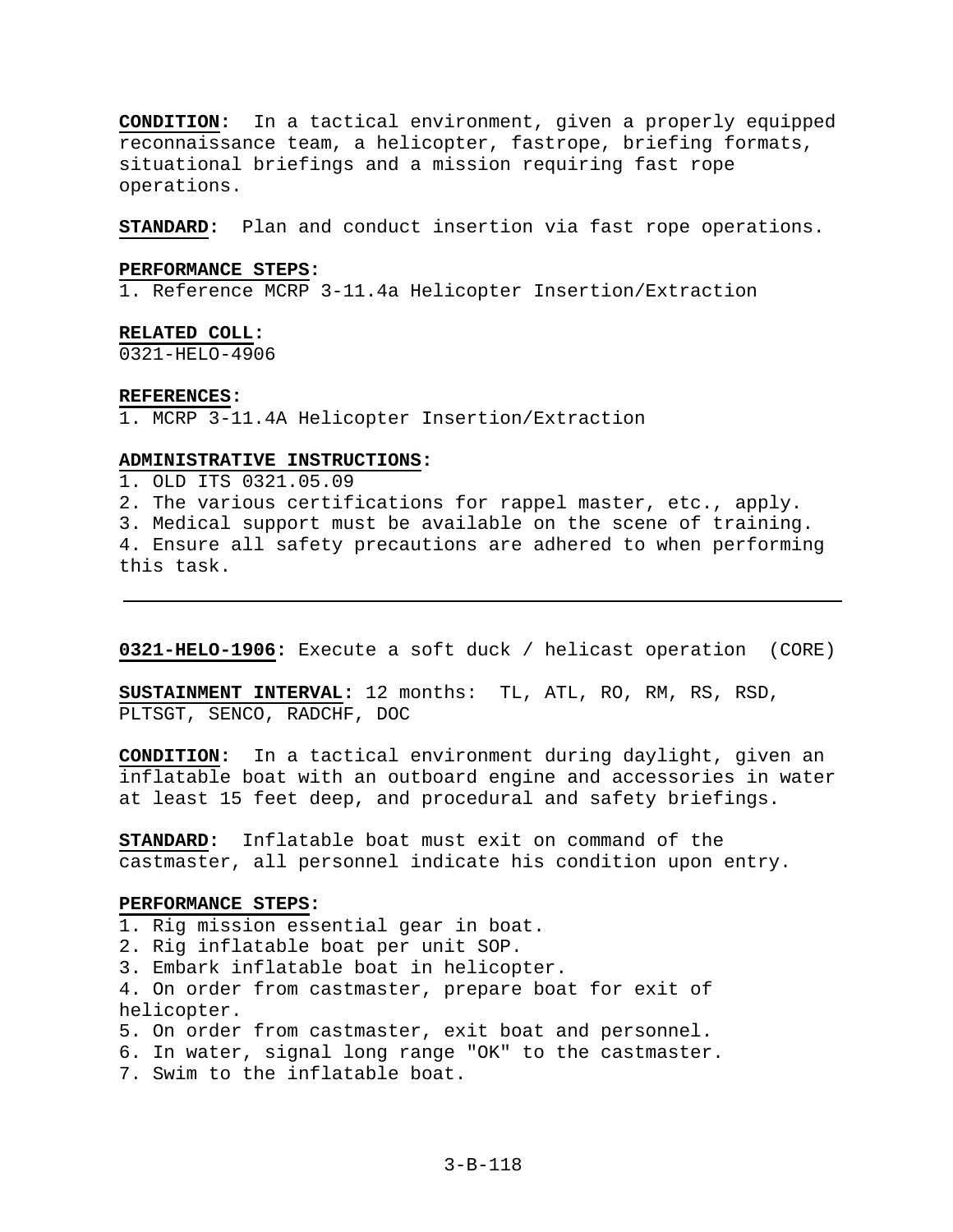8. Account for all personnel and gear. 9. Derig and put boat in operation.

**RELATED COLL:** 

0321-HELO-4909

### **REFERENCES:**

- 1. MCRP 3-11.3A Special Forces Waterborne Operations (TC 31-25)
- 2. Unit Combat SOP
- 3. FM 7-93 Long Range Surveillance Unit Operations

### **ADMINISTRATIVE INSTRUCTIONS:**

1. OLD ITS 0321.07.14

2. Refer to unit SOPs for variance in performance steps.

**0321-HELO-2905:** Lead a unit in helicopterborne operations (CORE PLUS)

**SUSTAINMENT INTERVAL:** 12 months: TL, ATL, RO, RM, RS, RSD, PLTSGT, SENCO, RADCHF, DOC

**CONDITION:** Given a unit, a supporting helicopter unit, and an order with a mission to conduct helicopterborne operations.

**STANDARD:** To ensure unit completes movement to landing zone and is prepared to continue mission.

#### **PERFORMANCE STEPS:**

1. Reference Infantry T&R 0302-1-475

### **RELATED COLL:**

0321-HELO-4906

#### **REFERENCES:**

1. FMFM 6-21 Tactical Fundamentals of Helicopterborne Operations

2. FMFM 6-4 Marine Rifle Company

- 3. FMFM 6-5 Marine Rifle Platoon/Squad
- 4. MCWP 3-24 Assault Air
- 5. FMFM 6-21 Tactical Fundamentals of Helicopterborne Operations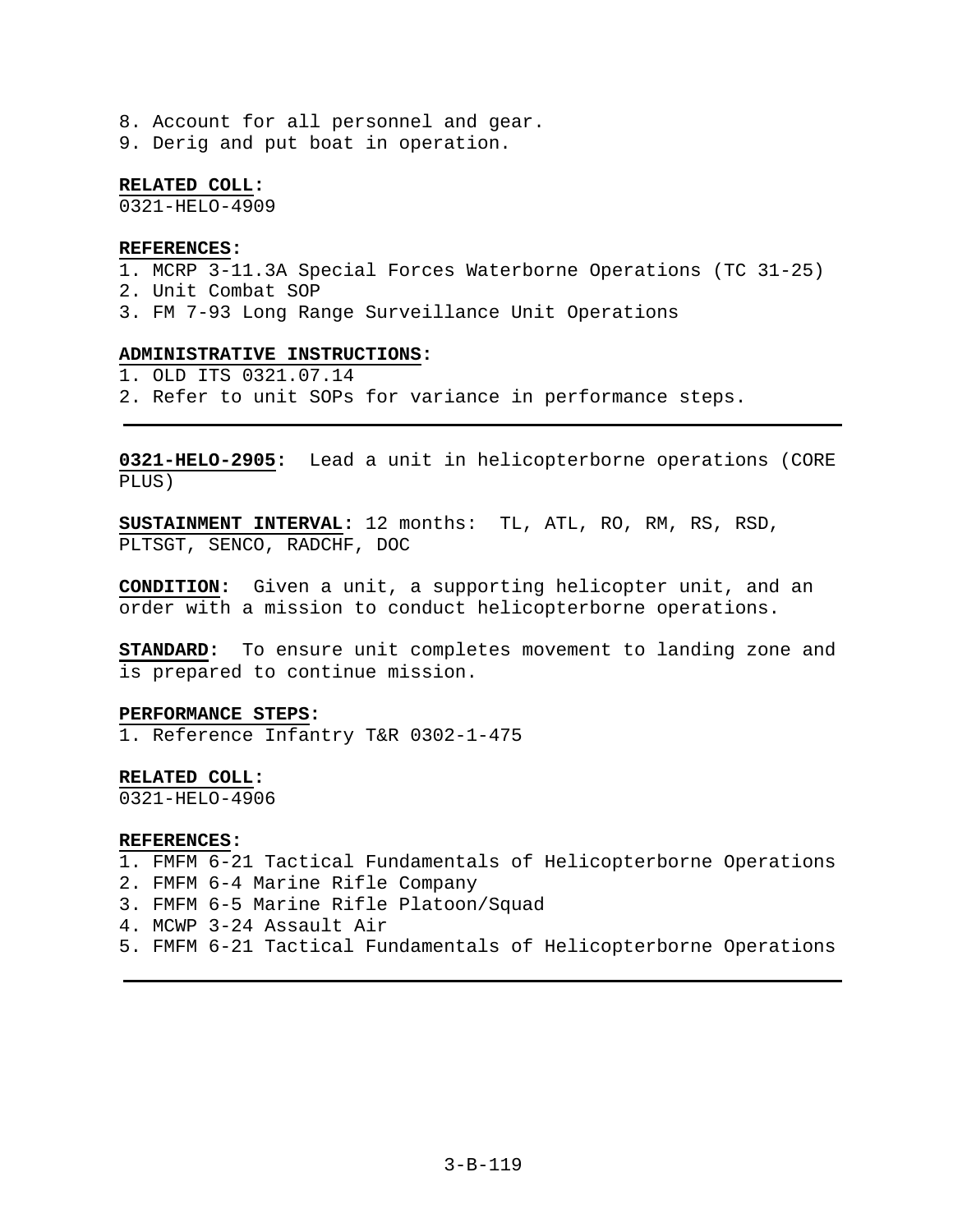**0321-JUMP-2901:** Participate in pre-jump training for an intentional water jump. (CORE PLUS)

**SUSTAINMENT INTERVAL:** 12 months: TL, ATL, RO, RM, RS, RSD, PLTSGT, SENCO, RADCHF, DOC, OPSCHF

**CONDITION:** Given a controlled water environment (pool) with a main parachute canopy stretched across the top of the water, and suspended harness, while wearing appropriate equipment.

**STANDARD:** Prevent entanglement with the canopy and suspension lines.

**CONCEPT OF TASK:** Individuals must be able to perform the task of getting safely out of the harness without becoming entangled in the suspension lines and swim out from under a canopy stretched over the top of the water.

### **PERFORMANCE STEPS:**

1. Refer to MCWP 3-15.7 Basic Static line Parachuting Techniques and Training 2. Refer to MCWP 3-15.6 Military Freefall Parachuting Tactics, Techniques, and Procedures

### **RELATED COLL:**

0321-JUMP-4903

#### **REFERENCES:**

1. MCWP 3-15.7 Basic Static line Parachuting Techniques and Training 2. MCWP 3-15.6 Military Freefall Parachuting Tactics, Techniques, and Procedures 3. MCO 3500.20A Parachute and Diving Policy

### **ADMINISTRATIVE INSTRUCTIONS:**

1. All personnel associated with the jump must attend this training.

2. Must be performed within 24 hours of the jump.

- 3. Must have CWS-1 or higher swim rating.
- 4. Have conducted wet silk training per unit SOP.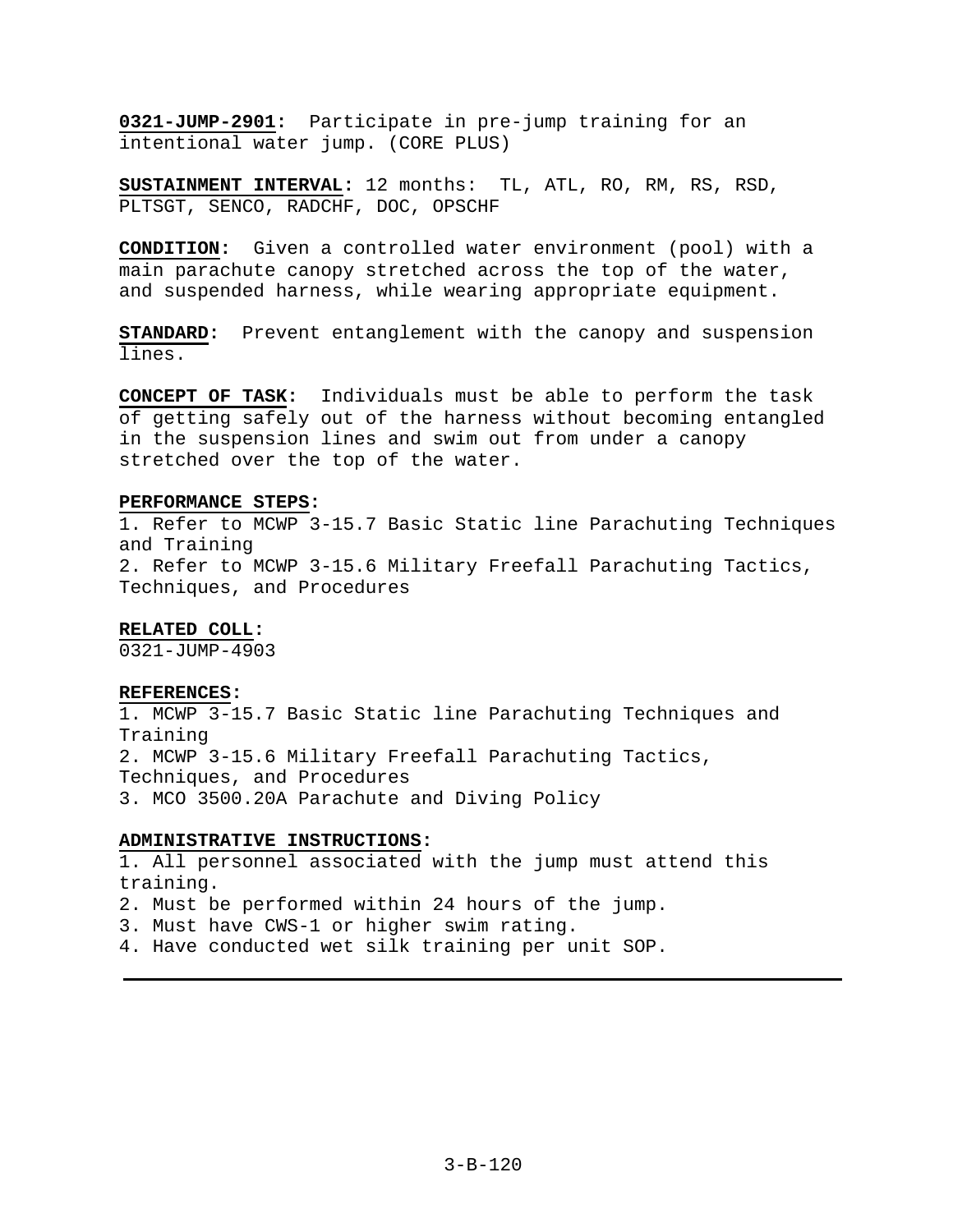**0321-JUMP-2902:** Prepare individual combat equipment for parachute operations. (CORE PLUS)

**SUSTAINMENT INTERVAL:** 12 months: TL, ATL, RO, RM, RS, RSD, PLTSGT, SENCO, RADCHF, DOC, OPSCHF

**CONDITION:** Given individual combat equipment, and appropriate air items.

**STANDARD:** Properly rig individual combat equipment.

### **PERFORMANCE STEPS:**

1. Refer to MCWP 3-15.7 Basic Static line Parachuting Techniques and Training 2. Refer to MCWP 3-15.6 Military Freefall Parachuting Tactics, Techniques, and Procedures

### **RELATED COLL:**

0321-JUMP-4903

#### **REFERENCES:**

1. 1. MCWP 3-15.6 Military Freefall Parachuting Tactics, Techniques, and Procedures 2. 2. MCWP 3-15.7 Basic Static line Parachuting Techniques and Training

**0321-JUMP-2903:** Participate in pre-jump training. (CORE PLUS)

**SUSTAINMENT INTERVAL:** 12 months: TL, ATL, RO, RM, RS, RSD, PLTSGT, SENCO, RADCHF, DOC, OPSCHF

**CONDITION:** Given a mock-up aircraft, main and reserve parachute, helmet, with or without combat equipment, and parachute landing fall pit.

**STANDARD:** Demonstrate a proper exit, parachute landing falls, and emergency procedures.

### **PERFORMANCE STEPS:**

1. Refer to MCWP 3-15.7 Basic Static line Parachuting Techniques and Training 2. Refer to MCWP 3-15.6 Military Freefall Parachuting Tactics, Techniques, and Procedures

# 3-B-121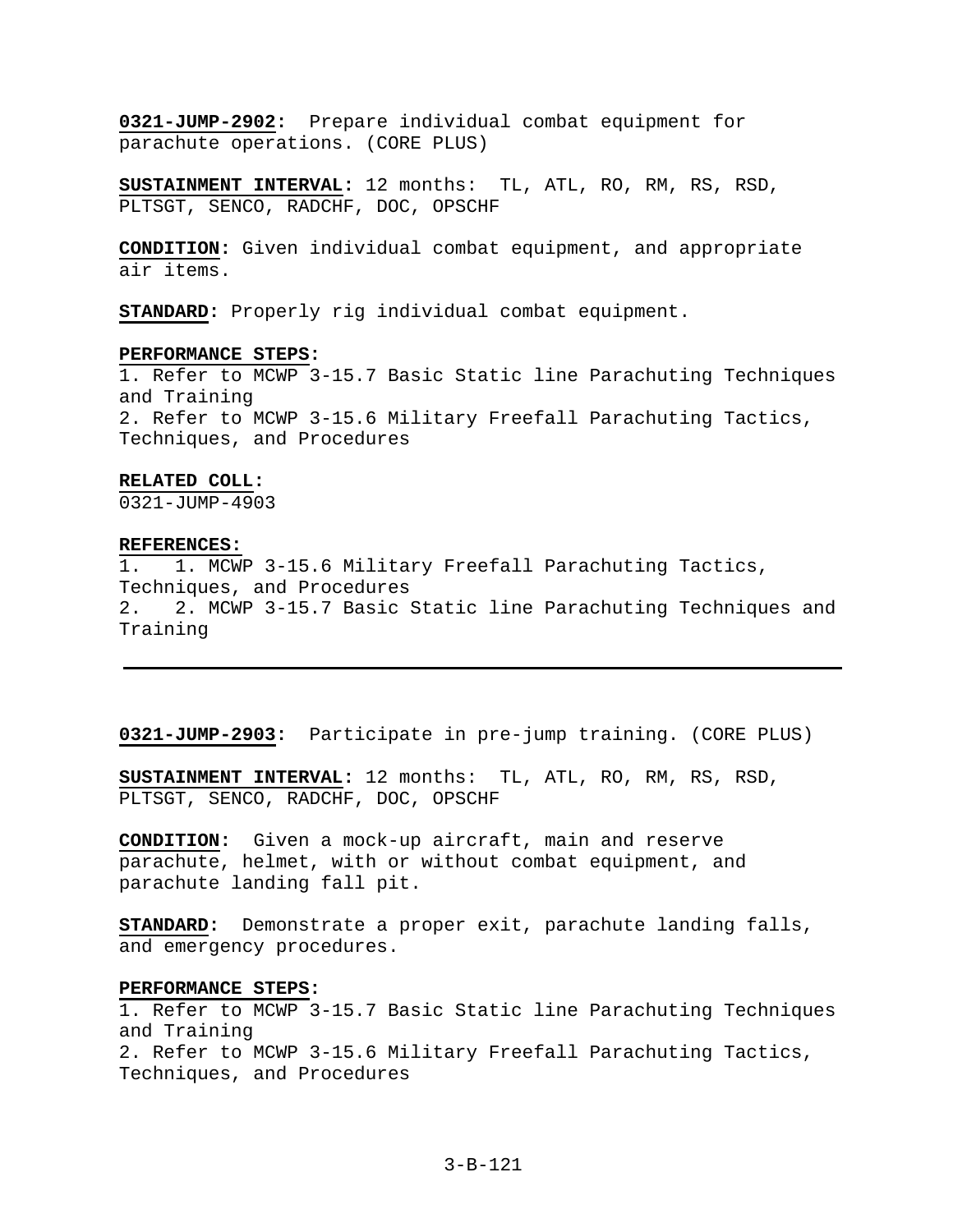# **RELATED COLL:**

0321-JUMP-4903

# **REFERENCES:**  1. MCWP 3-15.6 Military Freefall Parachuting Tactics, Techniques, and Procedures 2. MCWP 3-15.7 Basic Static line Parachuting Techniques and Training 3. MCO 3500.20A Parachute and Diving Policy

**0321-JUMP-2904:** Participate in parachute operations from a rotary wing or fixed wing aircraft. (CORE PLUS)

**SUSTAINMENT INTERVAL:** 12 months: TL, ATL, RO, RM, RS, RSD, PLTSGT, SENCO, RADCHF, DOC, OPSCHF

**CONDITION:** Given a rotary wing or fixed wing aircraft, main and reserve parachute, with or without combat equipment, and while under the supervision of a jumpmaster.

**STANDARD:** Successfully execute all conditions pertinent to parachute operations.

## **PERFORMANCE STEPS:**

1. Refer to MCWP 3-15.7 Basic Static line Parachuting Techniques and Training 2. Refer to MCWP 3-15.6 Military Freefall Parachuting Tactics, Techniques, and Procedures

# **RELATED COLL:**

0321-JUMP-4903

## **REFERENCES:**

1. MCWP 3-15.6 Military Freefall Parachuting Tactics, Techniques, and Procedures 2. MCWP 3-15.7 Basic Static line Parachuting Techniques and Training 3. MCO 3500.20A Parachute and Diving Policy

## **RESOURCES:**

- 1. Parachute Surveyed Drop Zone
- 2. Aircraft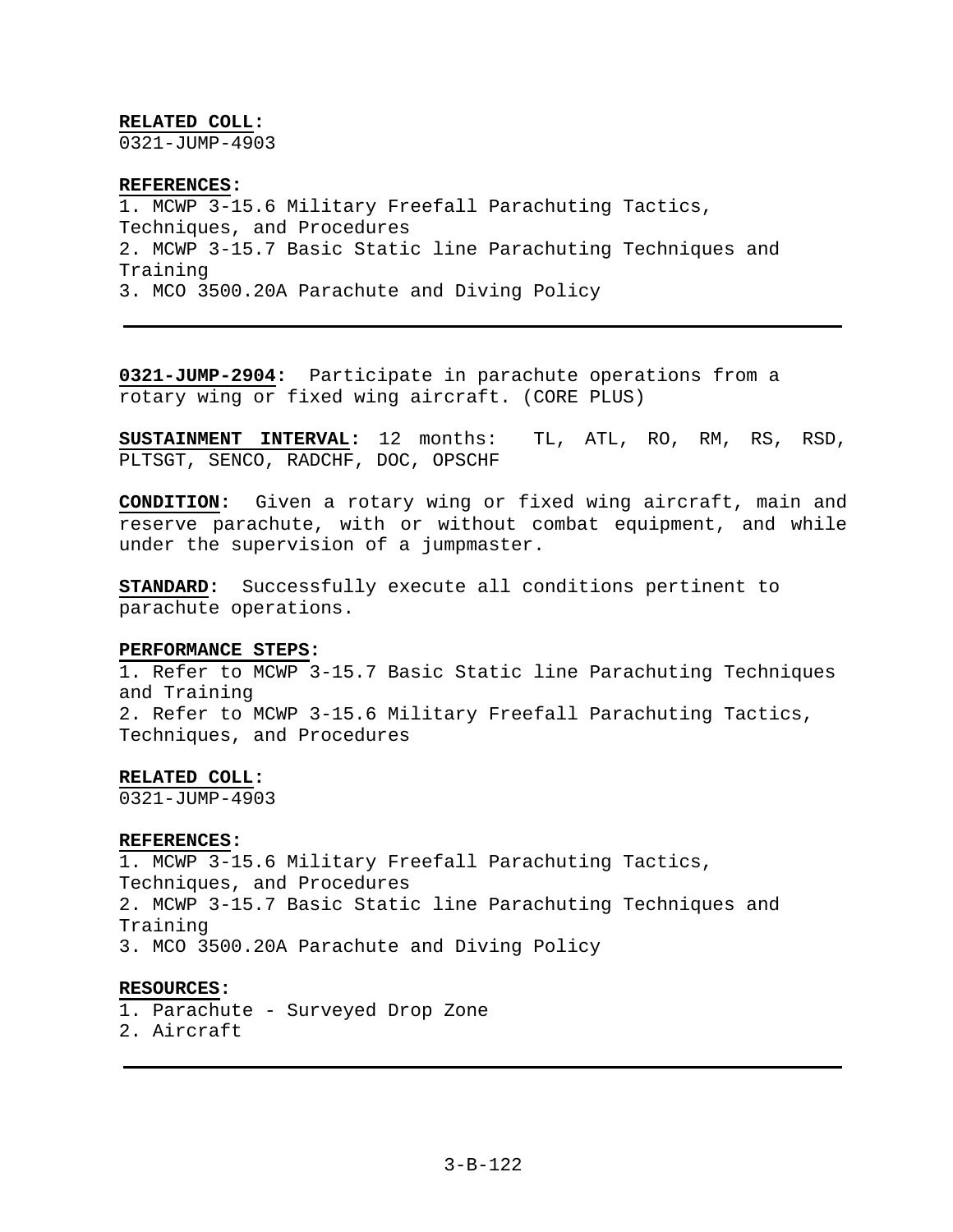**0321-JUMP-2905:** Pack a RAM Air parachute system (RAPS) utilizing current and approved Military Free-fall parachute. (CORE PLUS)

**SUSTAINMENT INTERVAL:** 12 months: TL, ATL, RO, RM, RS, RSD, PLTSGT, SENCO, RADCHF, DOC, OPSCHF

**CONDITION:** Given a RAPS and the requirement to pack the parachute under field conditions.

**STANDARD:** Properly pack the RAPS parachute for continuing parachute operations.

#### **PERFORMANCE STEPS:**

1. Refer to TM 10-1670-264-13P Organization and Direct Support Maintenance Manual Including Repair Parts and Special Tools for Internal RAM-AIR Parachute System.

#### **RELATED COLL:**

0321-JUMP-4906

#### **REFERENCES:**

1. TM 10-1670-264-13P Organization and Direct Support Maintenance Manual

## **ADMINISTRATIVE INSTRUCTIONS:**

1. The parachute will be packed under the direct supervision of a RAPS qualified parachute rigger

**0321-JUMP-2906:** Conduct parachute operations in the capacity of the DZSO, Primary or Assistant Jumpmaster. (CORE PLUS)

**SUSTAINMENT INTERVAL:** 6 months: TL, PLTSGT, SENCO

**CONDITION:** Given the duties and responsibilities of a Primary Jumpmaster, Assistant Jumpmaster or DZSO.

**STANDARD:** Perform all duties, as required, for the safe conduct for parachute operations.

## **PERFORMANCE STEPS:**

1. Refer to MCWP 3-15.7 Basic Static line Parachuting Techniques and Training 2. Refer to MCWP 3-15.6 Military Freefall Parachuting Tactics, Techniques, and Procedures

3-B-123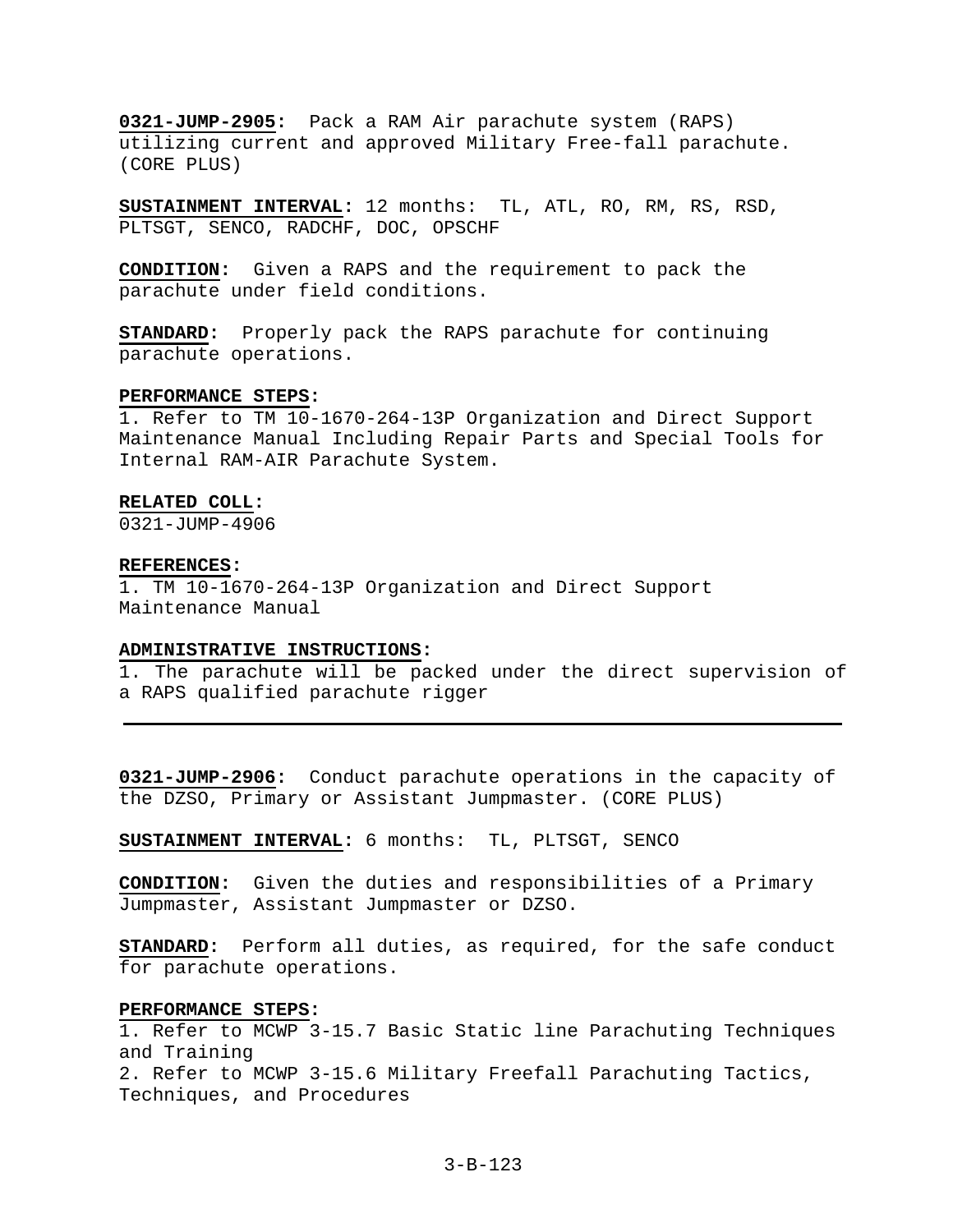3. Refer to MCO 3500.20A Parachute and Diving Policy 4. Refer to unit Standard Operating Procedures

**RELATED COLL:** 

0321-JUMP-4900

#### **REFERENCES:**

1. MCWP 3-15.6 Military Freefall Parachuting Tactics, Techniques, and Procedures 2. MCWP 3-15.7 Basic Static line Parachuting Techniques and Training 3. MCO 3500.20A Parachute and Diving Policy 4. Unit Standard Operating Procedures (SOP)

## **RESOURCES:**

- 1. Parachute Surveyed Drop Zone
- 2. Aircraft

**0321-SWIM-1901:** Maintain scout swimmer equipment (CORE)

**SUSTAINMENT INTERVAL:** 12 months: TL, ATL, RO, RM, RS, RSD, PLTSGT, SENCO, RADCHF, DOC

**CONDITION:** Given a wetsuit, a floatation device, CO2 cartridge if applicable, mask, dive knife, one pair of fins, one set of booties, and chemlite/distress light.

**STANDARD:** Perform first echelon maintenance on all gear utilizing fresh water rinse and appropriate lubrication.

## **PERFORMANCE STEPS:**

- 1. Inspect equipment.
- 2. Wash equipment.
- 3. Lubricate equipment.
- 4. Assemble and wear the equipment.
- 5. Store and preserve equipment.

## **RELATED COLL:**

0321-SWIM-4900

#### **REFERENCES:**

1. MCRP 3-11.3A Special Forces Waterborne Operations (TC 31-25)

#### **ADMINISTRATIVE INSTRUCTIONS:**

1. OLD ITS 0321.07.01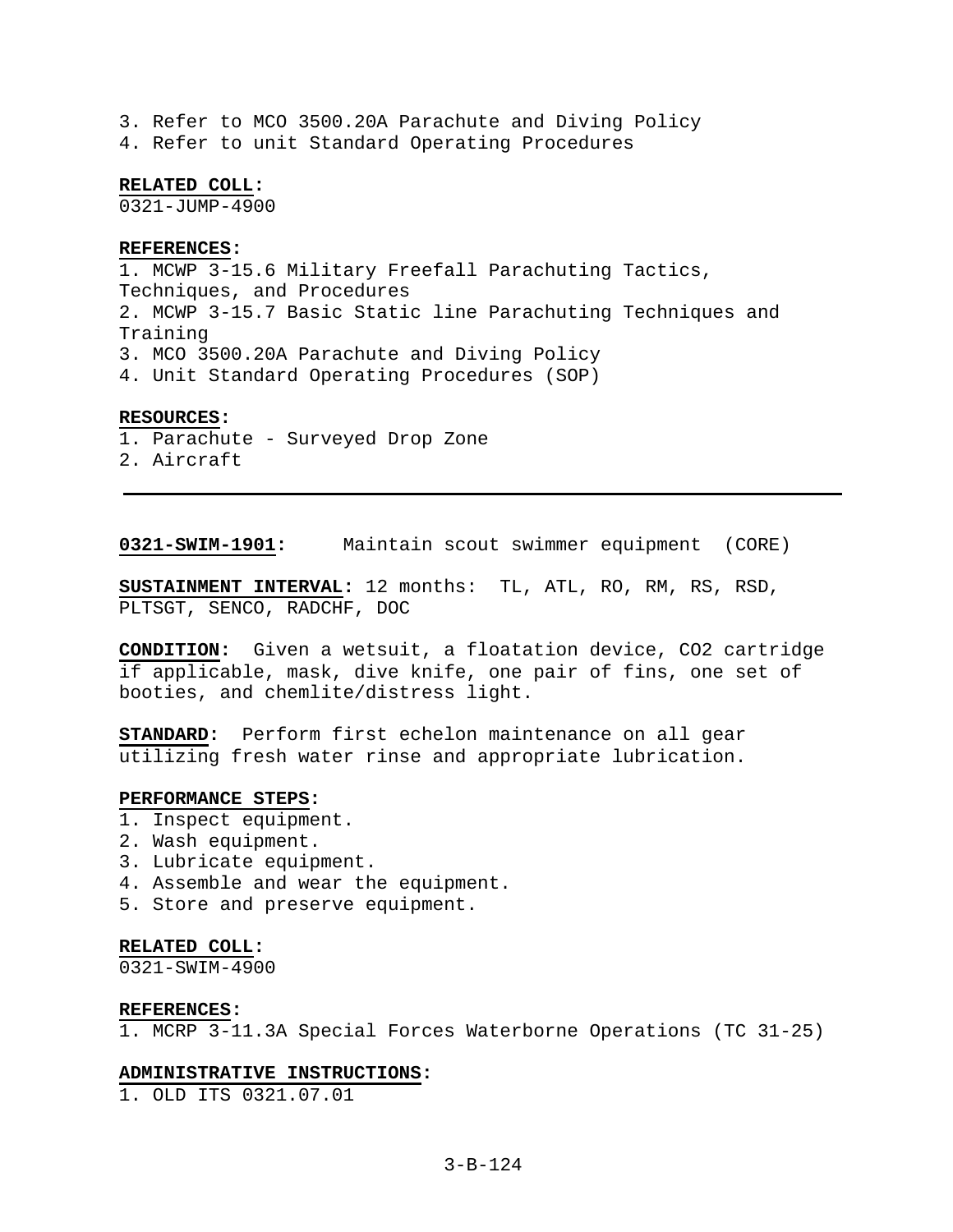2. Inspection shall include wet suit, floatation device, CO2 cartridge if applicable, mask, dive knife, fins, booties, and distress light for serviceability.

**0321-SWIM-1902:** Waterproof scout swimmer pack/operational equipment (CORE)

**SUSTAINMENT INTERVAL:** 12 months: TL, ATL, RO, RM, RS, RSD, PLTSGT, SENCO, RADCHF, DOC

**CONDITION:** Given individual scout swimmer equipment, prescribed weapon, mission essential gear and proper material needed to waterproof the equipment.

**STANDARD:** Equipment must remain watertight throughout the operation.

## **PERFORMANCE STEPS:**

- 1. Organize equipment.
- 2. Inspect equipment.
- 3. Perform operating functions of equipment/weapons.
- 4. Pad and tape all sharp protruding edges.
- 5. Place equipment into bag or container.
- 6. Seal bag or container.
- 7. Attach dummy cord/towline as required.
- 8. Apply CLP to weapon and tape sling as required.

## **RELATED COLL:**

0321-SWIM-4900

## **REFERENCES:**

- 1. MCRP 3-11.3A Special Forces Waterborne Operations (TC 31-25)
- 2. MCRP 3-02C Marine Combat Water Survival
- 3. MCWP 3-35.5 Jungle Operations

## **ADMINISTRATIVE INSTRUCTIONS:**

1. OLD ITS 0321.07.02

# **0321-SWIM-1903:** Execute a surface swim (CORE)

**SUSTAINMENT INTERVAL:** 12 months: TL, ATL, RO, RM, RS, RSD, PLTSGT, SENCO, RADCHF, DOC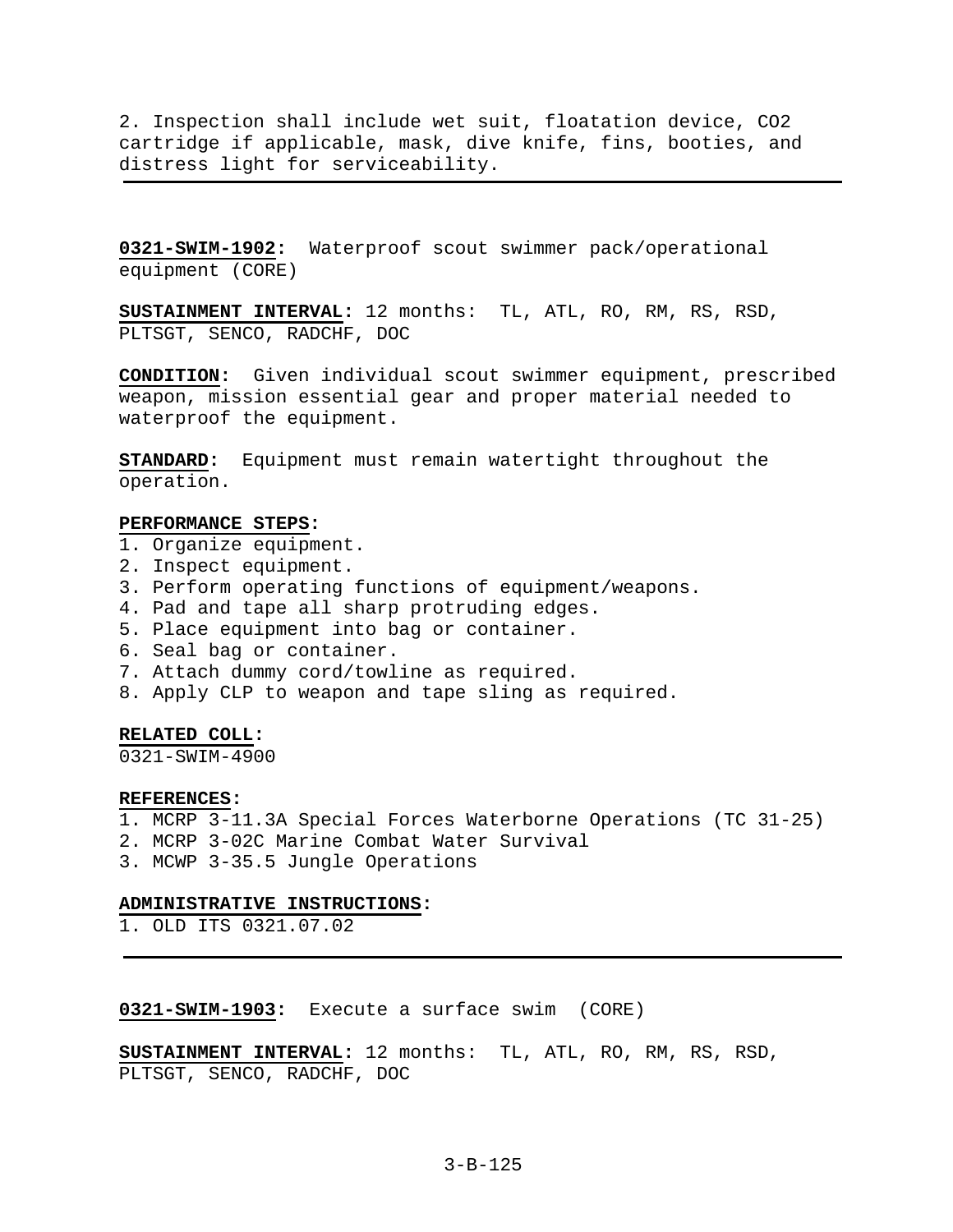**CONDITION:** As part of a two man buddy team, in an aquatic environment, given prescribed weapon, wearing a fighting load, pack, waterproofing materials, fins, mask, floatation device, and thermal protection if appropriate.

**STANDARD:** Surface fin swim for 2000 yards, in a time limit of 60 minutes, facing other swimmer, maintaining visual security of the 180 degree area beyond him.

## **PERFORMANCE STEPS:**

1. Don equipment.

2. Tow a waterproofed pack using surface fin swimming techniques.

3. Laterally cover other swimmer's 180 degrees.

4. Vertically cover other swimmer's 180 degrees.

5. Navigate with compass or reference points

6. Exit water maintaining security and without compromise.

## **RELATED COLL:**

0321-SWIM-4900

#### **REFERENCES:**

1. MCRP 3-11.3A Special Forces Waterborne Operations (TC 31-25)

## **ADMINISTRATIVE INSTRUCTIONS:**

1. OLD ITS 0321.07.04

2. Safety swimmers must be present.

3. Ensure all safety precautions are adhered to when performing this task.

4. Swimmers must have day/night signaling device.

5. Swimmers conducting night swims will be marked with appropriate illumination.

**0321-SWIM-1904:** Execute a clandestine swimmer insertion/extraction (CORE)

**SUSTAINMENT INTERVAL:** 12 months: TL, ATL, RO, RM, RS, RSD, PLTSGT, SENCO, RADCHF, DOC

**CONDITION:** In an ocean environment, as part of a scout swimmer team, given a prescribed weapon, wearing a fighting load, pack, waterproofing materials, scout swimmer gear, and a launch platform.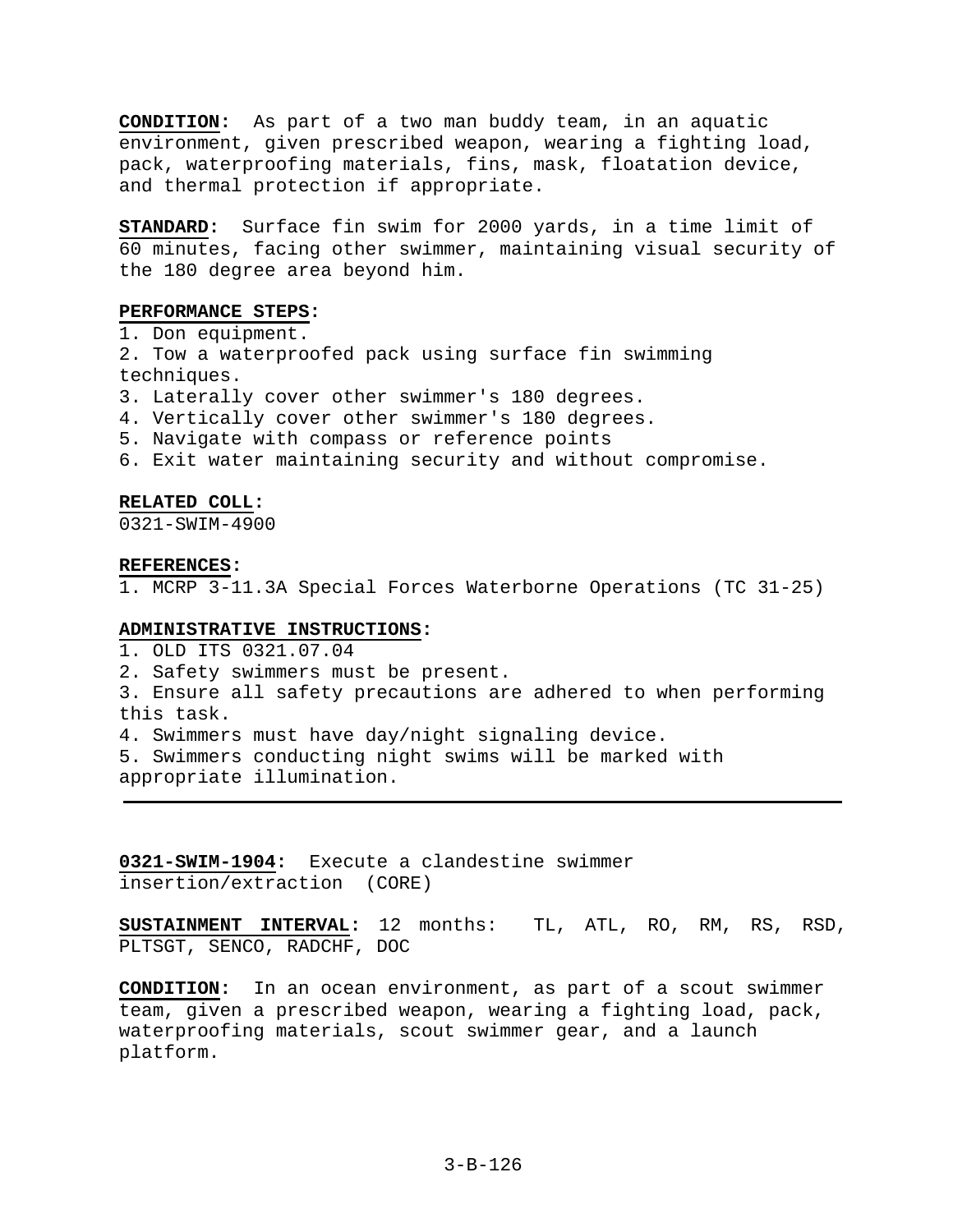**STANDARD:** Maintain a low profile while exiting the surf and on the beach and remain undetected during exit and re-entry.

## **PERFORMANCE STEPS:**

1. Launch from platform. 2. Swim to outside surf zone. 3. Observe landing area for enemy presence. 4. Remove swimmer equipment and prepare operational gear, remaining in water. 5. Move through surf zone undetected. 6. Exit water, cross beach, and enter hinterland. 7. Conduct reconnaissance of immediate area for enemy presence and danger areas. 8. Confirm location on beach. 9. Determine cache site and assembly area as required. 10. Maintain security and signal other team members to swim in or boat to land. Security maintained throughout operation. 11. Remove tracks from waterline to hinterland. 12. Cache boat or equipment. 13. Upon completion of mission, enter extract beach undetected. 14. Observe beach for enemy activity. 15. Move to waterline, removing tracks/trails. 16. Establish security while buddy dons fins. 17. Don fins while buddy maintains security. 18. Move into surf zone, staying below cresting waves. 19. Swim out of surf zone to extract point.

## **RELATED COLL:**

0321-SWIM-4900

#### **REFERENCES:**

1. MCRP 3-11.3A Special Forces Waterborne Operations (TC 31-25)

# **ADMINISTRATIVE INSTRUCTIONS:**

1. OLD ITS 0321.07.07

2. Medical support must be available on scene of training.

3. Ensure all safety precautions are adhered to when performing this task.

**0321-SWIM-1905:** Participate in a hydrographic survey (CORE)

**SUSTAINMENT INTERVAL:** 12 months: TL, ATL, RO, RM, RS, RSD, PLTSGT, SENCO, RADCHF, DOC, OPSCHF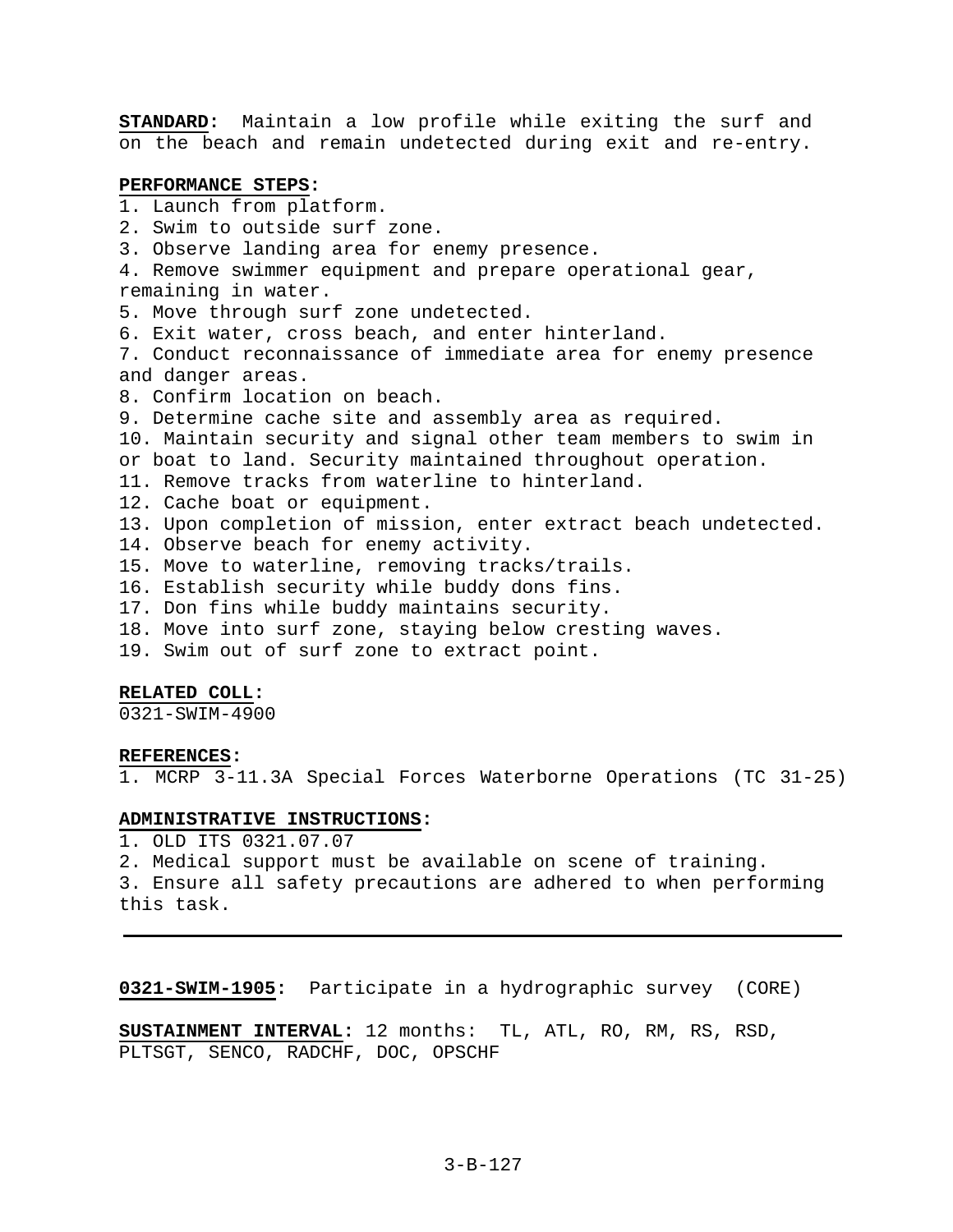**CONDITION:** Given a beach, an operations order, prescribed weapon, required personnel, 1:50,000 military map, nautical chart, GPS, compass, radio, required reports, a hydrographic survey kit, wearing a fighting load.

**STANDARD:** By gathering information elements sufficient for hydrographs per mission requirements.

# **PERFORMANCE STEPS:**

1. Operate as a member of the scout swimmer team.

2. Operate as a member of the beach/headquarters team.

3. Operate as the recorder, signalman, and as a member of the sketch team.

4. Determine information on the hydrographic conditions.

5. Determine information on the enemy situation.

#### **RELATED COLL:**

0321-SWIM-4900

#### **REFERENCES:**

1. MCRP 3-11.3A Special Forces Waterborne Operations (TC 31-25)

## **ADMINISTRATIVE INSTRUCTIONS:**

1. OLD ITS 0321.07.08

2. The Marine must be able to define a hydrographic survey. 3. The Marine must prepare a chart that includes a minimum of three profile enclosures, data block (legend), an area inset block, true and magnetic north arrows, a graphic bar scale, chart space for the nearshore, foreshore, backshore and chart classification.

**0321-SWIM-1906:** Collect data for a surf report (CORE)

**SUSTAINMENT INTERVAL:** 12 months: TL, ATL, RO, RM, RS, RSD, PLTSGT, SENCO, RADCHF, DOC

**CONDITION:** Given a beach, prescribed weapon, SURFREP report format, a pencil, paper, a tactical radio and a mission order.

**STANDARD:** Observe the surf on the designated beach, and record and report the information gathered.

## **PERFORMANCE STEPS:**

1. Reference MCRP 2-15.3B Reconnaissance Reports Guide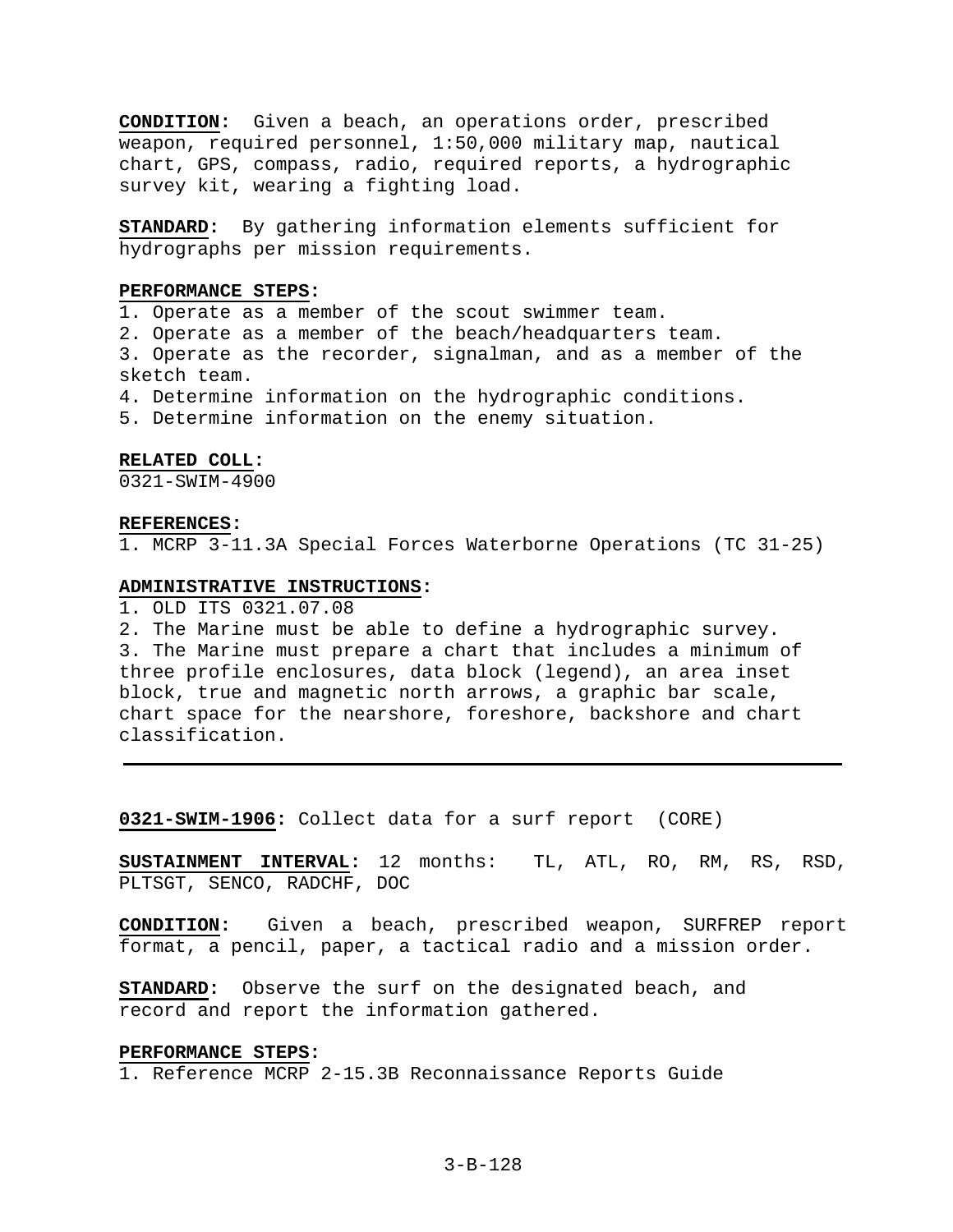# **RELATED COLL:**

0321-SWIM-4900

## **REFERENCES:**

- 1. MCRP 3-11.3A Special Forces Waterborne Operations (TC 31-25)
- 2. MCRP 2-15.3B Reconnaissance Reports Guide

# **ADMINISTRATIVE INSTRUCTIONS:**

1. OLD ITS 0321.07.10

**0321-SWIM-1907:** Participate in a beach survey (CORE)

**SUSTAINMENT INTERVAL:** 12 months: TL, ATL, RO, RM, RS, RSD, PLTSGT, SENCO, RADCHF, DOC

**CONDITION:** Given a beach, a tactical radio, a beach survey format, sketching material, and a surf report.

**STANDARD:** Survey the beach and prepare a beach survey report that includes heading, beach description, and observed enemy situation.

## **PERFORMANCE STEPS:**

- 1. Survey the beach and determine its characteristics.
- 2. Draw a sketch of a beach.
- 3. Determine a beach gradient.
- 4. Obtain soil samples of a beach.
- 5. Complete a beach survey report.
- 6. Transmit report via radio.

## **RELATED COLL:**

0321-SWIM-4900

# **REFERENCES:**

1. 1. MCRP 3-11.3A Special Forces Waterborne Operations (TC  $31 - 25$ 

2. 2. MCRP 2-15.3B Reconnaissance Reports Guide

# **ADMINISTRATIVE INSTRUCTIONS:**

1. OLD ITS 0321.07.13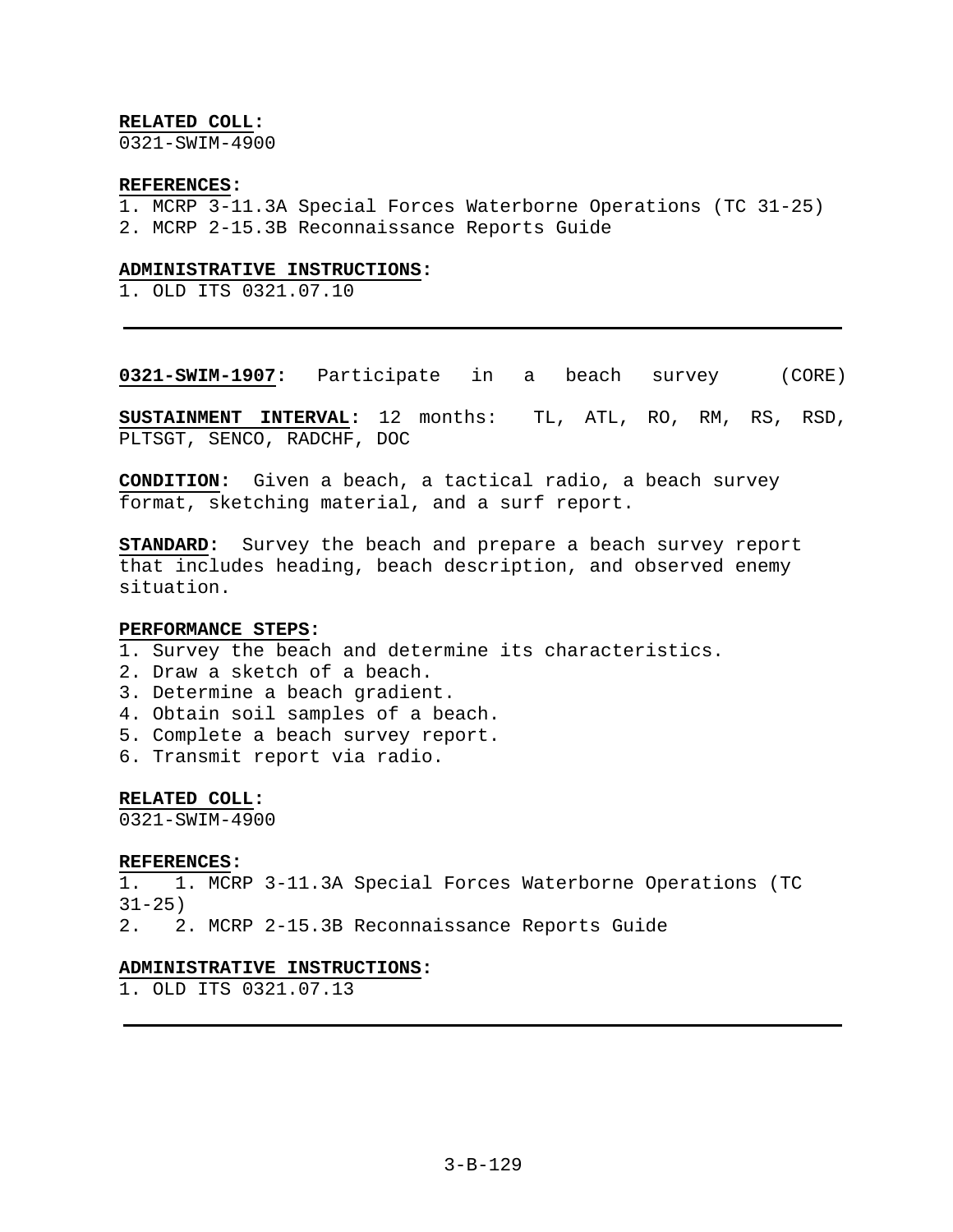**0321-SWIM-1908:** Participate in a confirmatory beach reconnaissance (CORE)

**SUSTAINMENT INTERVAL:** 12 months: TL, ATL, RO, RM, RS, RSD, PLTSGT, SENCO, RADCHF, DOC 6 months: OPSCHF

**CONDITION:** Given a beach, a Confirmatory Beach Reconnaissance Report (CONBEREP) format, radios, designated team members to gather information from the beach.

**STANDARD:** Use the information gathered from the team members to compile the required data. Transmit a CONBEREP via the radio, using the standard NATO format.

## **PERFORMANCE STEPS:**

1. Gather information from team members.

- 2. Place the information in the CONBEREP format.
- 3. Transmit the completed report via radio.

## **RELATED COLL:**

0321-SWIM-4900

## **REFERENCES:**

- 1. MCRP 2-15.3B Reconnaissance Reports Guide
- 2. MCRP 3-11.3A Special Forces Waterborne Operations (TC 31-25)

# **ADMINISTRATIVE INSTRUCTIONS:**

1. OLD ITS 0321.07.12 2. The Marine must be able to explain the purpose of a CONBEREP and when it is used.

**0321-OPS-2101:** Supervise establishment and operations of a Reconnaissance Operations Center (ROC) (CORE PLUS)

**SUSTAINMENT INTERVAL:** 6 months: PLTSGT, SENCO, RADCHF, OPSCHF

**CONDITION:** Assigned as supervisor of reconnaissance operations center, and given the requirement to operate a ROC.

**STANDARD:** Establish a ROC that remains operational throughout the designated times. Choose an area that is tactically sound and secure from OPSEC hazards. Ensure logbooks are maintained and communication conducted in accordance with references.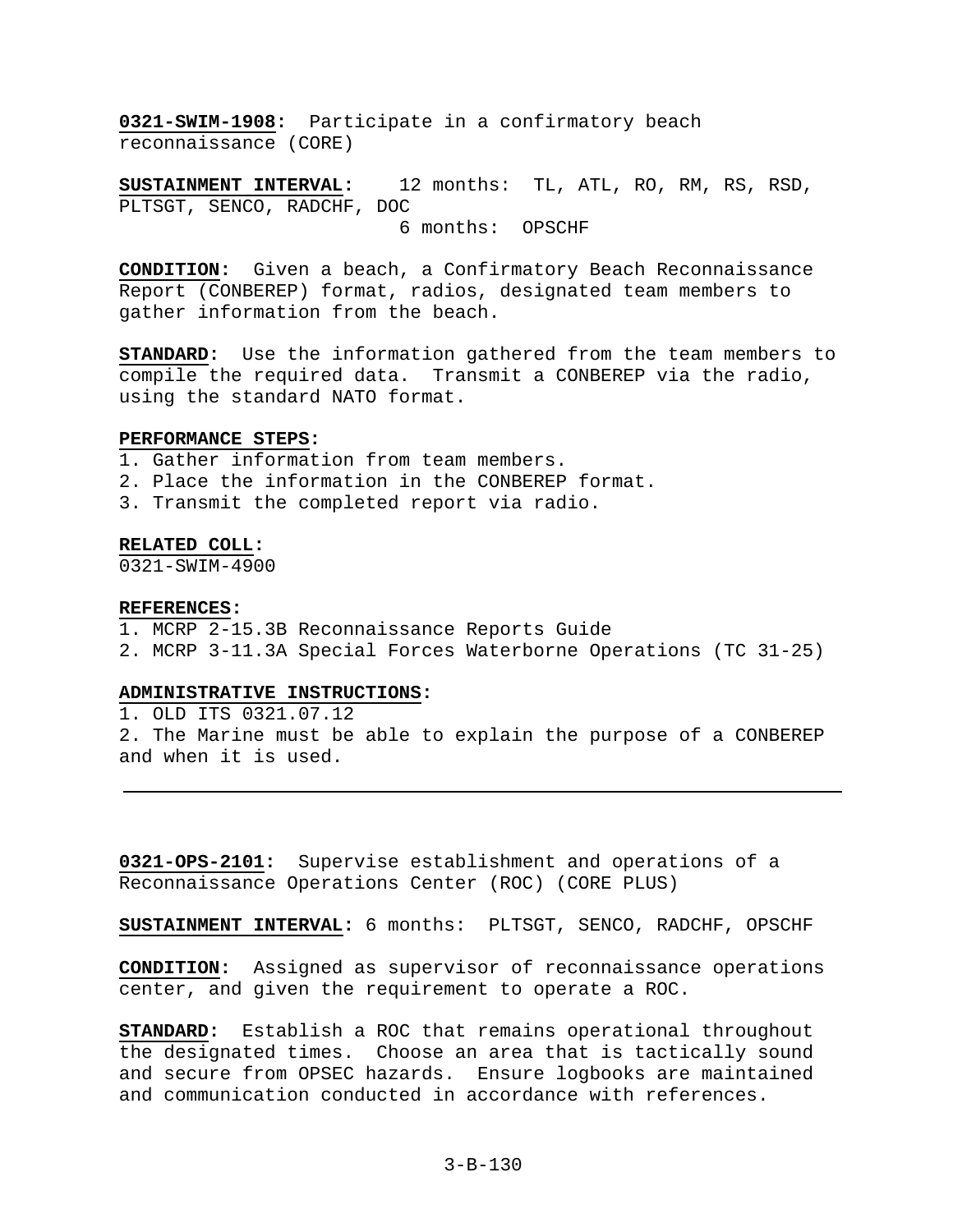## **PERFORMANCE STEPS:**

1. Establish suitable location for operations center, which supports the mission.

2. Determine the duration of operation for logistical support.

3. Identify personnel required to operate the operations center.

4. Establish security and emergency destruct plan.

5. Determine and establish all required C4I systems required to maintain contact with supported units and teams.

6. Display all charts and maps which support the mission.

- 7. Establish a watch rotation.
- 8. Establish a displacement plan.
- 9. Establish a rest plan and area.

10. Determine location for current and future operations.

# **RELATED COLL:**

0321-OPS-7000

# **REFERENCES:**

- 1. MCRP 2-15.3 Ground Reconnaissance Operations (FMFM 2-2)
- 2. MCWP 2-14 Counterintelligence
- 3. MCWP 2-13, MAGTF Intelligence Dissemination
- 4. MCRP 3-1 Ground Combat Operations
- 5. Unit Combat SOP

## **ADMINISTRATIVE INSTRUCTIONS:**

1. Performance steps are provided are general guidelines to be used in the absence of existing unit SOPs that detail this event.

**0321-OPS-2102:** Conduct brief for oncoming watch (CORE PLUS)

**SUSTAINMENT INTERVAL:** 12 months: PLTSGT, OPSCHF

**CONDITION:** Given an operational situation, appropriate status boards, maps, overlays and a unit journal within a Reconnaissance Operations Center (ROC).

**STANDARD:** To ensure that all watch personnel are made aware of events and situations occurring during the previous shift.

# **PERFORMANCE STEPS:**

- 1. Review unit journal, status boards, and unit reports.
- 2. Brief personnel on COC activities and special concerns.
- 3. Provide recommended action for any unresolved issues.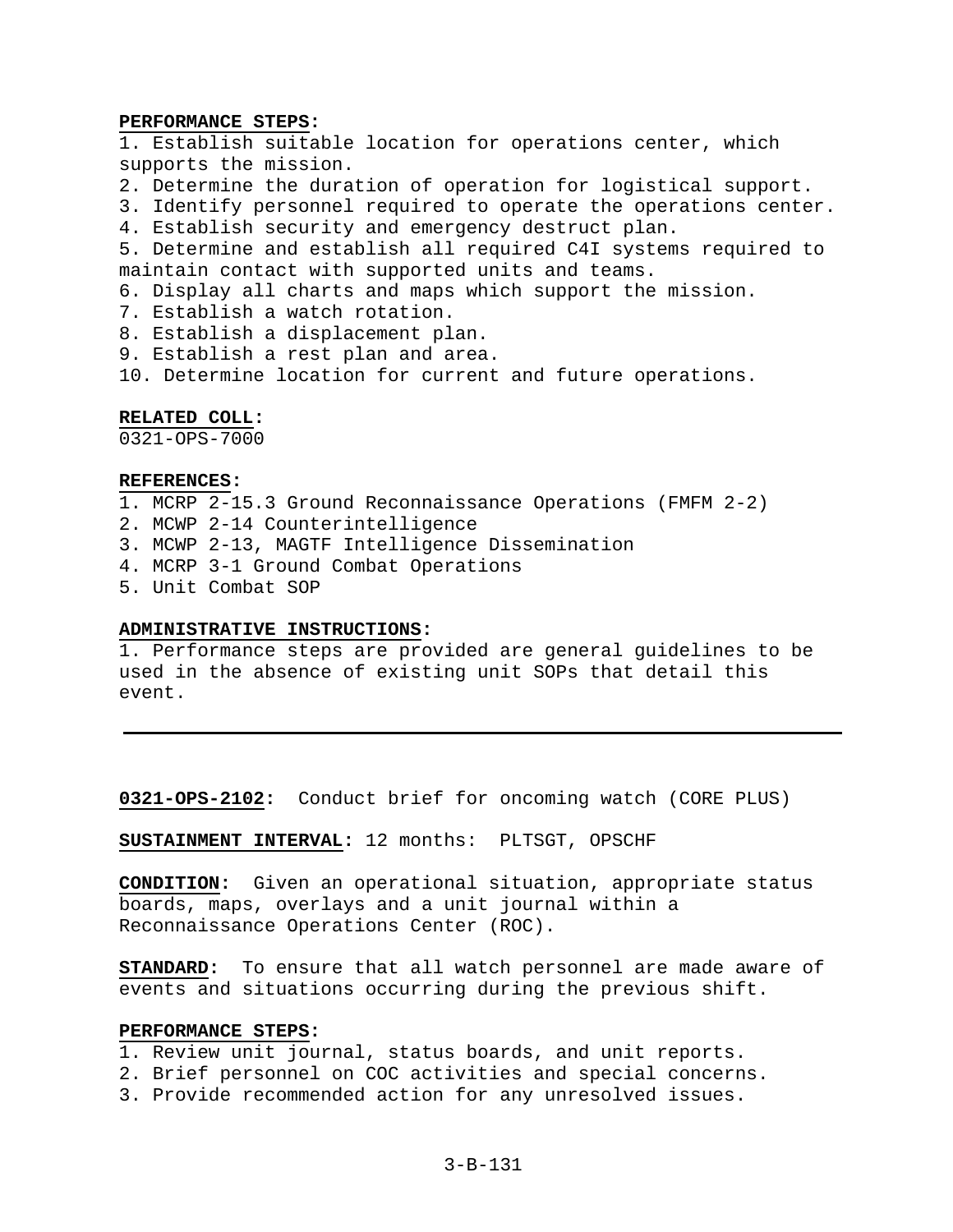# **RELATED COLL:**

0321-OPS -7000

## **REFERENCES:**

1. MCWP 2-15.3 Ground Reconnaissance Operations 2. Unit Combat SOP

# **ADMINISTRATIVE INSTRUCTIONS:**

1. Performance steps provided are general guidelines to be used in the absence of existing unit SOPs that detail this event.

**0321-OPS-2103:** Perform duties as Watch Officer in Reconnaissance Operations Center (ROC) (CORE PLUS)

**SUSTAINMENT INTERVAL:** 12 months: PLTSGT, OPSCHF

**CONDITION:** Given an operational situation, appropriate status boards, maps, overlays, and a unit journal within a Reconnaissance Operations Center (ROC).

**STANDARD:** Accomplish the intent of the higher headquarters' order in accordance with commander's guidance and unit SOPs.

## **PERFORMANCE STEPS:**

- 1. Receive turnover from off going watch.
- 2. Direct and supervise ROC watch.
- 3. Obtain situation updates from watch personnel.

4. Obtain information from the appropriate subordinate and supporting units.

- 5. Update status information.
- 6. Conduct turnover with oncoming watch.

# **RELATED COLL:**

0321-OPS -7000

## **REFERENCES:**

- 1. MCWP 2-15.3 Ground Reconnaissance Operations
- 2. Unit Combat SOP

## **ADMINISTRATIVE INSTRUCTIONS:**

1. Performance steps provided are general guidelines to be used in the absence of existing unit SOPs that detail this event.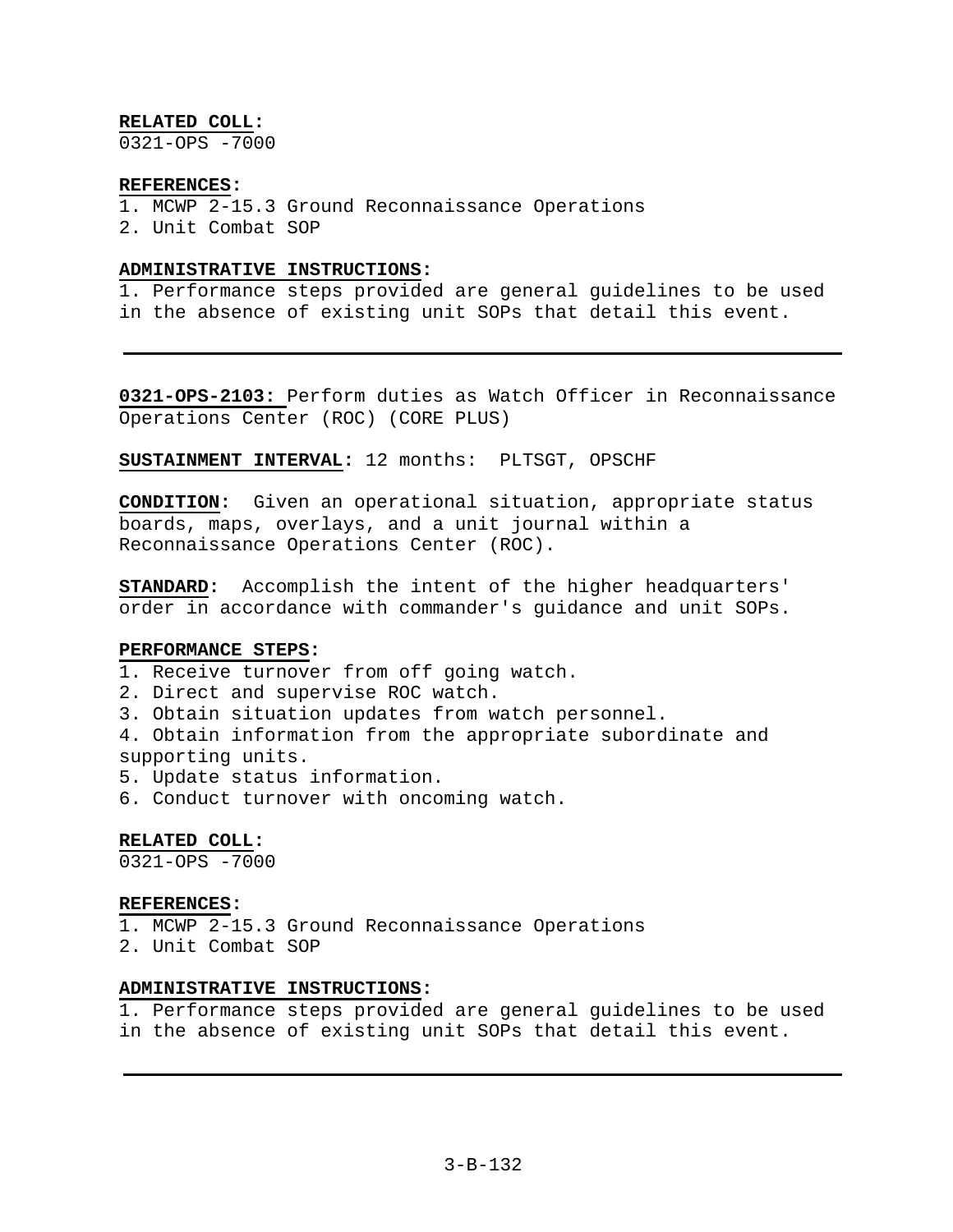**0321-OPS-2104:** Compile information to prepare SITREP and other required reports (CORE PLUS)

**SUSTAINMENT INTERVAL:** 12 months: PLTSGT, OPSCHF

**CONDITION:** Given an operational situation, appropriate status boards, maps, and appropriate reports from subordinate and supporting units, overlays, and a unit journal within a Reconnaissance Operation Center (ROC).

**STANDARD:** To update the commander and inform him of changes during the reporting period.

#### **PERFORMANCE STEPS:**

1. Reference Infantry T&R manual 0302-1-512

## **RELATED COLL:**

0321-PLAT-5100

# **REFERENCES:**

1. MCRP 3-11.1A Commander's Tactical Handbook

2. FMFM 3-1 Command and Staff Action

3. FMFM 6-3 Marine Infantry Battalion

#### **ADMINISTRATIVE INSTRUCTIONS:**

1. This task is driven largely by supported unit information requirements.

**0321-OPS-2105:** Direct the resupply of a unit (CORE PLUS)

**SUSTAINMENT INTERVAL:** 12 months: PLTSGT, SENCO, OPSCHF

**CONDITION:** Given a unit and an order with an implied or specified task requiring the resupply of the unit.

**STANDARD:** Unit is sustained for duration of operation.

## **PERFORMANCE STEPS:**

1. Refer to unit combat SOP.

**RELATED COLL:**  0321-PLAT-5100